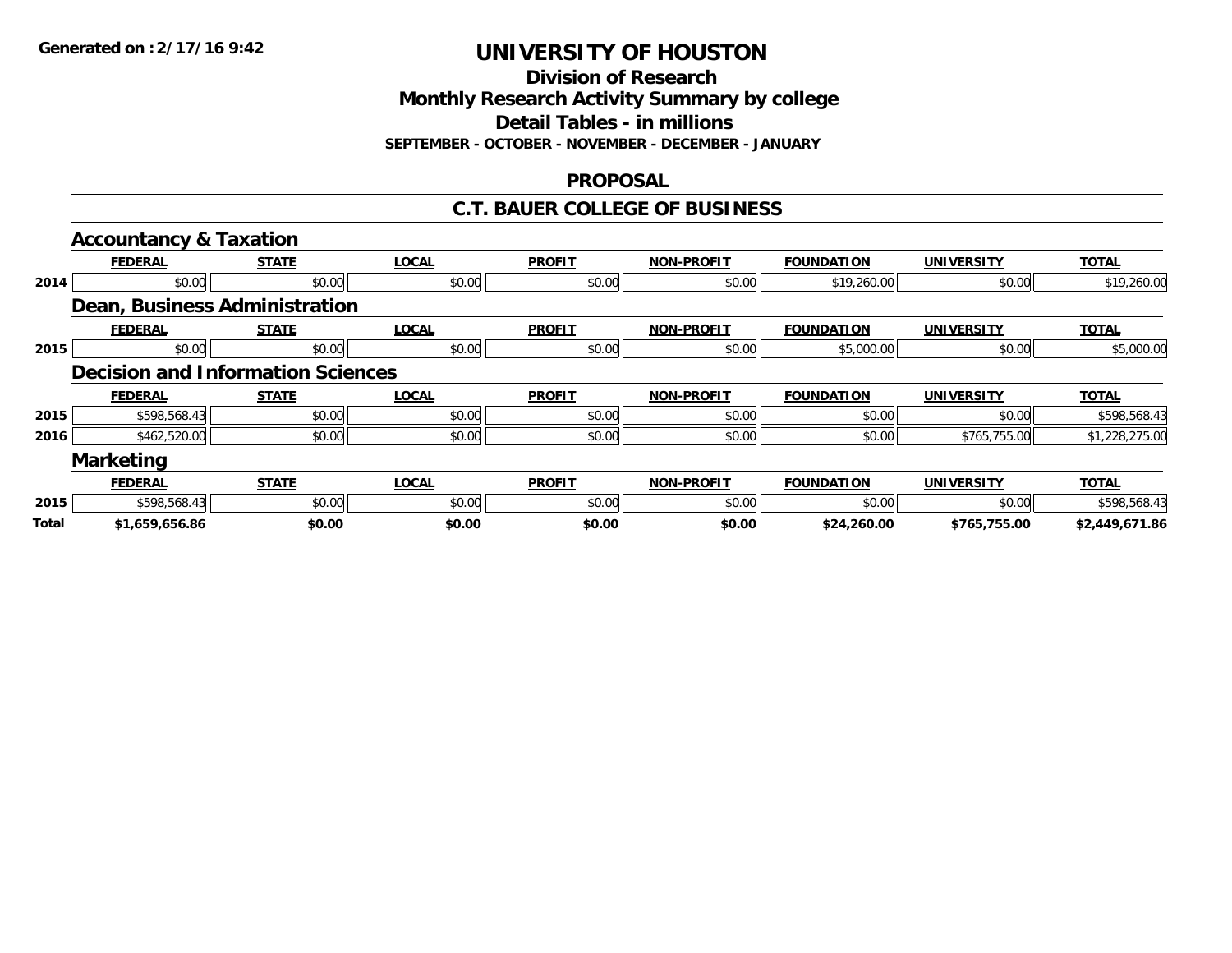## **Division of Research Monthly Research Activity Summary by college Detail Tables - in millions SEPTEMBER - OCTOBER - NOVEMBER - DECEMBER - JANUARY**

#### **PROPOSAL**

### **COLLEGE OF ARCHITECTURE**

|       | Architecture   |              |              |               |                   |                   |                   |              |  |  |
|-------|----------------|--------------|--------------|---------------|-------------------|-------------------|-------------------|--------------|--|--|
|       | <b>FEDERAL</b> | <b>STATE</b> | <b>LOCAL</b> | <b>PROFIT</b> | <b>NON-PROFIT</b> | <b>FOUNDATION</b> | <b>UNIVERSITY</b> | <b>TOTAL</b> |  |  |
| 2012  | \$140,758.05   | \$0.00       | \$0.00       | \$0.00        | \$0.00            | \$0.00            | \$0.00            | \$140,758.05 |  |  |
| 2013  | \$89,843.25    | \$0.00       | \$0.00       | \$0.00        | \$0.00            | \$0.00            | \$0.00            | \$89,843.25  |  |  |
| 2014  | \$0.00         | \$0.00       | \$0.00       | \$0.00        | \$19,925.20       | \$0.00            | \$0.00            | \$19,925.20  |  |  |
| 2015  | \$45,150.00    | \$0.00       | \$0.00       | \$0.00        | \$0.00            | \$0.00            | \$0.00            | \$45,150.00  |  |  |
| 2016  | \$50,000.00    | \$0.00       | \$0.00       | \$0.00        | \$0.00            | \$0.00            | \$0.00            | \$50,000.00  |  |  |
| Total | \$325,751.30   | \$0.00       | \$0.00       | \$0.00        | \$19,925.20       | \$0.00            | \$0.00            | \$345,676.50 |  |  |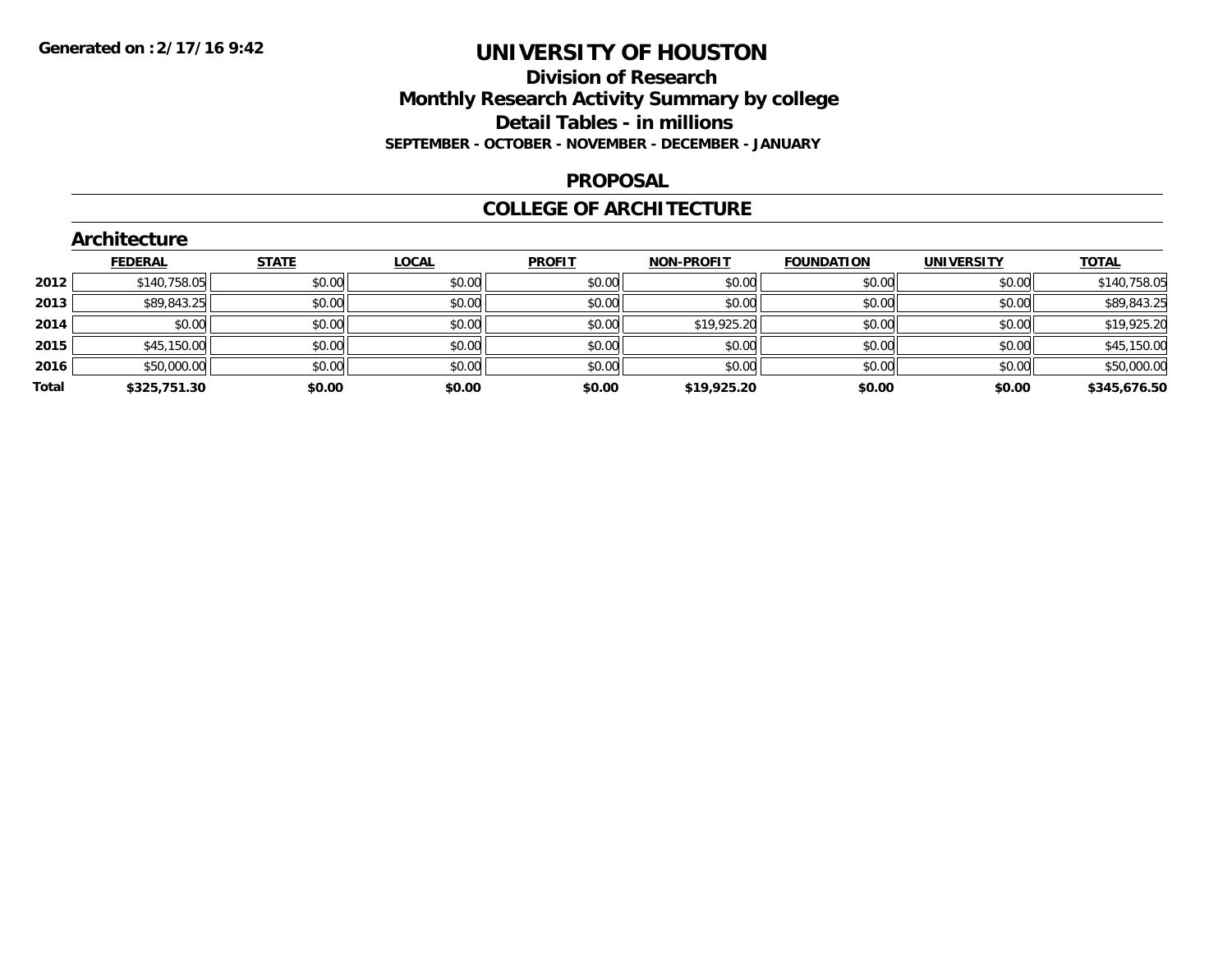## **Division of ResearchMonthly Research Activity Summary by college Detail Tables - in millions SEPTEMBER - OCTOBER - NOVEMBER - DECEMBER - JANUARY**

#### **PROPOSAL**

## **COLLEGE OF EDUCATION**

## **Consistency Mgmt and Coop Disc**

|      | <b>FEDERAL</b>                                     | <b>STATE</b>   | <b>LOCAL</b> | <b>PROFIT</b> | <b>NON-PROFIT</b> | <b>FOUNDATION</b> | <u>UNIVERSITY</u> | TOTAL          |
|------|----------------------------------------------------|----------------|--------------|---------------|-------------------|-------------------|-------------------|----------------|
| 2012 | \$4,176,056.65                                     | \$0.00         | \$30,000.00  | \$0.00        | \$84,725.00       | \$0.00            | \$0.00            | \$4,290,781.65 |
| 2013 | \$2,480,018.64                                     | \$0.00         | \$0.00       | \$0.00        | \$0.00            | \$0.00            | \$0.00            | \$2,480,018.64 |
| 2014 | \$2,482,766.34                                     | \$0.00         | \$235,590.00 | \$0.00        | \$0.00            | \$0.00            | \$0.00            | \$2,718,356.34 |
|      | <b>Curriculum and Instruction</b>                  |                |              |               |                   |                   |                   |                |
|      | <b>FEDERAL</b>                                     | <b>STATE</b>   | <b>LOCAL</b> | <b>PROFIT</b> | <b>NON-PROFIT</b> | <b>FOUNDATION</b> | <b>UNIVERSITY</b> | <b>TOTAL</b>   |
| 2012 | \$2,161,385.90                                     | \$499,993.00   | \$120,000.00 | \$0.00        | \$57,153.00       | \$0.00            | \$382,235.00      | \$3,220,766.90 |
| 2013 | \$447,410.00                                       | \$0.00         | \$0.00       | \$0.00        | \$0.00            | \$0.00            | \$258,964.50      | \$706,374.50   |
| 2014 | \$399,644.00                                       | \$1,610,824.80 | \$21,958.00  | \$0.00        | \$105,000.00      | \$0.00            | \$262,874.00      | \$2,400,300.80 |
| 2015 | \$1,176,348.00                                     | \$419,997.20   | \$0.00       | \$0.00        | \$0.00            | \$0.00            | \$50,000.00       | \$1,646,345.20 |
| 2016 | \$1,727,739.20                                     | \$821,896.62   | \$0.00       | \$34,750.00   | \$0.00            | \$0.00            | \$0.00            | \$2,584,385.82 |
|      | Dean, Education                                    |                |              |               |                   |                   |                   |                |
|      | <b>FEDERAL</b>                                     | <b>STATE</b>   | <b>LOCAL</b> | <b>PROFIT</b> | <b>NON-PROFIT</b> | <b>FOUNDATION</b> | <b>UNIVERSITY</b> | <b>TOTAL</b>   |
| 2014 | \$0.00                                             | \$258,000.00   | \$0.00       | \$0.00        | \$0.00            | \$0.00            | \$0.00            | \$258,000.00   |
|      | <b>Educational Leadership &amp; Policy Studies</b> |                |              |               |                   |                   |                   |                |
|      | <b>FEDERAL</b>                                     | <b>STATE</b>   | <b>LOCAL</b> | <b>PROFIT</b> | <b>NON-PROFIT</b> | <b>FOUNDATION</b> | <b>UNIVERSITY</b> | <b>TOTAL</b>   |
| 2012 | \$1,079,092.00                                     | \$366,462.00   | \$0.00       | \$0.00        | \$32,160.00       | \$43,833.50       | \$1,816,362.70    | \$3,337,910.20 |
| 2013 | \$208,076.00                                       | \$0.00         | \$0.00       | \$0.00        | \$0.00            | \$0.00            | \$0.00            | \$208,076.00   |
| 2014 | \$432,549.40                                       | \$258,000.00   | \$27,400.00  | \$0.00        | \$375,000.00      | \$0.00            | \$172,455.00      | \$1,265,404.40 |
| 2015 | \$0.00                                             | \$0.00         | \$0.00       | \$0.00        | \$0.00            | \$0.00            | \$78,750.00       | \$78,750.00    |
| 2016 | \$119,999.50                                       | \$0.00         | \$375,000.00 | \$35,000.00   | \$0.00            | \$0.00            | \$20,475.00       | \$550,474.50   |
|      | <b>Institute for Urban Education</b>               |                |              |               |                   |                   |                   |                |
|      | <b>FEDERAL</b>                                     | <b>STATE</b>   | <b>LOCAL</b> | <b>PROFIT</b> | <b>NON-PROFIT</b> | <b>FOUNDATION</b> | <b>UNIVERSITY</b> | <b>TOTAL</b>   |
| 2013 | \$0.00                                             | \$0.00         | \$0.00       | \$0.00        | \$0.00            | \$0.00            | \$0.00            | \$0.00         |
| 2014 | \$0.00                                             | \$0.00         | \$0.00       | \$0.00        | \$0.00            | \$0.00            | \$0.00            | \$0.00         |
|      | Psychological, Health, and Learning Sciences       |                |              |               |                   |                   |                   |                |
|      | <b>FEDERAL</b>                                     | <b>STATE</b>   | <b>LOCAL</b> | <b>PROFIT</b> | <b>NON-PROFIT</b> | <b>FOUNDATION</b> | <b>UNIVERSITY</b> | <b>TOTAL</b>   |
| 2012 | \$3,837,719.26                                     | \$1,178,102.00 | \$0.00       | \$0.00        | \$0.00            | \$43,833.50       | \$332,179.04      | \$5,391,833.80 |
| 2013 | \$2,753,962.00                                     | \$71,610.00    | \$0.00       | \$0.00        | \$0.00            | \$300,318.00      | \$459,945.50      | \$3,585,835.50 |
| 2014 | \$3,130,026.00                                     | \$814,606.00   | \$0.00       | \$0.00        | \$5,000.00        | \$0.00            | \$565,789.00      | \$4,515,421.00 |
| 2015 | \$2,594,640.91                                     | \$0.00         | \$0.00       | \$0.00        | \$39,997.00       | \$69,196.00       | \$1,115,569.00    | \$3,819,402.91 |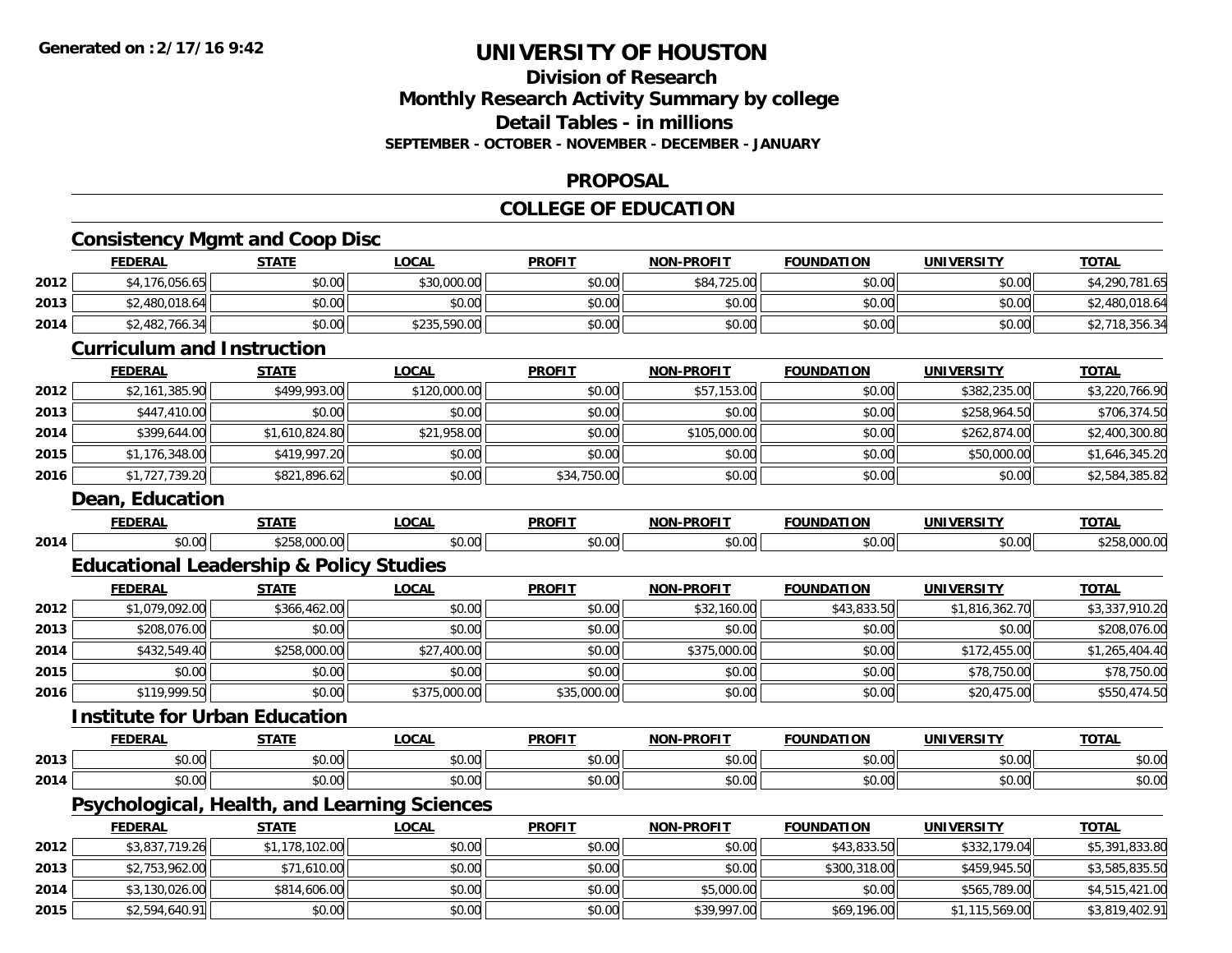#### **Division of Research**

**Monthly Research Activity Summary by college**

**Detail Tables - in millions**

**SEPTEMBER - OCTOBER - NOVEMBER - DECEMBER - JANUARY**

### **PROPOSAL**

#### **COLLEGE OF EDUCATION**

## **Psychological, Health, and Learning Sciences**

|       | <b>FEDERAL</b>           | <b>STATE</b>   | <b>LOCAL</b> | <b>PROFIT</b> | <b>NON-PROFIT</b> | <b>FOUNDATION</b> | UNIVERSITY     | <b>TOTAL</b>    |
|-------|--------------------------|----------------|--------------|---------------|-------------------|-------------------|----------------|-----------------|
| 2016  | \$1,522,673.70           | \$159,765.50   | \$0.00       | \$0.00        | \$878,429.40      | \$0.00            | \$519,159.00   | \$3,080,027.60  |
|       | <b>UH Charter School</b> |                |              |               |                   |                   |                |                 |
|       | <b>FEDERAL</b>           | <b>STATE</b>   | LOCAL        | <b>PROFIT</b> | <b>NON-PROFIT</b> | <b>FOUNDATION</b> | UNIVERSITY     | <b>TOTAL</b>    |
| 2012  | \$0.00                   | \$7,150.00     | \$0.00       | \$0.00        | \$0.00            | \$0.00            | \$0.00         | \$7,150.00      |
| 2013  | \$0.00                   | \$1,489.55     | \$0.00       | \$0.00        | \$0.00            | \$0.00            | \$0.00         | \$1,489.55      |
| 2014  | \$187,811.00             | \$0.00         | \$0.00       | \$0.00        | \$0.00            | \$0.00            | \$0.00         | \$187,811.00    |
| Total | \$30,917,918.50          | \$6,467,896.67 | \$809,948.00 | \$69,750.00   | \$1,577,464.40    | \$457.181.00      | \$6,034,757.74 | \$46,334,916.31 |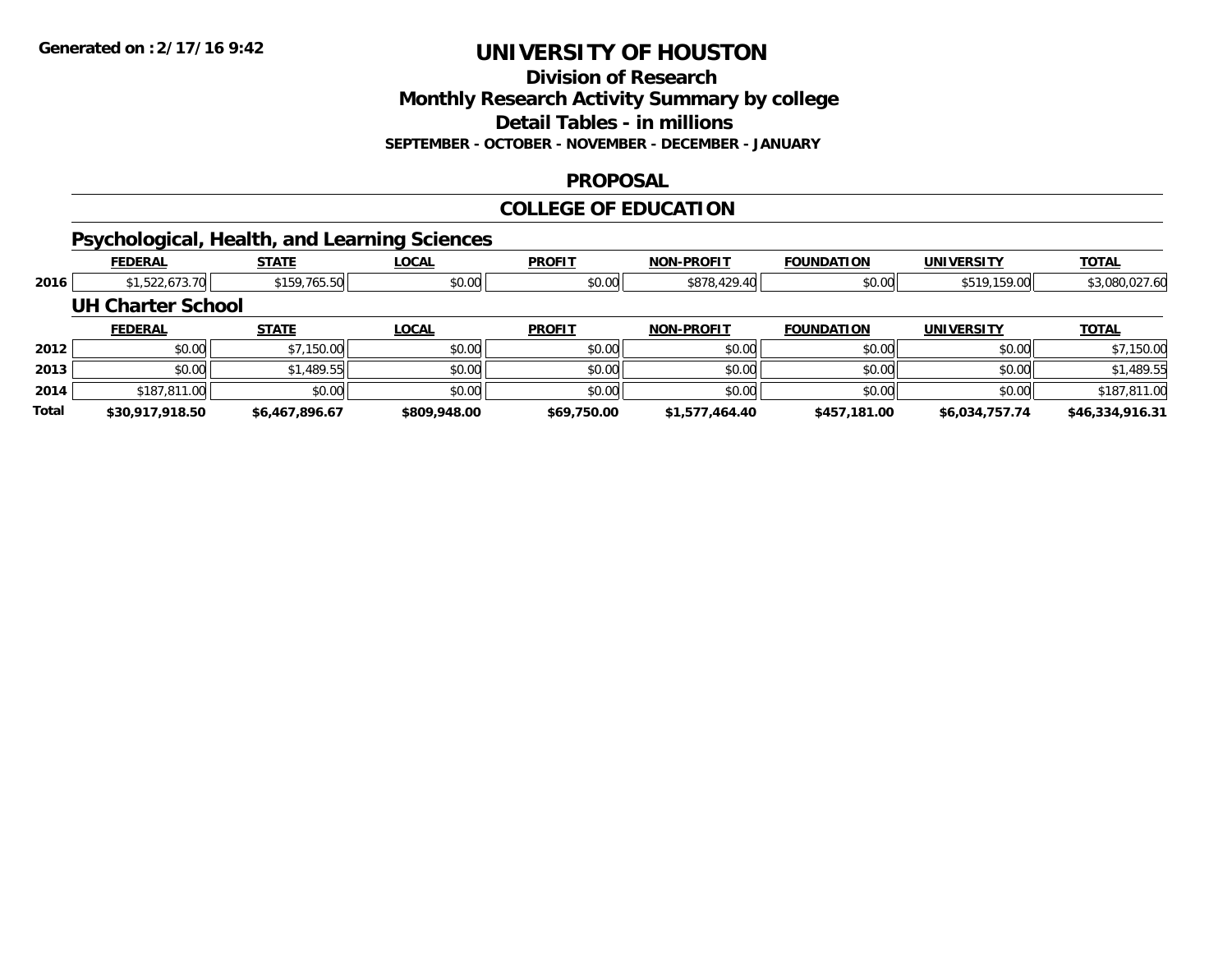### **Division of Research Monthly Research Activity Summary by college Detail Tables - in millions SEPTEMBER - OCTOBER - NOVEMBER - DECEMBER - JANUARY**

### **PROPOSAL**

## **COLLEGE OF LIBERAL ARTS AND SOCIAL SCIENCES**

|      | <b>African-American Studies</b>             |              |              |               |                   |                   |                   |                |
|------|---------------------------------------------|--------------|--------------|---------------|-------------------|-------------------|-------------------|----------------|
|      | <b>FEDERAL</b>                              | <b>STATE</b> | <b>LOCAL</b> | <b>PROFIT</b> | <b>NON-PROFIT</b> | <b>FOUNDATION</b> | <b>UNIVERSITY</b> | <b>TOTAL</b>   |
| 2014 | \$0.00                                      | \$0.00       | \$0.00       | \$0.00        | \$1,500.00        | \$0.00            | \$0.00            | \$1,500.00     |
| 2016 | \$0.00                                      | \$0.00       | \$0.00       | \$0.00        | \$1,250.00        | \$0.00            | \$0.00            | \$1,250.00     |
|      | Art                                         |              |              |               |                   |                   |                   |                |
|      | <b>FEDERAL</b>                              | <b>STATE</b> | <b>LOCAL</b> | <b>PROFIT</b> | <b>NON-PROFIT</b> | <b>FOUNDATION</b> | <b>UNIVERSITY</b> | <b>TOTAL</b>   |
| 2012 | \$199,887.00                                | \$0.00       | \$0.00       | \$0.00        | \$0.00            | \$0.00            | \$0.00            | \$199,887.00   |
| 2016 | \$0.00                                      | \$0.00       | \$0.00       | \$0.00        | \$40,000.00       | \$0.00            | \$0.00            | \$40,000.00    |
|      | <b>Arte Publico Press</b>                   |              |              |               |                   |                   |                   |                |
|      | <b>FEDERAL</b>                              | <b>STATE</b> | <b>LOCAL</b> | <b>PROFIT</b> | NON-PROFIT        | <b>FOUNDATION</b> | <b>UNIVERSITY</b> | <b>TOTAL</b>   |
| 2012 | \$198,497.00                                | \$0.00       | \$0.00       | \$0.00        | \$0.00            | \$0.00            | \$0.00            | \$198,497.00   |
| 2013 | \$0.00                                      | \$10,000.00  | \$0.00       | \$0.00        | \$30,000.00       | \$150,000.00      | \$0.00            | \$190,000.00   |
| 2014 | \$0.00                                      | \$0.00       | \$0.00       | \$0.00        | \$0.00            | \$150,000.00      | \$0.00            | \$150,000.00   |
| 2015 | \$163,532.00                                | \$15,000.00  | \$0.00       | \$0.00        | \$0.00            | \$0.00            | \$0.00            | \$178,532.00   |
|      | <b>Blaffer Gallery</b>                      |              |              |               |                   |                   |                   |                |
|      | <b>FEDERAL</b>                              | <b>STATE</b> | LOCAL        | <b>PROFIT</b> | <b>NON-PROFIT</b> | <b>FOUNDATION</b> | <b>UNIVERSITY</b> | <b>TOTAL</b>   |
| 2013 | \$0.00                                      | \$0.00       | \$0.00       | \$0.00        | \$1,500.00        | \$0.00            | \$0.00            | \$1,500.00     |
| 2015 | \$0.00                                      | \$4,000.00   | \$0.00       | \$0.00        | \$0.00            | \$0.00            | \$0.00            | \$4,000.00     |
| 2016 | \$0.00                                      | \$5,000.00   | \$0.00       | \$0.00        | \$0.00            | \$111,500.00      | \$0.00            | \$116,500.00   |
|      | Communication                               |              |              |               |                   |                   |                   |                |
|      | <b>FEDERAL</b>                              | <b>STATE</b> | <b>LOCAL</b> | <b>PROFIT</b> | <b>NON-PROFIT</b> | <b>FOUNDATION</b> | <b>UNIVERSITY</b> | <b>TOTAL</b>   |
| 2012 | \$336,545.00                                | \$0.00       | \$0.00       | \$0.00        | \$0.00            | \$0.00            | \$0.00            | \$336,545.00   |
| 2013 | \$0.00                                      | \$0.00       | \$0.00       | \$0.00        | \$9,800.00        | \$0.00            | \$76,763.00       | \$86,563.00    |
| 2014 | \$0.00                                      | \$0.00       | \$0.00       | \$0.00        | \$0.00            | \$34,993.00       | \$9,591.00        | \$44,584.00    |
| 2015 | \$2,756,588.72                              | \$0.00       | \$0.00       | \$0.00        | \$0.00            | \$0.00            | \$0.00            | \$2,756,588.72 |
|      | <b>Communication Sciences and Disorders</b> |              |              |               |                   |                   |                   |                |
|      | <b>FEDERAL</b>                              | <b>STATE</b> | <b>LOCAL</b> | <b>PROFIT</b> | <b>NON-PROFIT</b> | <b>FOUNDATION</b> | <b>UNIVERSITY</b> | <b>TOTAL</b>   |
| 2012 | \$447,207.00                                | \$11,723.40  | \$0.00       | \$0.00        | \$58,248.00       | \$22,770.00       | \$0.00            | \$539,948.40   |
| 2013 | \$535,125.00                                | \$13,290.00  | \$0.00       | \$0.00        | \$54,922.00       | \$0.00            | \$396,469.00      | \$999,806.00   |
| 2014 | \$295,718.47                                | \$0.00       | \$0.00       | \$0.00        | \$0.00            | \$15,676.00       | \$0.00            | \$311,394.47   |
| 2015 | \$0.00                                      | \$0.00       | \$0.00       | \$0.00        | \$0.00            | \$4,949.00        | \$29,789.00       | \$34,738.00    |
| 2016 | \$0.00                                      | \$29,842.00  | \$0.00       | \$0.00        | \$0.00            | \$0.00            | \$54,553.52       | \$84,395.52    |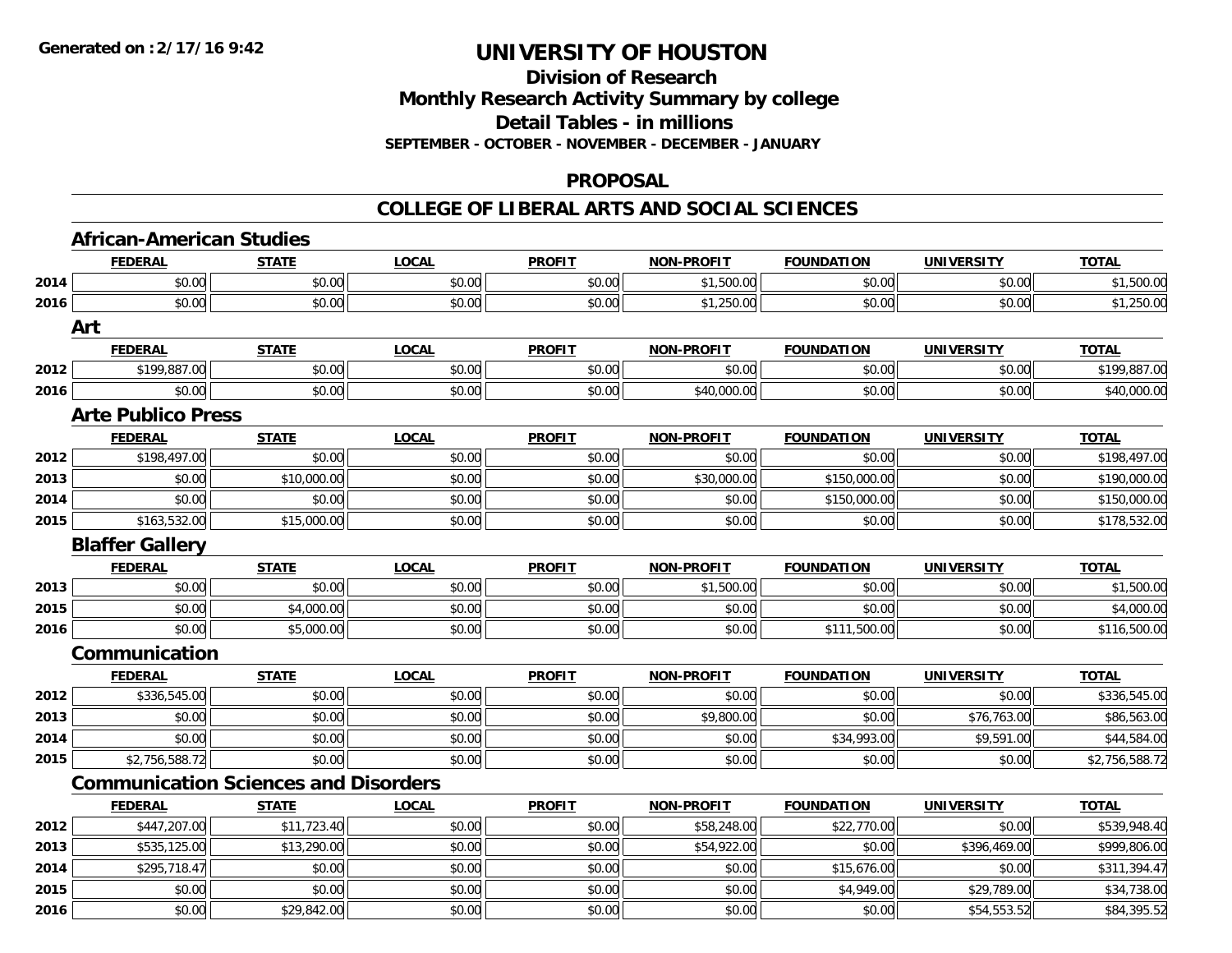**2016**

## **UNIVERSITY OF HOUSTON**

**Division of Research**

**Monthly Research Activity Summary by college**

**Detail Tables - in millions**

**SEPTEMBER - OCTOBER - NOVEMBER - DECEMBER - JANUARY**

## **PROPOSAL**

### **COLLEGE OF LIBERAL ARTS AND SOCIAL SCIENCES**

|      | <b>FEDERAL</b>   | <b>Cynthia Woods Mitchell Center for the Arts</b><br><b>STATE</b> | <b>LOCAL</b> | <b>PROFIT</b> | <b>NON-PROFIT</b> | <b>FOUNDATION</b> | <b>UNIVERSITY</b> | <b>TOTAL</b>   |
|------|------------------|-------------------------------------------------------------------|--------------|---------------|-------------------|-------------------|-------------------|----------------|
| 2013 | \$0.00           | \$0.00                                                            | \$0.00       | \$0.00        | \$10,000.00       | \$0.00            | \$0.00            | \$10,000.00    |
| 2014 | \$0.00           | \$0.00                                                            | \$0.00       | \$200,000.00  | \$0.00            | \$1,400.00        | \$0.00            | \$201,400.00   |
| 2015 | \$0.00           | \$0.00                                                            | \$0.00       | \$0.00        | \$10,000.00       | \$0.00            | \$0.00            | \$10,000.00    |
| 2016 | \$0.00           | \$273,800.00                                                      | \$0.00       | \$0.00        | \$0.00            | \$0.00            | \$0.00            | \$273,800.00   |
|      |                  | Dean, Liberal Arts and Social Sciences                            |              |               |                   |                   |                   |                |
|      | <b>FEDERAL</b>   | <b>STATE</b>                                                      | <b>LOCAL</b> | <b>PROFIT</b> | <b>NON-PROFIT</b> | <b>FOUNDATION</b> | <b>UNIVERSITY</b> | <b>TOTAL</b>   |
| 2014 | \$0.00           | \$0.00                                                            | \$0.00       | \$0.00        | \$55,000.00       | \$0.00            | \$0.00            | \$55,000.00    |
| 2015 | \$598,568.43     | \$0.00                                                            | \$0.00       | \$0.00        | \$0.00            | \$0.00            | \$0.00            | \$598,568.43   |
|      | <b>Economics</b> |                                                                   |              |               |                   |                   |                   |                |
|      | <b>FEDERAL</b>   | <b>STATE</b>                                                      | <b>LOCAL</b> | <b>PROFIT</b> | <b>NON-PROFIT</b> | <b>FOUNDATION</b> | <b>UNIVERSITY</b> | <b>TOTAL</b>   |
| 2012 | \$882,933.40     | \$0.00                                                            | \$0.00       | \$0.00        | \$198,396.00      | \$120,000.00      | \$0.00            | \$1,201,329.40 |
| 2013 | \$133,160.00     | \$0.00                                                            | \$0.00       | \$0.00        | \$0.00            | \$34,967.00       | \$0.00            | \$168,127.00   |
| 2014 | \$0.00           | \$0.00                                                            | \$0.00       | \$0.00        | \$0.00            | \$28,449.00       | \$90,353.00       | \$118,802.00   |
| 2015 | \$7,606,296.24   | \$0.00                                                            | \$0.00       | \$0.00        | \$15,000.00       | \$0.00            | \$0.00            | \$7,621,296.24 |
| 2016 | \$2,098,832.00   | \$0.00                                                            | \$0.00       | \$0.00        | \$92,673.00       | \$0.00            | \$0.00            | \$2,191,505.00 |
|      | <b>English</b>   |                                                                   |              |               |                   |                   |                   |                |
|      | <b>FEDERAL</b>   | <b>STATE</b>                                                      | <b>LOCAL</b> | <b>PROFIT</b> | <b>NON-PROFIT</b> | <b>FOUNDATION</b> | <b>UNIVERSITY</b> | <b>TOTAL</b>   |
| 2012 | \$932,888.40     | \$0.00                                                            | \$0.00       | \$0.00        | \$0.00            | \$0.00            | \$0.00            | \$932,888.40   |
| 2014 | \$363,341.50     | \$7,109.00                                                        | \$0.00       | \$0.00        | \$0.00            | \$0.00            | \$0.00            | \$370,450.50   |
| 2015 | \$0.00           | \$0.00                                                            | \$0.00       | \$0.00        | \$1,500.00        | \$0.00            | \$0.00            | \$1,500.00     |
| 2016 | \$0.00           | \$0.00                                                            | \$0.00       | \$0.00        | \$1,250.00        | \$0.00            | \$0.00            | \$1,250.00     |
|      |                  | <b>Health and Human Performance</b>                               |              |               |                   |                   |                   |                |
|      | <b>FEDERAL</b>   | <b>STATE</b>                                                      | <b>LOCAL</b> | <b>PROFIT</b> | <b>NON-PROFIT</b> | <b>FOUNDATION</b> | <b>UNIVERSITY</b> | <b>TOTAL</b>   |
| 2012 | \$4,762,352.05   | \$302,818.00                                                      | \$0.00       | \$619,217.00  | \$141,879.20      | \$0.00            | \$904,422.00      | \$6,730,688.25 |
| 2013 | \$4,992,221.52   | \$0.00                                                            | \$0.00       | \$0.00        | \$472,354.00      | \$19,976.00       | \$133,652.00      | \$5,618,203.52 |
| 2014 | \$2,935,129.30   | \$0.00                                                            | \$0.00       | \$0.00        | \$40,000.00       | \$38,482.40       | \$0.00            | \$3,013,611.70 |
| 2015 | \$2,240,441.10   | \$0.00                                                            | \$0.00       | \$450,000.00  | \$191,298.20      | \$200,000.00      | \$152,568.40      | \$3,234,307.70 |

\$2,272,674.30 \$71,673.50 \$0.00 \$1,290,377.00 \$88,120.80 \$150,000.00 \$317,647.70 \$4,190,493.30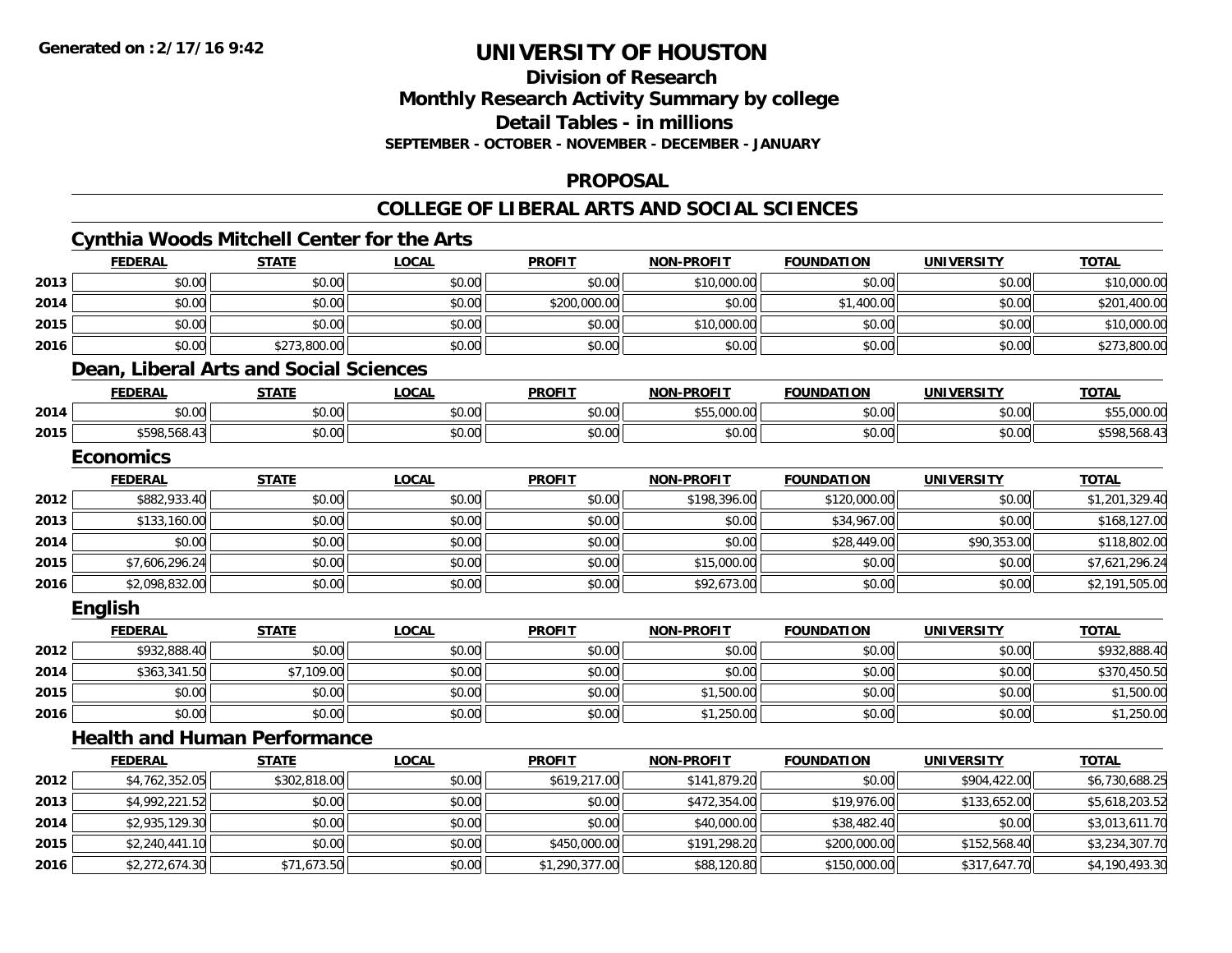## **Division of ResearchMonthly Research Activity Summary by college Detail Tables - in millions SEPTEMBER - OCTOBER - NOVEMBER - DECEMBER - JANUARY**

#### **PROPOSAL**

#### **COLLEGE OF LIBERAL ARTS AND SOCIAL SCIENCES**

|      | <b>Hispanic Studies</b>               |              |              |               |                   |                   |                   |              |
|------|---------------------------------------|--------------|--------------|---------------|-------------------|-------------------|-------------------|--------------|
|      | <b>FEDERAL</b>                        | <b>STATE</b> | <b>LOCAL</b> | <b>PROFIT</b> | <b>NON-PROFIT</b> | <b>FOUNDATION</b> | <b>UNIVERSITY</b> | <b>TOTAL</b> |
| 2012 | \$0.00                                | \$0.00       | \$0.00       | \$0.00        | \$0.00            | \$0.00            | \$0.00            | \$0.00       |
| 2013 | \$0.00                                | \$0.00       | \$0.00       | \$0.00        | \$0.00            | \$0.00            | \$11,992.50       | \$11,992.50  |
| 2014 | \$295,629.77                          | \$0.00       | \$0.00       | \$0.00        | \$0.00            | \$0.00            | \$0.00            | \$295,629.77 |
| 2015 | \$0.00                                | \$0.00       | \$0.00       | \$0.00        | \$0.00            | \$0.00            | \$0.00            | \$0.00       |
|      | <b>History</b>                        |              |              |               |                   |                   |                   |              |
|      | <b>FEDERAL</b>                        | <b>STATE</b> | <b>LOCAL</b> | <b>PROFIT</b> | <b>NON-PROFIT</b> | <b>FOUNDATION</b> | <b>UNIVERSITY</b> | <b>TOTAL</b> |
| 2012 | \$24,193.00                           | \$0.00       | \$0.00       | \$0.00        | \$0.00            | \$0.00            | \$0.00            | \$24,193.00  |
| 2016 | \$127,798.80                          | \$0.00       | \$0.00       | \$0.00        | \$82,000.00       | \$0.00            | \$0.00            | \$209,798.80 |
|      | <b>Hobby Center for Public Policy</b> |              |              |               |                   |                   |                   |              |
|      | <b>FEDERAL</b>                        | <b>STATE</b> | <b>LOCAL</b> | <b>PROFIT</b> | <b>NON-PROFIT</b> | <b>FOUNDATION</b> | <b>UNIVERSITY</b> | <b>TOTAL</b> |
| 2013 | \$164,250.00                          | \$0.00       | \$0.00       | \$0.00        | \$0.00            | \$0.00            | \$0.00            | \$164,250.00 |
| 2014 | \$1,800.00                            | \$0.00       | \$0.00       | \$0.00        | \$0.00            | \$7,000.00        | \$0.00            | \$8,800.00   |
| 2015 | \$0.00                                | \$0.00       | \$0.00       | \$0.00        | \$0.00            | \$15,000.00       | \$0.00            | \$15,000.00  |
|      | <b>Modern/Classical Languages</b>     |              |              |               |                   |                   |                   |              |
|      | <b>FEDERAL</b>                        | <b>STATE</b> | <b>LOCAL</b> | <b>PROFIT</b> | <b>NON-PROFIT</b> | <b>FOUNDATION</b> | <b>UNIVERSITY</b> | <b>TOTAL</b> |
| 2012 | \$396,977.00                          | \$0.00       | \$0.00       | \$0.00        | \$0.00            | \$0.00            | \$0.00            | \$396,977.00 |
| 2013 | \$99,251.00                           | \$0.00       | \$0.00       | \$0.00        | \$0.00            | \$0.00            | \$0.00            | \$99,251.00  |
| 2015 | \$89,835.00                           | \$0.00       | \$0.00       | \$0.00        | \$0.00            | \$29,771.00       | \$0.00            | \$119,606.00 |
| 2016 | \$0.00                                | \$0.00       | \$0.00       | \$0.00        | \$0.00            | \$28,460.00       | \$0.00            | \$28,460.00  |
|      | Philosophy                            |              |              |               |                   |                   |                   |              |
|      | <b>FEDERAL</b>                        | <b>STATE</b> | <b>LOCAL</b> | <b>PROFIT</b> | <b>NON-PROFIT</b> | <b>FOUNDATION</b> | <b>UNIVERSITY</b> | <b>TOTAL</b> |
| 2012 | \$23,229.00                           | \$0.00       | \$0.00       | \$0.00        | \$0.00            | \$0.00            | \$0.00            | \$23,229.00  |
| 2013 | \$24,897.00                           | \$0.00       | \$0.00       | \$0.00        | \$0.00            | \$0.00            | \$0.00            | \$24,897.00  |
|      | <b>Political Science</b>              |              |              |               |                   |                   |                   |              |
|      | <b>FEDERAL</b>                        | <b>STATE</b> | <b>LOCAL</b> | <b>PROFIT</b> | <b>NON-PROFIT</b> | <b>FOUNDATION</b> | <b>UNIVERSITY</b> | <b>TOTAL</b> |
| 2012 | \$371,429.00                          | \$0.00       | \$0.00       | \$0.00        | \$0.00            | \$0.00            | \$0.00            | \$371,429.00 |
| 2013 | \$293,986.00                          | \$0.00       | \$0.00       | \$0.00        | \$0.00            | \$0.00            | \$0.00            | \$293,986.00 |
| 2014 | \$77,661.00                           | \$0.00       | \$0.00       | \$0.00        | \$3,300.00        | \$13,706.00       | \$0.00            | \$94,667.00  |
| 2015 | \$277,127.00                          | \$0.00       | \$0.00       | \$45,000.00   | \$0.00            | \$0.00            | \$58,951.00       | \$381,078.00 |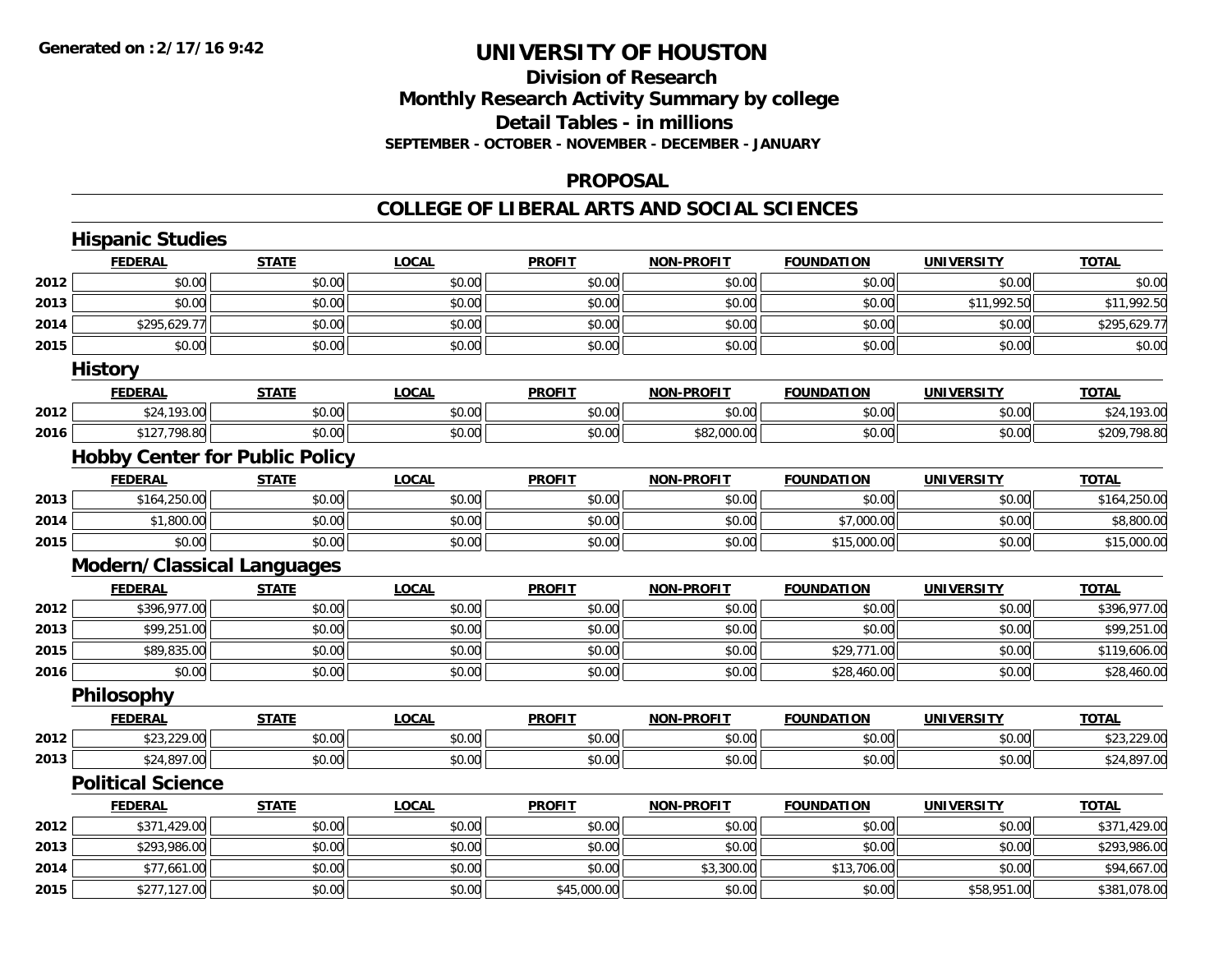## **Division of ResearchMonthly Research Activity Summary by college Detail Tables - in millions SEPTEMBER - OCTOBER - NOVEMBER - DECEMBER - JANUARY**

#### **PROPOSAL**

#### **COLLEGE OF LIBERAL ARTS AND SOCIAL SCIENCES**

|       | <b>Psychology</b>      |                |              |                |                   |                   |                   |                 |
|-------|------------------------|----------------|--------------|----------------|-------------------|-------------------|-------------------|-----------------|
|       | <b>FEDERAL</b>         | <b>STATE</b>   | <b>LOCAL</b> | <b>PROFIT</b>  | <b>NON-PROFIT</b> | <b>FOUNDATION</b> | <b>UNIVERSITY</b> | <b>TOTAL</b>    |
| 2012  | \$1,744,352.60         | \$13,431.15    | \$0.00       | \$344,793.00   | \$0.00            | \$0.00            | \$733,671.00      | \$2,836,247.75  |
| 2013  | \$6,923,600.41         | \$936,366.00   | \$0.00       | \$43,240.00    | \$128,520.00      | \$0.00            | \$1,524,925.50    | \$9,556,651.91  |
| 2014  | \$9,231,668.91         | \$377,120.00   | \$0.00       | \$0.00         | \$368,067.60      | \$0.00            | \$1,894,179.00    | \$11,871,035.51 |
| 2015  | \$8,111,846.16         | \$330,576.00   | \$0.00       | \$13,000.00    | \$197,681.80      | \$188,996.00      | \$2,557,920.20    | \$11,400,020.16 |
| 2016  | \$6,161,803.00         | \$319,923.00   | \$0.00       | \$126,612.00   | \$2,077,955.47    | \$91,460.00       | \$3,068,143.00    | \$11,845,896.47 |
|       | <b>School of Music</b> |                |              |                |                   |                   |                   |                 |
|       | <b>FEDERAL</b>         | <b>STATE</b>   | <b>LOCAL</b> | <b>PROFIT</b>  | <b>NON-PROFIT</b> | <b>FOUNDATION</b> | <b>UNIVERSITY</b> | <b>TOTAL</b>    |
| 2014  | \$0.00                 | \$0.00         | \$0.00       | \$0.00         | \$0.00            | \$3,919.00        | \$0.00            | \$3,919.00      |
|       | <b>Sociology</b>       |                |              |                |                   |                   |                   |                 |
|       | <b>FEDERAL</b>         | <b>STATE</b>   | <b>LOCAL</b> | <b>PROFIT</b>  | <b>NON-PROFIT</b> | <b>FOUNDATION</b> | <b>UNIVERSITY</b> | <b>TOTAL</b>    |
| 2012  | \$0.00                 | \$0.00         | \$0.00       | \$0.00         | \$0.00            | \$16,808.00       | \$508,467.30      | \$525,275.30    |
| 2013  | \$160,063.00           | \$0.00         | \$18,000.00  | \$0.00         | \$0.00            | \$0.00            | \$0.00            | \$178,063.00    |
|       | <b>Theatre</b>         |                |              |                |                   |                   |                   |                 |
|       | <b>FEDERAL</b>         | <b>STATE</b>   | <b>LOCAL</b> | <b>PROFIT</b>  | <b>NON-PROFIT</b> | <b>FOUNDATION</b> | <b>UNIVERSITY</b> | <b>TOTAL</b>    |
| 2013  | \$0.00                 | \$0.00         | \$0.00       | \$0.00         | \$100,027.00      | \$0.00            | \$0.00            | \$100,027.00    |
| 2014  | \$187,811.00           | \$0.00         | \$0.00       | \$0.00         | \$0.00            | \$0.00            | \$0.00            | \$187,811.00    |
| Total | \$69,541,147.07        | \$2,721,672.05 | \$18,000.00  | \$3,132,239.00 | \$4,472,243.07    | \$1,478,282.40    | \$12,524,058.12   | \$93,887,641.71 |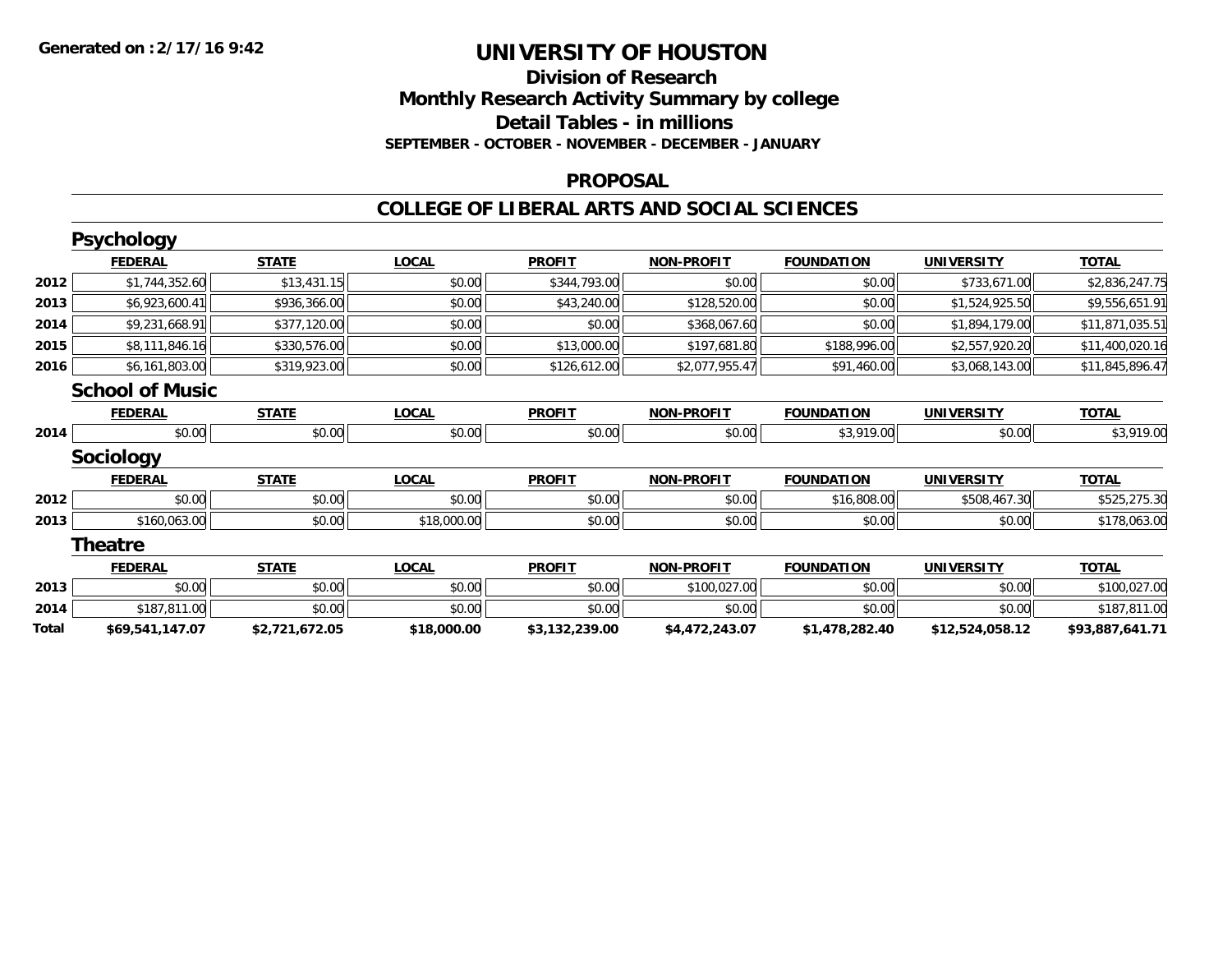## **Division of ResearchMonthly Research Activity Summary by college Detail Tables - in millionsSEPTEMBER - OCTOBER - NOVEMBER - DECEMBER - JANUARY**

### **PROPOSAL**

## **COLLEGE OF NATURAL SCIENCES AND MATHEMATICS**

## **Biology/Biochemistry**

|      | <b>FEDERAL</b>  | <b>STATE</b>   | <u>LOCAL</u> | <b>PROFIT</b> | <b>NON-PROFIT</b> | <b>FOUNDATION</b> | <b>UNIVERSITY</b> | <b>TOTAL</b>    |
|------|-----------------|----------------|--------------|---------------|-------------------|-------------------|-------------------|-----------------|
| 2012 | \$14,737,334.12 | \$1,239,930.00 | \$0.00       | \$60,000.00   | \$527,474.80      | \$1,024,822.00    | \$1,023,765.58    | \$18,613,326.50 |
| 2013 | \$9,488,910.50  | \$0.00         | \$0.00       | \$66,000.00   | \$0.00            | \$24,000.00       | \$842,424.00      | \$10,421,334.50 |
| 2014 | \$4,667,288.69  | \$504,067.75   | \$0.00       | \$0.00        | \$483,315,26      | \$1,375,317.00    | \$156,985,00      | \$7,186,973.70  |
| 2015 | \$8,211,008.92  | \$667,112.00   | \$0.00       | \$217,647.00  | \$266,276.89      | \$980,000.00      | \$714,300.00      | \$11,056,344.81 |
| 2016 | \$15,915,395.31 | \$674,163.00   | \$0.00       | \$99,000.00   | \$4,123,387.70    | \$890,625.00      | \$127,865.00      | \$21,830,436.01 |

## **Center for Nuclear Receptors and Cell Signaling**

|      | <b>FEDERAL</b>  | <b>STATE</b>    | <b>LOCAL</b> | <b>PROFIT</b> | <b>NON-PROFIT</b> | <b>FOUNDATION</b> | <b>UNIVERSITY</b> | <b>TOTAL</b>    |
|------|-----------------|-----------------|--------------|---------------|-------------------|-------------------|-------------------|-----------------|
| 2012 | \$2,604,620.00  | \$0.00          | \$0.00       | \$0.00        | \$403,096,00      | \$225,000.00      | \$0.00            | \$3,232,716.00  |
| 2013 | \$6,776,990.00  | \$0.00          | \$0.00       | \$60,000.00   | \$40,000.00       | \$550,000.00      | \$0.00            | \$7,426,990.00  |
| 2014 | \$8,983,917.00  | \$0.00          | \$0.00       | \$0.00        | \$1,839,612.00    | \$1,000,000.00    | \$0.00            | \$11,823,529.00 |
| 2015 | \$14,081,060.20 | \$11,264,578.50 | \$0.00       | \$0.00        | \$1,191,595.00    | \$478,020.00      | \$0.00            | \$27,015,253.70 |
| 2016 | \$6,556,582.00  | \$199,999.50    | \$0.00       | \$0.00        | \$1,634,000.00    | \$100,000.00      | \$0.00            | \$8,490,581.50  |

## **Chemistry**

|      | <b>FEDERAL</b>  | <b>STATE</b>   | <b>LOCAL</b> | <b>PROFIT</b> | <b>NON-PROFIT</b> | <b>FOUNDATION</b> | <b>UNIVERSITY</b> | <b>TOTAL</b>    |
|------|-----------------|----------------|--------------|---------------|-------------------|-------------------|-------------------|-----------------|
| 2012 | \$11,311,995.64 | \$2,914,220.00 | \$0.00       | \$80,000.00   | \$118,840.00      | \$0.00            | \$214,591.00      | \$14,639,646.64 |
| 2013 | \$10,274,892.64 | \$1,678,546.00 | \$0.00       | \$0.00        | \$0.00            | \$100,000.00      | \$0.00            | \$12,053,438.64 |
| 2014 | \$7,337,729.00  | \$0.00         | \$0.00       | \$0.00        | \$595,000.00      | \$3,855,000.00    | \$158,025.00      | \$11,945,754.00 |
| 2015 | \$5,536,621.60  | \$2,429,502.00 | \$0.00       | \$124,348.00  | \$420,000.00      | \$1,015,000.00    | \$1,065,491.00    | \$10,590,962.60 |
| 2016 | \$3,920,385.12  | \$2,337,820.70 | \$0.00       | \$0.00        | \$5,000.00        | \$415,000.00      | \$5,000.00        | \$6,683,205.82  |

#### **Computer Science**

|      | <b>FEDERAL</b>  | <b>STATE</b>   | <b>LOCAL</b> | <b>PROFIT</b> | <b>NON-PROFIT</b> | <b>FOUNDATION</b> | <b>UNIVERSITY</b> | <b>TOTAL</b>    |
|------|-----------------|----------------|--------------|---------------|-------------------|-------------------|-------------------|-----------------|
| 2012 | \$16,305,096.65 | \$1,396,932.00 | \$0.00       | \$139,721.00  | \$0.00            | \$75,940.00       | \$129,955.00      | \$18,047,644.65 |
| 2013 | \$11,521,118.99 | \$0.00         | \$0.00       | \$341,482.83  | \$320,000.00      | \$0.00            | \$0.00            | \$12,182,601.82 |
| 2014 | \$20,462,799.42 | \$1,275,971.50 | \$0.00       | \$22,411.41   | \$1,385,779.00    | \$78,646.25       | \$0.00            | \$23,225,607.58 |
| 2015 | \$39,314,573.27 | \$1,592,955.50 | \$0.00       | \$567,680.00  | \$228,000.00      | \$134,316.00      | \$629,431.60      | \$42,466,956.37 |
| 2016 | \$10,658,599.12 | \$0.00         | \$0.00       | \$213,093.40  | \$859,599.00      | \$660,000.00      | \$258,859.30      | \$12,650,150.82 |

## **Dean, Natural Sciences and Mathematics**

|      | <b>EEDEDA</b><br>cdera | <b>STATI</b>                                  | LOCAI              | <b>PROFIT</b>          | <b>DDAEL</b><br>וחרות  | <b>UNDATION</b> | UNIVERSITY     | TATI                          |
|------|------------------------|-----------------------------------------------|--------------------|------------------------|------------------------|-----------------|----------------|-------------------------------|
| 2012 | $*100.0225$<br>12.23   | $\uparrow$ $\uparrow$<br>$\sim$ $\sim$<br>ט.ט | $\sim$ 00<br>טט.טע | $\sim$ $\sim$<br>vu.vu | $\sim$ $\sim$<br>vv.vv | \$0.00          | \$0.00         | 0.2250<br>001<br>51<br>744.99 |
| 2013 | \$0.00                 | $\overline{ }$<br>ט.ט                         | $\sim$ 00<br>J∪.∪∪ | 0000<br>vv.vv          | 0.00<br>JU.UU          | \$0.00          | 0.001<br>JU.UU | ልስ ሰሰ<br><b>JU.UU</b>         |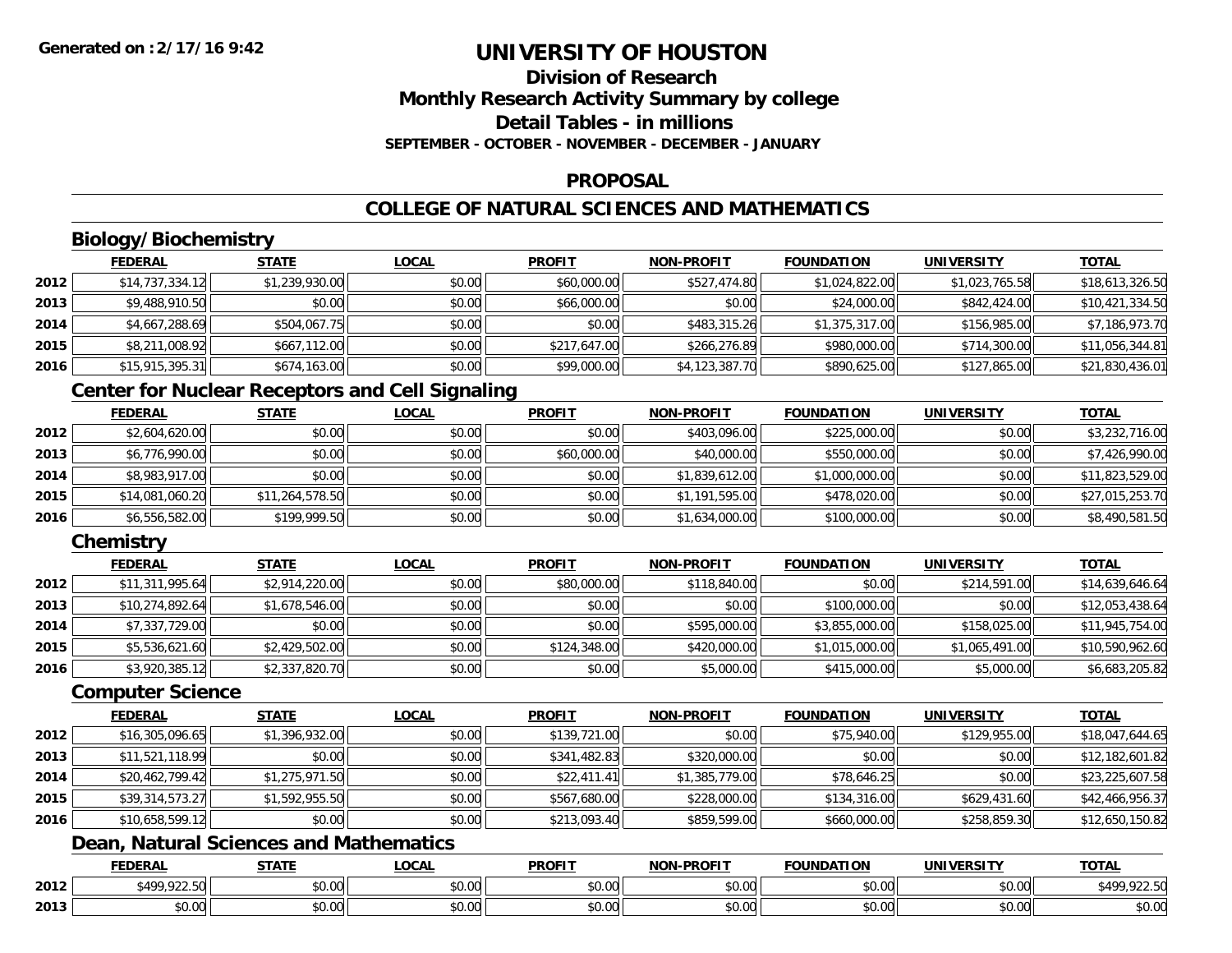**2014**

**2015**

## **UNIVERSITY OF HOUSTON**

**Division of Research**

**Monthly Research Activity Summary by college**

**Detail Tables - in millions**

**SEPTEMBER - OCTOBER - NOVEMBER - DECEMBER - JANUARY**

## **PROPOSAL**

## **COLLEGE OF NATURAL SCIENCES AND MATHEMATICS**

## **Dean, Natural Sciences and Mathematics**

|      | <b>FEDERAL</b>                                       | <b>STATE</b> | <b>LOCAL</b> | <b>PROFIT</b> | <b>NON-PROFIT</b> | <b>FOUNDATION</b> | <b>UNIVERSITY</b> | <b>TOTAL</b>    |  |  |  |  |
|------|------------------------------------------------------|--------------|--------------|---------------|-------------------|-------------------|-------------------|-----------------|--|--|--|--|
| 2014 | \$0.00                                               | \$396,835.00 | \$0.00       | \$76,907.50   | \$375,000.00      | \$0.00            | \$0.00            | \$848,742.50    |  |  |  |  |
| 2015 | \$600,150.50                                         | \$0.00       | \$0.00       | \$0.00        | \$0.00            | \$0.00            | \$0.00            | \$600,150.50    |  |  |  |  |
|      | <b>Earth &amp; Atmospheric Sciences</b>              |              |              |               |                   |                   |                   |                 |  |  |  |  |
|      | <b>FEDERAL</b>                                       | <b>STATE</b> | <b>LOCAL</b> | <b>PROFIT</b> | <b>NON-PROFIT</b> | <b>FOUNDATION</b> | <b>UNIVERSITY</b> | <b>TOTAL</b>    |  |  |  |  |
| 2012 | \$2,835,224.50                                       | \$58,305.00  | \$0.00       | \$892,654.00  | \$0.00            | \$0.00            | \$355,768.00      | \$4,141,951.50  |  |  |  |  |
| 2013 | \$3,085,639.00                                       | \$0.00       | \$0.00       | \$414,775.00  | \$0.00            | \$0.00            | \$379,607.68      | \$3,880,021.68  |  |  |  |  |
| 2014 | \$4,766,127.75                                       | \$679,654.00 | \$0.00       | \$109,812.00  | \$355,000.00      | \$0.00            | \$0.00            | \$5,910,593.75  |  |  |  |  |
| 2015 | \$4,193,873.41                                       | \$206,938.00 | \$0.00       | \$328,139.00  | \$476,663.25      | \$195,000.00      | \$605,169.00      | \$6,005,782.66  |  |  |  |  |
| 2016 | \$4,362,361.80                                       | \$170,000.00 | \$0.00       | \$11,098.00   | \$220,000.00      | \$660,000.00      | \$111,386.00      | \$5,534,845.80  |  |  |  |  |
|      | <b>Institute for Climate and Atmospheric Science</b> |              |              |               |                   |                   |                   |                 |  |  |  |  |
|      | <b>FEDERAL</b>                                       | <b>STATE</b> | <b>LOCAL</b> | <b>PROFIT</b> | <b>NON-PROFIT</b> | <b>FOUNDATION</b> | <b>UNIVERSITY</b> | <b>TOTAL</b>    |  |  |  |  |
| 2012 | \$0.00                                               | \$0.00       | \$0.00       | \$0.00        | \$0.00            | \$0.00            | \$0.00            | \$0.00          |  |  |  |  |
| 2013 | \$0.00                                               | \$0.00       | \$0.00       | \$0.00        | \$0.00            | \$0.00            | \$0.00            | \$0.00          |  |  |  |  |
| 2014 | \$0.00                                               | \$0.00       | \$0.00       | \$0.00        | \$0.00            | \$0.00            | \$0.00            | \$0.00          |  |  |  |  |
|      | <b>Institute for Nanoenergy</b>                      |              |              |               |                   |                   |                   |                 |  |  |  |  |
|      | <b>FEDERAL</b>                                       | <b>STATE</b> | <b>LOCAL</b> | <b>PROFIT</b> | <b>NON-PROFIT</b> | <b>FOUNDATION</b> | <b>UNIVERSITY</b> | <b>TOTAL</b>    |  |  |  |  |
| 2012 | \$0.00                                               | \$0.00       | \$0.00       | \$0.00        | \$0.00            | \$0.00            | \$0.00            | \$0.00          |  |  |  |  |
|      | <b>Mathematics</b>                                   |              |              |               |                   |                   |                   |                 |  |  |  |  |
|      | <b>FEDERAL</b>                                       | <b>STATE</b> | <b>LOCAL</b> | <b>PROFIT</b> | <b>NON-PROFIT</b> | <b>FOUNDATION</b> | <b>UNIVERSITY</b> | <b>TOTAL</b>    |  |  |  |  |
| 2012 | \$3,475,426.52                                       | \$0.00       | \$0.00       | \$210,000.00  | \$0.00            | \$152,725.00      | \$703,825.00      | \$4,541,976.52  |  |  |  |  |
| 2013 | \$3,877,796.55                                       | \$0.00       | \$0.00       | \$169,348.17  | \$0.00            | \$80,000.00       | \$0.00            | \$4,127,144.72  |  |  |  |  |
| 2014 | \$6,624,481.26                                       | \$0.00       | \$0.00       | \$90,000.00   | \$375,000.00      | \$157,924.00      | \$0.00            | \$7,247,405.26  |  |  |  |  |
| 2015 | \$5,067,863.80                                       | \$0.00       | \$0.00       | \$188,000.00  | \$47,579.00       | \$194,840.00      | \$0.00            | \$5,498,282.80  |  |  |  |  |
| 2016 | \$6,406,279.76                                       | \$0.00       | \$0.00       | \$90,000.00   | \$0.00            | \$1,620,000.00    | \$867,255.00      | \$8,983,534.76  |  |  |  |  |
|      | <b>Physics</b>                                       |              |              |               |                   |                   |                   |                 |  |  |  |  |
|      | <b>FEDERAL</b>                                       | <b>STATE</b> | <b>LOCAL</b> | <b>PROFIT</b> | <b>NON-PROFIT</b> | <b>FOUNDATION</b> | <b>UNIVERSITY</b> | <b>TOTAL</b>    |  |  |  |  |
| 2012 | \$10,417,838.07                                      | \$177,557.00 | \$0.00       | \$535,517.00  | \$258,667.00      | \$72,814.80       | \$1,060,600.00    | \$12,522,993.87 |  |  |  |  |
| 2013 | \$10,402,879.49                                      | \$97,607.00  | \$0.00       | \$50,000.00   | \$1,072,059.60    | \$0.00            | \$24,480.00       | \$11,647,026.09 |  |  |  |  |

4 \$13,991,203.20 \$404,935.20 \$0.00 \$0.00 \$336,907.50 \$784,000.00 \$843,646.25 \$903,044.00 \$17,263,736.15

\$9,676,994.25 \$179,998.80 \$0.00 \$12,800.00 \$857,162.00 \$773,000.00 \$128,036.00 \$11,627,991.05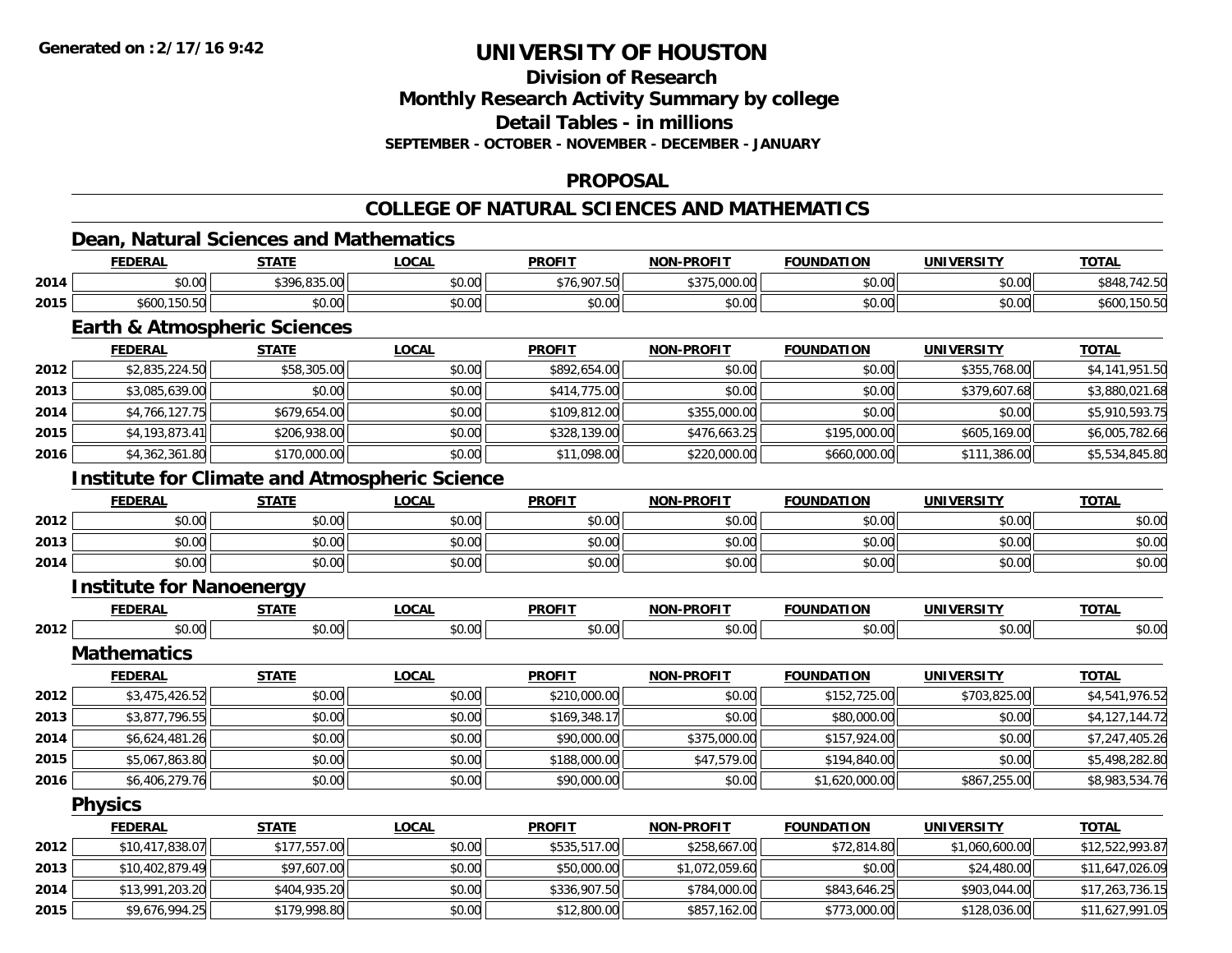**Division of Research**

**Monthly Research Activity Summary by college**

**Detail Tables - in millions**

**SEPTEMBER - OCTOBER - NOVEMBER - DECEMBER - JANUARY**

## **PROPOSAL**

## **COLLEGE OF NATURAL SCIENCES AND MATHEMATICS**

|              | <b>Physics</b>   |                 |              |                |                   |                   |                   |                      |  |  |  |  |
|--------------|------------------|-----------------|--------------|----------------|-------------------|-------------------|-------------------|----------------------|--|--|--|--|
|              | <u>FEDERAL</u>   | <b>STATE</b>    | <u>LOCAL</u> | <b>PROFIT</b>  | <b>NON-PROFIT</b> | <b>FOUNDATION</b> | <b>UNIVERSITY</b> | <b>TOTAL</b>         |  |  |  |  |
| 2016         | \$14,934,033.10  | \$1,891,830.88  | \$0.00       | \$543,520.22   | \$229,361.00      | \$1,515,000.00    | \$1,098,609.00    | .354.20<br>\$20,212. |  |  |  |  |
| <b>Total</b> | \$333,885,013.65 | \$32,439,459.33 | \$0.00       | \$6,050,862.03 | \$19,491,467.50   | \$19,246,636,30   | \$11.564.472.16   | \$422,677,910.97     |  |  |  |  |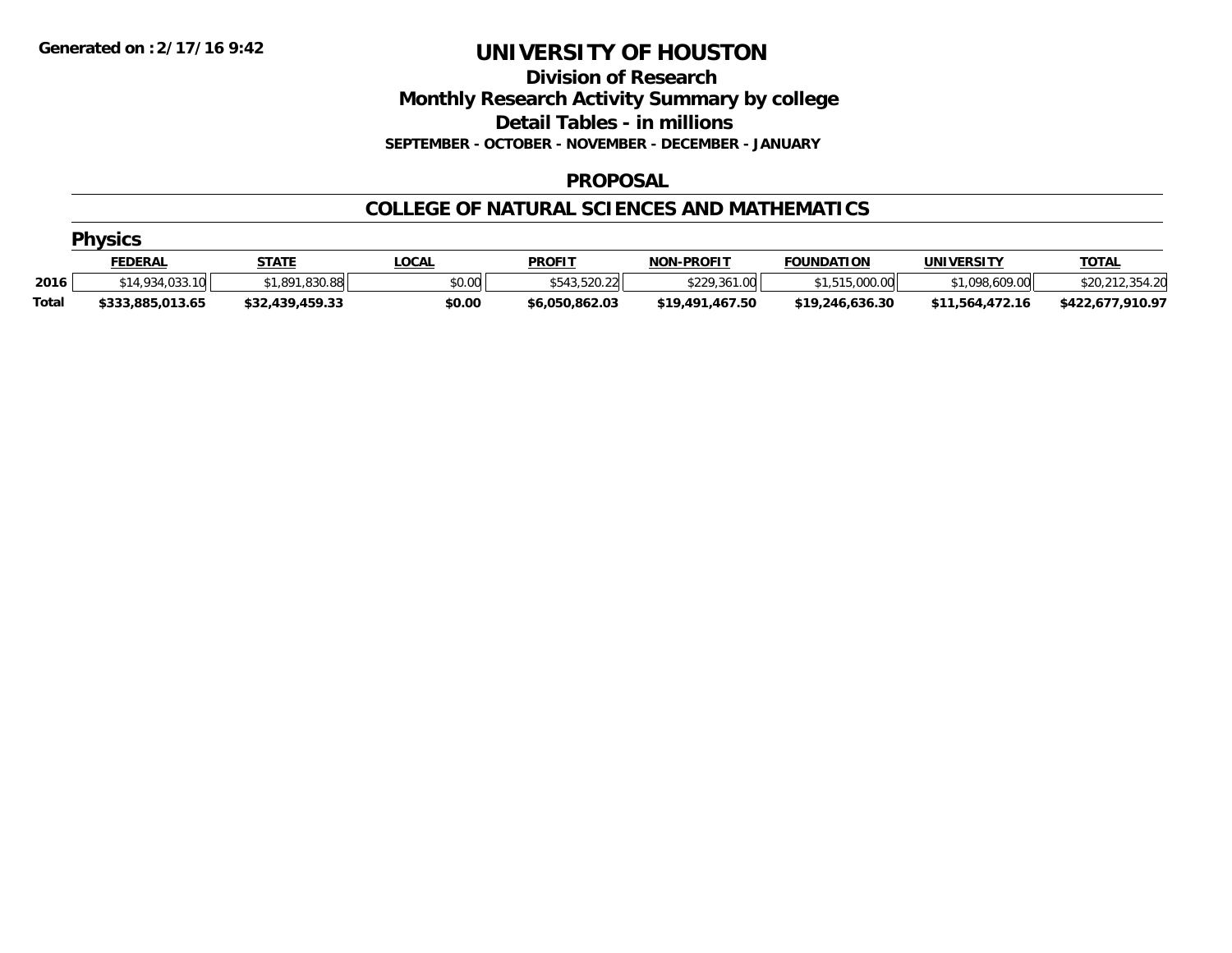## **Division of Research Monthly Research Activity Summary by college Detail Tables - in millions SEPTEMBER - OCTOBER - NOVEMBER - DECEMBER - JANUARY**

#### **PROPOSAL**

### **COLLEGE OF OPTOMETRY**

## **Optometry Vision Sciences**

|       | <b>FEDERAL</b>  | <b>STATE</b> | <b>LOCAL</b> | <b>PROFIT</b>  | <b>NON-PROFIT</b> | <b>FOUNDATION</b> | <b>UNIVERSITY</b> | <b>TOTAL</b>    |
|-------|-----------------|--------------|--------------|----------------|-------------------|-------------------|-------------------|-----------------|
| 2012  | \$7,596,261.00  | \$74,750.00  | \$0.00       | \$91,600.00    | \$0.00            | \$0.00            | \$965,294.00      | \$8,727,905.00  |
| 2013  | \$7,625,790.00  | \$0.00       | \$0.00       | \$972,086.00   | \$0.00            | \$0.00            | \$321,274.00      | \$8,919,150.00  |
| 2014  | \$3,606,605.55  | \$0.00       | \$0.00       | \$676,881.82   | \$0.00            | \$0.00            | \$0.00            | \$4,283,487.37  |
| 2015  | \$1,881,250.00  | \$0.00       | \$0.00       | \$220,829.00   | \$30,497.00       | \$75,000.00       | \$1,107,305.00    | \$3,314,881.00  |
| 2016  | \$6,028,491.52  | \$0.00       | \$0.00       | \$124,601.00   | \$0.00            | \$150,000.00      | \$758,054.48      | \$7,061,147.00  |
| Total | \$26,738,398.07 | \$74,750.00  | \$0.00       | \$2.085.997.82 | \$30,497.00       | \$225,000.00      | \$3,151,927.48    | \$32,306,570.37 |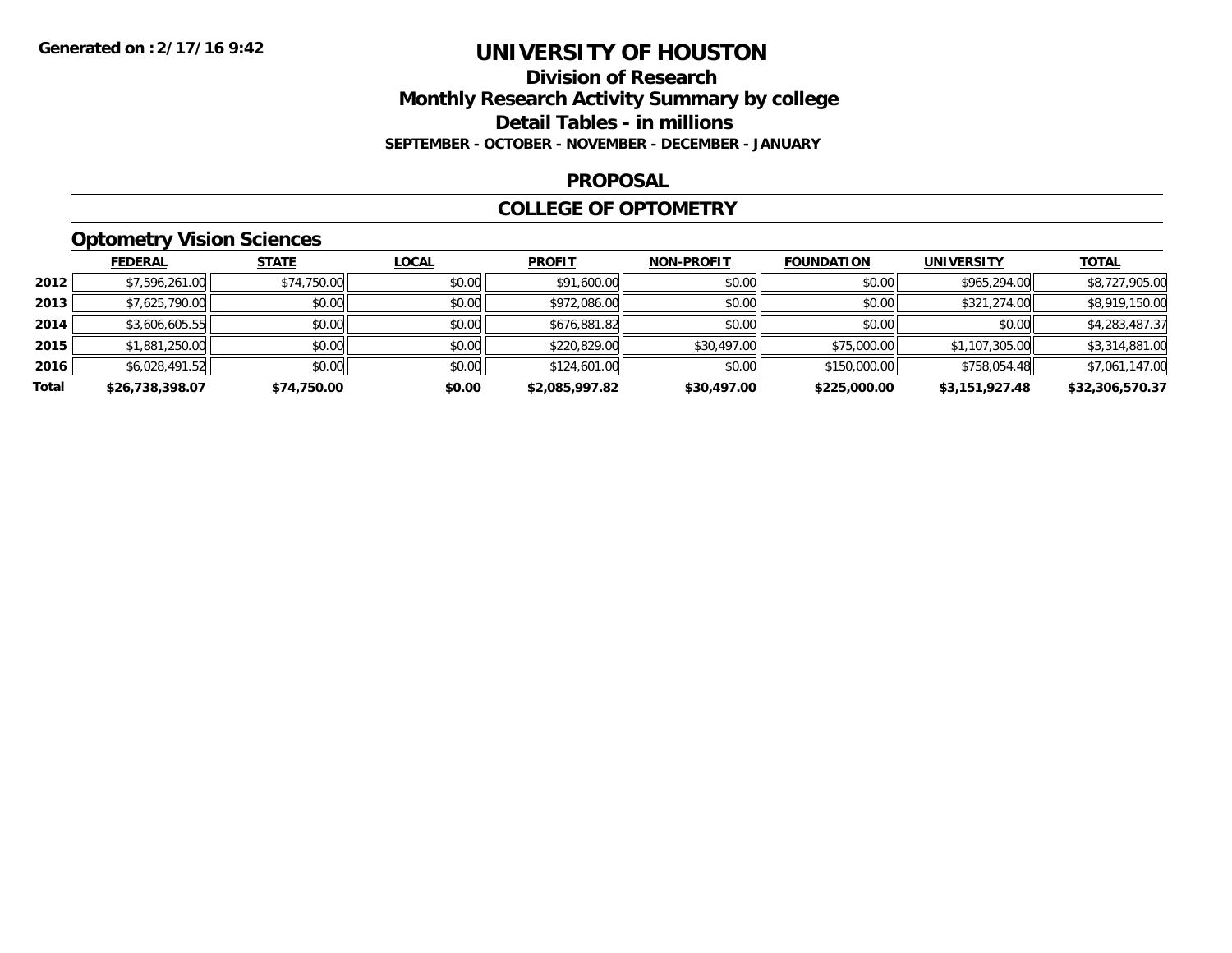## **Division of ResearchMonthly Research Activity Summary by college Detail Tables - in millionsSEPTEMBER - OCTOBER - NOVEMBER - DECEMBER - JANUARY**

## **PROPOSAL**

## **COLLEGE OF PHARMACY**

## **Center for Experimental Therapeutics and Pharmacoi**

|      | <b>FEDERAL</b> | <b>STATE</b> | <b>LOCAL</b> | <b>PROFIT</b> | <b>NON-PROFIT</b> | <b>FOUNDATION</b> | <b>UNIVERSITY</b> | <b>TOTAL</b> |
|------|----------------|--------------|--------------|---------------|-------------------|-------------------|-------------------|--------------|
| 2013 | \$0.00         | \$0.00       | \$0.00       | \$0.00        | \$0.00            | \$0.00            | \$0.00            | \$0.00       |
| 2014 | 0000<br>\$U.UU | \$0.00       | \$0.00       | \$0.00        | \$0.00            | \$0.00            | \$0.00            | \$0.00       |
| 2015 | \$0.00         | \$0.00       | \$0.00       | \$0.00        | \$0.00            | \$0.00            | \$0.00            | \$0.00       |

<u> 1980 - Johann Barbara, martxa amerikan bashkar (</u>

## **Clinical Pharmacy & Administration**

|      | <b>FEDERAL</b> | <b>STATE</b>   | <b>LOCAL</b> | <b>PROFIT</b> | <b>NON-PROFIT</b> | <b>FOUNDATION</b> | <b>UNIVERSITY</b> | <b>TOTAL</b>   |
|------|----------------|----------------|--------------|---------------|-------------------|-------------------|-------------------|----------------|
| 2012 | \$1,180,444.60 | \$35,547.00    | \$0.00       | \$272,734.00  | \$11,000.00       | \$142,630.00      | \$567,654.72      | \$2,210,010.32 |
| 2013 | \$907,720.40   | \$0.00         | \$144,311.00 | \$339,271.00  | \$70,000.00       | \$0.00            | \$528,418.00      | \$1,989,720.40 |
| 2014 | \$19,999.85    | \$498,468.90   | \$0.00       | \$413,894.25  | \$0.00            | \$0.00            | \$0.00            | \$932,363.00   |
| 2015 | \$0.00         | \$3,311,448.80 | \$0.00       | \$205,095,00  | \$263,375.00      | \$0.00            | \$68,780.00       | \$3,848,698.80 |
| 2016 | \$0.00         | \$564,375.00   | \$0.00       | \$369,934.60  | \$30,000.00       | \$443,897.00      | \$7,000.00        | \$1,415,206.60 |

## **Dean, Pharmacy**

|      | <b>FEDERAL</b> | <b>STATE</b> | <u>LOCAL</u> | <b>PROFIT</b> | <b>NON-PROFIT</b> | <b>FOUNDATION</b> | <b>UNIVERSITY</b> | <b>TOTAL</b> |
|------|----------------|--------------|--------------|---------------|-------------------|-------------------|-------------------|--------------|
| 2012 | \$0.00         | \$0.00       | \$0.00       | \$0.00        | \$0.00            | \$0.00            | \$0.00            | \$0.00       |
| 2013 | \$0.00         | \$0.00       | \$0.00       | \$0.00        | \$0.00            | \$0.00            | \$0.00            | \$0.00       |
| 2014 | \$0.00         | \$0.00       | \$0.00       | \$0.00        | \$0.00            | \$0.00            | \$0.00            | \$0.00       |
| 2015 | \$0.00         | \$0.00       | \$0.00       | \$0.00        | \$0.00            | \$0.00            | \$0.00            | \$0.00       |

## **Pharm Health Outcomes & Policy**

|      | <b>FEDERAL</b> | <b>STATE</b> | <b>LOCAL</b> | <b>PROFIT</b> | <b>NON-PROFIT</b> | <b>FOUNDATION</b> | <b>UNIVERSITY</b> | <b>TOTAL</b>   |
|------|----------------|--------------|--------------|---------------|-------------------|-------------------|-------------------|----------------|
| 2012 | \$1,017,212.50 | \$0.00       | \$0.00       | \$0.00        | \$10,000.00       | \$0.00            | \$0.00            | \$1,027,212.50 |
| 2013 | \$4,544,036.00 | \$0.00       | \$0.00       | \$0.00        | \$0.00            | \$0.00            | \$0.00            | \$4,544,036.00 |
| 2014 | \$479,997.15   | \$22,170.10  | \$0.00       | \$15,659.00   | \$20,000.00       | \$0.00            | \$0.00            | \$537,826.25   |
| 2015 | \$0.00         | \$131,732.20 | \$0.00       | \$79,364.00   | \$67,398.00       | \$0.00            | \$0.00            | \$278,494.20   |
| 2016 | \$1,008,544.00 | \$0.00       | \$0.00       | \$115,470.00  | \$180,000.00      | \$0.00            | \$0.00            | \$1,304,014.00 |

## **Pharmacological and Pharmaceutical Sciences**

|      | <b>FEDERAL</b>  | <b>STATE</b> | <u>LOCAL</u> | <b>PROFIT</b> | <b>NON-PROFIT</b> | <b>FOUNDATION</b> | <b>UNIVERSITY</b> | <b>TOTAL</b>    |
|------|-----------------|--------------|--------------|---------------|-------------------|-------------------|-------------------|-----------------|
| 2012 | \$15,437,291.90 | \$172,389.00 | \$0.00       | \$282,500,00  | \$1,107,999.20    | \$149,822,00      | \$240,000.00      | \$17,390,002.10 |
| 2013 | \$10,607,668.94 | \$295,560.00 | \$0.00       | \$228,590,00  | \$321,995.00      | \$185,000.00      | \$1,916,860,00    | \$13,555,673.94 |
| 2014 | \$5,321,251.50  | \$0.00       | \$0.00       | \$509,031.75  | \$0.00            | \$173,919.90      | \$1,259,610.00    | \$7,263,813.15  |
| 2015 | \$13,123,631.22 | \$912,236.27 | \$0.00       | \$8,700.00    | \$243,746.00      | \$444,851.00      | \$1,928,495.00    | \$16,661,659.49 |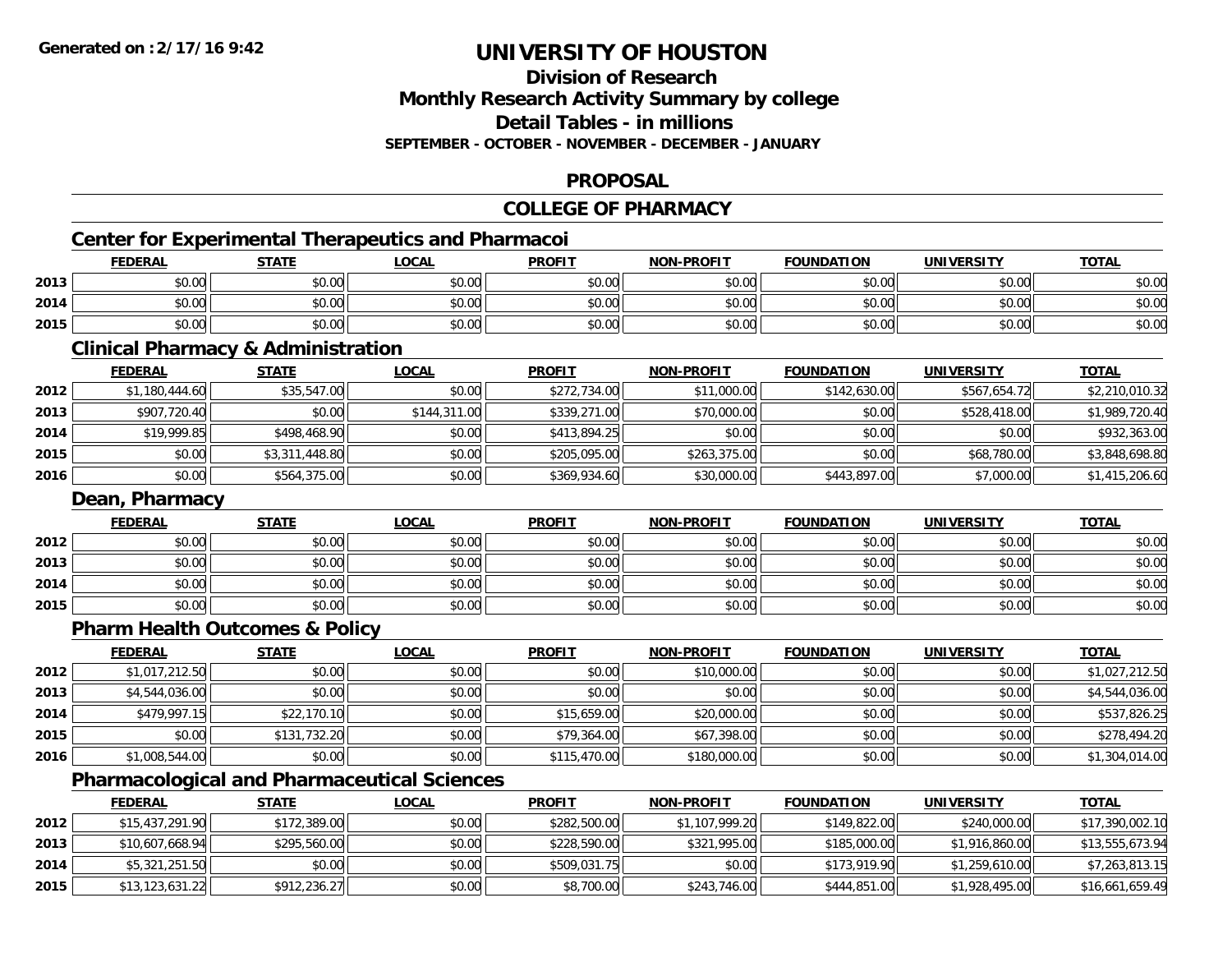**Division of Research**

**Monthly Research Activity Summary by college**

**Detail Tables - in millions**

**SEPTEMBER - OCTOBER - NOVEMBER - DECEMBER - JANUARY**

## **PROPOSAL**

## **COLLEGE OF PHARMACY**

## **Pharmacological and Pharmaceutical Sciences**

|              | <b>FEDERAL</b>  | <b>STATE</b>     | _OCAL        | <b>PROFIT</b>  | <b>NON-PROFIT</b> | <b>FOUNDATION</b> | UNIVERSITY     | <u> τοτal</u>   |
|--------------|-----------------|------------------|--------------|----------------|-------------------|-------------------|----------------|-----------------|
| 2016         | 736.256.05      | .115.00<br>ቀሰ1 ሮ | vv.vv        | \$0.00         | .408.027<br>.80   | 0.000             | \$0.00         | \$17,084,398.85 |
| <b>Total</b> | \$66,384,054.11 | \$6,859,042.27   | \$144,311.00 | \$2,840,243.60 | \$5,733,541.00    | \$1,565,119.90    | \$6.516.817.72 | \$90.043.129.60 |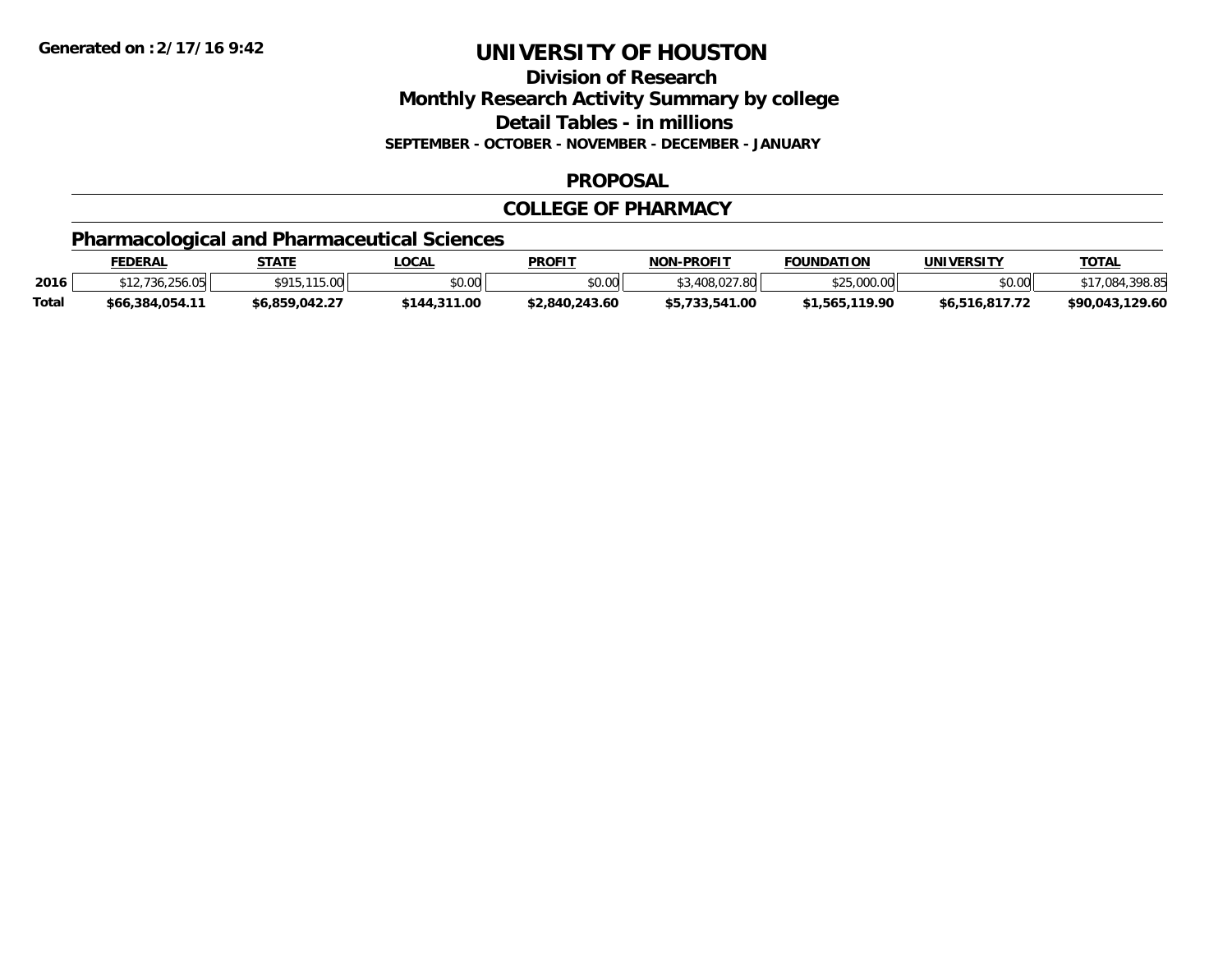## **Division of Research Monthly Research Activity Summary by college Detail Tables - in millions SEPTEMBER - OCTOBER - NOVEMBER - DECEMBER - JANUARY**

#### **PROPOSAL**

#### **COLLEGE OF TECHNOLOGY**

|      |                                | <b>Center for Technology Literacy</b>         |              |               |                   |                   |                   |                |
|------|--------------------------------|-----------------------------------------------|--------------|---------------|-------------------|-------------------|-------------------|----------------|
|      | <b>FEDERAL</b>                 | <b>STATE</b>                                  | <b>LOCAL</b> | <b>PROFIT</b> | <b>NON-PROFIT</b> | <b>FOUNDATION</b> | <b>UNIVERSITY</b> | <b>TOTAL</b>   |
| 2013 | \$0.00                         | \$994,528.00                                  | \$0.00       | \$0.00        | \$0.00            | \$0.00            | \$0.00            | \$994,528.00   |
| 2014 | \$0.00                         | \$931,847.00                                  | \$0.00       | \$0.00        | \$0.00            | \$62,917.00       | \$0.00            | \$994,764.00   |
| 2015 | \$30,000.00                    | \$861,965.00                                  | \$0.00       | \$0.00        | \$0.00            | \$0.00            | \$0.00            | \$891,965.00   |
|      | <b>Construction Management</b> |                                               |              |               |                   |                   |                   |                |
|      | <b>FEDERAL</b>                 | <b>STATE</b>                                  | <b>LOCAL</b> | <b>PROFIT</b> | <b>NON-PROFIT</b> | <b>FOUNDATION</b> | <b>UNIVERSITY</b> | <b>TOTAL</b>   |
| 2012 | \$0.00                         | \$67,821.00                                   | \$0.00       | \$0.00        | \$0.00            | \$0.00            | \$0.00            | \$67,821.00    |
| 2013 | \$0.00                         | \$0.00                                        | \$0.00       | \$0.00        | \$0.00            | \$0.00            | \$50,633.00       | \$50,633.00    |
| 2015 | \$0.00                         | \$178,349.00                                  | \$0.00       | \$0.00        | \$0.00            | \$111,720.95      | \$0.00            | \$290,069.95   |
| 2016 | \$0.00                         | \$382,698.25                                  | \$0.00       | \$0.00        | \$82,342.80       | \$305,466.00      | \$0.00            | \$770,507.05   |
|      | Dean, Technology               |                                               |              |               |                   |                   |                   |                |
|      | <b>FEDERAL</b>                 | <b>STATE</b>                                  | <b>LOCAL</b> | <b>PROFIT</b> | <b>NON-PROFIT</b> | <b>FOUNDATION</b> | <b>UNIVERSITY</b> | <b>TOTAL</b>   |
| 2012 | \$499,922.50                   | \$342,089.00                                  | \$0.00       | \$0.00        | \$0.00            | \$0.00            | \$0.00            | \$842,011.50   |
|      | <b>Engineering Technology</b>  |                                               |              |               |                   |                   |                   |                |
|      | <b>FEDERAL</b>                 | <b>STATE</b>                                  | <b>LOCAL</b> | <b>PROFIT</b> | <b>NON-PROFIT</b> | <b>FOUNDATION</b> | <b>UNIVERSITY</b> | <b>TOTAL</b>   |
| 2012 | \$3,912,985.80                 | \$0.00                                        | \$0.00       | \$100,000.00  | \$100,000.00      | \$150,000.00      | \$101,655.00      | \$4,364,640.80 |
| 2013 | \$3,399,932.90                 | \$0.00                                        | \$0.00       | \$83,821.00   | \$182,815.00      | \$0.00            | \$3,705,895.00    | \$7,372,463.90 |
| 2014 | \$5,026,706.70                 | \$98,923.00                                   | \$0.00       | \$57,800.00   | \$15,000.00       | \$94,375.50       | \$10,301.00       | \$5,303,106.20 |
| 2015 | \$5,843,240.31                 | \$1,050,195.00                                | \$0.00       | \$65,000.00   | \$95,913.00       | \$0.00            | \$261,626.40      | \$7,315,974.71 |
| 2016 | \$4,196,296.30                 | \$0.00                                        | \$0.00       | \$503,139.00  | \$54,154.00       | \$111,305.00      | \$0.00            | \$4,864,894.30 |
|      |                                | <b>Human Development and Consumer Science</b> |              |               |                   |                   |                   |                |
|      | <b>FEDERAL</b>                 | <b>STATE</b>                                  | <b>LOCAL</b> | <b>PROFIT</b> | <b>NON-PROFIT</b> | <b>FOUNDATION</b> | <b>UNIVERSITY</b> | <b>TOTAL</b>   |
| 2012 | \$882,933.40                   | \$0.00                                        | \$0.00       | \$0.00        | \$0.00            | \$0.00            | \$0.00            | \$882,933.40   |
| 2014 | \$865,098.80                   | \$0.00                                        | \$0.00       | \$0.00        | \$0.00            | \$0.00            | \$0.00            | \$865,098.80   |
| 2015 | \$24,279.48                    | \$0.00                                        | \$0.00       | \$0.00        | \$0.00            | \$0.00            | \$0.00            | \$24,279.48    |
|      |                                | <b>Information &amp; Logistics Technology</b> |              |               |                   |                   |                   |                |
|      | <b>FEDERAL</b>                 | <b>STATE</b>                                  | <b>LOCAL</b> | <b>PROFIT</b> | <b>NON-PROFIT</b> | <b>FOUNDATION</b> | <b>UNIVERSITY</b> | <b>TOTAL</b>   |
| 2012 | \$0.00                         | \$0.00                                        | \$0.00       | \$0.00        | \$0.00            | \$0.00            | \$111,934.00      | \$111,934.00   |
| 2013 | \$299,913.00                   | \$0.00                                        | \$0.00       | \$0.00        | \$50,000.00       | \$0.00            | \$0.00            | \$349,913.00   |
| 2015 | \$1,153,348.74                 | \$0.00                                        | \$0.00       | \$0.00        | \$0.00            | \$0.00            | \$0.00            | \$1,153,348.74 |
| 2016 | \$1,884,526.50                 | \$0.00                                        | \$0.00       | \$5,000.00    | \$192,133.20      | \$0.00            | \$0.00            | \$2,081,659.70 |
|      |                                |                                               |              |               |                   |                   |                   |                |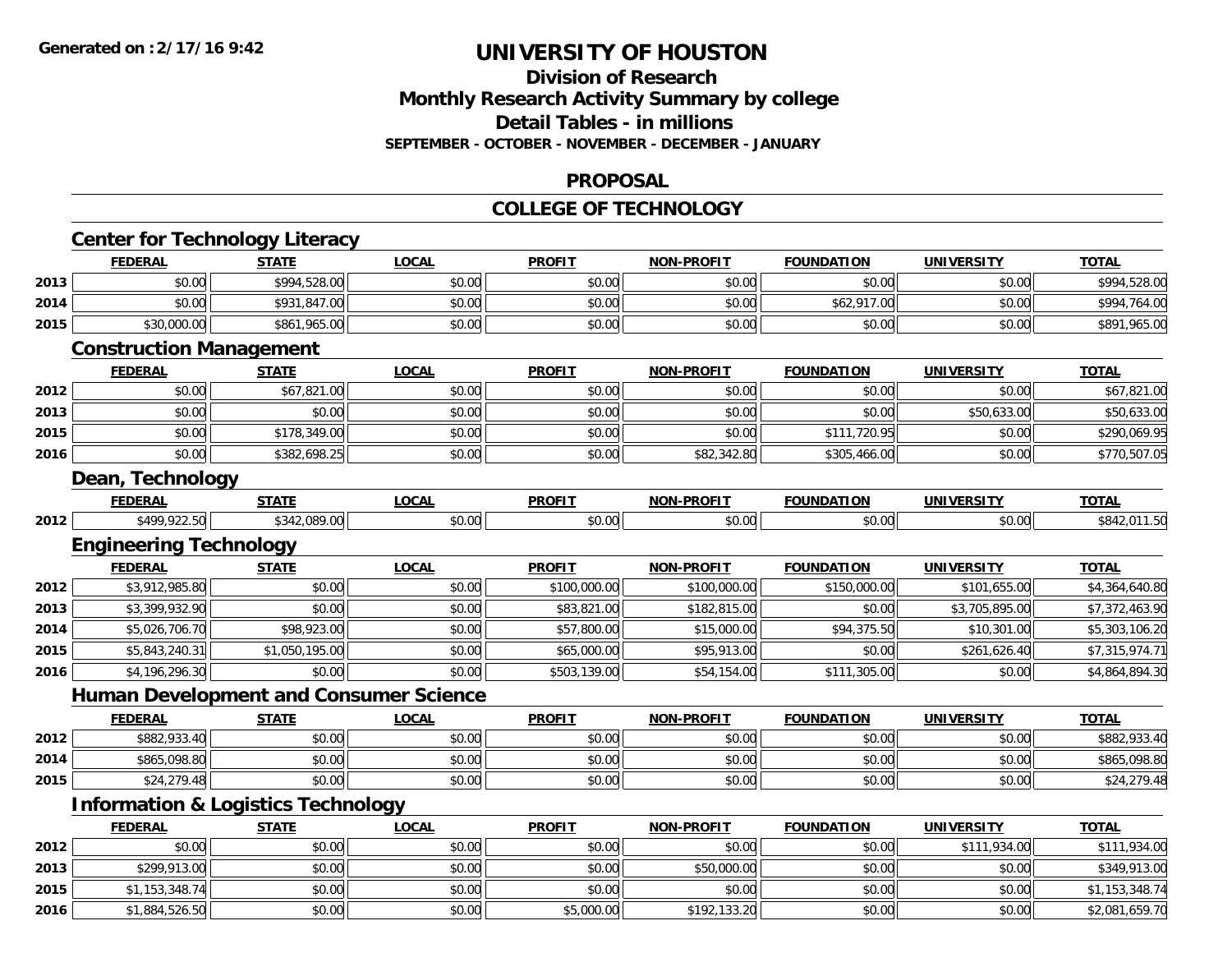## **Division of ResearchMonthly Research Activity Summary by college Detail Tables - in millions SEPTEMBER - OCTOBER - NOVEMBER - DECEMBER - JANUARY**

### **PROPOSAL**

### **COLLEGE OF TECHNOLOGY**

## **Texas Manufacturing Assistance Center**

|       | <b>FEDERAL</b>  | <b>STATE</b>   | <b>LOCAL</b> | <b>PROFIT</b> | <b>NON-PROFIT</b> | <b>FOUNDATION</b> | <b>UNIVERSITY</b> | <b>TOTAL</b>    |
|-------|-----------------|----------------|--------------|---------------|-------------------|-------------------|-------------------|-----------------|
| 2012  | \$0.00          | \$0.00         | \$0.00       | \$0.00        | \$0.00            | \$0.00            | \$0.00            | \$0.00          |
| 2013  | \$0.00          | \$0.00         | \$0.00       | \$0.00        | \$0.00            | \$0.00            | \$0.00            | \$0.00          |
| 2014  | \$0.00          | \$0.00         | \$0.00       | \$0.00        | \$0.00            | \$0.00            | \$0.00            | \$0.00          |
| 2015  | \$0.00          | \$0.00         | \$0.00       | \$0.00        | \$0.00            | \$0.00            | \$0.00            | \$0.00          |
| Total | \$28,019,184.43 | \$4,908,415.25 | \$0.00       | \$814,760.00  | \$772,358.00      | \$835,784.45      | \$4,242,044.40    | \$39,592,546.53 |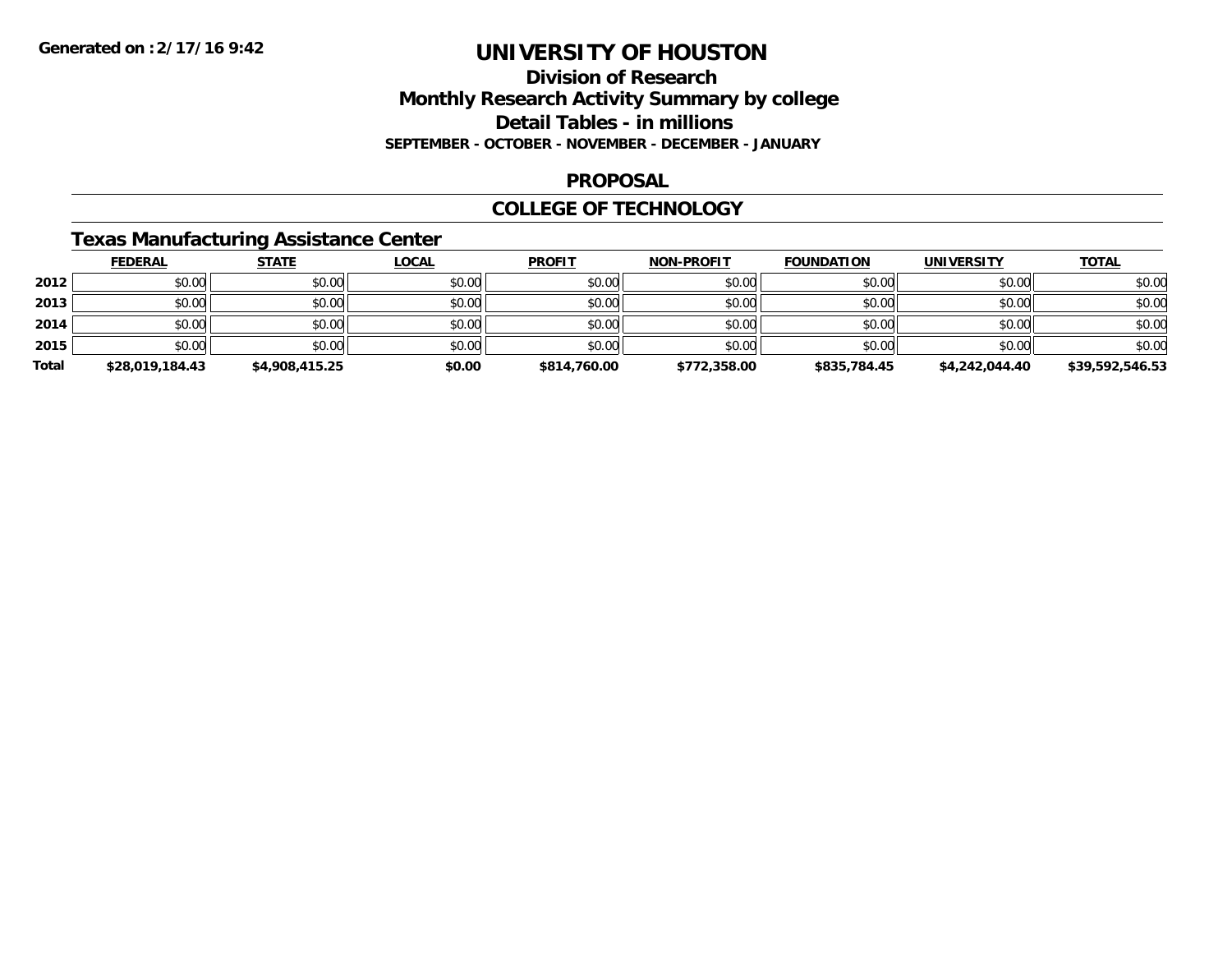## **Division of ResearchMonthly Research Activity Summary by college Detail Tables - in millions SEPTEMBER - OCTOBER - NOVEMBER - DECEMBER - JANUARY**

### **PROPOSAL**

## **CULLEN COLLEGE OF ENGINEERING**

# **Biomedical Engineering**

|      | <b>FEDERAL</b>                                           | <b>STATE</b>   | <b>LOCAL</b> | <b>PROFIT</b>  | <b>NON-PROFIT</b> | <b>FOUNDATION</b> | <b>UNIVERSITY</b> | <b>TOTAL</b>    |
|------|----------------------------------------------------------|----------------|--------------|----------------|-------------------|-------------------|-------------------|-----------------|
| 2012 | \$312,712.60                                             | \$672,750.00   | \$0.00       | \$0.00         | \$0.00            | \$0.00            | \$840,625.00      | \$1,826,087.60  |
| 2013 | \$3,514,596.39                                           | \$202,500.00   | \$0.00       | \$66,477.00    | \$0.00            | \$250,003.00      | \$562,500.00      | \$4,596,076.39  |
| 2014 | \$35,152,704.40                                          | \$20,000.00    | \$0.00       | \$164,702.00   | \$291,364.00      | \$199,250.00      | \$271,740.00      | \$36,099,760.40 |
| 2015 | \$20,842,078.50                                          | \$0.00         | \$0.00       | \$111,131.00   | \$1,271,390.00    | \$1,144,886.00    | \$250,000.00      | \$23,619,485.50 |
| 2016 | \$7,963,616.60                                           | \$200,000.00   | \$0.00       | \$293,871.00   | \$618,413.50      | \$112,924.00      | \$0.00            | \$9,188,825.10  |
|      | <b>Center for Innovative Grouting Materials and Tech</b> |                |              |                |                   |                   |                   |                 |
|      | <b>FEDERAL</b>                                           | <b>STATE</b>   | <b>LOCAL</b> | <b>PROFIT</b>  | <b>NON-PROFIT</b> | <b>FOUNDATION</b> | <b>UNIVERSITY</b> | <b>TOTAL</b>    |
| 2012 | \$0.00                                                   | \$0.00         | \$0.00       | \$0.00         | \$0.00            | \$0.00            | \$0.00            | \$0.00          |
|      | <b>Chemical Engineering</b>                              |                |              |                |                   |                   |                   |                 |
|      | <b>FEDERAL</b>                                           | <b>STATE</b>   | <b>LOCAL</b> | <b>PROFIT</b>  | <b>NON-PROFIT</b> | <b>FOUNDATION</b> | <b>UNIVERSITY</b> | <b>TOTAL</b>    |
| 2012 | \$4,782,010.94                                           | \$1,649,348.10 | \$0.00       | \$1,023,140.00 | \$732,000.00      | \$200,000.00      | \$170,000.00      | \$8,556,499.04  |
| 2013 | \$8,945,390.47                                           | \$476,499.10   | \$0.00       | \$1,834,500.00 | \$225,000.00      | \$308,663.00      | \$39,909.00       | \$11,829,961.57 |
| 2014 | \$13,467,416.05                                          | \$306,018.00   | \$0.00       | \$2,233,785.00 | \$0.00            | \$2,400,000.00    | \$67,472.00       | \$18,474,691.05 |
| 2015 | \$8,410,479.52                                           | \$310,456.00   | \$0.00       | \$1,573,904.00 | \$160,000.00      | \$1,415,000.00    | \$206,086.00      | \$12,075,925.52 |
| 2016 | \$1,460,460.80                                           | \$0.00         | \$0.00       | \$340,980.00   | \$380,000.00      | \$555,000.00      | \$0.00            | \$2,736,440.80  |
|      | <b>Civil Engineering</b>                                 |                |              |                |                   |                   |                   |                 |
|      | <b>FEDERAL</b>                                           | <b>STATE</b>   | <b>LOCAL</b> | <b>PROFIT</b>  | <b>NON-PROFIT</b> | <b>FOUNDATION</b> | <b>UNIVERSITY</b> | <b>TOTAL</b>    |
| 2012 | \$2,377,749.15                                           | \$507,549.00   | \$0.00       | \$117,678.10   | \$13,308.00       | \$0.00            | \$1,758,950.50    | \$4,775,234.75  |
| 2013 | \$4,681,915.57                                           | \$523,896.00   | \$0.00       | \$163,590.00   | \$1,168,474.40    | \$2,802,335.00    | \$414,486.05      | \$9,754,697.02  |
| 2014 | \$11,656,677.40                                          | \$45,300.00    | \$0.00       | \$358,883.00   | \$110,000.00      | \$2,354,197.54    | \$72,128.80       | \$14,597,186.74 |
| 2015 | \$19,132,745.43                                          | \$220,695.00   | \$0.00       | \$119,092.50   | \$110,000.00      | \$1,041,603.05    | \$490,408.00      | \$21,114,543.98 |
| 2016 | \$1,900,525.10                                           | \$1,652,826.05 | \$0.00       | \$45,568.70    | \$120,000.00      | \$0.00            | \$85,000.00       | \$3,803,919.85  |
|      | Dean, Engineering                                        |                |              |                |                   |                   |                   |                 |
|      | <b>FEDERAL</b>                                           | <b>STATE</b>   | <b>LOCAL</b> | <b>PROFIT</b>  | <b>NON-PROFIT</b> | <b>FOUNDATION</b> | <b>UNIVERSITY</b> | <b>TOTAL</b>    |
| 2012 | \$882,933.40                                             | \$0.00         | \$0.00       | \$0.00         | \$0.00            | \$0.00            | \$0.00            | \$882,933.40    |
| 2013 | \$0.00                                                   | \$0.00         | \$0.00       | \$0.00         | \$0.00            | \$0.00            | \$0.00            | \$0.00          |
| 2014 | \$0.00                                                   | \$0.00         | \$0.00       | \$0.00         | \$0.00            | \$0.00            | \$0.00            | \$0.00          |
| 2015 | \$150,000.00                                             | \$0.00         | \$0.00       | \$0.00         | \$0.00            | \$150,000.00      | \$0.00            | \$300,000.00    |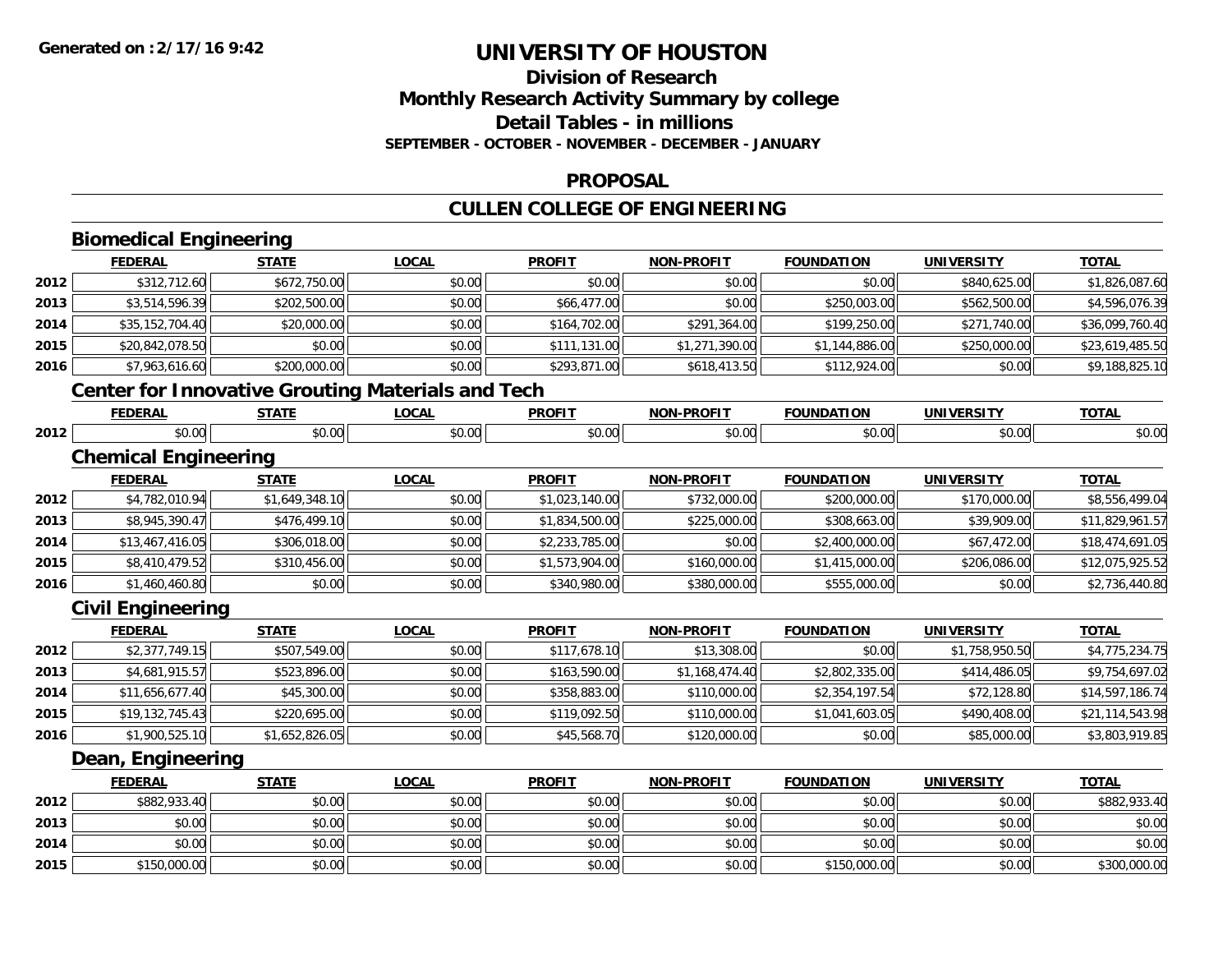## **Division of ResearchMonthly Research Activity Summary by college Detail Tables - in millionsSEPTEMBER - OCTOBER - NOVEMBER - DECEMBER - JANUARY**

### **PROPOSAL**

## **CULLEN COLLEGE OF ENGINEERING**

## **Electrical & Computer Engineering**

|      | <b>FEDERAL</b>  | <b>STATE</b>   | <b>LOCAL</b> | <b>PROFIT</b>  | <b>NON-PROFIT</b> | <b>FOUNDATION</b> | <b>UNIVERSITY</b> | <b>TOTAL</b>    |
|------|-----------------|----------------|--------------|----------------|-------------------|-------------------|-------------------|-----------------|
| 2012 | \$11,766,884.67 | \$1,075,022.90 | \$0.00       | \$927,852.00   | \$27,500.00       | \$115,800.00      | \$2,089,413.00    | \$16,002,472.57 |
| 2013 | \$12,991,084.27 | \$704,998.90   | \$0.00       | \$1,170,814.00 | \$476,250.00      | \$519,750.00      | \$286,253.00      | \$16,149,150.17 |
| 2014 | \$11,481,414.55 | \$99,750.00    | \$0.00       | \$640,597.00   | \$1,120,800.00    | \$74,537.10       | \$176,688.00      | \$13,593,786.65 |
| 2015 | \$11,693,348.63 | \$2,290,500.00 | \$0.00       | \$377,139.00   | \$7,000.00        | \$295,000.00      | \$761,626.40      | \$15,424,614.03 |
| 2016 | \$6,627,090.32  | \$829,507.00   | \$0.00       | \$278,385.00   | \$0.00            | \$250,000.00      | \$1,050.00        | \$7,986,032.32  |

## **Industrial Engineering**

|      | <b>FEDERAL</b>  | <b>STATE</b> | <b>LOCAL</b> | <b>PROFIT</b> | <b>NON-PROFIT</b> | <b>FOUNDATION</b> | <b>UNIVERSITY</b> | <b>TOTAL</b>    |
|------|-----------------|--------------|--------------|---------------|-------------------|-------------------|-------------------|-----------------|
| 2012 | \$3,254,816.80  | \$397,915.60 | \$0.00       | \$0.00        | \$0.00            | \$0.00            | \$0.00            | \$3,652,732.40  |
| 2013 | \$89,843.25     | \$113,001.00 | \$0.00       | \$0.00        | \$0.00            | \$413,072.00      | \$0.00            | \$615,916.25    |
| 2014 | \$17,849,197.00 | \$0.00       | \$0.00       | \$0.00        | \$29,887.80       | \$304,352.00      | \$0.00            | \$18,183,436.80 |
| 2015 | \$295,011.50    | \$0.00       | \$0.00       | \$22,184.00   | \$0.00            | \$619,162.00      | \$0.00            | \$936,357.50    |
| 2016 | \$456,225.00    | \$119,136.00 | \$0.00       | \$0.00        | \$49,575.00       | \$0.00            | \$0.00            | \$624,936.00    |

## **Mechanical Engineering**

|      | <b>FEDERAL</b>  | <b>STATE</b> | <b>LOCAL</b> | <b>PROFIT</b>  | <b>NON-PROFIT</b> | <b>FOUNDATION</b> | <b>UNIVERSITY</b> | <b>TOTAL</b>    |
|------|-----------------|--------------|--------------|----------------|-------------------|-------------------|-------------------|-----------------|
| 2012 | \$22,395,713.91 | \$367,485.00 | \$0.00       | \$1,251,646.90 | \$1,019,270.76    | \$828,637.00      | \$700,244.00      | \$26,562,997.57 |
| 2013 | \$2,516,675.25  | \$710,530.00 | \$0.00       | \$442,500.00   | \$100,000.00      | \$480,546.16      | \$227,394.00      | \$4,477,645.41  |
| 2014 | \$5,673,292.14  | \$211,050.00 | \$0.00       | \$949,137.00   | \$625,000.00      | \$0.00            | \$224,963.00      | \$7,683,442.14  |
| 2015 | \$5,054,211.90  | \$90,300.00  | \$0.00       | \$1,568,378.50 | \$0.00            | \$1,113,612.00    | \$80,000.00       | \$7,906,502.40  |
| 2016 | \$5,249,447.00  | \$523,003.00 | \$0.00       | \$82,357.30    | \$110,000.00      | \$959,604.00      | \$25,000.00       | \$6,949,411.30  |

## **National Center for Airborne Laser Mapping**

|              | <b>FEDERAL</b>   | <b>STATE</b>    | <u>LOCAL</u> | <b>PROFIT</b>   | <b>NON-PROFIT</b> | <b>FOUNDATION</b> | <b>UNIVERSITY</b> | <b>TOTAL</b>     |
|--------------|------------------|-----------------|--------------|-----------------|-------------------|-------------------|-------------------|------------------|
| 2012         | \$241,276.20     | \$0.00          | \$0.00       | \$0.00          | \$0.00            | \$0.00            | \$414,825.50      | \$656,101.70     |
| 2013         | \$0.00           | \$0.00          | \$0.00       | \$0.00          | \$0.00            | \$0.00            | \$1,058,677.95    | \$1,058,677.95   |
| 2014         | \$360,198.95     | \$48,896.00     | \$0.00       | \$0.00          | \$0.00            | \$0.00            | \$37,879.20       | \$446,974.15     |
| 2015         | \$183,747.60     | \$0.00          | \$0.00       | \$0.00          | \$0.00            | \$0.00            | \$244,812,00      | \$428,559.60     |
| <b>Total</b> | \$263,813,491.26 | \$14,368,932.65 | \$0.00       | \$16,158,293.00 | \$8,765,233.46    | \$18,907,933.85   | \$11,558,131.40   | \$333,572,015.62 |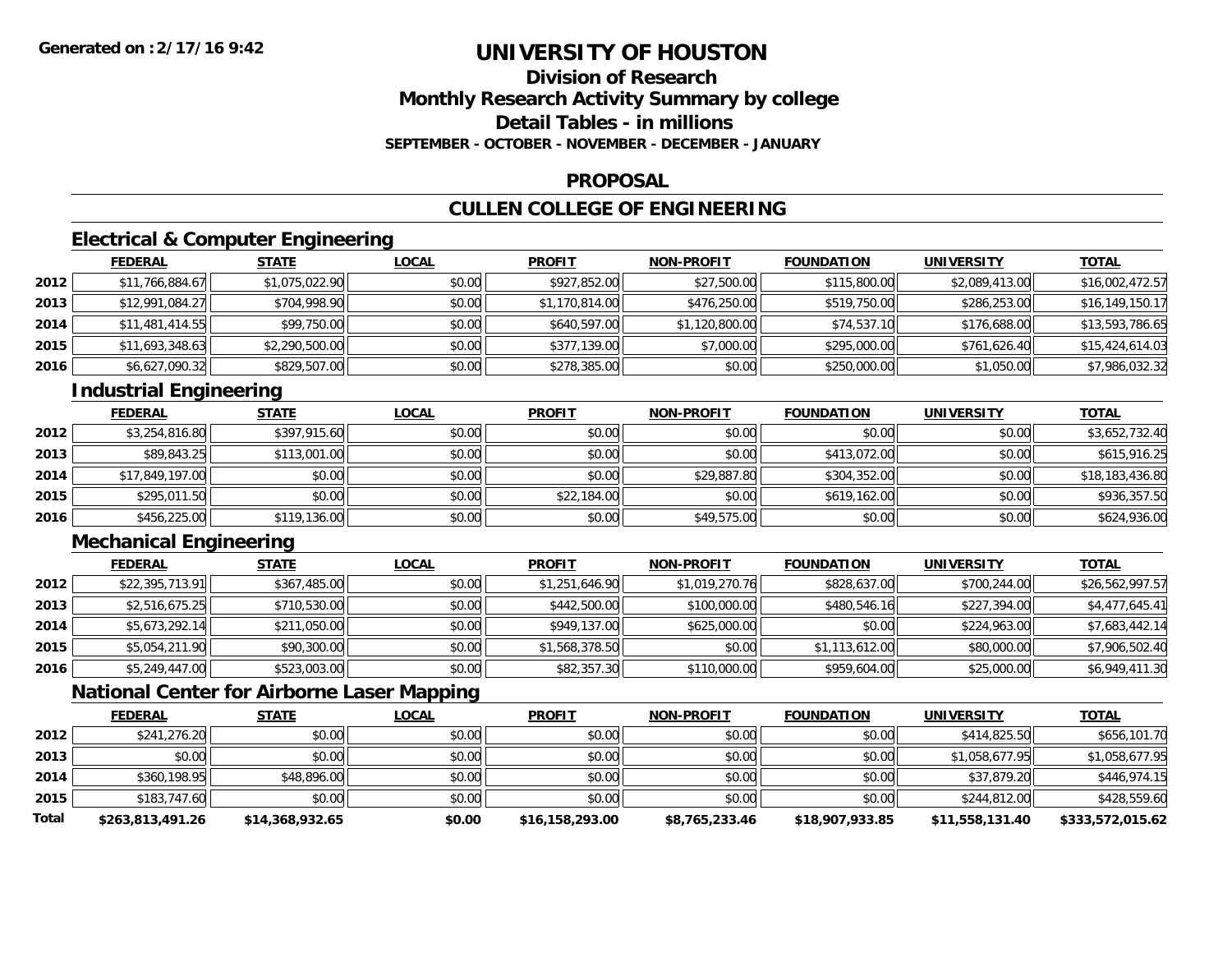**2016**

## **UNIVERSITY OF HOUSTON**

## **Division of ResearchMonthly Research Activity Summary by college Detail Tables - in millions SEPTEMBER - OCTOBER - NOVEMBER - DECEMBER - JANUARY**

### **PROPOSAL**

## **DIVISION OF RESEARCH**

|      |                             |                                           | <b>Center for Advanced Computing and Data Systems</b>     |               |                   |                   |                   |                |
|------|-----------------------------|-------------------------------------------|-----------------------------------------------------------|---------------|-------------------|-------------------|-------------------|----------------|
|      | <b>FEDERAL</b>              | <b>STATE</b>                              | <b>LOCAL</b>                                              | <b>PROFIT</b> | <b>NON-PROFIT</b> | <b>FOUNDATION</b> | <b>UNIVERSITY</b> | <b>TOTAL</b>   |
| 2012 | \$0.00                      | \$0.00                                    | \$0.00                                                    | \$0.00        | \$0.00            | \$0.00            | \$964,253.70      | \$964,253.70   |
| 2013 | \$199,698.00                | \$0.00                                    | \$0.00                                                    | \$75,000.00   | \$0.00            | \$0.00            | \$0.00            | \$274,698.00   |
| 2015 | \$0.00                      | \$0.00                                    | \$0.00                                                    | \$0.00        | \$0.00            | \$0.00            | \$69,683.00       | \$69,683.00    |
| 2016 | \$226,291.50                | \$0.00                                    | \$0.00                                                    | \$0.00        | \$0.00            | \$0.00            | \$78,000.00       | \$304,291.50   |
|      |                             | <b>Center for Advanced Materials</b>      |                                                           |               |                   |                   |                   |                |
|      | <b>FEDERAL</b>              | <b>STATE</b>                              | <b>LOCAL</b>                                              | <b>PROFIT</b> | <b>NON-PROFIT</b> | <b>FOUNDATION</b> | <b>UNIVERSITY</b> | <b>TOTAL</b>   |
| 2012 | \$96,647.50                 | \$0.00                                    | \$0.00                                                    | \$0.00        | \$0.00            | \$291,259.20      | \$0.00            | \$387,906.70   |
| 2013 | \$0.00                      | \$0.00                                    | \$0.00                                                    | \$0.00        | \$1,293,106.00    | \$0.00            | \$0.00            | \$1,293,106.00 |
|      |                             |                                           | <b>Center for Biomedical &amp; Environmental Genomics</b> |               |                   |                   |                   |                |
|      | <b>FEDERAL</b>              | <b>STATE</b>                              | <b>LOCAL</b>                                              | <b>PROFIT</b> | <b>NON-PROFIT</b> | <b>FOUNDATION</b> | <b>UNIVERSITY</b> | <b>TOTAL</b>   |
| 2012 | \$0.00                      | \$0.00                                    | \$0.00                                                    | \$0.00        | \$0.00            | \$0.00            | \$0.00            | \$0.00         |
| 2013 | \$0.00                      | \$0.00                                    | \$0.00                                                    | \$0.00        | \$0.00            | \$0.00            | \$0.00            | \$0.00         |
|      |                             | <b>Center for Industrial Partnerships</b> |                                                           |               |                   |                   |                   |                |
|      | <b>FEDERAL</b>              | <b>STATE</b>                              | <b>LOCAL</b>                                              | <b>PROFIT</b> | <b>NON-PROFIT</b> | <b>FOUNDATION</b> | <b>UNIVERSITY</b> | <b>TOTAL</b>   |
| 2012 | \$0.00                      | \$0.00                                    | \$0.00                                                    | \$100,500.00  | \$0.00            | \$0.00            | \$0.00            | \$100,500.00   |
| 2013 | \$574,253.00                | \$0.00                                    | \$0.00                                                    | \$0.00        | \$0.00            | \$0.00            | \$0.00            | \$574,253.00   |
| 2015 | \$201,595.40                | \$1,000,000.00                            | \$0.00                                                    | \$0.00        | \$0.00            | \$0.00            | \$0.00            | \$1,201,595.40 |
| 2016 | \$163,009.50                | \$0.00                                    | \$0.00                                                    | \$0.00        | \$0.00            | \$0.00            | \$0.00            | \$163,009.50   |
|      | <b>Division of Research</b> |                                           |                                                           |               |                   |                   |                   |                |
|      | <b>FEDERAL</b>              | <b>STATE</b>                              | <b>LOCAL</b>                                              | <b>PROFIT</b> | <b>NON-PROFIT</b> | <b>FOUNDATION</b> | <b>UNIVERSITY</b> | <b>TOTAL</b>   |
| 2013 | \$0.00                      | \$7,877,932.00                            | \$0.00                                                    | \$0.00        | \$0.00            | \$0.00            | \$0.00            | \$7,877,932.00 |
| 2015 | \$0.00                      | \$491,311.00                              | \$0.00                                                    | \$0.00        | \$0.00            | \$0.00            | \$0.00            | \$491,311.00   |
| 2016 | \$0.00                      | \$0.00                                    | \$0.00                                                    | \$0.00        | \$0.00            | \$0.00            | \$5,765,276.00    | \$5,765,276.00 |
|      | <b>TcSUH</b>                |                                           |                                                           |               |                   |                   |                   |                |
|      | <b>FEDERAL</b>              | <b>STATE</b>                              | <b>LOCAL</b>                                              | <b>PROFIT</b> | <b>NON-PROFIT</b> | <b>FOUNDATION</b> | <b>UNIVERSITY</b> | <b>TOTAL</b>   |
| 2012 | \$1,615,959.15              | \$0.00                                    | \$0.00                                                    | \$70,000.00   | \$0.00            | \$0.00            | \$80,077.00       | \$1,766,036.15 |
| 2013 | \$646,173.70                | \$50,000.00                               | \$0.00                                                    | \$178,821.00  | \$0.00            | \$0.00            | \$0.00            | \$874,994.70   |
| 2014 | \$377,531.40                | \$0.00                                    | \$0.00                                                    | \$167,200.00  | \$0.00            | \$0.00            | \$80,078.00       | \$624,809.40   |
| 2015 | \$1,349,912.45              | \$0.00                                    | \$0.00                                                    | \$16,000.00   | \$0.00            | \$0.00            | \$0.00            | \$1,365,912.45 |

6 \$350,000.00 \$0.00 \$0.00 \$0.00 \$0.00 \$0.00 \$96,496.00 \$0.00 \$0.00 \$0.00 \$0.00 \$0.00 \$146,496.00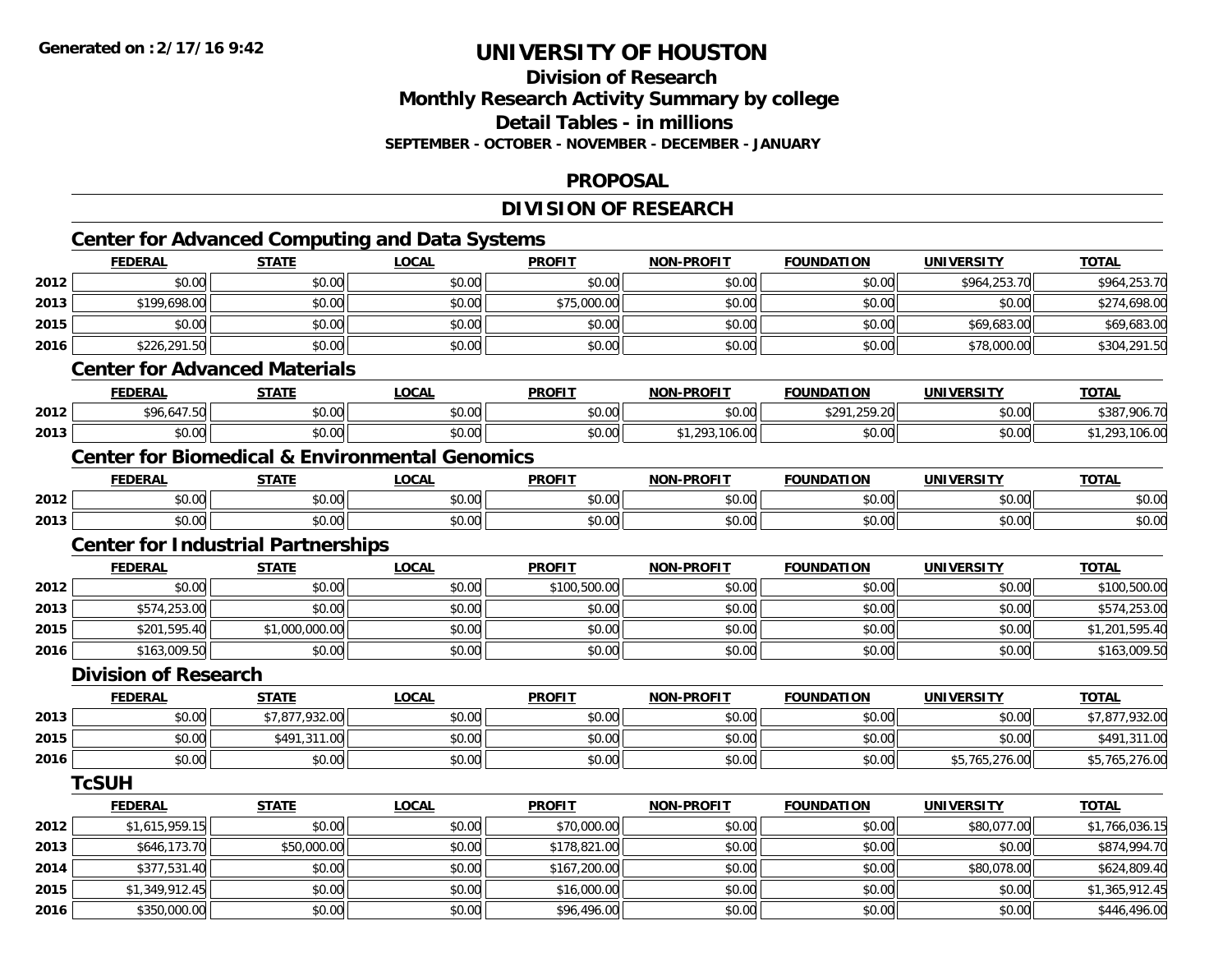## **Division of ResearchMonthly Research Activity Summary by college Detail Tables - in millions SEPTEMBER - OCTOBER - NOVEMBER - DECEMBER - JANUARY**

#### **PROPOSAL**

## **DIVISION OF RESEARCH**

## **Texas Obesity Research Center**

|      | <b>FEDERAL</b> | <b>STATF</b><br>,,,,,, | LOCAL         | <b>PROFIT</b> | <b>M-PROFIT</b><br><b>MAN</b> | <b>FOUNDATION</b>     | <b>UNIVERSITY</b>                      | <b>TOTAL</b>          |
|------|----------------|------------------------|---------------|---------------|-------------------------------|-----------------------|----------------------------------------|-----------------------|
| 2012 | 0000<br>,uu    | 0000<br>vu.uu          | 0.00<br>vv.vv | \$0.00        | \$0.00                        | 4000<br>JU.UU         | $\mathfrak{g}$ $\mathfrak{g}$<br>JU.UU | \$0.00                |
| 2016 | \$0.00         | ÷0.<br>$\sim$<br>JU.UU | 0000<br>JU.UU | \$0.00        | ぐつにご<br>JZ4.UU                | 40.00<br><b>JU.UU</b> | \$0.00                                 | $\sim$<br>3255,524.UU |

**TIMES**

|              | <b>FEDERAL</b>  | <b>STATE</b>   | <u>LOCAL</u> | <b>PROFIT</b>  | <b>NON-PROFIT</b> | <b>FOUNDATION</b> | <b>UNIVERSITY</b> | <b>TOTAL</b>    |
|--------------|-----------------|----------------|--------------|----------------|-------------------|-------------------|-------------------|-----------------|
| 2012         | \$1,194,418.00  | \$0.00         | \$0.00       | \$0.00         | \$119,028.00      | \$0.00            | \$929,450.00      | \$2,242,896.00  |
| 2013         | \$1,331,763.80  | \$29,908.00    | \$0.00       | \$0.00         | \$0.00            | \$0.00            | \$723,267.00      | \$2,084,938.80  |
| 2014         | \$9,197,813.55  | \$98,197.00    | \$0.00       | \$1,006,321.00 | \$0.00            | \$0.00            | \$0.00            | \$10,302,331.55 |
| 2015         | \$398,713.00    | \$99,999.00    | \$0.00       | \$0.00         | \$76,188.00       | \$0.00            | \$0.00            | \$574,900.00    |
| 2016         | \$299,064.60    | \$106,938.00   | \$0.00       | \$0.00         | \$3,000.00        | \$0.00            | \$0.00            | \$409,002.60    |
| <b>Total</b> | \$18,222,844.55 | \$9,754,285.00 | \$0.00       | \$1,710,338.00 | \$1,746,846.00    | \$291,259.20      | \$8,690,084.70    | \$40,415,657.45 |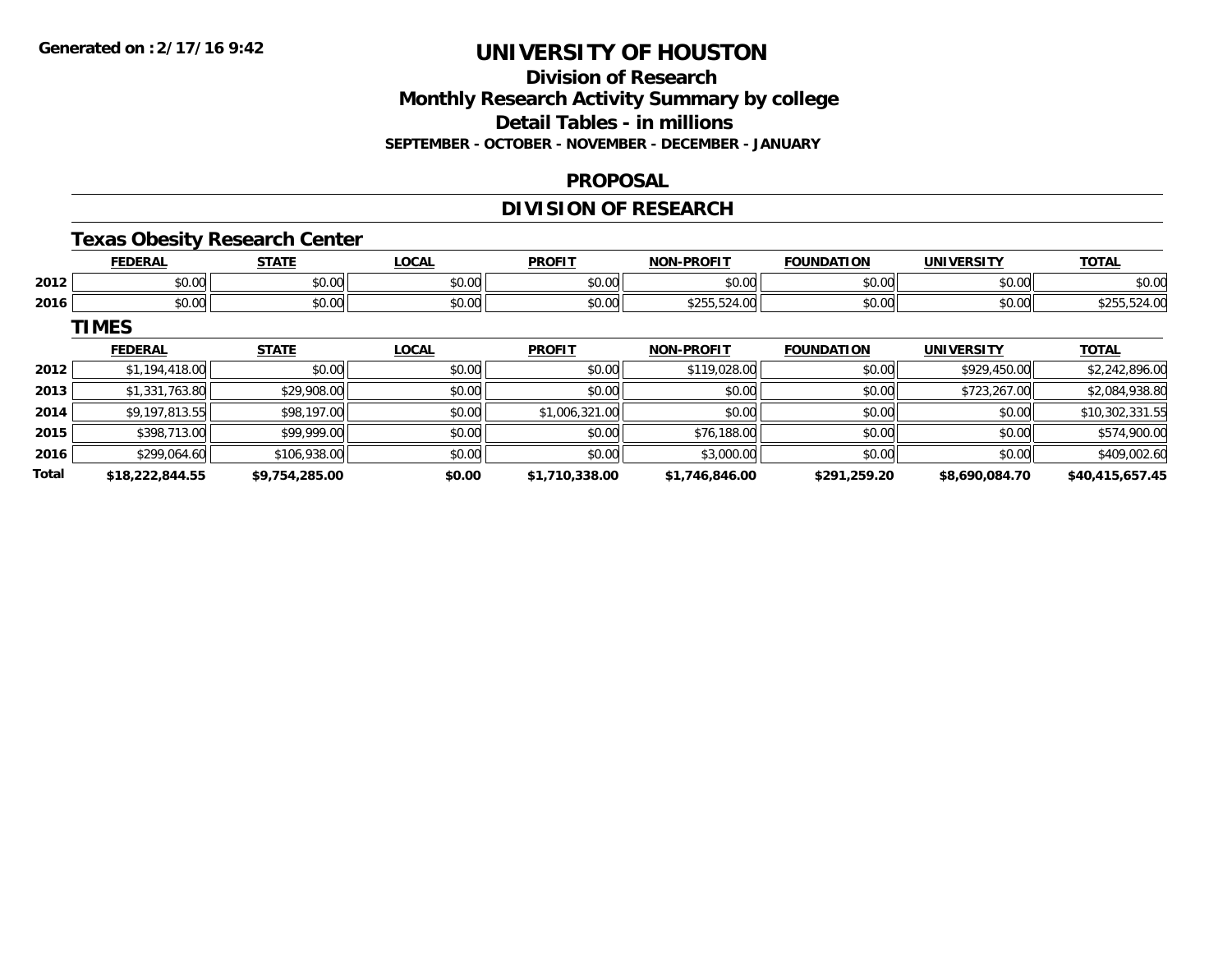#### **Division of Research Monthly Research Activity Summary by college**

**Detail Tables - in millions**

**SEPTEMBER - OCTOBER - NOVEMBER - DECEMBER - JANUARY**

## **PROPOSAL**

## **GRADUATE COLLEGE OF SOCIAL WORK**

|       | <b>Center for Drug and Social Policy Research</b>           |              |              |               |                   |                   |                   |                |
|-------|-------------------------------------------------------------|--------------|--------------|---------------|-------------------|-------------------|-------------------|----------------|
|       | <b>FEDERAL</b>                                              | <b>STATE</b> | <b>LOCAL</b> | <b>PROFIT</b> | <b>NON-PROFIT</b> | <b>FOUNDATION</b> | <b>UNIVERSITY</b> | <b>TOTAL</b>   |
| 2012  | \$0.00                                                      | \$0.00       | \$0.00       | \$192,378.00  | \$0.00            | \$0.00            | \$0.00            | \$192,378.00   |
| 2013  | \$52,908.51                                                 | \$0.00       | \$0.00       | \$0.00        | \$45,910.00       | \$0.00            | \$0.00            | \$98,818.51    |
| 2014  | \$0.00                                                      | \$0.00       | \$0.00       | \$45,050.00   | \$0.00            | \$0.00            | \$356,205.00      | \$401,255.00   |
| 2016  | \$52,200.00                                                 | \$0.00       | \$0.00       | \$0.00        | \$0.00            | \$0.00            | \$0.00            | \$52,200.00    |
|       | <b>Center for Health Equities &amp; Evaluation Research</b> |              |              |               |                   |                   |                   |                |
|       | <b>FEDERAL</b>                                              | <b>STATE</b> | <b>LOCAL</b> | <b>PROFIT</b> | <b>NON-PROFIT</b> | <b>FOUNDATION</b> | <b>UNIVERSITY</b> | <b>TOTAL</b>   |
| 2015  | \$430,954.00                                                | \$0.00       | \$0.00       | \$0.00        | \$0.00            | \$0.00            | \$0.00            | \$430,954.00   |
|       | <b>Child &amp; Family for Innovative Research</b>           |              |              |               |                   |                   |                   |                |
|       | <b>FEDERAL</b>                                              | <b>STATE</b> | <b>LOCAL</b> | <b>PROFIT</b> | <b>NON-PROFIT</b> | <b>FOUNDATION</b> | <b>UNIVERSITY</b> | <b>TOTAL</b>   |
| 2012  | \$466,787.74                                                | \$0.00       | \$0.00       | \$38,181.00   | \$35,469.80       | \$28,560.00       | \$190,477.00      | \$759,475.54   |
| 2013  | \$1,199,259.56                                              | \$10,000.00  | \$0.00       | \$0.00        | \$246,928.00      | \$19,250.00       | \$0.00            | \$1,475,437.56 |
| 2014  | \$0.00                                                      | \$66,936.00  | \$0.00       | \$0.00        | \$19,979.00       | \$19,235.70       | \$0.00            | \$106,150.70   |
| 2015  | \$0.00                                                      | \$0.00       | \$0.00       | \$0.00        | \$0.00            | \$99,730.00       | \$0.00            | \$99,730.00    |
| 2016  | \$609,000.00                                                | \$408,240.00 | \$0.00       | \$0.00        | \$44,524.00       | \$0.00            | \$32,782.00       | \$1,094,546.00 |
|       | Dean, Social Work                                           |              |              |               |                   |                   |                   |                |
|       | <b>FEDERAL</b>                                              | <b>STATE</b> | <b>LOCAL</b> | <b>PROFIT</b> | <b>NON-PROFIT</b> | <b>FOUNDATION</b> | <b>UNIVERSITY</b> | <b>TOTAL</b>   |
| 2013  | \$0.00                                                      | \$0.00       | \$0.00       | \$0.00        | \$0.00            | \$0.00            | \$0.00            | \$0.00         |
| 2014  | \$0.00                                                      | \$0.00       | \$0.00       | \$0.00        | \$0.00            | \$0.00            | \$0.00            | \$0.00         |
| 2015  | \$0.00                                                      | \$0.00       | \$0.00       | \$0.00        | \$0.00            | \$4,500.00        | \$0.00            | \$4,500.00     |
| 2016  | \$2,600,000.00                                              | \$0.00       | \$0.00       | \$0.00        | \$0.00            | \$0.00            | \$0.00            | \$2,600,000.00 |
| Total | \$5,411,109.81                                              | \$485,176.00 | \$0.00       | \$275,609.00  | \$392,810.80      | \$171,275.70      | \$579,464.00      | \$7,315,445.31 |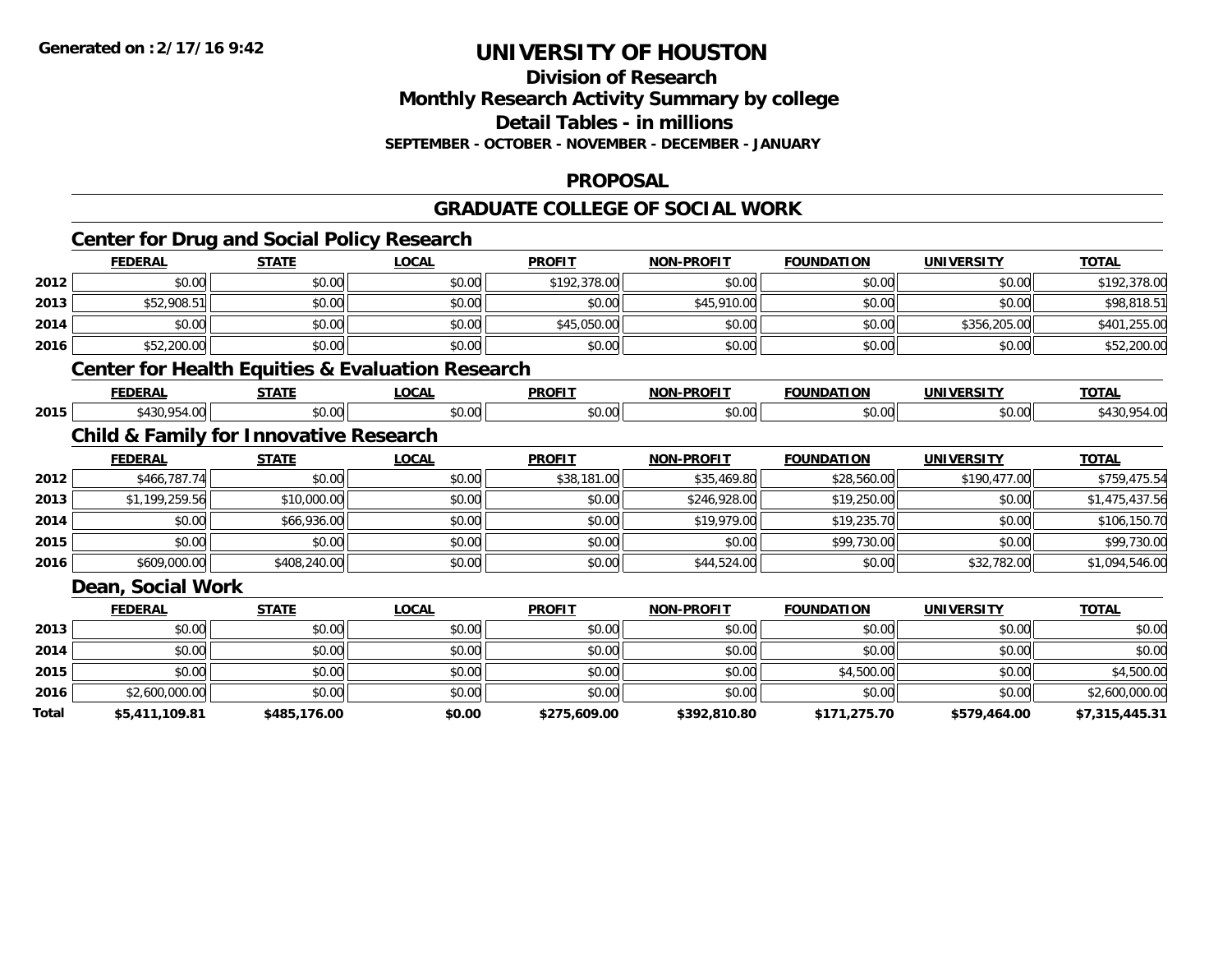**Division of Research**

**Monthly Research Activity Summary by college**

**Detail Tables - in millions**

**SEPTEMBER - OCTOBER - NOVEMBER - DECEMBER - JANUARY**

## **PROPOSAL**

## **HILTON COLLEGE OF HOTEL AND RESTAURANT MANAGEMENT**

## **Hotel and Restaurant Management**

|       | <b>FEDERAL</b> | STATE        | <u>LOCAL</u> | <b>PROFIT</b> | <b>NON-PROFIT</b> | <b>FOUNDATION</b> | <b>UNIVERSITY</b> | <b>TOTAL</b> |
|-------|----------------|--------------|--------------|---------------|-------------------|-------------------|-------------------|--------------|
| 2012  | \$0.00         | \$103,763.00 | \$0.00       | \$0.00        | \$118,422,00      | \$0.00            | \$0.00            | \$222,185.00 |
| 2013  | \$304,163.00   | \$0.00       | \$16,154.00  | \$0.00        | \$10,987.00       | \$55,874.00       | \$143,232.00      | \$530,410.00 |
| 2014  | \$0.00         | \$0.00       | \$0.00       | \$0.00        | \$5,000.00        | \$0.00            | \$0.00            | \$5,000.00   |
| 2015  | \$40,000.00    | \$0.00       | \$0.00       | \$0.00        | \$0.00            | \$0.00            | \$0.00            | \$40,000.00  |
| Total | \$344,163.00   | \$103,763.00 | \$16,154.00  | \$0.00        | \$134,409.00      | \$55,874.00       | \$143,232.00      | \$797,595.00 |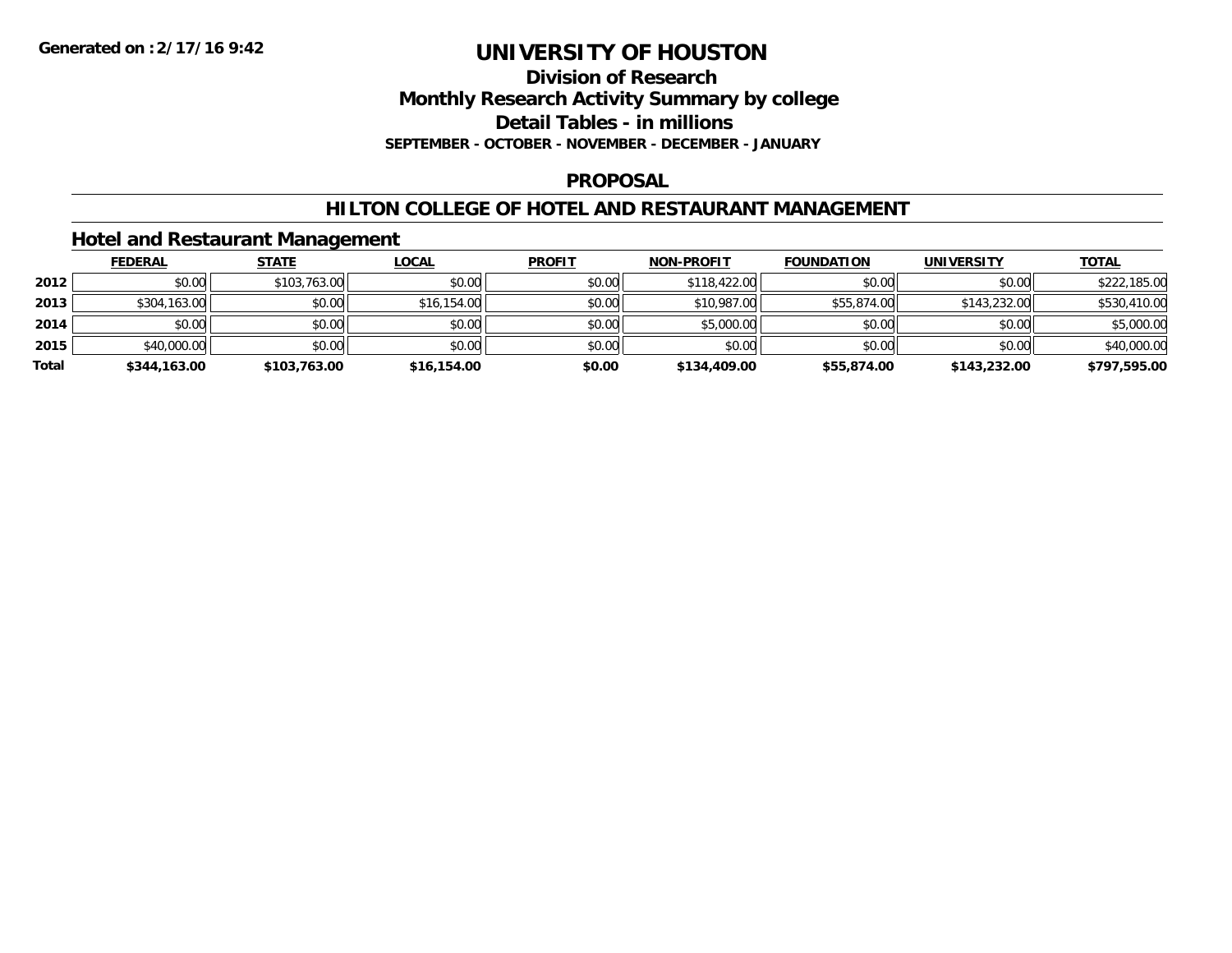## **Division of Research Monthly Research Activity Summary by college Detail Tables - in millions SEPTEMBER - OCTOBER - NOVEMBER - DECEMBER - JANUARY**

#### **PROPOSAL**

#### **HONORS COLLEGE**

## **Dean, Honors College**

|       | <b>FEDERAL</b> | <b>STATE</b> | <b>LOCAL</b> | <b>PROFIT</b> | <b>NON-PROFIT</b> | <b>FOUNDATION</b> | <b>UNIVERSITY</b> | <b>TOTAL</b> |
|-------|----------------|--------------|--------------|---------------|-------------------|-------------------|-------------------|--------------|
| 2013  | \$0.00         | \$0.00       | \$0.00       | \$0.00        | \$0.00            | \$0.00            | \$9,150.32        | \$9,150.32   |
| 2014  | \$0.00         | \$457,985.75 | \$0.00       | \$0.00        | \$0.00            | \$0.00            | \$0.00            | \$457,985.75 |
| 2015  | \$0.00         | \$0.00       | \$0.00       | \$0.00        | \$367,989.75      | \$0.00            | \$0.00            | \$367,989.75 |
| 2016  | \$37,404.50    | \$0.00       | \$0.00       | \$0.00        | \$0.00            | \$0.00            | \$0.00            | \$37,404.50  |
| Total | \$37,404.50    | \$457,985.75 | \$0.00       | \$0.00        | \$367,989.75      | \$0.00            | \$9,150.32        | \$872,530.32 |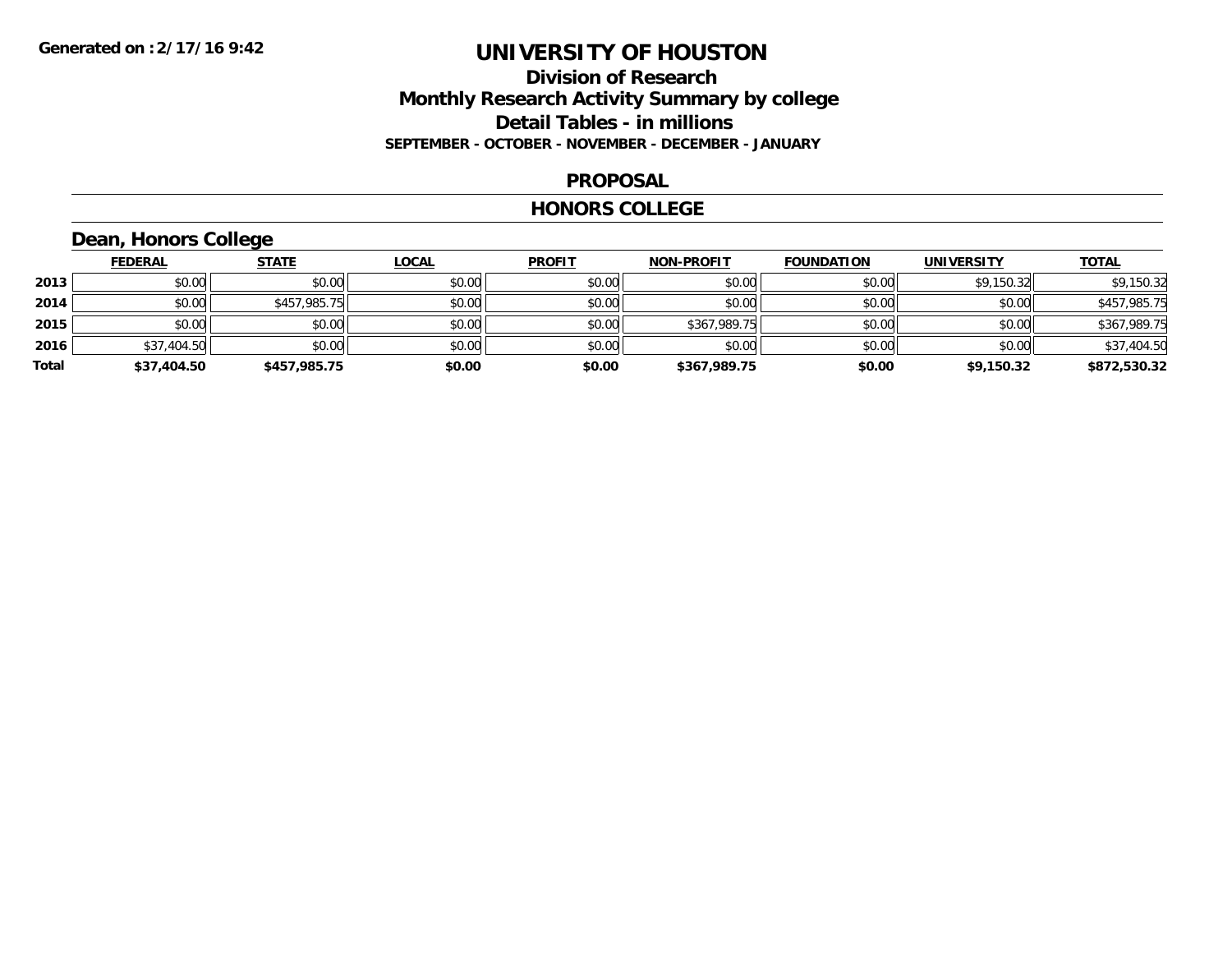## **Division of Research Monthly Research Activity Summary by college Detail Tables - in millions SEPTEMBER - OCTOBER - NOVEMBER - DECEMBER - JANUARY**

#### **PROPOSAL**

#### **PRESIDENT**

#### **Office of the President**

|              | <b>EDERAL</b> | <b>CTATE</b>  | <b>OCAL</b> | <b>PROFIT</b> | -PROFIT<br>NIANI | <b>FOUNDATION</b>       | UNIVERSITY | <b>TOTAL</b> |
|--------------|---------------|---------------|-------------|---------------|------------------|-------------------------|------------|--------------|
| 2014         | 0.00<br>JU.UU | 0.00<br>JU.UU | \$0.00      | 0000<br>PO.OO | nn nn<br>pu.uu   | $n \cap \Omega$<br>∪.∪∪ | \$0.00     | \$0.00       |
| <b>Total</b> | \$0.00        | \$0.00        | \$0.00      | \$0.00        | \$0.00           | \$0.00                  | \$0.00     | \$0.00       |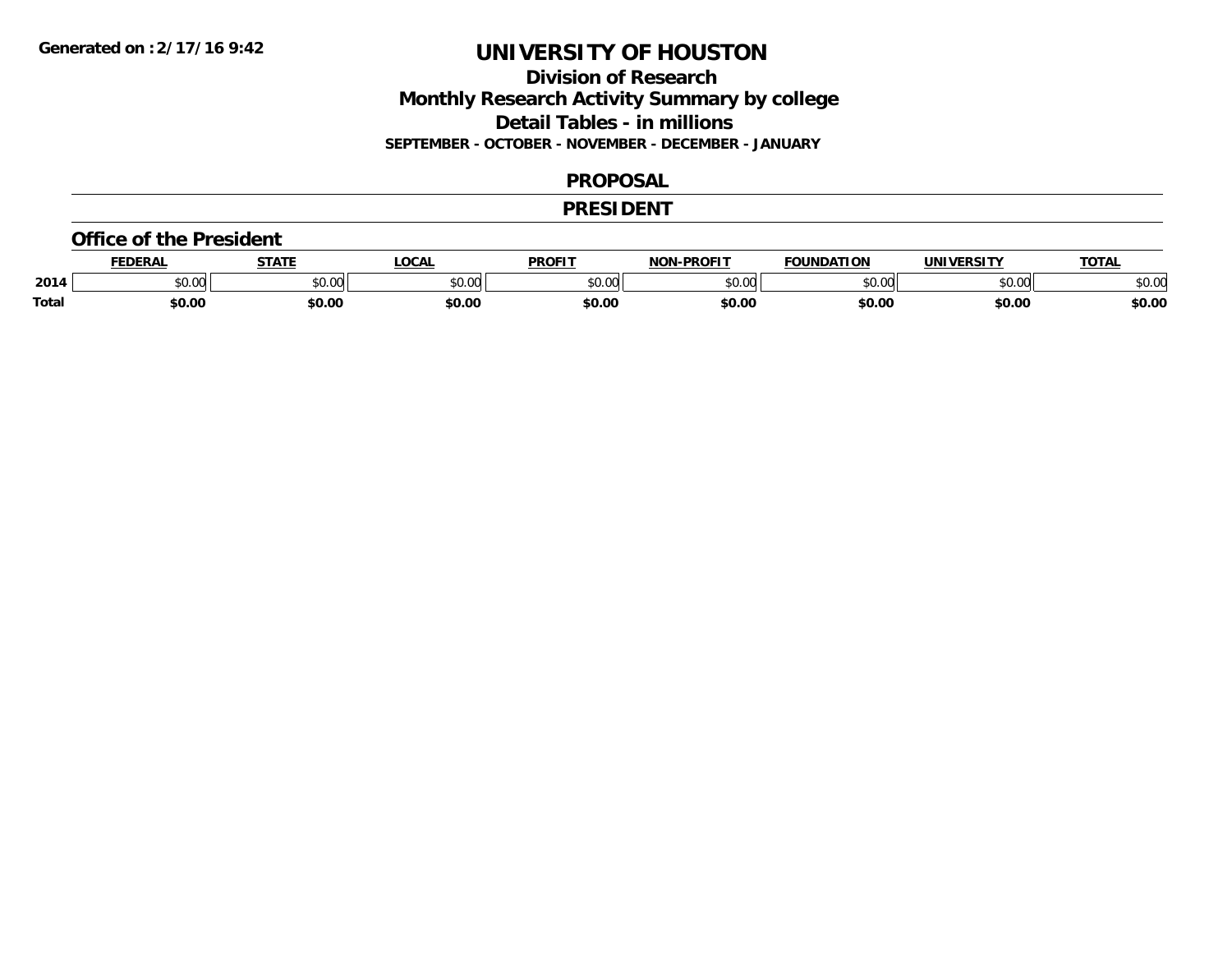## **Division of Research Monthly Research Activity Summary by college Detail Tables - in millions SEPTEMBER - OCTOBER - NOVEMBER - DECEMBER - JANUARY**

### **PROPOSAL**

## **SCHOOL OF NURSING**

## **Dean, School of Nursing**

|              | <b>FEDERAL</b>      | <b>STATE</b> | LOCAL  | <b>PROFIT</b> | <b>NON-PROFIT</b> | <b>FOUNDATION</b>  | UNIVERSITY | <b>TOTAL</b>          |
|--------------|---------------------|--------------|--------|---------------|-------------------|--------------------|------------|-----------------------|
| 2016         | 0.200.00<br>JUU.UUL | \$0.00       | \$0.00 | \$0.00        | \$500.00          | 34.00<br>$610 - 7$ | \$0.00     | $\lambda$ or<br>34.UU |
| <b>Total</b> | \$52,200.00         | \$0.00       | \$0.00 | \$0.00        | \$500.00          | $+10$<br>734.00    | \$0.00     | 434.00                |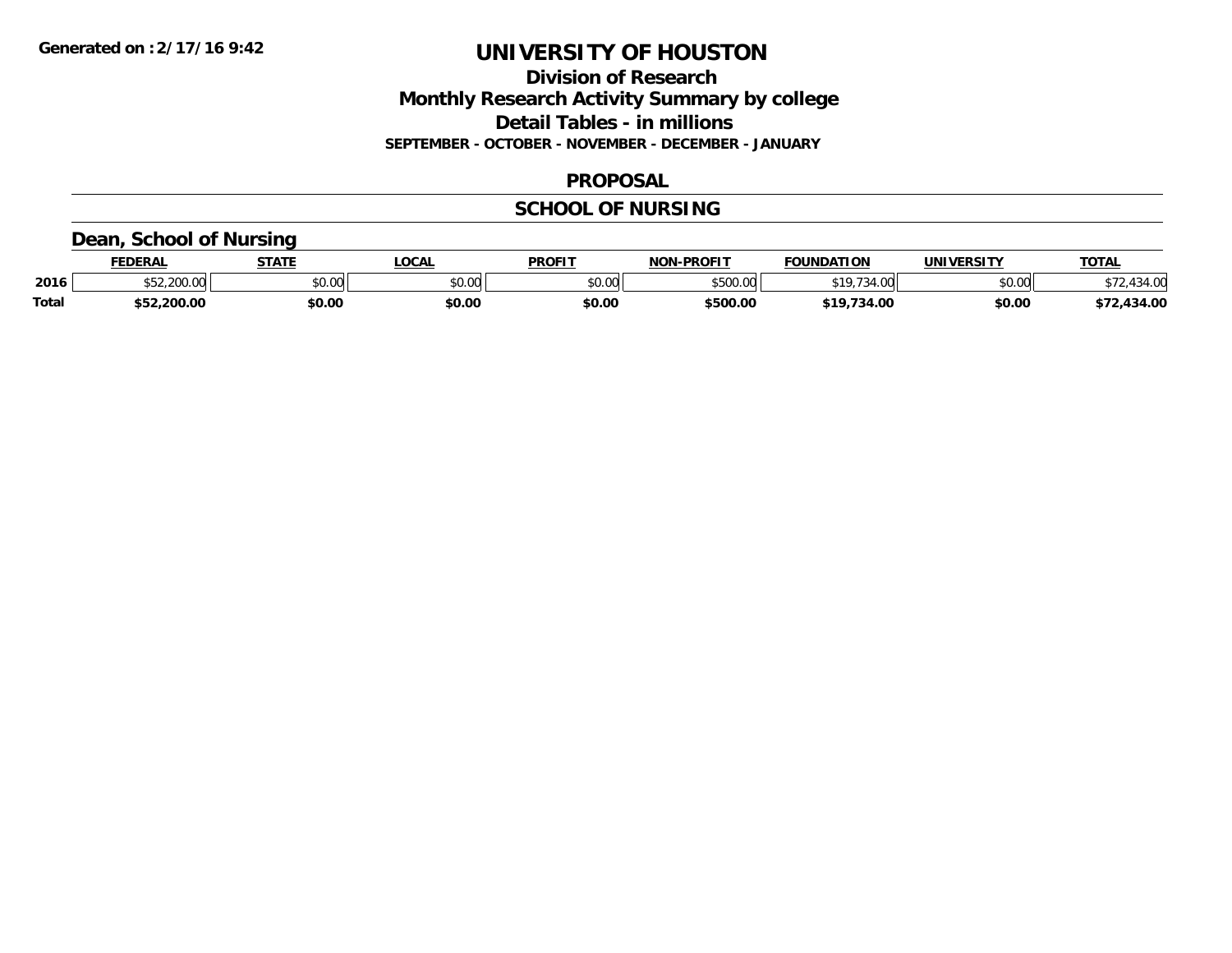**Division of Research**

**Monthly Research Activity Summary by college**

**Detail Tables - in millions**

**SEPTEMBER - OCTOBER - NOVEMBER - DECEMBER - JANUARY**

### **PROPOSAL**

#### **SENIOR V.P. FOR ACADEMIC AFFAIRS AND PROVOST**

|              | <b>Pre-Health Advising</b>                   |              |              |               |                   |                   |                   |              |
|--------------|----------------------------------------------|--------------|--------------|---------------|-------------------|-------------------|-------------------|--------------|
|              | <b>FEDERAL</b>                               | <b>STATE</b> | <b>LOCAL</b> | <b>PROFIT</b> | <b>NON-PROFIT</b> | <b>FOUNDATION</b> | <b>UNIVERSITY</b> | <b>TOTAL</b> |
| 2015         | \$0.00                                       | \$0.00       | \$0.00       | \$0.00        | \$0.00            | \$0.00            | \$0.00            | \$0.00       |
|              | Senior V.P. for Academic Affairs and Provost |              |              |               |                   |                   |                   |              |
|              | <b>FEDERAL</b>                               | <b>STATE</b> | <b>LOCAL</b> | <b>PROFIT</b> | <b>NON-PROFIT</b> | <b>FOUNDATION</b> | <b>UNIVERSITY</b> | <b>TOTAL</b> |
| 2012         | \$0.00                                       | \$75,000.00  | \$0.00       | \$0.00        | \$0.00            | \$0.00            | \$0.00            | \$75,000.00  |
| 2013         | \$0.00                                       | \$0.00       | \$0.00       | \$0.00        | \$149,488.00      | \$0.00            | \$0.00            | \$149,488.00 |
| 2014         | \$0.00                                       | \$0.00       | \$0.00       | \$0.00        | \$0.00            | \$0.00            | \$0.00            | \$0.00       |
|              | <b>Student Support Services</b>              |              |              |               |                   |                   |                   |              |
|              | <b>FEDERAL</b>                               | <b>STATE</b> | <b>LOCAL</b> | <b>PROFIT</b> | <b>NON-PROFIT</b> | <b>FOUNDATION</b> | <b>UNIVERSITY</b> | <b>TOTAL</b> |
| 2012         | \$198,944.00                                 | \$0.00       | \$0.00       | \$0.00        | \$0.00            | \$0.00            | \$0.00            | \$198,944.00 |
|              | <b>Undergraduate Scholars</b>                |              |              |               |                   |                   |                   |              |
|              | <b>FEDERAL</b>                               | <b>STATE</b> | <b>LOCAL</b> | <b>PROFIT</b> | <b>NON-PROFIT</b> | <b>FOUNDATION</b> | <b>UNIVERSITY</b> | <b>TOTAL</b> |
| 2012         | \$0.00                                       | \$19,051.00  | \$0.00       | \$0.00        | \$0.00            | \$0.00            | \$0.00            | \$19,051.00  |
| 2014         | \$0.00                                       | \$20,330.00  | \$0.00       | \$0.00        | \$0.00            | \$0.00            | \$0.00            | \$20,330.00  |
|              | <b>Undergraduate Student Success</b>         |              |              |               |                   |                   |                   |              |
|              | <b>FEDERAL</b>                               | <b>STATE</b> | <b>LOCAL</b> | <b>PROFIT</b> | <b>NON-PROFIT</b> | <b>FOUNDATION</b> | <b>UNIVERSITY</b> | <b>TOTAL</b> |
| 2013         | \$0.00                                       | \$30,000.00  | \$0.00       | \$0.00        | \$0.00            | \$0.00            | \$0.00            | \$30,000.00  |
| 2014         | \$0.00                                       | \$268,000.00 | \$0.00       | \$0.00        | \$0.00            | \$0.00            | \$0.00            | \$268,000.00 |
|              | <b>Undergraduate Student Success Center</b>  |              |              |               |                   |                   |                   |              |
|              | <b>FEDERAL</b>                               | <b>STATE</b> | <b>LOCAL</b> | <b>PROFIT</b> | <b>NON-PROFIT</b> | <b>FOUNDATION</b> | <b>UNIVERSITY</b> | <b>TOTAL</b> |
| 2015         | \$0.00                                       | \$0.00       | \$0.00       | \$0.00        | \$78,500.00       | \$0.00            | \$0.00            | \$78,500.00  |
| <b>Total</b> | \$198,944.00                                 | \$412,381.00 | \$0.00       | \$0.00        | \$227,988.00      | \$0.00            | \$0.00            | \$839,313.00 |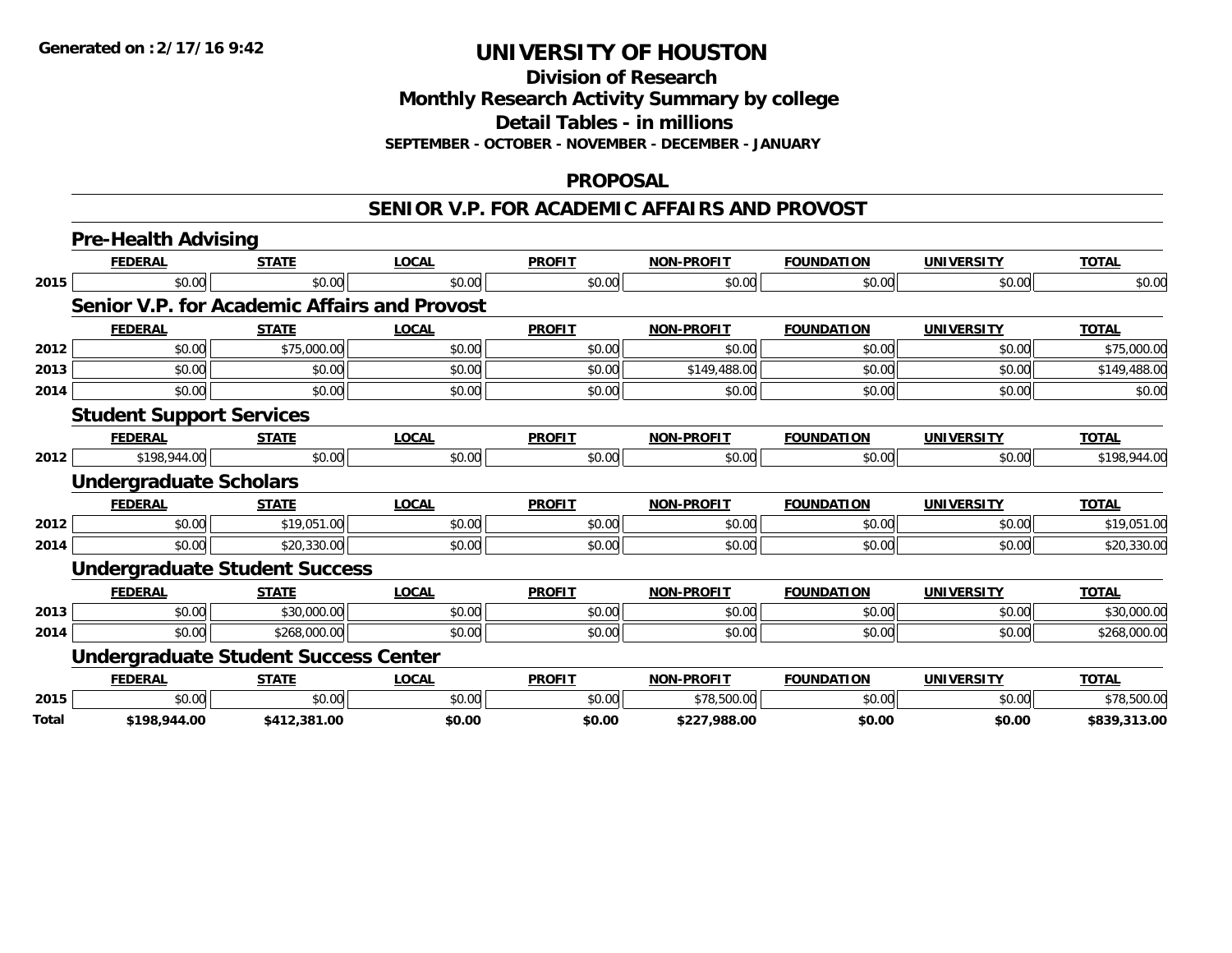## **Division of ResearchMonthly Research Activity Summary by college Detail Tables - in millions SEPTEMBER - OCTOBER - NOVEMBER - DECEMBER - JANUARY**

#### **PROPOSAL**

#### **UH LAW CENTER**

|       | Dean, Law      |              |              |               |                   |                   |                   |                |
|-------|----------------|--------------|--------------|---------------|-------------------|-------------------|-------------------|----------------|
|       | <b>FEDERAL</b> | <b>STATE</b> | <b>LOCAL</b> | <b>PROFIT</b> | <b>NON-PROFIT</b> | <b>FOUNDATION</b> | <b>UNIVERSITY</b> | <b>TOTAL</b>   |
| 2015  | \$601,568.43   | \$0.00       | \$0.00       | \$0.00        | \$0.00            | \$0.00            | \$0.00            | \$601,568.43   |
| 2016  | \$0.00         | \$0.00       | \$0.00       | \$0.00        | \$82,500.00       | \$0.00            | \$0.00            | \$82,500.00    |
|       | Law-UH         |              |              |               |                   |                   |                   |                |
|       | <b>FEDERAL</b> | <b>STATE</b> | <b>LOCAL</b> | <b>PROFIT</b> | <b>NON-PROFIT</b> | <b>FOUNDATION</b> | <b>UNIVERSITY</b> | <b>TOTAL</b>   |
| 2012  | \$0.00         | \$160,000.00 | \$0.00       | \$0.00        | \$0.00            | \$0.00            | \$0.00            | \$160,000.00   |
| 2014  | \$0.00         | \$200,000.00 | \$0.00       | \$0.00        | \$0.00            | \$0.00            | \$14,164.00       | \$214,164.00   |
| 2015  | \$0.00         | \$114,000.00 | \$0.00       | \$0.00        | \$0.00            | \$0.00            | \$0.00            | \$114,000.00   |
| 2016  | \$0.00         | \$200,000.00 | \$0.00       | \$0.00        | \$67,500.00       | \$192,906.00      | \$0.00            | \$460,406.00   |
| Total | \$601,568.43   | \$674,000.00 | \$0.00       | \$0.00        | \$150,000.00      | \$192,906.00      | \$14,164.00       | \$1,632,638.43 |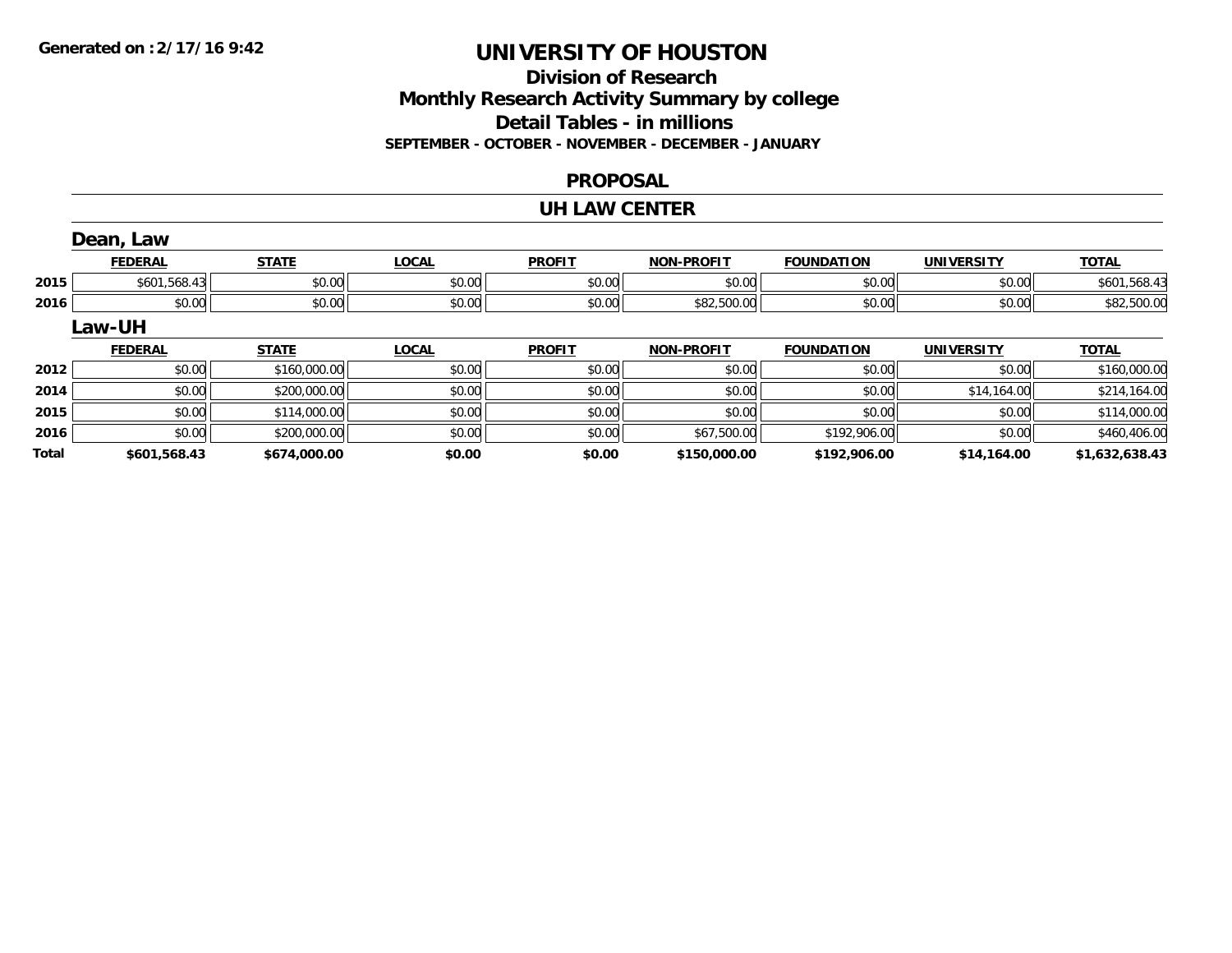## **Division of ResearchMonthly Research Activity Summary by college Detail Tables - in millions SEPTEMBER - OCTOBER - NOVEMBER - DECEMBER - JANUARY**

## **PROPOSAL**

#### **UKNOWN COLLEGE**

## **Wrong Department - Please Dont Select It**

|              | <b>EDERAL</b> | <b>STATE</b> | LOCAI         | <b>DDAEIT</b>      | <b>DDAFIT</b><br>ארות | <b>FOUNDATION</b> | <b>UNIVERSITY</b> | <b>TOTAL</b>   |
|--------------|---------------|--------------|---------------|--------------------|-----------------------|-------------------|-------------------|----------------|
| 2013         | JU.UU         | \$0.00       | 0000<br>JU.UU | $\sim$ 00<br>טט.טט | $\sim$ 00<br>JU.UU    | $\Omega$          | 0000<br>JU.UU     | ቀስ ስር<br>⊋∪.∪⊌ |
| <b>Total</b> | \$0.00        | \$0.00       | \$0.00        | \$0.00             | \$0.00                | \$0.00            | \$0.00            | \$0.00         |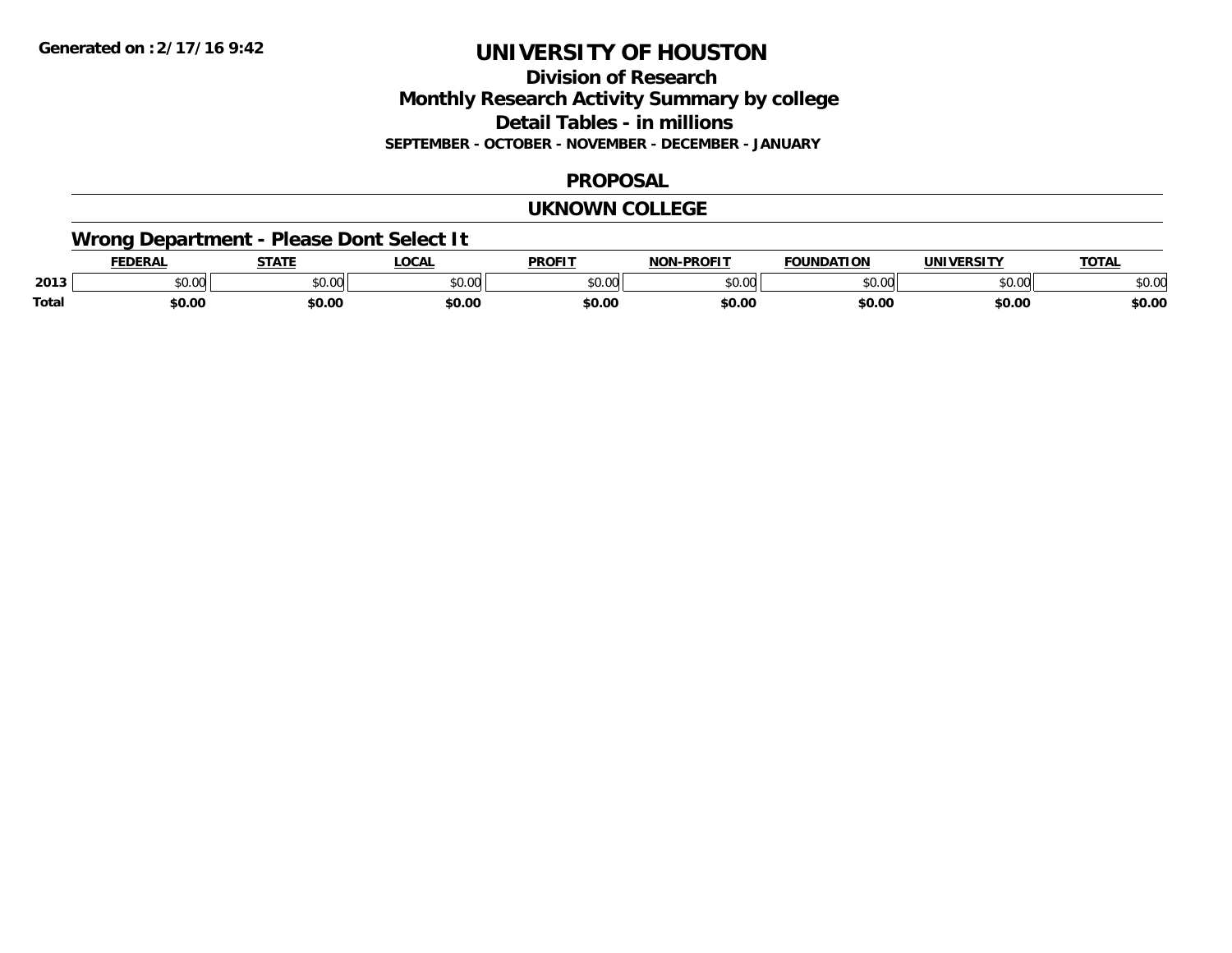## **Division of Research Monthly Research Activity Summary by college Detail Tables - in millions SEPTEMBER - OCTOBER - NOVEMBER - DECEMBER - JANUARY**

#### **PROPOSAL**

## **VICE PRESIDENT FOR ADMINISTRATION**

|       | <b>KUHF - Radio</b>         |              |              |               |                   |                   |                   |                 |
|-------|-----------------------------|--------------|--------------|---------------|-------------------|-------------------|-------------------|-----------------|
|       | <b>FEDERAL</b>              | <b>STATE</b> | <b>LOCAL</b> | <b>PROFIT</b> | <b>NON-PROFIT</b> | <b>FOUNDATION</b> | <b>UNIVERSITY</b> | <b>TOTAL</b>    |
| 2012  | \$0.00                      | \$0.00       | \$0.00       | \$0.00        | \$2,261,596.00    | \$0.00            | \$0.00            | \$2,261,596.00  |
| 2013  | \$0.00                      | \$0.00       | \$0.00       | \$0.00        | \$2,044,710.00    | \$0.00            | \$0.00            | \$2,044,710.00  |
| 2014  | \$0.00                      | \$0.00       | \$0.00       | \$0.00        | \$2,147,877.00    | \$0.00            | \$0.00            | \$2,147,877.00  |
| 2015  | \$0.00                      | \$0.00       | \$0.00       | \$0.00        | \$2,363,344.00    | \$0.00            | \$0.00            | \$2,363,344.00  |
| 2016  | \$0.00                      | \$0.00       | \$0.00       | \$0.00        | \$2,338,322.00    | \$0.00            | \$0.00            | \$2,338,322.00  |
|       | <b>KUHT-TV</b>              |              |              |               |                   |                   |                   |                 |
|       | <b>FEDERAL</b>              | <b>STATE</b> | <b>LOCAL</b> | <b>PROFIT</b> | <b>NON-PROFIT</b> | <b>FOUNDATION</b> | <b>UNIVERSITY</b> | <b>TOTAL</b>    |
| 2012  | \$0.00                      | \$0.00       | \$0.00       | \$0.00        | \$14,132.00       | \$0.00            | \$0.00            | \$14,132.00     |
|       | <b>UH Police Department</b> |              |              |               |                   |                   |                   |                 |
|       | <b>FEDERAL</b>              | <b>STATE</b> | <b>LOCAL</b> | <b>PROFIT</b> | <b>NON-PROFIT</b> | <b>FOUNDATION</b> | <b>UNIVERSITY</b> | <b>TOTAL</b>    |
| 2014  | \$0.00                      | \$3,000.00   | \$0.00       | \$0.00        | \$0.00            | \$0.00            | \$0.00            | \$3,000.00      |
| 2016  | \$0.00                      | \$3,000.00   | \$0.00       | \$0.00        | \$0.00            | \$0.00            | \$0.00            | \$3,000.00      |
| Total | \$0.00                      | \$6,000.00   | \$0.00       | \$0.00        | \$11,169,981.00   | \$0.00            | \$0.00            | \$11,175,981.00 |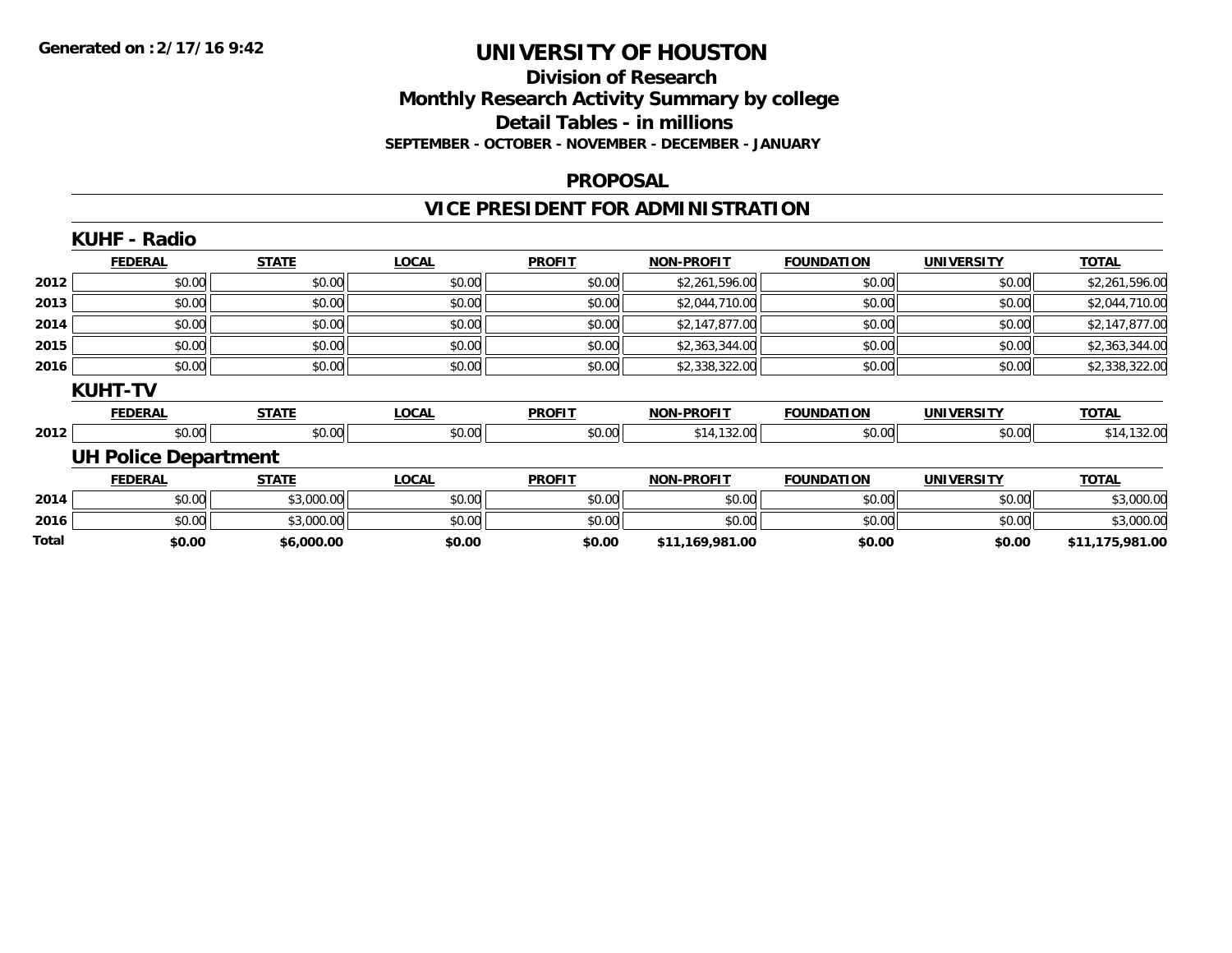## **Division of Research Monthly Research Activity Summary by college Detail Tables - in millions SEPTEMBER - OCTOBER - NOVEMBER - DECEMBER - JANUARY**

## **PROPOSAL**

## **VICE PRESIDENT FOR STUDENT AFFAIRS**

## **Dean, Student Affairs**

|              | <b>FEDERAL</b>     | <b>STATE</b> | .OCAL  | <b>PROFIT</b> | <b>NON-PROFIT</b> | <b>FOUNDATION</b> | UNIVERSITY | <b>TOTAL</b> |
|--------------|--------------------|--------------|--------|---------------|-------------------|-------------------|------------|--------------|
| 2012         | 020E<br>ა58.828.50 | \$0.00       | \$0.00 | \$0.00        | \$0.00            | \$0.00            | \$0.00     | \$58,828.50  |
| <b>Total</b> | \$58,828.50        | \$0.00       | \$0.00 | \$0.00        | \$0.00            | \$0.00            | \$0.00     | \$58,828.50  |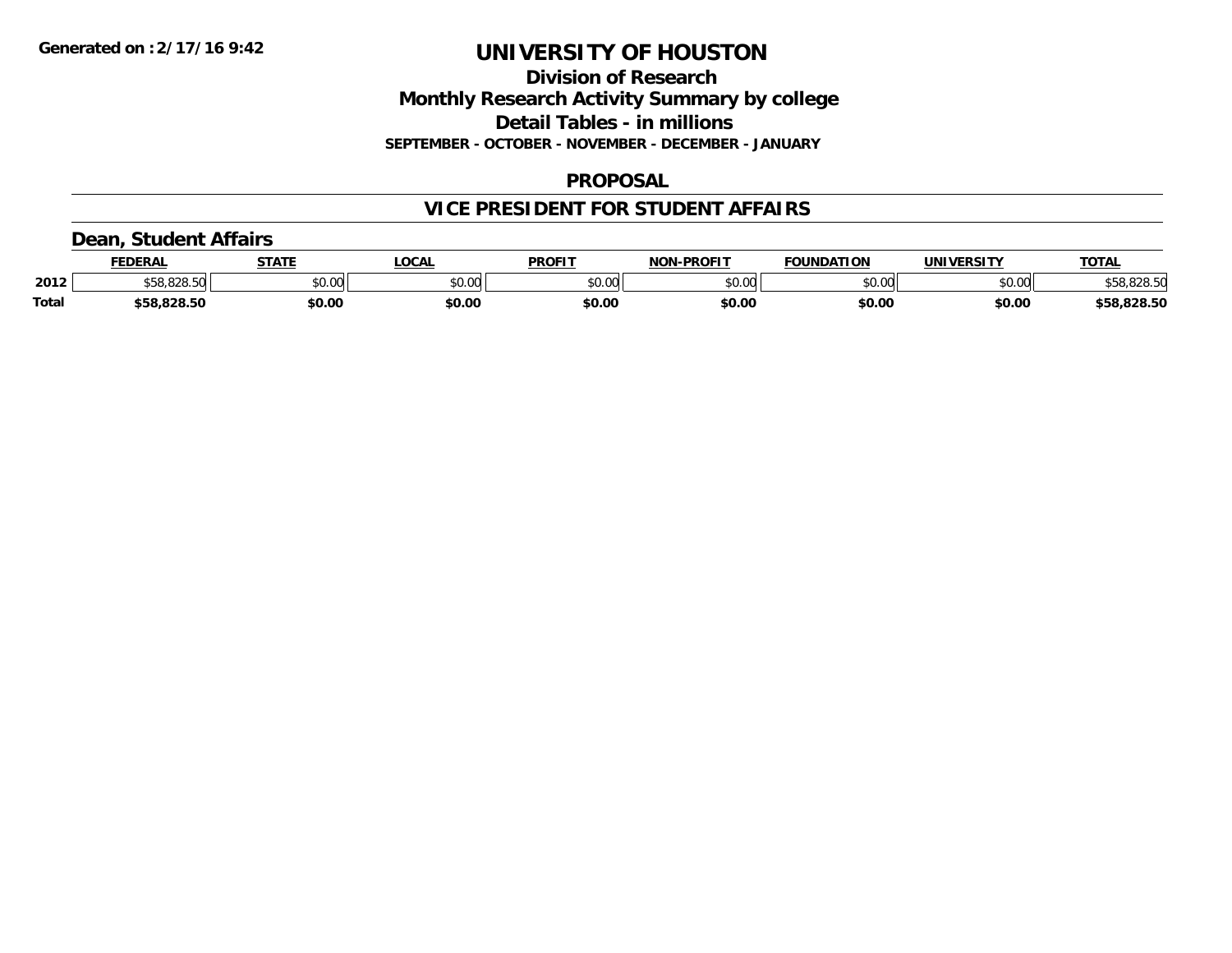**Division of Research**

**Monthly Research Activity Summary by college**

**Detail Tables - in millions**

**SEPTEMBER - OCTOBER - NOVEMBER - DECEMBER - JANUARY**

#### **AWARD**

### **C.T. BAUER COLLEGE OF BUSINESS**

|              | <b>Accountancy &amp; Taxation</b>        |              |              |               |                   |                   |                   |                |
|--------------|------------------------------------------|--------------|--------------|---------------|-------------------|-------------------|-------------------|----------------|
|              | <b>FEDERAL</b>                           | <b>STATE</b> | <b>LOCAL</b> | <b>PROFIT</b> | <b>NON-PROFIT</b> | <b>FOUNDATION</b> | <b>UNIVERSITY</b> | <b>TOTAL</b>   |
| 2014         | \$0.00                                   | \$0.00       | \$0.00       | \$0.00        | \$0.00            | \$19,260.00       | \$0.00            | \$19,260.00    |
|              | Dean, Business Administration            |              |              |               |                   |                   |                   |                |
|              | <b>FEDERAL</b>                           | <b>STATE</b> | <b>LOCAL</b> | <b>PROFIT</b> | <b>NON-PROFIT</b> | <b>FOUNDATION</b> | <b>UNIVERSITY</b> | <b>TOTAL</b>   |
| 2015         | \$0.00                                   | \$0.00       | \$0.00       | \$0.00        | \$0.00            | \$5,000.00        | \$0.00            | \$5,000.00     |
|              | <b>Marketing</b>                         |              |              |               |                   |                   |                   |                |
|              | <b>FEDERAL</b>                           | <b>STATE</b> | <b>LOCAL</b> | <b>PROFIT</b> | <b>NON-PROFIT</b> | <b>FOUNDATION</b> | <b>UNIVERSITY</b> | <b>TOTAL</b>   |
| 2012         | \$0.00                                   | \$0.00       | \$0.00       | \$0.00        | \$0.00            | \$0.00            | \$0.00            | \$0.00         |
|              | <b>Small Business Development Center</b> |              |              |               |                   |                   |                   |                |
|              | <b>FEDERAL</b>                           | <b>STATE</b> | <b>LOCAL</b> | <b>PROFIT</b> | <b>NON-PROFIT</b> | <b>FOUNDATION</b> | <b>UNIVERSITY</b> | <b>TOTAL</b>   |
| 2012         | \$476,857.00                             | \$0.00       | \$0.00       | \$0.00        | \$0.00            | \$0.00            | \$0.00            | \$476,857.00   |
| 2013         | \$885,781.00                             | \$0.00       | \$0.00       | \$0.00        | \$0.00            | \$0.00            | \$0.00            | \$885,781.00   |
| 2016         | \$481,598.00                             | \$0.00       | \$0.00       | \$0.00        | \$0.00            | \$0.00            | \$0.00            | \$481,598.00   |
| <b>Total</b> | \$1,844,236.00                           | \$0.00       | \$0.00       | \$0.00        | \$0.00            | \$24,260.00       | \$0.00            | \$1,868,496.00 |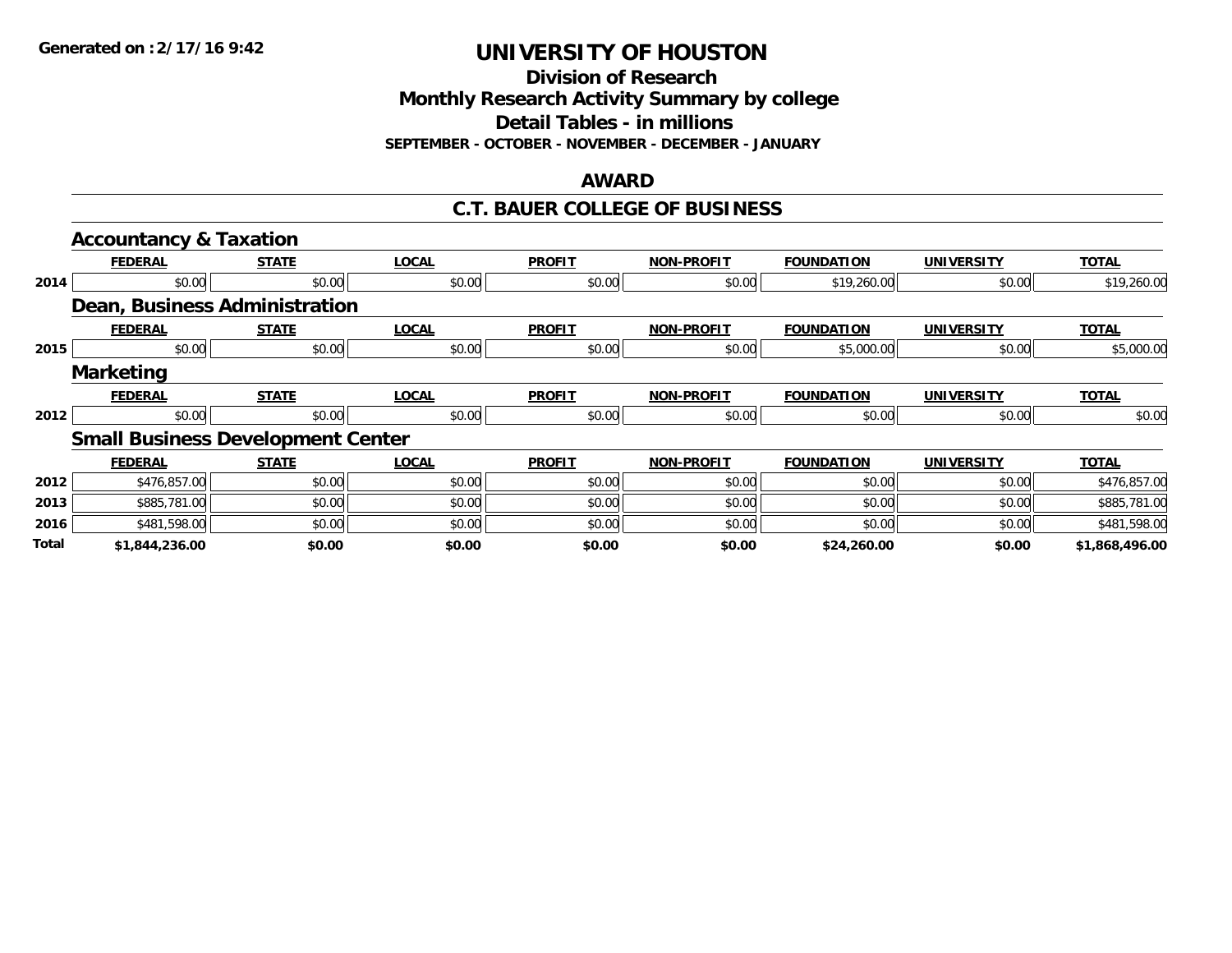## **Division of Research Monthly Research Activity Summary by college Detail Tables - in millions SEPTEMBER - OCTOBER - NOVEMBER - DECEMBER - JANUARY**

#### **AWARD**

## **COLLEGE OF ARCHITECTURE**

|       | Architecture       |              |              |               |                   |                   |                   |              |
|-------|--------------------|--------------|--------------|---------------|-------------------|-------------------|-------------------|--------------|
|       | <b>FEDERAL</b>     | <b>STATE</b> | <u>LOCAL</u> | <b>PROFIT</b> | <b>NON-PROFIT</b> | <b>FOUNDATION</b> | <b>UNIVERSITY</b> | <b>TOTAL</b> |
| 2012  | \$0.00             | \$0.00       | \$0.00       | \$0.00        | \$0.00            | \$0.00            | \$0.00            | \$0.00       |
|       | Dean, Architecture |              |              |               |                   |                   |                   |              |
|       | <b>FEDERAL</b>     | <b>STATE</b> | <u>LOCAL</u> | <b>PROFIT</b> | <b>NON-PROFIT</b> | <b>FOUNDATION</b> | UNIVERSITY        | <b>TOTAL</b> |
| 2012  | \$0.00             | \$0.00       | \$0.00       | \$0.00        | \$5,000.00        | \$0.00            | \$0.00            | \$5,000.00   |
| Total | \$0.00             | \$0.00       | \$0.00       | \$0.00        | \$5,000.00        | \$0.00            | \$0.00            | \$5,000.00   |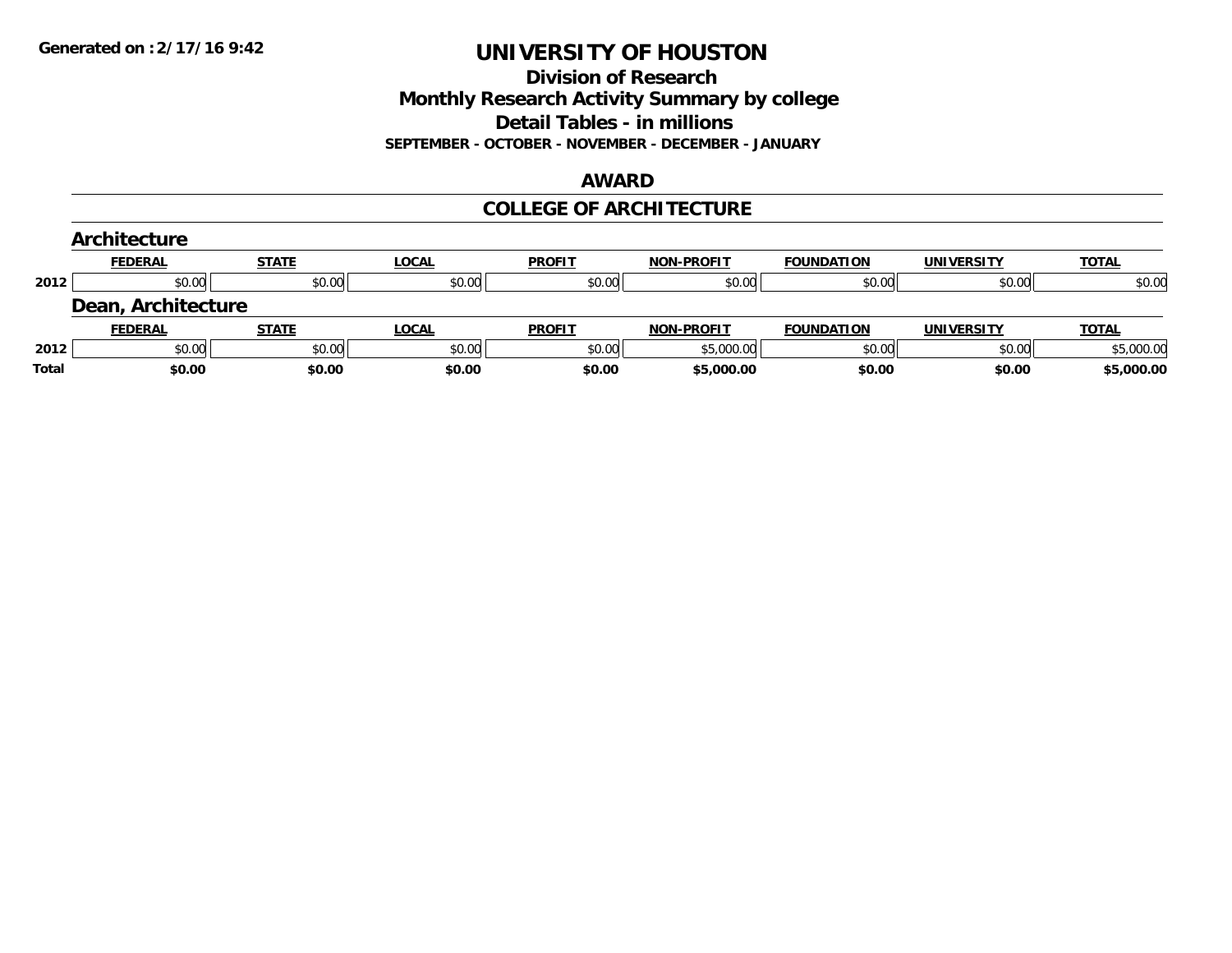**2014**

## **UNIVERSITY OF HOUSTON**

## **Division of ResearchMonthly Research Activity Summary by college Detail Tables - in millionsSEPTEMBER - OCTOBER - NOVEMBER - DECEMBER - JANUARY**

#### **AWARD**

#### **COLLEGE OF EDUCATION**

#### **Consistency Mgmt and Coop Disc FEDERAL STATE LOCAL PROFIT NON-PROFIT FOUNDATION UNIVERSITY TOTALTOTAL 2013** $\textbf{3} \quad \textbf{\textcolor{blue}{817.324.58}} \quad \textbf{\textcolor{blue}{81.324.58}} \quad \textbf{\textcolor{blue}{81.326.84}} \quad \textbf{\textcolor{blue}{81.350.00}} \quad \textbf{\textcolor{blue}{81.3500.00}} \quad \textbf{\textcolor{blue}{81.3500.00}} \quad \textbf{\textcolor{blue}{81.3500.00}} \quad \textbf{\textcolor{blue}{81.3500.00}} \quad \textbf{\textcolor{blue}{81.3500.00}} \quad \textbf{\textcolor{blue}{81.3500.$ **2014**4 \$0.00 \$0.00 \$0.00 \$0.00 \$0.00 \$200,592.00 \$200,592.00 \$0.00 \$0.00 \$0.00 \$0.00 \$0.00 \$0.00 \$200,592.00 **2015**5 | \$0.00 \$0.00 \$0.00 \$0.00 \$0.00 \$0.00 \$1,550.00 \$0.00 \$0.00 \$0.00 \$0.00 \$0.00 \$0.00 \$0.00 \$1,550.00 \$4,550.0 **2016** \$0.00 \$0.00 \$0.00 \$0.00 \$0.00 \$0.00 \$0.00 \$0.00 **Curriculum and InstructionFEDERAL STATE LOCAL PROFIT NON-PROFIT FOUNDATION UNIVERSITY TOTALTOTAL 2012**2 \$117,929.30| \$0.00| \$0.00| \$0.00| \$0.00| \$1,400.00| \$0.00| \$136,329.30| **2013** \$489,701.00 \$15,999.00 \$0.00 \$0.00 \$0.00 \$0.00 \$0.00 \$505,700.00 **2014**4 \$507.90 \$507.90 \$0.00 \$0.00 \$0.00 \$0.00 \$0.00 \$0.00 \$0.00 \$5,000.00 \$0.00 \$0.00 \$0.00 \$5,507.90 **2016** $\mathbf{6} \mid 515,000.00 \mid 50.00 \mid 50.00 \mid 50.00 \mid 50.00 \mid 50.00 \mid 50.00 \mid 50.00 \mid 515,000.00 \mid 515,000.00 \mid 515,000.00 \mid 515,000.00 \mid 515,000.00 \mid 515,000.00 \mid 515,000.00 \mid 515,000.00 \mid 515,000.00 \mid 515,000.00 \mid 515,000.00 \mid$ **Dean, Education FEDERAL STATE LOCAL PROFIT NON-PROFIT FOUNDATION UNIVERSITY TOTAL2012** \$0.00 \$0.00 \$0.00 \$0.00 \$0.00 \$0.00 \$0.00 \$0.00 **2013** $\textbf{3} \quad \textbf{\textcolor{blue}{\textbf{50.00}}} \quad \textbf{\textcolor{blue}{\textbf{50.00}}} \quad \textbf{\textcolor{blue}{\textbf{50.00}}} \quad \textbf{\textcolor{blue}{\textbf{50.00}}} \quad \textbf{\textcolor{blue}{\textbf{50.00}}} \quad \textbf{\textcolor{blue}{\textbf{50.00}}} \quad \textbf{\textcolor{blue}{\textbf{50.00}}} \quad \textbf{\textcolor{blue}{\textbf{50.00}}} \quad \textbf{\textcolor{blue}{\textbf{50.00}}} \quad \textbf{\textcolor{blue}{\textbf{50.00}}} \quad \text$ **2014**4 \$0.00 \$0.00 \$0.00 \$0.00 \$0.00 \$0.00 \$0.00 \$0.00 \$0.00 \$0.00 \$0.00 \$0.00 \$0.00 \$0.00 \$0.00 \$0.00 \$0.00 \$0.00 **2015**5 | \$0.00 \$0.00 \$0.00 \$0.00 \$0.00 \$0.00 \$0.00 \$0.00 \$0.00 \$0.00 \$0.00 \$0.00 \$0.00 \$0.00 \$0.00 \$0.00 \$0.00 \$0.00 **2016** \$0.00 \$0.00 \$0.00 \$0.00 \$0.00 \$0.00 \$0.00 \$0.00 **Educational Leadership & Policy Studies FEDERAL STATE LOCAL PROFIT NON-PROFIT FOUNDATION UNIVERSITY TOTALTOTAL 2012** \$2,942.90 \$0.00 \$0.00 \$0.00 \$0.00 \$0.00 \$0.00 \$2,942.90 **2013** $\textbf{3} \quad \textbf{3} \quad \textbf{3} \quad \textbf{3} \quad \textbf{3} \quad \textbf{3} \quad \textbf{3} \quad \textbf{3} \quad \textbf{4} \quad \textbf{5} \quad \textbf{6} \quad \textbf{0} \quad \textbf{0} \quad \textbf{1} \quad \textbf{1} \quad \textbf{1} \quad \textbf{1} \quad \textbf{1} \quad \textbf{1} \quad \textbf{1} \quad \textbf{1} \quad \textbf{1} \quad \textbf{1} \quad \textbf{1} \quad \textbf{1} \quad \textbf{1} \quad \textbf{1} \quad \textbf{$ **2014**4 \$160,929.90 \$0.00 \$0.00 \$0.00 \$0.00 \$0.00 \$0.00 \$0.00 \$0.00 \$0.00 \$0.00 \$160,929.90 **2015**5 | \$0.00 \$0.00 \$0.00 \$0.00 \$0.00 \$0.00 \$0.00 \$0.00 \$0.00 \$0.00 \$0.00 \$0.00 \$0.00 \$45,000.00 \$0.00 \$0.00 \$45,000 **2016**6 \$0.00 \$0.00 \$0.00 \$0.00 \$0.00 \$0.00 \$0.00 \$0.00 \$0.00 \$0.00 \$150,000.00 \$0.00 \$0.00 \$50,000.00 \$50,000.00 **Institute for Urban EducationFEDERAL STATE LOCAL PROFIT NON-PROFIT FOUNDATION UNIVERSITY TOTALTOTAL 2012**2 \$19,558.00| \$0.00| \$0.00| \$0.00| \$0.00| \$0.00| \$19,558.00| \$19,558

4 \$0.00 \$0.00 \$0.00 \$0.00 \$0.00 \$0.00 \$0.00 \$0.00 \$0.00 \$0.00 \$0.00 \$0.00 \$0.00 \$0.00 \$0.00 \$0.00 \$0.00 \$0.00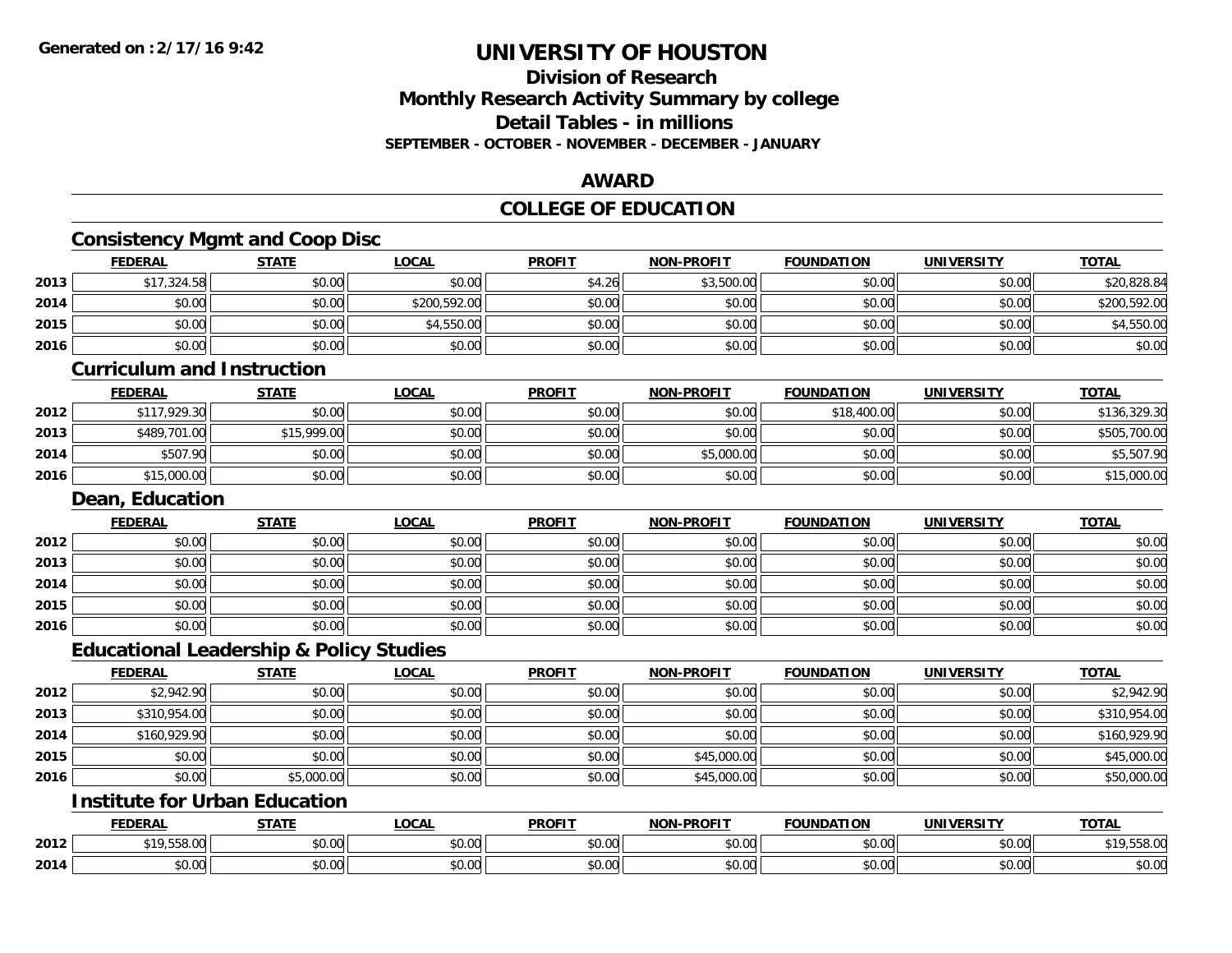## **Division of ResearchMonthly Research Activity Summary by college Detail Tables - in millions SEPTEMBER - OCTOBER - NOVEMBER - DECEMBER - JANUARY**

#### **AWARD**

## **COLLEGE OF EDUCATION**

## **Psychological, Health, and Learning Sciences**

|      | <b>FEDERAL</b> | <b>STATE</b> | <u>LOCAL</u> | <b>PROFIT</b> | <b>NON-PROFIT</b> | <b>FOUNDATION</b> | UNIVERSITY  | <b>TOTAL</b> |
|------|----------------|--------------|--------------|---------------|-------------------|-------------------|-------------|--------------|
| 2012 | \$2,942.90     | \$0.00       | \$0.00       | \$0.00        | \$12,718.04       | \$0.00            | \$0.00      | \$15,660.94  |
| 2013 | \$10,408.50    | \$0.00       | \$0.00       | \$0.00        | \$31,863.00       | \$0.00            | \$11,689.00 | \$53,960.50  |
| 2014 | \$787,620.00   | \$0.00       | \$0.00       | \$0.00        | \$44,723.53       | \$0.00            | \$0.00      | \$832,343.53 |
| 2015 | \$35,288.00    | \$2,000.00   | \$0.00       | \$0.00        | \$0.00            | \$0.00            | \$0.00      | \$37,288.00  |
| 2016 | \$466,771.00   | \$11,977.00  | \$0.00       | \$0.00        | \$145,289.00      | \$0.00            | \$0.00      | \$624,037.00 |

#### **UH Charter School**

|       | <b>FEDERAL</b> | <b>STATE</b>   | <u>LOCAL</u> | <b>PROFIT</b> | <b>NON-PROFIT</b> | <b>FOUNDATION</b> | <b>UNIVERSITY</b> | <b>TOTAL</b>   |
|-------|----------------|----------------|--------------|---------------|-------------------|-------------------|-------------------|----------------|
| 2012  | \$22,932.00    | \$995,609.00   | \$0.00       | \$0.00        | \$0.00            | \$0.00            | \$0.00            | \$1,018,541.00 |
| 2013  | \$3,084.60     | \$982,028.93   | \$0.00       | \$0.00        | \$0.00            | \$0.00            | \$0.00            | \$985,113.53   |
| 2014  | \$34,062.00    | \$1,029,233.00 | \$0.00       | \$0.00        | \$0.00            | \$0.00            | \$0.00            | \$1,063,295.00 |
| 2015  | \$24,124.00    | \$1,042,343.92 | \$0.00       | \$0.00        | \$0.00            | \$0.00            | \$0.00            | \$1,066,467.92 |
| 2016  | \$21,017.00    | \$1,110,231.00 | \$0.00       | \$0.00        | \$0.00            | \$0.00            | \$0.00            | \$1,131,248.00 |
| Total | \$2,543,097.58 | \$5,194,421.85 | \$205,142.00 | \$4.26        | \$333,093.57      | \$18,400.00       | \$11,689.00       | \$8,305,848.26 |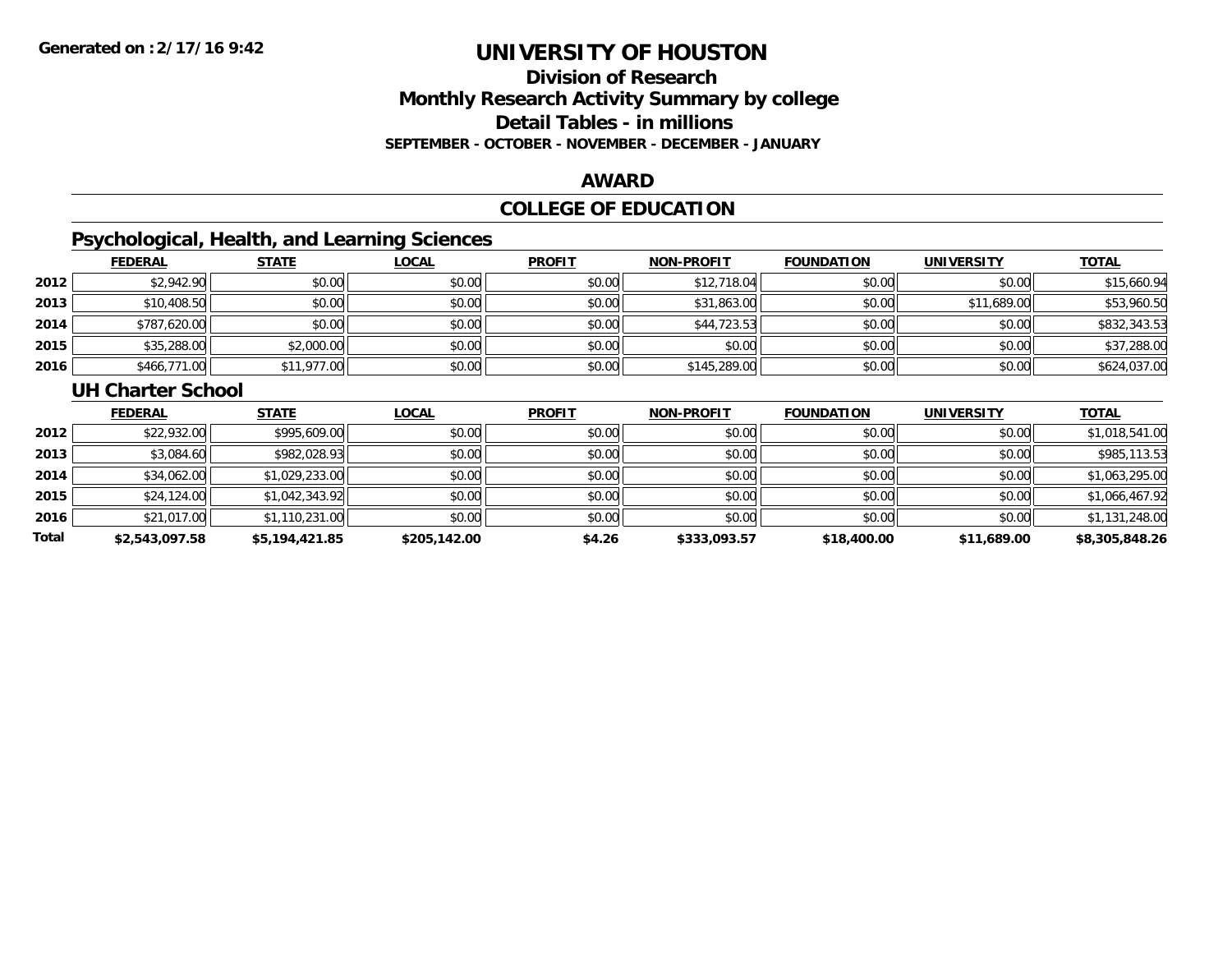## **Division of Research Monthly Research Activity Summary by college Detail Tables - in millions SEPTEMBER - OCTOBER - NOVEMBER - DECEMBER - JANUARY**

#### **AWARD**

### **COLLEGE OF LIBERAL ARTS AND SOCIAL SCIENCES**

|      | Art                                               |              |              |               |                   |                   |                   |              |
|------|---------------------------------------------------|--------------|--------------|---------------|-------------------|-------------------|-------------------|--------------|
|      | <b>FEDERAL</b>                                    | <b>STATE</b> | <b>LOCAL</b> | <b>PROFIT</b> | <b>NON-PROFIT</b> | <b>FOUNDATION</b> | <b>UNIVERSITY</b> | <b>TOTAL</b> |
| 2012 | \$14,979.30                                       | \$0.00       | \$0.00       | \$0.00        | \$0.00            | \$0.00            | \$0.00            | \$14,979.30  |
| 2014 | \$1,400.00                                        | \$0.00       | \$0.00       | \$0.00        | \$0.00            | \$0.00            | \$0.00            | \$1,400.00   |
|      | <b>Arte Publico Press</b>                         |              |              |               |                   |                   |                   |              |
|      | <b>FEDERAL</b>                                    | <b>STATE</b> | <b>LOCAL</b> | <b>PROFIT</b> | <b>NON-PROFIT</b> | <b>FOUNDATION</b> | <b>UNIVERSITY</b> | <b>TOTAL</b> |
| 2012 | \$0.00                                            | \$0.00       | \$0.00       | \$0.00        | \$39,100.00       | \$0.00            | \$0.00            | \$39,100.00  |
| 2014 | \$0.00                                            | \$10,000.00  | \$0.00       | \$0.00        | \$10,000.00       | \$50,000.00       | \$0.00            | \$70,000.00  |
| 2016 | \$0.00                                            | \$0.00       | \$0.00       | \$0.00        | \$67,867.00       | \$0.00            | \$0.00            | \$67,867.00  |
|      | <b>Blaffer Gallery</b>                            |              |              |               |                   |                   |                   |              |
|      | <b>FEDERAL</b>                                    | <b>STATE</b> | <b>LOCAL</b> | <b>PROFIT</b> | <b>NON-PROFIT</b> | <b>FOUNDATION</b> | <b>UNIVERSITY</b> | <b>TOTAL</b> |
| 2012 | \$20,000.00                                       | \$0.00       | \$0.00       | \$0.00        | \$50,800.00       | \$0.00            | \$0.00            | \$70,800.00  |
| 2014 | \$0.00                                            | \$14,000.00  | \$0.00       | \$0.00        | \$0.00            | \$0.00            | \$0.00            | \$14,000.00  |
| 2015 | \$25,000.00                                       | \$14,000.00  | \$0.00       | \$0.00        | \$0.00            | \$0.00            | \$0.00            | \$39,000.00  |
| 2016 | \$0.00                                            | \$0.00       | \$0.00       | \$0.00        | \$47,997.00       | \$0.00            | \$0.00            | \$47,997.00  |
|      | <b>Center for Public History</b>                  |              |              |               |                   |                   |                   |              |
|      | <b>FEDERAL</b>                                    | <b>STATE</b> | <b>LOCAL</b> | <b>PROFIT</b> | <b>NON-PROFIT</b> | <b>FOUNDATION</b> | <b>UNIVERSITY</b> | <b>TOTAL</b> |
| 2012 | \$100,000.00                                      | \$0.00       | \$0.00       | \$0.00        | \$0.00            | \$0.00            | \$0.00            | \$100,000.00 |
|      | Communication                                     |              |              |               |                   |                   |                   |              |
|      | <b>FEDERAL</b>                                    | <b>STATE</b> | <b>LOCAL</b> | <b>PROFIT</b> | <b>NON-PROFIT</b> | <b>FOUNDATION</b> | <b>UNIVERSITY</b> | <b>TOTAL</b> |
| 2012 | \$0.00                                            | \$0.00       | \$0.00       | \$0.00        | \$0.00            | \$0.00            | \$0.00            | \$0.00       |
| 2013 | \$0.00                                            | \$0.00       | \$0.00       | \$0.00        | \$8,000.00        | \$0.00            | \$0.00            | \$8,000.00   |
| 2014 | \$0.00                                            | \$0.00       | \$0.00       | \$0.00        | \$0.00            | \$0.00            | \$3,000.00        | \$3,000.00   |
| 2015 | \$0.00                                            | \$0.00       | \$0.00       | \$0.00        | \$0.00            | \$10,000.00       | \$0.00            | \$10,000.00  |
|      | <b>Communication Sciences and Disorders</b>       |              |              |               |                   |                   |                   |              |
|      | <b>FEDERAL</b>                                    | <b>STATE</b> | <b>LOCAL</b> | <b>PROFIT</b> | <b>NON-PROFIT</b> | <b>FOUNDATION</b> | <b>UNIVERSITY</b> | <b>TOTAL</b> |
| 2012 | \$2,942.90                                        | \$0.00       | \$0.00       | \$0.00        | \$58,428.00       | \$0.00            | \$0.00            | \$61,370.90  |
| 2013 | \$0.00                                            | \$0.00       | \$0.00       | \$0.00        | \$0.00            | \$10,000.00       | \$0.00            | \$10,000.00  |
| 2014 | \$1,269.75                                        | \$0.00       | \$0.00       | \$0.00        | \$18,752.98       | \$0.00            | \$0.00            | \$20,022.73  |
|      | <b>Cynthia Woods Mitchell Center for the Arts</b> |              |              |               |                   |                   |                   |              |
|      | <b>FEDERAL</b>                                    | <b>STATE</b> | <b>LOCAL</b> | <b>PROFIT</b> | <b>NON-PROFIT</b> | <b>FOUNDATION</b> | <b>UNIVERSITY</b> | <b>TOTAL</b> |
| 2013 | \$0.00                                            | \$6,000.00   | \$0.00       | \$0.00        | \$0.00            | \$0.00            | \$0.00            | \$6,000.00   |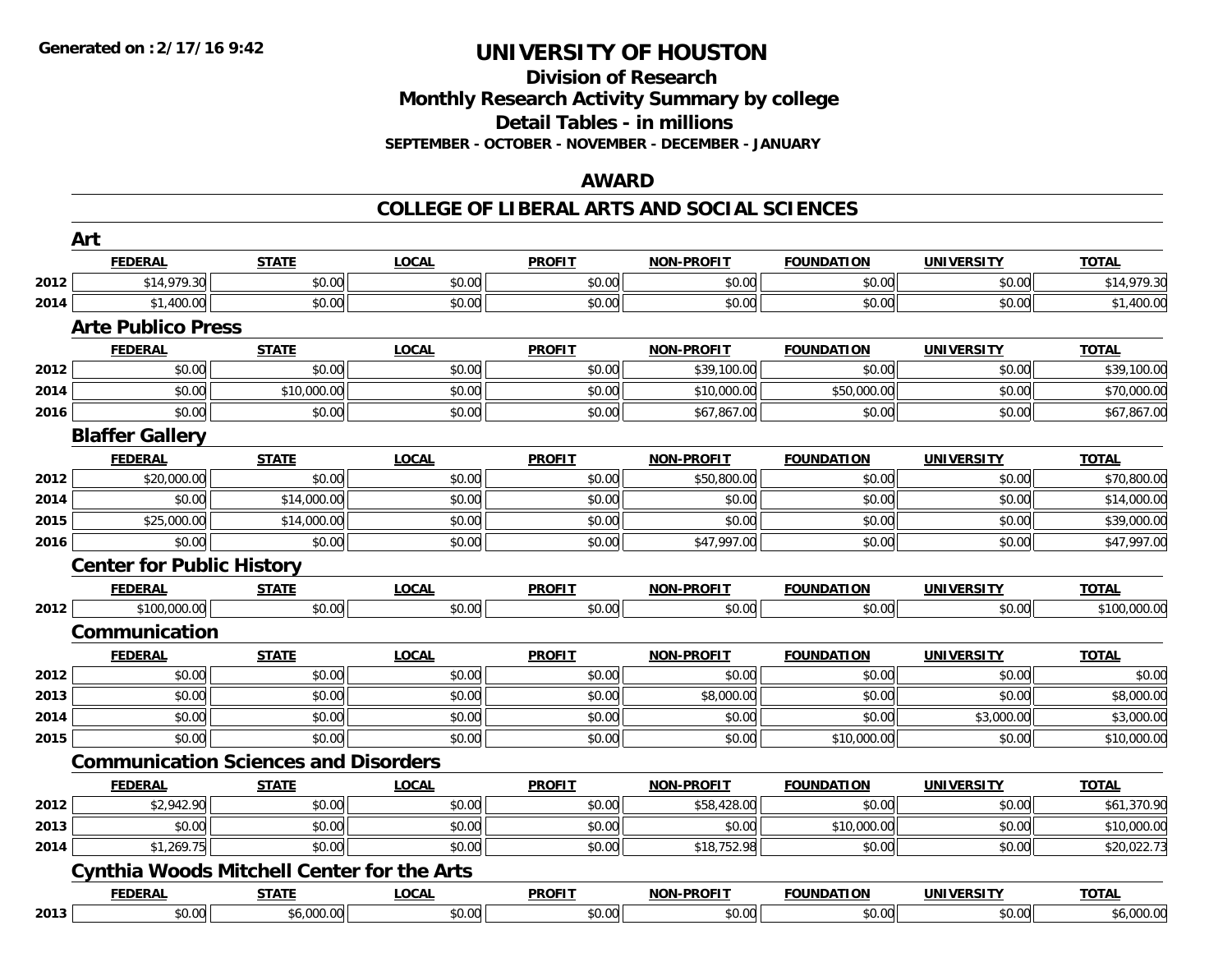**Division of Research**

**Monthly Research Activity Summary by college**

**Detail Tables - in millions**

**SEPTEMBER - OCTOBER - NOVEMBER - DECEMBER - JANUARY**

#### **AWARD**

#### **COLLEGE OF LIBERAL ARTS AND SOCIAL SCIENCES**

|      | <b>Cynthia Woods Mitchell Center for the Arts</b> |              |              |               |                   |                   |                   |                |
|------|---------------------------------------------------|--------------|--------------|---------------|-------------------|-------------------|-------------------|----------------|
|      | <b>FEDERAL</b>                                    | <b>STATE</b> | <b>LOCAL</b> | <b>PROFIT</b> | <b>NON-PROFIT</b> | <b>FOUNDATION</b> | <b>UNIVERSITY</b> | <b>TOTAL</b>   |
| 2014 | \$0.00                                            | \$4,500.00   | \$0.00       | \$5,000.00    | \$0.00            | \$1,400.00        | \$0.00            | \$10,900.00    |
|      | Dean, Liberal Arts and Social Sciences            |              |              |               |                   |                   |                   |                |
|      | <b>FEDERAL</b>                                    | <b>STATE</b> | <b>LOCAL</b> | <b>PROFIT</b> | <b>NON-PROFIT</b> | <b>FOUNDATION</b> | <b>UNIVERSITY</b> | <b>TOTAL</b>   |
| 2012 | \$0.00                                            | \$0.00       | \$0.00       | \$0.00        | \$0.00            | \$0.00            | \$0.00            | \$0.00         |
| 2013 | \$0.00                                            | \$0.00       | \$0.00       | \$0.00        | \$0.00            | \$0.00            | \$0.00            | \$0.00         |
| 2014 | \$0.00                                            | \$0.00       | \$0.00       | \$0.00        | \$0.00            | \$0.00            | \$0.00            | \$0.00         |
| 2015 | \$0.00                                            | \$0.00       | \$0.00       | \$0.00        | \$0.00            | \$0.00            | \$0.00            | \$0.00         |
|      | <b>Economics</b>                                  |              |              |               |                   |                   |                   |                |
|      | <b>FEDERAL</b>                                    | <b>STATE</b> | <b>LOCAL</b> | <b>PROFIT</b> | <b>NON-PROFIT</b> | <b>FOUNDATION</b> | <b>UNIVERSITY</b> | <b>TOTAL</b>   |
| 2012 | \$0.00                                            | \$0.00       | \$0.00       | \$0.00        | \$0.00            | \$38,500.00       | \$0.00            | \$38,500.00    |
| 2013 | \$0.00                                            | \$0.00       | \$0.00       | \$0.00        | \$0.00            | \$25,000.00       | \$0.00            | \$25,000.00    |
| 2014 | \$0.00                                            | \$0.00       | \$0.00       | \$0.00        | \$0.00            | \$13,354.00       | \$0.00            | \$13,354.00    |
| 2015 | \$0.00                                            | \$0.00       | \$0.00       | \$0.00        | \$0.00            | \$13,009.00       | \$0.00            | \$13,009.00    |
|      | <b>English</b>                                    |              |              |               |                   |                   |                   |                |
|      | <b>FEDERAL</b>                                    | <b>STATE</b> | <b>LOCAL</b> | <b>PROFIT</b> | <b>NON-PROFIT</b> | <b>FOUNDATION</b> | <b>UNIVERSITY</b> | <b>TOTAL</b>   |
| 2012 | \$0.00                                            | \$0.00       | \$0.00       | \$0.00        | \$0.00            | \$0.00            | \$0.00            | \$0.00         |
| 2013 | \$0.00                                            | \$0.00       | \$0.00       | \$0.00        | \$0.00            | \$0.00            | \$0.00            | \$0.00         |
| 2014 | \$0.00                                            | \$0.00       | \$0.00       | \$0.00        | \$0.00            | \$0.00            | \$0.00            | \$0.00         |
|      | <b>Health and Human Performance</b>               |              |              |               |                   |                   |                   |                |
|      | <b>FEDERAL</b>                                    | <b>STATE</b> | <b>LOCAL</b> | <b>PROFIT</b> | <b>NON-PROFIT</b> | <b>FOUNDATION</b> | <b>UNIVERSITY</b> | <b>TOTAL</b>   |
| 2012 | \$1,559,942.26                                    | \$0.00       | \$0.00       | \$506,934.00  | \$0.00            | \$0.00            | \$0.00            | \$2,066,876.26 |
| 2013 | \$1,913,305.77                                    | \$0.00       | \$0.00       | \$6,759.60    | \$0.00            | \$8,000.00        | \$0.00            | \$1,928,065.37 |
| 2014 | \$1,445,540.70                                    | \$0.00       | \$0.00       | \$0.00        | \$0.00            | \$0.00            | \$0.00            | \$1,445,540.70 |
| 2015 | \$1,899,285.52                                    | \$0.00       | \$0.00       | \$0.00        | \$0.00            | \$24,000.00       | \$0.00            | \$1,923,285.52 |
| 2016 | \$147,882.21                                      | \$0.00       | \$0.00       | \$0.00        | \$0.00            | \$10,908.00       | \$0.00            | \$158,790.21   |
|      | <b>Hispanic Studies</b>                           |              |              |               |                   |                   |                   |                |
|      | <b>FEDERAL</b>                                    | <b>STATE</b> | <b>LOCAL</b> | <b>PROFIT</b> | <b>NON-PROFIT</b> | <b>FOUNDATION</b> | <b>UNIVERSITY</b> | <b>TOTAL</b>   |
| 2012 | \$0.00                                            | \$0.00       | \$0.00       | \$0.00        | \$0.00            | \$55,200.00       | \$0.00            | \$55,200.00    |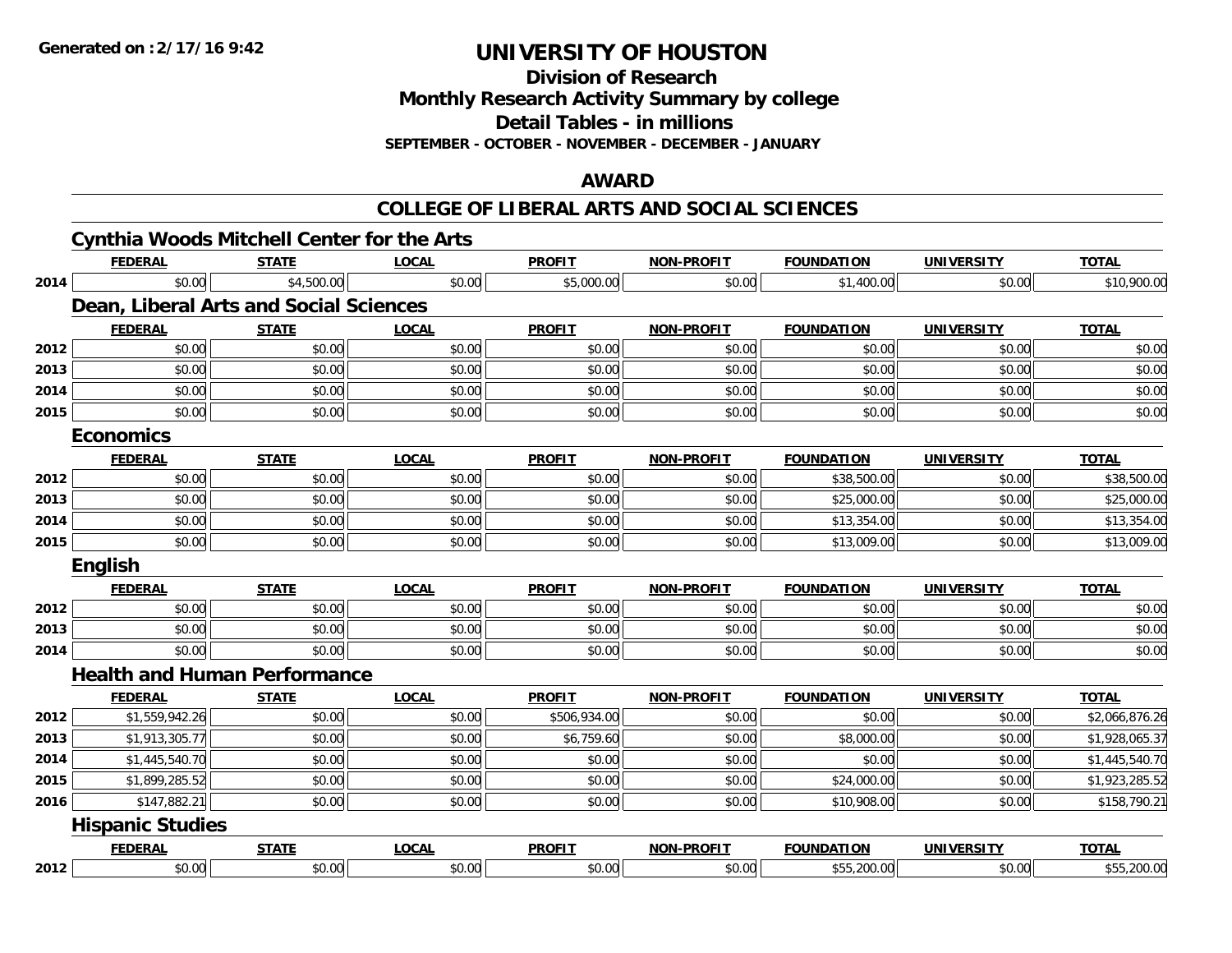### **Division of Research Monthly Research Activity Summary by college Detail Tables - in millions SEPTEMBER - OCTOBER - NOVEMBER - DECEMBER - JANUARY**

#### **AWARD**

|      | <b>History</b>           |              |              |               |                   |                   |                   |                |
|------|--------------------------|--------------|--------------|---------------|-------------------|-------------------|-------------------|----------------|
|      | <b>FEDERAL</b>           | <b>STATE</b> | <b>LOCAL</b> | <b>PROFIT</b> | <b>NON-PROFIT</b> | <b>FOUNDATION</b> | <b>UNIVERSITY</b> | <b>TOTAL</b>   |
| 2012 | \$0.00                   | \$0.00       | \$0.00       | \$16,965.60   | \$0.00            | \$0.00            | \$0.00            | \$16,965.60    |
| 2013 | \$0.00                   | \$0.00       | \$0.00       | \$73,662.21   | \$0.00            | \$0.00            | \$0.00            | \$73,662.21    |
| 2014 | \$0.00                   | \$0.00       | \$0.00       | \$78,388.66   | \$0.00            | \$0.00            | \$0.00            | \$78,388.66    |
| 2015 | \$0.00                   | \$0.00       | \$0.00       | \$65,586.00   | \$0.00            | \$0.00            | \$0.00            | \$65,586.00    |
| 2016 | \$0.00                   | \$0.00       | \$0.00       | \$104,256.66  | \$0.00            | \$0.00            | \$0.00            | \$104,256.66   |
|      | Philosophy               |              |              |               |                   |                   |                   |                |
|      | <b>FEDERAL</b>           | <b>STATE</b> | <b>LOCAL</b> | <b>PROFIT</b> | <b>NON-PROFIT</b> | <b>FOUNDATION</b> | <b>UNIVERSITY</b> | <b>TOTAL</b>   |
| 2012 | \$29,932.50              | \$0.00       | \$0.00       | \$0.00        | \$0.00            | \$0.00            | \$0.00            | \$29,932.50    |
|      | <b>Political Science</b> |              |              |               |                   |                   |                   |                |
|      | <b>FEDERAL</b>           | <b>STATE</b> | <b>LOCAL</b> | <b>PROFIT</b> | <b>NON-PROFIT</b> | <b>FOUNDATION</b> | <b>UNIVERSITY</b> | <b>TOTAL</b>   |
| 2012 | \$0.00                   | \$0.00       | \$0.00       | \$0.00        | \$0.00            | \$0.00            | \$0.00            | \$0.00         |
| 2013 | \$0.00                   | \$0.00       | \$0.00       | \$0.00        | \$0.00            | \$0.00            | \$0.00            | \$0.00         |
| 2014 | \$0.00                   | \$0.00       | \$0.00       | \$0.00        | \$0.00            | \$0.00            | \$0.00            | \$0.00         |
| 2016 | \$0.00                   | \$0.00       | \$0.00       | \$0.00        | \$30,046.00       | \$0.00            | \$0.00            | \$30,046.00    |
|      | Psychology               |              |              |               |                   |                   |                   |                |
|      | <b>FEDERAL</b>           | <b>STATE</b> | <b>LOCAL</b> | <b>PROFIT</b> | <b>NON-PROFIT</b> | <b>FOUNDATION</b> | <b>UNIVERSITY</b> | <b>TOTAL</b>   |
| 2012 | \$3,699,697.90           | \$61,089.16  | \$0.00       | \$38,168.00   | \$303,141.00      | \$4,100.00        | \$36,531.00       | \$4,142,727.06 |
| 2013 | \$2,529,582.50           | \$17,656.00  | \$0.00       | \$25,723.00   | \$79,810.00       | \$55,818.00       | \$0.00            | \$2,708,589.50 |
| 2014 | \$2,278,296.10           | \$19,559.00  | \$0.00       | \$17,923.92   | \$154,520.00      | \$0.00            | \$0.00            | \$2,470,299.02 |
| 2015 | \$2,456,688.05           | \$43,501.00  | \$0.00       | \$34,507.00   | \$61,469.00       | \$0.00            | \$0.00            | \$2,596,165.05 |
| 2016 | \$3,383,454.37           | \$79,465.00  | \$0.00       | \$21,812.04   | \$75,329.88       | \$1,500.00        | \$0.00            | \$3,561,561.29 |
|      | <b>School of Music</b>   |              |              |               |                   |                   |                   |                |
|      | <b>FEDERAL</b>           | <b>STATE</b> | <b>LOCAL</b> | <b>PROFIT</b> | <b>NON-PROFIT</b> | <b>FOUNDATION</b> | <b>UNIVERSITY</b> | <b>TOTAL</b>   |
| 2014 | \$0.00                   | \$9,000.00   | \$0.00       | \$0.00        | \$0.00            | \$0.00            | \$0.00            | \$9,000.00     |
| 2016 | \$0.00                   | \$0.00       | \$0.00       | \$0.00        | \$10,000.00       | \$0.00            | \$0.00            | \$10,000.00    |
|      | Sociology                |              |              |               |                   |                   |                   |                |
|      | <b>FEDERAL</b>           | <b>STATE</b> | <b>LOCAL</b> | <b>PROFIT</b> | <b>NON-PROFIT</b> | <b>FOUNDATION</b> | <b>UNIVERSITY</b> | <b>TOTAL</b>   |
| 2012 | \$54,502.40              | \$0.00       | \$0.00       | \$0.00        | \$0.00            | \$0.00            | \$0.00            | \$54,502.40    |
| 2013 | \$14,728.00              | \$0.00       | \$0.00       | \$0.00        | \$0.00            | \$0.00            | \$0.00            | \$14,728.00    |
|      |                          |              |              |               |                   |                   |                   |                |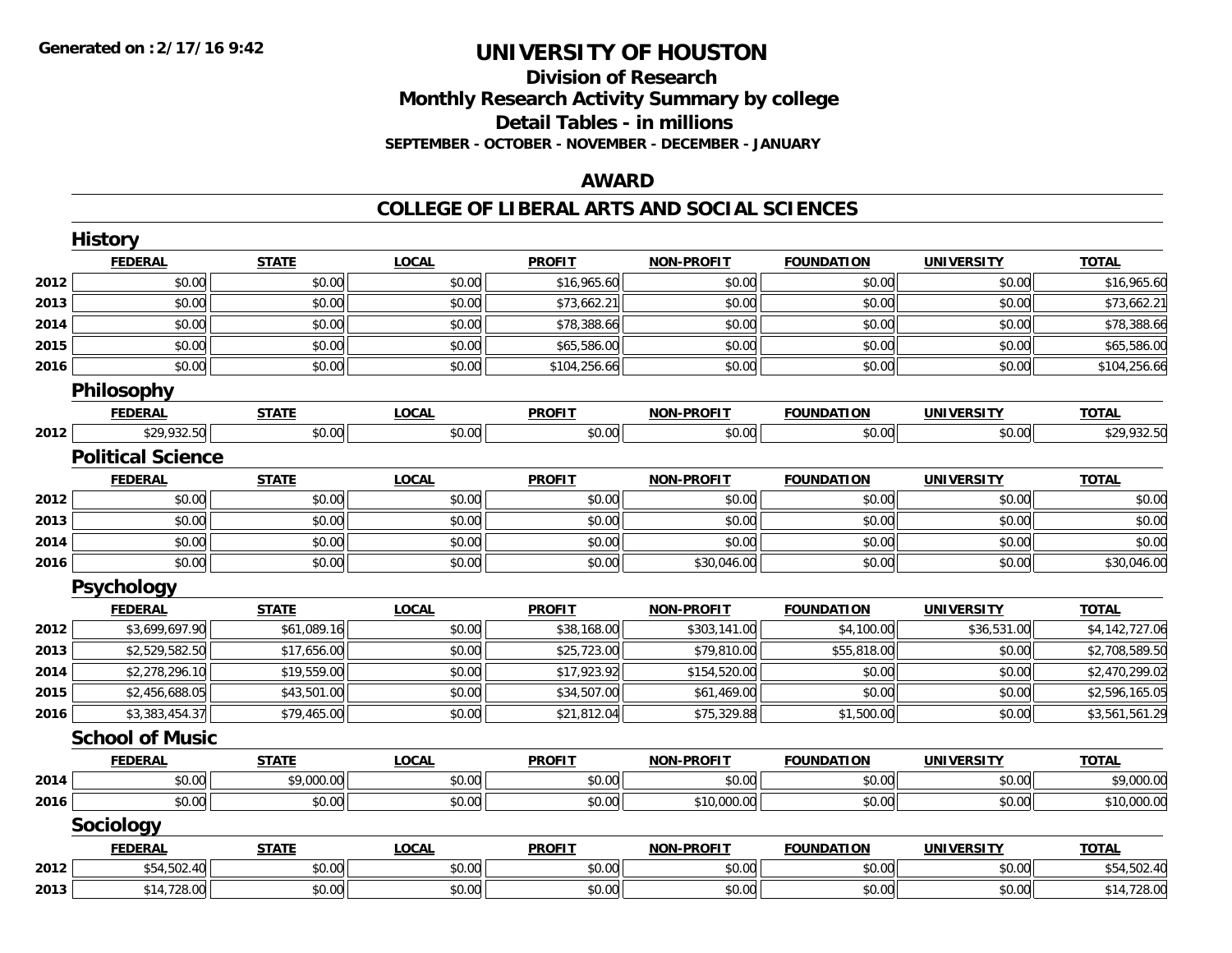**Division of Research**

**Monthly Research Activity Summary by college**

**Detail Tables - in millions**

**SEPTEMBER - OCTOBER - NOVEMBER - DECEMBER - JANUARY**

#### **AWARD**

|       | <b>FEDERAL</b>  | <b>STATE</b> | _OCAL  | <b>PROFIT</b> | <b>NON-PROFIT</b> | <b>FOUNDATION</b> | <b>UNIVERSITY</b> | <b>TOTAL</b>    |  |  |  |  |
|-------|-----------------|--------------|--------|---------------|-------------------|-------------------|-------------------|-----------------|--|--|--|--|
| 2016  | \$9,429.00      | \$0.00       | \$0.00 | \$0.00        | \$0.00            | \$0.00            | \$0.00            | 429.00          |  |  |  |  |
| Total | \$21,587,859.22 | \$278,770.16 | \$0.00 | \$995,686.69  | \$1,015,260.86    | \$320,789.00      | \$39,531.00       | \$24,237,896.93 |  |  |  |  |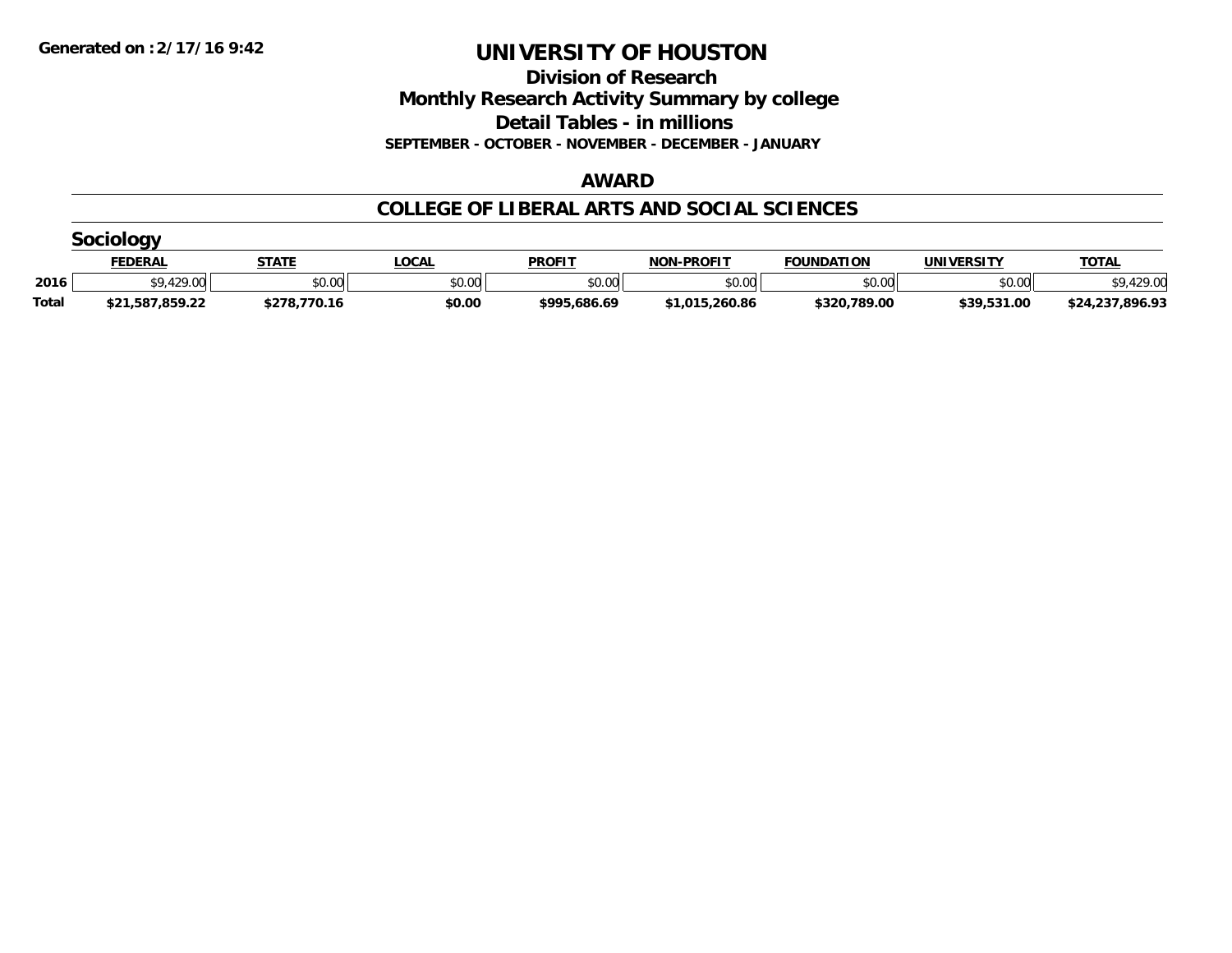### **Division of ResearchMonthly Research Activity Summary by college Detail Tables - in millionsSEPTEMBER - OCTOBER - NOVEMBER - DECEMBER - JANUARY**

#### **AWARD**

# **COLLEGE OF NATURAL SCIENCES AND MATHEMATICS**

# **Biology/Biochemistry**

|      | <b>FEDERAL</b> | <u>STATE</u>   | <u>LOCAL</u> | <b>PROFIT</b> | <b>NON-PROFIT</b> | <b>FOUNDATION</b> | <b>UNIVERSITY</b> | <b>TOTAL</b>   |
|------|----------------|----------------|--------------|---------------|-------------------|-------------------|-------------------|----------------|
| 2012 | \$936,302.76   | \$0.00         | \$0.00       | \$0.00        | \$70,000.00       | \$0.00            | \$0.00            | \$1,006,302.76 |
| 2013 | \$1,023,495.76 | \$0.00         | \$0.00       | \$478,412.00  | \$589,310.00      | \$0.00            | \$0.00            | \$2,091,217.76 |
| 2014 | \$931,649.70   | \$223.06       | \$0.00       | \$50,000.00   | \$112,010.00      | \$0.00            | \$0.00            | \$1,093,882.76 |
| 2015 | \$638,626.62   | \$21,473.50    | \$0.00       | \$50,000.00   | \$46,785.01       | \$0.00            | \$0.00            | \$756,885.13   |
| 2016 | \$609,476.50   | \$1,245,708.85 | \$0.00       | \$0.00        | \$160,191.00      | \$0.00            | \$0.00            | \$2,015,376.35 |
|      |                |                |              |               |                   |                   |                   |                |

#### **Center for Applied Geoscience Excellence**

|      | <b>FEDERAL</b>                                 | <b>STATE</b> | <u>LOCAL</u> | <b>PROFIT</b> | <b>NON-PROFIT</b> | <b>FOUNDATION</b> | UNIVERSITY | <b>TOTAL</b> |
|------|------------------------------------------------|--------------|--------------|---------------|-------------------|-------------------|------------|--------------|
| 2014 | ተ በ<br>JU.UU                                   | \$0.00       | \$0.00       | \$0.00        | \$0.00            | \$0.00            | \$0.00     | \$0.00       |
| 2015 | $\mathfrak{c} \cap \mathfrak{c} \cap$<br>DU.UU | \$0.00       | \$0.00       | \$0.00        | \$0.00            | \$0.00            | \$0.00     | \$0.00       |
| 2016 | \$0.00                                         | \$0.00       | \$0.00       | \$0.00        | \$0.00            | \$0.00            | \$0.00     | \$0.00       |

# **Center for Nuclear Receptors and Cell Signaling**

|      | <b>FEDERAL</b> | <u>STATE</u>   | <u>LOCAL</u> | <b>PROFIT</b> | <b>NON-PROFIT</b> | <b>FOUNDATION</b> | <b>UNIVERSITY</b> | <b>TOTAL</b>   |
|------|----------------|----------------|--------------|---------------|-------------------|-------------------|-------------------|----------------|
| 2012 | \$301,722.00   | \$1,035,286.00 | \$0.00       | \$0.00        | \$0.00            | \$50,000.00       | \$0.00            | \$1,387,008.00 |
| 2013 | \$202,124.00   | \$0.00         | \$0.00       | \$0.00        | \$0.00            | \$0.00            | \$0.00            | \$202,124.00   |
| 2014 | \$244,596.00   | \$0.00         | \$0.00       | \$0.00        | \$0.00            | \$0.00            | \$0.00            | \$244,596.00   |
| 2015 | \$0.00         | \$1,582.50     | \$0.00       | \$0.00        | \$0.00            | \$0.00            | \$0.00            | \$1,582.50     |
| 2016 | \$171,479.48   | \$0.49         | \$0.00       | \$0.00        | \$0.00            | \$200,000.00      | \$0.00            | \$371,479.97   |

#### **Chemistry**

|      | <b>FEDERAL</b> | <b>STATE</b> | <b>LOCAL</b> | <b>PROFIT</b> | <b>NON-PROFIT</b> | <b>FOUNDATION</b> | <b>UNIVERSITY</b> | <b>TOTAL</b> |
|------|----------------|--------------|--------------|---------------|-------------------|-------------------|-------------------|--------------|
| 2012 | \$764,370.88   | \$0.00       | \$0.00       | \$0.00        | \$30,000.00       | \$0.00            | \$0.00            | \$794,370.88 |
| 2013 | \$726,338.94   | \$0.00       | \$0.00       | \$0.00        | \$0.00            | \$0.00            | \$13,000.00       | \$739,338.94 |
| 2014 | \$916,406.50   | \$0.00       | \$0.00       | \$0.00        | \$0.00            | \$0.00            | \$0.00            | \$916,406.50 |
| 2015 | \$717,839.68   | \$0.00       | \$0.00       | \$0.00        | \$85,000.00       | \$125,000.00      | \$0.00            | \$927,839.68 |
| 2016 | \$605,687.88   | \$0.00       | \$0.00       | \$0.00        | \$100,000.00      | \$0.00            | \$0.00            | \$705,687.88 |

### **Computer Science**

|      | <b>FEDERAL</b> | <b>STATE</b> | <u>LOCAL</u> | <b>PROFIT</b> | <b>NON-PROFIT</b> | <b>FOUNDATION</b> | UNIVERSITY  | <b>TOTAL</b>   |
|------|----------------|--------------|--------------|---------------|-------------------|-------------------|-------------|----------------|
| 2012 | \$1,135,551.88 | \$0.00       | \$0.00       | \$60,000.00   | \$0.00            | \$65,940.00       | \$0.00      | \$1,261,491.88 |
| 2013 | \$2,330,591.00 | \$0.00       | \$0.00       | \$99,975.00   | \$9,000.00        | \$0.00            | \$25,000.00 | \$2,464,566.00 |
| 2014 | \$1,040,468.20 | \$0.00       | \$0.00       | \$180,000.00  | \$0.00            | \$0.00            | \$0.00      | \$1,220,468.20 |
| 2015 | \$1,366,631.75 | \$36,815.00  | \$0.00       | \$0.00        | \$190,000.00      | \$15,312.00       | \$0.00      | \$1,608,758.75 |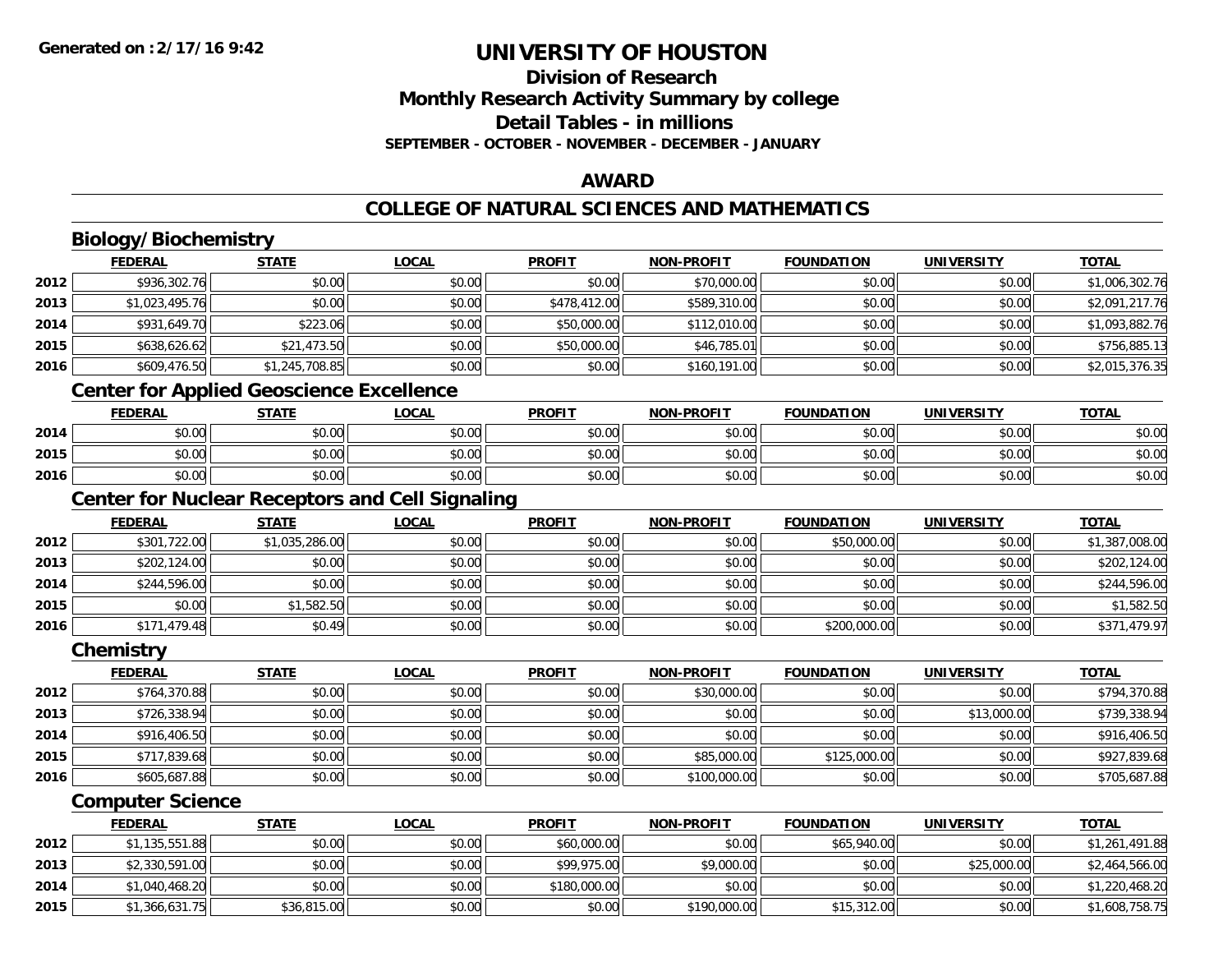**Division of Research**

**Monthly Research Activity Summary by college**

**Detail Tables - in millions**

**SEPTEMBER - OCTOBER - NOVEMBER - DECEMBER - JANUARY**

#### **AWARD**

#### **COLLEGE OF NATURAL SCIENCES AND MATHEMATICS**

|      | <b>Computer Science</b>                              |              |              |                |                   |                   |                   |                |
|------|------------------------------------------------------|--------------|--------------|----------------|-------------------|-------------------|-------------------|----------------|
|      | <b>FEDERAL</b>                                       | <b>STATE</b> | <b>LOCAL</b> | <b>PROFIT</b>  | <b>NON-PROFIT</b> | <b>FOUNDATION</b> | <b>UNIVERSITY</b> | <b>TOTAL</b>   |
| 2016 | \$555,560.00                                         | \$0.00       | \$0.00       | \$0.00         | \$130,000.00      | \$0.00            | \$0.00            | \$685,560.00   |
|      | Dean, Natural Sciences and Mathematics               |              |              |                |                   |                   |                   |                |
|      | <b>FEDERAL</b>                                       | <b>STATE</b> | <b>LOCAL</b> | <b>PROFIT</b>  | <b>NON-PROFIT</b> | <b>FOUNDATION</b> | <b>UNIVERSITY</b> | <b>TOTAL</b>   |
| 2012 | \$0.00                                               | \$0.00       | \$0.00       | \$0.00         | \$0.00            | \$0.00            | \$0.00            | \$0.00         |
| 2013 | \$113,412.00                                         | \$0.00       | \$0.00       | \$0.00         | \$0.00            | \$0.00            | \$0.00            | \$113,412.00   |
| 2014 | \$700,000.00                                         | \$0.00       | \$0.00       | \$0.00         | \$0.00            | \$0.00            | \$0.00            | \$700,000.00   |
| 2015 | \$79,439.00                                          | \$0.00       | \$0.00       | \$0.00         | \$45,000.00       | \$0.00            | \$0.00            | \$124,439.00   |
| 2016 | \$159,439.00                                         | \$48,916.85  | \$0.00       | \$0.00         | \$45,000.00       | \$0.00            | \$0.00            | \$253,355.85   |
|      | <b>Earth &amp; Atmospheric Sciences</b>              |              |              |                |                   |                   |                   |                |
|      | <b>FEDERAL</b>                                       | <b>STATE</b> | <b>LOCAL</b> | <b>PROFIT</b>  | <b>NON-PROFIT</b> | <b>FOUNDATION</b> | <b>UNIVERSITY</b> | <b>TOTAL</b>   |
| 2012 | \$515,342.00                                         | \$142,000.00 | \$0.00       | \$2,242,213.68 | \$262,752.00      | \$0.00            | \$0.00            | \$3,162,307.68 |
| 2013 | \$824,910.80                                         | \$0.00       | \$0.00       | \$848,000.00   | \$0.00            | \$0.00            | \$0.00            | \$1,672,910.80 |
| 2014 | \$437,218.81                                         | \$55,145.75  | \$0.00       | \$697,949.00   | \$100,915.00      | \$0.00            | \$0.00            | \$1,291,228.56 |
| 2015 | \$387,467.25                                         | \$0.00       | \$0.00       | \$1,310,000.00 | \$41,119.00       | \$0.00            | \$0.00            | \$1,738,586.25 |
| 2016 | \$331,841.00                                         | \$444,305.00 | \$0.00       | \$600,000.26   | \$68,881.00       | \$0.00            | \$37,800.00       | \$1,482,827.26 |
|      | <b>Institute for Climate and Atmospheric Science</b> |              |              |                |                   |                   |                   |                |
|      | <b>FEDERAL</b>                                       | <b>STATE</b> | <b>LOCAL</b> | <b>PROFIT</b>  | <b>NON-PROFIT</b> | <b>FOUNDATION</b> | <b>UNIVERSITY</b> | <b>TOTAL</b>   |
| 2012 | \$0.00                                               | \$0.00       | \$0.00       | \$0.00         | \$0.00            | \$0.00            | \$0.00            | \$0.00         |
| 2013 | \$0.00                                               | \$0.00       | \$0.00       | \$0.00         | \$0.00            | \$0.00            | \$0.00            | \$0.00         |
| 2014 | \$0.00                                               | \$0.00       | \$0.00       | \$0.00         | \$0.00            | \$0.00            | \$0.00            | \$0.00         |
|      | <b>Institute for Nanoenergy</b>                      |              |              |                |                   |                   |                   |                |
|      | <b>FEDERAL</b>                                       | <b>STATE</b> | <b>LOCAL</b> | <b>PROFIT</b>  | NON-PROFIT        | <b>FOUNDATION</b> | <b>UNIVERSITY</b> | <b>TOTAL</b>   |
| 2013 | \$0.00                                               | \$0.00       | \$0.00       | \$0.00         | \$0.00            | \$0.00            | \$0.00            | \$0.00         |
| 2014 | \$0.00                                               | \$0.00       | \$0.00       | \$0.00         | \$0.00            | \$0.00            | \$0.00            | \$0.00         |
|      | <b>Mathematics</b>                                   |              |              |                |                   |                   |                   |                |
|      | <b>FEDERAL</b>                                       | <b>STATE</b> | <b>LOCAL</b> | <b>PROFIT</b>  | <b>NON-PROFIT</b> | <b>FOUNDATION</b> | <b>UNIVERSITY</b> | <b>TOTAL</b>   |
| 2012 | \$728,425.92                                         | \$139,739.00 | \$0.00       | \$210,000.00   | \$75,518.00       | \$0.00            | \$10,000.00       | \$1,163,682.92 |
| 2013 | \$353,938.00                                         | \$0.00       | \$0.00       | \$90,000.00    | \$0.00            | \$21,000.00       | \$0.00            | \$464,938.00   |
| 2014 | \$601,324.50                                         | \$0.00       | \$0.00       | \$30,000.00    | \$0.00            | \$7,024.29        | \$0.00            | \$638,348.79   |
| 2015 | \$586,885.00                                         | \$0.00       | \$0.00       | \$0.00         | \$45,000.00       | \$7,000.00        | \$0.00            | \$638,885.00   |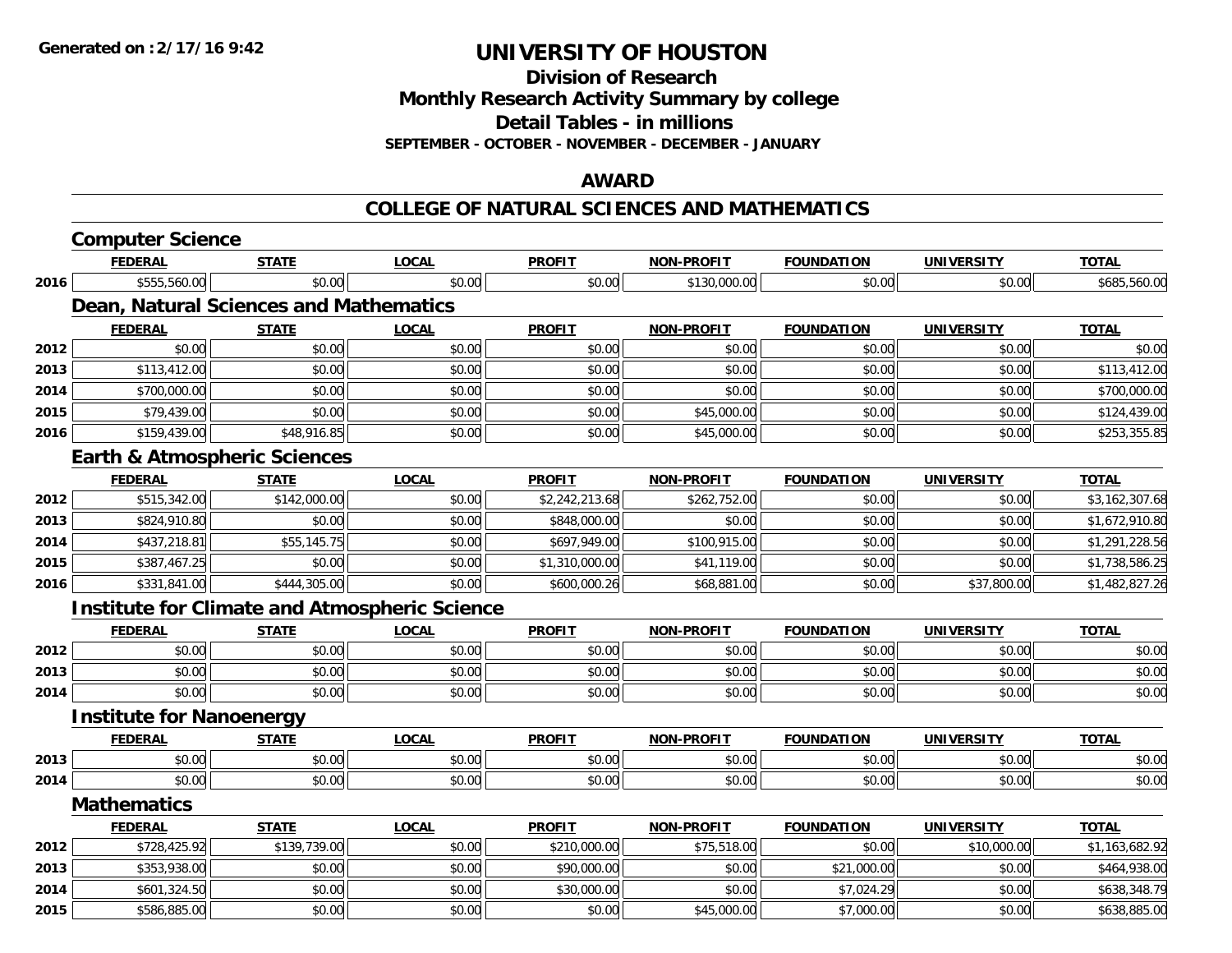**Division of Research**

**Monthly Research Activity Summary by college**

**Detail Tables - in millions**

**SEPTEMBER - OCTOBER - NOVEMBER - DECEMBER - JANUARY**

### **AWARD**

#### **COLLEGE OF NATURAL SCIENCES AND MATHEMATICS**

|       | <b>Mathematics</b> |                |              |                |                   |                   |                   |                 |
|-------|--------------------|----------------|--------------|----------------|-------------------|-------------------|-------------------|-----------------|
|       | <b>FEDERAL</b>     | <b>STATE</b>   | <b>LOCAL</b> | <b>PROFIT</b>  | <b>NON-PROFIT</b> | <b>FOUNDATION</b> | <b>UNIVERSITY</b> | <b>TOTAL</b>    |
| 2016  | \$282,120.00       | \$0.00         | \$0.00       | \$12,000.00    | \$45,000.00       | \$21,000.00       | \$18,656.11       | \$378,776.11    |
|       | <b>Physics</b>     |                |              |                |                   |                   |                   |                 |
|       | <b>FEDERAL</b>     | <b>STATE</b>   | <b>LOCAL</b> | <b>PROFIT</b>  | <b>NON-PROFIT</b> | <b>FOUNDATION</b> | <b>UNIVERSITY</b> | <b>TOTAL</b>    |
| 2012  | \$1,645,275.94     | \$0.00         | \$0.00       | \$677,300.00   | \$49,225.00       | \$0.00            | \$0.00            | \$2,371,800.94  |
| 2013  | \$1,907,699.98     | \$0.00         | \$0.00       | \$357,900.00   | \$56,040.00       | \$0.00            | \$0.00            | \$2,321,639.98  |
| 2014  | \$2,460,182.42     | \$0.00         | \$0.00       | \$139,700.00   | \$0.00            | \$0.00            | \$0.00            | \$2,599,882.42  |
| 2015  | \$2,248,473.00     | \$0.00         | \$0.00       | \$298,200.00   | \$0.00            | \$0.00            | \$0.00            | \$2,546,673.00  |
| 2016  | \$1,750,854.25     | \$37,120.00    | \$0.00       | \$0.00         | \$0.00            | \$0.00            | \$0.00            | \$1,787,974.25  |
| Total | \$31,333,168.40    | \$3,208,316.00 | \$0.00       | \$8,431,649.94 | \$2,356,746.01    | \$512,276.29      | \$104,456.11      | \$45,946,612.75 |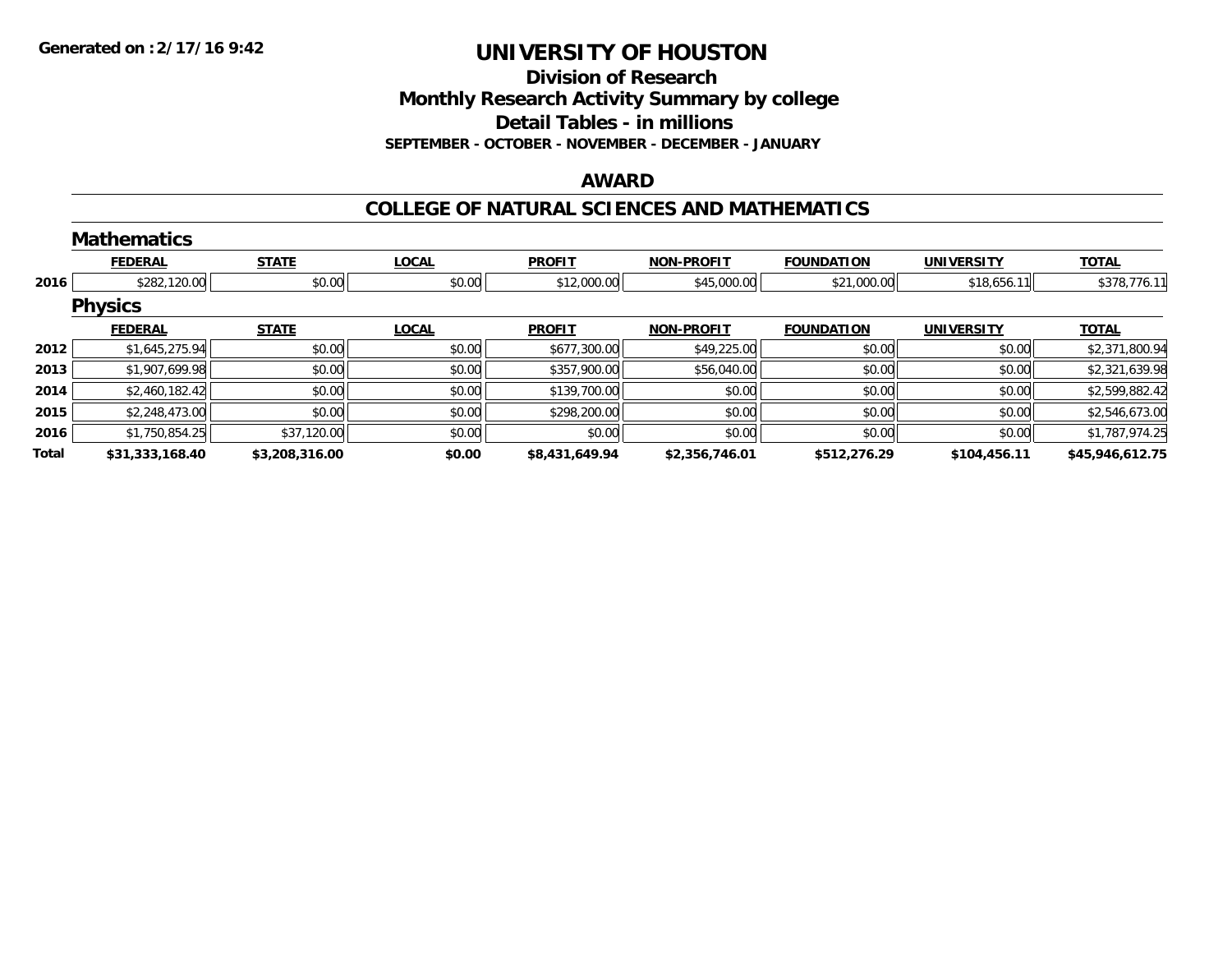### **Division of Research Monthly Research Activity Summary by college Detail Tables - in millions SEPTEMBER - OCTOBER - NOVEMBER - DECEMBER - JANUARY**

#### **AWARD**

#### **COLLEGE OF OPTOMETRY**

# **Optometry Vision Sciences**

|       | <b>FEDERAL</b>  | <b>STATE</b> | <b>LOCAL</b> | <b>PROFIT</b>  | <b>NON-PROFIT</b> | <b>FOUNDATION</b> | <b>UNIVERSITY</b> | <u>TOTAL</u>    |
|-------|-----------------|--------------|--------------|----------------|-------------------|-------------------|-------------------|-----------------|
| 2012  | \$2,038,591.80  | \$0.00       | \$0.00       | \$209,466.04   | \$0.00            | \$40,000.00       | \$102,280.00      | \$2,390,337.84  |
| 2013  | \$1,524,745.80  | \$0.00       | \$0.00       | \$1,033,428.00 | \$0.00            | \$0.00            | \$102,670.00      | \$2,660,843.80  |
| 2014  | \$3,053,843.90  | \$0.00       | \$0.00       | \$585,536.40   | \$0.00            | \$0.00            | \$184,640.00      | \$3,824,020.30  |
| 2015  | \$2,312,041.25  | \$0.00       | \$0.00       | \$53,505.00    | \$0.00            | \$0.00            | \$0.00            | \$2,365,546.25  |
| 2016  | \$1,217,770.48  | \$0.00       | \$0.00       | \$31,438.32    | \$0.00            | \$0.00            | \$0.00            | \$1,249,208.80  |
| Total | \$10,146,993.23 | \$0.00       | \$0.00       | \$1,913,373.76 | \$0.00            | \$40,000.00       | \$389,590.00      | \$12,489,956.99 |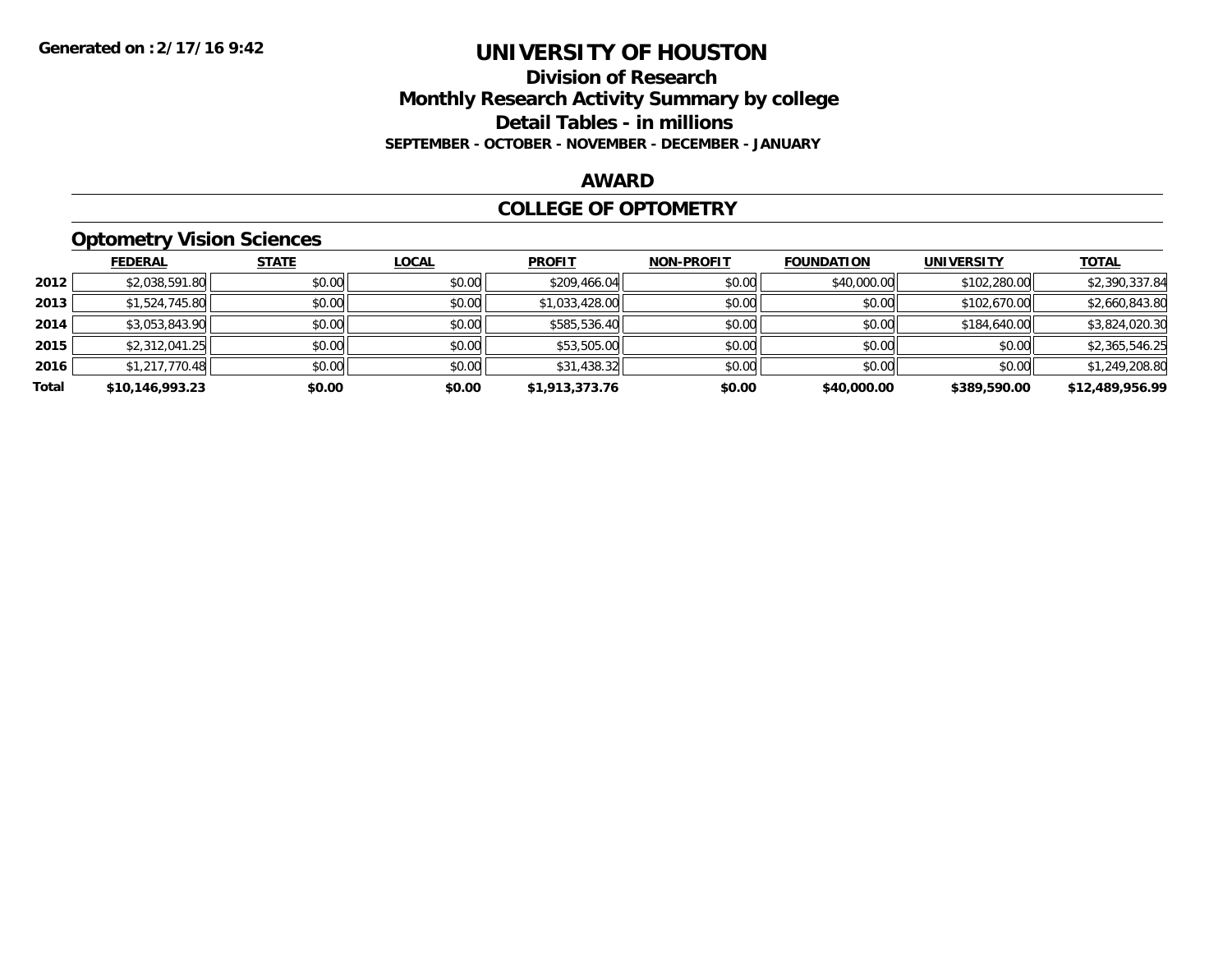**Division of Research**

**Monthly Research Activity Summary by college**

**Detail Tables - in millions**

**SEPTEMBER - OCTOBER - NOVEMBER - DECEMBER - JANUARY**

# **AWARD**

# **COLLEGE OF PHARMACY**

# **Center for Experimental Therapeutics and Pharmacoi**

|      | <b>Center for Experimental Therapeutics and Pharmacoi</b> |              |              |               |                   |                   |                   |              |  |  |
|------|-----------------------------------------------------------|--------------|--------------|---------------|-------------------|-------------------|-------------------|--------------|--|--|
|      | <b>FEDERAL</b>                                            | <u>STATE</u> | <u>LOCAL</u> | <b>PROFIT</b> | <b>NON-PROFIT</b> | <b>FOUNDATION</b> | <b>UNIVERSITY</b> | <b>TOTAL</b> |  |  |
| 2012 | \$0.00                                                    | \$0.00       | \$0.00       | \$0.00        | \$0.00            | \$0.00            | \$0.00            | \$0.00       |  |  |
| 2013 | \$0.00                                                    | \$0.00       | \$0.00       | \$0.00        | \$0.00            | \$0.00            | \$0.00            | \$0.00       |  |  |
| 2014 | \$0.00                                                    | \$0.00       | \$0.00       | \$0.00        | \$0.00            | \$0.00            | \$0.00            | \$0.00       |  |  |

#### **Clinical Pharmacy & Administration**

|      | <b>FEDERAL</b> | <b>STATE</b> | <u>LOCAL</u> | <b>PROFIT</b> | <b>NON-PROFIT</b> | <b>FOUNDATION</b> | <b>UNIVERSITY</b> | <b>TOTAL</b> |
|------|----------------|--------------|--------------|---------------|-------------------|-------------------|-------------------|--------------|
| 2012 | \$47,499.30    | \$9,618.62   | \$0.00       | \$167,750.00  | \$6,500.00        | \$0.00            | \$0.00            | \$231,367.92 |
| 2013 | \$0.00         | \$0.00       | \$0.00       | \$259,709.50  | \$10,000.00       | \$0.00            | \$0.00            | \$269,709.50 |
| 2014 | \$0.00         | \$0.00       | \$0.00       | \$212,875.00  | \$0.00            | \$0.00            | \$0.00            | \$212,875.00 |
| 2015 | \$0.00         | \$171,798.00 | \$0.00       | \$0.00        | \$34,710.00       | \$0.00            | \$0.00            | \$206,508.00 |
| 2016 | \$229,490.00   | \$225,000.00 | \$0.00       | \$70,067.71   | \$0.00            | \$0.00            | \$0.00            | \$524,557.71 |

#### **Dean, Pharmacy**

|      | <b>FEDERAL</b> | <b>STATE</b> | <u>LOCAL</u> | <b>PROFIT</b> | <b>NON-PROFIT</b> | <b>FOUNDATION</b> | <b>UNIVERSITY</b> | <b>TOTAL</b> |
|------|----------------|--------------|--------------|---------------|-------------------|-------------------|-------------------|--------------|
| 2012 | \$0.00         | \$0.00       | \$0.00       | \$0.00        | \$0.00            | \$0.00            | \$0.00            | \$0.00       |
| 2013 | \$0.00         | \$0.00       | \$0.00       | \$0.00        | \$0.00            | \$0.00            | \$0.00            | \$0.00       |
| 2014 | \$0.00         | \$0.00       | \$0.00       | \$0.00        | \$0.00            | \$0.00            | \$0.00            | \$0.00       |
| 2015 | \$0.00         | \$0.00       | \$0.00       | \$0.00        | \$0.00            | \$0.00            | \$0.00            | \$0.00       |
| 2016 | \$0.00         | \$0.00       | \$0.00       | \$0.00        | \$0.00            | \$0.00            | \$0.00            | \$0.00       |

#### **Pharm Health Outcomes & Policy**

|      | <b>FEDERAL</b> | <b>STATE</b> | <b>LOCAL</b>           | <b>PROFIT</b> | <b>NON-PROFIT</b> | <b>FOUNDATION</b> | UNIVERSITY<br>ERJI | <b>TOTAL</b>          |
|------|----------------|--------------|------------------------|---------------|-------------------|-------------------|--------------------|-----------------------|
| 2012 | ልስ ለለ<br>DU.UG | \$8,000.00   | 0000<br>vu.vu          | \$0.00        | \$0.00            | \$0.00            | \$0.00             | noo oc<br>,UUU.Ul     |
| 2013 | \$225,015.00   | \$0.00       | $\sim$ $\sim$<br>JU.UU | \$0.00        | \$0.00            | \$0.00            | \$0.00             | $\sim$ 0.0<br>ሐ へ へ г |
| 2014 | \$0.00         | \$0.00       | \$0.00                 | ,000.00       | \$0.00            | \$0.00            | \$0.00             | UUU.Ul                |

### **Pharmacological and Pharmaceutical Sciences**

|              | <b>FEDERAL</b> | <b>STATE</b> | <b>LOCAL</b> | <b>PROFIT</b> | <b>NON-PROFIT</b> | <b>FOUNDATION</b> | <b>UNIVERSITY</b> | <b>TOTAL</b>   |
|--------------|----------------|--------------|--------------|---------------|-------------------|-------------------|-------------------|----------------|
| 2012         | \$823,109.70   | \$0.00       | \$0.00       | \$16,000.00   | \$147,000.00      | \$0.00            | \$0.00            | \$986,109.70   |
| 2013         | \$837,486.00   | \$0.00       | \$0.00       | \$0.00        | \$0.00            | \$0.00            | \$0.00            | \$837,486.00   |
| 2014         | \$372,923.00   | \$0.00       | \$0.00       | \$0.00        | \$0.00            | \$88,961.00       | \$0.00            | \$461,884.00   |
| 2015         | \$697,416.00   | \$0.00       | \$0.00       | \$8,700.00    | \$0.00            | \$0.00            | \$0.00            | \$706,116.00   |
| 2016         | \$447,736.00   | \$0.00       | \$0.00       | \$0.00        | \$0.00            | \$0.00            | \$0.00            | \$447,736.00   |
| <b>Total</b> | \$3,680,675.00 | \$414,416.62 | \$0.00       | \$739,102.21  | \$198,210.00      | \$88,961.00       | \$0.00            | \$5,121,364.83 |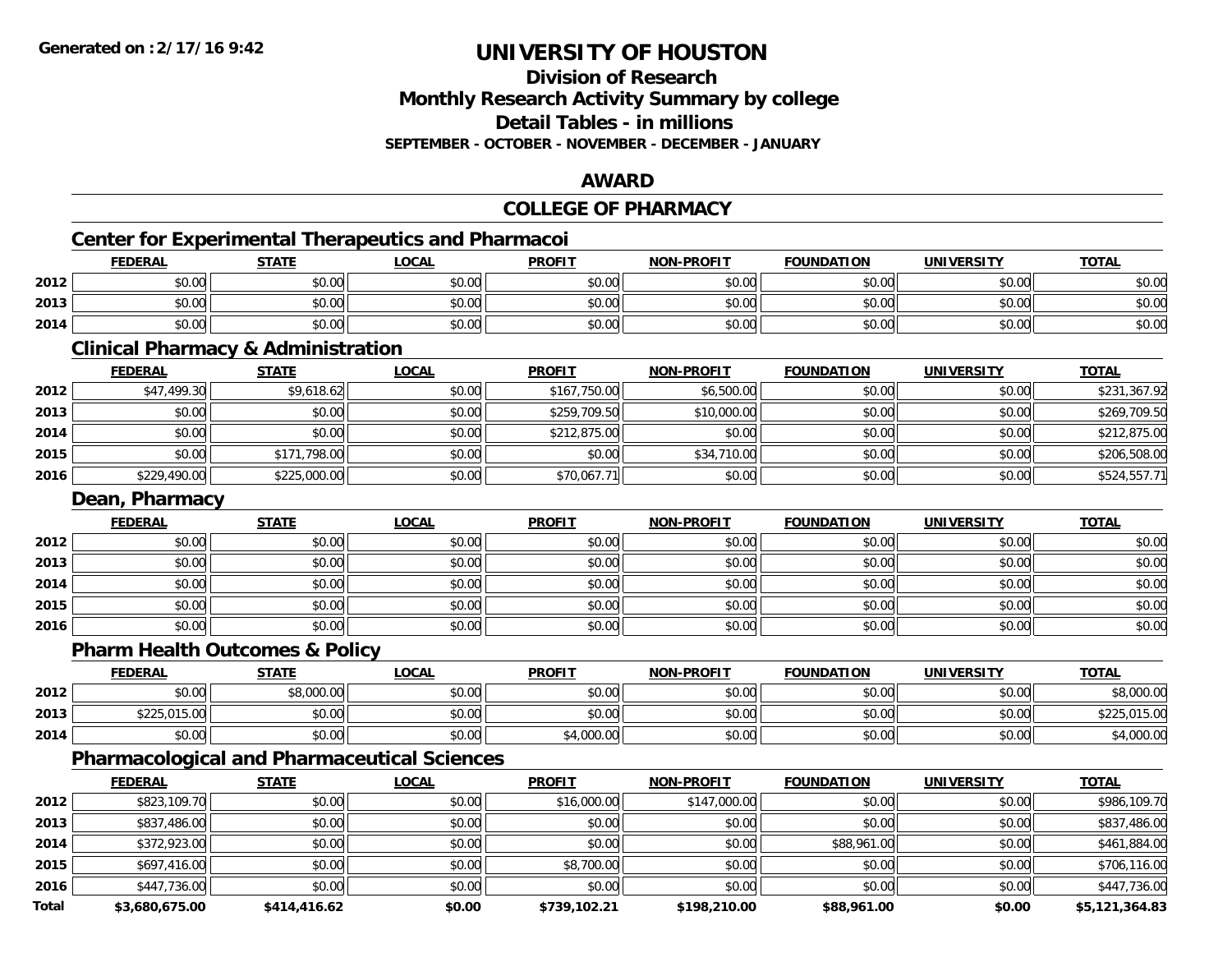#### **Division of Research Monthly Research Activity Summary by college Detail Tables - in millions SEPTEMBER - OCTOBER - NOVEMBER - DECEMBER - JANUARY**

#### **AWARD**

#### **COLLEGE OF TECHNOLOGY**

|      | <b>Center for Technology Literacy</b>         |              |                                               |               |                   |                   |                   |                |
|------|-----------------------------------------------|--------------|-----------------------------------------------|---------------|-------------------|-------------------|-------------------|----------------|
|      | <b>FEDERAL</b>                                | <b>STATE</b> | <b>LOCAL</b>                                  | <b>PROFIT</b> | <b>NON-PROFIT</b> | <b>FOUNDATION</b> | <b>UNIVERSITY</b> | <b>TOTAL</b>   |
| 2013 | \$0.00                                        | \$0.00       | \$0.00                                        | \$0.00        | \$0.00            | \$0.00            | \$0.00            | \$0.00         |
| 2015 | \$50,678.80                                   | \$0.00       | \$0.00                                        | \$10,833.00   | \$0.00            | \$0.00            | \$0.00            | \$61,511.80    |
| 2016 | \$31,567.00                                   | \$0.00       | \$0.00                                        | \$0.00        | \$0.00            | \$0.00            | \$0.00            | \$31,567.00    |
|      | <b>Construction Management</b>                |              |                                               |               |                   |                   |                   |                |
|      | <b>FEDERAL</b>                                | <b>STATE</b> | <b>LOCAL</b>                                  | <b>PROFIT</b> | <b>NON-PROFIT</b> | <b>FOUNDATION</b> | <b>UNIVERSITY</b> | <b>TOTAL</b>   |
| 2013 | \$0.00                                        | \$74,568.00  | \$0.00                                        | \$0.00        | \$0.00            | \$0.00            | \$0.00            | \$74,568.00    |
| 2014 | \$0.00                                        | \$74,922.00  | \$0.00                                        | \$0.00        | \$0.00            | \$0.00            | \$0.00            | \$74,922.00    |
| 2016 | \$0.00                                        | \$148,282.00 | \$0.00                                        | \$0.00        | \$0.00            | \$0.00            | \$0.00            | \$148,282.00   |
|      | Dean, Technology                              |              |                                               |               |                   |                   |                   |                |
|      | <b>FEDERAL</b>                                | <b>STATE</b> | <b>LOCAL</b>                                  | <b>PROFIT</b> | <b>NON-PROFIT</b> | <b>FOUNDATION</b> | <b>UNIVERSITY</b> | <b>TOTAL</b>   |
| 2012 | \$342,089.00                                  | \$0.00       | \$0.00                                        | \$0.00        | \$0.00            | \$0.00            | \$0.00            | \$342,089.00   |
| 2013 | \$0.00                                        | \$0.00       | \$0.00                                        | \$0.00        | \$0.00            | \$0.00            | \$0.00            | \$0.00         |
| 2014 | \$0.00                                        | \$0.00       | \$0.00                                        | \$0.00        | \$0.00            | \$0.00            | \$0.00            | \$0.00         |
|      | <b>Engineering Technology</b>                 |              |                                               |               |                   |                   |                   |                |
|      |                                               |              |                                               |               |                   |                   |                   |                |
|      | <b>FEDERAL</b>                                | <b>STATE</b> | <b>LOCAL</b>                                  | <b>PROFIT</b> | <b>NON-PROFIT</b> | <b>FOUNDATION</b> | <b>UNIVERSITY</b> | <b>TOTAL</b>   |
| 2012 | \$171,655.00                                  | \$0.00       | \$0.00                                        | \$0.00        | \$0.00            | \$18,400.00       | \$0.00            | \$190,055.00   |
| 2013 | \$261,215.00                                  | \$0.00       | \$0.00                                        | \$75,000.00   | \$0.00            | \$0.00            | \$0.00            | \$336,215.00   |
| 2014 | \$1,024,060.80                                | \$0.00       | \$0.00                                        | \$0.00        | \$20,000.00       | \$0.00            | \$0.00            | \$1,044,060.80 |
| 2015 | \$241,317.00                                  | \$0.00       | \$0.00                                        | \$0.00        | \$0.00            | \$0.00            | \$0.00            | \$241,317.00   |
| 2016 | \$561,093.78                                  | \$0.00       | \$0.00                                        | \$0.00        | \$0.00            | \$0.00            | \$0.00            | \$561,093.78   |
|      |                                               |              | <b>Human Development and Consumer Science</b> |               |                   |                   |                   |                |
|      | <b>FEDERAL</b>                                | <b>STATE</b> | <b>LOCAL</b>                                  | <b>PROFIT</b> | <b>NON-PROFIT</b> | <b>FOUNDATION</b> | <b>UNIVERSITY</b> | <b>TOTAL</b>   |
| 2013 | \$5,000.00                                    | \$0.00       | \$0.00                                        | \$0.00        | \$0.00            | \$0.00            | \$0.00            | \$5,000.00     |
| 2014 | \$5,000.00                                    | \$0.00       | \$0.00                                        | \$0.00        | \$0.00            | \$0.00            | \$0.00            | \$5,000.00     |
| 2015 | \$24,279.48                                   | \$0.00       | \$0.00                                        | \$0.00        | \$0.00            | \$0.00            | \$0.00            | \$24,279.48    |
|      | <b>Information &amp; Logistics Technology</b> |              |                                               |               |                   |                   |                   |                |
|      | <b>FEDERAL</b>                                | <b>STATE</b> | <b>LOCAL</b>                                  | <b>PROFIT</b> | <b>NON-PROFIT</b> | <b>FOUNDATION</b> | <b>UNIVERSITY</b> | <b>TOTAL</b>   |
| 2012 | \$5,000.00                                    | \$0.00       | \$0.00                                        | \$0.00        | \$0.00            | \$0.00            | \$0.00            | \$5,000.00     |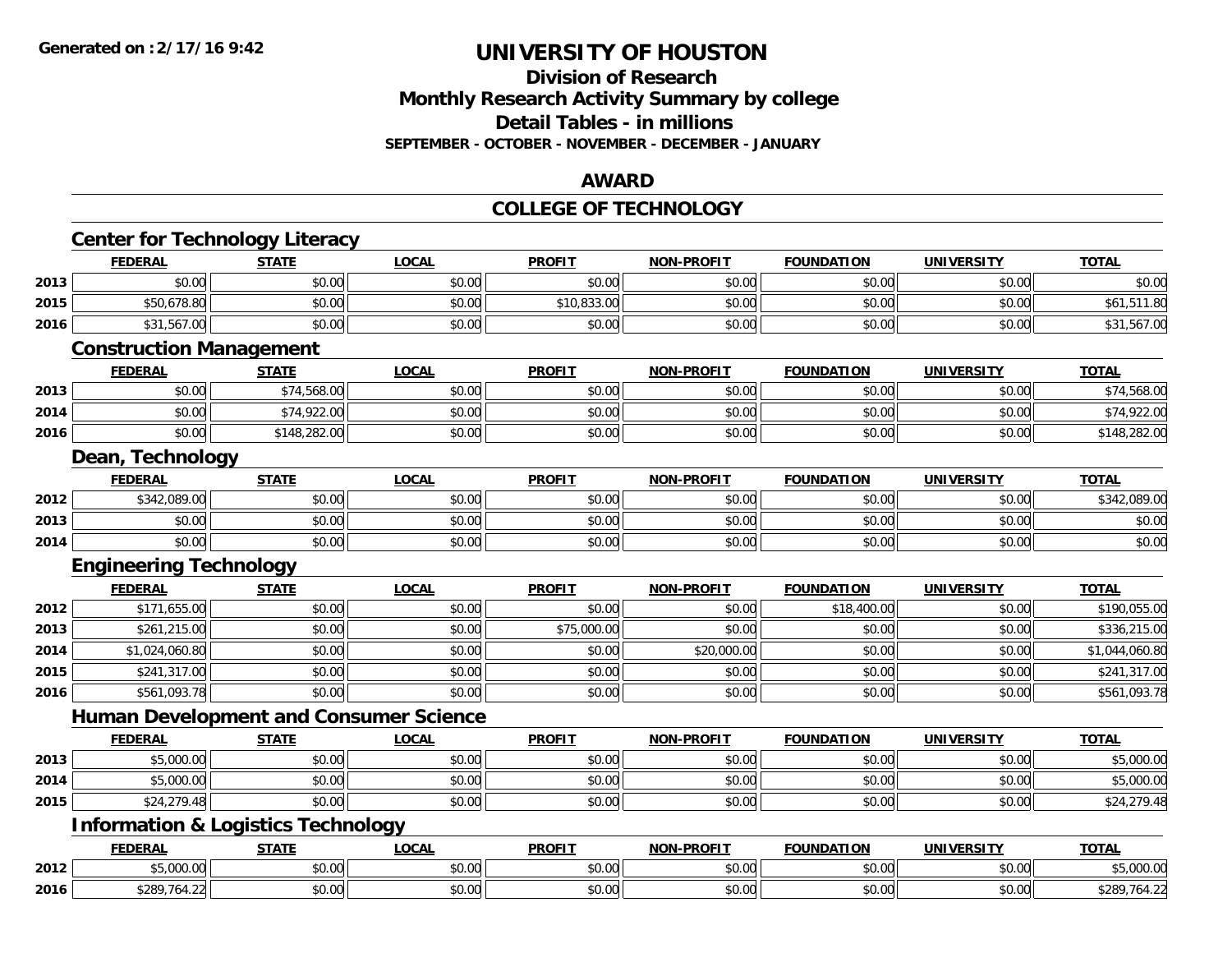**Division of ResearchMonthly Research Activity Summary by college Detail Tables - in millions SEPTEMBER - OCTOBER - NOVEMBER - DECEMBER - JANUARY**

#### **AWARD**

#### **COLLEGE OF TECHNOLOGY**

### **Texas Manufacturing Assistance Center**

|              | FEDERAL        | <b>STATE</b> | <b>LOCAL</b> | <b>PROFIT</b> | <b>NON-PROFIT</b> | <b>FOUNDATION</b> | UNIVERSITY | <b>TOTAL</b>   |
|--------------|----------------|--------------|--------------|---------------|-------------------|-------------------|------------|----------------|
| 2012         | \$0.00         | \$0.00       | \$0.00       | \$0.00        | \$0.00            | \$0.00            | \$0.00     | \$0.00         |
| 2015         | \$0.00         | \$0.00       | \$0.00       | \$0.00        | \$0.00            | \$0.00            | \$0.00     | \$0.00         |
| <b>Total</b> | \$3,012,720.08 | \$297.772.00 | \$0.00       | \$85,833,00   | \$20,000.00       | \$18,400.00       | \$0.00     | \$3,434,725.08 |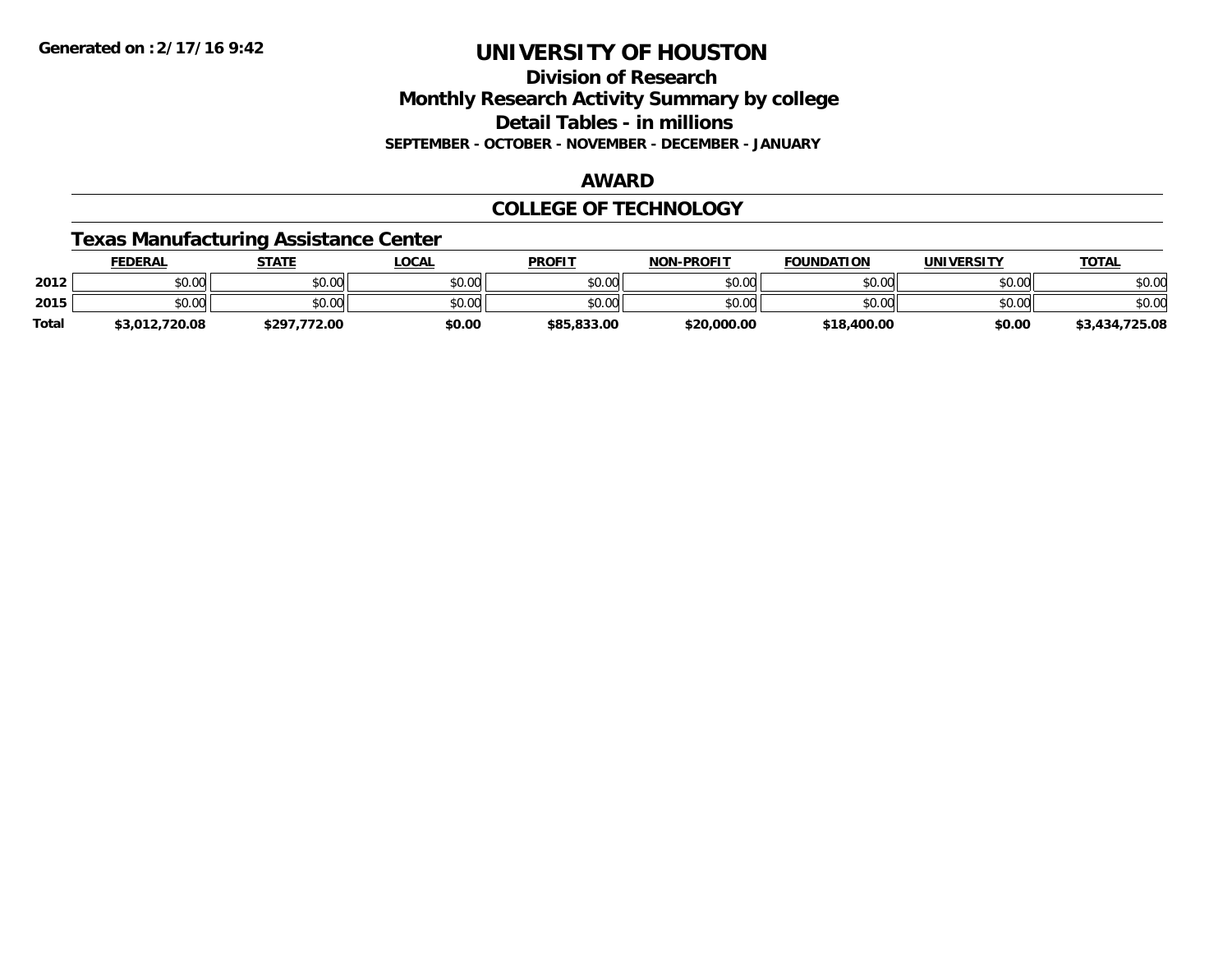### **Division of ResearchMonthly Research Activity Summary by college Detail Tables - in millionsSEPTEMBER - OCTOBER - NOVEMBER - DECEMBER - JANUARY**

#### **AWARD**

### **CULLEN COLLEGE OF ENGINEERING**

#### **Biomedical Engineering FEDERAL STATE LOCAL PROFIT NON-PROFIT FOUNDATION UNIVERSITY TOTALTOTAL 2012**2 | \$0.00 \$0.00 \$0.00 \$0.00 \$0.00 \$0.00 \$0.00 \$0.00 \$0.00 \$0.00 \$0.00 \$0.00 \$0.00 \$0.00 \$0.00 \$0.00 \$0.00 \$0.0 **2013** \$472,871.00 \$0.00 \$0.00 \$0.00 \$0.00 \$0.00 \$0.00 \$472,871.00 **2014**4 \$1,333,186.00|| \$0.00|| \$0.00|| \$0.00|| \$0.00|| \$45,833.34|| \$0.00|| \$1,379,019.34 **2015** \$496,921.00 \$0.00 \$0.00 \$0.00 \$0.00 \$0.00 \$0.00 \$496,921.00 **2016** $\bf{6}$  \$894,002.00| \$0.00| \$0.00| \$0.00| \$12,000.00| \$0.00| \$0.00| \$0.00| \$100,400.00| \$1,006,402.00 **Center for Innovative Grouting Materials and Tech FEDERAL STATE LOCAL PROFIT NON-PROFIT FOUNDATION UNIVERSITY TOTAL2012**2 | \$0.00 \$0.00 \$0.00 \$0.00 \$0.00 \$0.00 \$0.00 \$0.00 \$0.00 \$0.00 \$0.00 \$0.00 \$0.00 \$0.00 \$0.00 \$0.00 \$0.00 \$0.0 **2013**3 \$0.00 | \$0.00 | \$0.00 | \$0.00 | \$0.00 | \$0.00 | \$0.00 | \$0.00 **2014**4 \$0.00 \$0.00 \$0.00 \$0.00 \$0.00 \$0.00 \$0.00 \$0.00 \$0.00 \$0.00 \$0.00 \$0.00 \$0.00 \$0.00 \$0.00 \$0.00 \$0.00 \$0.00 **Chemical Engineering FEDERAL STATE LOCAL PROFIT NON-PROFIT FOUNDATION UNIVERSITY TOTAL2012** $\texttt{2} \mid \texttt{3} \mid \texttt{454,868.30} \mid \texttt{3} \mid \texttt{487,000} \mid \texttt{487,000} \mid \texttt{5787,221.57} \mid \texttt{5787,021.57} \mid \texttt{50.00} \mid \texttt{578,000} \mid \texttt{587,000} \mid \texttt{687,000} \mid \texttt{697,000} \mid \texttt{697,000} \mid \texttt{697,000} \mid \texttt{697,000} \mid \texttt{69$ **2013** $\textbf{3} \mid \textbf{3} \mid \textbf{4} \mid \textbf{5} \mid \textbf{5} \mid \textbf{5} \mid \textbf{6} \mid \textbf{6} \mid \textbf{7} \mid \textbf{7} \mid \textbf{8} \mid \textbf{6} \mid \textbf{7} \mid \textbf{8} \mid \textbf{7} \mid \textbf{8} \mid \textbf{8} \mid \textbf{9} \mid \textbf{9} \mid \textbf{1} \mid \textbf{9} \mid \textbf{8} \mid \textbf{9} \mid \textbf{8} \mid \textbf{9} \mid \textbf{9} \mid \textbf{1} \mid \textbf{9$ **2014**4 \$1,572,808.37|| \$0.00|| \$0.00|| \$667,963.00|| \$0.00|| \$42,250.00|| \$0.00|| \$2,283,021.37 **2015** \$1,715,056.40 \$409,609.00 \$0.00 \$360,000.00 \$0.00 \$30,000.00 \$0.00 \$2,514,665.40 **2016**6 \$1,522,709.32|| \$88,014.50|| \$0.00|| \$727,507.00|| \$0.00|| \$0.00|| \$0.00|| \$2,338,230.82 **Civil Engineering FEDERAL STATE LOCAL PROFIT NON-PROFIT FOUNDATION UNIVERSITY TOTALTOTAL 2012**2 | \$2,015,116.31|| \$572,633.00|| \$0.00|| \$57,091.00|| \$175,623.00|| \$66,667.00|| \$0.00|| \$2,887,130.31 **2013**3 \$2,494,653.53|| \$274,310.00|| \$0.00|| \$193,590.00|| \$39,170.70|| \$0.00|| \$0.00|| \$3,001,724.23 **2014**4 \$1,152,393.91|| \$410,641.00|| \$0.00|| \$0.00|| \$408,425.50|| \$111,679.95|| \$0.00|| \$0.00|| \$2,083,140.36 **2015** \$1,357,680.58 \$289,027.00 \$0.00 \$49,967.00 \$35,972.55 \$0.00 \$0.00 \$1,732,647.13 **2016** $\bf{6}$  \$1,491,409.00 \$270,769.00 \$100,000.00 \$100,000.00 \$0.00 \$25,000.00 \$92,936.42 \$800.00 \$800.00 \$1,980,914.42 **Dean, Engineering FEDERAL STATE LOCAL PROFIT NON-PROFIT FOUNDATION UNIVERSITY TOTAL2012**2 | \$0.00 \$0.00 \$0.00 \$0.00 \$0.00 \$0.00 \$0.00 \$0.00 \$0.00 \$0.00 \$0.00 \$0.00 \$0.00 \$0.00 \$0.00 \$0.00 \$0.00 \$0.0

| 2012 | ልስ ሰሰ<br>PU.UU                 | \$0.00 | \$0.00                              | $n \cap \neg$<br>JU.UU | \$0.00 | \$0.00 | $\theta$ $\theta$ $\theta$<br>PO.OO        | \$0.00      |
|------|--------------------------------|--------|-------------------------------------|------------------------|--------|--------|--------------------------------------------|-------------|
| 2013 | \$39,999.10                    | \$0.00 | 0.00<br>\$U.UU                      | \$0.00                 | \$0.00 | \$0.00 | $\theta$ $\theta$ $\theta$<br><b>DU.UG</b> | \$39,999.10 |
| 2014 | 0000<br>vv.vv                  | \$0.00 | $\theta$ $\theta$ $\theta$<br>JU.UU | \$0.00                 | \$0.00 | \$0.00 | $\theta$ $\theta$ $\theta$<br><b>DU.UG</b> | \$0.00      |
| 2015 | 0 <sup>n</sup><br><b>DU.UU</b> | \$0.00 | 0000<br>งบ.บบ                       | \$0.00                 | \$0.00 | \$0.00 | $\sim$ $\sim$<br>DU.UG                     | \$0.00      |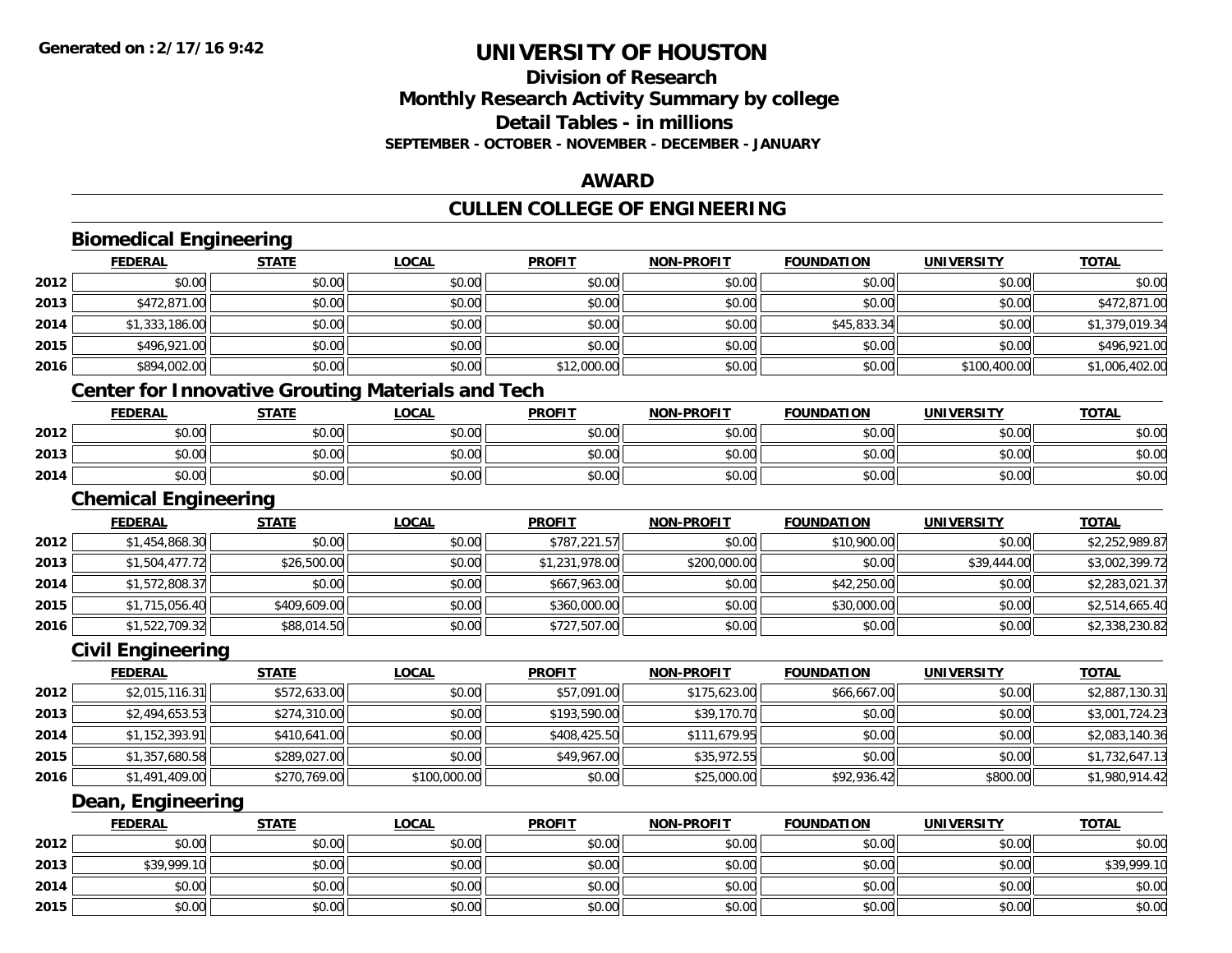### **Division of ResearchMonthly Research Activity Summary by college Detail Tables - in millionsSEPTEMBER - OCTOBER - NOVEMBER - DECEMBER - JANUARY**

#### **AWARD**

# **CULLEN COLLEGE OF ENGINEERING**

### **Electrical & Computer Engineering**

|      | <b>FEDERAL</b> | <b>STATE</b> | <u>LOCAL</u> | <b>PROFIT</b> | <b>NON-PROFIT</b> | <b>FOUNDATION</b> | <b>UNIVERSITY</b> | <u>TOTAL</u>   |
|------|----------------|--------------|--------------|---------------|-------------------|-------------------|-------------------|----------------|
| 2012 | \$1,378,319.85 | \$19,441.00  | \$0.00       | \$188,500.00  | \$0.00            | \$0.00            | \$0.00            | \$1,586,260.85 |
| 2013 | \$1,227,646.05 | \$10,000.00  | \$0.00       | \$415,698.00  | \$221,967.30      | \$0.00            | \$0.00            | \$1,875,311.35 |
| 2014 | \$1,602,551.13 | \$0.00       | \$0.00       | \$80,000.00   | \$203,416.05      | \$87,500.00       | \$0.00            | \$1,973,467.18 |
| 2015 | \$2,118,437.86 | \$34,401.00  | \$0.00       | \$70,000.00   | \$203,844.45      | \$38,391.00       | \$0.00            | \$2,465,074.31 |
| 2016 | \$1,707,331.68 | \$116,798.50 | \$0.00       | \$30,000.00   | \$0.00            | \$80,000.00       | \$0.00            | \$1,934,130.18 |

# **Industrial Engineering**

|      | <u>FEDERAL</u> | <b>STATE</b> | <b>LOCAL</b> | <b>PROFIT</b> | <b>NON-PROFIT</b> | <b>FOUNDATION</b> | <b>UNIVERSITY</b> | <b>TOTAL</b> |
|------|----------------|--------------|--------------|---------------|-------------------|-------------------|-------------------|--------------|
| 2012 | \$0.00         | \$0.00       | \$0.00       | \$0.00        | \$0.00            | \$0.00            | \$0.00            | \$0.00       |
| 2013 | \$0.00         | \$39,855.00  | \$0.00       | \$0.00        | \$0.00            | \$0.00            | \$0.00            | \$39,855.00  |
| 2014 | \$132,655.00   | \$17,115.00  | \$0.00       | \$0.00        | \$0.00            | \$0.00            | \$0.00            | \$149,770.00 |
| 2015 | \$40,179.84    | \$32,113.00  | \$0.00       | \$22,184.00   | \$0.00            | \$0.00            | \$0.00            | \$94,476.84  |
| 2016 | \$220,000.00   | \$10,160.00  | \$0.00       | \$25,648.00   | \$48,542.93       | \$0.00            | \$0.00            | \$304,350.93 |

# **Mechanical Engineering**

|      | <b>FEDERAL</b> | <b>STATE</b> | <u>LOCAL</u> | <b>PROFIT</b> | <b>NON-PROFIT</b> | <b>FOUNDATION</b> | <b>UNIVERSITY</b> | <b>TOTAL</b>   |
|------|----------------|--------------|--------------|---------------|-------------------|-------------------|-------------------|----------------|
| 2012 | \$1,672,449.40 | \$0.00       | \$0.00       | \$42,000.00   | \$0.00            | \$133,096.00      | \$0.00            | \$1,847,545.40 |
| 2013 | \$2,792,641.53 | \$122,500.00 | \$0.00       | \$250,232.00  | \$22,000.00       | \$124,784.00      | \$0.00            | \$3,312,157.53 |
| 2014 | \$216,317.00   | \$0.00       | \$0.00       | \$179,029.00  | \$0.00            | \$175,289.84      | \$0.00            | \$570,635.84   |
| 2015 | \$1,252,167.00 | \$0.00       | \$0.00       | \$34,992.00   | \$75,000.00       | \$118,838.50      | \$0.00            | \$1,480,997.50 |
| 2016 | \$1,378,700.00 | \$0.00       | \$0.00       | \$101,532.00  | \$75,000.00       | \$47,919.96       | \$0.00            | \$1,603,151.96 |

### **National Center for Airborne Laser Mapping**

|              | <b>FEDERAL</b>  | <b>STATE</b>   | <u>LOCAL</u> | <b>PROFIT</b>  | <b>NON-PROFIT</b> | <b>FOUNDATION</b> | <b>UNIVERSITY</b> | <b>TOTAL</b>    |
|--------------|-----------------|----------------|--------------|----------------|-------------------|-------------------|-------------------|-----------------|
| 2012         | \$39,168.00     | \$0.00         | \$0.00       | \$0.00         | \$0.00            | \$0.00            | \$0.00            | \$39,168.00     |
| 2013         | \$60,206.10     | \$0.00         | \$0.00       | \$0.00         | \$0.00            | \$0.00            | \$0.00            | \$60,206.10     |
| 2014         | \$565,996.80    | \$0.00         | \$0.00       | \$0.00         | \$0.00            | \$0.00            | \$0.00            | \$565,996.80    |
| 2015         | \$198,509.40    | \$0.00         | \$0.00       | \$0.00         | \$0.00            | \$0.00            | \$0.00            | \$198,509.40    |
| 2016         | \$114,702.00    | \$0.00         | \$0.00       | \$0.00         | \$0.00            | \$0.00            | \$0.00            | \$114,702.00    |
| <b>Total</b> | \$36,236,131.16 | \$2,743,887.00 | \$100,000.00 | \$5,935,558.07 | \$1,437,216.93    | \$1,094,406.06    | \$140,644.00      | \$47,687,843.22 |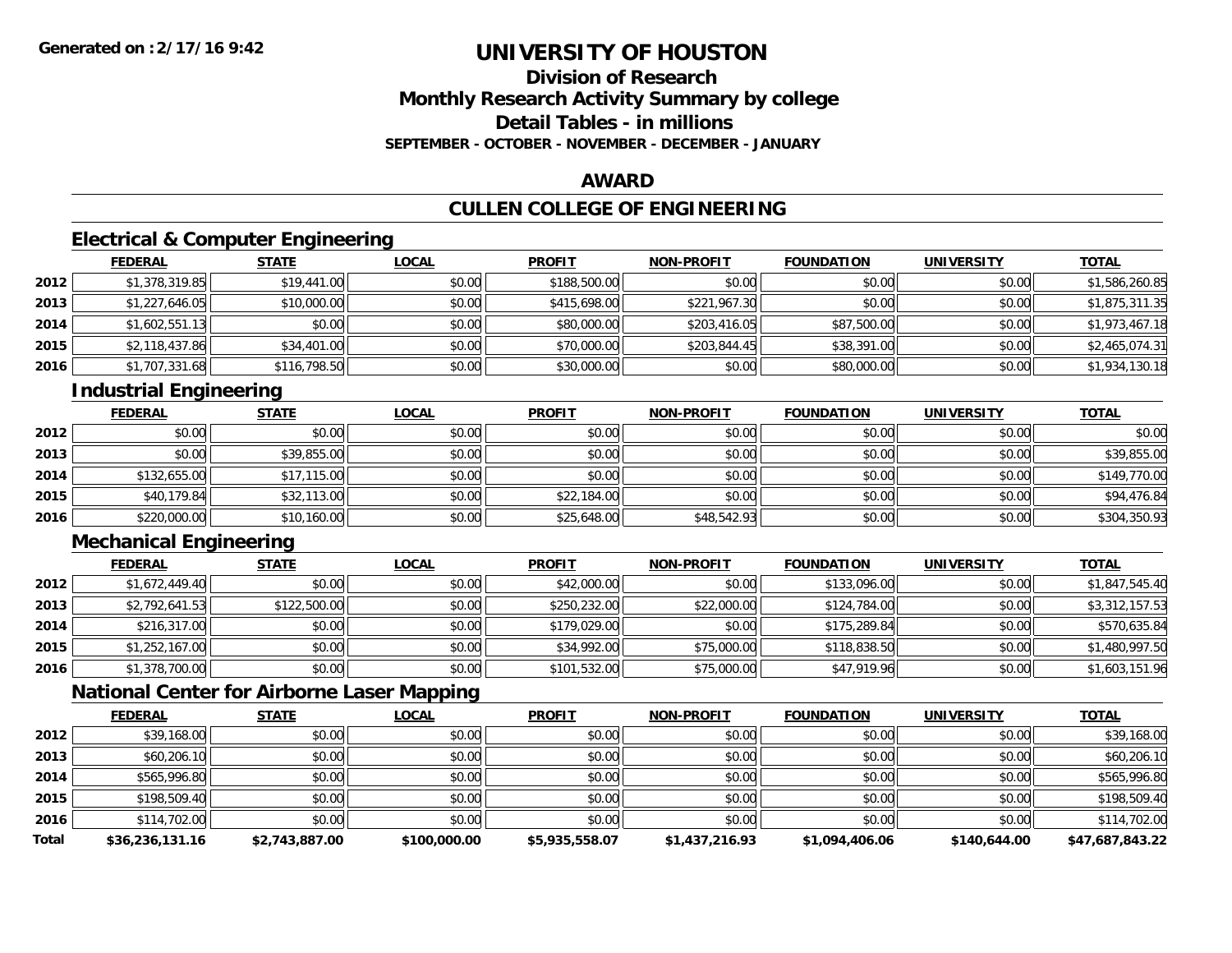### **Division of ResearchMonthly Research Activity Summary by college Detail Tables - in millionsSEPTEMBER - OCTOBER - NOVEMBER - DECEMBER - JANUARY**

### **AWARD**

### **DIVISION OF RESEARCH**

<u> 1980 - Johann Barn, mars an t-Amerikaansk politiker (</u>

# **Center for Advanced Computing and Data Systems**

|      | <b>FEDERAL</b> | <b>STATE</b> | <b>LOCAL</b> | <b>PROFIT</b> | <b>NON-PROFIT</b> | <b>FOUNDATION</b> | <b>UNIVERSITY</b> | <b>TOTAL</b> |
|------|----------------|--------------|--------------|---------------|-------------------|-------------------|-------------------|--------------|
| 2012 | \$0.00         | \$0.00       | \$0.00       | \$0.00        | \$0.00            | \$0.00            | \$0.00            | \$0.00       |
| 2013 | \$105,000.00   | \$0.00       | \$0.00       | \$40,000.00   | \$1,000.00        | \$0.00            | \$0.00            | \$146,000.00 |
| 2014 | \$7,475.00     | \$0.00       | \$0.00       | \$0.00        | \$0.00            | \$0.00            | \$0.00            | \$7,475.00   |
| 2015 | \$0.00         | \$0.00       | \$0.00       | \$0.00        | \$0.00            | \$0.00            | \$0.00            | \$0.00       |
| 2016 | \$0.00         | \$0.00       | \$0.00       | \$0.00        | \$0.00            | \$0.00            | \$0.00            | \$0.00       |

### **Center for Advanced Materials**

|      | <b>FEDERAL</b> | <b>STATE</b> | <u>LOCAL</u> | <b>PROFIT</b> | <b>NON-PROFIT</b> | <b>FOUNDATION</b> | <b>UNIVERSITY</b> | <b>TOTAL</b> |
|------|----------------|--------------|--------------|---------------|-------------------|-------------------|-------------------|--------------|
| 2012 | \$0.00         | \$0.00       | \$0.00       | \$0.00        | \$0.00            | \$0.00            | \$0.00            | \$0.00       |
| 2013 | \$0.00         | \$0.00       | \$0.00       | \$0.00        | \$0.00            | \$0.00            | \$0.00            | \$0.00       |
| 2014 | \$0.00         | \$0.00       | \$0.00       | \$0.00        | \$0.00            | \$0.00            | \$0.00            | \$0.00       |
| 2015 | \$0.00         | \$0.00       | \$0.00       | \$0.00        | \$0.00            | \$0.00            | \$0.00            | \$0.00       |
| 2016 | \$0.00         | \$0.00       | \$0.00       | \$0.00        | \$0.00            | \$0.00            | \$0.00            | \$0.00       |

#### **Center for Biomedical & Environmental Genomics**

|      | <b>FEDERAL</b> | <b>CTATE</b>        | .OCAI              | <b>PROFIT</b>                   | <b>PROFIT</b><br><b>NION</b> | דמחוחוה<br>ΓΙΟΝ | UNIVERSITY           | <b>TOTAL</b>  |
|------|----------------|---------------------|--------------------|---------------------------------|------------------------------|-----------------|----------------------|---------------|
| 2012 | 0000<br>טט.טע  | $\uparrow$<br>טט.טע | ሶስ ሰሰ<br>vu.vu     | $\sim$ $\sim$<br>$\cap$<br>ט.טע | 0000<br>งบ.บเ                | 0000<br>,u.uu   | 0000<br>JU.UU        | \$0.00        |
| 2013 | 0000<br>DU.UU  | $\sim$<br>JU.UU     | $\sim$ 00<br>JU.UU | \$0.00                          | \$0.00                       | \$0.00          | 0000<br><b>DU.UU</b> | 0000<br>ນບ.ບປ |

#### **Center for Industrial Partnerships**

|      | <b>FEDERAL</b> | <u>STATE</u> | <b>LOCAL</b> | <b>PROFIT</b> | <b>NON-PROFIT</b> | <b>FOUNDATION</b> | <b>UNIVERSITY</b> | <b>TOTAL</b> |
|------|----------------|--------------|--------------|---------------|-------------------|-------------------|-------------------|--------------|
| 2012 | \$10,571.52    | \$0.00       | \$0.00       | \$100,500.00  | \$0.00            | \$0.00            | \$0.00            | \$111.071.52 |
| 2013 | \$9,370.49     | \$0.00       | \$0.00       | \$0.00        | \$0.00            | \$0.00            | \$0.00            | \$9,370.49   |
| 2014 | \$3,250.00     | \$0.00       | \$0.00       | \$0.00        | \$0.00            | \$0.00            | \$0.00            | \$3,250.00   |
| 2015 | \$3,029.13     | \$0.00       | \$0.00       | \$0.00        | \$0.00            | \$0.00            | \$0.00            | \$3,029.13   |

#### **Division of Research**

|      | <b>FEDERAL</b> | <b>STATE</b>   | <u>LOCAL</u> | <b>PROFIT</b> | <b>NON-PROFIT</b> | <b>FOUNDATION</b> | <b>UNIVERSITY</b> | <b>TOTAL</b>   |
|------|----------------|----------------|--------------|---------------|-------------------|-------------------|-------------------|----------------|
| 2012 | \$0.00         | \$0.00         | \$0.00       | \$0.00        | \$0.00            | \$0.00            | \$0.00            | \$0.00         |
| 2013 | \$0.00         | \$0.00         | \$0.00       | \$0.00        | \$0.00            | \$0.00            | \$0.00            | \$0.00         |
| 2014 | \$0.00         | \$0.00         | \$0.00       | \$0.00        | \$0.00            | \$0.00            | \$0.00            | \$0.00         |
| 2015 | \$0.00         | \$5,263,070.00 | \$0.00       | \$0.00        | \$0.00            | \$0.00            | \$0.00            | \$5,263,070.00 |
| 2016 | \$0.00         | \$0.00         | \$0.00       | \$0.00        | \$0.00            | \$0.00            | \$0.00            | \$0.00         |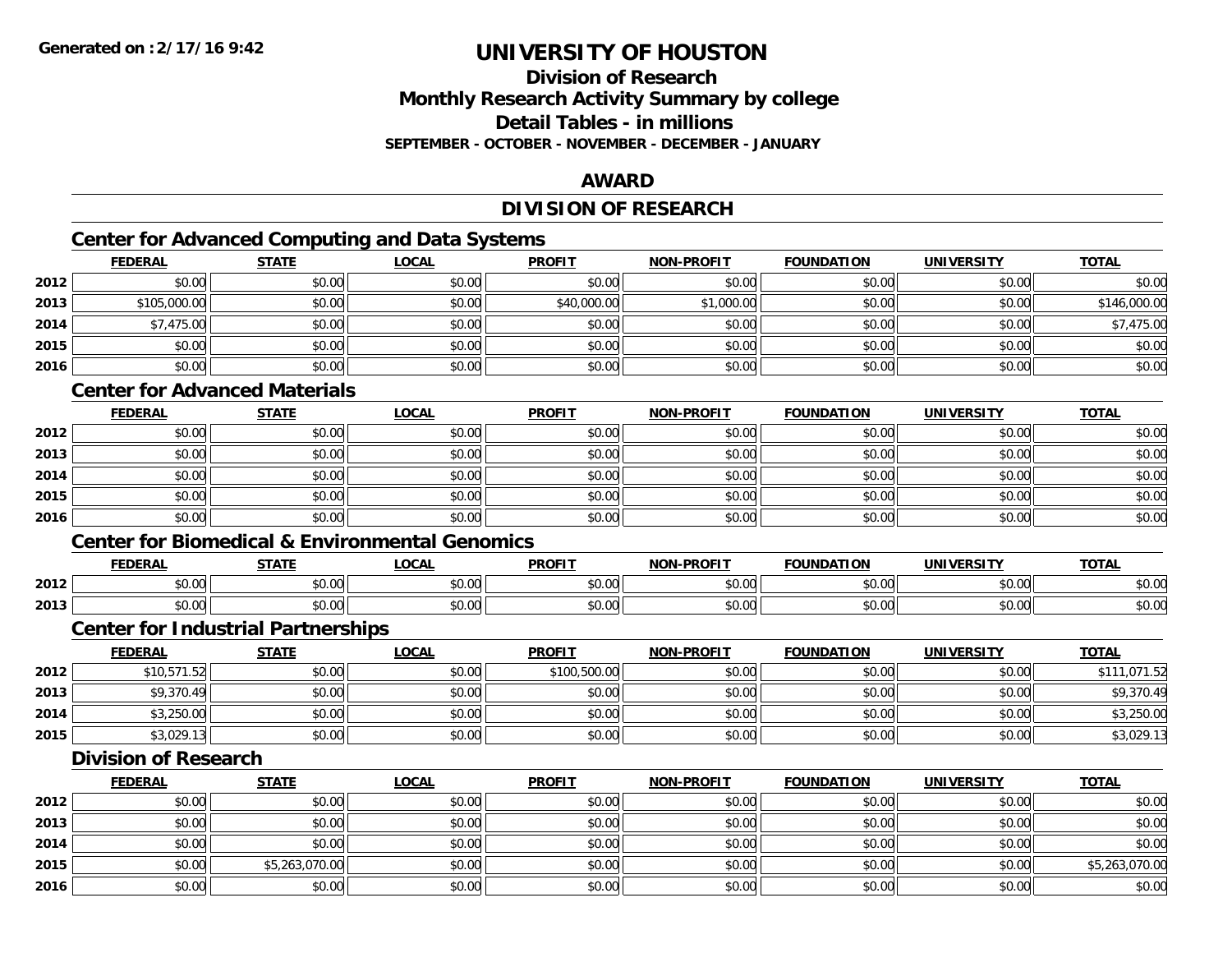**Division of Research**

**Monthly Research Activity Summary by college**

**Detail Tables - in millions**

**SEPTEMBER - OCTOBER - NOVEMBER - DECEMBER - JANUARY**

#### **AWARD**

# **DIVISION OF RESEARCH**

|       | <b>FEDERAL</b> | <b>STATE</b>                         | <b>LOCAL</b> | <b>PROFIT</b> | <b>NON-PROFIT</b> | <b>FOUNDATION</b> | <b>UNIVERSITY</b> | <b>TOTAL</b>    |
|-------|----------------|--------------------------------------|--------------|---------------|-------------------|-------------------|-------------------|-----------------|
| 2012  | \$0.00         | \$0.00                               | \$0.00       | \$0.00        | \$0.00            | \$11,942.60       | \$0.00            | \$11,942.60     |
|       | <b>TcSUH</b>   |                                      |              |               |                   |                   |                   |                 |
|       | <b>FEDERAL</b> | <b>STATE</b>                         | <b>LOCAL</b> | <b>PROFIT</b> | <b>NON-PROFIT</b> | <b>FOUNDATION</b> | <b>UNIVERSITY</b> | <b>TOTAL</b>    |
| 2012  | \$70,000.00    | \$0.00                               | \$0.00       | \$100,554.00  | \$0.00            | \$0.00            | \$0.00            | \$170,554.00    |
| 2013  | \$95,000.00    | \$0.00                               | \$0.00       | \$99,321.00   | \$0.00            | \$0.00            | \$0.00            | \$194,321.00    |
| 2014  | \$85,033.15    | \$0.00                               | \$0.00       | \$0.00        | \$0.00            | \$0.00            | \$0.00            | \$85,033.15     |
| 2015  | \$0.00         | \$0.00                               | \$0.00       | \$16,000.00   | \$0.00            | \$0.00            | \$0.00            | \$16,000.00     |
| 2016  | \$15,000.00    | \$0.00                               | \$0.00       | \$0.00        | \$0.00            | \$0.00            | \$0.00            | \$15,000.00     |
|       |                | <b>Texas Obesity Research Center</b> |              |               |                   |                   |                   |                 |
|       | <b>FEDERAL</b> | <b>STATE</b>                         | <b>LOCAL</b> | <b>PROFIT</b> | <b>NON-PROFIT</b> | <b>FOUNDATION</b> | <b>UNIVERSITY</b> | <b>TOTAL</b>    |
| 2012  | \$0.00         | \$0.00                               | \$0.00       | \$0.00        | \$0.00            | \$0.00            | \$0.00            | \$0.00          |
| 2013  | \$0.00         | \$0.00                               | \$0.00       | \$0.00        | \$0.00            | \$0.00            | \$0.00            | \$0.00          |
| 2014  | \$0.00         | \$0.00                               | \$0.00       | \$0.00        | \$0.00            | \$0.00            | \$0.00            | \$0.00          |
| 2015  | \$0.00         | \$0.00                               | \$0.00       | \$0.00        | \$0.00            | \$0.00            | \$0.00            | \$0.00          |
| 2016  | \$0.00         | \$0.00                               | \$0.00       | \$0.00        | \$179,064.00      | \$0.00            | \$0.00            | \$179,064.00    |
|       | <b>TIMES</b>   |                                      |              |               |                   |                   |                   |                 |
|       | <b>FEDERAL</b> | <b>STATE</b>                         | <b>LOCAL</b> | <b>PROFIT</b> | <b>NON-PROFIT</b> | <b>FOUNDATION</b> | <b>UNIVERSITY</b> | <b>TOTAL</b>    |
| 2012  | \$919,982.51   | \$0.00                               | \$0.00       | \$0.00        | \$0.00            | \$0.00            | \$0.00            | \$919,982.51    |
| 2013  | \$1,566,276.70 | \$0.00                               | \$0.00       | \$0.00        | \$0.00            | \$0.00            | \$0.00            | \$1,566,276.70  |
| 2014  | \$728,641.70   | \$0.00                               | \$0.00       | \$0.00        | \$0.00            | \$0.00            | \$0.00            | \$728,641.70    |
| 2015  | \$661,281.25   | \$0.00                               | \$0.00       | \$0.00        | \$0.00            | \$0.00            | \$0.00            | \$661,281.25    |
| 2016  | \$56,673.00    | \$0.00                               | \$0.00       | \$0.00        | \$0.00            | \$0.00            | \$0.00            | \$56,673.00     |
| Total | \$4,336,584.44 | \$5,263,070.00                       | \$0.00       | \$356,375.00  | \$180,064.00      | \$11,942.60       | \$0.00            | \$10,148,036.04 |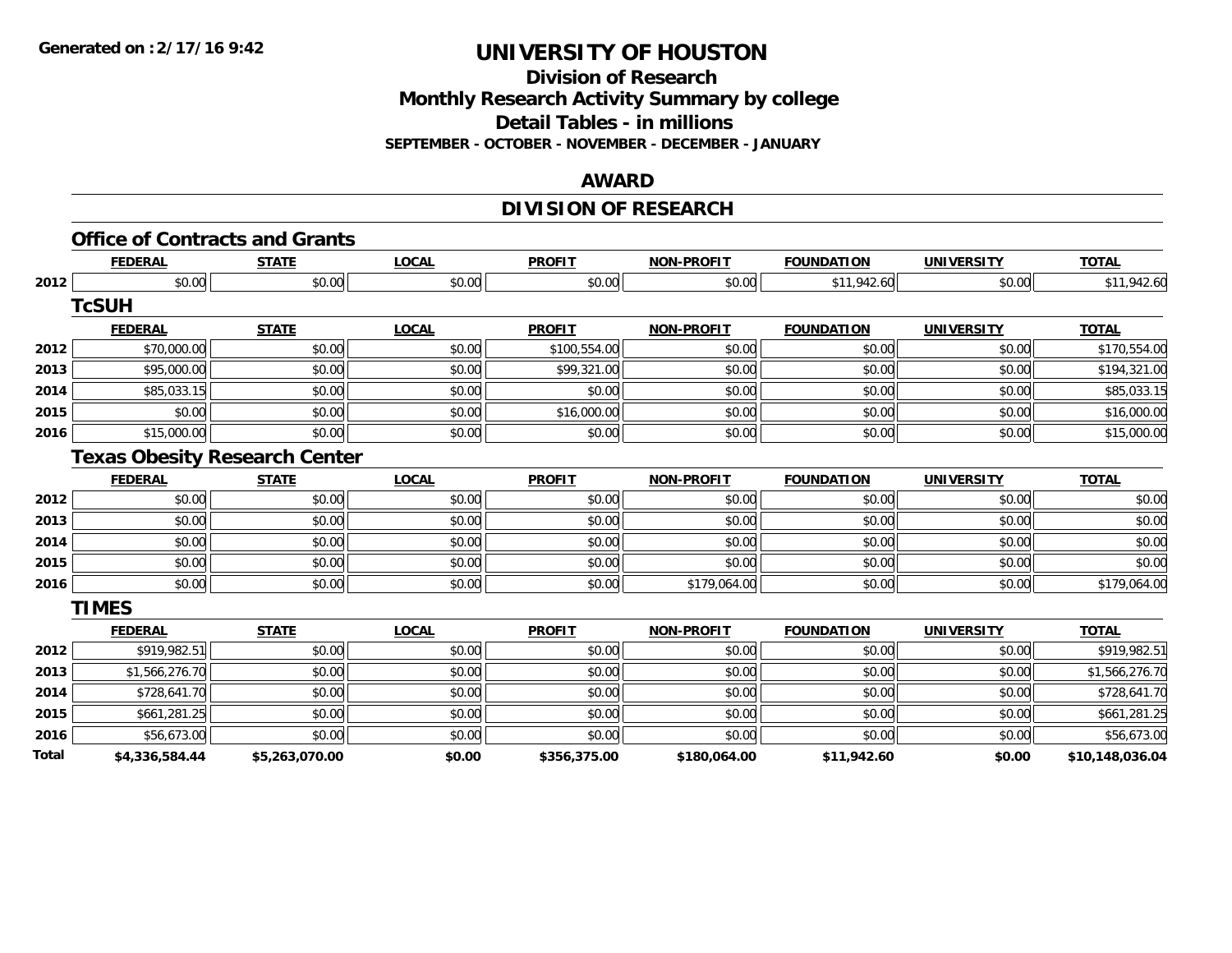**Division of Research**

**Monthly Research Activity Summary by college**

**Detail Tables - in millions**

**SEPTEMBER - OCTOBER - NOVEMBER - DECEMBER - JANUARY**

### **AWARD**

# **GRADUATE COLLEGE OF SOCIAL WORK**

# **Center for Drug and Social Policy Research**

|      | <b>FEDERAL</b> | <b>STATE</b>   | LOCAL  | <b>PROFIT</b> | <b>NON-PROFIT</b> | <b>FOUNDATION</b> | UNIVERSITY | <b>TOTAL</b> |
|------|----------------|----------------|--------|---------------|-------------------|-------------------|------------|--------------|
| 2013 | \$6.097.29     | \$0.00         | \$0.00 | \$0.00        | \$0.00            | \$0.00            | \$0.00     | \$6.097.29   |
| 2015 | \$462,394.00   | \$0.00         | \$0.00 | \$0.00        | \$0.00            | \$0.00            | \$0.00     | \$462,394.00 |
| 2016 | \$75,000.00    | AN UY<br>JU.UU | \$0.00 | \$0.00        | \$0.00            | \$0.00            | \$0.00     | 75,000.00    |

#### **Center for Health Equities & Evaluation Research**

|      | <b>FEDERAL</b> | <b>STATE</b> | <u>LOCAL</u> | <b>PROFIT</b> | <b>NON-PROFIT</b> | FOUNDATION | <b>UNIVERSITY</b> | <b>TOTAL</b> |
|------|----------------|--------------|--------------|---------------|-------------------|------------|-------------------|--------------|
| 2012 | \$151,349.55   | \$0.00       | \$0.00       | \$0.00        | \$0.00            | \$0.00     | \$0.00            | \$151,349.55 |
| 2013 | \$249,359.00   | \$0.00       | \$0.00       | \$0.00        | \$0.00            | \$0.00     | \$0.00            | \$249,359.00 |
| 2014 | \$206,260.00   | \$0.00       | \$0.00       | \$0.00        | \$0.00            | \$0.00     | \$0.00            | \$206,260.00 |
| 2015 | \$149,652.00   | \$0.00       | \$0.00       | \$0.00        | \$0.00            | \$0.00     | \$0.00            | \$149,652.00 |
| 2016 | \$240,512.00   | \$0.00       | \$0.00       | \$0.00        | \$0.00            | \$0.00     | \$0.00            | \$240,512.00 |

# **Child & Family for Innovative Research**

|      | <b>FEDERAL</b> | <b>STATE</b> | <b>LOCAL</b> | <b>PROFIT</b> | <b>NON-PROFIT</b> | <b>FOUNDATION</b> | <b>UNIVERSITY</b> | <b>TOTAL</b> |
|------|----------------|--------------|--------------|---------------|-------------------|-------------------|-------------------|--------------|
| 2012 | \$72,240.79    | \$0.00       | \$0.00       | \$176,507.00  | \$0.00            | \$0.00            | \$0.00            | \$248,747.79 |
| 2013 | \$495,166.99   | \$110,342.00 | \$0.00       | \$100,000.00  | \$0.00            | \$0.00            | \$0.00            | \$705,508.99 |
| 2014 | \$11,777.64    | \$0.00       | \$0.00       | \$0.00        | \$80,000.00       | \$0.00            | \$0.00            | \$91,777.64  |
| 2015 | \$12,458.65    | \$0.00       | \$0.00       | \$0.00        | \$0.00            | \$0.00            | \$0.00            | \$12,458.65  |
| 2016 | \$439,491.00   | \$0.00       | \$0.00       | \$0.00        | \$0.00            | \$55.56           | \$0.00            | \$439,546.56 |

#### **Community Projects - Social Work**

|      | ---- | ----   | $\sim$ $\sim$ $\sim$ | <b>DDOEIT</b> |         |               | <br>т         | $T^{\sim}$ |
|------|------|--------|----------------------|---------------|---------|---------------|---------------|------------|
| 2012 |      | $\sim$ |                      | $\sim$        | .<br>ົດ | $\sim$ $\sim$ | $\sim$ $\sim$ |            |

**Dean, Social Work**

|       | <b>FEDERAL</b> | <b>STATE</b> | LOCAL  | <b>PROFIT</b> | <b>NON-PROFIT</b> | <b>FOUNDATION</b> | <b>UNIVERSITY</b> | <b>TOTAL</b>   |
|-------|----------------|--------------|--------|---------------|-------------------|-------------------|-------------------|----------------|
| 2012  | \$16,568.50    | \$0.00       | \$0.00 | \$0.00        | \$0.00            | \$0.00            | \$0.00            | \$16,568.50    |
| 2013  | \$0.00         | \$0.00       | \$0.00 | \$0.00        | \$0.00            | \$0.00            | \$0.00            | \$0.00         |
| 2014  | \$0.00         | \$0.00       | \$0.00 | \$0.00        | \$0.00            | \$0.00            | \$0.00            | \$0.00         |
| 2015  | \$0.00         | \$0.00       | \$0.00 | \$0.00        | \$0.00            | \$0.00            | \$0.00            | \$0.00         |
| 2016  | \$25,000.00    | \$0.00       | \$0.00 | \$75,000.00   | \$0.00            | \$0.00            | \$0.00            | \$100,000.00   |
| Total | \$2,616,270.31 | \$110,342.00 | \$0.00 | \$351,507.00  | \$80,000.00       | \$55.56           | \$0.00            | \$3,158,174.87 |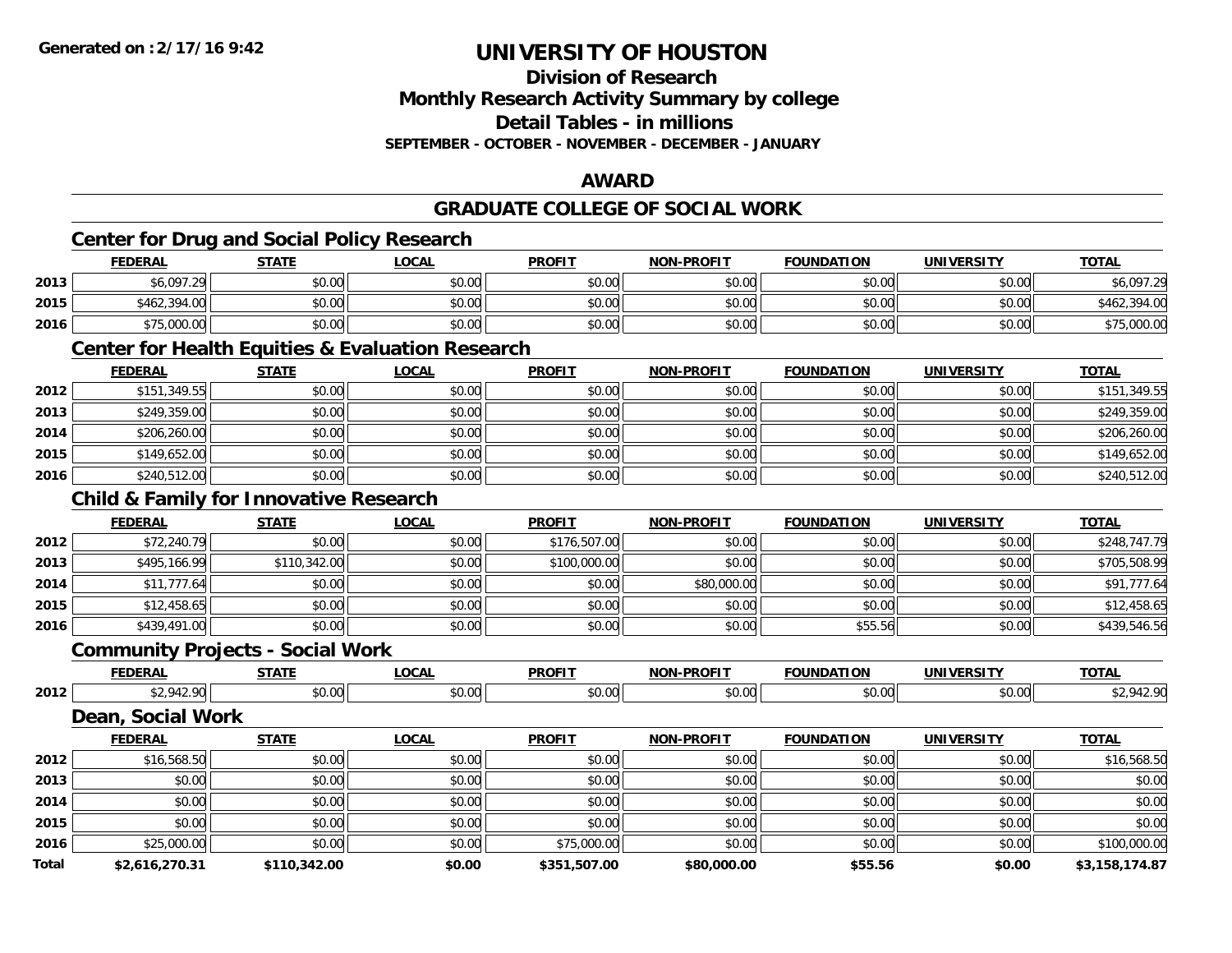**Division of Research**

**Monthly Research Activity Summary by college**

**Detail Tables - in millions**

**SEPTEMBER - OCTOBER - NOVEMBER - DECEMBER - JANUARY**

#### **AWARD**

#### **HILTON COLLEGE OF HOTEL AND RESTAURANT MANAGEMENT**

### **Hotel and Restaurant Management**

|              | <b>FEDERAL</b> | <u>STATE</u> | <u>LOCAL</u> | <b>PROFIT</b> | <b>NON-PROFIT</b> | <b>FOUNDATION</b> | UNIVERSITY | <b>TOTAL</b> |
|--------------|----------------|--------------|--------------|---------------|-------------------|-------------------|------------|--------------|
| 2012         | \$0.00         | \$103,763.44 | \$0.00       | \$1,500.00    | \$10,887.00       | \$0.00            | \$0.00     | \$116,150.44 |
| 2014         | \$143,232.00   | \$0.00       | \$0.00       | \$0.00        | \$0.00            | \$58,902.00       | \$0.00     | \$202,134.00 |
| 2016         | \$223,304.40   | \$0.00       | \$0.00       | \$0.00        | \$0.00            | \$0.00            | \$0.00     | \$223,304.40 |
| <b>Total</b> | \$366,536.40   | \$103.763.44 | \$0.00       | \$1,500.00    | \$10,887.00       | \$58,902.00       | \$0.00     | \$541,588.84 |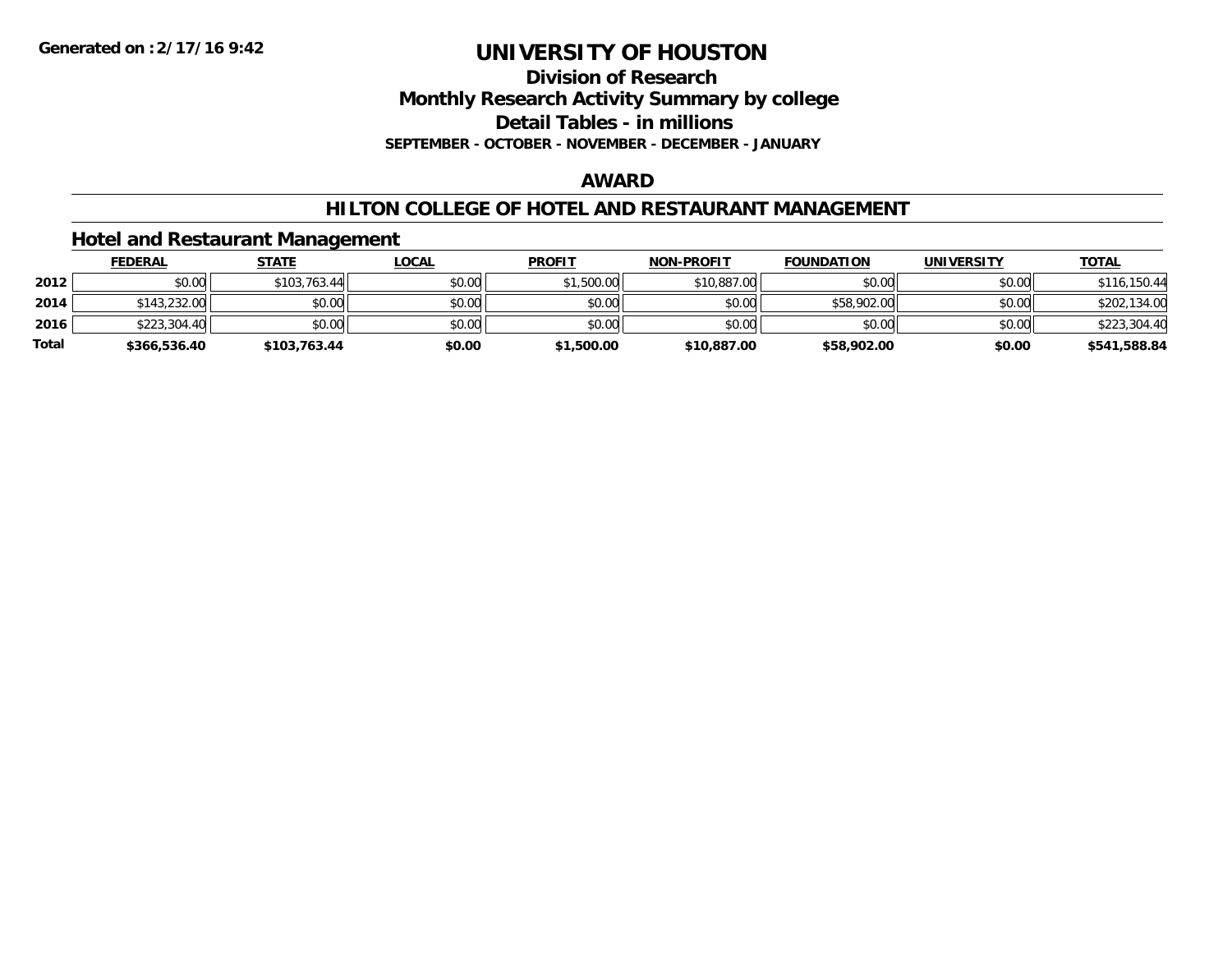### **Division of Research Monthly Research Activity Summary by college Detail Tables - in millions SEPTEMBER - OCTOBER - NOVEMBER - DECEMBER - JANUARY**

#### **AWARD**

#### **HONORS COLLEGE**

# **Dean, Honors College**

|       | <b>FEDERAL</b>                             | <b>STATE</b> | <b>_OCAL</b> | <b>PROFIT</b> | <b>NON-PROFIT</b> | <b>FOUNDATION</b> | <b>UNIVERSITY</b> | <b>TOTAL</b> |
|-------|--------------------------------------------|--------------|--------------|---------------|-------------------|-------------------|-------------------|--------------|
| 2012  | <b>¢21 Q51</b><br>$\overline{\phantom{a}}$ | \$0.00       | \$0.00       | \$0.00        | \$0.00            | \$0.00            | \$0.00            | \$34 951 70  |
| 2014  | \$0.00                                     | \$0.00       | \$0.00       | \$0.00        | \$0.00            | \$0.00            | \$0.00            | \$0.00       |
| Total | \$34,951.70                                | \$0.00       | \$0.00       | \$0.00        | \$0.00            | \$0.00            | \$0.00            | \$34,951.70  |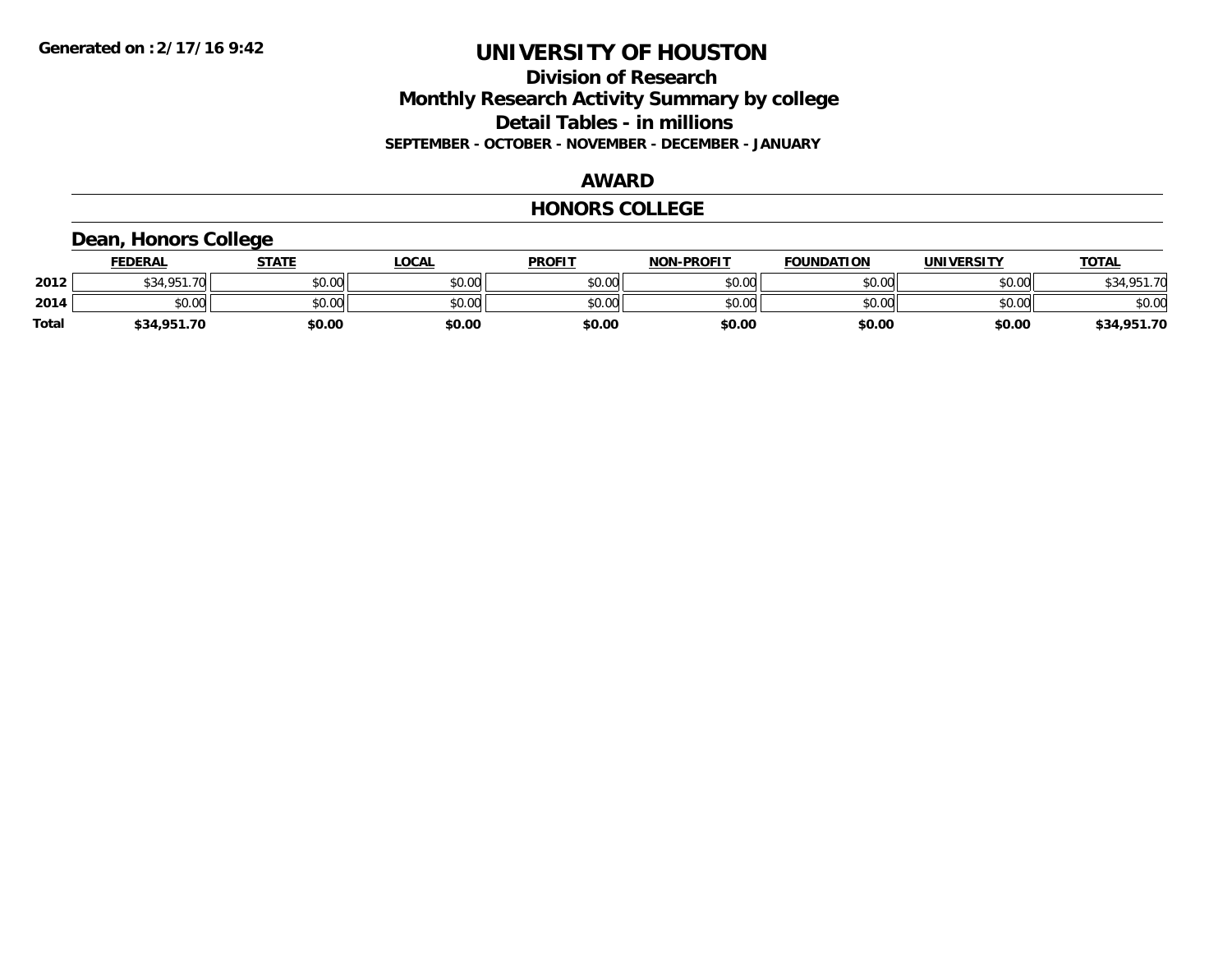**Division of Research**

**Monthly Research Activity Summary by college**

**Detail Tables - in millions**

**SEPTEMBER - OCTOBER - NOVEMBER - DECEMBER - JANUARY**

### **AWARD**

### **OTHER OUTSIDE ORGANIZATIONS USED FOR CPHS LOGINS**

|       | .<br><b>Center</b> |        |        |               |                   |                   |            |              |
|-------|--------------------|--------|--------|---------------|-------------------|-------------------|------------|--------------|
|       | FEDERAI            | STATE  | LOCAL  | <b>PROFIT</b> | <b>NON-PROFIT</b> | <b>FOUNDATION</b> | UNIVERSITY | <b>TOTAL</b> |
| 2014  | \$0.00             | \$0.00 | \$0.00 | \$0.00        | \$0.00            | \$0.00            | \$0.00     | \$0.00       |
| Total | \$0.00             | \$0.00 | \$0.00 | \$0.00        | \$0.00            | \$0.00            | \$0.00     | \$0.00       |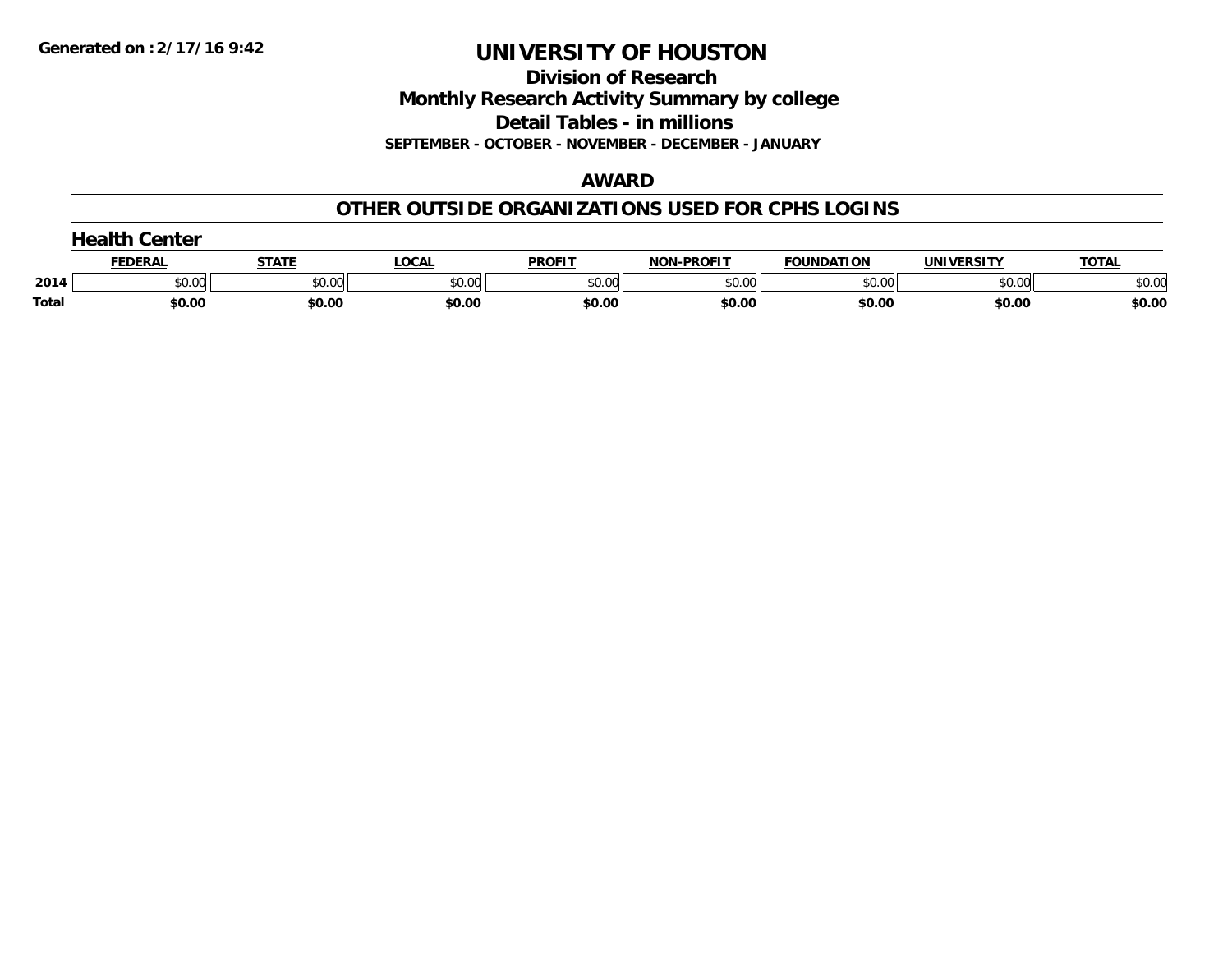### **Division of Research Monthly Research Activity Summary by college Detail Tables - in millions SEPTEMBER - OCTOBER - NOVEMBER - DECEMBER - JANUARY**

### **AWARD**

#### **PRESIDENT**

#### **Office of the President**

|       | <b>FEDERAL</b> | <b>STATE</b> | <b>LOCAL</b> | <b>PROFIT</b> | <b>NON-PROFIT</b> | <b>FOUNDATION</b> | <b>UNIVERSITY</b> | <u>TOTAL</u> |
|-------|----------------|--------------|--------------|---------------|-------------------|-------------------|-------------------|--------------|
| 2014  | \$0.00         | \$0.00       | \$0.00       | \$0.00        | \$0.00            | \$0.00            | \$0.00            | \$0.00       |
| 2015  | \$0.00         | \$0.00       | \$0.00       | \$0.00        | \$0.00            | \$0.00            | \$0.00            | \$0.00       |
| 2016  | \$0.00         | \$0.00       | \$0.00       | \$0.00        | \$0.00            | \$0.00            | \$0.00            | \$0.00       |
| Total | \$0.00         | \$0.00       | \$0.00       | \$0.00        | \$0.00            | \$0.00            | \$0.00            | \$0.00       |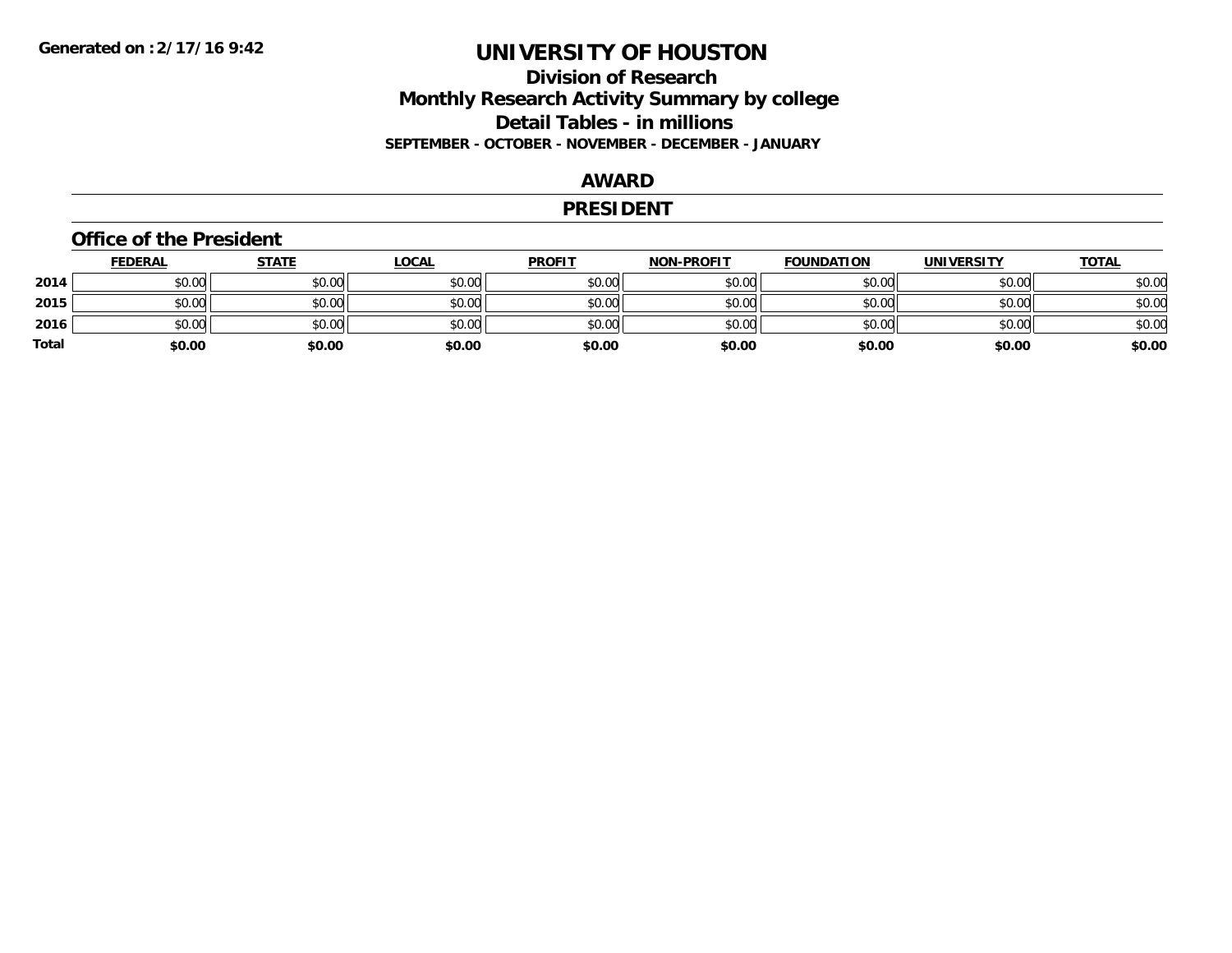**Division of Research Monthly Research Activity Summary by college Detail Tables - in millions SEPTEMBER - OCTOBER - NOVEMBER - DECEMBER - JANUARY**

#### **AWARD**

# **SCHOOL OF NURSING**

### **Dean, School of Nursing**

|              | <b>FEDERAL</b> | -----  | <b>OCAL</b>  | <b>PROFIT</b> | <b>-PROFIT</b><br>NON | <b>FOUNDATION</b> | UNIVERSITY | <b>TOTAL</b> |
|--------------|----------------|--------|--------------|---------------|-----------------------|-------------------|------------|--------------|
| 2016         | ቀስ ስስ<br>ט.טע  | \$0.00 | 0.00<br>vv.v | 0.00<br>JU.UU | 0000<br>pu.uu         | $\Lambda$         | \$0.00     | $\sim$       |
| <b>Total</b> | \$0.00         | \$0.00 | \$0.00       | \$0.00        | \$0.00                | .<br>404.00       | \$0.00     | 404.00       |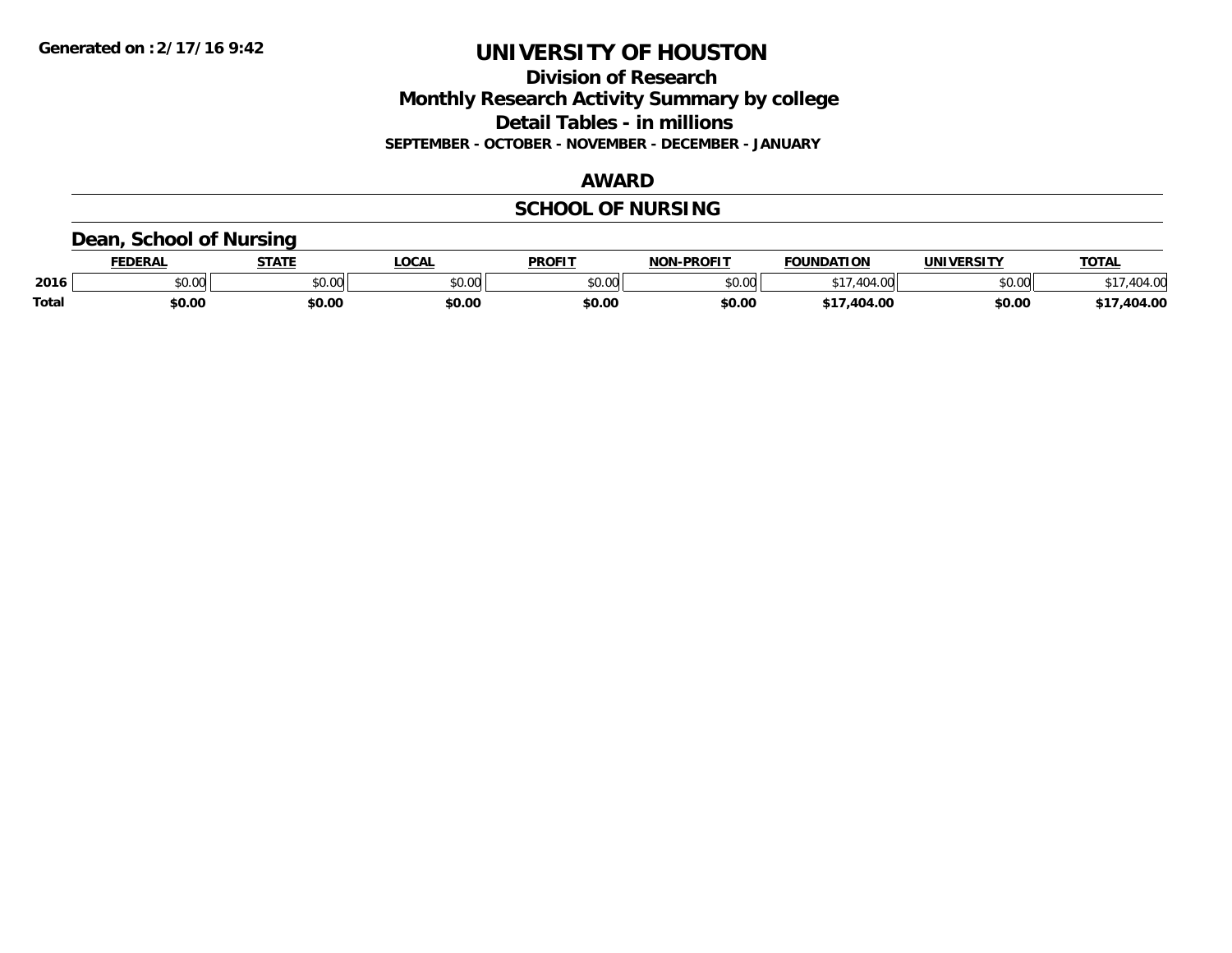**2016**

# **UNIVERSITY OF HOUSTON**

# **Division of ResearchMonthly Research Activity Summary by college Detail Tables - in millions SEPTEMBER - OCTOBER - NOVEMBER - DECEMBER - JANUARY**

#### **AWARD**

#### **SENIOR V.P. FOR ACADEMIC AFFAIRS AND PROVOST**

|      | <b>Challenger Program</b>                           |              |              |               |                   |                   |                   |              |  |  |
|------|-----------------------------------------------------|--------------|--------------|---------------|-------------------|-------------------|-------------------|--------------|--|--|
|      | <b>FEDERAL</b>                                      | <b>STATE</b> | <b>LOCAL</b> | <b>PROFIT</b> | NON-PROFIT        | <b>FOUNDATION</b> | <b>UNIVERSITY</b> | <b>TOTAL</b> |  |  |
| 2012 | \$0.00                                              | \$0.00       | \$0.00       | \$0.00        | \$0.00            | \$0.00            | \$0.00            | \$0.00       |  |  |
| 2013 | \$0.00                                              | \$0.00       | \$0.00       | \$0.00        | \$0.00            | \$0.00            | \$0.00            | \$0.00       |  |  |
| 2014 | \$0.00                                              | \$0.00       | \$0.00       | \$0.00        | \$0.00            | \$0.00            | \$0.00            | \$0.00       |  |  |
| 2015 | \$0.00                                              | \$0.00       | \$0.00       | \$0.00        | \$0.00            | \$0.00            | \$0.00            | \$0.00       |  |  |
|      | <b>Learning Support Services</b>                    |              |              |               |                   |                   |                   |              |  |  |
|      | <b>FEDERAL</b>                                      | <b>STATE</b> | <b>LOCAL</b> | <b>PROFIT</b> | <b>NON-PROFIT</b> | <b>FOUNDATION</b> | <b>UNIVERSITY</b> | <b>TOTAL</b> |  |  |
| 2012 | \$0.00                                              | \$0.00       | \$0.00       | \$0.00        | \$0.00            | \$0.00            | \$0.00            | \$0.00       |  |  |
|      | <b>Pre-Health Advising</b>                          |              |              |               |                   |                   |                   |              |  |  |
|      | <b>FEDERAL</b>                                      | <b>STATE</b> | <b>LOCAL</b> | <b>PROFIT</b> | <b>NON-PROFIT</b> | <b>FOUNDATION</b> | <b>UNIVERSITY</b> | <b>TOTAL</b> |  |  |
| 2015 | \$0.00                                              | \$0.00       | \$0.00       | \$0.00        | \$0.00            | \$0.00            | \$0.00            | \$0.00       |  |  |
|      | <b>Senior V.P. for Academic Affairs and Provost</b> |              |              |               |                   |                   |                   |              |  |  |
|      | <b>FEDERAL</b>                                      | <b>STATE</b> | <b>LOCAL</b> | <b>PROFIT</b> | <b>NON-PROFIT</b> | <b>FOUNDATION</b> | <b>UNIVERSITY</b> | <b>TOTAL</b> |  |  |
| 2012 | \$0.00                                              | \$0.00       | \$0.00       | \$75,000.00   | \$0.00            | \$0.00            | \$0.00            | \$75,000.00  |  |  |
| 2013 | \$0.00                                              | \$0.00       | \$0.00       | \$0.00        | \$0.00            | \$0.00            | \$0.00            | \$0.00       |  |  |
|      | <b>UH Energy</b>                                    |              |              |               |                   |                   |                   |              |  |  |
|      | <b>FEDERAL</b>                                      | <b>STATE</b> | <b>LOCAL</b> | <b>PROFIT</b> | <b>NON-PROFIT</b> | <b>FOUNDATION</b> | <b>UNIVERSITY</b> | <b>TOTAL</b> |  |  |
| 2015 | \$0.00                                              | \$0.00       | \$0.00       | \$0.00        | \$0.00            | \$0.00            | \$0.00            | \$0.00       |  |  |
| 2016 | \$0.00                                              | \$0.00       | \$0.00       | \$0.00        | \$0.00            | \$0.00            | \$0.00            | \$0.00       |  |  |
|      | <b>Undergraduate Scholars</b>                       |              |              |               |                   |                   |                   |              |  |  |
|      | <b>FEDERAL</b>                                      | <b>STATE</b> | <b>LOCAL</b> | <b>PROFIT</b> | <b>NON-PROFIT</b> | <b>FOUNDATION</b> | <b>UNIVERSITY</b> | <b>TOTAL</b> |  |  |
| 2012 | \$0.00                                              | \$19,051.00  | \$0.00       | \$0.00        | \$0.00            | \$0.00            | \$0.00            | \$19,051.00  |  |  |
| 2013 | \$0.00                                              | \$19,050.00  | \$0.00       | \$0.00        | \$0.00            | \$0.00            | \$0.00            | \$19,050.00  |  |  |
| 2014 | \$0.00                                              | \$20,330.00  | \$0.00       | \$0.00        | \$0.00            | \$0.00            | \$0.00            | \$20,330.00  |  |  |
|      | <b>Undergraduate Student Success</b>                |              |              |               |                   |                   |                   |              |  |  |
|      | <b>FEDERAL</b>                                      | <b>STATE</b> | <b>LOCAL</b> | <b>PROFIT</b> | <b>NON-PROFIT</b> | <b>FOUNDATION</b> | <b>UNIVERSITY</b> | <b>TOTAL</b> |  |  |
| 2013 | \$0.00                                              | \$130,000.00 | \$0.00       | \$0.00        | \$0.00            | \$0.00            | \$0.00            | \$130,000.00 |  |  |
| 2014 | \$0.00                                              | \$10,000.00  | \$0.00       | \$0.00        | \$0.00            | \$0.00            | \$0.00            | \$10,000.00  |  |  |
| 2015 | \$0.00                                              | \$0.00       | \$0.00       | \$0.00        | \$0.00            | \$0.00            | \$0.00            | \$0.00       |  |  |

6 \$0.00 \$0.00 \$9,759.30 \$0.00 \$0.00 \$0.00 \$0.00 \$0.00 \$0.00 \$0.00 \$0.00 \$0.00 \$9,759.30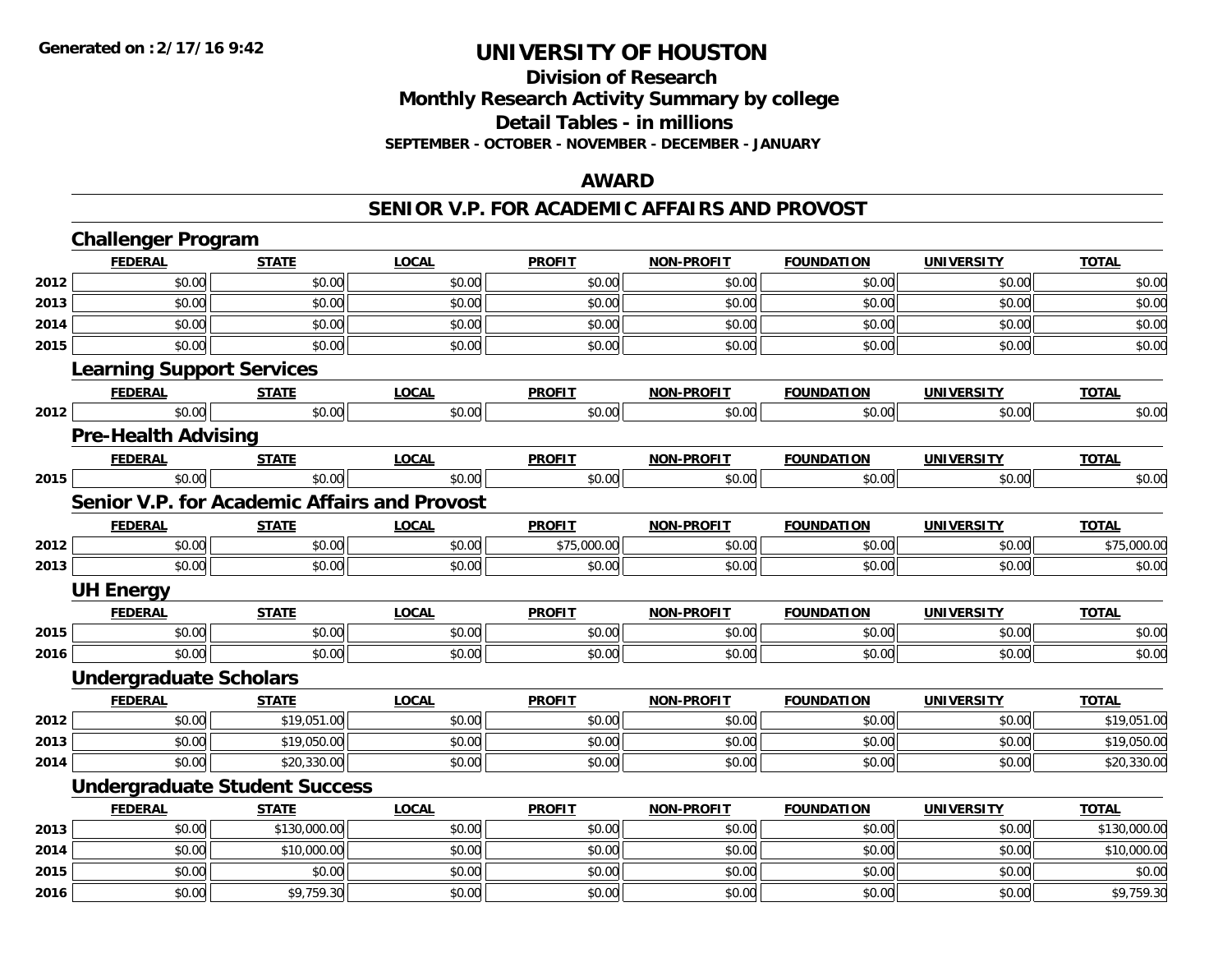**Division of Research**

**Monthly Research Activity Summary by college**

**Detail Tables - in millions**

**SEPTEMBER - OCTOBER - NOVEMBER - DECEMBER - JANUARY**

### **AWARD**

#### **SENIOR V.P. FOR ACADEMIC AFFAIRS AND PROVOST**

#### **Undergraduate Student Success Center**

|       | <b>FEDERAL</b> | <b>STATE</b> | <b>LOCAL</b> | <b>PROFIT</b> | <b>NON-PROFIT</b> | <b>FOUNDATION</b> | <b>UNIVERSITY</b> | <b>TOTAL</b>   |
|-------|----------------|--------------|--------------|---------------|-------------------|-------------------|-------------------|----------------|
| 2012  | \$301,376.00   | \$130,000.00 | \$0.00       | \$0.00        | \$77,158.00       | \$0.00            | \$0.00            | \$508,534.00   |
| 2013  | \$378,534.00   | \$134,767.00 | \$0.00       | \$0.00        | \$0.00            | \$0.00            | \$0.00            | \$513,301.00   |
| 2014  | \$364,114.00   | \$134,767.00 | \$0.00       | \$0.00        | \$0.00            | \$0.00            | \$0.00            | \$498,881,00   |
| 2015  | \$301,376.00   | \$137,767.00 | \$0.00       | \$0.00        | \$78,500.00       | \$0.00            | \$0.00            | \$517,643.00   |
| 2016  | \$0.00         | \$137,767.00 | \$0.00       | \$0.00        | \$0.00            | \$0.00            | \$0.00            | \$137,767.00   |
| Total | \$1,345,400.00 | \$883,258.30 | \$0.00       | \$75,000.00   | \$155,658.00      | \$0.00            | \$0.00            | \$2,459,316.30 |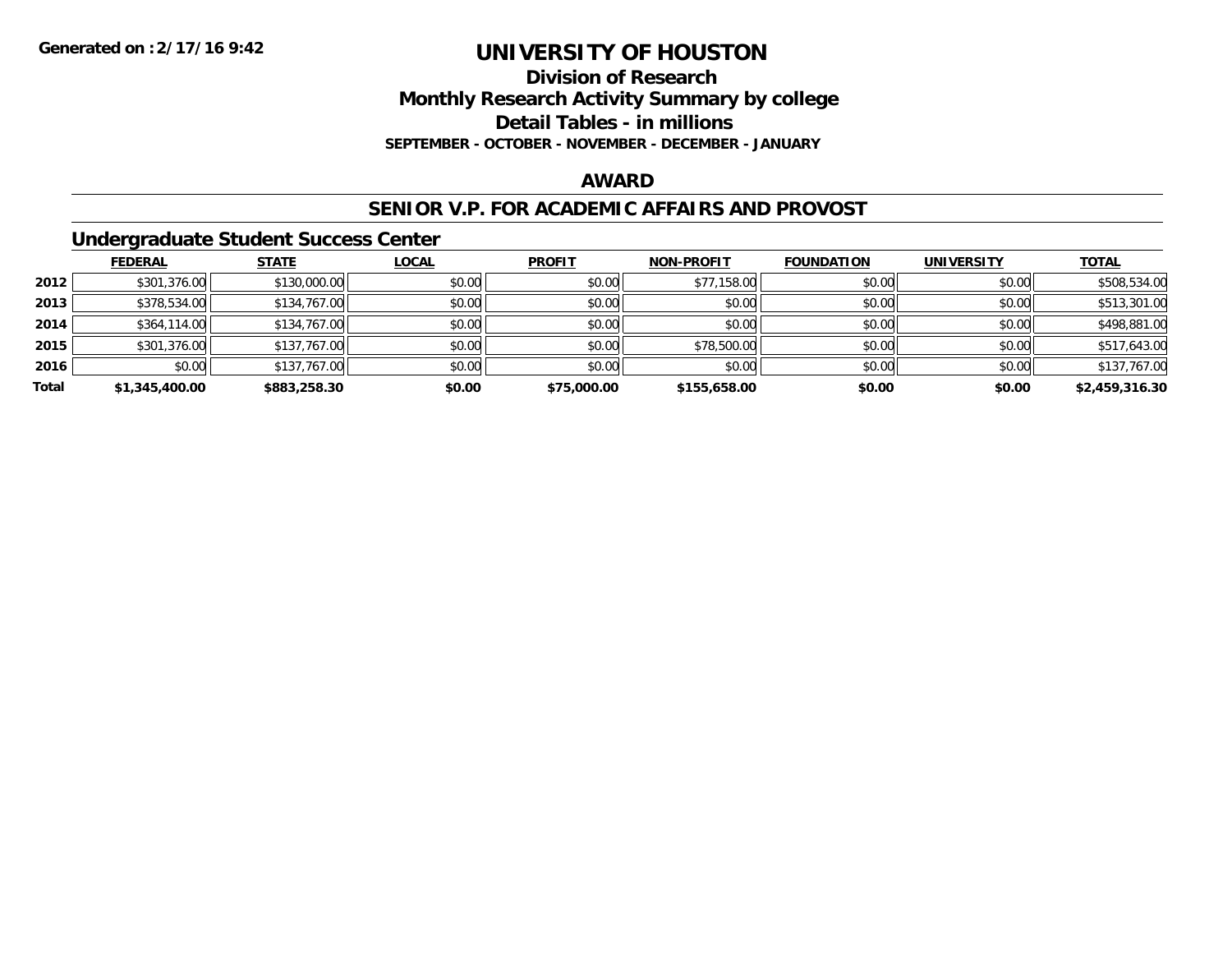# **Division of ResearchMonthly Research Activity Summary by college Detail Tables - in millions SEPTEMBER - OCTOBER - NOVEMBER - DECEMBER - JANUARY**

### **AWARD**

#### **UH LAW CENTER**

|              | Dean, Law      |              |              |               |                   |                   |                   |                |
|--------------|----------------|--------------|--------------|---------------|-------------------|-------------------|-------------------|----------------|
|              | <b>FEDERAL</b> | <b>STATE</b> | <b>LOCAL</b> | <b>PROFIT</b> | <b>NON-PROFIT</b> | <b>FOUNDATION</b> | <b>UNIVERSITY</b> | <b>TOTAL</b>   |
| 2013         | \$0.00         | \$0.00       | \$0.00       | \$0.00        | \$0.00            | \$0.00            | \$0.00            | \$0.00         |
| 2016         | \$0.00         | \$228,000.00 | \$0.00       | \$0.00        | \$0.00            | \$0.00            | \$0.00            | \$228,000.00   |
|              | Law-UH         |              |              |               |                   |                   |                   |                |
|              | <b>FEDERAL</b> | <b>STATE</b> | <b>LOCAL</b> | <b>PROFIT</b> | <b>NON-PROFIT</b> | <b>FOUNDATION</b> | <b>UNIVERSITY</b> | <b>TOTAL</b>   |
| 2012         | \$2,942.90     | \$160,000.00 | \$0.00       | \$0.00        | \$0.00            | \$0.00            | \$0.00            | \$162,942.90   |
| 2013         | \$110,000.00   | \$114,000.00 | \$0.00       | \$0.00        | \$0.00            | \$0.00            | \$0.00            | \$224,000.00   |
| 2014         | \$13,981.65    | \$314,000.00 | \$0.00       | \$0.00        | \$0.00            | \$0.00            | \$0.00            | \$327,981.65   |
| 2015         | \$40,525.00    | \$0.00       | \$0.00       | \$0.00        | \$0.00            | \$0.00            | \$0.00            | \$40,525.00    |
| 2016         | \$0.00         | \$100,000.00 | \$0.00       | \$0.00        | \$0.00            | \$0.00            | \$0.00            | \$100,000.00   |
| <b>Total</b> | \$167,449.55   | \$916,000.00 | \$0.00       | \$0.00        | \$0.00            | \$0.00            | \$0.00            | \$1,083,449.55 |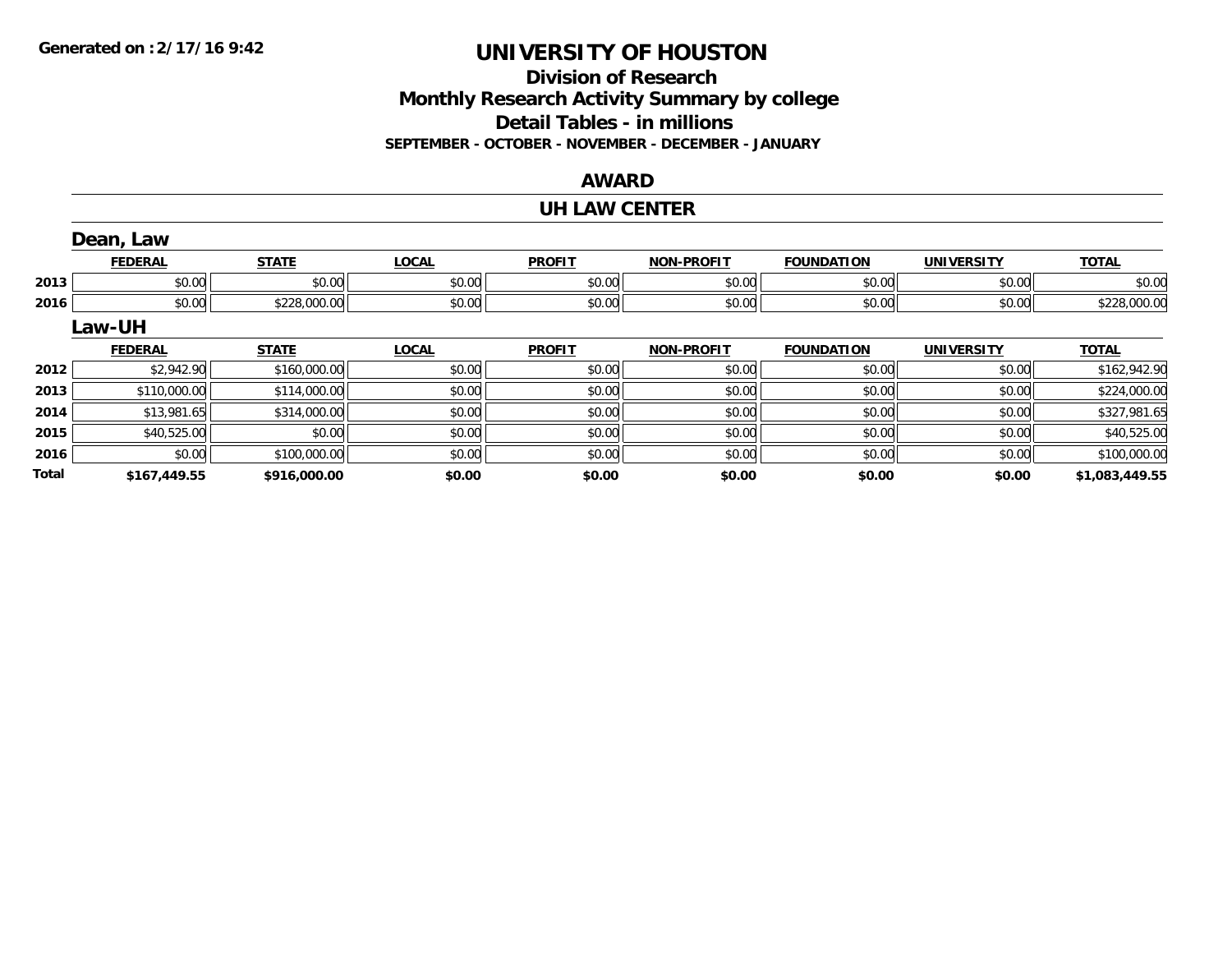#### **Division of Research Monthly Research Activity Summary by college Detail Tables - in millions SEPTEMBER - OCTOBER - NOVEMBER - DECEMBER - JANUARY**

#### **AWARD**

#### **UKNOWN COLLEGE**

# **Unknown Department**

|       | <b>FEDERAL</b>                           | <b>STATE</b> | <u>LOCAL</u> | <b>PROFIT</b> | <b>NON-PROFIT</b> | <b>FOUNDATION</b> | <b>UNIVERSITY</b> | <b>TOTAL</b> |  |  |  |
|-------|------------------------------------------|--------------|--------------|---------------|-------------------|-------------------|-------------------|--------------|--|--|--|
| 2016  | \$0.00                                   | \$0.00       | \$0.00       | \$0.00        | \$0.00            | \$0.00            | \$0.00            | \$0.00       |  |  |  |
|       | Wrong Department - Please Dont Select It |              |              |               |                   |                   |                   |              |  |  |  |
|       | <b>FEDERAL</b>                           | <b>STATE</b> | <b>LOCAL</b> | <b>PROFIT</b> | <b>NON-PROFIT</b> | <b>FOUNDATION</b> | <b>UNIVERSITY</b> | <b>TOTAL</b> |  |  |  |
| 2013  | \$15,730.00                              | \$0.00       | \$0.00       | \$0.00        | \$0.00            | \$0.00            | \$0.00            | \$15,730.00  |  |  |  |
| 2014  | \$0.00                                   | \$0.00       | \$0.00       | \$0.00        | \$0.00            | \$0.00            | \$0.00            | \$0.00       |  |  |  |
| Total | \$15,730.00                              | \$0.00       | \$0.00       | \$0.00        | \$0.00            | \$0.00            | \$0.00            | \$15,730.00  |  |  |  |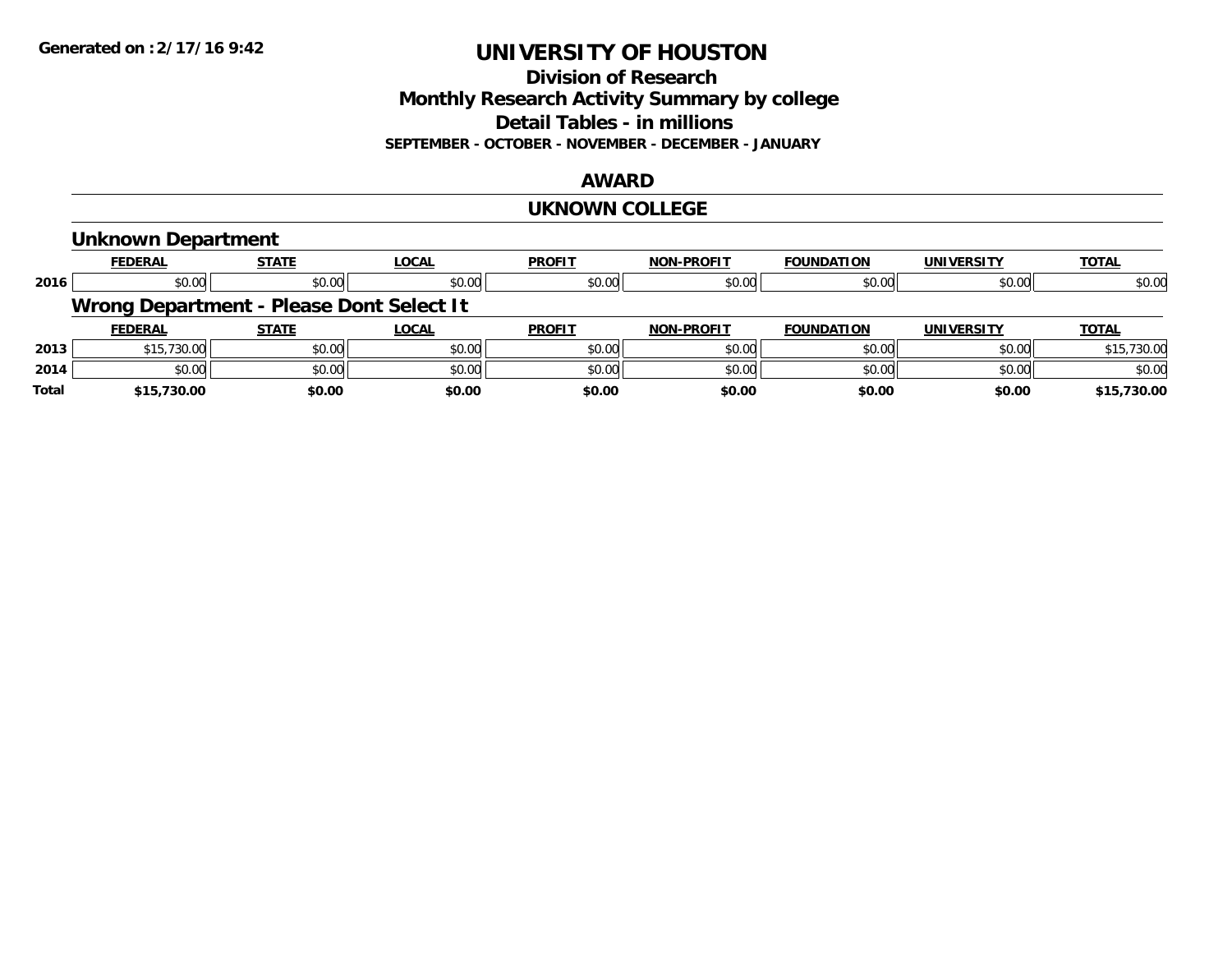#### **Division of Research Monthly Research Activity Summary by college Detail Tables - in millions SEPTEMBER - OCTOBER - NOVEMBER - DECEMBER - JANUARY**

#### **AWARD**

# **VICE PRESIDENT FOR ADMINISTRATION**

|       | <b>KUHF - Radio</b>         |              |              |               |                   |                   |                   |                |
|-------|-----------------------------|--------------|--------------|---------------|-------------------|-------------------|-------------------|----------------|
|       | <b>FEDERAL</b>              | <b>STATE</b> | <b>LOCAL</b> | <b>PROFIT</b> | <b>NON-PROFIT</b> | <b>FOUNDATION</b> | <b>UNIVERSITY</b> | <b>TOTAL</b>   |
| 2012  | \$0.00                      | \$0.00       | \$0.00       | \$0.00        | \$2,266,596.00    | \$0.00            | \$0.00            | \$2,266,596.00 |
| 2013  | \$0.00                      | \$0.00       | \$0.00       | \$0.00        | \$2,044,710.00    | \$0.00            | \$0.00            | \$2,044,710.00 |
| 2014  | \$0.00                      | \$0.00       | \$0.00       | \$0.00        | \$1,462,025.00    | \$0.00            | \$0.00            | \$1,462,025.00 |
| 2016  | \$0.00                      | \$0.00       | \$0.00       | \$0.00        | \$2,338,322.00    | \$0.00            | \$0.00            | \$2,338,322.00 |
|       | <b>KUHT-TV</b>              |              |              |               |                   |                   |                   |                |
|       | <b>FEDERAL</b>              | <b>STATE</b> | <b>LOCAL</b> | <b>PROFIT</b> | <b>NON-PROFIT</b> | FOUNDATION        | <b>UNIVERSITY</b> | <b>TOTAL</b>   |
| 2012  | \$0.00                      | \$0.00       | \$0.00       | \$0.00        | \$14,132.00       | \$0.00            | \$0.00            | \$14,132.00    |
|       | <b>Physical Plant</b>       |              |              |               |                   |                   |                   |                |
|       | <b>FEDERAL</b>              | <b>STATE</b> | <b>LOCAL</b> | <b>PROFIT</b> | <b>NON-PROFIT</b> | <b>FOUNDATION</b> | <b>UNIVERSITY</b> | <b>TOTAL</b>   |
| 2013  | \$0.00                      | \$0.00       | \$0.00       | \$0.00        | \$0.00            | \$0.00            | \$0.00            | \$0.00         |
|       | <b>UH Police Department</b> |              |              |               |                   |                   |                   |                |
|       | <b>FEDERAL</b>              | <b>STATE</b> | <b>LOCAL</b> | <b>PROFIT</b> | <b>NON-PROFIT</b> | <b>FOUNDATION</b> | <b>UNIVERSITY</b> | <b>TOTAL</b>   |
| 2014  | \$3,000.00                  | \$0.00       | \$0.00       | \$0.00        | \$0.00            | \$0.00            | \$0.00            | \$3,000.00     |
| 2016  | \$3,000.00                  | \$0.00       | \$0.00       | \$0.00        | \$0.00            | \$0.00            | \$0.00            | \$3,000.00     |
| Total | \$6,000.00                  | \$0.00       | \$0.00       | \$0.00        | \$8,125,785.00    | \$0.00            | \$0.00            | \$8,131,785.00 |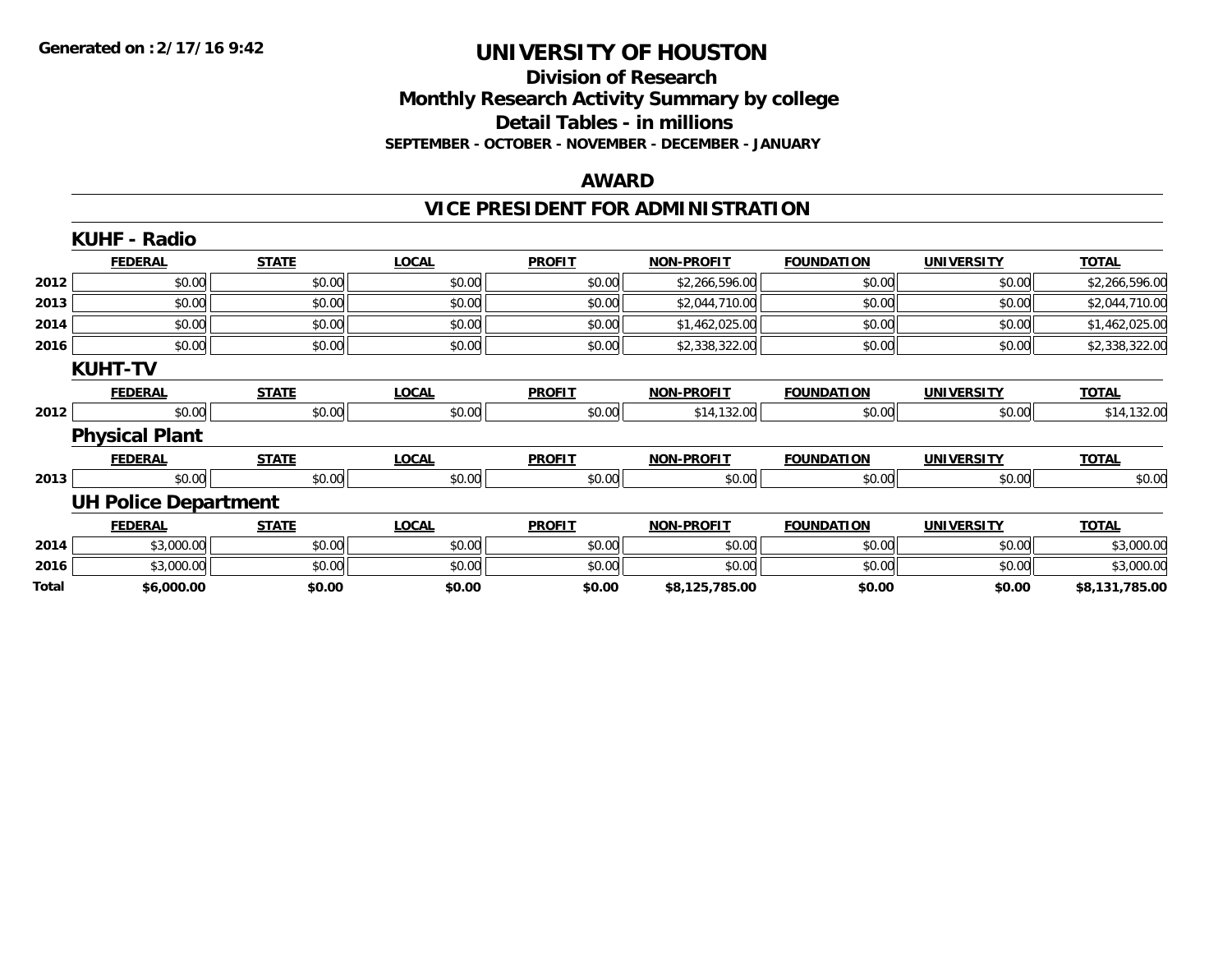#### **Division of Research Monthly Research Activity Summary by college Detail Tables - in millions SEPTEMBER - OCTOBER - NOVEMBER - DECEMBER - JANUARY**

#### **AWARD**

### **VICE PRESIDENT FOR STUDENT AFFAIRS**

|       | <b>Childrens Learning Centers</b> |                                        |              |               |                   |                   |                   |              |
|-------|-----------------------------------|----------------------------------------|--------------|---------------|-------------------|-------------------|-------------------|--------------|
|       | <b>FEDERAL</b>                    | <b>STATE</b>                           | <b>LOCAL</b> | <b>PROFIT</b> | <b>NON-PROFIT</b> | <b>FOUNDATION</b> | <b>UNIVERSITY</b> | <b>TOTAL</b> |
| 2016  | \$375,000.00                      | \$0.00                                 | \$0.00       | \$0.00        | \$0.00            | \$0.00            | \$0.00            | \$375,000.00 |
|       |                                   | <b>Vice President, Student Affairs</b> |              |               |                   |                   |                   |              |
|       | <b>FEDERAL</b>                    | <b>STATE</b>                           | <b>LOCAL</b> | <b>PROFIT</b> | <b>NON-PROFIT</b> | <b>FOUNDATION</b> | <b>UNIVERSITY</b> | <b>TOTAL</b> |
| 2014  | \$0.00                            | \$0.00                                 | \$0.00       | \$0.00        | \$0.00            | \$10,000.00       | \$0.00            | \$10,000.00  |
| Total | \$375,000.00                      | \$0.00                                 | \$0.00       | \$0.00        | \$0.00            | \$10,000.00       | \$0.00            | \$385,000.00 |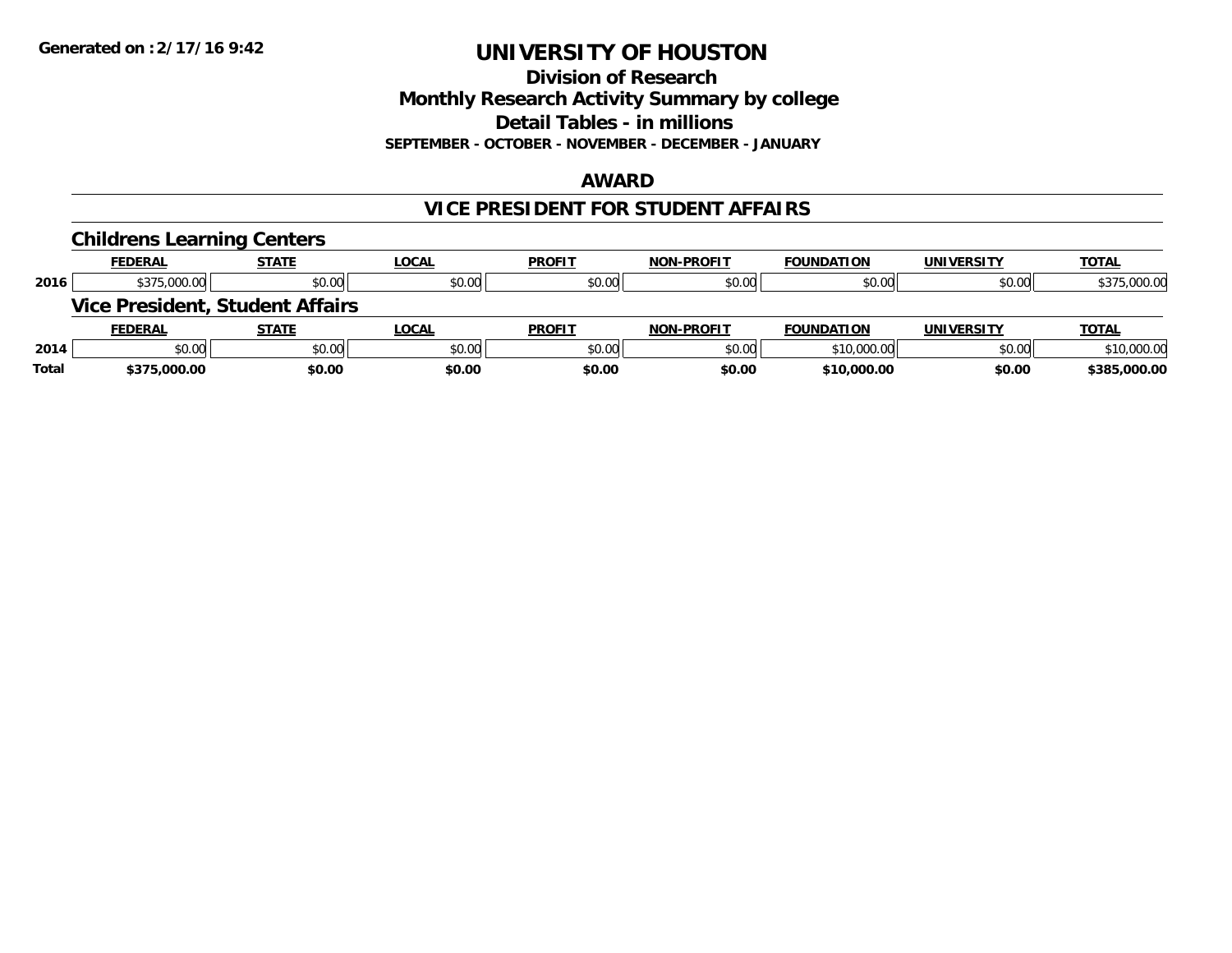# **Division of ResearchMonthly Research Activity Summary by college Detail Tables - in millions SEPTEMBER - OCTOBER - NOVEMBER - DECEMBER - JANUARY**

# **TOTAL EXPENDITURE**

#### **C.T. BAUER COLLEGE OF BUSINESS**

|      | <b>Accountancy &amp; Taxation</b>        |              |              |               |                   |                   |                   |              |
|------|------------------------------------------|--------------|--------------|---------------|-------------------|-------------------|-------------------|--------------|
|      | <b>FEDERAL</b>                           | <b>STATE</b> | <b>LOCAL</b> | <b>PROFIT</b> | <b>NON-PROFIT</b> | <b>FOUNDATION</b> | <b>UNIVERSITY</b> | <b>TOTAL</b> |
| 2014 | \$0.00                                   | \$0.00       | \$0.00       | \$0.00        | \$0.00            | \$0.00            | \$0.00            | \$0.00       |
| 2015 | \$0.00                                   | \$0.00       | \$0.00       | \$0.00        | \$0.00            | (\$1,049.59)      | \$0.00            | (\$1,049.59) |
| 2016 | \$0.00                                   | \$0.00       | \$0.00       | \$0.00        | \$0.00            | \$0.00            | \$0.00            | \$0.00       |
|      | <b>Dean, Business Administration</b>     |              |              |               |                   |                   |                   |              |
|      | <b>FEDERAL</b>                           | <b>STATE</b> | <b>LOCAL</b> | <b>PROFIT</b> | <b>NON-PROFIT</b> | <b>FOUNDATION</b> | <b>UNIVERSITY</b> | <b>TOTAL</b> |
| 2012 | \$0.00                                   | \$0.00       | \$0.00       | \$0.00        | \$0.00            | \$0.00            | \$0.00            | \$0.00       |
| 2014 | \$0.00                                   | \$0.00       | \$0.00       | \$0.00        | \$0.00            | \$0.00            | \$0.00            | \$0.00       |
| 2015 | \$0.00                                   | \$66,799.49  | \$0.00       | \$0.00        | \$0.00            | \$0.00            | \$0.00            | \$66,799.49  |
| 2016 | \$0.00                                   | \$0.00       | \$0.00       | \$0.00        | \$0.00            | \$0.00            | \$0.00            | \$0.00       |
|      | <b>Decision and Information Sciences</b> |              |              |               |                   |                   |                   |              |
|      | <b>FEDERAL</b>                           | <b>STATE</b> | <b>LOCAL</b> | <b>PROFIT</b> | <b>NON-PROFIT</b> | <b>FOUNDATION</b> | <b>UNIVERSITY</b> | <b>TOTAL</b> |
| 2015 | \$0.00                                   | \$0.00       | \$0.00       | \$0.00        | \$0.00            | \$0.00            | \$0.00            | \$0.00       |
|      | <b>Finance</b>                           |              |              |               |                   |                   |                   |              |
|      | <b>FEDERAL</b>                           | <b>STATE</b> | <b>LOCAL</b> | <b>PROFIT</b> | <b>NON-PROFIT</b> | <b>FOUNDATION</b> | <b>UNIVERSITY</b> | <b>TOTAL</b> |
| 2012 | \$4,539.20                               | \$0.00       | \$0.00       | \$0.00        | \$0.00            | \$0.00            | \$0.00            | \$4,539.20   |
| 2013 | \$0.00                                   | \$0.00       | \$0.00       | \$0.00        | \$0.00            | \$0.00            | \$0.00            | \$0.00       |
| 2014 | \$0.00                                   | \$0.00       | \$0.00       | \$0.00        | \$0.00            | \$0.00            | \$0.00            | \$0.00       |
| 2015 | \$0.00                                   | \$0.00       | \$0.00       | \$0.00        | \$0.00            | \$0.00            | \$0.00            | \$0.00       |
| 2016 | \$0.00                                   | \$0.00       | \$0.00       | \$0.00        | \$0.00            | \$0.00            | \$0.00            | \$0.00       |
|      | Management                               |              |              |               |                   |                   |                   |              |
|      | <b>FEDERAL</b>                           | <b>STATE</b> | <b>LOCAL</b> | <b>PROFIT</b> | <b>NON-PROFIT</b> | <b>FOUNDATION</b> | <b>UNIVERSITY</b> | <b>TOTAL</b> |
| 2012 | (\$506.27)                               | \$0.00       | \$0.00       | \$0.00        | \$0.00            | \$27,500.00       | \$0.00            | \$26,993.73  |
| 2013 | \$6,200.00                               | \$0.00       | \$0.00       | \$0.00        | \$0.00            | \$0.00            | \$0.00            | \$6,200.00   |
| 2014 | \$6,510.00                               | \$0.00       | \$0.00       | \$0.00        | \$0.00            | \$0.00            | \$0.00            | \$6,510.00   |
| 2015 | \$18,600.00                              | \$0.00       | \$0.00       | \$0.00        | \$0.00            | \$0.00            | \$0.00            | \$18,600.00  |
| 2016 | \$0.00                                   | \$0.00       | \$0.00       | \$0.00        | \$0.00            | \$0.00            | \$0.00            | \$0.00       |
|      | <b>Marketing</b>                         |              |              |               |                   |                   |                   |              |
|      | <b>FEDERAL</b>                           | <b>STATE</b> | <b>LOCAL</b> | <b>PROFIT</b> | <b>NON-PROFIT</b> | <b>FOUNDATION</b> | <b>UNIVERSITY</b> | <b>TOTAL</b> |
| 2012 | \$0.00                                   | \$0.00       | \$0.00       | \$0.00        | \$0.00            | \$0.00            | \$0.00            | \$0.00       |
| 2013 | \$0.00                                   | \$0.00       | \$0.00       | \$0.00        | \$0.00            | \$0.00            | \$0.00            | \$0.00       |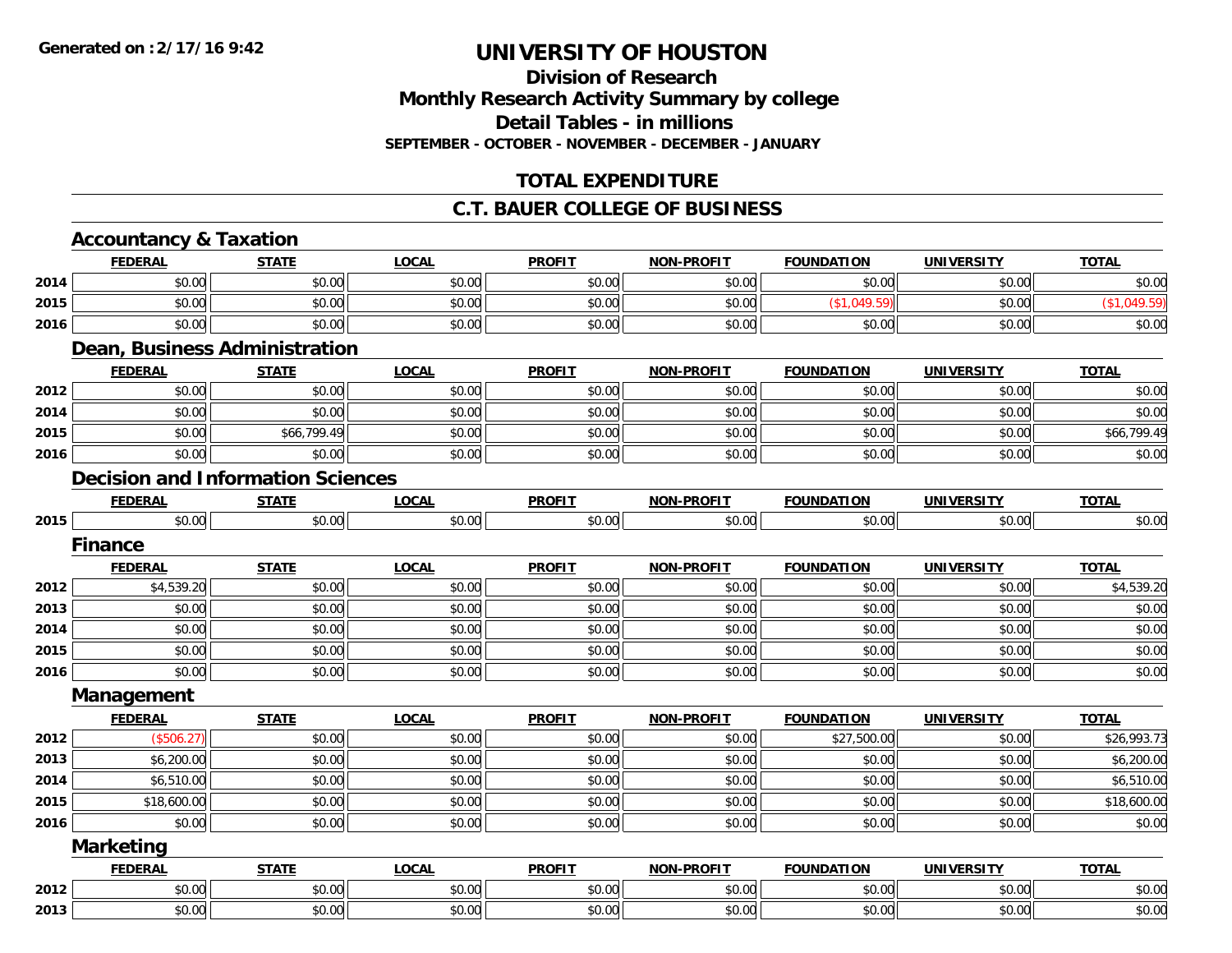# **Division of ResearchMonthly Research Activity Summary by college Detail Tables - in millions SEPTEMBER - OCTOBER - NOVEMBER - DECEMBER - JANUARY**

# **TOTAL EXPENDITURE**

#### **C.T. BAUER COLLEGE OF BUSINESS**

|      | Marketing      |              |        |               |                   |                   |                   |              |
|------|----------------|--------------|--------|---------------|-------------------|-------------------|-------------------|--------------|
|      | <b>FEDERAL</b> | <b>STATE</b> | LOCAL  | <b>PROFIT</b> | <b>NON-PROFIT</b> | <b>FOUNDATION</b> | <b>UNIVERSITY</b> | <b>TOTAL</b> |
| 2014 | \$0.00         | \$0.00       | \$0.00 | \$0.00        | \$0.00            | \$0.00            | \$0.00            | \$0.00       |
| 2015 | \$0.00         | \$0.00       | \$0.00 | \$0.00        | \$0.00            | \$0.00            | \$0.00            | \$0.00       |
| 2016 | \$0.00         | \$0.00       | \$0.00 | \$0.00        | \$0.00            | \$0.00            | \$0.00            | \$0.00       |
|      |                |              |        |               |                   |                   |                   |              |

### **Small Business Development Center**

|       | <b>FEDERAL</b> | <b>STATE</b> | <b>LOCAL</b> | <b>PROFIT</b> | <b>NON-PROFIT</b> | <b>FOUNDATION</b> | <b>UNIVERSITY</b> | <b>TOTAL</b>   |
|-------|----------------|--------------|--------------|---------------|-------------------|-------------------|-------------------|----------------|
| 2012  | \$1,568,975.96 | \$0.00       | \$0.00       | \$0.00        | \$0.00            | \$0.00            | \$0.00            | \$1,568,975.96 |
| 2013  | \$2,213,433.47 | \$0.00       | \$0.00       | \$0.00        | \$0.00            | ( \$5,835.81)     | \$0.00            | \$2,207,597.66 |
| 2014  | \$1,280,690.19 | \$0.00       | \$0.00       | \$0.00        | \$0.00            | \$22,398.48       | \$0.00            | \$1,303,088.67 |
| 2015  | \$1,048,545.05 | \$0.00       | \$0.00       | \$0.00        | \$0.00            | (\$11.24)         | \$0.00            | \$1,048,533.81 |
| 2016  | \$1,119,826.36 | \$0.00       | \$0.00       | \$0.00        | \$0.00            | \$0.00            | \$0.00            | \$1,119,826.36 |
| Total | \$7,266,813.96 | \$66,799.49  | \$0.00       | \$0.00        | \$0.00            | \$43,001.84       | \$0.00            | \$7,376,615.29 |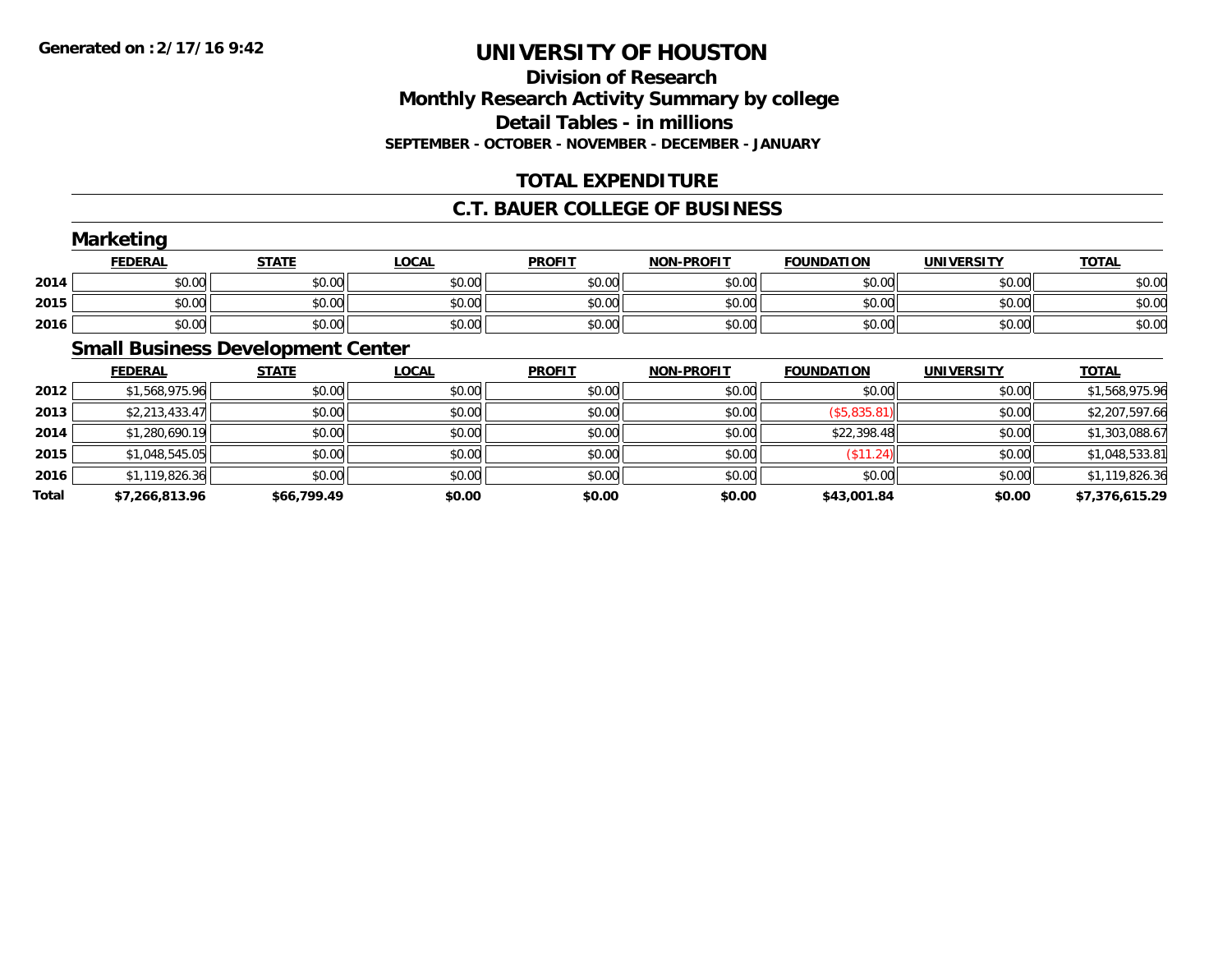# **Division of ResearchMonthly Research Activity Summary by college Detail Tables - in millions SEPTEMBER - OCTOBER - NOVEMBER - DECEMBER - JANUARY**

### **TOTAL EXPENDITURE**

#### **COLLEGE OF ARCHITECTURE**

#### **Architecture**

|      | <b>FEDERAL</b> | <b>STATE</b> | <b>LOCAL</b> | <b>PROFIT</b> | <b>NON-PROFIT</b> | <b>FOUNDATION</b> | <b>UNIVERSITY</b> | <b>TOTAL</b> |
|------|----------------|--------------|--------------|---------------|-------------------|-------------------|-------------------|--------------|
| 2012 | \$0.00         | \$0.00       | \$0.00       | \$0.00        | \$0.00            | \$0.00            | \$0.00            | \$0.00       |
| 2013 | \$0.00         | \$0.00       | \$0.00       | \$0.00        | \$0.00            | \$0.00            | \$2,624.79        | \$2,624.79   |
| 2014 | \$0.00         | \$0.00       | \$0.00       | \$0.00        | \$0.00            | \$0.00            | \$0.00            | \$0.00       |
| 2015 | \$0.00         | \$0.00       | \$0.00       | \$0.00        | \$0.00            | \$0.00            | \$0.00            | \$0.00       |
| 2016 | \$0.00         | \$0.00       | \$0.00       | \$0.00        | \$0.00            | \$0.00            | \$0.00            | \$0.00       |

# **Dean, Architecture**

|       | <b>FEDERAL</b> | <b>STATE</b> | <b>LOCAL</b> | <b>PROFIT</b> | <b>NON-PROFIT</b> | <b>FOUNDATION</b> | <b>UNIVERSITY</b> | <b>TOTAL</b> |
|-------|----------------|--------------|--------------|---------------|-------------------|-------------------|-------------------|--------------|
| 2012  | \$2,318.31     | \$0.00       | \$0.00       | \$0.00        | \$4,508.64        | \$155.11          | \$0.00            | \$6,982.06   |
| 2013  | \$0.00         | \$0.00       | \$0.00       | \$0.00        | \$0.00            | \$2,243.39        | \$0.00            | \$2,243.39   |
| 2014  | \$25,000.00    | \$0.00       | \$0.00       | \$0.00        | \$0.00            | \$4,141.94        | \$0.00            | \$29,141.94  |
| 2015  | \$0.00         | \$0.00       | \$0.00       | \$0.00        | \$0.00            | \$2,147.91        | \$0.00            | \$2,147.91   |
| Total | \$27,318.31    | \$0.00       | \$0.00       | \$0.00        | \$4,508.64        | \$8,688.35        | \$2,624.79        | \$43,140.09  |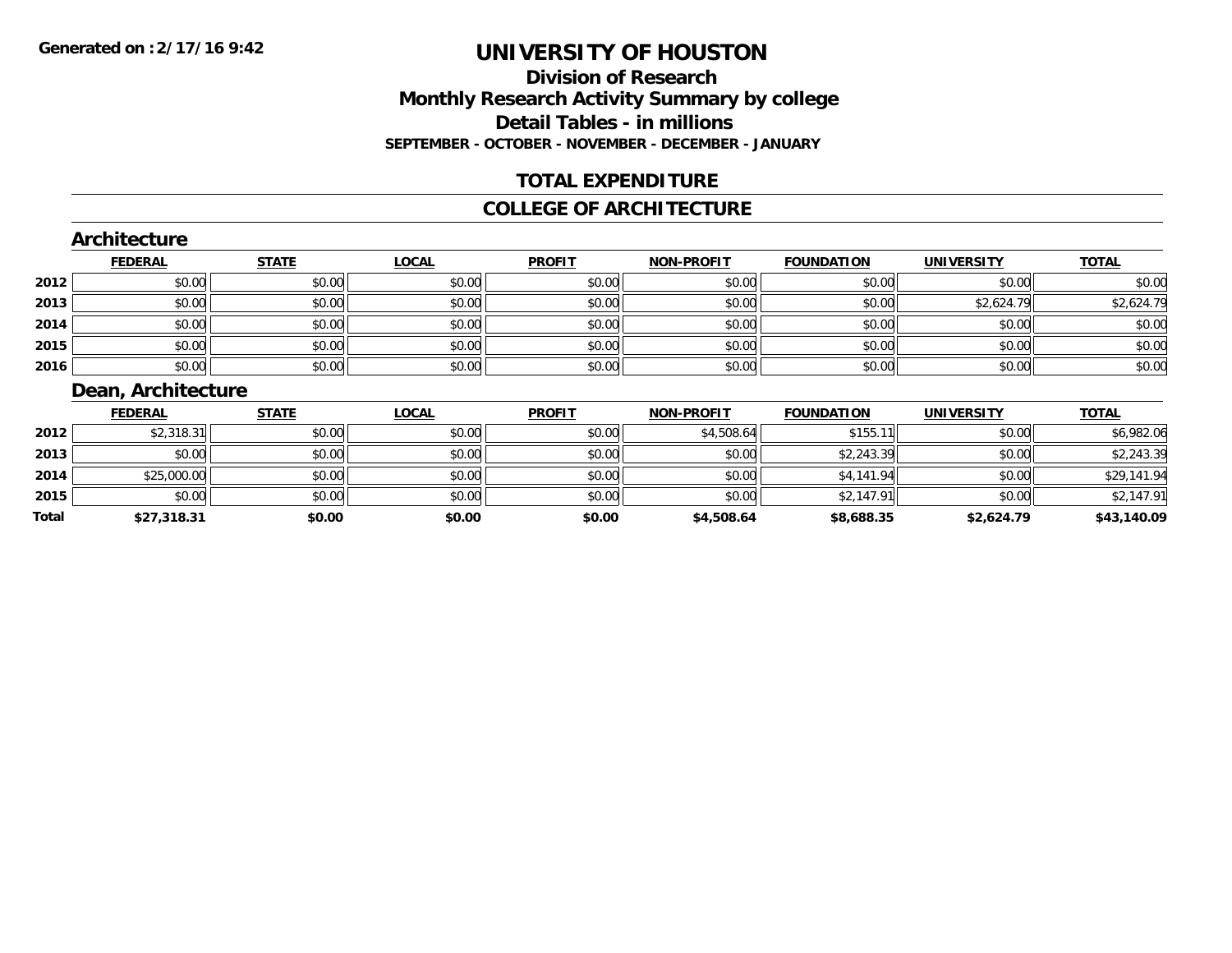### **Division of ResearchMonthly Research Activity Summary by college Detail Tables - in millionsSEPTEMBER - OCTOBER - NOVEMBER - DECEMBER - JANUARY**

# **TOTAL EXPENDITURE**

### **COLLEGE OF EDUCATION**

### **Consistency Mgmt and Coop Disc**

|      | <b>FEDERAL</b> | <b>STATE</b> | <b>LOCAL</b> | <b>PROFIT</b> | <b>NON-PROFIT</b> | <b>FOUNDATION</b> | <b>UNIVERSITY</b> | <b>TOTAL</b> |
|------|----------------|--------------|--------------|---------------|-------------------|-------------------|-------------------|--------------|
| 2012 | \$0.00         | \$0.00       | \$0.00       | \$0.00        | \$71,298.51       | \$0.00            | \$0.00            | \$71,298.51  |
| 2013 | \$0.00         | \$0.00       | \$0.00       | \$0.00        | \$8,160.91        | \$0.00            | \$0.00            | \$8,160.91   |
| 2014 | \$1,663.52     | \$0.00       | \$28,807.16  | \$0.00        | \$3,323.08        | \$0.00            | \$0.00            | \$33,793.76  |
| 2015 | \$94,093.34    | \$0.00       | \$73,719.67  | \$0.00        | \$0.00            | \$0.00            | \$0.00            | \$167,813.01 |
| 2016 | \$197,090.03   | \$0.00       | \$49,784.28  | \$0.00        | \$0.00            | \$0.00            | \$0.00            | \$246,874.31 |

#### **Curriculum and Instruction**

|      | <b>FEDERAL</b> | <b>STATE</b> | <b>LOCAL</b> | <b>PROFIT</b> | <b>NON-PROFIT</b> | <b>FOUNDATION</b> | <b>UNIVERSITY</b> | <b>TOTAL</b> |
|------|----------------|--------------|--------------|---------------|-------------------|-------------------|-------------------|--------------|
| 2012 | \$408,948.99   | \$150,148.75 | \$0.00       | \$0.00        | \$40,046.16       | \$35,635.05       | \$0.00            | \$634,778.95 |
| 2013 | \$356,485.41   | \$52,188.66  | \$0.00       | \$0.00        | \$37,148.84       | \$37,851.81       | \$0.00            | \$483,674.72 |
| 2014 | \$384,042.07   | \$0.00       | \$0.00       | \$0.00        | \$56,105.47       | \$116,711.45      | \$0.00            | \$556,858.99 |
| 2015 | \$271,894.03   | \$0.00       | \$0.00       | \$0.00        | \$35,426.16       | \$96,825.27       | \$0.00            | \$404,145.46 |
| 2016 | \$346,298.52   | \$0.00       | \$0.00       | \$0.00        | \$54,303.04       | \$31,298.38       | \$0.00            | \$431,899.94 |

### **Dean, Education**

|      | <b>FEDERAL</b> | <b>STATE</b> | <b>LOCAL</b> | <b>PROFIT</b> | <b>NON-PROFIT</b> | <b>FOUNDATION</b> | <b>UNIVERSITY</b> | <b>TOTAL</b> |
|------|----------------|--------------|--------------|---------------|-------------------|-------------------|-------------------|--------------|
| 2012 | \$0.00         | \$0.00       | \$0.00       | \$0.00        | \$0.00            | \$0.00            | \$0.00            | \$0.00       |
| 2013 | \$0.00         | \$0.00       | \$0.00       | \$0.00        | \$0.00            | \$0.00            | \$0.00            | \$0.00       |
| 2014 | \$0.00         | \$0.00       | \$0.00       | \$0.00        | \$0.00            | \$0.00            | \$0.00            | \$0.00       |
| 2015 | \$0.00         | \$0.00       | \$0.00       | \$0.00        | \$0.00            | \$0.00            | \$0.00            | \$0.00       |
| 2016 | \$0.00         | \$98,195.10  | \$0.00       | \$0.00        | \$1.38            | \$0.00            | \$0.00            | \$98,196.48  |

#### **Educational Leadership & Policy Studies**

|      | <b>FEDERAL</b> | <b>STATE</b> | <b>LOCAL</b> | <b>PROFIT</b> | <b>NON-PROFIT</b> | <b>FOUNDATION</b> | <b>UNIVERSITY</b> | <b>TOTAL</b> |
|------|----------------|--------------|--------------|---------------|-------------------|-------------------|-------------------|--------------|
| 2012 | \$60,954.01    | \$0.00       | \$0.00       | \$0.00        | \$0.00            | \$139,446.51      | \$0.00            | \$200,400.52 |
| 2013 | \$95,503.32    | \$0.00       | \$0.00       | \$0.00        | \$0.00            | \$133,484.17      | \$0.00            | \$228,987.49 |
| 2014 | \$82,286.50    | \$0.00       | \$0.00       | \$0.00        | \$1,232.73        | \$29,359.32       | \$0.00            | \$112,878.55 |
| 2015 | \$75,297.09    | \$3,146.71   | \$12,931.31  | \$0.00        | \$16,589.61       | \$28,025.41       | \$0.00            | \$135,990.13 |
| 2016 | \$72,458.25    | \$2,682.46   | \$2,500.00   | \$0.00        | \$43,932.33       | \$20,602.97       | \$0.00            | \$142,176.01 |

# **Institute for Urban Education**

|      | <b>FEDERAL</b>            | <b>CTATE</b><br>''<br>. | LOCAL  | <b>PROFIT</b>                       | <b>NON-PROFIT</b> | <b>FOUNDATION</b> | <b>UNIVERSITY</b>             | <b>TOTAL</b>    |
|------|---------------------------|-------------------------|--------|-------------------------------------|-------------------|-------------------|-------------------------------|-----------------|
| 2012 | ሐ44 ∩<br>TU.768.06        | 0000<br>JU.UU           | \$0.00 | $+ \cap$<br>JU.UU                   | 0.00<br>JU.UU     | \$0.00            | $n \cap \neg$<br><b>JU.UU</b> | 768.06<br>1 U . |
| 2013 | $\sim$<br>763.18<br>944 L | 0000<br>JU.UU           | \$0.00 | <b>↑∩</b><br>$\sim$ $\sim$<br>PU.UU | 0000<br>JU.UU     | 0000<br>JU.UU     | 0.00<br><b>JU.UU</b>          | \$22,763.1      |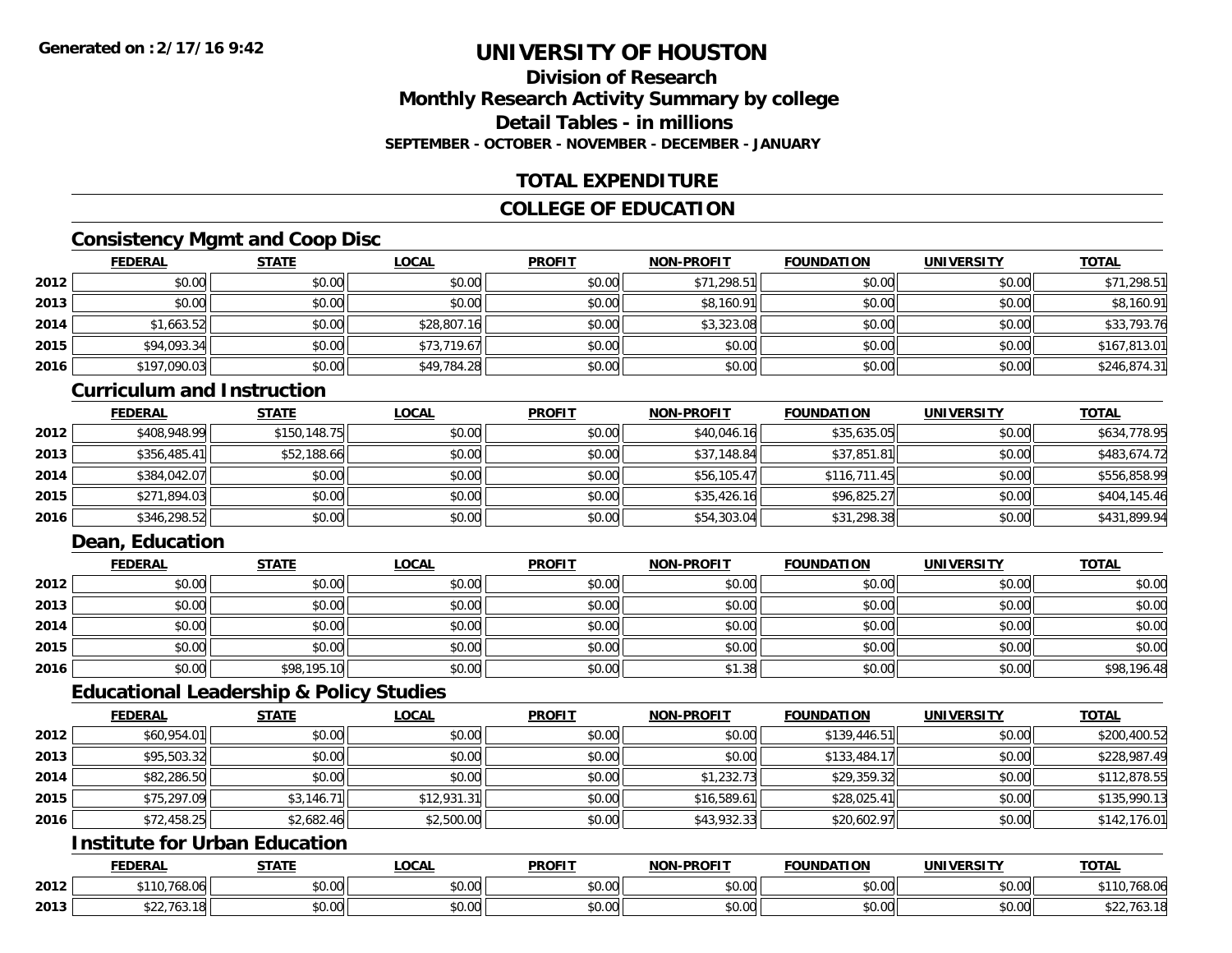# **Division of ResearchMonthly Research Activity Summary by college Detail Tables - in millionsSEPTEMBER - OCTOBER - NOVEMBER - DECEMBER - JANUARY**

# **TOTAL EXPENDITURE**

### **COLLEGE OF EDUCATION**

#### **Institute for Urban Education**

|      | <b>FEDERAL</b>                | <b>STATE</b> | <b>_OCAL</b> | <b>PROFIT</b> | <b>NON-PROFIT</b> | <b>FOUNDATION</b> | <b>UNIVERSITY</b> | <b>TOTAL</b> |
|------|-------------------------------|--------------|--------------|---------------|-------------------|-------------------|-------------------|--------------|
| 2014 | $A A \cap \exists I A$<br>164 | \$0.00       | \$0.00       | \$0.00        | \$0.00            | \$0.00            | \$0.00            | \$13,764.47  |
| 2015 | \$0.00                        | \$0.00       | \$0.00       | \$0.00        | \$0.00            | \$0.00            | \$0.00            | \$0.00       |
| 2016 | \$0.00                        | \$0.00       | \$0.00       | \$0.00        | \$0.00            | \$0.00            | \$0.00            | \$0.00       |

# **Psychological, Health, and Learning Sciences**

|      | <b>FEDERAL</b> | <b>STATE</b> | <b>LOCAL</b> | <b>PROFIT</b> | <b>NON-PROFIT</b> | <b>FOUNDATION</b> | <b>UNIVERSITY</b> | <b>TOTAL</b> |
|------|----------------|--------------|--------------|---------------|-------------------|-------------------|-------------------|--------------|
| 2012 | \$90,136.87    | \$49,242.07  | \$0.00       | \$0.00        | \$3,856.94        | \$1,656.63        | \$0.00            | \$144,892.51 |
| 2013 | \$109,712.14   | \$119.78     | \$0.00       | \$0.00        | \$17,955.12       | (\$214.71)        | \$9,311.83        | \$136,884.16 |
| 2014 | \$260,532.26   | \$0.00       | \$0.00       | \$0.00        | \$16,748.08       | \$3,294.60        | \$0.00            | \$273,985.74 |
| 2015 | \$369,982.72   | \$15,756.09  | \$0.00       | \$0.00        | \$10,073.35       | \$0.00            | \$0.00            | \$395,812.16 |
| 2016 | \$844,543.31   | \$32,862.77  | \$0.00       | \$0.00        | \$55,002.09       | \$1,181.58        | \$0.00            | \$933,589.75 |

#### **UH Charter School**

|       | <b>FEDERAL</b> | <b>STATE</b>   | <b>LOCAL</b> | <b>PROFIT</b> | <b>NON-PROFIT</b> | <b>FOUNDATION</b> | <b>UNIVERSITY</b> | <b>TOTAL</b>   |
|-------|----------------|----------------|--------------|---------------|-------------------|-------------------|-------------------|----------------|
| 2012  | \$17,334.57    | \$352,956.89   | \$0.00       | \$0.00        | \$0.00            | \$0.00            | \$0.00            | \$370,291.46   |
| 2013  | \$5,237.58     | \$392,788.25   | \$0.00       | \$0.00        | \$0.00            | \$0.00            | \$0.00            | \$398,025.83   |
| 2014  | \$7,972.90     | \$434,555.21   | \$0.00       | \$0.00        | \$0.00            | \$0.00            | \$0.00            | \$442,528.11   |
| 2015  | \$7,662.65     | \$452,625.59   | \$0.00       | \$0.00        | \$0.00            | \$0.00            | \$0.00            | \$460,288.24   |
| 2016  | \$12,566.22    | \$429,805.37   | \$0.00       | \$0.00        | \$0.00            | \$0.00            | \$0.00            | \$442,371.59   |
| Total | \$4,319,991.99 | \$2,467,073.70 | \$167,742.42 | \$0.00        | \$471,203.79      | \$668,569.25      | \$9,311.83        | \$8,103,892.97 |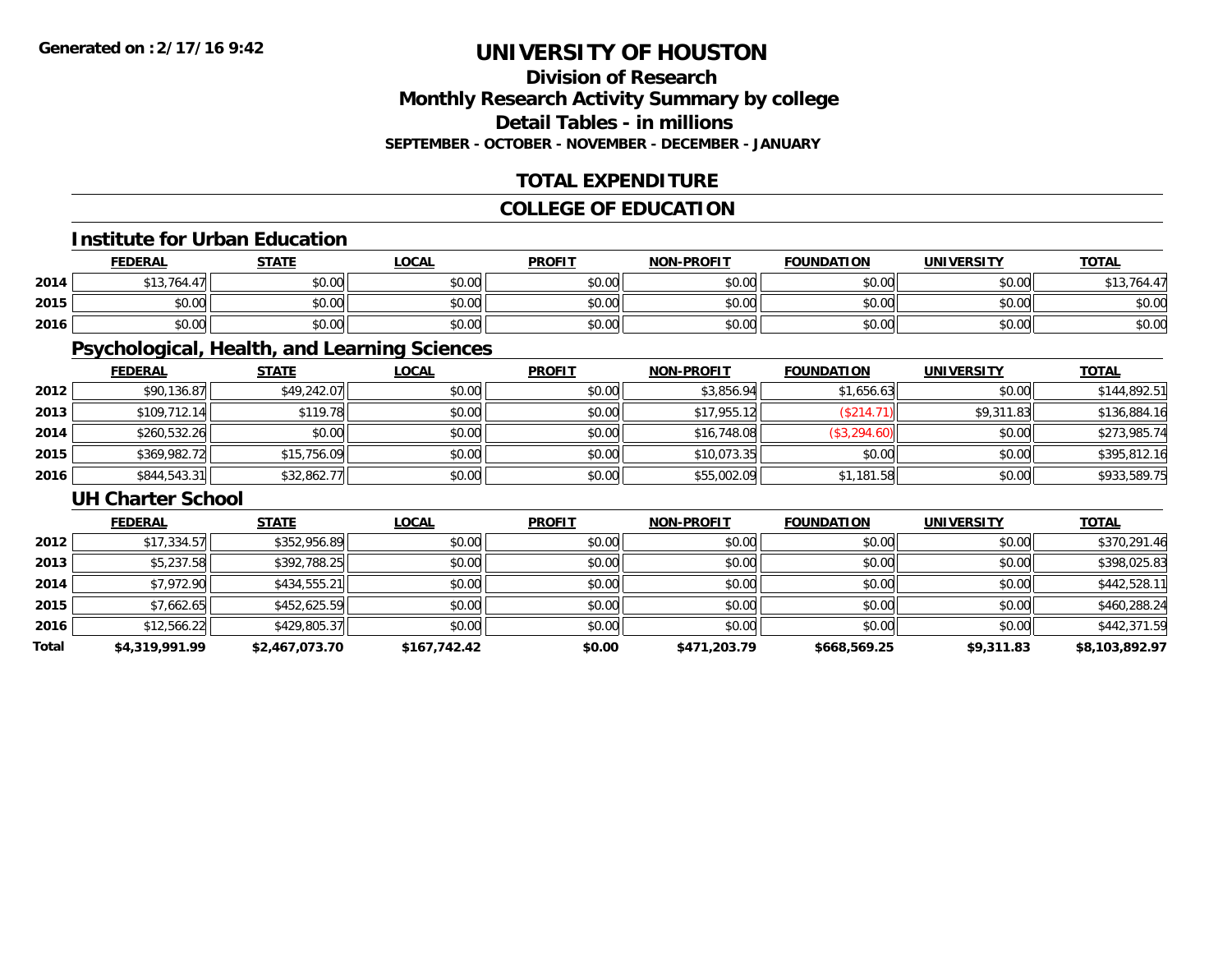**Division of ResearchMonthly Research Activity Summary by college Detail Tables - in millionsSEPTEMBER - OCTOBER - NOVEMBER - DECEMBER - JANUARY**

# **TOTAL EXPENDITURE**

#### **COLLEGE OF LIBERAL ARTS AND SOCIAL SCIENCES**

### **African-American Studies**

|      | <b>FEDERAL</b>                   | <b>STATE</b> | <b>LOCAL</b> | <b>PROFIT</b> | <u>NON-PROFIT</u> | <b>FOUNDATION</b> | <u>UNIVERSITY</u> | <u>TOTAL</u> |
|------|----------------------------------|--------------|--------------|---------------|-------------------|-------------------|-------------------|--------------|
| 2014 | \$712.80                         | \$0.00       | \$0.00       | \$0.00        | \$1,283.60        | \$0.00            | \$0.00            | \$1,996.40   |
| 2016 | \$790.00                         | \$0.00       | \$0.00       | \$0.00        | \$0.00            | \$0.00            | \$0.00            | \$790.00     |
|      | Art                              |              |              |               |                   |                   |                   |              |
|      | <b>FEDERAL</b>                   | <b>STATE</b> | <b>LOCAL</b> | <b>PROFIT</b> | <b>NON-PROFIT</b> | <b>FOUNDATION</b> | <b>UNIVERSITY</b> | <b>TOTAL</b> |
| 2012 | \$475.21                         | \$0.00       | \$0.00       | \$0.00        | \$0.00            | \$0.00            | \$0.00            | \$475.21     |
| 2013 | \$5,466.51                       | \$0.00       | \$0.00       | \$0.00        | \$0.00            | \$0.00            | \$0.00            | \$5,466.51   |
| 2014 | \$2,054.89                       | \$0.00       | \$0.00       | \$0.00        | \$0.00            | \$0.00            | \$0.00            | \$2,054.89   |
| 2015 | \$0.00                           | \$2,790.92   | \$0.00       | \$0.00        | \$0.00            | \$0.00            | \$0.00            | \$2,790.92   |
| 2016 | \$0.00                           | \$3,488.65   | \$0.00       | \$0.00        | \$0.00            | \$0.00            | \$0.00            | \$3,488.65   |
|      | <b>Arte Publico Press</b>        |              |              |               |                   |                   |                   |              |
|      | <b>FEDERAL</b>                   | <b>STATE</b> | <b>LOCAL</b> | <b>PROFIT</b> | <b>NON-PROFIT</b> | <b>FOUNDATION</b> | <b>UNIVERSITY</b> | <b>TOTAL</b> |
| 2012 | \$25,665.38                      | \$0.00       | \$0.00       | \$0.00        | \$21,936.99       | \$0.00            | \$0.00            | \$47,602.37  |
| 2013 | \$22,194.84                      | \$0.00       | \$0.00       | \$0.00        | \$20,731.45       | \$54,145.06       | \$0.00            | \$97,071.35  |
| 2014 | \$0.00                           | \$596.00     | \$0.00       | \$0.00        | \$10,000.00       | \$87,163.80       | \$0.00            | \$97,759.80  |
| 2015 | \$23,296.77                      | \$0.00       | \$0.00       | \$0.00        | \$14,101.23       | \$48,453.46       | \$0.00            | \$85,851.46  |
| 2016 | \$17,601.75                      | \$0.00       | \$0.00       | \$0.00        | \$61,629.50       | \$62,074.02       | \$0.00            | \$141,305.27 |
|      | <b>Blaffer Gallery</b>           |              |              |               |                   |                   |                   |              |
|      | <b>FEDERAL</b>                   | <b>STATE</b> | <b>LOCAL</b> | <b>PROFIT</b> | <b>NON-PROFIT</b> | <b>FOUNDATION</b> | <b>UNIVERSITY</b> | <b>TOTAL</b> |
| 2012 | \$1,043.58                       | \$959.97     | \$0.00       | \$0.00        | \$4,180.67        | \$0.00            | \$0.00            | \$6,184.22   |
| 2013 | \$5,356.06                       | \$0.00       | \$0.00       | \$0.00        | \$0.00            | \$0.00            | \$0.00            | \$5,356.06   |
| 2014 | \$50,000.58                      | \$10,387.81  | \$0.00       | \$0.00        | \$7,143.75        | \$0.00            | \$0.00            | \$67,532.14  |
| 2015 | \$0.00                           | \$0.00       | \$0.00       | \$0.00        | \$17,585.32       | \$0.00            | \$0.00            | \$17,585.32  |
| 2016 | \$12,439.01                      | \$4,598.00   | \$0.00       | \$0.00        | \$33,981.72       | \$17,390.68       | \$0.00            | \$68,409.41  |
|      | <b>Center for Public History</b> |              |              |               |                   |                   |                   |              |
|      | <b>FEDERAL</b>                   | <b>STATE</b> | <b>LOCAL</b> | <b>PROFIT</b> | <b>NON-PROFIT</b> | <b>FOUNDATION</b> | <b>UNIVERSITY</b> | <b>TOTAL</b> |
| 2012 | \$482.73                         | \$0.00       | \$0.00       | \$0.00        | \$0.00            | \$0.00            | \$0.00            | \$482.73     |
| 2013 | \$19,360.00                      | \$0.00       | \$0.00       | \$0.00        | \$0.00            | \$0.00            | \$0.00            | \$19,360.00  |
| 2014 | \$1,117.26                       | \$0.00       | \$0.00       | \$0.00        | \$0.00            | \$0.00            | \$0.00            | \$1,117.26   |
| 2015 | \$833.98                         | \$0.00       | \$0.00       | \$0.00        | \$0.00            | \$0.00            | \$0.00            | \$833.98     |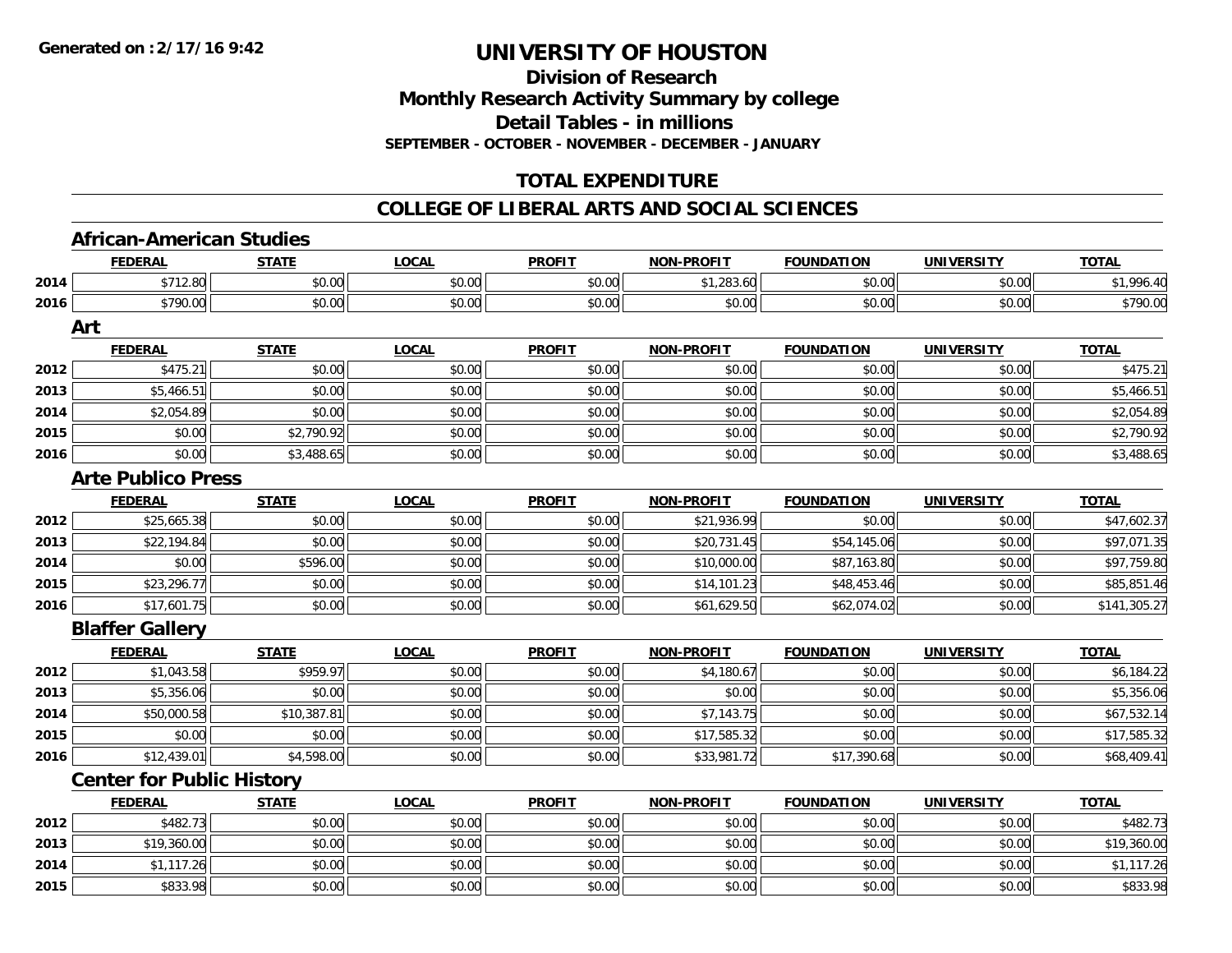# **Division of ResearchMonthly Research Activity Summary by college Detail Tables - in millionsSEPTEMBER - OCTOBER - NOVEMBER - DECEMBER - JANUARY**

# **TOTAL EXPENDITURE**

# **COLLEGE OF LIBERAL ARTS AND SOCIAL SCIENCES**

# **Communication**

|      | <b>FEDERAL</b> | <b>STATE</b> | <b>LOCAL</b> | <b>PROFIT</b> | <b>NON-PROFIT</b> | <b>FOUNDATION</b> | <b>UNIVERSITY</b> | <b>TOTAL</b> |
|------|----------------|--------------|--------------|---------------|-------------------|-------------------|-------------------|--------------|
| 2012 | \$0.00         | \$0.00       | \$0.00       | \$0.00        | \$0.00            | \$0.00            | \$0.00            | \$0.00       |
| 2013 | \$0.00         | \$0.00       | \$0.00       | \$0.00        | \$0.00            | \$0.00            | \$0.00            | \$0.00       |
| 2014 | \$0.00         | \$0.00       | \$0.00       | \$0.00        | \$1,400.29        | \$0.00            | \$0.00            | \$1,400.29   |
| 2015 | \$0.00         | \$8,964.08   | \$0.00       | \$0.00        | (\$232.09)        | \$0.00            | \$0.00            | \$8,731.99   |
| 2016 | \$0.00         | (\$256.77)   | \$0.00       | \$0.00        | \$0.00            | \$3,433.89        | \$0.00            | \$3,177.12   |

# **Communication Sciences and Disorders**

|      | <b>FEDERAL</b> | <u>STATE</u> | <b>LOCAL</b> | <b>PROFIT</b> | <b>NON-PROFIT</b> | <b>FOUNDATION</b> | <b>UNIVERSITY</b> | <b>TOTAL</b> |
|------|----------------|--------------|--------------|---------------|-------------------|-------------------|-------------------|--------------|
| 2012 | \$3,759.47     | \$0.00       | \$0.00       | \$0.00        | \$69,920.15       | \$0.00            | \$0.00            | \$73,679.62  |
| 2013 | \$0.01         | \$0.00       | \$0.00       | \$0.00        | \$104,307.35      | \$3,100.00        | \$0.00            | \$107,407.34 |
| 2014 | \$31,560.40    | \$0.00       | \$0.00       | \$0.00        | \$43,743.36       | \$166.70          | \$0.00            | \$75,470.46  |
| 2015 | \$41,122.95    | \$0.00       | \$0.00       | \$0.00        | \$114,468.40      | \$1,626.00        | \$0.00            | \$157,217.35 |
| 2016 | \$44,495.70    | \$0.00       | \$0.00       | \$0.00        | \$18,340.08       | \$0.00            | \$0.00            | \$62,835.78  |

### **Comparative Cultural Studies**

|      | <b>FEDERA</b>          | -----<br>. . | $\sim$ $\sim$ $\sim$<br>LUCAI | <b>DDOEIT</b><br>-מש | <b>DDAEIT</b><br>אמוי<br>6 J.H | .<br>™MD.<br>$\mathbf{v}$        | max1<br>JNIV    | <b>TOTAL</b> |
|------|------------------------|--------------|-------------------------------|----------------------|--------------------------------|----------------------------------|-----------------|--------------|
| 2015 | $\sim$ $\sim$<br>-v.vv | 51           | $\sim$ $\sim$<br>טט.טע        | 0.00                 | $\sim$ 00<br>ישי               | $\sim$ $\sim$ $\sim$<br>.<br>v.v | $\sim$<br>JUU.U |              |

### **Cynthia Woods Mitchell Center for the Arts**

|      | <u>FEDERAL</u> | <u>STATE</u> | <u>LOCAL</u> | <b>PROFIT</b> | <b>NON-PROFIT</b> | <b>FOUNDATION</b> | UNIVERSITY | <b>TOTAL</b> |
|------|----------------|--------------|--------------|---------------|-------------------|-------------------|------------|--------------|
| 2013 | \$0.00         | \$6,000.00   | \$0.00       | \$0.00        | \$0.00            | \$0.00            | \$0.00     | \$6,000.00   |
| 2014 | \$0.00         | \$4,500.00   | \$0.00       | \$4,678.10    | \$0.00            | \$1,400.00        | \$0.00     | \$10,578.10  |
| 2015 | \$0.00         | \$8,000.00   | \$0.00       | \$9,143.81    | \$0.00            | \$0.00            | \$0.00     | \$17,143.81  |
| 2016 | \$0.00         | \$0.00       | \$0.00       | \$27,499.88   | \$440.86          | \$0.00            | \$0.00     | \$27,940.74  |

# **Dean, Liberal Arts and Social Sciences**

|      | <b>FEDERAL</b> | <b>STATE</b> | <b>LOCAL</b> | <b>PROFIT</b> | <b>NON-PROFIT</b> | <b>FOUNDATION</b> | <b>UNIVERSITY</b> | <b>TOTAL</b> |
|------|----------------|--------------|--------------|---------------|-------------------|-------------------|-------------------|--------------|
| 2012 | \$1,474.57     | \$0.00       | \$0.00       | \$0.00        | \$0.00            | \$0.00            | \$0.00            | \$1,474.57   |
| 2013 | \$0.00         | \$0.00       | \$0.00       | \$0.00        | \$0.00            | \$0.00            | \$0.00            | \$0.00       |
| 2014 | \$0.00         | \$0.00       | \$0.00       | \$0.00        | \$0.00            | \$0.00            | \$0.00            | \$0.00       |
| 2015 | \$0.00         | \$118,099.05 | \$0.00       | \$0.00        | \$0.00            | \$0.00            | \$0.00            | \$118,099.05 |
| 2016 | \$0.00         | \$0.00       | \$0.00       | \$0.00        | \$0.00            | \$0.00            | \$0.00            | \$0.00       |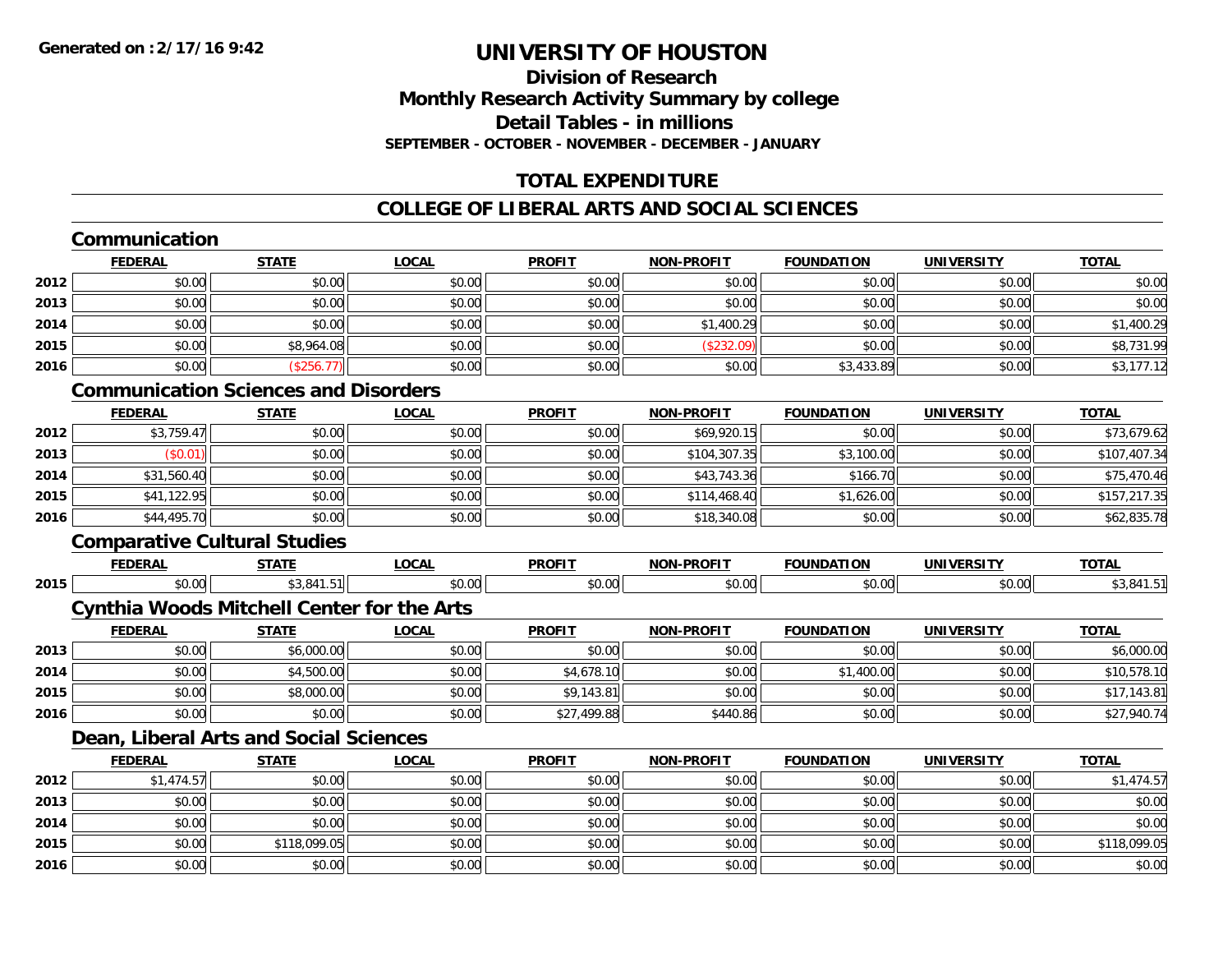### **Division of Research Monthly Research Activity Summary by college Detail Tables - in millions SEPTEMBER - OCTOBER - NOVEMBER - DECEMBER - JANUARY**

### **TOTAL EXPENDITURE**

|      | <b>Economics</b>        |                                     |              |               |                   |                   |                   |                |
|------|-------------------------|-------------------------------------|--------------|---------------|-------------------|-------------------|-------------------|----------------|
|      | <b>FEDERAL</b>          | <b>STATE</b>                        | <b>LOCAL</b> | <b>PROFIT</b> | <b>NON-PROFIT</b> | <b>FOUNDATION</b> | <b>UNIVERSITY</b> | <b>TOTAL</b>   |
| 2012 | \$0.00                  | \$0.00                              | \$0.00       | \$11,817.13   | \$1,293.40        | \$12,498.54       | \$0.00            | \$25,609.07    |
| 2013 | \$0.00                  | \$0.00                              | \$0.00       | \$0.00        | \$203,526.34      | \$11,480.26       | \$0.00            | \$215,006.60   |
| 2014 | \$0.00                  | \$0.00                              | \$0.00       | \$0.00        | \$33,972.45       | \$15,353.99       | \$0.00            | \$49,326.44    |
| 2015 | \$6,254.68              | \$0.00                              | \$0.00       | \$0.00        | \$31,455.99       | \$10,256.75       | \$0.00            | \$47,967.42    |
| 2016 | \$0.00                  | \$0.00                              | \$0.00       | \$0.00        | \$0.00            | \$0.00            | \$0.00            | \$0.00         |
|      | English                 |                                     |              |               |                   |                   |                   |                |
|      | <b>FEDERAL</b>          | <b>STATE</b>                        | <b>LOCAL</b> | <b>PROFIT</b> | <b>NON-PROFIT</b> | <b>FOUNDATION</b> | <b>UNIVERSITY</b> | <b>TOTAL</b>   |
| 2012 | \$397.50                | \$0.00                              | \$0.00       | \$0.00        | \$0.00            | \$0.00            | \$0.00            | \$397.50       |
| 2013 | \$17,566.26             | \$0.00                              | \$0.00       | \$0.00        | \$0.00            | \$0.00            | \$0.00            | \$17,566.26    |
| 2014 | \$14,950.00             | \$0.00                              | \$0.00       | \$0.00        | \$0.00            | \$0.00            | \$0.00            | \$14,950.00    |
| 2015 | \$9,473.71              | \$4,000.00                          | \$0.00       | \$0.00        | \$0.00            | \$0.00            | \$6,162.84        | \$19,636.55    |
| 2016 | \$17,347.57             | \$0.00                              | \$0.00       | \$0.00        | \$0.00            | \$0.00            | \$0.00            | \$17,347.57    |
|      |                         | <b>Health and Human Performance</b> |              |               |                   |                   |                   |                |
|      | <b>FEDERAL</b>          | <b>STATE</b>                        | <b>LOCAL</b> | <b>PROFIT</b> | <b>NON-PROFIT</b> | <b>FOUNDATION</b> | <b>UNIVERSITY</b> | <b>TOTAL</b>   |
| 2012 | \$276,207.74            | \$0.00                              | \$0.00       | \$123,359.36  | \$0.00            | \$9,680.80        | \$0.00            | \$409,247.89   |
| 2013 | \$1,068,394.25          | \$0.00                              | \$0.00       | \$47,998.58   | \$0.00            | (\$71.57)         | \$0.00            | \$1,116,321.26 |
| 2014 | \$955,151.12            | \$0.00                              | \$0.00       | \$36,027.50   | \$0.00            | \$6,732.02        | \$0.00            | \$997,910.64   |
| 2015 | \$950,865.15            | \$0.00                              | \$0.00       | \$57,279.41   | \$15,514.00       | \$26,315.03       | \$0.00            | \$1,049,973.60 |
| 2016 | \$852,586.56            | \$0.00                              | \$0.00       | \$67,068.46   | \$17,205.24       | \$20,158.49       | \$4,958.85        | \$961,977.60   |
|      | <b>Hispanic Studies</b> |                                     |              |               |                   |                   |                   |                |
|      | <b>FEDERAL</b>          | <b>STATE</b>                        | <b>LOCAL</b> | <b>PROFIT</b> | <b>NON-PROFIT</b> | <b>FOUNDATION</b> | <b>UNIVERSITY</b> | <b>TOTAL</b>   |
| 2012 | \$0.00                  | \$0.00                              | \$0.00       | \$0.00        | \$0.00            | \$56,060.31       | \$0.00            | \$56,060.31    |
| 2013 | \$0.00                  | \$0.00                              | \$0.00       | \$0.00        | \$0.00            | \$13,442.31       | \$0.00            | \$13,442.31    |
| 2014 | \$0.00                  | \$0.00                              | \$0.00       | \$0.00        | \$0.00            | \$4,437.02        | \$0.00            | \$4,437.02     |
| 2015 | \$0.00                  | \$0.00                              | \$0.00       | \$0.00        | \$0.00            | \$0.00            | \$0.00            | \$0.00         |
| 2016 | \$0.00                  | \$0.00                              | \$0.00       | \$0.00        | \$0.00            | \$0.00            | \$0.00            | \$0.00         |
|      | <b>History</b>          |                                     |              |               |                   |                   |                   |                |
|      | <b>FEDERAL</b>          | <b>STATE</b>                        | <b>LOCAL</b> | <b>PROFIT</b> | <b>NON-PROFIT</b> | <b>FOUNDATION</b> | <b>UNIVERSITY</b> | <b>TOTAL</b>   |
| 2012 | \$1,519.25              | \$0.00                              | \$0.00       | \$5,397.46    | (\$332.43)        | \$0.00            | \$0.00            | \$6,584.28     |
| 2013 | (\$6,756.75)            | \$0.00                              | \$0.00       | \$21,453.30   | (\$13,302.61)     | \$0.00            | \$0.00            | \$1,393.94     |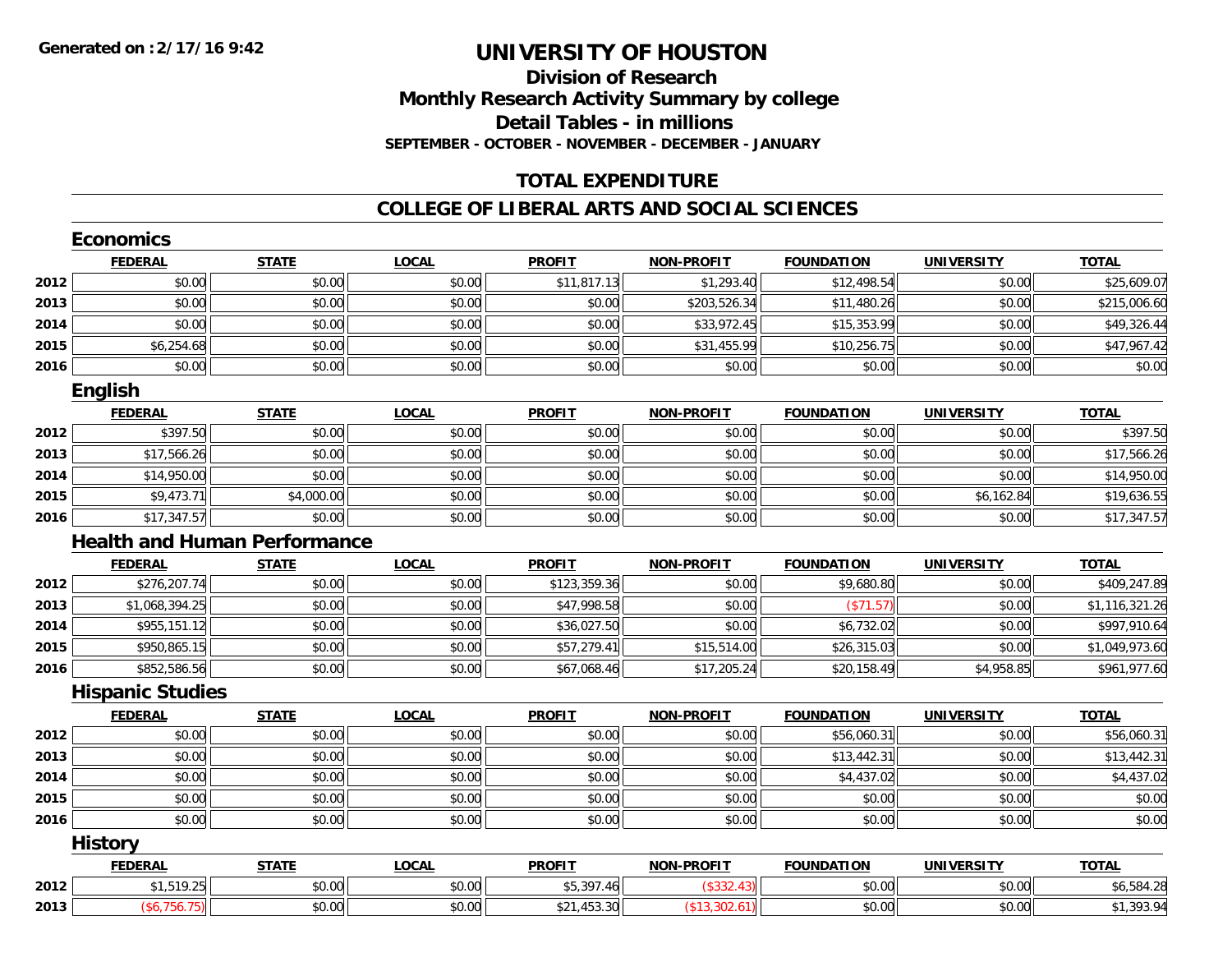# **Division of ResearchMonthly Research Activity Summary by college Detail Tables - in millions SEPTEMBER - OCTOBER - NOVEMBER - DECEMBER - JANUARY**

# **TOTAL EXPENDITURE**

|      | <b>History</b>                        |              |              |               |                   |                   |                   |              |
|------|---------------------------------------|--------------|--------------|---------------|-------------------|-------------------|-------------------|--------------|
|      | <b>FEDERAL</b>                        | <b>STATE</b> | <b>LOCAL</b> | <b>PROFIT</b> | <b>NON-PROFIT</b> | <b>FOUNDATION</b> | <b>UNIVERSITY</b> | <b>TOTAL</b> |
| 2014 | \$0.00                                | \$0.00       | \$0.00       | \$27,309.01   | \$0.00            | \$0.00            | \$0.00            | \$27,309.01  |
| 2015 | \$4,030.72                            | \$0.00       | \$0.00       | \$22,451.57   | \$0.00            | \$0.00            | \$0.00            | \$26,482.29  |
| 2016 | \$4,314.32                            | \$0.00       | \$0.00       | \$30,203.78   | \$0.00            | \$0.00            | \$0.00            | \$34,518.10  |
|      | <b>Hobby Center for Public Policy</b> |              |              |               |                   |                   |                   |              |
|      | <b>FEDERAL</b>                        | <b>STATE</b> | <b>LOCAL</b> | <b>PROFIT</b> | NON-PROFIT        | <b>FOUNDATION</b> | <b>UNIVERSITY</b> | <b>TOTAL</b> |
| 2012 | \$47,797.83                           | \$0.00       | \$0.00       | \$0.00        | \$0.00            | \$0.00            | \$0.00            | \$47,797.83  |
| 2013 | \$30,029.37                           | \$0.00       | \$0.00       | \$0.00        | \$0.00            | \$0.00            | \$0.00            | \$30,029.37  |
| 2014 | \$0.00                                | \$19,543.44  | \$0.00       | \$0.00        | \$0.00            | \$0.00            | \$0.00            | \$19,543.44  |
| 2015 | \$1,502.88                            | (\$338.78)   | \$0.00       | \$0.00        | \$0.00            | \$16,500.00       | \$0.00            | \$17,664.10  |
| 2016 | \$26,638.27                           | \$0.00       | \$0.00       | \$0.00        | \$0.00            | \$11,628.61       | \$0.00            | \$38,266.88  |
|      | <b>Modern/Classical Languages</b>     |              |              |               |                   |                   |                   |              |
|      | <b>FEDERAL</b>                        | <b>STATE</b> | <b>LOCAL</b> | <b>PROFIT</b> | <b>NON-PROFIT</b> | <b>FOUNDATION</b> | <b>UNIVERSITY</b> | <b>TOTAL</b> |
| 2012 | \$0.00                                | \$0.00       | \$0.00       | \$0.00        | \$0.00            | \$0.00            | \$0.00            | \$0.00       |
| 2013 | \$18,027.81                           | \$0.00       | \$0.00       | \$0.00        | \$0.00            | \$0.00            | \$0.00            | \$18,027.81  |
| 2014 | \$59,815.00                           | \$0.00       | \$0.00       | \$0.00        | \$0.00            | \$0.00            | \$0.00            | \$59,815.00  |
| 2015 | \$57,583.50                           | \$0.00       | \$0.00       | \$0.00        | \$0.00            | \$0.00            | \$0.00            | \$57,583.50  |
| 2016 | \$19,401.67                           | \$0.00       | \$0.00       | \$0.00        | \$0.00            | \$0.00            | \$0.00            | \$19,401.67  |
|      | Philosophy                            |              |              |               |                   |                   |                   |              |
|      | <b>FEDERAL</b>                        | <b>STATE</b> | <b>LOCAL</b> | <b>PROFIT</b> | <b>NON-PROFIT</b> | <b>FOUNDATION</b> | <b>UNIVERSITY</b> | <b>TOTAL</b> |
| 2012 | \$2,923.54                            | \$0.00       | \$0.00       | \$0.00        | \$0.00            | \$0.00            | \$0.00            | \$2,923.54   |
| 2013 | \$4,462.86                            | \$0.00       | \$0.00       | \$0.00        | \$0.00            | \$0.00            | \$0.00            | \$4,462.86   |
| 2014 | \$5,449.72                            | \$0.00       | \$0.00       | \$0.00        | \$0.00            | \$0.00            | \$0.00            | \$5,449.72   |
| 2015 | \$1,692.22                            | \$330.45     | \$0.00       | \$0.00        | \$0.00            | \$0.00            | \$0.00            | \$2,022.67   |
| 2016 | \$91.75                               | \$0.00       | \$0.00       | \$0.00        | \$0.00            | \$0.00            | \$0.00            | \$91.75      |
|      | <b>Political Science</b>              |              |              |               |                   |                   |                   |              |
|      | <b>FEDERAL</b>                        | <b>STATE</b> | <b>LOCAL</b> | <b>PROFIT</b> | <b>NON-PROFIT</b> | <b>FOUNDATION</b> | <b>UNIVERSITY</b> | <b>TOTAL</b> |
| 2012 | \$0.00                                | \$0.00       | \$0.00       | \$0.00        | \$0.00            | \$0.00            | \$0.00            | \$0.00       |
| 2013 | \$6,585.31                            | \$0.00       | \$0.00       | \$0.00        | \$0.00            | \$2,000.00        | \$0.00            | \$8,585.31   |
| 2014 | \$0.00                                | \$0.00       | \$0.00       | \$0.00        | \$0.00            | \$0.00            | \$0.00            | \$0.00       |
| 2015 | \$33,276.21                           | \$20,912.58  | \$0.00       | \$0.00        | \$0.00            | \$0.00            | \$0.00            | \$54,188.79  |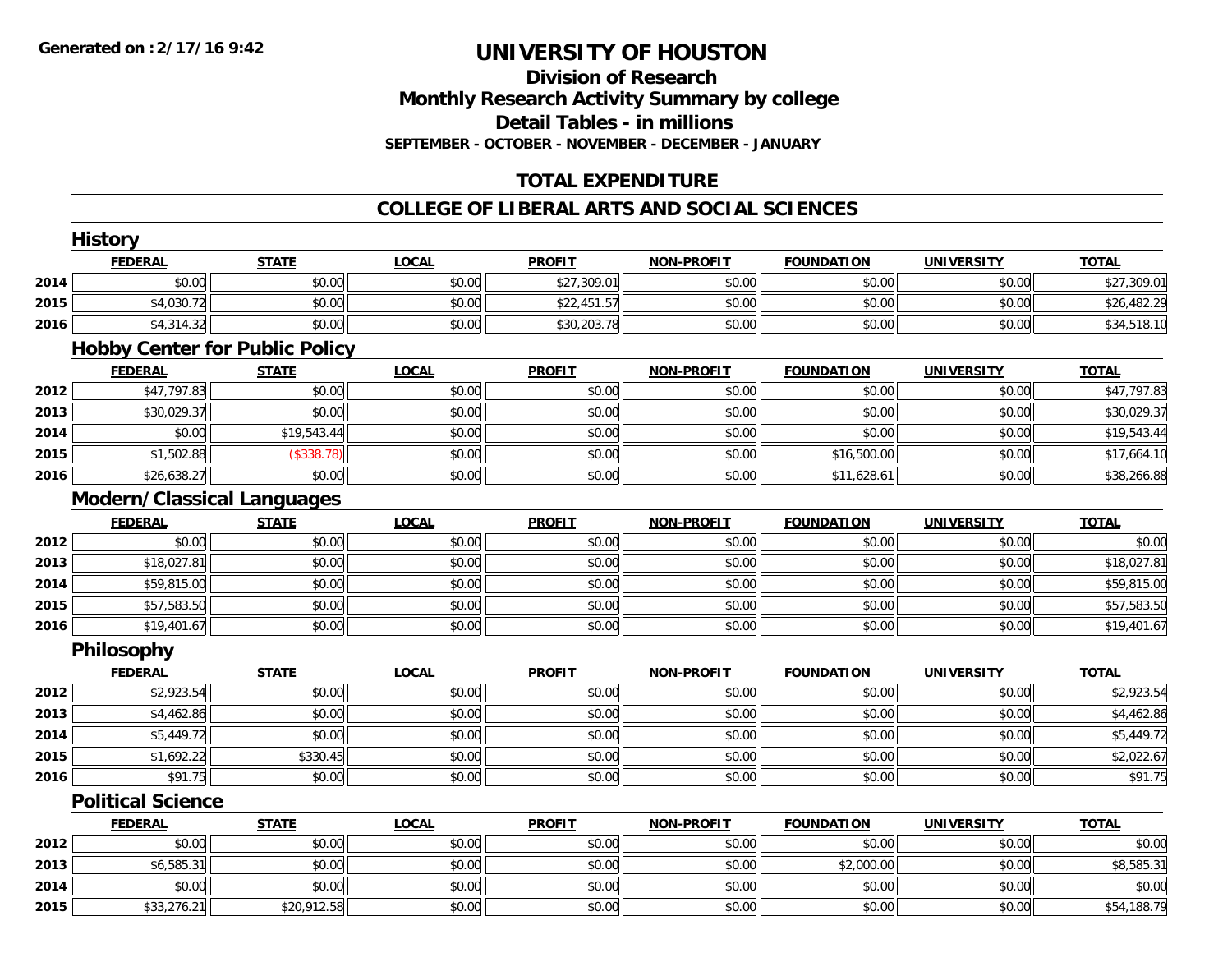**Division of Research**

**Monthly Research Activity Summary by college**

**Detail Tables - in millions**

**SEPTEMBER - OCTOBER - NOVEMBER - DECEMBER - JANUARY**

### **TOTAL EXPENDITURE**

|       | <b>Political Science</b> |              |              |               |                   |                   |                   |                 |
|-------|--------------------------|--------------|--------------|---------------|-------------------|-------------------|-------------------|-----------------|
|       | <b>FEDERAL</b>           | <b>STATE</b> | <b>LOCAL</b> | <b>PROFIT</b> | <b>NON-PROFIT</b> | <b>FOUNDATION</b> | <b>UNIVERSITY</b> | <b>TOTAL</b>    |
| 2016  | \$23,658.36              | \$11,832.33  | \$0.00       | \$0.00        | \$18,628.48       | \$0.00            | \$0.00            | \$54,119.17     |
|       | <b>Psychology</b>        |              |              |               |                   |                   |                   |                 |
|       | <b>FEDERAL</b>           | <b>STATE</b> | <b>LOCAL</b> | <b>PROFIT</b> | <b>NON-PROFIT</b> | <b>FOUNDATION</b> | <b>UNIVERSITY</b> | <b>TOTAL</b>    |
| 2012  | \$2,534,047.57           | \$54,810.93  | \$0.00       | \$32,029.85   | \$103,763.52      | \$75,652.98       | (\$3,093.22)      | \$2,797,211.64  |
| 2013  | \$2,609,854.33           | \$29,504.64  | \$0.00       | \$19,620.82   | \$97,861.14       | \$59,763.40       | \$0.00            | \$2,816,604.33  |
| 2014  | \$1,875,604.55           | \$5,832.64   | \$0.00       | \$4,780.26    | \$137,645.30      | (\$94.40)         | \$0.00            | \$2,023,768.35  |
| 2015  | \$2,170,346.76           | \$78,778.43  | \$0.00       | \$8,446.00    | \$198,498.09      | \$0.00            | \$10,036.55       | \$2,466,105.83  |
| 2016  | \$2,307,972.46           | \$65,523.61  | \$0.00       | \$5,906.53    | \$220,849.98      | \$0.00            | \$12,436.08       | \$2,612,688.66  |
|       | <b>School of Music</b>   |              |              |               |                   |                   |                   |                 |
|       | <b>FEDERAL</b>           | <b>STATE</b> | <b>LOCAL</b> | <b>PROFIT</b> | <b>NON-PROFIT</b> | <b>FOUNDATION</b> | <b>UNIVERSITY</b> | <b>TOTAL</b>    |
| 2015  | \$0.00                   | (\$28.12)    | \$0.00       | \$0.00        | \$0.00            | \$0.00            | \$0.00            | (\$28.12)       |
|       | <b>Sociology</b>         |              |              |               |                   |                   |                   |                 |
|       | <b>FEDERAL</b>           | <b>STATE</b> | <b>LOCAL</b> | <b>PROFIT</b> | <b>NON-PROFIT</b> | <b>FOUNDATION</b> | <b>UNIVERSITY</b> | <b>TOTAL</b>    |
| 2012  | \$4,306.32               | \$0.00       | \$0.00       | \$0.00        | \$0.00            | \$0.00            | \$0.00            | \$4,306.32      |
| 2013  | \$1,235.80               | \$0.00       | \$0.00       | \$0.00        | \$0.00            | \$0.00            | \$0.00            | \$1,235.80      |
| 2014  | \$14,090.56              | \$0.00       | \$0.00       | \$0.00        | \$0.00            | \$0.00            | \$0.00            | \$14,090.56     |
| 2015  | \$10.32                  | \$850.00     | \$0.00       | \$0.00        | \$0.00            | \$0.00            | \$0.00            | \$860.32        |
| 2016  | \$0.00                   | \$500.00     | \$0.00       | \$0.00        | \$0.00            | \$0.00            | \$0.00            | \$500.00        |
|       | <b>Theatre</b>           |              |              |               |                   |                   |                   |                 |
|       | <b>FEDERAL</b>           | <b>STATE</b> | <b>LOCAL</b> | <b>PROFIT</b> | <b>NON-PROFIT</b> | <b>FOUNDATION</b> | <b>UNIVERSITY</b> | <b>TOTAL</b>    |
| 2012  | \$0.00                   | \$0.00       | \$0.00       | \$0.00        | (\$8,884.27)      | \$0.00            | \$0.00            | (\$8,884.27)    |
| 2013  | \$0.00                   | \$0.00       | \$0.00       | \$0.00        | \$101.00          | \$0.00            | \$0.00            | \$101.00        |
| 2016  | \$0.00                   | \$0.00       | \$0.00       | \$0.00        | \$50,126.53       | \$0.00            | \$0.00            | \$50,126.53     |
| Total | \$16,340,011.49          | \$464,021.37 | \$0.00       | \$562,470.81  | \$1,652,884.77    | \$630,748.14      | \$30,501.10       | \$19,680,637.69 |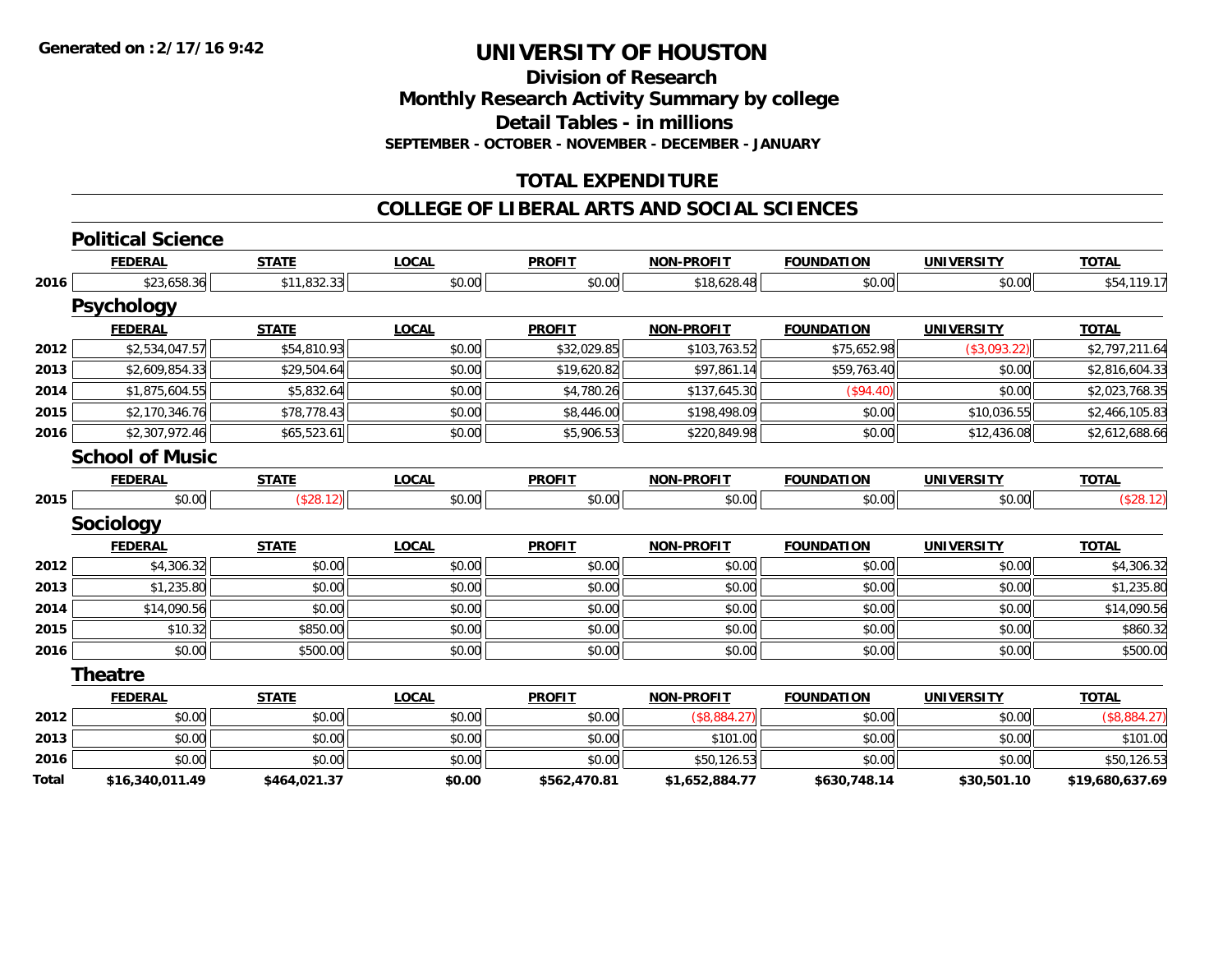## **Division of ResearchMonthly Research Activity Summary by college Detail Tables - in millions SEPTEMBER - OCTOBER - NOVEMBER - DECEMBER - JANUARY**

# **TOTAL EXPENDITURE**

# **COLLEGE OF NATURAL SCIENCES AND MATHEMATICS**

# **Biology/Biochemistry**

|      | <b>FEDERAL</b> | <u>STATE</u> | <u>LOCAL</u> | <b>PROFIT</b> | <b>NON-PROFIT</b> | <b>FOUNDATION</b> | UNIVERSITY  | <b>TOTAL</b>   |
|------|----------------|--------------|--------------|---------------|-------------------|-------------------|-------------|----------------|
| 2012 | \$1,276,772.95 | \$459,110.24 | \$0.00       | \$0.01        | \$365,467.45      | \$72,613.78       | \$0.00      | \$2,173,964.43 |
| 2013 | \$1,420,168.98 | \$305,819.69 | \$0.00       | \$33,587.59   | \$335,382.93      | \$92,409.64       | \$0.00      | \$2,187,368.82 |
| 2014 | \$737,426.13   | \$344,603.01 | \$0.00       | \$81,910.24   | \$207,307.68      | \$55,595.17       | \$0.00      | \$1,426,842.23 |
| 2015 | \$1,096,806.91 | \$293,488.70 | \$0.00       | \$45,986.99   | \$169,707.24      | \$165,371.86      | \$12,843.00 | \$1,784,204.69 |
| 2016 | \$1,089,170.28 | \$455,067.66 | \$0.00       | \$44,809.34   | \$138,496.48      | \$161,607.81      | \$0.00      | \$1,889,151.57 |

# **Center for Applied Geoscience Excellence**

|      | <b>FEDERAL</b>        | <b>STATE</b> | <b>LOCAL</b> | <b>PROFIT</b> | <b>NON-PROFIT</b> | <b>FOUNDATION</b> | UNIVERSITY | <b>TOTAL</b> |
|------|-----------------------|--------------|--------------|---------------|-------------------|-------------------|------------|--------------|
| 2014 | ÷∩<br>$\cap$<br>DU.UG | \$0.00       | \$0.00       | \$0.00        | \$0.00            | \$0.00            | \$0.00     | \$0.00       |
| 2015 | \$0.00                | \$0.00       | \$0.00       | \$0.00        | \$0.00            | \$0.00            | \$0.00     | \$0.00       |
| 2016 | \$0.00                | \$0.00       | \$0.00       | \$0.00        | \$0.00            | \$0.00            | \$0.00     | \$0.00       |

# **Center for Nuclear Receptors and Cell Signaling**

|      | <b>FEDERAL</b> | <b>STATE</b> | <b>LOCAL</b> | <b>PROFIT</b> | <b>NON-PROFIT</b> | <b>FOUNDATION</b> | <b>UNIVERSITY</b> | <b>TOTAL</b>   |
|------|----------------|--------------|--------------|---------------|-------------------|-------------------|-------------------|----------------|
| 2012 | \$929,446.54   | \$242,760.89 | \$0.00       | \$70,715.38   | $($ \$63.33) $ $  | \$206,713.22      | \$0.00            | \$1,449,572.70 |
| 2013 | \$688,914.15   | \$290,461.52 | \$0.00       | \$3,626.63    | \$150.00          | \$26,980.75       | \$0.00            | \$1,010,133.05 |
| 2014 | \$540,166.88   | \$416,753.29 | \$0.00       | \$0.00        | \$19,735.49       | \$52,902.58       | \$0.00            | \$1,029,558.24 |
| 2015 | \$132,366.69   | \$532,204.06 | \$0.00       | \$0.00        | \$294.69          | \$145,281.29      | \$0.00            | \$810,146.73   |
| 2016 | \$535,522.24   | \$263,958.07 | \$0.00       | \$0.00        | \$9,518.32        | \$102,505.76      | \$0.00            | \$911,504.38   |

#### **Chemistry**

|      | <b>FEDERAL</b> | <b>STATE</b> | <b>LOCAL</b> | <b>PROFIT</b> | <b>NON-PROFIT</b> | <b>FOUNDATION</b> | <b>UNIVERSITY</b> | <b>TOTAL</b>   |
|------|----------------|--------------|--------------|---------------|-------------------|-------------------|-------------------|----------------|
| 2012 | \$1,040,999.62 | \$266,565.10 | \$0.00       | \$683.81      | \$13,050.41       | \$842,359.90      | \$20,579.62       | \$2,184,238.46 |
| 2013 | \$833,225.35   | \$398,477.88 | \$0.00       | \$28,733.46   | \$6,902.20        | \$391,720.29      | (S44, 386.25)     | \$1,614,672.93 |
| 2014 | \$911,788.81   | \$284,000.47 | \$0.00       | \$133.65      | \$11,521.49       | \$1,041,578.85    | \$16,067.13       | \$2,265,090.40 |
| 2015 | \$791,818.48   | \$89,848.60  | \$0.00       | \$0.00        | \$37,302.54       | \$701,856.40      | \$0.00            | \$1,620,826.02 |
| 2016 | \$1,003,859.44 | \$30,585.53  | \$0.00       | \$568.01      | \$112,143.59      | \$445,044.85      | \$0.00            | \$1,592,201.42 |

### **Computer Science**

|      | <b>FEDERAL</b> | <u>STATE</u> | <b>LOCAL</b> | <b>PROFIT</b> | <b>NON-PROFIT</b> | <b>FOUNDATION</b> | UNIVERSITY  | <b>TOTAL</b>   |
|------|----------------|--------------|--------------|---------------|-------------------|-------------------|-------------|----------------|
| 2012 | \$931,178.03   | \$11,764.73  | \$0.00       | \$158.763.61  | \$22,109.97       | \$0.00            | \$0.00      | \$1,123,816.35 |
| 2013 | \$971,203.25   | \$19,857.16  | \$0.00       | \$111,550.31  | \$14,021.18       | \$13,224.71       | \$23,739.08 | \$1,153,595.69 |
| 2014 | \$582,520.02   | \$0.00       | \$0.00       | \$267,628.99  | \$203,061.32      | \$11,445.83       | \$10,117.18 | \$1,074,773.34 |
| 2015 | \$867,938.26   | \$99,223.14  | \$0.00       | \$168,028.07  | \$106,385.79      | \$7,057.48        | \$17,045.05 | \$1,265,677.78 |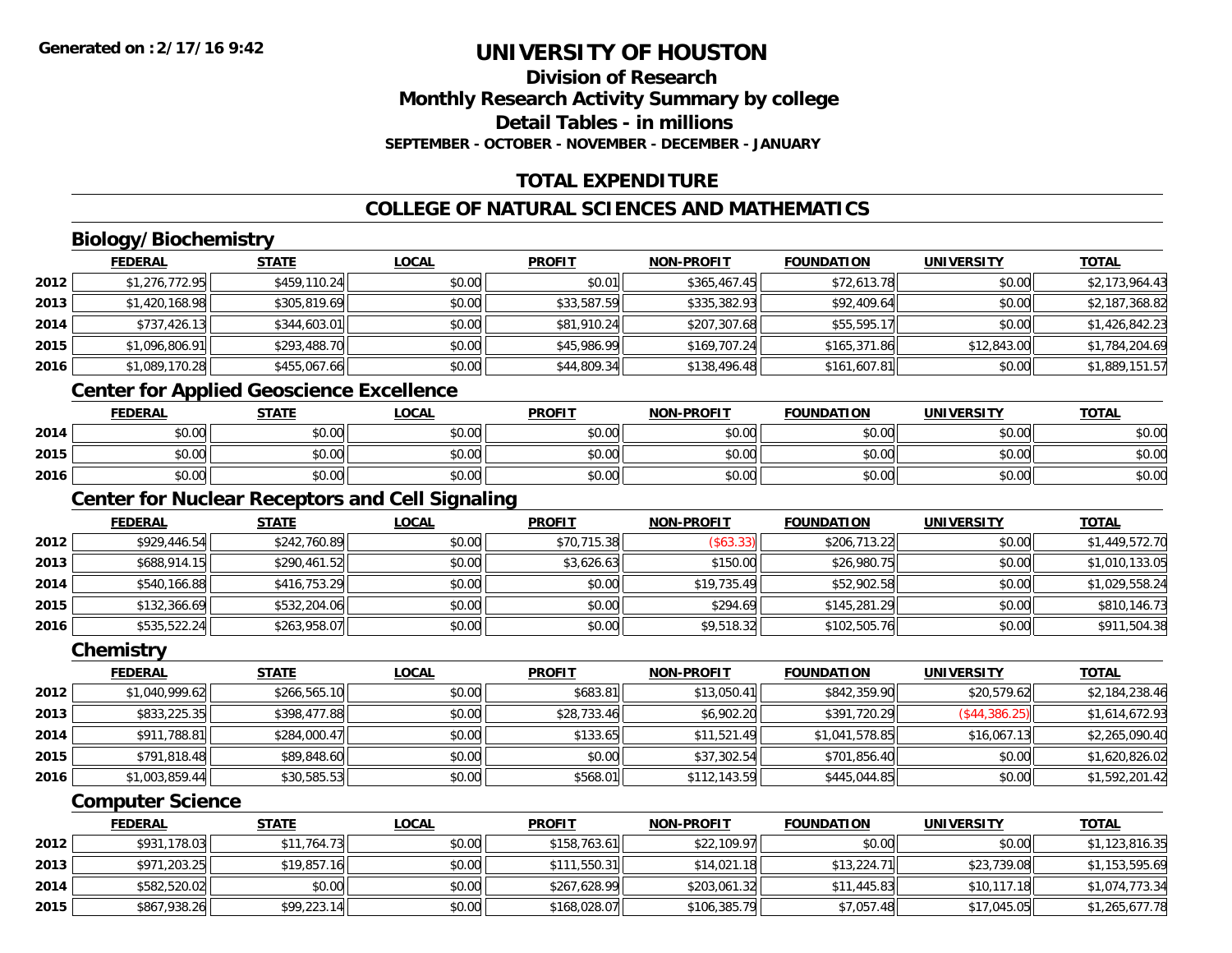**Division of Research**

**Monthly Research Activity Summary by college**

**Detail Tables - in millions**

**SEPTEMBER - OCTOBER - NOVEMBER - DECEMBER - JANUARY**

# **TOTAL EXPENDITURE**

#### **COLLEGE OF NATURAL SCIENCES AND MATHEMATICS**

# **Computer Science**

|      | <b>FEDERAL</b>                  | <b>STATE</b>                            | <b>LOCAL</b>                                         | <b>PROFIT</b>  | <b>NON-PROFIT</b> | <b>FOUNDATION</b> | <b>UNIVERSITY</b> | <b>TOTAL</b>   |
|------|---------------------------------|-----------------------------------------|------------------------------------------------------|----------------|-------------------|-------------------|-------------------|----------------|
| 2016 | \$1,135,215.83                  | \$37,569.28                             | \$0.00                                               | \$93,706.94    | \$32,005.15       | \$0.00            | \$14,641.75       | \$1,313,138.95 |
|      |                                 | Dean, Natural Sciences and Mathematics  |                                                      |                |                   |                   |                   |                |
|      | <b>FEDERAL</b>                  | <b>STATE</b>                            | <b>LOCAL</b>                                         | <b>PROFIT</b>  | <b>NON-PROFIT</b> | <b>FOUNDATION</b> | <b>UNIVERSITY</b> | <b>TOTAL</b>   |
| 2012 | \$440,142.74                    | \$0.00                                  | \$7,488.83                                           | \$0.00         | \$0.00            | \$0.00            | \$0.00            | \$447,631.57   |
| 2013 | \$326,509.15                    | \$0.00                                  | \$0.00                                               | \$0.00         | \$0.00            | \$0.00            | \$0.00            | \$326,509.15   |
| 2014 | \$369,475.02                    | \$0.00                                  | \$0.00                                               | \$0.00         | \$0.00            | \$0.00            | \$0.00            | \$369,475.02   |
| 2015 | \$127,655.13                    | \$20,508.38                             | \$0.00                                               | \$0.00         | \$16,589.61       | \$0.00            | \$0.00            | \$164,753.13   |
| 2016 | \$0.00                          | \$6,243.25                              | \$0.00                                               | \$272.85       | \$23,165.61       | \$0.00            | \$0.00            | \$29,681.71    |
|      |                                 | <b>Earth &amp; Atmospheric Sciences</b> |                                                      |                |                   |                   |                   |                |
|      | <b>FEDERAL</b>                  | <b>STATE</b>                            | <b>LOCAL</b>                                         | <b>PROFIT</b>  | <b>NON-PROFIT</b> | <b>FOUNDATION</b> | <b>UNIVERSITY</b> | <b>TOTAL</b>   |
| 2012 | \$671,585.92                    | \$342,024.71                            | \$0.00                                               | \$651,423.34   | \$82,468.79       | \$0.00            | \$0.00            | \$1,747,502.77 |
| 2013 | \$471,504.34                    | \$85,063.27                             | \$0.00                                               | \$945,205.05   | \$81,900.23       | \$0.00            | \$0.00            | \$1,583,672.90 |
| 2014 | \$405,921.11                    | \$156,652.41                            | \$0.00                                               | \$1,250,673.50 | \$153,376.31      | \$103,690.53      | \$0.00            | \$2,070,313.87 |
| 2015 | \$429,989.59                    | \$193,452.72                            | \$0.00                                               | \$684,166.47   | \$106,396.35      | \$17,288.44       | \$0.00            | \$1,431,293.57 |
| 2016 | \$318,968.26                    | \$394,215.17                            | \$0.00                                               | \$538,169.92   | \$92,164.98       | \$10,362.30       | \$51,584.49       | \$1,405,465.12 |
|      |                                 |                                         | <b>Institute for Climate and Atmospheric Science</b> |                |                   |                   |                   |                |
|      | <b>FEDERAL</b>                  | <b>STATE</b>                            | <b>LOCAL</b>                                         | <b>PROFIT</b>  | <b>NON-PROFIT</b> | <b>FOUNDATION</b> | <b>UNIVERSITY</b> | <b>TOTAL</b>   |
| 2012 | \$0.00                          | \$0.00                                  | \$0.00                                               | \$0.00         | \$0.00            | \$0.00            | \$0.00            | \$0.00         |
| 2013 | \$0.00                          | \$0.00                                  | \$0.00                                               | \$0.00         | \$0.00            | \$0.00            | \$0.00            | \$0.00         |
| 2014 | \$0.00                          | \$0.00                                  | \$0.00                                               | \$0.00         | \$0.00            | \$0.00            | \$0.00            | \$0.00         |
| 2015 | \$0.00                          | \$0.00                                  | \$0.00                                               | \$0.00         | \$0.00            | \$0.00            | \$0.00            | \$0.00         |
| 2016 | \$0.00                          | \$0.00                                  | \$0.00                                               | \$0.00         | \$0.00            | \$0.00            | \$0.00            | \$0.00         |
|      | <b>Institute for Nanoenergy</b> |                                         |                                                      |                |                   |                   |                   |                |

|      | <u>FEDERAL</u> | <b>STATE</b> | <u>LOCAL</u> | <b>PROFIT</b> | <b>NON-PROFIT</b> | <b>FOUNDATION</b> | <b>UNIVERSITY</b> | <b>TOTAL</b> |
|------|----------------|--------------|--------------|---------------|-------------------|-------------------|-------------------|--------------|
| 2012 | \$0.00         | \$0.00       | \$0.00       | \$0.00        | \$0.00            | \$0.00            | \$0.00            | \$0.00       |
| 2013 | \$0.00         | \$0.00       | \$0.00       | \$0.00        | \$0.00            | \$0.00            | \$0.00            | \$0.00       |
| 2014 | \$0.00         | \$0.00       | \$0.00       | \$0.00        | \$0.00            | \$0.00            | \$0.00            | \$0.00       |
| 2015 | \$0.00         | \$0.00       | \$0.00       | \$0.00        | \$0.00            | \$0.00            | \$0.00            | \$0.00       |
| 2016 | \$0.00         | \$0.00       | \$0.00       | \$0.00        | \$0.00            | \$0.00            | \$0.00            | \$0.00       |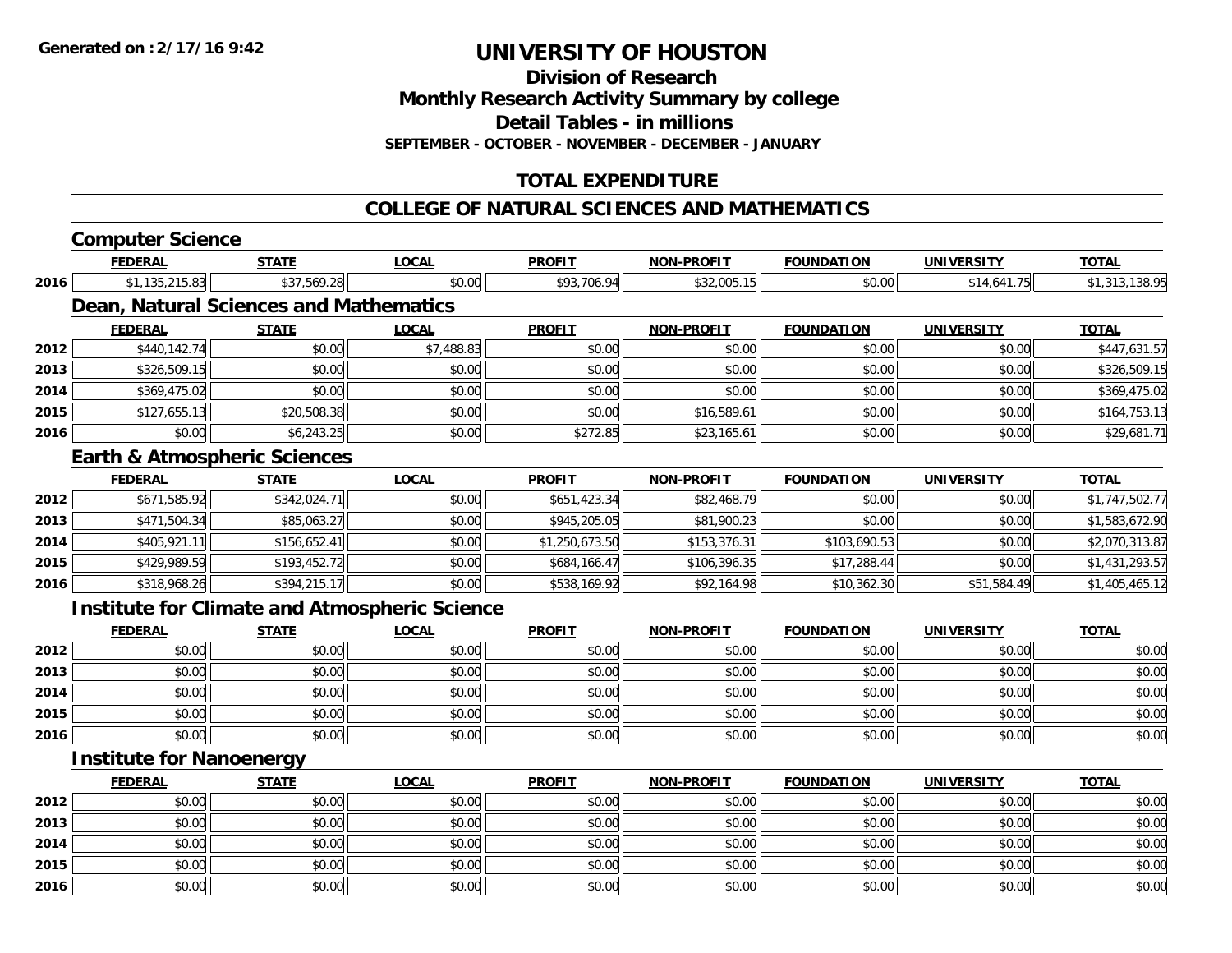# **Division of ResearchMonthly Research Activity Summary by college Detail Tables - in millions SEPTEMBER - OCTOBER - NOVEMBER - DECEMBER - JANUARY**

### **TOTAL EXPENDITURE**

#### **COLLEGE OF NATURAL SCIENCES AND MATHEMATICS**

|       | <b>Mathematics</b> |                |              |                |                   |                   |                   |                 |
|-------|--------------------|----------------|--------------|----------------|-------------------|-------------------|-------------------|-----------------|
|       | <b>FEDERAL</b>     | <b>STATE</b>   | <b>LOCAL</b> | <b>PROFIT</b>  | <b>NON-PROFIT</b> | <b>FOUNDATION</b> | <b>UNIVERSITY</b> | <b>TOTAL</b>    |
| 2012  | \$301,181.33       | \$123,012.88   | \$0.00       | \$74,384.86    | \$70,298.77       | \$15,620.10       | \$10,713.11       | \$595,211.04    |
| 2013  | \$412,729.77       | \$53,755.09    | \$0.00       | \$56,345.98    | \$467.88          | \$28,221.88       | \$18,968.64       | \$570,489.24    |
| 2014  | \$615,660.56       | (\$1,525.67)   | \$0.00       | \$16,451.12    | \$0.00            | \$9,928.79        | \$0.00            | \$640,514.80    |
| 2015  | \$461,141.92       | \$0.00         | \$0.00       | \$11,217.18    | \$16,589.61       | \$27,951.24       | \$0.00            | \$516,899.95    |
| 2016  | \$437,691.53       | \$0.00         | \$0.00       | \$50,627.39    | \$25,171.15       | \$22,777.55       | \$1,987.88        | \$538,255.50    |
|       | <b>Physics</b>     |                |              |                |                   |                   |                   |                 |
|       | <b>FEDERAL</b>     | <b>STATE</b>   | <b>LOCAL</b> | <b>PROFIT</b>  | <b>NON-PROFIT</b> | <b>FOUNDATION</b> | <b>UNIVERSITY</b> | <b>TOTAL</b>    |
| 2012  | \$1,229,854.19     | (\$1,953.94)   | \$0.00       | \$447,999.34   | \$23,564.70       | \$141,360.63      | \$0.00            | \$1,840,824.93  |
| 2013  | \$1,185,304.21     | \$0.00         | \$0.00       | \$598,433.74   | \$26,797.67       | \$94,194.51       | \$0.00            | \$1,904,730.13  |
| 2014  | \$1,776,372.90     | \$0.00         | \$0.00       | \$808,857.68   | \$10,200.00       | \$115,137.82      | \$0.00            | \$2,710,568.40  |
| 2015  | \$1,539,920.23     | \$14,494.35    | \$0.00       | \$728,852.03   | \$9,953.04        | \$59,943.51       | \$0.00            | \$2,353,163.16  |
| 2016  | \$1,426,876.17     | \$17,357.05    | \$0.00       | \$507,901.75   | \$26,692.78       | \$165,607.46      | \$0.00            | \$2,144,435.21  |
| Total | \$30,464,992.92    | \$6,245,418.67 | \$7,488.83   | \$8,481,415.23 | \$2,570,298.09    | \$5,348,354.93    | \$153,900.68      | \$53,271,869.33 |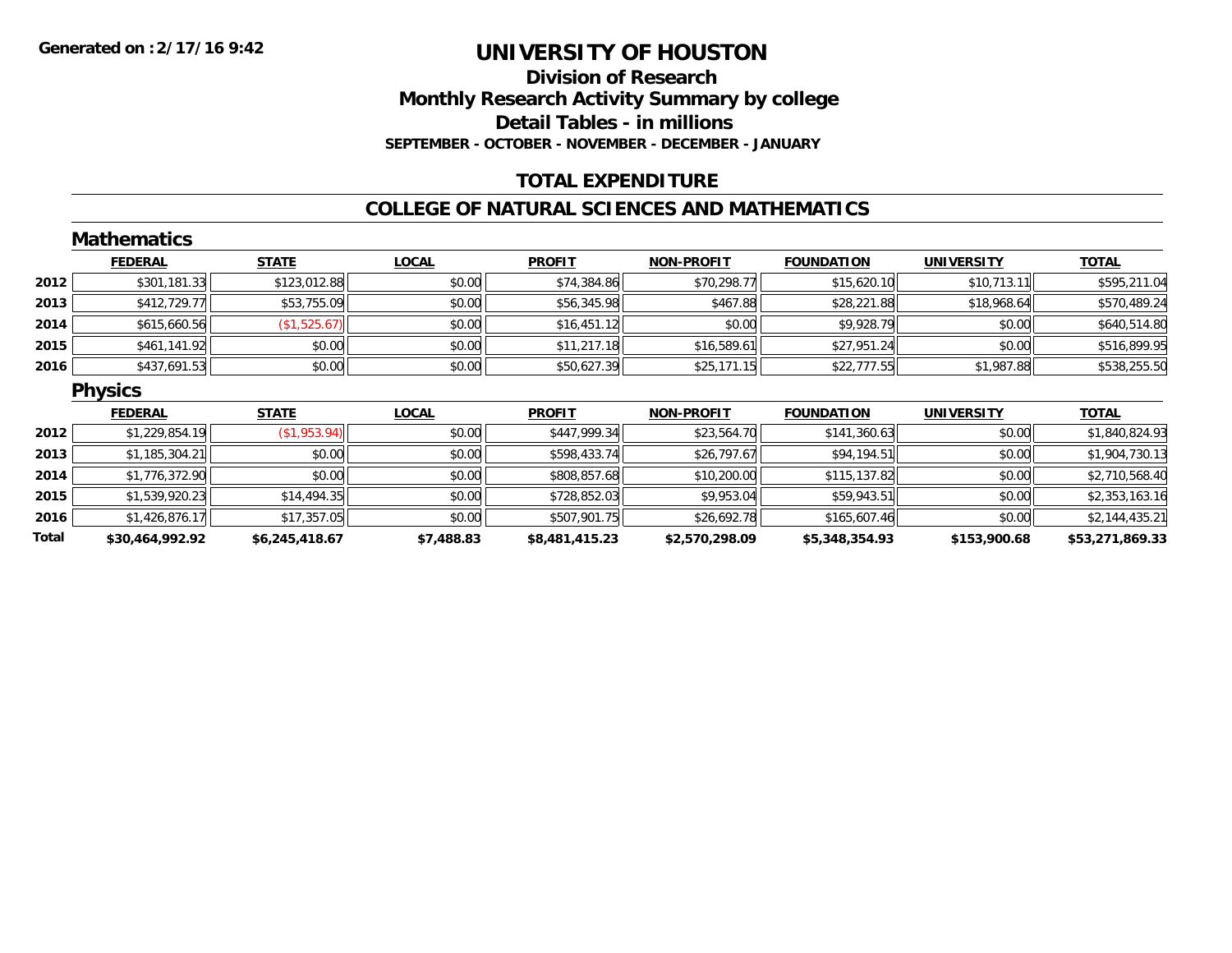#### **Division of Research Monthly Research Activity Summary by college Detail Tables - in millions SEPTEMBER - OCTOBER - NOVEMBER - DECEMBER - JANUARY**

#### **TOTAL EXPENDITURE**

#### **COLLEGE OF OPTOMETRY**

# **Optometry Vision Sciences**

|       | <b>FEDERAL</b> | <b>STATE</b> | <b>LOCAL</b> | <b>PROFIT</b>  | <b>NON-PROFIT</b> | <b>FOUNDATION</b> | <b>UNIVERSITY</b> | <b>TOTAL</b>    |
|-------|----------------|--------------|--------------|----------------|-------------------|-------------------|-------------------|-----------------|
| 2012  | \$1,465,837.57 | \$1,922.24   | \$0.00       | \$149,435.62   | (\$113.00)        | \$11,733.63       | \$139,064.50      | \$1,767,880.56  |
| 2013  | \$1,697,331.20 | \$0.00       | \$0.00       | \$335,738.24   | \$0.00            | \$15,557.86       | \$83,377.66       | \$2,132,004.96  |
| 2014  | \$1,822,059.41 | \$0.00       | \$0.00       | \$433,883.90   | \$6,300.00        | (\$1,041.68)      | \$159,356.49      | \$2,420,558.12  |
| 2015  | \$1,805,602.66 | \$0.00       | \$0.00       | \$202,148.31   | \$0.00            | \$0.00            | \$213,565.09      | \$2,221,316.06  |
| 2016  | \$2,011,334.05 | \$1,563.88   | \$0.00       | \$139,977.84   | \$0.00            | \$0.00            | \$134,100.19      | \$2,286,975.96  |
| Total | \$8,802,164.88 | \$3,486.12   | \$0.00       | \$1,261,183.91 | \$6,187.00        | \$26,249.81       | \$729,463.93      | \$10,828,735.65 |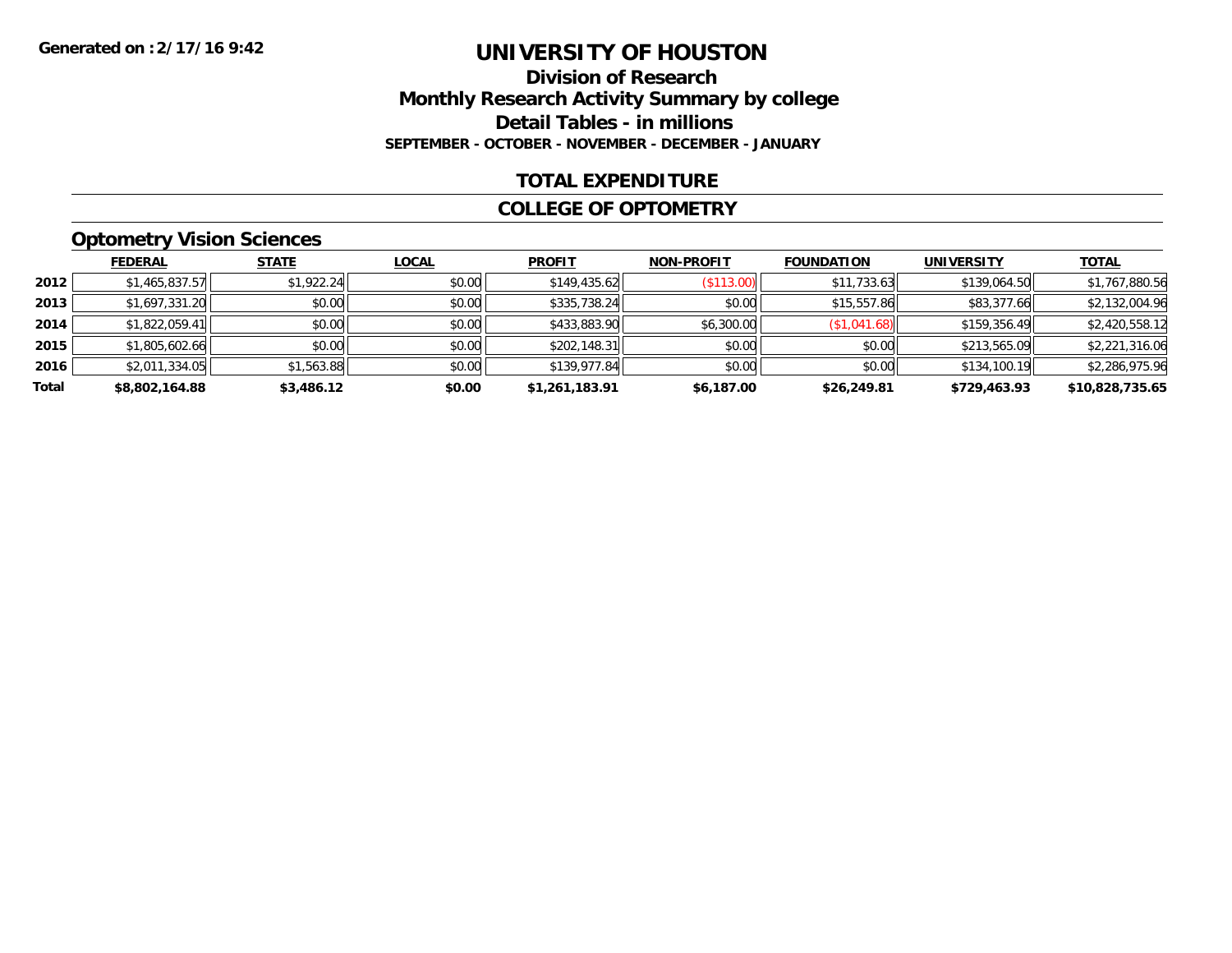### **Division of ResearchMonthly Research Activity Summary by college Detail Tables - in millionsSEPTEMBER - OCTOBER - NOVEMBER - DECEMBER - JANUARY**

# **TOTAL EXPENDITURE**

### **COLLEGE OF PHARMACY**

# **Center for Experimental Therapeutics and Pharmacoi**

|      | <b>FEDERAL</b> | <b>STATE</b> | <u>LOCAL</u> | <b>PROFIT</b> | <b>NON-PROFIT</b> | <b>FOUNDATION</b> | <b>UNIVERSITY</b> | <b>TOTAL</b> |
|------|----------------|--------------|--------------|---------------|-------------------|-------------------|-------------------|--------------|
| 2012 | \$0.00         | \$0.00       | \$0.00       | \$0.00        | \$0.00            | \$0.00            | \$0.00            | \$0.00       |
| 2013 | \$0.00         | \$0.00       | \$0.00       | \$0.00        | \$0.00            | \$0.00            | \$0.00            | \$0.00       |
| 2014 | \$0.00         | \$0.00       | \$0.00       | \$0.00        | \$0.00            | \$0.00            | \$0.00            | \$0.00       |
| 2015 | \$0.00         | \$0.00       | \$0.00       | \$0.00        | \$0.00            | \$0.00            | \$0.00            | \$0.00       |
| 2016 | \$0.00         | \$0.00       | \$0.00       | \$0.00        | \$0.00            | \$0.00            | \$0.00            | \$0.00       |

# **Clinical Pharmacy & Administration**

|      | <b>FEDERAL</b> | <b>STATE</b> | <u>LOCAL</u> | <b>PROFIT</b> | <b>NON-PROFIT</b> | <b>FOUNDATION</b> | <b>UNIVERSITY</b> | <b>TOTAL</b> |
|------|----------------|--------------|--------------|---------------|-------------------|-------------------|-------------------|--------------|
| 2012 | \$45,719.66    | \$9,577.30   | \$0.00       | \$140,928.03  | \$20,678.01       | \$0.00            | \$0.00            | \$216,903.00 |
| 2013 | \$156,270.39   | \$0.00       | \$0.00       | \$151,294.20  | \$0.00            | \$4,103.00        | \$0.00            | \$311,667.59 |
| 2014 | \$8,013.73     | \$0.00       | \$0.00       | \$192,893.69  | \$4,870.14        | \$0.00            | \$0.00            | \$205,777.56 |
| 2015 | \$40,240.46    | \$129,205.51 | \$0.00       | \$114,813.37  | \$41,847.77       | \$0.00            | \$0.00            | \$326,107.11 |
| 2016 | \$137,097.67   | \$138,965.39 | \$0.00       | \$140,610.52  | \$46,104.42       | \$0.00            | \$4,376.20        | \$467,154.19 |

# **Dean, Pharmacy**

|      | <b>FEDERAL</b> | <b>STATE</b> | <u>LOCAL</u> | <b>PROFIT</b> | <b>NON-PROFIT</b> | <b>FOUNDATION</b> | <b>UNIVERSITY</b> | <b>TOTAL</b> |
|------|----------------|--------------|--------------|---------------|-------------------|-------------------|-------------------|--------------|
| 2012 | \$0.00         | \$0.00       | \$0.00       | \$0.00        | \$0.00            | \$0.00            | \$0.00            | \$0.00       |
| 2013 | \$0.00         | \$0.00       | \$0.00       | \$0.00        | \$0.00            | \$0.00            | \$0.00            | \$0.00       |
| 2014 | \$0.00         | \$0.00       | \$0.00       | \$0.00        | \$0.00            | \$0.00            | \$0.00            | \$0.00       |
| 2015 | \$0.00         | \$0.00       | \$0.00       | \$0.00        | \$0.00            | \$0.00            | \$0.00            | \$0.00       |
| 2016 | \$0.00         | \$0.00       | \$0.00       | \$0.00        | \$0.00            | \$0.00            | \$0.00            | \$0.00       |

#### **Pharm Health Outcomes & Policy**

|      | <b>FEDERAL</b> | <u>STATE</u>  | <b>LOCAL</b> | <b>PROFIT</b> | <b>NON-PROFIT</b> | <b>FOUNDATION</b> | <b>UNIVERSITY</b> | <b>TOTAL</b> |
|------|----------------|---------------|--------------|---------------|-------------------|-------------------|-------------------|--------------|
| 2012 | \$23,313.64    | \$5,354.58    | \$0.00       | \$0.00        | \$29,710.54       | \$0.00            | \$0.00            | \$58,378.76  |
| 2013 | \$13,158.08    | \$0.00        | \$0.00       | \$0.00        | \$0.00            | \$0.00            | \$0.00            | \$13,158.08  |
| 2014 | \$40,370.40    | \$0.00        | \$0.00       | \$0.00        | \$0.00            | \$0.00            | \$0.00            | \$40,370.40  |
| 2015 | \$54,011.05    | \$995.64      | \$0.00       | \$4,978.60    | \$0.00            | \$0.00            | \$0.00            | \$59,985.29  |
| 2016 | \$34,655.63    | $($ \$935.28) | \$0.00       | \$7,763.66    | \$32,238.83       | \$0.00            | \$0.00            | \$73,722.85  |

### **Pharmacological and Pharmaceutical Sciences**

|      | <b>FEDERAL</b>                              | STATE         | _OCAI               | <b>PROFIT</b>                | <b>NON-PROFIT</b> | <b>FOUNDATION</b>        | UNIVERSITY | <b>TOTAL</b>           |
|------|---------------------------------------------|---------------|---------------------|------------------------------|-------------------|--------------------------|------------|------------------------|
| 2012 | $+ -$<br>4.530.69                           | \$0.01        | $\sim$ 00<br>DU.UU  | <b>ሮገ በ</b> 50<br>\$2,958.68 | 201.49غ<br>I.V.   | $'$ .045.54              | \$0.00     | $\overline{a}$<br>30.U |
| 2013 | 750E<br>\$765.<br>. . <i>. .</i> J <i>.</i> | 0000<br>JU.UU | $\sim$ 0.0<br>DU.UG | 0.112<br>ΟДΙ<br>30. I 42. Z  |                   | ാറ1<br>OQ<br>ሐ ጣ ብ<br>70 | \$0.00     | \$807<br>,J / J.U      |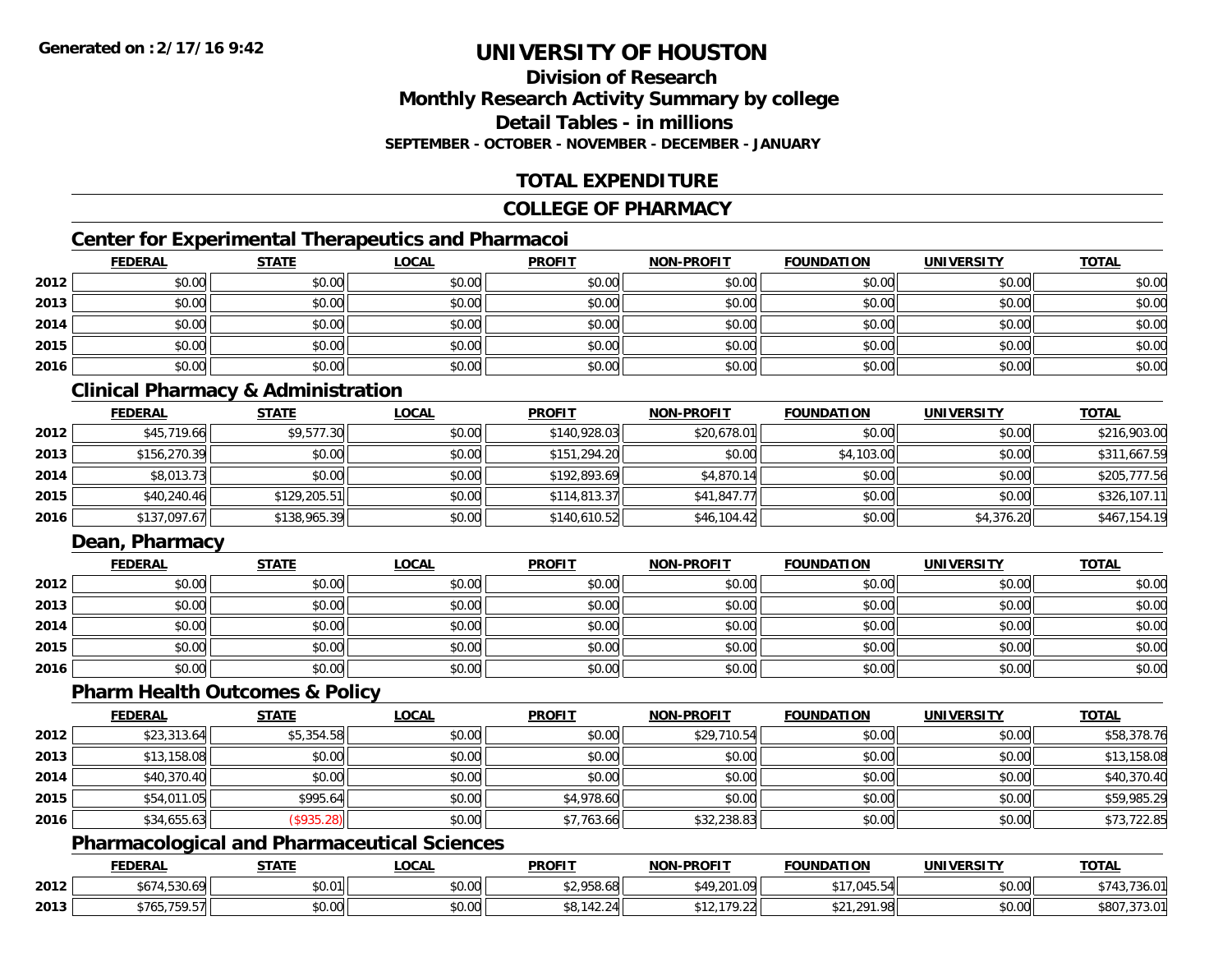# **Division of ResearchMonthly Research Activity Summary by college Detail Tables - in millions SEPTEMBER - OCTOBER - NOVEMBER - DECEMBER - JANUARY**

### **TOTAL EXPENDITURE**

#### **COLLEGE OF PHARMACY**

# **Pharmacological and Pharmaceutical Sciences**

|       | <b>FEDERAL</b> | <u>STATE</u> | <u>LOCAL</u> | <b>PROFIT</b> | <b>NON-PROFIT</b> | <b>FOUNDATION</b> | <b>UNIVERSITY</b> | <b>TOTAL</b>   |
|-------|----------------|--------------|--------------|---------------|-------------------|-------------------|-------------------|----------------|
| 2014  | \$794,317.73   | \$0.00       | \$0.00       | \$0.00        | \$14,182.82       | \$26,608.00       | \$0.00            | \$835,108.55   |
| 2015  | \$714,184.22   | \$16,490.55  | \$0.00       | \$13,825.01   | \$2,705.73        | \$30,813.49       | \$0.00            | \$778,019.00   |
| 2016  | \$1,530,746.01 | \$141.215.41 | \$0.00       | \$0.00        | \$24.322.61       | (S0.02)           | \$0.00            | \$1,696,284.01 |
| Total | \$5,032,388.93 | \$440,869.11 | \$0.00       | \$778,208.00  | \$278,041.18      | \$99,861.99       | \$4,376.20        | \$6,633,745.41 |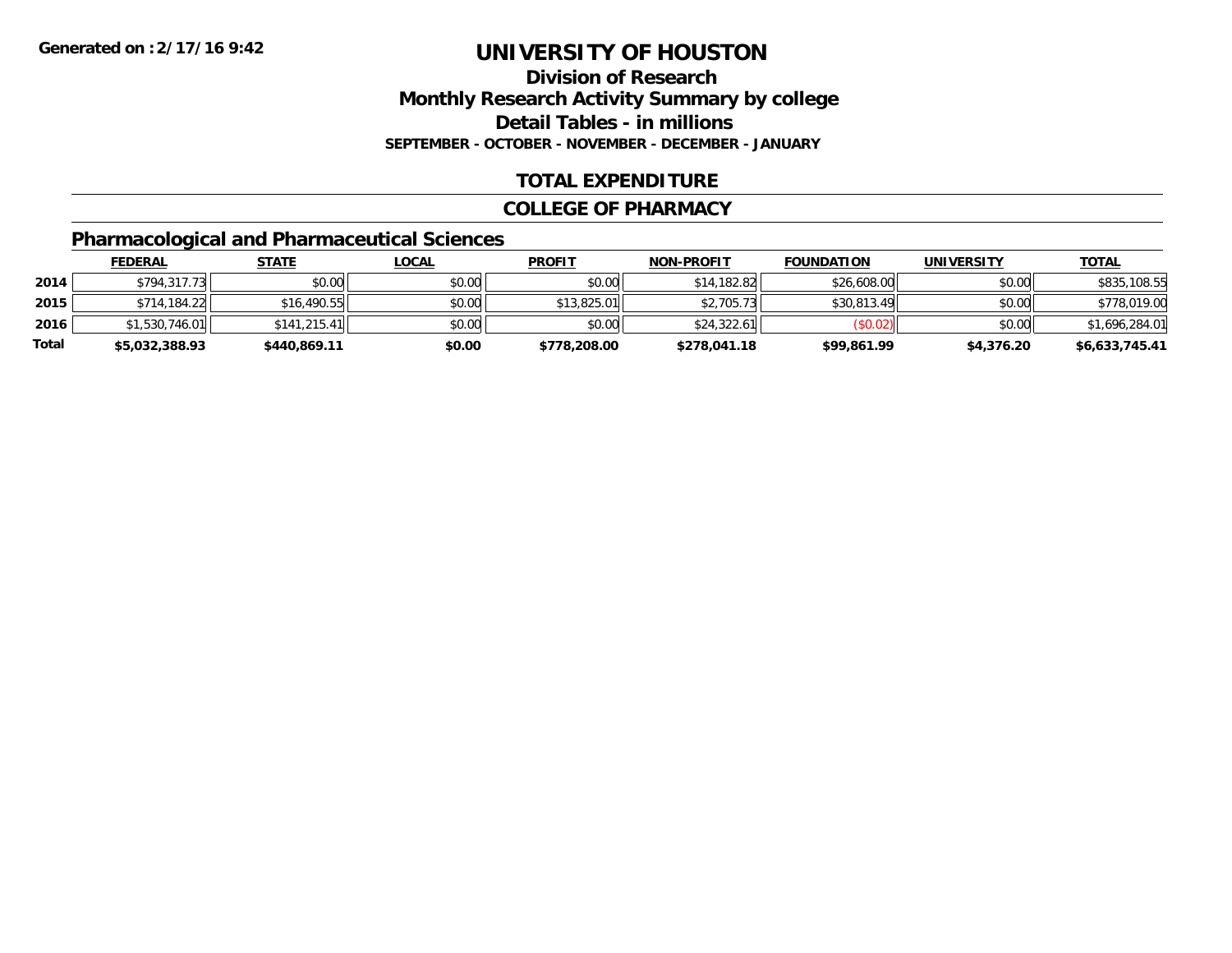**Division of ResearchMonthly Research Activity Summary by college**

**Detail Tables - in millions**

**SEPTEMBER - OCTOBER - NOVEMBER - DECEMBER - JANUARY**

# **TOTAL EXPENDITURE**

#### **COLLEGE OF TECHNOLOGY**

|      | <b>Center for Life Sciences Technology</b> |              |              |               |                   |                   |                   |              |
|------|--------------------------------------------|--------------|--------------|---------------|-------------------|-------------------|-------------------|--------------|
|      | <b>FEDERAL</b>                             | <b>STATE</b> | <b>LOCAL</b> | <b>PROFIT</b> | <b>NON-PROFIT</b> | <b>FOUNDATION</b> | <b>UNIVERSITY</b> | <b>TOTAL</b> |
| 2012 | \$0.00                                     | \$0.00       | \$0.00       | \$0.00        | \$0.00            | \$0.00            | \$0.00            | \$0.00       |
|      | <b>Center for Technology Literacy</b>      |              |              |               |                   |                   |                   |              |
|      | <b>FEDERAL</b>                             | <b>STATE</b> | <b>LOCAL</b> | <b>PROFIT</b> | <b>NON-PROFIT</b> | <b>FOUNDATION</b> | <b>UNIVERSITY</b> | <b>TOTAL</b> |
| 2012 | \$484,418.46                               | \$0.00       | \$0.00       | \$0.00        | \$0.00            | \$0.00            | \$0.00            | \$484,418.46 |
| 2013 | \$41,009.17                                | \$0.00       | \$0.00       | \$0.00        | \$0.00            | \$0.00            | \$0.00            | \$41,009.17  |
| 2014 | \$79,988.65                                | \$0.00       | \$0.00       | \$0.00        | \$0.00            | \$0.00            | \$0.00            | \$79,988.65  |
| 2015 | \$118,047.50                               | \$0.00       | \$0.00       | \$0.00        | \$0.00            | \$0.00            | \$0.00            | \$118,047.50 |
| 2016 | \$16,400.84                                | \$0.00       | \$0.00       | \$0.00        | \$0.00            | \$0.00            | \$0.00            | \$16,400.84  |
|      | <b>Construction Management</b>             |              |              |               |                   |                   |                   |              |
|      | <b>FEDERAL</b>                             | <b>STATE</b> | <b>LOCAL</b> | <b>PROFIT</b> | NON-PROFIT        | <b>FOUNDATION</b> | <b>UNIVERSITY</b> | <b>TOTAL</b> |
| 2013 | \$0.00                                     | \$8,539.14   | \$0.00       | \$0.00        | \$0.00            | \$9,097.27        | \$0.00            | \$17,636.41  |
| 2014 | \$0.00                                     | \$20,511.94  | \$0.00       | \$0.00        | \$0.00            | \$8,945.87        | \$0.00            | \$29,457.81  |
| 2015 | \$0.00                                     | \$844.62     | \$0.00       | \$0.00        | \$0.00            | \$0.00            | \$0.00            | \$844.62     |
| 2016 | \$0.00                                     | \$39,396.75  | \$0.00       | \$0.00        | \$0.00            | \$0.00            | \$0.00            | \$39,396.75  |
|      | Dean, Technology                           |              |              |               |                   |                   |                   |              |
|      | <b>FEDERAL</b>                             | <b>STATE</b> | <b>LOCAL</b> | <b>PROFIT</b> | <b>NON-PROFIT</b> | <b>FOUNDATION</b> | <b>UNIVERSITY</b> | <b>TOTAL</b> |
| 2012 | \$85,834.78                                | \$0.00       | \$0.00       | \$0.00        | \$0.00            | \$0.00            | \$0.00            | \$85,834.78  |
| 2013 | \$43,876.82                                | \$0.00       | \$0.00       | \$0.00        | \$0.00            | \$0.00            | \$0.00            | \$43,876.82  |
| 2014 | \$0.00                                     | \$0.00       | \$0.00       | \$0.00        | \$0.00            | \$0.00            | \$0.00            | \$0.00       |
| 2015 | \$0.00                                     | \$0.00       | \$0.00       | \$0.00        | \$0.00            | \$0.00            | \$0.00            | \$0.00       |
| 2016 | \$0.00                                     | \$0.00       | \$0.00       | \$0.00        | \$0.00            | \$0.00            | \$0.00            | \$0.00       |
|      | <b>Engineering Technology</b>              |              |              |               |                   |                   |                   |              |
|      | <b>FEDERAL</b>                             | <b>STATE</b> | <b>LOCAL</b> | <b>PROFIT</b> | <b>NON-PROFIT</b> | <b>FOUNDATION</b> | <b>UNIVERSITY</b> | <b>TOTAL</b> |
| 2012 | \$230,150.28                               | \$0.00       | \$0.00       | \$19,901.82   | (\$3,366.00)      | \$20,223.21       | \$0.00            | \$266,909.31 |
| 2013 | \$262,848.84                               | \$0.00       | \$0.00       | \$30,664.14   | \$4,785.05        | \$6,145.01        | \$0.00            | \$304,443.04 |
| 2014 | \$86,378.69                                | \$0.00       | \$0.00       | \$60,875.97   | \$7,648.55        | \$0.00            | \$0.00            | \$154,903.21 |
| 2015 | \$289,218.43                               | \$33,166.39  | \$0.00       | \$38,612.77   | \$0.00            | \$0.00            | \$0.00            | \$360,997.59 |
| 2016 | \$510,790.58                               | \$0.00       | \$0.00       | \$10,188.36   | \$0.00            | \$0.00            | \$0.00            | \$520,978.94 |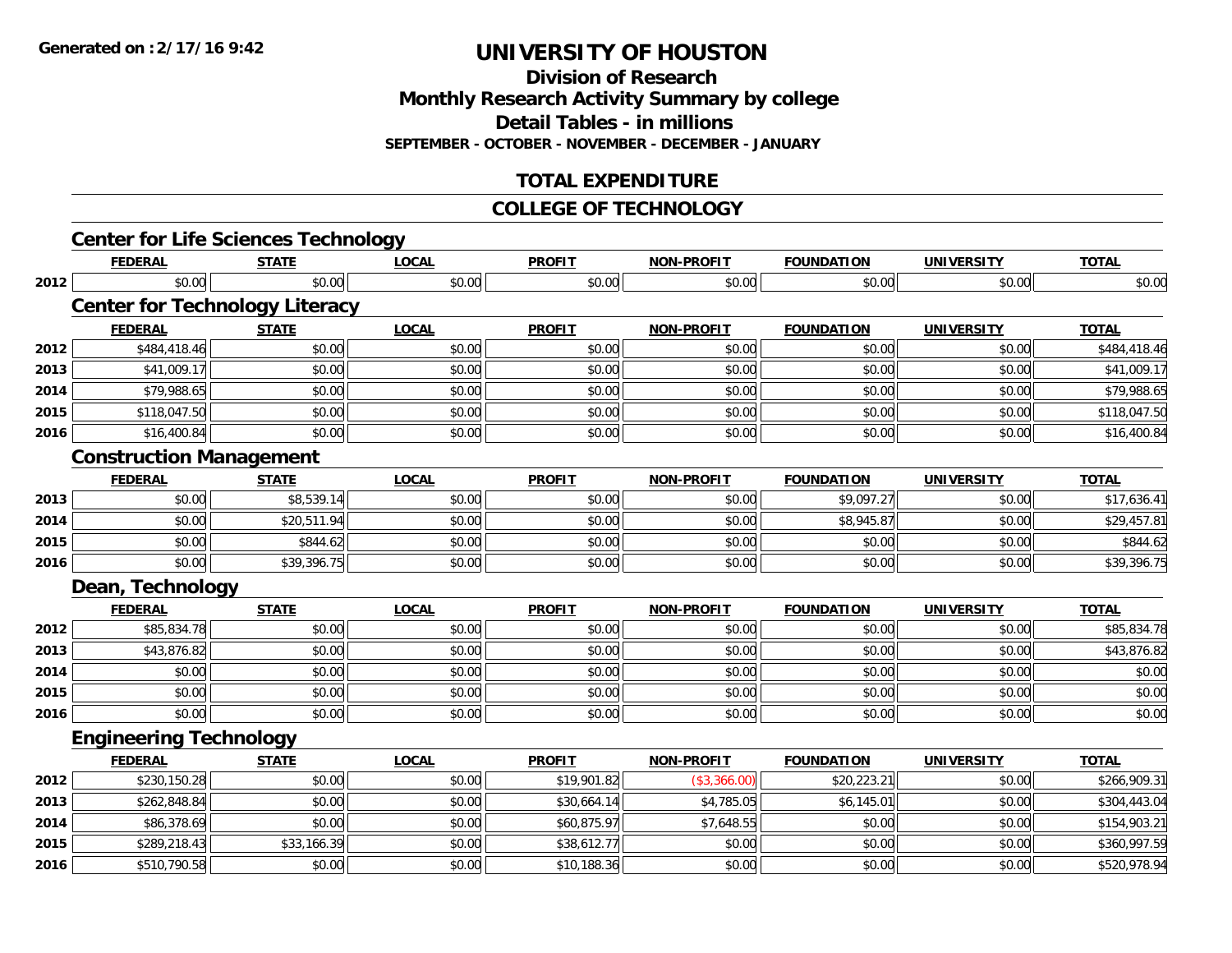### **Division of ResearchMonthly Research Activity Summary by college Detail Tables - in millionsSEPTEMBER - OCTOBER - NOVEMBER - DECEMBER - JANUARY**

# **TOTAL EXPENDITURE**

#### **COLLEGE OF TECHNOLOGY**

# **Human Development and Consumer Science**

|      | <b>FEDERAL</b> | <b>STATE</b> | <b>LOCAL</b> | <b>PROFIT</b> | <b>NON-PROFIT</b> | <b>FOUNDATION</b> | <b>UNIVERSITY</b> | <b>TOTAL</b> |
|------|----------------|--------------|--------------|---------------|-------------------|-------------------|-------------------|--------------|
| 2012 | \$372.10       | \$0.00       | \$0.00       | \$0.00        | \$0.00            | \$0.00            | \$0.00            | \$372.10     |
| 2013 | \$460.68       | \$0.00       | \$0.00       | \$0.00        | \$0.00            | \$0.00            | \$0.00            | \$460.68     |
| 2014 | \$7,718.61     | \$0.00       | \$0.00       | \$0.00        | \$0.00            | \$0.00            | \$0.00            | \$7,718.61   |
| 2015 | \$24,917.50    | \$0.00       | \$0.00       | \$0.00        | \$0.00            | \$3,295.90        | \$0.00            | \$28,213.40  |
| 2016 | \$41,303.74    | \$0.00       | \$0.00       | \$0.00        | \$0.00            | \$9,000.00        | \$0.00            | \$50,303.74  |

# **Information & Logistics Technology**

|      | <b>FEDERAL</b> | <b>STATE</b> | <u>LOCAL</u> | <b>PROFIT</b> | <b>NON-PROFIT</b> | <b>FOUNDATION</b> | <b>UNIVERSITY</b> | <b>TOTAL</b>  |
|------|----------------|--------------|--------------|---------------|-------------------|-------------------|-------------------|---------------|
| 2012 | \$29,561.94    | \$0.00       | \$0.00       | \$0.00        | \$0.00            | \$0.00            | \$0.00            | \$29,561.94   |
| 2013 | (\$10,735.08)  | \$0.00       | \$0.00       | \$0.00        | \$0.00            | \$0.00            | \$0.00            | (\$10,735.08) |
| 2014 | \$0.00         | \$0.00       | \$0.00       | \$0.00        | \$0.00            | \$0.00            | \$0.00            | \$0.00        |
| 2015 | \$3,836.89     | \$0.00       | \$0.00       | \$0.00        | \$0.00            | \$0.00            | \$0.00            | \$3,836.89    |
| 2016 | \$35,102.85    | \$53.01      | \$0.00       | \$0.00        | \$0.00            | \$0.00            | \$0.00            | \$35,155.86   |

### **Texas Manufacturing Assistance Center**

|       | <b>FEDERAL</b> | <b>STATE</b> | <b>LOCAL</b> | <b>PROFIT</b> | <b>NON-PROFIT</b> | <b>FOUNDATION</b> | <b>UNIVERSITY</b> | <b>TOTAL</b>   |
|-------|----------------|--------------|--------------|---------------|-------------------|-------------------|-------------------|----------------|
| 2012  | \$0.00         | \$0.00       | \$0.00       | \$0.00        | \$0.00            | \$0.00            | \$0.00            | \$0.00         |
| 2013  | \$0.00         | \$0.00       | \$0.00       | \$0.00        | \$0.00            | \$0.00            | \$0.00            | \$0.00         |
| 2014  | \$0.00         | \$0.00       | \$0.00       | \$0.00        | \$0.00            | \$0.00            | \$0.00            | \$0.00         |
| 2015  | \$0.00         | \$0.00       | \$0.00       | \$0.00        | \$0.00            | \$0.00            | \$0.00            | \$0.00         |
| Total | \$2,381,502.25 | \$102,511.85 | \$0.00       | \$160,243.06  | \$9,067.60        | \$56,707.26       | \$0.00            | \$2,710,032.02 |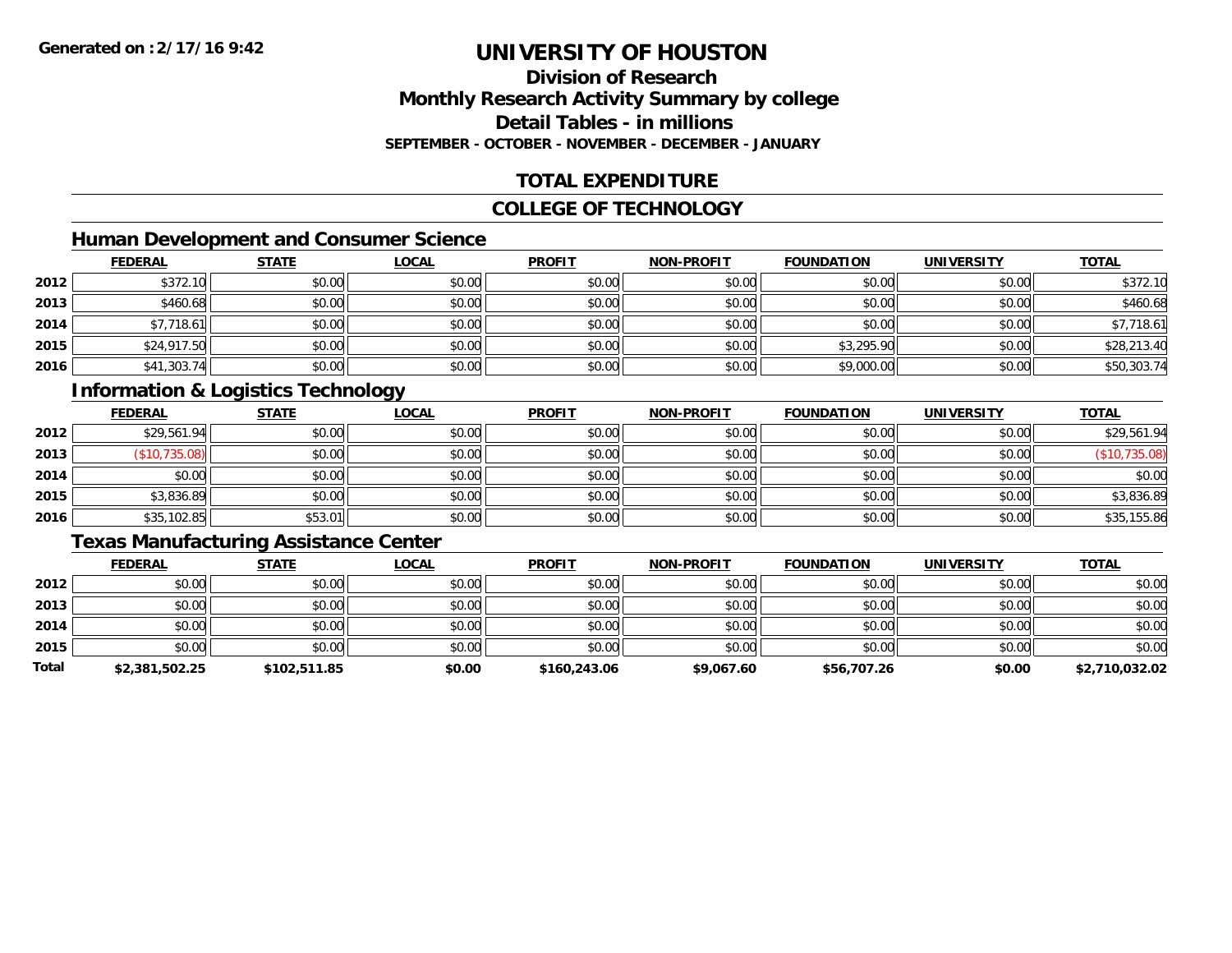### **Division of ResearchMonthly Research Activity Summary by college Detail Tables - in millionsSEPTEMBER - OCTOBER - NOVEMBER - DECEMBER - JANUARY**

# **TOTAL EXPENDITURE**

# **CULLEN COLLEGE OF ENGINEERING**

# **Biomedical Engineering**

|      | <u>FEDERAL</u> | <b>STATE</b> | <u>LOCAL</u> | <b>PROFIT</b> | <b>NON-PROFIT</b> | <b>FOUNDATION</b> | <b>UNIVERSITY</b> | <u>TOTAL</u>   |
|------|----------------|--------------|--------------|---------------|-------------------|-------------------|-------------------|----------------|
| 2012 | \$119,282.93   | \$0.00       | \$0.00       | \$0.00        | \$0.00            | \$0.00            | \$0.00            | \$119,282.93   |
| 2013 | \$313,270.67   | \$0.00       | \$0.00       | \$0.00        | \$0.00            | \$0.00            | \$0.00            | \$313,270.67   |
| 2014 | \$747,435.69   | \$0.00       | \$0.00       | \$0.00        | \$31,364.81       | \$24,802.88       | \$0.00            | \$803,603.38   |
| 2015 | \$1,046,160.66 | \$0.00       | \$0.00       | \$0.00        | \$105,811.23      | (\$8, 204.04)     | \$0.00            | \$1,143,767.85 |
| 2016 | \$564,904.86   | \$0.00       | \$0.00       | \$0.00        | \$134,463.62      | \$0.00            | \$13,947.78       | \$713,316.26   |

# **Center for Innovative Grouting Materials and Tech**

|      | <u>FEDERAL</u> | <b>STATE</b> | <u>LOCAL</u> | <b>PROFIT</b> | <b>NON-PROFIT</b> | <b>FOUNDATION</b> | <b>UNIVERSITY</b> | <b>TOTAL</b> |
|------|----------------|--------------|--------------|---------------|-------------------|-------------------|-------------------|--------------|
| 2012 | \$0.00         | \$0.00       | \$0.00       | \$0.00        | \$0.00            | \$0.00            | \$0.00            | \$0.00       |
| 2013 | \$0.00         | \$0.00       | \$0.00       | \$0.00        | \$0.00            | \$0.00            | \$0.00            | \$0.00       |
| 2014 | \$0.00         | \$0.00       | \$0.00       | \$0.00        | \$0.00            | \$0.00            | \$0.00            | \$0.00       |
| 2015 | \$0.00         | \$0.00       | \$0.00       | \$0.00        | \$0.00            | \$0.00            | \$0.00            | \$0.00       |
| 2016 | \$0.00         | \$0.00       | \$0.00       | \$0.00        | \$0.00            | \$0.00            | \$0.00            | \$0.00       |

# **Chemical Engineering**

|      | <b>FEDERAL</b> | <b>STATE</b> | <u>LOCAL</u> | <b>PROFIT</b> | <b>NON-PROFIT</b> | <b>FOUNDATION</b> | <b>UNIVERSITY</b> | <b>TOTAL</b>   |
|------|----------------|--------------|--------------|---------------|-------------------|-------------------|-------------------|----------------|
| 2012 | \$1,877,352.53 | \$110,794.92 | \$0.00       | \$386,555.79  | \$0.00            | \$48,714.49       | \$800.02          | \$2,424,217.75 |
| 2013 | \$1,130,138.40 | \$51,665.73  | \$0.00       | \$332,370.88  | \$28,154.80       | \$110,853.47      | (\$12,863.15)     | \$1,640,320.13 |
| 2014 | \$1,145,688.49 | \$71,139.31  | \$0.00       | \$565,591.41  | \$83,950.17       | \$75,249.71       | \$17,068.00       | \$1,958,687.09 |
| 2015 | \$1,040,195.96 | \$121,118.38 | \$0.00       | \$638,149.59  | \$51,340.30       | \$54,197.53       | \$10,803.04       | \$1,915,804.80 |
| 2016 | \$1,167,028.60 | \$457,761.78 | \$0.00       | \$752,145.30  | \$46,481.72       | \$98,684.30       | (\$267.17)        | \$2,521,834.53 |

### **Civil Engineering**

|      | <b>FEDERAL</b> | <b>STATE</b> | <u>LOCAL</u> | <b>PROFIT</b> | <b>NON-PROFIT</b> | <b>FOUNDATION</b> | <b>UNIVERSITY</b> | <b>TOTAL</b>   |
|------|----------------|--------------|--------------|---------------|-------------------|-------------------|-------------------|----------------|
| 2012 | \$839,565.51   | \$167,393.41 | \$38,011.63  | \$35,814.21   | \$17,036.01       | \$11,901.41       | \$0.00            | \$1,109,722.17 |
| 2013 | \$916,372.54   | \$170,129.62 | \$9,644.18   | \$61,607.07   | \$30,317.40       | \$3,557.81        | \$12,990.98       | \$1,204,619.60 |
| 2014 | \$1,217,453.32 | \$49,215.06  | \$0.00       | \$38,480.17   | \$44,241.33       | \$23,017.83       | \$0.00            | \$1,372,407.72 |
| 2015 | \$1,186,909.59 | \$108,056.19 | \$0.00       | \$68,721.22   | \$5,445.33        | \$55,427.98       | \$0.00            | \$1,424,560.30 |
| 2016 | \$1,230,944.88 | \$136,097.99 | \$0.00       | \$63,985.80   | \$21,596.38       | \$15,268.56       | \$17,686.97       | \$1,485,580.57 |

# **Composites Engineering and Applications Center**

|      | <b>FEDERAL</b>          | <b>STATE</b>  | LOCAL                                  | <b>PROFIT</b> | <b>NON-PROFIT</b> | <b>FOUNDATION</b>                                 | <b>UNIVERSITY</b>        | <b>TOTAL</b> |
|------|-------------------------|---------------|----------------------------------------|---------------|-------------------|---------------------------------------------------|--------------------------|--------------|
| 2012 | 0000<br>DU.UU           | 0.00<br>JU.UU | ሐሴ ሰሰ<br>JU.UU                         | 0000<br>JU.UU | 0.00<br>PO.OO     | 0.00<br>JU.UU                                     | 0.001<br>JU.UU.          | \$0.00       |
| 2013 | 0 <sub>n</sub><br>JU.UU | \$0.00        | $\uparrow$ $\cap$ .<br>$\sim$<br>JU.UU | 0000<br>JU.UU | 0.00<br>JU.UU     | $\mathsf{A}\cap\mathsf{A}\cap\mathsf{A}$<br>JU.UU | $n \cap \Omega$<br>PO.OO | \$0.00       |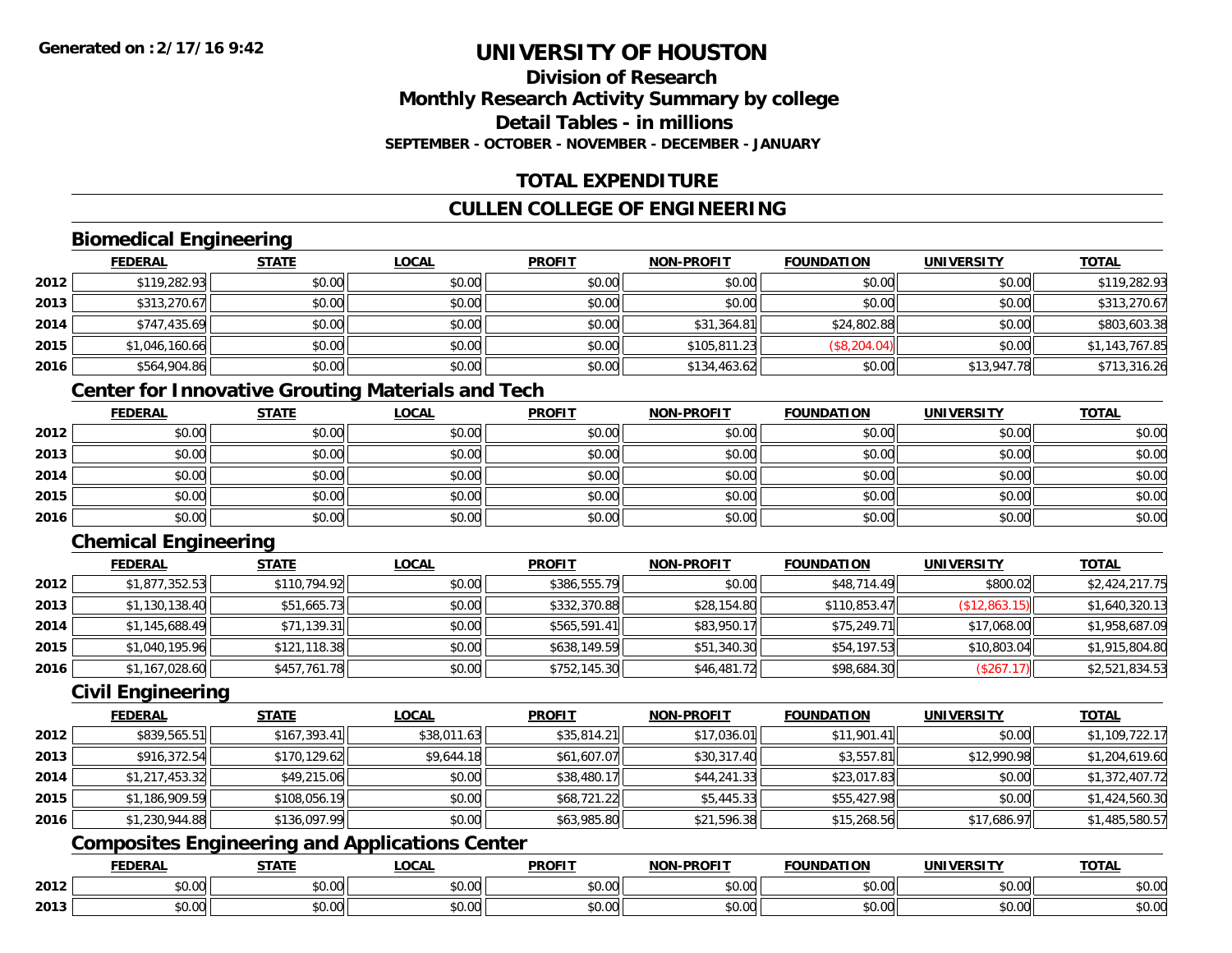### **Division of ResearchMonthly Research Activity Summary by college Detail Tables - in millionsSEPTEMBER - OCTOBER - NOVEMBER - DECEMBER - JANUARY**

# **TOTAL EXPENDITURE**

### **CULLEN COLLEGE OF ENGINEERING**

# **Composites Engineering and Applications Center**

|      | <b>FEDERAL</b> | <b>STATE</b> | LOCAL  | <b>PROFIT</b> | <b>NON-PROFIT</b> | <b>FOUNDATION</b> | <b>UNIVERSITY</b> | <u>TOTAL</u> |
|------|----------------|--------------|--------|---------------|-------------------|-------------------|-------------------|--------------|
| 2014 | 0000<br>JU.UU  | \$0.00       | \$0.00 | \$0.00        | \$0.00            | \$0.00<br>JU.UU   | \$0.00            | \$0.00       |
| 2015 | ሶስ ሰስ<br>JU.UU | \$0.00       | \$0.00 | \$0.00        | \$0.00            | \$0.00            | \$0.00            | \$0.00       |
| 2016 | ሶስ ሰስ<br>DU.UU | \$0.00       | \$0.00 | \$0.00        | \$0.00            | \$0.00            | \$0.00            | \$0.00       |

### **Dean, Engineering**

|      | <b>FEDERAL</b> | <b>STATE</b> | <b>LOCAL</b> | <b>PROFIT</b> | <b>NON-PROFIT</b> | <b>FOUNDATION</b> | <b>UNIVERSITY</b> | <b>TOTAL</b> |
|------|----------------|--------------|--------------|---------------|-------------------|-------------------|-------------------|--------------|
| 2012 | \$108,755.61   | \$0.00       | \$0.00       | \$0.00        | \$0.00            | \$0.00            | \$0.00            | \$108,755.61 |
| 2013 | \$11,819.76    | \$0.00       | \$0.00       | \$0.00        | \$0.00            | \$0.00            | \$0.00            | \$11,819.76  |
| 2014 | \$19,446.26    | \$0.00       | \$0.00       | \$0.00        | \$0.00            | \$0.00            | \$0.00            | \$19,446.26  |
| 2015 | \$5,746.98     | \$51.63      | \$0.00       | \$0.00        | \$0.00            | \$0.00            | \$0.00            | \$5,798.61   |
| 2016 | \$12,882.89    | \$0.00       | \$0.00       | \$0.00        | \$0.00            | \$0.00            | \$0.00            | \$12,882.89  |

# **Electrical & Computer Engineering**

|      | <b>FEDERAL</b> | <b>STATE</b> | <b>LOCAL</b> | <b>PROFIT</b> | <b>NON-PROFIT</b> | <b>FOUNDATION</b> | UNIVERSITY | <b>TOTAL</b>   |
|------|----------------|--------------|--------------|---------------|-------------------|-------------------|------------|----------------|
| 2012 | \$1,954,671.34 | \$44,156.02  | \$0.00       | \$212,453.02  | \$13,890.04       | (\$17,516.24)     | \$0.21     | \$2,207,654.38 |
| 2013 | \$1,488,250.46 | \$23,968.50  | \$0.00       | \$182,386.13  | \$14,556.47       | \$36,774.22       | \$0.00     | \$1,745,935.78 |
| 2014 | \$1,128,383.66 | \$6,080.22   | \$0.00       | \$368,874.30  | \$49,260.91       | \$36,026.15       | \$3,423.86 | \$1,592,049.10 |
| 2015 | \$1,493,955.15 | \$9,247.06   | \$0.00       | \$222,437.30  | \$3,899.72        | \$94,083.30       | \$0.00     | \$1,823,622.53 |
| 2016 | \$1,207,303.45 | \$584,879.10 | \$0.00       | \$248,172.16  | \$104,582.84      | \$141,932.37      | \$0.00     | \$2,286,869.92 |

#### **Industrial Engineering**

|      | <b>FEDERAL</b> | <b>STATE</b> | <b>LOCAL</b> | <b>PROFIT</b> | <b>NON-PROFIT</b> | <b>FOUNDATION</b> | <b>UNIVERSITY</b> | <b>TOTAL</b> |
|------|----------------|--------------|--------------|---------------|-------------------|-------------------|-------------------|--------------|
| 2012 | \$45,436.67    | \$0.00       | \$24,268.53  | \$0.00        | \$0.00            | \$0.00            | \$0.00            | \$69,705.20  |
| 2013 | \$51,290.84    | \$33,280.82  | \$5,242.49   | \$0.00        | \$0.00            | \$7,793.26        | \$0.00            | \$97,607.41  |
| 2014 | \$74,613.98    | \$38,916.62  | \$19,618.53  | \$0.00        | \$0.00            | \$21,201.72       | \$0.00            | \$154,350.85 |
| 2015 | \$72,486.54    | \$46,291.63  | \$17,731.41  | \$6,596.45    | \$0.00            | \$38,936.78       | \$0.00            | \$182,042.81 |
| 2016 | \$45,890.57    | \$45,497.20  | \$95.99      | \$8,756.82    | \$832.60          | \$35,471.59       | \$0.00            | \$136,544.77 |

#### **Mechanical Engineering**

|      | <b>FEDERAL</b> | <u>STATE</u> | <u>LOCAL</u> | <b>PROFIT</b> | <b>NON-PROFIT</b> | <b>FOUNDATION</b> | UNIVERSITY | <b>TOTAL</b>   |
|------|----------------|--------------|--------------|---------------|-------------------|-------------------|------------|----------------|
| 2012 | \$1,049,163.08 | \$266,942.12 | \$0.00       | \$166,985.60  | \$45,813.37       | \$14,564.04       | \$0.00     | \$1,543,468.20 |
| 2013 | \$1,326,625.88 | \$206,305.10 | \$0.00       | \$123,560.39  | \$7,247.60        | \$53,810.19       | \$0.00     | \$1,717,549.16 |
| 2014 | \$1,544,563.98 | \$60,867.33  | \$0.00       | \$218,016.42  | (\$3,300.00)      | \$132,284.93      | \$0.00     | \$1,952,432.66 |
| 2015 | \$1,380,055.56 | \$72,977.84  | \$0.00       | \$397,586.33  | \$27,649.35       | \$15,101.09       | \$0.00     | \$1,893,370.17 |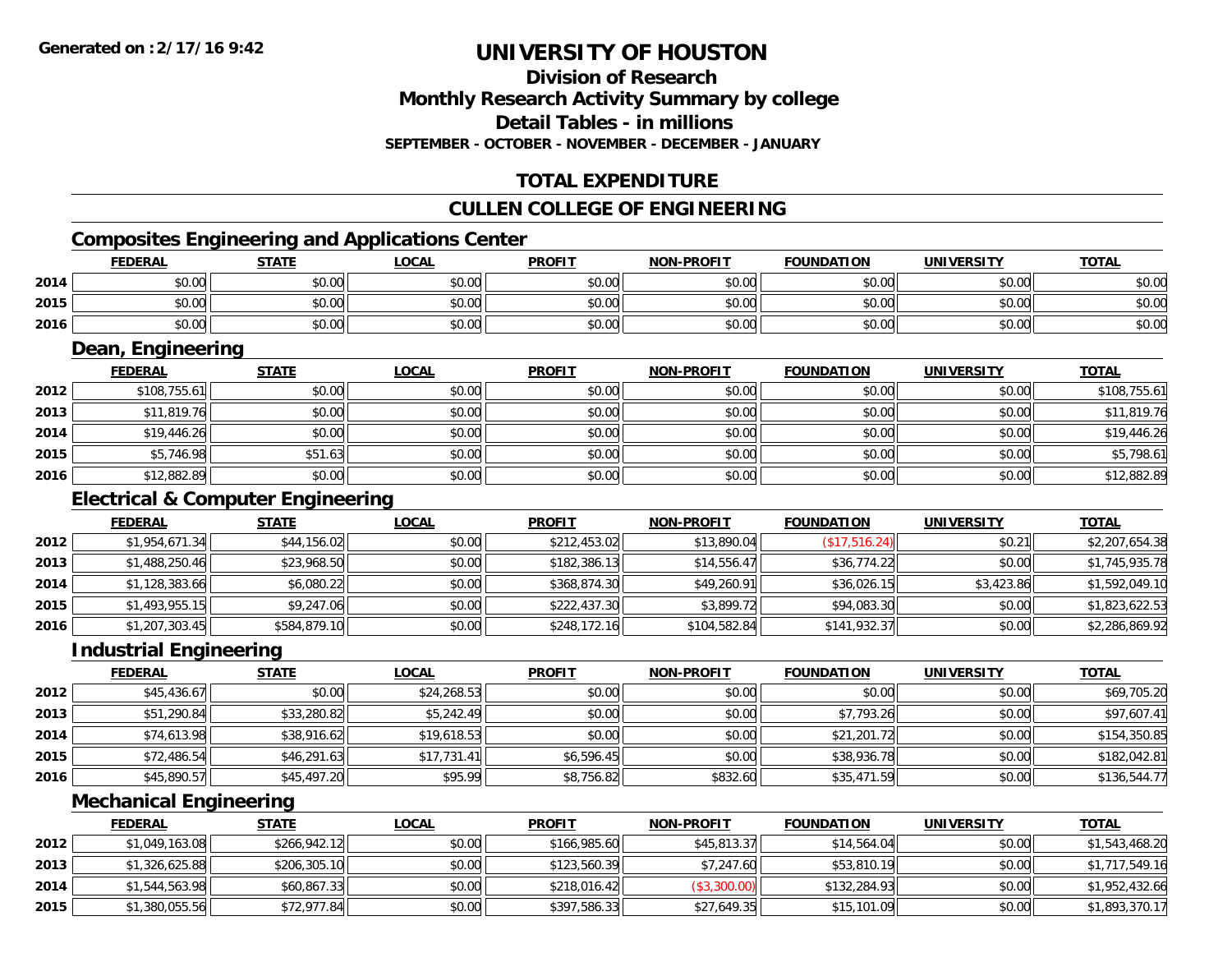**Division of Research**

**Monthly Research Activity Summary by college**

**Detail Tables - in millions**

**SEPTEMBER - OCTOBER - NOVEMBER - DECEMBER - JANUARY**

# **TOTAL EXPENDITURE**

### **CULLEN COLLEGE OF ENGINEERING**

# **Mechanical Engineering**

|              | <b>FEDERAL</b>                                    | <b>STATE</b>   | <b>LOCAL</b> | <b>PROFIT</b>  | <b>NON-PROFIT</b> | <b>FOUNDATION</b> | <b>UNIVERSITY</b> | <u>TOTAL</u>    |
|--------------|---------------------------------------------------|----------------|--------------|----------------|-------------------|-------------------|-------------------|-----------------|
| 2016         | \$702,030.57                                      | (\$61,860.16)  | \$0.00       | \$346,876.90   | \$38,609.36       | \$117,097.33      | \$0.00            | \$1,142,753.99  |
|              | <b>National Center for Airborne Laser Mapping</b> |                |              |                |                   |                   |                   |                 |
|              | <b>FEDERAL</b>                                    | <b>STATE</b>   | <b>LOCAL</b> | <b>PROFIT</b>  | <b>NON-PROFIT</b> | <b>FOUNDATION</b> | <b>UNIVERSITY</b> | <b>TOTAL</b>    |
| 2012         | \$407,131.05                                      | \$0.00         | \$0.00       | \$0.00         | \$0.00            | \$0.00            | \$0.00            | \$407,131.05    |
| 2013         | \$15,210.36                                       | \$0.00         | \$0.00       | \$0.00         | \$0.00            | \$0.00            | \$0.00            | \$15,210.36     |
| 2014         | \$209,090.08                                      | \$0.00         | \$0.00       | \$0.00         | \$0.00            | \$17,987.96       | \$0.00            | \$227,078.04    |
| 2015         | \$107,255.09                                      | \$0.00         | \$0.00       | \$0.00         | \$0.00            | \$0.00            | \$0.00            | \$107,255.09    |
| 2016         | \$407,350.92                                      | \$0.00         | \$0.00       | \$0.00         | \$273,499.52      | \$0.00            | \$0.00            | \$680,850.44    |
|              | <b>Wind Energy Center</b>                         |                |              |                |                   |                   |                   |                 |
|              | <b>FEDERAL</b>                                    | <b>STATE</b>   | <b>LOCAL</b> | <b>PROFIT</b>  | <b>NON-PROFIT</b> | <b>FOUNDATION</b> | <b>UNIVERSITY</b> | <b>TOTAL</b>    |
| 2012         | \$0.00                                            | \$0.00         | \$0.00       | \$0.00         | \$0.00            | \$0.00            | \$0.00            | \$0.00          |
| 2013         | \$0.00                                            | \$0.00         | \$0.00       | \$0.00         | \$0.00            | \$0.00            | \$0.00            | \$0.00          |
| 2014         | \$0.00                                            | \$0.00         | \$0.00       | \$0.00         | \$0.00            | \$0.00            | \$0.00            | \$0.00          |
| 2015         | \$0.00                                            | \$0.00         | \$0.00       | \$0.00         | \$0.00            | \$0.00            | \$0.00            | \$0.00          |
| 2016         | \$0.00                                            | \$0.00         | \$0.00       | \$0.00         | \$0.00            | \$0.00            | \$0.00            | \$0.00          |
| <b>Total</b> | \$29,412,115.35                                   | \$2,820,973.41 | \$114,612.76 | \$5,446,123.26 | \$1,176,744.87    | \$1,259,020.62    | \$63,590.54       | \$40,293,180.80 |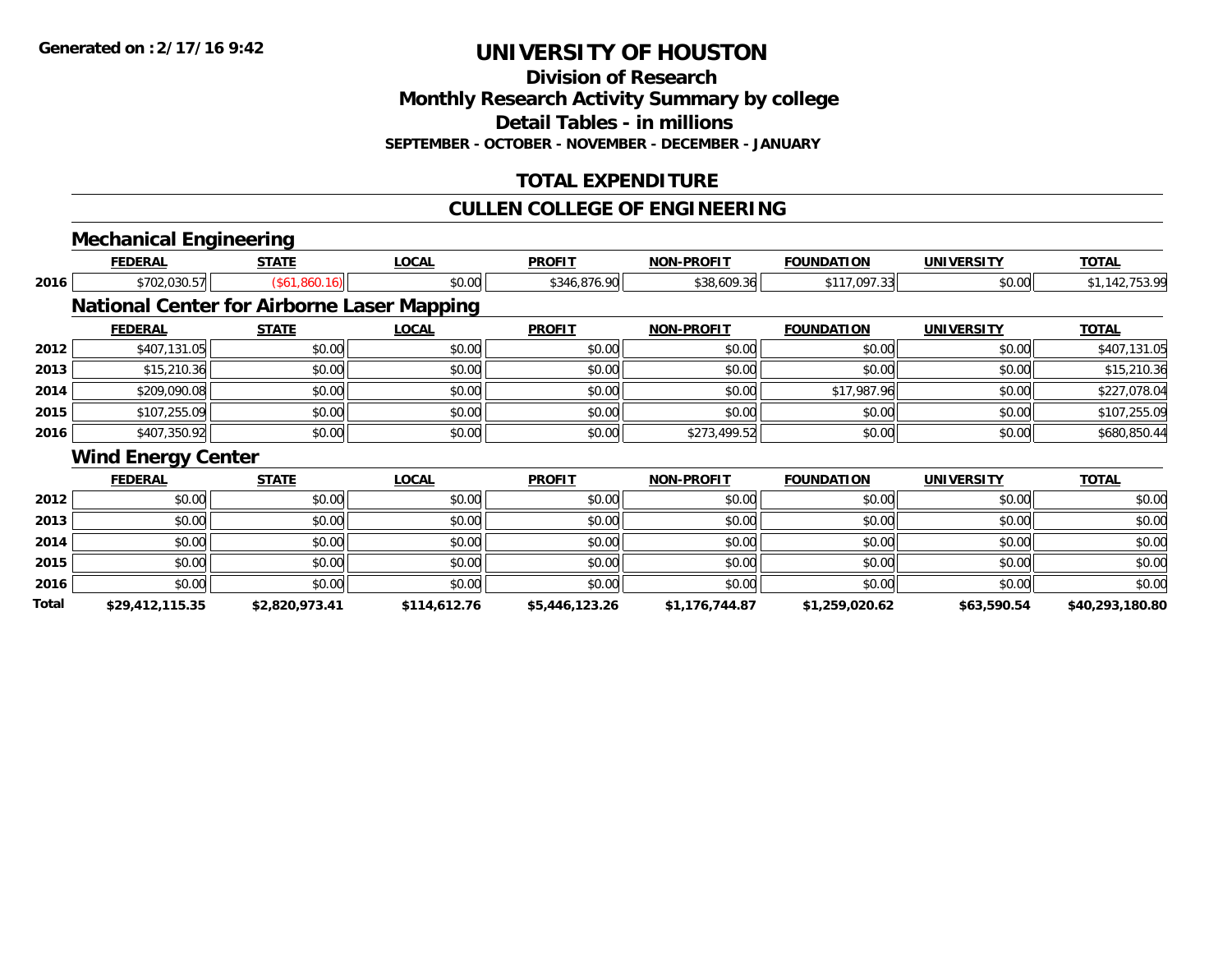### **Division of ResearchMonthly Research Activity Summary by college Detail Tables - in millionsSEPTEMBER - OCTOBER - NOVEMBER - DECEMBER - JANUARY**

# **TOTAL EXPENDITURE**

#### **DIVISION OF RESEARCH**

#### **Allied Geophysical Laboratories FEDERAL STATE LOCAL PROFIT NON-PROFIT FOUNDATION UNIVERSITY TOTALTOTAL 2012** $\bm{2} \parallel 30.00 \parallel 40.00 \parallel 50.00 \parallel 50.00 \parallel 50.00 \parallel 50.00 \parallel 50.00 \parallel 50.00 \parallel 50.00 \parallel 50.00 \parallel 50.00 \parallel 50.00 \parallel 50.00 \parallel 50.00 \parallel 50.00 \parallel 50.00 \parallel 50.00 \parallel 50.00 \parallel 50.00 \parallel 50.00 \parallel 50.00 \parallel 50.00 \parallel 50.00 \parallel 50.00 \parallel 50.00 \parallel 50.00 \parallel 50.0$ **2013**3 | \$0.00 \$0.00 \$0.00 \$0.00 \$0.00 \$0.00 \$12,978.00 \$12,978.00 \$0.00 \$0.00 \$0.00 \$0.00 \$0.00 \$12,978.00 \$12,978 **Center for Advanced Computing and Data Systems FEDERAL STATE LOCAL PROFIT NON-PROFIT FOUNDATION UNIVERSITY TOTALTOTAL 2012**2 | \$361,911.03|| \$0.00| \$0.00| \$0.00|| \$67,012.64|| \$0.00|| \$0.00|| \$0.00|| \$0.00|| \$428,923.67 **2013** $\textbf{3} \quad \textbf{\textcolor{blue}{85.57}} \quad \textbf{\textcolor{blue}{58.57}} \quad \textbf{\textcolor{blue}{58.57}} \quad \textbf{\textcolor{blue}{58.57}} \quad \textbf{\textcolor{blue}{58.57}} \quad \textbf{\textcolor{blue}{58.57}} \quad \textbf{\textcolor{blue}{58.57}} \quad \textbf{\textcolor{blue}{58.57}} \quad \textbf{\textcolor{blue}{58.57}} \quad \textbf{\textcolor{blue}{58.57}} \quad \textbf{\textcolor{blue}{58.57}} \quad \textbf{\textcolor{blue}{58.57}} \quad \textbf{\textcolor{blue$ **2014** (\$13,431.96) \$0.00 \$0.00 \$0.00 (\$3.76) \$0.00 \$0.00 (\$13,435.72) **2015** \$0.00 \$0.00 \$0.00 \$0.00 \$0.00 \$0.00 \$0.00 \$0.00 **2016**6 \$1,766.60 \$0.00 \$0.00 \$0.00 \$0.00 \$0.00 \$0.00 \$0.00 \$0.00 \$0.00 \$0.00 \$0.00 \$1,766.60 **Center for Advanced MaterialsFEDERAL STATE LOCAL PROFIT NON-PROFIT FOUNDATION UNIVERSITY TOTAL2012**2 | (\$482.91)|| \$0.00|| \$0.00|| \$8,175.39|| \$0.00|| \$0.00|| \$7,692.49| **2013** \$0.00 \$0.00 \$0.00 \$0.00 \$0.00 \$0.00 \$0.00 \$0.00 **2014**4 \$0.00 \$0.00 \$0.00 \$0.00 \$0.00 \$0.00 \$0.00 \$0.00 \$0.00 \$0.00 \$0.00 \$0.00 \$0.00 \$0.00 \$0.00 \$0.00 \$0.00 **2015** \$0.00 \$0.00 \$0.00 \$36,201.49 \$0.00 \$0.00 \$0.00 \$36,201.49 **2016** \$0.00 \$0.00 \$0.00 \$0.00 \$0.00 \$0.00 \$0.00 \$0.00 **Center for Biomedical & Environmental GenomicsFEDERAL STATE LOCAL PROFIT NON-PROFIT FOUNDATION UNIVERSITY TOTALTOTAL 2012**2 | \$0.00 \$0.00 \$0.00 \$0.00 \$0.00 \$0.00 \$0.00 \$0.00 \$0.00 \$0.00 \$0.00 \$0.00 \$0.00 \$0.00 \$0.00 \$0.00 \$0.00 **2013** \$0.00 \$0.00 \$0.00 \$0.00 \$0.00 \$0.00 \$0.00 \$0.00 **2014**4 \$0.00 \$0.00 \$0.00 \$0.00 \$0.00 \$0.00 \$0.00 \$0.00 \$0.00 \$0.00 \$0.00 \$0.00 \$0.00 \$0.00 \$0.00 \$0.00 \$0.00 **2015** \$0.00 \$0.00 \$0.00 \$0.00 \$0.00 \$0.00 \$0.00 \$0.00 **2016** \$0.00 \$0.00 \$0.00 \$0.00 \$0.00 \$0.00 \$0.00 \$0.00 **Center for Industrial Partnerships FEDERAL STATE LOCAL PROFIT NON-PROFIT FOUNDATION UNIVERSITY TOTAL**

|      |             | ______ | $- - - - - -$ | _______     |        | ------------- | _________ | _____       |
|------|-------------|--------|---------------|-------------|--------|---------------|-----------|-------------|
| 2012 | \$20,876.49 | \$0.00 | \$0.00        | \$18,542.09 | \$0.00 | \$0.00        | \$0.00    | \$39,418.58 |
| 2013 | \$2,493.97  | \$0.00 | \$0.00        | \$12,421.68 | \$0.00 | \$0.00        | \$0.00    | \$14,915.65 |
| 2014 | \$3,516.12  | \$0.00 | \$0.00        | \$12,174.37 | \$0.00 | \$0.00        | \$0.00    | \$15,690.49 |
| 2015 | \$2,105.64  | \$0.00 | \$0.00        | \$10,297.51 | \$0.00 | \$0.00        | \$0.00    | \$12,403.15 |
| 2016 | \$2,333.06  | \$0.00 | \$0.00        | \$0.00      | \$0.00 | \$0.00        | \$0.00    | \$2,333.06  |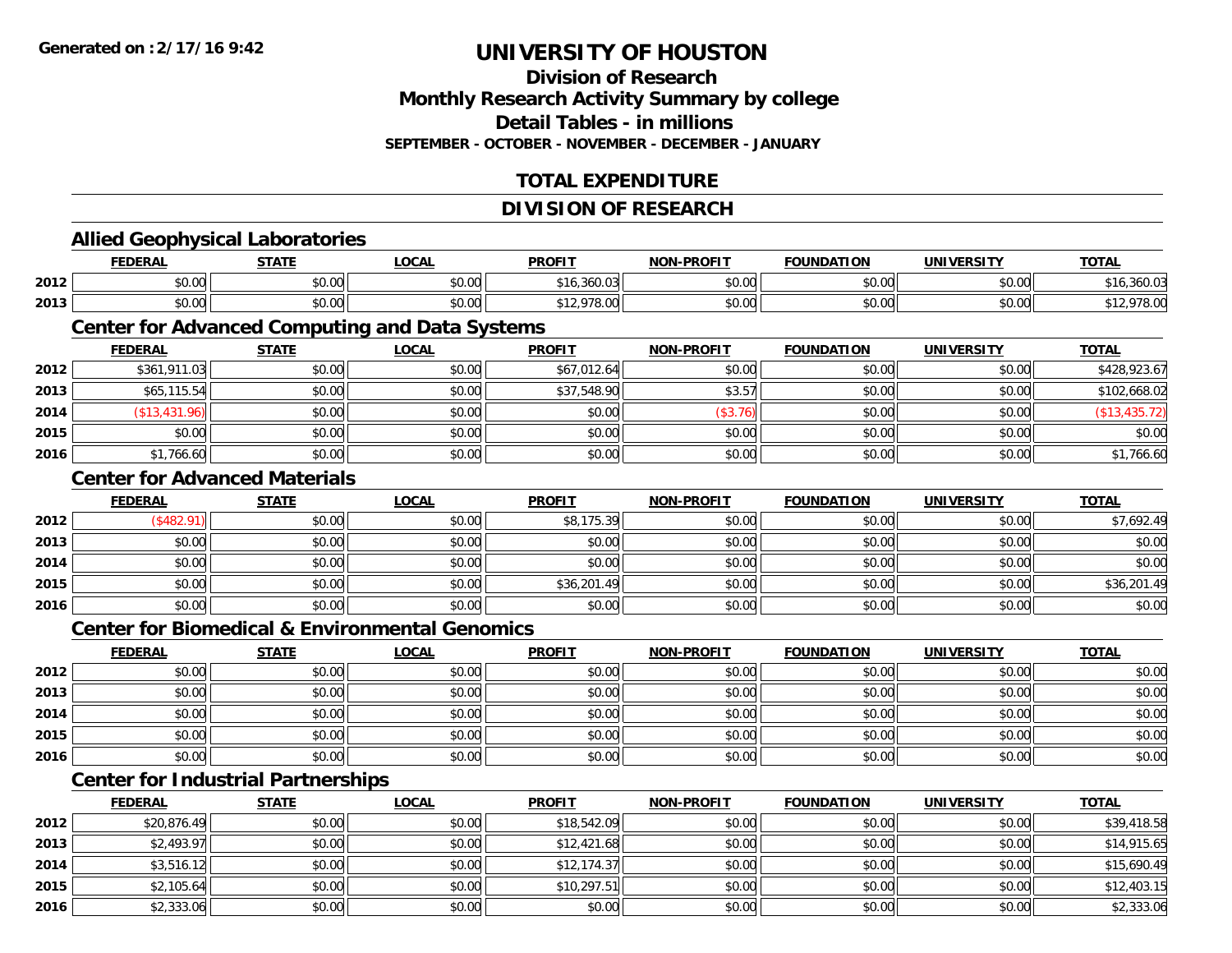**2014**

**2015**

**2016**

# **UNIVERSITY OF HOUSTON**

# **Division of ResearchMonthly Research Activity Summary by college Detail Tables - in millions SEPTEMBER - OCTOBER - NOVEMBER - DECEMBER - JANUARY**

# **TOTAL EXPENDITURE**

# **DIVISION OF RESEARCH**

|      | <b>Division of Research</b>           |              |              |               |                   |                   |                   |              |
|------|---------------------------------------|--------------|--------------|---------------|-------------------|-------------------|-------------------|--------------|
|      | <b>FEDERAL</b>                        | <b>STATE</b> | <b>LOCAL</b> | <b>PROFIT</b> | <b>NON-PROFIT</b> | <b>FOUNDATION</b> | <b>UNIVERSITY</b> | <b>TOTAL</b> |
| 2012 | (\$0.00)                              | \$0.00       | \$0.00       | \$0.00        | \$0.00            | \$0.00            | \$0.00            | (\$0.00)     |
| 2013 | \$0.00                                | \$0.00       | \$0.00       | \$0.00        | \$0.00            | \$0.00            | \$0.00            | \$0.00       |
| 2014 | \$0.00                                | \$0.00       | \$0.00       | \$0.00        | \$0.00            | \$0.00            | \$0.00            | \$0.00       |
| 2015 | \$0.00                                | \$69.12      | \$0.00       | \$0.00        | \$0.00            | \$0.00            | \$0.00            | \$69.12      |
| 2016 | \$0.00                                | \$0.00       | \$0.00       | \$0.00        | \$0.00            | \$0.00            | \$0.00            | \$0.00       |
|      | <b>Institute for Molecular Design</b> |              |              |               |                   |                   |                   |              |
|      | <b>FEDERAL</b>                        | <b>STATE</b> | <b>LOCAL</b> | <b>PROFIT</b> | <b>NON-PROFIT</b> | <b>FOUNDATION</b> | <b>UNIVERSITY</b> | <b>TOTAL</b> |
| 2012 | \$0.00                                | \$0.00       | \$0.00       | \$0.00        | \$0.00            | \$0.00            | \$0.00            | \$0.00       |
|      | <b>Office of Contracts and Grants</b> |              |              |               |                   |                   |                   |              |
|      | <b>FEDERAL</b>                        | <b>STATE</b> | <b>LOCAL</b> | <b>PROFIT</b> | <b>NON-PROFIT</b> | <b>FOUNDATION</b> | <b>UNIVERSITY</b> | <b>TOTAL</b> |
| 2012 | \$0.00                                | \$0.00       | \$0.00       | \$0.00        | \$0.00            | \$0.00            | \$0.00            | \$0.00       |
| 2013 | \$0.00                                | \$0.00       | \$0.00       | \$0.00        | \$0.00            | \$0.00            | \$0.00            | \$0.00       |
| 2014 | \$0.00                                | \$0.00       | \$0.00       | \$0.00        | \$0.00            | \$0.00            | \$0.00            | \$0.00       |
|      | <b>TcSAM</b>                          |              |              |               |                   |                   |                   |              |
|      | <b>FEDERAL</b>                        | <b>STATE</b> | <b>LOCAL</b> | <b>PROFIT</b> | <b>NON-PROFIT</b> | <b>FOUNDATION</b> | <b>UNIVERSITY</b> | <b>TOTAL</b> |
| 2012 | \$0.00                                | \$0.00       | \$0.00       | \$0.00        | \$0.00            | \$0.00            | \$0.00            | \$0.00       |
|      | <b>TcSUH</b>                          |              |              |               |                   |                   |                   |              |
|      | <b>FEDERAL</b>                        | <b>STATE</b> | <b>LOCAL</b> | <b>PROFIT</b> | <b>NON-PROFIT</b> | <b>FOUNDATION</b> | <b>UNIVERSITY</b> | <b>TOTAL</b> |
| 2012 | \$23,324.65                           | \$39,907.13  | \$0.00       | \$55,849.15   | \$0.00            | \$0.00            | \$0.00            | \$119,080.93 |
| 2013 | \$16,601.72                           | \$4,423.10   | \$0.00       | \$26,609.01   | \$0.00            | \$0.00            | \$0.00            | \$47,633.83  |
| 2014 | \$85,847.40                           | \$9,120.34   | \$0.00       | \$27,491.40   | \$0.00            | \$0.00            | \$0.00            | \$122,459.14 |
| 2015 | \$28,774.41                           | \$0.00       | \$0.00       | \$14,257.35   | \$0.00            | \$0.00            | \$0.00            | \$43,031.76  |
| 2016 | \$115,343.35                          | \$0.00       | \$0.00       | \$30,731.14   | \$0.00            | \$0.00            | \$0.00            | \$146,074.48 |
|      | <b>Texas Obesity Research Center</b>  |              |              |               |                   |                   |                   |              |
|      | <b>FEDERAL</b>                        | <b>STATE</b> | <b>LOCAL</b> | <b>PROFIT</b> | <b>NON-PROFIT</b> | <b>FOUNDATION</b> | <b>UNIVERSITY</b> | <b>TOTAL</b> |
| 2012 | \$0.00                                | \$0.00       | \$0.00       | \$0.00        | \$0.00            | \$0.00            | \$0.00            | \$0.00       |
| 2013 | \$0.00                                | \$0.00       | \$0.00       | \$0.00        | \$0.00            | \$0.00            | \$0.00            | \$0.00       |

4 \$0.00 \$0.00 \$0.00 \$0.00 \$0.00 \$0.00 \$0.00 \$0.00 \$0.00 \$0.00 \$0.00 \$0.00 \$0.00 \$0.00 \$0.00 \$0.00 \$0.00

\$0.00 \$0.00 \$0.00 \$0.00 \$0.00 \$0.00 \$0.00 \$0.00

6 \$0.00 \$0.00 \$0.00 \$0.00 \$0.00 \$0.00 \$0.00 \$0.00 \$0.00 \$0.00 \$82,308.45 \$0.00 \$0.00 \$0.00 \$82,308.45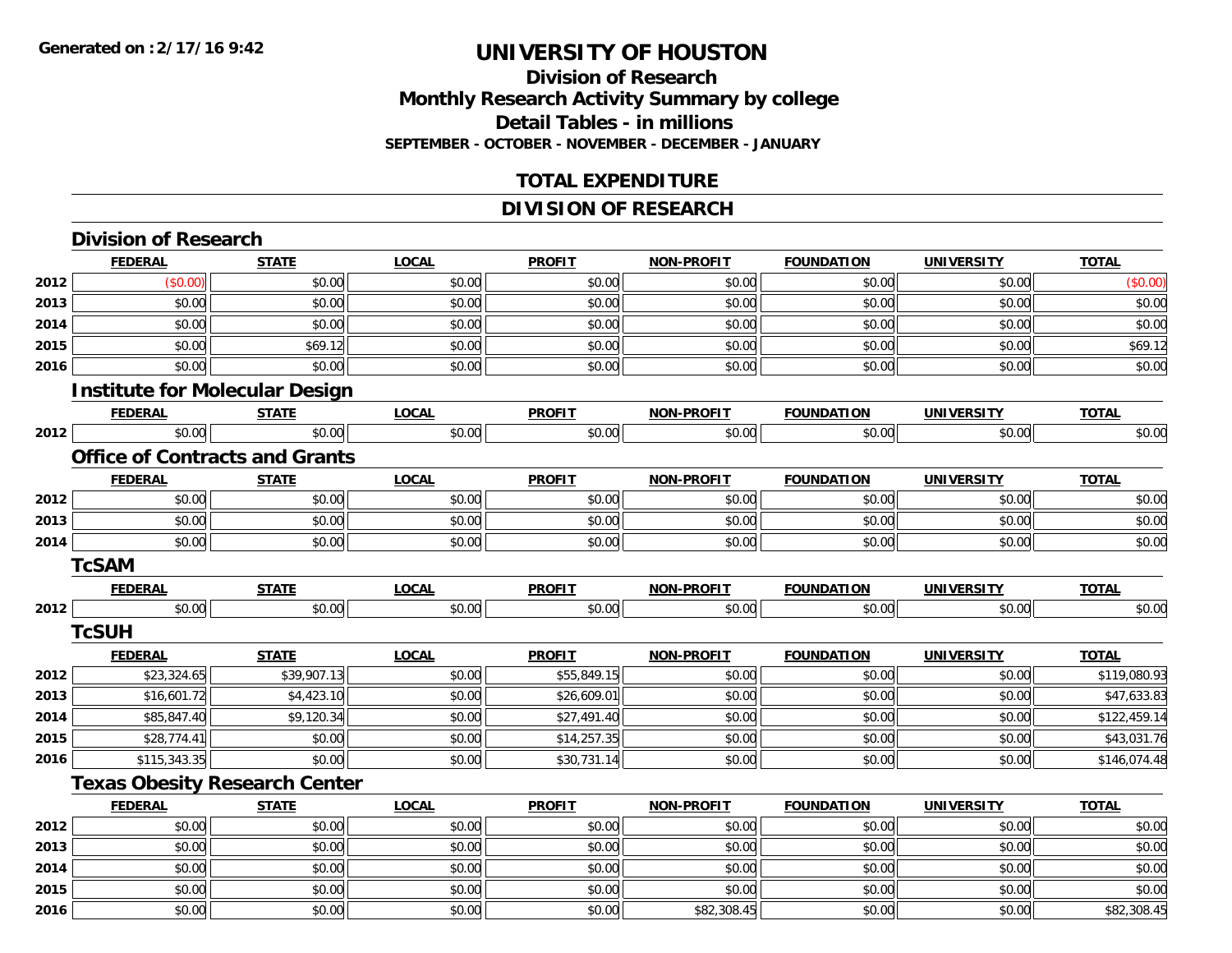### **Division of Research Monthly Research Activity Summary by college Detail Tables - in millions SEPTEMBER - OCTOBER - NOVEMBER - DECEMBER - JANUARY**

#### **TOTAL EXPENDITURE**

### **DIVISION OF RESEARCH**

|       | <b>TIMES</b>   |              |              |               |                   |                   |                   |                |  |  |  |  |
|-------|----------------|--------------|--------------|---------------|-------------------|-------------------|-------------------|----------------|--|--|--|--|
|       | <b>FEDERAL</b> | <b>STATE</b> | <b>LOCAL</b> | <b>PROFIT</b> | <b>NON-PROFIT</b> | <b>FOUNDATION</b> | <b>UNIVERSITY</b> | <u>TOTAL</u>   |  |  |  |  |
| 2012  | \$660,449.54   | \$0.01       | \$0.00       | \$0.00        | \$0.00            | \$0.00            | \$0.00            | \$660,449.55   |  |  |  |  |
| 2013  | \$945,944.98   | (S759.74)    | \$0.00       | \$0.00        | \$0.00            | \$0.00            | \$0.00            | \$945,185.24   |  |  |  |  |
| 2014  | \$809,108.19   | \$10,111.50  | \$0.00       | \$0.00        | \$0.00            | \$0.00            | \$0.00            | \$819,219.69   |  |  |  |  |
| 2015  | \$776,474.18   | \$0.00       | \$0.00       | \$0.00        | \$3,324.86        | \$0.00            | \$0.00            | \$779,799.04   |  |  |  |  |
| 2016  | \$666,399.40   | (\$604.30)   | \$0.00       | \$0.00        | \$0.00            | \$0.00            | \$0.00            | \$665,795.10   |  |  |  |  |
| Total | \$4,574,471.40 | \$62,267.16  | \$0.00       | \$386,650.15  | \$85,633.12       | \$0.00            | \$0.00            | \$5,109,021.83 |  |  |  |  |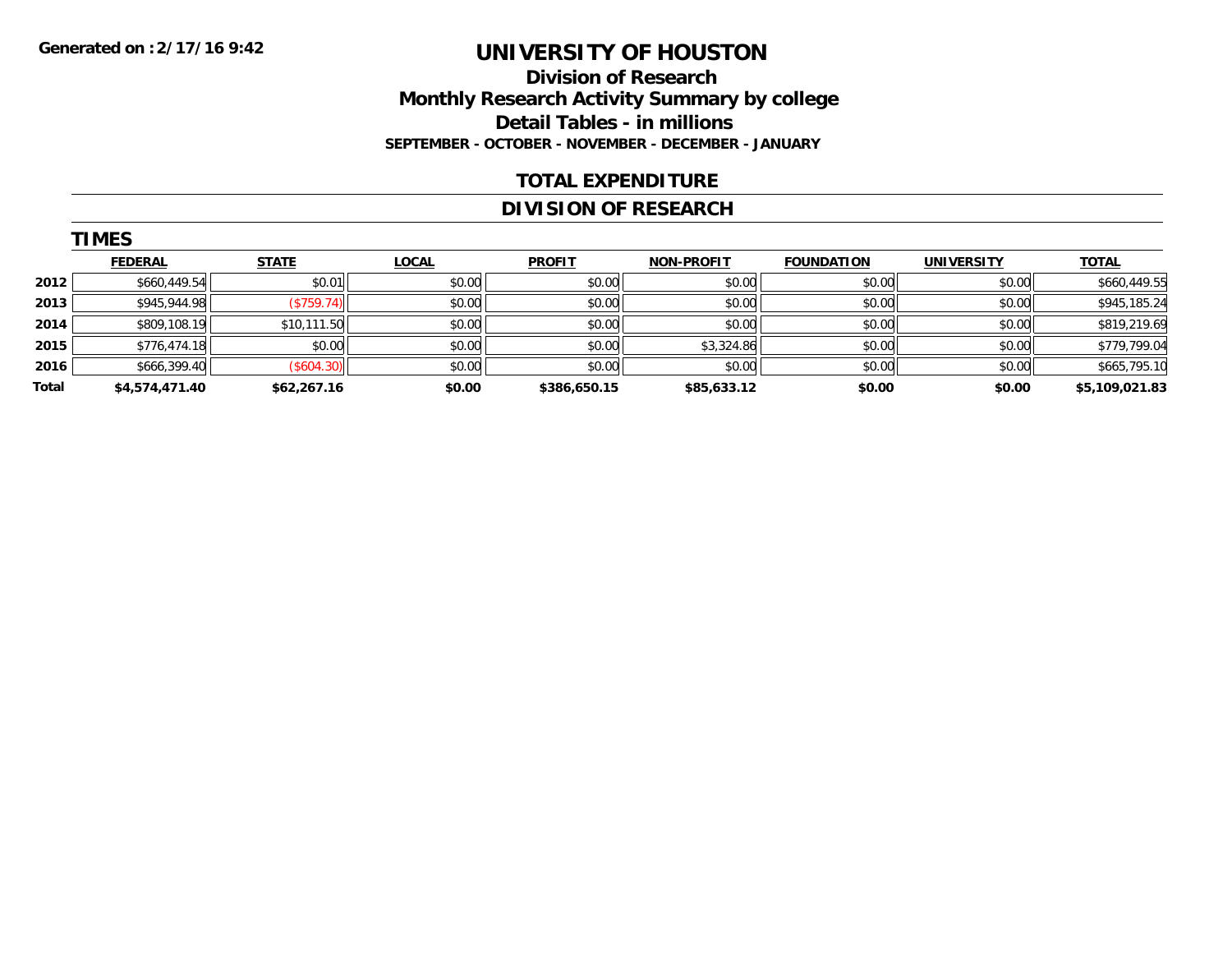### **Division of ResearchMonthly Research Activity Summary by college Detail Tables - in millions SEPTEMBER - OCTOBER - NOVEMBER - DECEMBER - JANUARY**

# **TOTAL EXPENDITURE**

# **GRADUATE COLLEGE OF SOCIAL WORK**

# **Center for Drug and Social Policy Research**

|      | <b>FEDERAL</b> | <b>STATE</b> | <b>LOCAL</b> | <b>PROFIT</b> | <b>NON-PROFIT</b> | <b>FOUNDATION</b> | <b>UNIVERSITY</b> | <b>TOTAL</b> |
|------|----------------|--------------|--------------|---------------|-------------------|-------------------|-------------------|--------------|
| 2012 | \$10,045.91    | \$0.00       | \$0.00       | \$0.00        | \$0.00            | \$0.00            | \$0.00            | \$10,045.91  |
| 2013 | \$3,469.28     | \$0.00       | \$0.00       | \$0.00        | \$0.00            | \$0.00            | \$0.00            | \$3,469.28   |
| 2014 | \$0.00         | \$0.00       | \$0.00       | \$0.00        | \$0.00            | \$0.00            | \$0.00            | \$0.00       |
| 2015 | \$139,996.48   | \$0.00       | \$0.00       | \$0.00        | \$0.00            | \$0.00            | \$0.00            | \$139,996.48 |
| 2016 | \$220,098.34   | \$0.00       | \$0.00       | \$0.00        | \$0.00            | \$0.00            | \$0.00            | \$220,098.34 |

### **Center for Health Equities & Evaluation Research**

|      | <b>FEDERAL</b> | <b>STATE</b> | <b>LOCAL</b> | <b>PROFIT</b> | <b>NON-PROFIT</b> | <b>FOUNDATION</b> | <b>UNIVERSITY</b> | <b>TOTAL</b> |
|------|----------------|--------------|--------------|---------------|-------------------|-------------------|-------------------|--------------|
| 2012 | \$60,746.77    | \$0.00       | \$0.00       | \$0.00        | \$0.00            | \$0.00            | \$0.00            | \$60,746.77  |
| 2013 | \$155,677.63   | \$0.00       | \$0.00       | \$0.00        | \$0.00            | \$0.00            | \$42,000.00       | \$197,677.63 |
| 2014 | \$46,447.45    | \$0.00       | \$0.00       | \$0.00        | \$0.00            | \$0.00            | \$0.00            | \$46,447.45  |
| 2015 | \$49,578.81    | \$0.00       | \$0.00       | \$0.00        | \$0.00            | \$0.00            | \$0.00            | \$49,578.81  |
| 2016 | \$23,068.50    | \$0.00       | \$0.00       | \$0.00        | \$0.00            | \$0.00            | \$0.00            | \$23,068.50  |

# **Child & Family for Innovative Research**

|      | <b>FEDERAL</b> | <u>STATE</u>  | <b>LOCAL</b> | <b>PROFIT</b> | <b>NON-PROFIT</b> | <b>FOUNDATION</b> | <b>UNIVERSITY</b> | <b>TOTAL</b> |
|------|----------------|---------------|--------------|---------------|-------------------|-------------------|-------------------|--------------|
| 2012 | \$552,060.81   | $($ \$107.66) | \$0.00       | \$21,369.00   | \$0.00            | \$40,117.95       | \$2,109.33        | \$615,549.43 |
| 2013 | \$502,983.51   | \$27,824.54   | \$27,185.20  | (\$1,781.27)  | \$9.17            | \$9,278.00        | \$1,021.48        | \$566,520.63 |
| 2014 | \$419,077.87   | \$20,191.10   | \$6,304.77   | \$13,202.76   | \$19,800.98       | \$33,581.75       | \$0.00            | \$512,159.23 |
| 2015 | \$903,020.82   | \$22,705.09   | \$0.00       | \$925.29      | (\$5,073.66)      | \$60,177.14       | \$0.00            | \$981,754.68 |
| 2016 | \$588,568.59   | \$0.00        | \$0.00       | \$0.00        | \$0.00            | \$38,585.17       | \$0.00            | \$627,153.76 |

#### **Community Projects - Social Work**

|      | <b>FEDERAL</b>  | 27.77              | 00 <sub>n</sub><br>UUA | <b>PROFIT</b>                                     | <b>NON-PROFIT</b> | <b>FOUNDATION</b> | <b>UNIVERSITY</b> | <b>TOTAL</b>                  |
|------|-----------------|--------------------|------------------------|---------------------------------------------------|-------------------|-------------------|-------------------|-------------------------------|
| 2012 | $\cdots$<br>JJJ | $\sim$ 00<br>טט.טע | 0.00<br>JU.UU          | $\mathsf{A}\cap\mathsf{A}\cap\mathsf{A}$<br>JU.UU | 0000<br>JU.UU     | \$0.00            | \$0.00            | $\cdots$<br>$\Omega$<br>JJJJ. |
| 2013 |                 | ሶስ ስስ<br>JU.UU     | 0.00<br>pu.uu          | $\sim$ $\sim$<br>JU.UU                            | 0000<br>\$U.UU    | \$0.00            | \$0.00            |                               |

#### **Dean, Social Work**

|      | <b>FEDERAL</b> | <b>STATE</b> | <u>LOCAL</u> | <b>PROFIT</b> | <b>NON-PROFIT</b> | <b>FOUNDATION</b> | <b>UNIVERSITY</b> | <b>TOTAL</b> |
|------|----------------|--------------|--------------|---------------|-------------------|-------------------|-------------------|--------------|
| 2012 | \$16,909.15    | \$0.00       | \$0.00       | \$0.00        | \$0.00            | \$0.00            | \$0.00            | \$16,909.15  |
| 2013 | \$17,787.82    | \$0.00       | \$0.00       | \$0.00        | \$0.00            | \$0.00            | \$0.00            | \$17,787.82  |
| 2014 | \$0.00         | \$0.00       | \$0.00       | \$0.00        | \$0.00            | \$0.00            | \$0.00            | \$0.00       |
| 2015 | \$4,402.11     | \$0.00       | \$0.00       | \$0.00        | \$0.00            | \$0.00            | \$0.00            | \$4,402.11   |
| 2016 | \$32,600.24    | \$0.00       | \$0.00       | \$31,742.48   | \$7,438.43        | \$0.00            | \$0.00            | \$71,781.15  |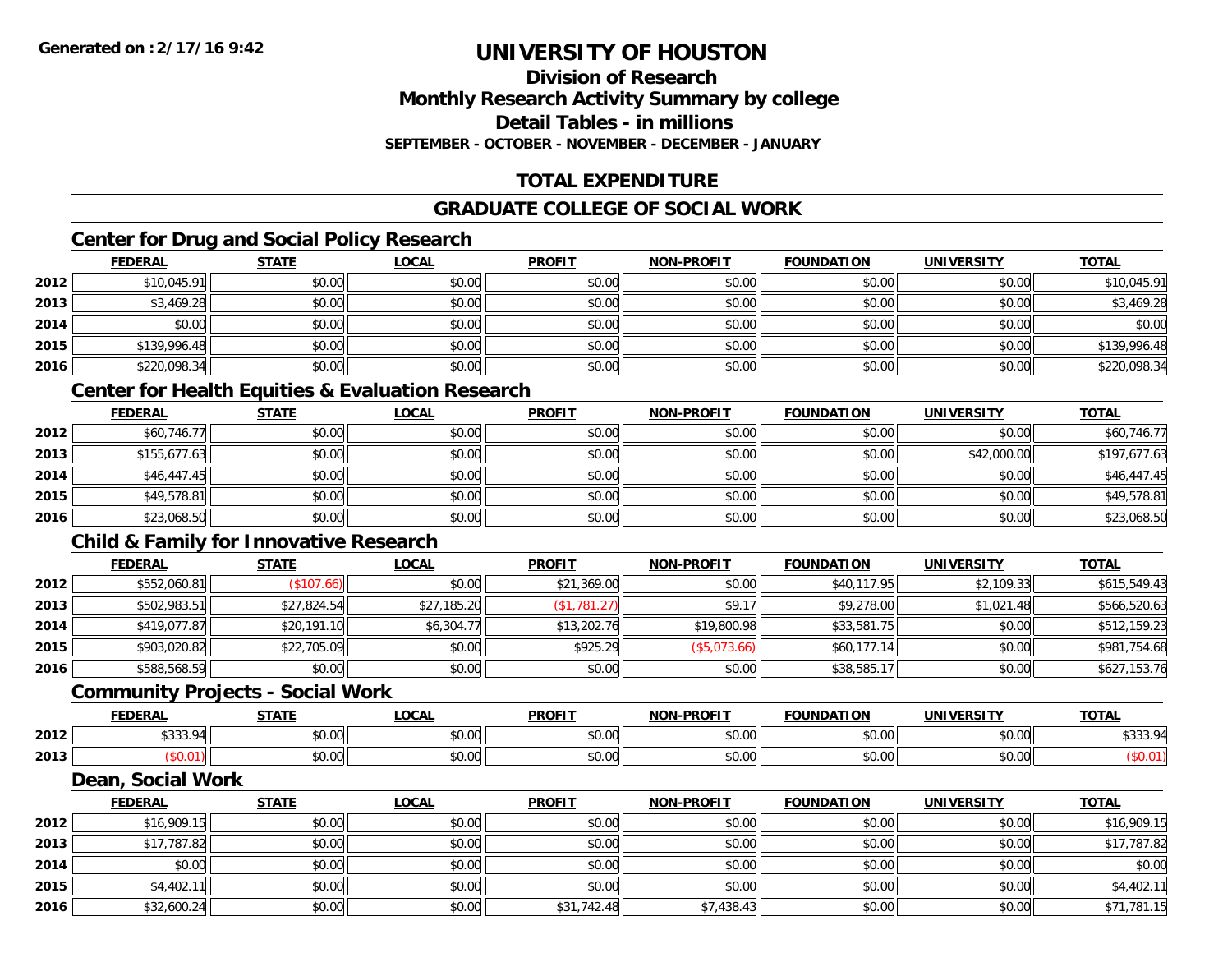**Division of Research Monthly Research Activity Summary by college Detail Tables - in millions SEPTEMBER - OCTOBER - NOVEMBER - DECEMBER - JANUARY**

#### **TOTAL EXPENDITURE**

#### **GRADUATE COLLEGE OF SOCIAL WORK**

# **Office for Drug SPR**

|       | <b>FEDERAL</b> | <b>STATE</b> | <b>LOCAL</b> | <b>PROFIT</b> | <b>NON-PROFIT</b> | <b>FOUNDATION</b> | <b>UNIVERSITY</b> | <b>TOTAL</b>   |
|-------|----------------|--------------|--------------|---------------|-------------------|-------------------|-------------------|----------------|
| 2012  | \$0.00         | \$0.00       | \$0.00       | \$0.00        | \$0.00            | \$0.00            | \$0.00            | \$0.00         |
| 2013  | \$0.00         | \$0.00       | \$0.00       | \$0.00        | \$0.00            | \$0.00            | \$0.00            | \$0.00         |
| 2014  | \$0.00         | \$0.00       | \$0.00       | \$0.00        | \$0.00            | \$0.00            | \$0.00            | \$0.00         |
| 2015  | \$0.00         | \$0.00       | \$0.00       | \$0.00        | \$0.00            | \$0.00            | \$0.00            | \$0.00         |
| Total | \$3,746,874.03 | \$70,613.07  | \$33,489.97  | \$65,458.26   | \$22,174.92       | \$181,740.01      | \$45,130.81       | \$4,165,481.07 |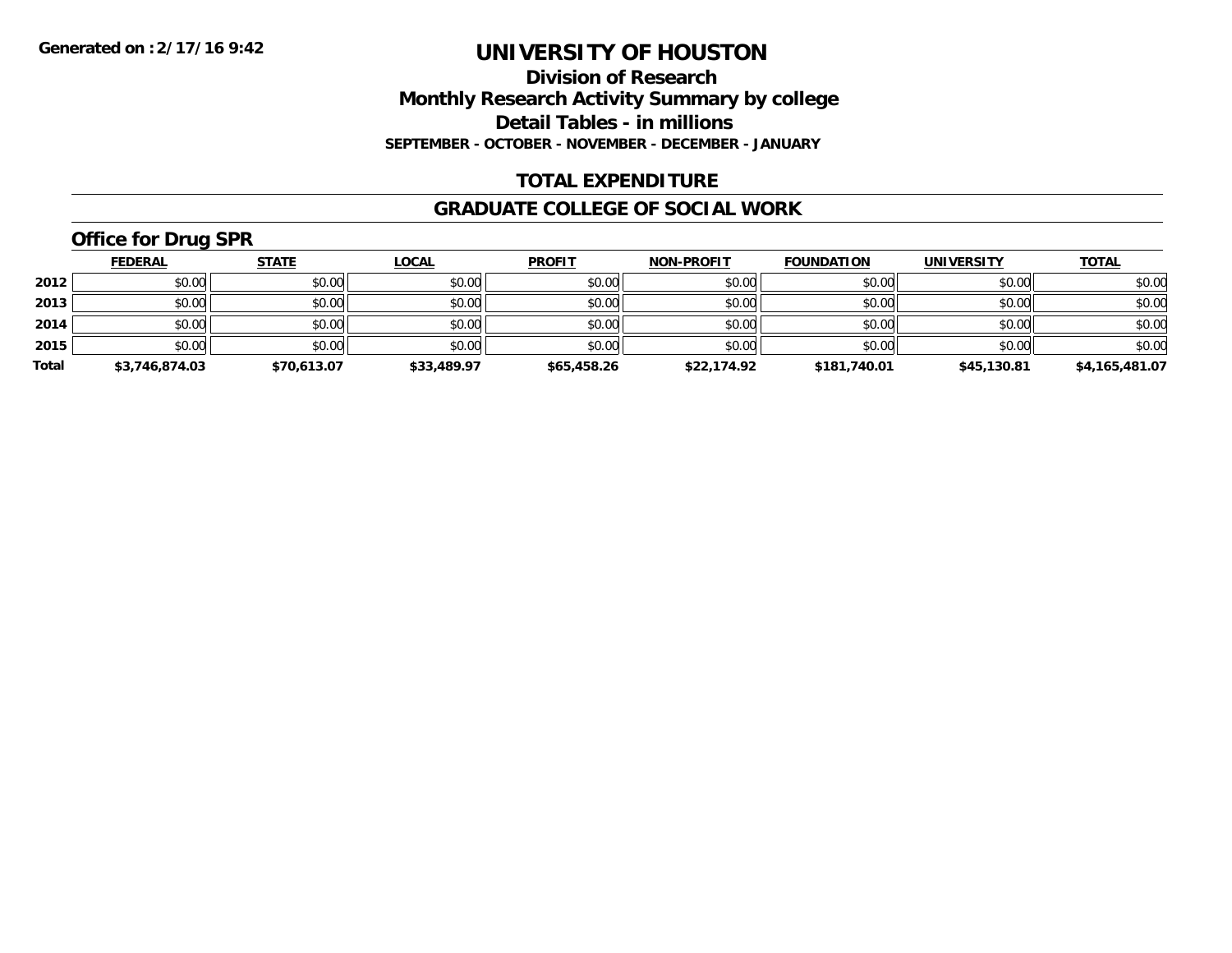**Division of Research Monthly Research Activity Summary by college Detail Tables - in millions SEPTEMBER - OCTOBER - NOVEMBER - DECEMBER - JANUARY**

# **TOTAL EXPENDITURE**

### **HILTON COLLEGE OF HOTEL AND RESTAURANT MANAGEMENT**

### **Hotel and Restaurant Management**

|       | <b>FEDERAL</b> | <b>STATE</b> | <b>LOCAL</b> | <b>PROFIT</b> | <b>NON-PROFIT</b> | <b>FOUNDATION</b> | <b>UNIVERSITY</b> | <b>TOTAL</b> |
|-------|----------------|--------------|--------------|---------------|-------------------|-------------------|-------------------|--------------|
| 2012  | \$9,151.94     | \$66,299.72  | \$0.00       | \$25.76       | \$6,258.96        | \$0.00            | \$0.00            | \$81,736.38  |
| 2013  | \$18,516.82    | \$23,920.32  | \$0.00       | \$0.00        | \$0.00            | \$0.00            | \$0.00            | \$42,437.14  |
| 2014  | \$49,136.89    | (\$278.24)   | \$0.00       | \$0.00        | \$0.00            | \$5,919.98        | \$0.00            | \$54,778.63  |
| 2015  | \$58,511.57    | (\$288.96)   | \$0.00       | \$0.00        | \$0.00            | \$10,306.74       | \$0.00            | \$68,529.35  |
| 2016  | \$94,202.28    | \$0.00       | \$0.00       | \$0.00        | \$0.00            | \$0.00            | \$0.00            | \$94,202.28  |
| Total | \$229,519.50   | \$89,652.84  | \$0.00       | \$25.76       | \$6,258.96        | \$16,226.72       | \$0.00            | \$341,683.78 |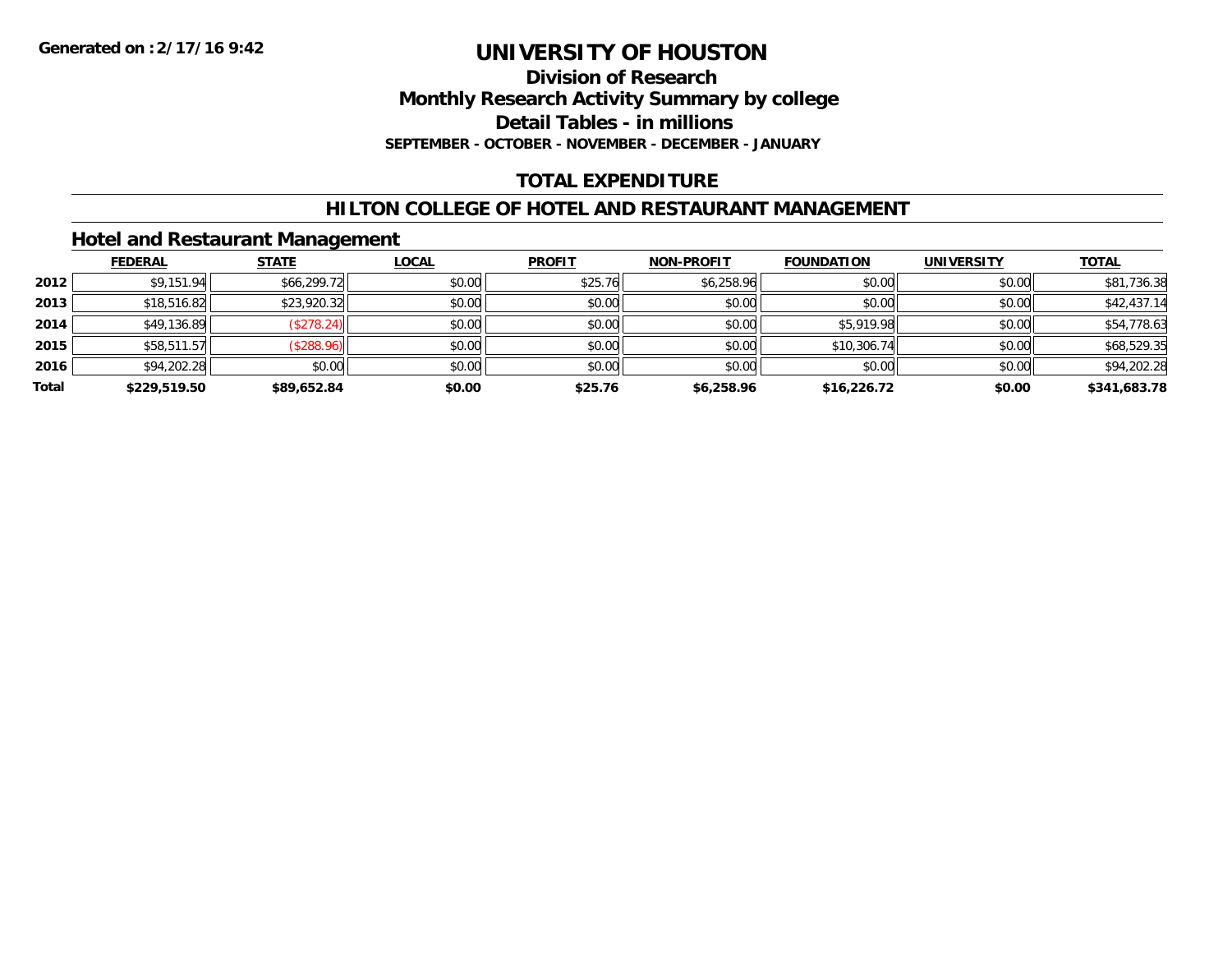### **Division of Research Monthly Research Activity Summary by college Detail Tables - in millions SEPTEMBER - OCTOBER - NOVEMBER - DECEMBER - JANUARY**

#### **TOTAL EXPENDITURE**

#### **HONORS COLLEGE**

# **Dean, Honors College**

|       |                | __           |              |               |                   |                   |                   |              |
|-------|----------------|--------------|--------------|---------------|-------------------|-------------------|-------------------|--------------|
|       | <b>FEDERAL</b> | <b>STATE</b> | <b>LOCAL</b> | <b>PROFIT</b> | <b>NON-PROFIT</b> | <b>FOUNDATION</b> | <b>UNIVERSITY</b> | <b>TOTAL</b> |
| 2012  | \$12,093.37    | \$0.00       | \$0.00       | \$0.00        | \$6,534.32        | \$0.00            | \$0.00            | \$18,627.69  |
| 2013  | \$12,579.75    | \$0.00       | \$0.00       | \$0.00        | \$8,393.42        | \$0.00            | \$0.00            | \$20,973.17  |
| 2014  | \$2,694.74     | \$0.00       | \$0.00       | \$0.00        | \$8,371.04        | \$4,320.44        | \$0.00            | \$15,386.22  |
| 2015  | \$0.00         | \$0.00       | \$0.00       | \$0.00        | (\$17.71          | \$720.35          | \$0.00            | \$702.64     |
| 2016  | \$0.00         | \$0.00       | \$0.00       | \$0.00        | \$0.00            | \$405.26          | \$0.00            | \$405.26     |
| Total | \$27,367.86    | \$0.00       | \$0.00       | \$0.00        | \$23,281.07       | \$5,446.05        | \$0.00            | \$56,094.98  |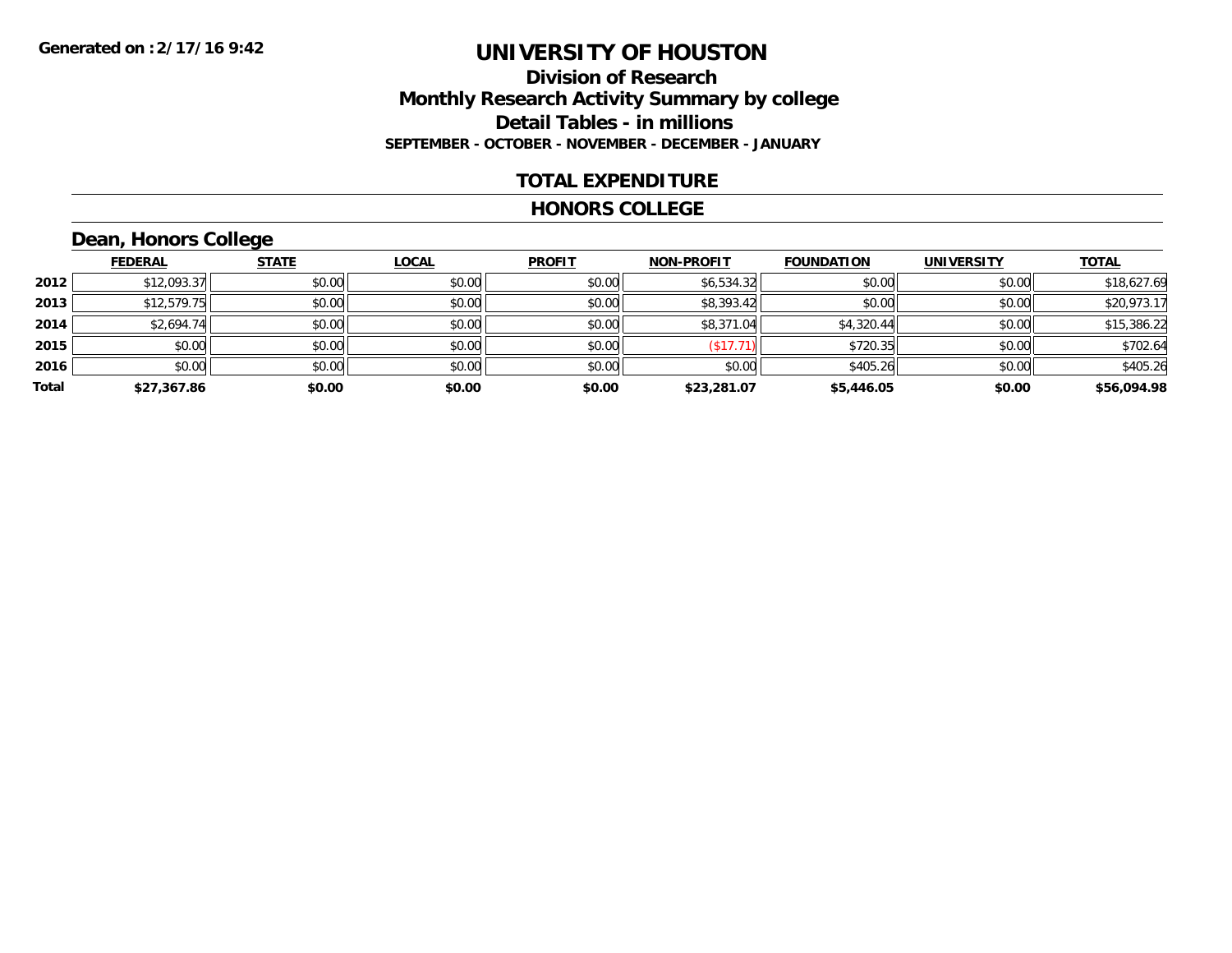### **Division of Research Monthly Research Activity Summary by college Detail Tables - in millions SEPTEMBER - OCTOBER - NOVEMBER - DECEMBER - JANUARY**

#### **TOTAL EXPENDITURE**

#### **LIBRARY**

### **Administration, Library**

|       | <b>FEDERAL</b> | <b>STATE</b> | <b>LOCAL</b> | <b>PROFIT</b> | <b>NON-PROFIT</b> | <b>FOUNDATION</b> | <b>UNIVERSITY</b> | <b>TOTAL</b> |
|-------|----------------|--------------|--------------|---------------|-------------------|-------------------|-------------------|--------------|
| 2012  | \$43.40        | \$0.00       | \$0.00       | \$0.00        | \$0.00            | \$0.00            | \$0.00            | \$43.40      |
| 2013  | \$0.00         | \$0.00       | \$0.00       | \$0.00        | \$0.00            | \$0.00            | \$0.00            | \$0.00       |
| 2014  | \$0.00         | \$0.00       | \$0.00       | \$0.00        | \$0.00            | \$0.00            | \$0.00            | \$0.00       |
| Total | \$43.40        | \$0.00       | \$0.00       | \$0.00        | \$0.00            | \$0.00            | \$0.00            | \$43.40      |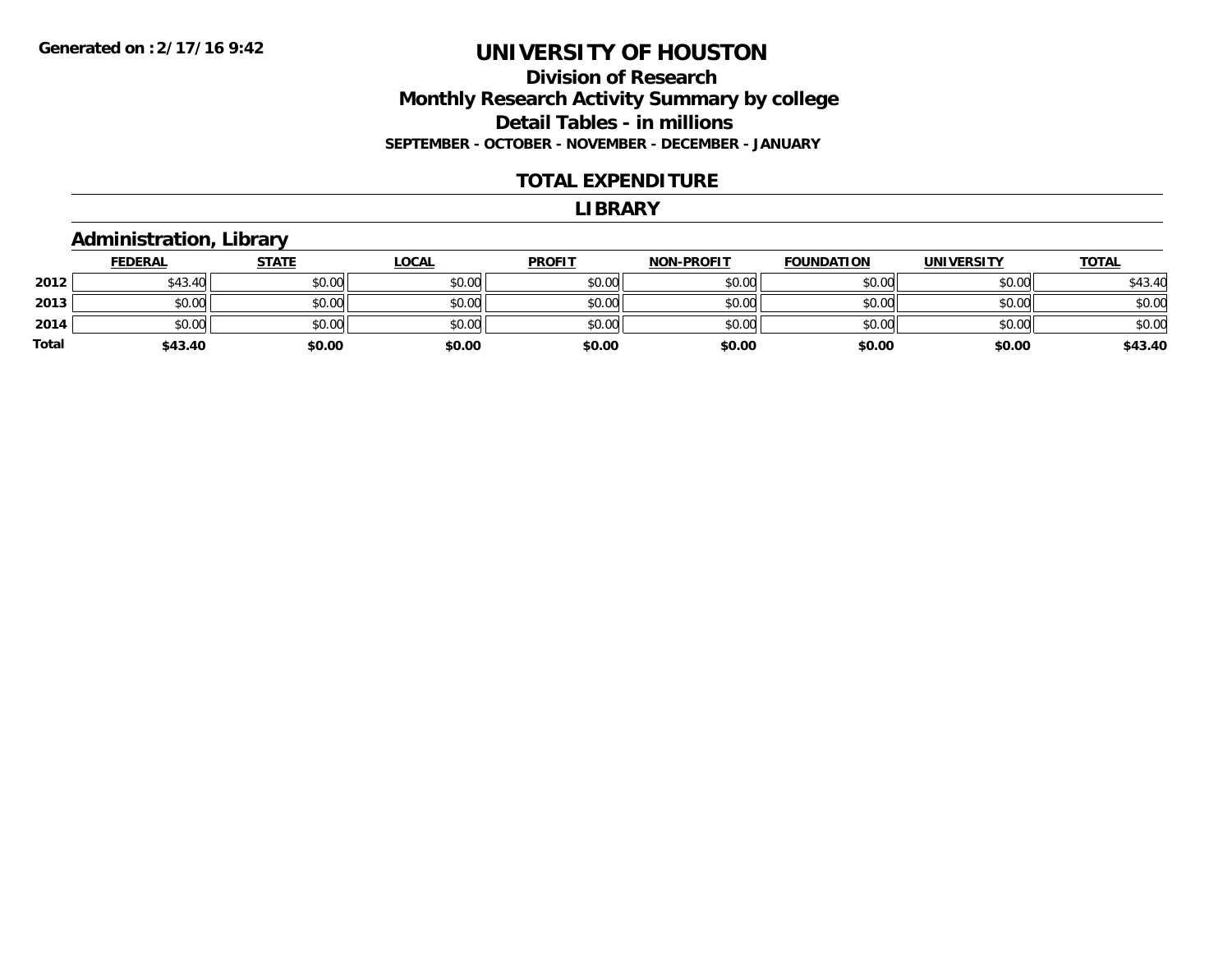**Division of Research Monthly Research Activity Summary by college Detail Tables - in millions**

**SEPTEMBER - OCTOBER - NOVEMBER - DECEMBER - JANUARY**

# **TOTAL EXPENDITURE**

### **OTHER OUTSIDE ORGANIZATIONS USED FOR CPHS LOGINS**

|       | $\overline{\phantom{a}}$ nalth $\overline{\phantom{a}}$<br>Center |              |        |               |                   |                   |            |              |  |  |  |
|-------|-------------------------------------------------------------------|--------------|--------|---------------|-------------------|-------------------|------------|--------------|--|--|--|
|       | <u>FEDERAI</u>                                                    | <u>STATI</u> | '.OCAL | <b>PROFIT</b> | <b>NON-PROFIT</b> | <b>FOUNDATION</b> | UNIVERSITY | <b>TOTAL</b> |  |  |  |
| 2015  | \$0.00                                                            | \$0.00       | \$0.00 | \$0.00        | \$0.00            | \$0.00            | \$0.00     | \$0.00       |  |  |  |
| Total | \$0.00                                                            | \$0.00       | \$0.00 | \$0.00        | \$0.00            | \$0.00            | \$0.00     | \$0.00       |  |  |  |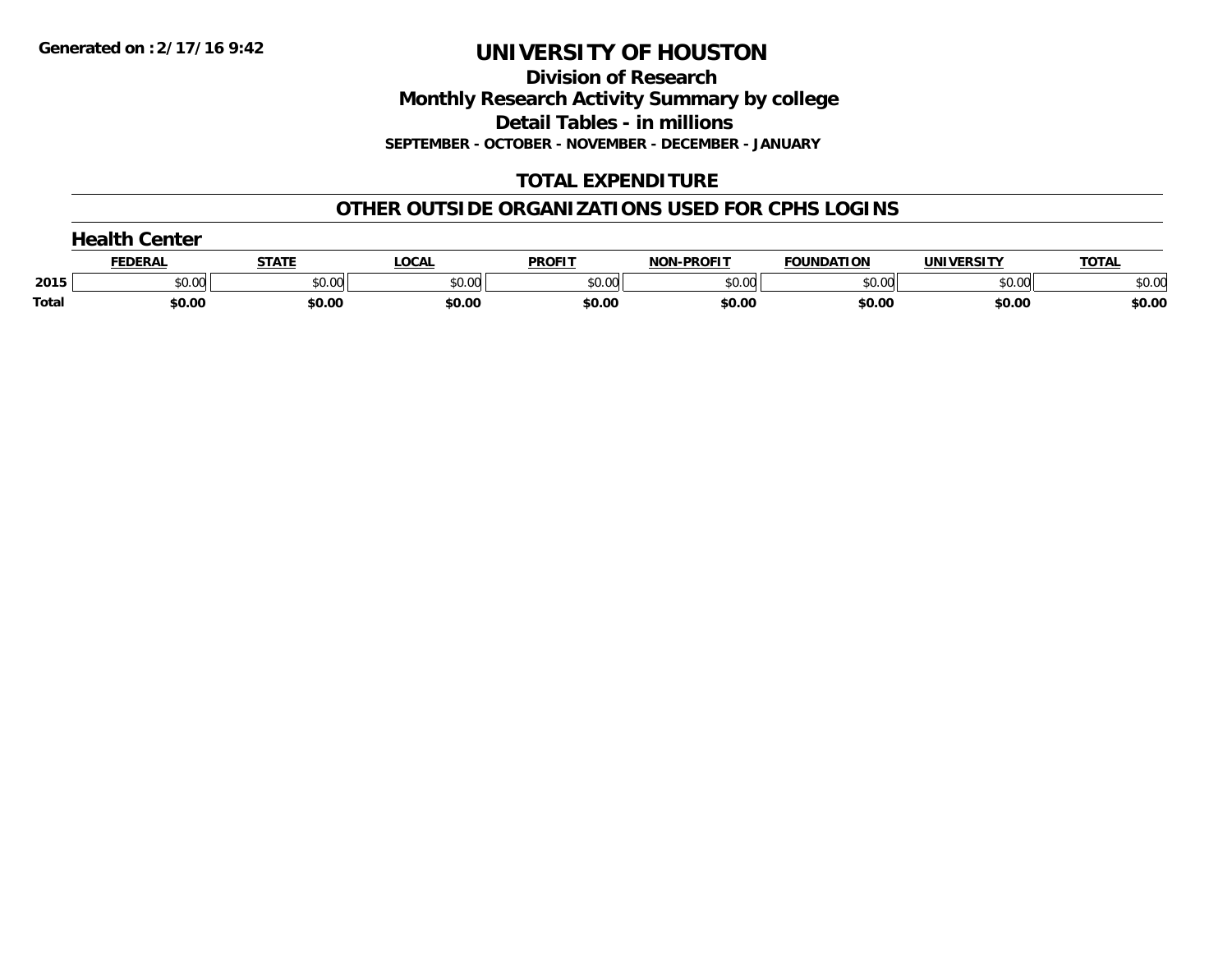### **Division of Research Monthly Research Activity Summary by college Detail Tables - in millions SEPTEMBER - OCTOBER - NOVEMBER - DECEMBER - JANUARY**

#### **TOTAL EXPENDITURE**

#### **PRESIDENT**

### **Office of the President**

|       | <b>FEDERAL</b> | <b>STATE</b> | <b>LOCAL</b> | <b>PROFIT</b> | <b>NON-PROFIT</b> | <b>FOUNDATION</b> | <b>UNIVERSITY</b> | <b>TOTAL</b> |
|-------|----------------|--------------|--------------|---------------|-------------------|-------------------|-------------------|--------------|
| 2012  | \$0.00         | \$0.00       | \$0.00       | \$0.00        | \$0.00            | \$0.00            | \$0.00            | \$0.00       |
| 2013  | \$0.00         | \$0.00       | \$0.00       | \$0.00        | \$0.00            | \$0.00            | \$0.00            | \$0.00       |
| 2014  | \$0.00         | \$0.00       | \$0.00       | \$0.00        | \$0.00            | \$0.00            | \$0.00            | \$0.00       |
| 2015  | \$0.00         | \$0.00       | \$0.00       | \$0.00        | \$0.00            | \$0.00            | \$0.00            | \$0.00       |
| 2016  | \$0.00         | \$0.00       | \$0.00       | \$0.00        | \$0.00            | \$0.00            | \$0.00            | \$0.00       |
| Total | \$0.00         | \$0.00       | \$0.00       | \$0.00        | \$0.00            | \$0.00            | \$0.00            | \$0.00       |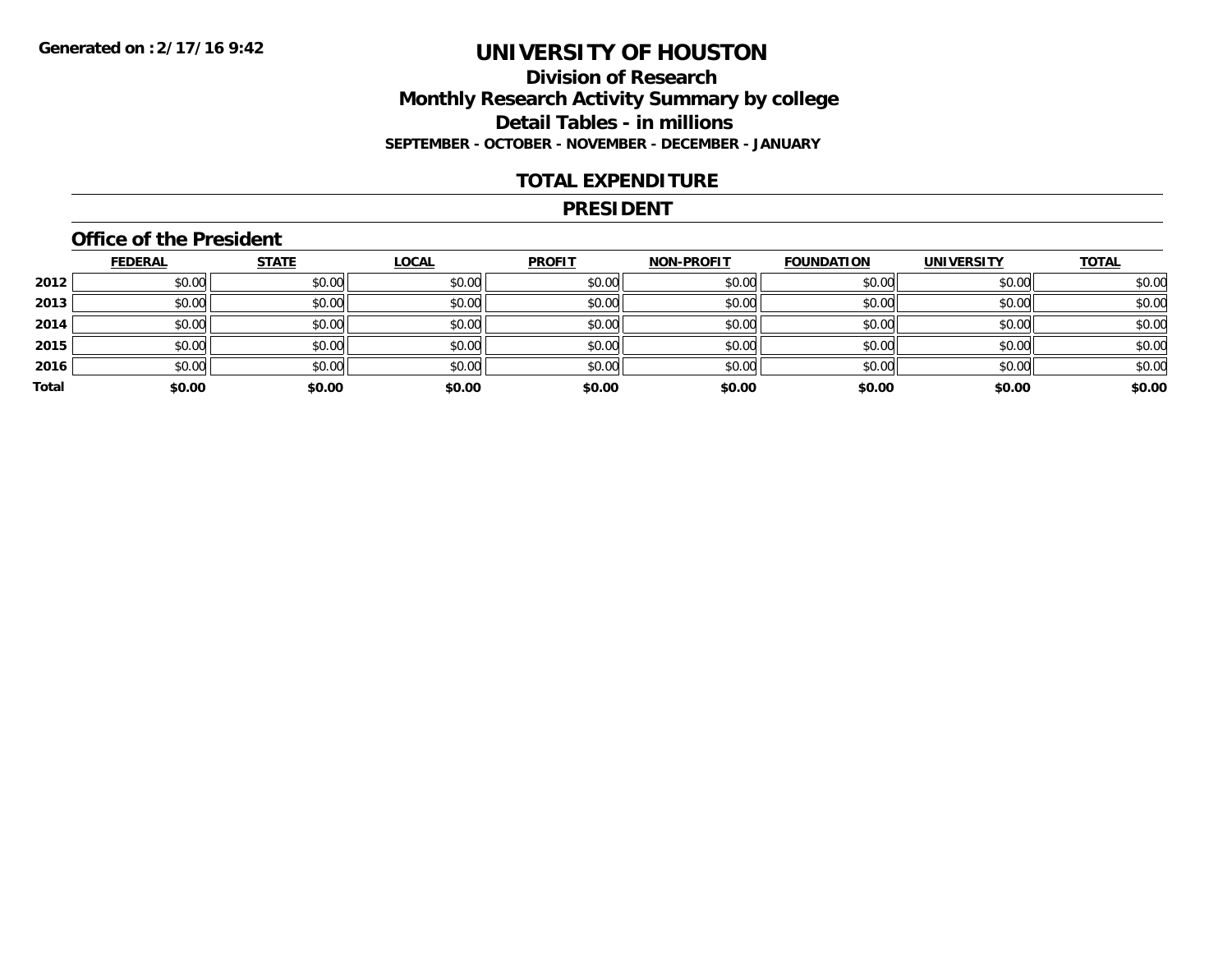# **Division of ResearchMonthly Research Activity Summary by college Detail Tables - in millionsSEPTEMBER - OCTOBER - NOVEMBER - DECEMBER - JANUARY**

# **TOTAL EXPENDITURE**

#### **SENIOR V.P. FOR ACADEMIC AFFAIRS AND PROVOST**

# **Challenger Program**

|      | <b>FEDERAL</b>                   | <b>STATE</b>                                 | <b>LOCAL</b> | <b>PROFIT</b> | <b>NON-PROFIT</b> | <b>FOUNDATION</b> | <b>UNIVERSITY</b> | <b>TOTAL</b> |
|------|----------------------------------|----------------------------------------------|--------------|---------------|-------------------|-------------------|-------------------|--------------|
| 2012 | \$0.00                           | \$0.00                                       | \$0.00       | \$0.00        | \$0.00            | \$0.00            | \$0.00            | \$0.00       |
| 2013 | \$0.00                           | \$0.00                                       | \$0.00       | \$0.00        | \$0.00            | \$0.00            | \$0.00            | \$0.00       |
| 2014 | \$0.00                           | \$0.00                                       | \$0.00       | \$0.00        | \$0.00            | \$0.00            | \$0.00            | \$0.00       |
| 2015 | \$0.00                           | \$0.00                                       | \$0.00       | \$0.00        | \$0.00            | \$0.00            | \$0.00            | \$0.00       |
| 2016 | \$0.00                           | \$0.00                                       | \$0.00       | \$0.00        | \$0.00            | \$0.00            | \$0.00            | \$0.00       |
|      | <b>Learning Support Services</b> |                                              |              |               |                   |                   |                   |              |
|      | <b>FEDERAL</b>                   | <b>STATE</b>                                 | <b>LOCAL</b> | <b>PROFIT</b> | <b>NON-PROFIT</b> | <b>FOUNDATION</b> | <b>UNIVERSITY</b> | <b>TOTAL</b> |
| 2012 | \$0.00                           | \$0.00                                       | \$0.00       | \$0.00        | \$0.00            | \$0.00            | \$0.00            | \$0.00       |
| 2013 | \$0.00                           | \$0.00                                       | \$0.00       | \$0.00        | \$0.00            | \$0.00            | \$0.00            | \$0.00       |
|      | <b>Office of Admissions</b>      |                                              |              |               |                   |                   |                   |              |
|      | <b>FEDERAL</b>                   | <b>STATE</b>                                 | <b>LOCAL</b> | <b>PROFIT</b> | <b>NON-PROFIT</b> | <b>FOUNDATION</b> | <b>UNIVERSITY</b> | <b>TOTAL</b> |
| 2012 | \$0.00                           | \$0.00                                       | \$0.00       | \$0.00        | \$0.00            | \$0.00            | \$0.00            | \$0.00       |
| 2013 | \$0.00                           | \$0.00                                       | \$0.00       | \$0.00        | \$0.00            | \$0.00            | \$0.00            | \$0.00       |
| 2014 | \$0.00                           | \$0.00                                       | \$0.00       | \$0.00        | \$0.00            | \$0.00            | \$0.00            | \$0.00       |
| 2015 | \$0.00                           | \$0.00                                       | \$0.00       | \$0.00        | \$0.00            | \$0.00            | \$0.00            | \$0.00       |
|      | <b>Pre-Health Advising</b>       |                                              |              |               |                   |                   |                   |              |
|      | <b>FEDERAL</b>                   | <b>STATE</b>                                 | <b>LOCAL</b> | <b>PROFIT</b> | <b>NON-PROFIT</b> | <b>FOUNDATION</b> | <b>UNIVERSITY</b> | <b>TOTAL</b> |
| 2015 | \$0.00                           | \$0.00                                       | \$0.00       | \$0.00        | \$0.00            | \$0.00            | \$0.00            | \$0.00       |
| 2016 | \$0.00                           | \$0.00                                       | \$0.00       | \$0.00        | \$0.00            | \$0.00            | \$0.00            | \$0.00       |
|      |                                  | Senior V.P. for Academic Affairs and Provost |              |               |                   |                   |                   |              |
|      | <b>FEDERAL</b>                   | <b>STATE</b>                                 | <b>LOCAL</b> | <b>PROFIT</b> | <b>NON-PROFIT</b> | <b>FOUNDATION</b> | <b>UNIVERSITY</b> | <b>TOTAL</b> |
| 2012 | \$0.00                           | \$0.00                                       | \$0.00       | \$0.00        | \$0.00            | \$0.00            | \$0.00            | \$0.00       |
| 2013 | \$0.00                           | \$0.00                                       | \$0.00       | \$0.00        | \$0.00            | \$0.00            | \$0.00            | \$0.00       |
| 2014 | \$0.00                           | \$0.00                                       | \$0.00       | \$38,767.38   | \$0.00            | \$0.00            | \$0.00            | \$38,767.38  |
| 2015 | \$0.00                           | \$0.00                                       | \$0.00       | \$0.00        | \$0.00            | \$0.00            | \$0.00            | \$0.00       |
| 2016 | \$0.00                           | \$0.00                                       | \$0.00       | \$0.00        | \$0.00            | \$0.00            | \$0.00            | \$0.00       |
|      | <b>Student Support Services</b>  |                                              |              |               |                   |                   |                   |              |
|      | <b>FEDERAL</b>                   | <b>STATE</b>                                 | <b>LOCAL</b> | <b>PROFIT</b> | <b>NON-PROFIT</b> | <b>FOUNDATION</b> | <b>UNIVERSITY</b> | <b>TOTAL</b> |
| 2014 | \$0.00                           | \$0.00                                       | \$0.00       | \$0.00        | \$0.00            | \$0.00            | \$0.00            | \$0.00       |
| 2015 | \$0.00                           | \$0.00                                       | \$0.00       | \$0.00        | \$0.00            | \$0.00            | \$0.00            | \$0.00       |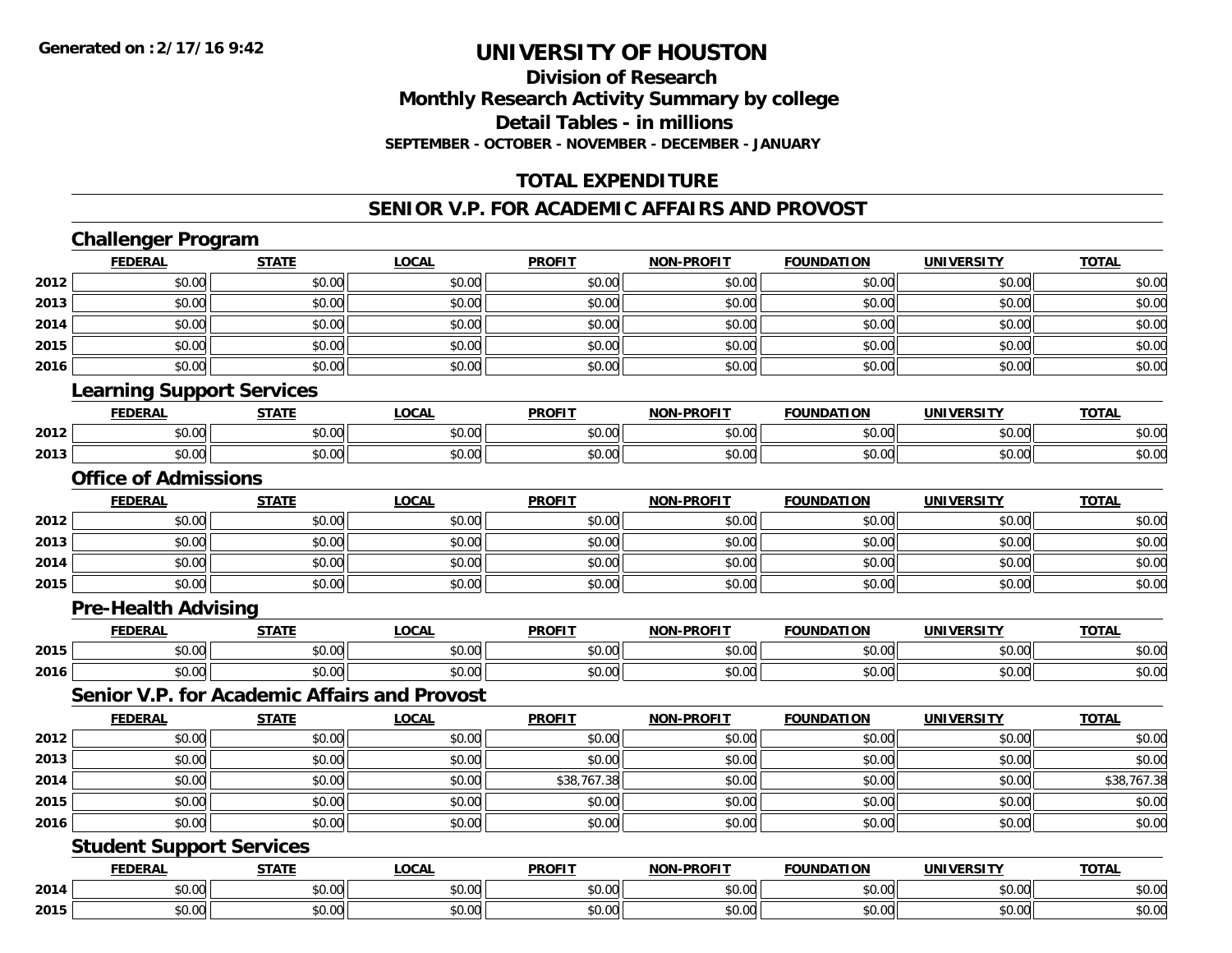**Division of Research**

**Monthly Research Activity Summary by college**

**Detail Tables - in millions**

**SEPTEMBER - OCTOBER - NOVEMBER - DECEMBER - JANUARY**

# **TOTAL EXPENDITURE**

#### **SENIOR V.P. FOR ACADEMIC AFFAIRS AND PROVOST**

|       | <b>Student Support Services</b>             |                         |              |               |                   |                   |                   |                |
|-------|---------------------------------------------|-------------------------|--------------|---------------|-------------------|-------------------|-------------------|----------------|
|       | <b>FEDERAL</b>                              | <b>STATE</b>            | <b>LOCAL</b> | <b>PROFIT</b> | <b>NON-PROFIT</b> | <b>FOUNDATION</b> | <b>UNIVERSITY</b> | <b>TOTAL</b>   |
| 2016  | \$0.00                                      | \$0.00                  | \$0.00       | \$0.00        | \$0.00            | \$0.00            | \$0.00            | \$0.00         |
|       | <b>UH Energy</b>                            |                         |              |               |                   |                   |                   |                |
|       | <b>FEDERAL</b>                              | <b>STATE</b>            | <b>LOCAL</b> | <b>PROFIT</b> | <b>NON-PROFIT</b> | <b>FOUNDATION</b> | <b>UNIVERSITY</b> | <b>TOTAL</b>   |
| 2015  | \$0.00                                      | \$0.00                  | \$0.00       | \$0.00        | \$0.00            | \$0.00            | \$0.00            | \$0.00         |
| 2016  | \$0.00                                      | \$0.00                  | \$0.00       | \$0.00        | \$0.00            | \$0.00            | \$0.00            | \$0.00         |
|       | <b>Undergraduate Scholars</b>               |                         |              |               |                   |                   |                   |                |
|       | <b>FEDERAL</b>                              | <b>STATE</b>            | <b>LOCAL</b> | <b>PROFIT</b> | <b>NON-PROFIT</b> | <b>FOUNDATION</b> | <b>UNIVERSITY</b> | <b>TOTAL</b>   |
| 2012  | \$0.00                                      | \$2,747.39              | \$0.00       | \$0.00        | \$0.00            | \$0.00            | \$0.00            | \$2,747.39     |
| 2013  | \$0.00                                      | \$487.81                | \$0.00       | \$0.00        | \$0.00            | \$0.00            | \$0.00            | \$487.81       |
| 2014  | \$0.00                                      | \$3,569.83              | \$0.00       | \$0.00        | \$0.00            | \$0.00            | \$0.00            | \$3,569.83     |
|       | <b>Undergraduate Student Success</b>        |                         |              |               |                   |                   |                   |                |
|       | <b>FEDERAL</b>                              | <b>STATE</b>            | <b>LOCAL</b> | <b>PROFIT</b> | <b>NON-PROFIT</b> | <b>FOUNDATION</b> | <b>UNIVERSITY</b> | <b>TOTAL</b>   |
| 2012  | \$0.00                                      | \$23,163.56             | \$0.00       | \$0.00        | \$0.00            | \$0.00            | \$0.00            | \$23,163.56    |
| 2013  | \$0.00                                      | \$7,565.85              | \$0.00       | \$0.00        | \$0.00            | \$0.00            | \$0.00            | \$7,565.85     |
| 2014  | \$0.00                                      | \$12,600.39             | \$0.00       | \$0.00        | \$0.00            | \$0.00            | \$0.00            | \$12,600.39    |
| 2015  | \$114,151.22                                | \$11,886.92             | \$0.00       | \$0.00        | \$0.00            | \$0.00            | \$0.00            | \$126,038.14   |
| 2016  | \$17,638.59                                 | \$41,168.71             | \$0.00       | \$0.00        | \$0.00            | \$0.00            | \$0.00            | \$58,807.30    |
|       | <b>Undergraduate Student Success Center</b> |                         |              |               |                   |                   |                   |                |
|       | <b>FEDERAL</b>                              | <b>STATE</b>            | <b>LOCAL</b> | <b>PROFIT</b> | <b>NON-PROFIT</b> | <b>FOUNDATION</b> | <b>UNIVERSITY</b> | <b>TOTAL</b>   |
| 2012  | \$135,421.45                                | $$54,402.\overline{75}$ | \$0.00       | \$0.00        | \$30,253.46       | \$0.00            | \$0.00            | \$220,077.66   |
| 2013  | \$160,854.88                                | \$53,793.69             | \$0.00       | \$0.00        | (\$539.58)        | \$0.00            | \$0.00            | \$214,108.99   |
| 2014  | \$170,462.74                                | \$49,218.40             | \$0.00       | \$0.00        | \$0.00            | \$0.00            | \$0.00            | \$219,681.14   |
| 2015  | \$0.00                                      | \$55,365.65             | \$0.00       | \$0.00        | \$31,805.04       | \$0.00            | \$0.00            | \$87,170.69    |
| 2016  | \$0.00                                      | \$45,801.10             | \$0.00       | \$0.00        | \$647.34          | \$0.00            | \$0.00            | \$46,448.44    |
| Total | \$598,528.88                                | \$361,772.05            | \$0.00       | \$38,767.38   | \$62,166.26       | \$0.00            | \$0.00            | \$1,061,234.57 |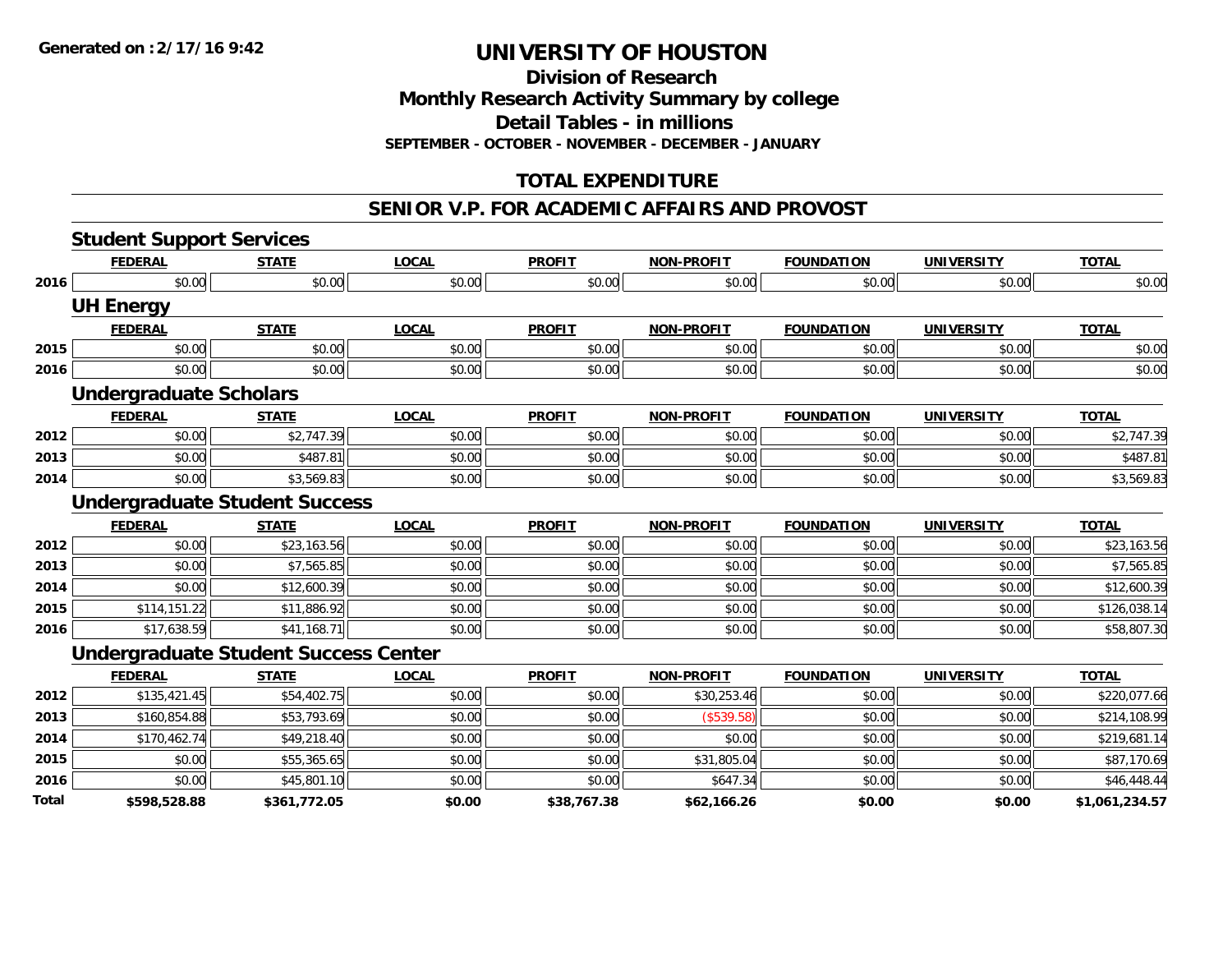# **Division of ResearchMonthly Research Activity Summary by college Detail Tables - in millions SEPTEMBER - OCTOBER - NOVEMBER - DECEMBER - JANUARY**

#### **TOTAL EXPENDITURE**

#### **UH LAW CENTER**

|       | Dean, Law      |              |              |               |                   |                   |                   |                |
|-------|----------------|--------------|--------------|---------------|-------------------|-------------------|-------------------|----------------|
|       | <b>FEDERAL</b> | <b>STATE</b> | <b>LOCAL</b> | <b>PROFIT</b> | <b>NON-PROFIT</b> | <b>FOUNDATION</b> | <b>UNIVERSITY</b> | <b>TOTAL</b>   |
| 2012  | (\$217,937.72) | \$0.00       | \$0.00       | \$0.00        | \$0.00            | \$0.00            | \$0.00            | (\$217,937.72) |
| 2013  | \$0.00         | \$0.00       | \$0.00       | \$0.00        | \$0.00            | \$0.00            | \$0.00            | \$0.00         |
| 2016  | \$0.00         | \$23,379.09  | \$0.00       | \$0.00        | \$0.00            | \$0.00            | \$0.00            | \$23,379.09    |
|       | Law-UH         |              |              |               |                   |                   |                   |                |
|       | <b>FEDERAL</b> | <b>STATE</b> | <b>LOCAL</b> | <b>PROFIT</b> | <b>NON-PROFIT</b> | <b>FOUNDATION</b> | <b>UNIVERSITY</b> | <b>TOTAL</b>   |
| 2012  | \$6,616.03     | \$92,491.43  | \$0.00       | \$0.00        | \$0.00            | \$27,528.08       | \$0.00            | \$126,635.54   |
| 2013  | \$116,650.44   | \$49,051.06  | \$0.00       | \$0.00        | \$0.00            | \$29,168.60       | \$0.00            | \$194,870.10   |
| 2014  | \$9,182.58     | \$61,944.94  | \$0.00       | \$0.00        | \$0.00            | \$5,636.78        | \$0.00            | \$76,764.30    |
| 2015  | \$31,922.50    | \$79,390.38  | \$0.00       | \$0.00        | \$0.00            | \$3,504.26        | \$0.00            | \$114,817.14   |
| 2016  | \$13,673.13    | \$41,168.08  | \$0.00       | \$0.00        | \$0.00            | \$60,759.45       | \$0.00            | \$115,600.66   |
| Total | (\$39,893.04)  | \$347,424.98 | \$0.00       | \$0.00        | \$0.00            | \$126,597.17      | \$0.00            | \$434,129.11   |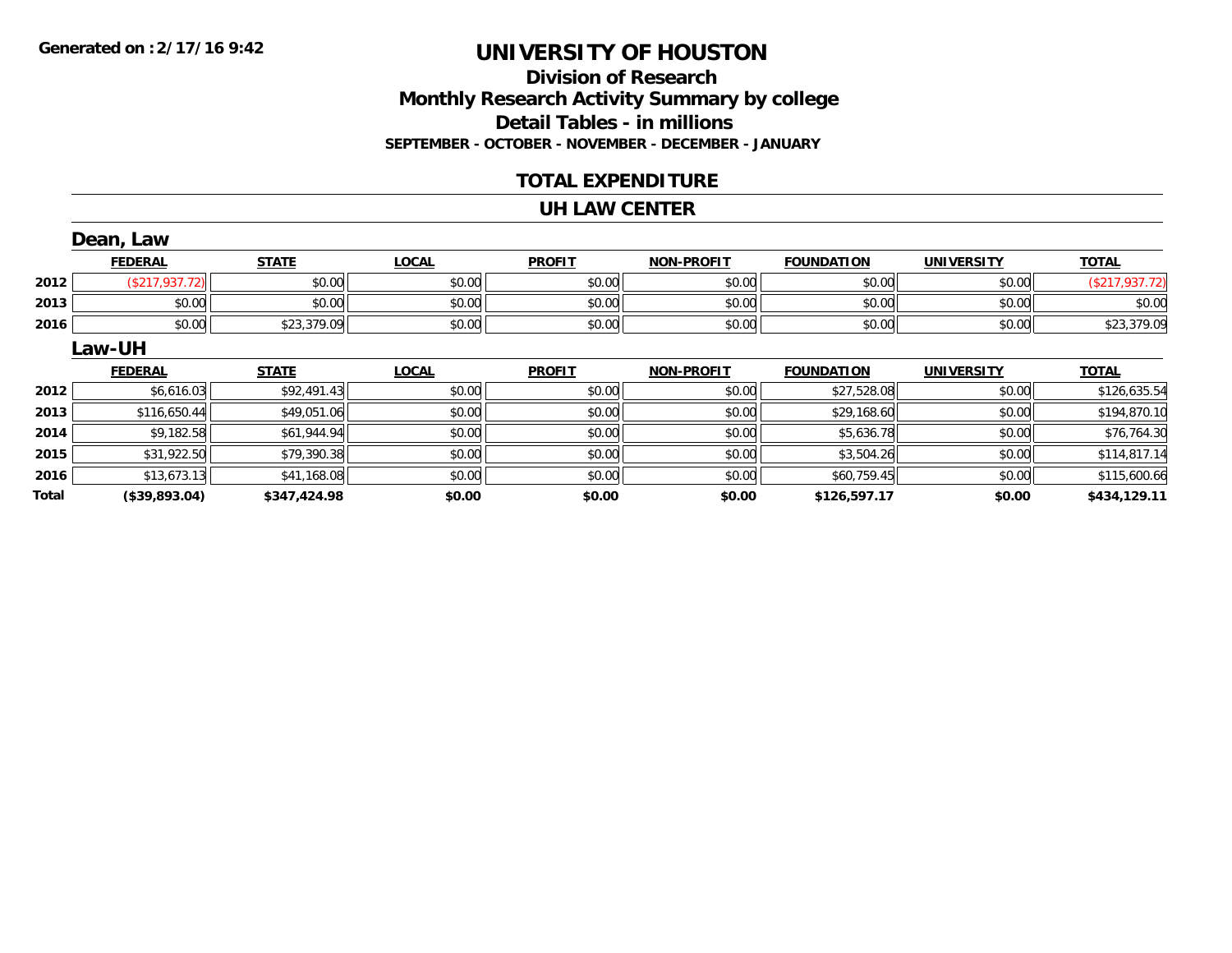# **Division of ResearchMonthly Research Activity Summary by college Detail Tables - in millions SEPTEMBER - OCTOBER - NOVEMBER - DECEMBER - JANUARY**

### **TOTAL EXPENDITURE**

#### **UKNOWN COLLEGE**

### **Unknown Department**

|      | <b>FFBFBA</b>                  | $- - - -$                                             | 001<br>้บนค            | <b>DDOEI</b>           | <b>DDAFIT</b><br>ורו | חחו           | IN    | <b>TOTA</b><br>. . |
|------|--------------------------------|-------------------------------------------------------|------------------------|------------------------|----------------------|---------------|-------|--------------------|
| 2015 | $\sim$<br>ט.ט                  | $\sim$ $\sim$<br>JU.UU                                | 0000<br>PU.UU          | 0 <sub>n</sub><br>JU.U | ტი იი<br>vu.ou       | $\sim$ $\sim$ | 60.00 | $\sim$ 00<br>DU.UU |
| 2016 | $\mathbf{A} \mathbf{A}$<br>ט.ט | $\mathsf{A} \cap \mathsf{A} \cap \mathsf{A}$<br>vv.vv | $n \cap \neg$<br>JU.UU | 0 <sub>n</sub><br>JU.U | 0000<br>vv.vv        | $\sim$ $\sim$ | 40.00 | ሶስ ሰሰ<br>DU.UU     |

# **Wrong Department - Please Dont Select It**

|       | <b>FEDERAL</b> | <b>STATE</b> | <u>LOCAL</u> | <b>PROFIT</b> | <b>NON-PROFIT</b> | <b>FOUNDATION</b> | <b>UNIVERSITY</b> | <b>TOTAL</b> |
|-------|----------------|--------------|--------------|---------------|-------------------|-------------------|-------------------|--------------|
| 2012  | \$0.00         | \$0.00       | \$0.00       | \$0.00        | \$0.00            | \$0.00            | \$0.00            | \$0.00       |
| 2013  | \$0.00         | \$0.00       | \$0.00       | \$0.00        | \$0.00            | \$0.00            | \$0.00            | \$0.00       |
| 2014  | \$0.00         | \$0.00       | \$0.00       | \$0.00        | \$0.00            | \$0.00            | \$0.00            | \$0.00       |
| 2015  | \$0.00         | \$0.00       | \$0.00       | \$0.00        | \$0.00            | \$0.00            | \$0.00            | \$0.00       |
| 2016  | \$0.00         | \$0.00       | \$0.00       | \$0.00        | \$0.00            | \$0.00            | \$0.00            | \$0.00       |
| Total | \$0.00         | \$0.00       | \$0.00       | \$0.00        | \$0.00            | \$0.00            | \$0.00            | \$0.00       |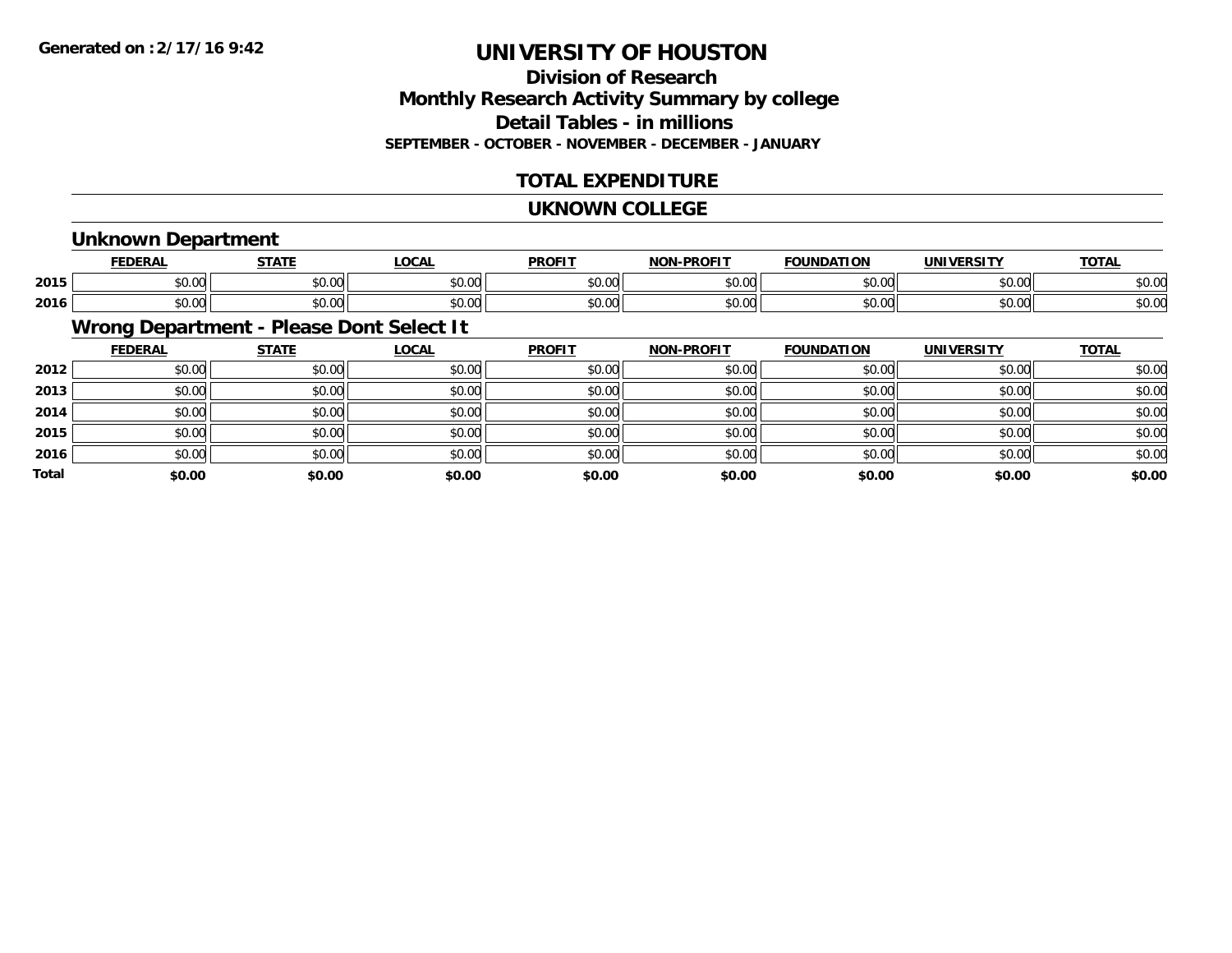#### **Division of Research Monthly Research Activity Summary by college Detail Tables - in millions SEPTEMBER - OCTOBER - NOVEMBER - DECEMBER - JANUARY**

### **TOTAL EXPENDITURE**

### **VICE PRESIDENT FOR ADMINISTRATION**

| <b>STATE</b><br><b>LOCAL</b><br><b>PROFIT</b><br><b>NON-PROFIT</b><br><b>FOUNDATION</b><br><b>FEDERAL</b><br>\$10,153.66<br>\$8,449.00<br>\$2,261,362.61<br>\$0.00<br>\$0.00<br>\$0.00<br>\$0.00<br>\$0.00<br>\$0.00<br>\$0.00<br>\$0.00<br>\$2,044,710.28<br>\$0.00<br>\$0.00<br>\$656,252.00<br>\$0.00<br>\$0.00<br>\$0.00<br>\$128,733.00<br>\$0.00<br>\$0.00<br>\$0.00<br>\$0.00<br>\$2,363,344.00<br>\$0.00<br>\$0.00<br>\$0.00<br>\$0.00<br>\$0.00<br>\$1,691,890.00<br><b>KUHT-TV</b><br><b>STATE</b><br><b>LOCAL</b><br><b>PROFIT</b><br><b>FEDERAL</b><br><b>NON-PROFIT</b><br><b>FOUNDATION</b><br>\$0.00<br>\$0.00<br>\$0.00<br>\$0.00<br>\$0.02<br>\$0.00<br><b>Physical Plant</b><br><b>STATE</b><br><b>LOCAL</b><br><b>PROFIT</b><br><b>FEDERAL</b><br><b>NON-PROFIT</b><br><b>FOUNDATION</b><br>\$0.00<br>\$0.00<br>\$0.00<br>\$0.00<br>\$0.00<br>\$0.00<br>\$0.00<br>\$0.00<br>\$0.00<br>\$0.00<br>\$0.00<br>\$0.00<br>\$0.00<br>\$0.00<br>\$0.00<br>\$0.00<br>\$0.00<br>\$0.00<br>\$0.00<br>\$0.00<br>\$0.00<br>\$0.00<br>\$0.00<br>\$0.00<br><b>UH Police Department</b><br><b>FEDERAL</b><br><b>STATE</b><br><b>LOCAL</b><br><b>PROFIT</b><br><b>FOUNDATION</b><br><b>NON-PROFIT</b><br>\$3,000.00<br>\$0.00<br>\$0.00<br>\$0.00<br>\$0.00<br>\$0.00<br>\$2,994.00<br>\$0.00<br>\$0.00<br>\$0.00<br>\$0.00<br>\$0.00<br>\$0.00<br>\$0.00<br>\$143,176.00<br>\$10,153.66<br>\$0.00<br>\$9,017,558.91 |      | <b>KUHF - Radio</b> |  |  |                   |                |
|------------------------------------------------------------------------------------------------------------------------------------------------------------------------------------------------------------------------------------------------------------------------------------------------------------------------------------------------------------------------------------------------------------------------------------------------------------------------------------------------------------------------------------------------------------------------------------------------------------------------------------------------------------------------------------------------------------------------------------------------------------------------------------------------------------------------------------------------------------------------------------------------------------------------------------------------------------------------------------------------------------------------------------------------------------------------------------------------------------------------------------------------------------------------------------------------------------------------------------------------------------------------------------------------------------------------------------------------------------------------------------------------------------------------|------|---------------------|--|--|-------------------|----------------|
|                                                                                                                                                                                                                                                                                                                                                                                                                                                                                                                                                                                                                                                                                                                                                                                                                                                                                                                                                                                                                                                                                                                                                                                                                                                                                                                                                                                                                        |      |                     |  |  | <b>UNIVERSITY</b> | <b>TOTAL</b>   |
| 2013<br>2014<br>2015<br>2016<br>2012<br>2013<br>2014<br>2015<br>2016                                                                                                                                                                                                                                                                                                                                                                                                                                                                                                                                                                                                                                                                                                                                                                                                                                                                                                                                                                                                                                                                                                                                                                                                                                                                                                                                                   | 2012 |                     |  |  | \$0.00            | \$2,279,965.27 |
|                                                                                                                                                                                                                                                                                                                                                                                                                                                                                                                                                                                                                                                                                                                                                                                                                                                                                                                                                                                                                                                                                                                                                                                                                                                                                                                                                                                                                        |      |                     |  |  | \$0.00            | \$2,044,710.28 |
|                                                                                                                                                                                                                                                                                                                                                                                                                                                                                                                                                                                                                                                                                                                                                                                                                                                                                                                                                                                                                                                                                                                                                                                                                                                                                                                                                                                                                        |      |                     |  |  | \$0.00            | \$656,252.00   |
|                                                                                                                                                                                                                                                                                                                                                                                                                                                                                                                                                                                                                                                                                                                                                                                                                                                                                                                                                                                                                                                                                                                                                                                                                                                                                                                                                                                                                        |      |                     |  |  | \$0.00            | \$2,492,077.00 |
|                                                                                                                                                                                                                                                                                                                                                                                                                                                                                                                                                                                                                                                                                                                                                                                                                                                                                                                                                                                                                                                                                                                                                                                                                                                                                                                                                                                                                        |      |                     |  |  | \$0.00            | \$1,691,890.00 |
|                                                                                                                                                                                                                                                                                                                                                                                                                                                                                                                                                                                                                                                                                                                                                                                                                                                                                                                                                                                                                                                                                                                                                                                                                                                                                                                                                                                                                        |      |                     |  |  |                   |                |
|                                                                                                                                                                                                                                                                                                                                                                                                                                                                                                                                                                                                                                                                                                                                                                                                                                                                                                                                                                                                                                                                                                                                                                                                                                                                                                                                                                                                                        |      |                     |  |  | <b>UNIVERSITY</b> | <b>TOTAL</b>   |
|                                                                                                                                                                                                                                                                                                                                                                                                                                                                                                                                                                                                                                                                                                                                                                                                                                                                                                                                                                                                                                                                                                                                                                                                                                                                                                                                                                                                                        |      |                     |  |  | \$0.00            | \$0.02         |
|                                                                                                                                                                                                                                                                                                                                                                                                                                                                                                                                                                                                                                                                                                                                                                                                                                                                                                                                                                                                                                                                                                                                                                                                                                                                                                                                                                                                                        |      |                     |  |  |                   |                |
|                                                                                                                                                                                                                                                                                                                                                                                                                                                                                                                                                                                                                                                                                                                                                                                                                                                                                                                                                                                                                                                                                                                                                                                                                                                                                                                                                                                                                        |      |                     |  |  | <b>UNIVERSITY</b> | <b>TOTAL</b>   |
|                                                                                                                                                                                                                                                                                                                                                                                                                                                                                                                                                                                                                                                                                                                                                                                                                                                                                                                                                                                                                                                                                                                                                                                                                                                                                                                                                                                                                        |      |                     |  |  | \$0.00            | \$0.00         |
|                                                                                                                                                                                                                                                                                                                                                                                                                                                                                                                                                                                                                                                                                                                                                                                                                                                                                                                                                                                                                                                                                                                                                                                                                                                                                                                                                                                                                        |      |                     |  |  | \$0.00            | \$0.00         |
|                                                                                                                                                                                                                                                                                                                                                                                                                                                                                                                                                                                                                                                                                                                                                                                                                                                                                                                                                                                                                                                                                                                                                                                                                                                                                                                                                                                                                        |      |                     |  |  | \$0.00            | \$0.00         |
|                                                                                                                                                                                                                                                                                                                                                                                                                                                                                                                                                                                                                                                                                                                                                                                                                                                                                                                                                                                                                                                                                                                                                                                                                                                                                                                                                                                                                        |      |                     |  |  | \$0.00            | \$0.00         |
|                                                                                                                                                                                                                                                                                                                                                                                                                                                                                                                                                                                                                                                                                                                                                                                                                                                                                                                                                                                                                                                                                                                                                                                                                                                                                                                                                                                                                        |      |                     |  |  |                   |                |
| 2014<br>2016<br>Total                                                                                                                                                                                                                                                                                                                                                                                                                                                                                                                                                                                                                                                                                                                                                                                                                                                                                                                                                                                                                                                                                                                                                                                                                                                                                                                                                                                                  |      |                     |  |  | <b>UNIVERSITY</b> | <b>TOTAL</b>   |
|                                                                                                                                                                                                                                                                                                                                                                                                                                                                                                                                                                                                                                                                                                                                                                                                                                                                                                                                                                                                                                                                                                                                                                                                                                                                                                                                                                                                                        |      |                     |  |  | \$0.00            | \$3,000.00     |
|                                                                                                                                                                                                                                                                                                                                                                                                                                                                                                                                                                                                                                                                                                                                                                                                                                                                                                                                                                                                                                                                                                                                                                                                                                                                                                                                                                                                                        |      |                     |  |  | \$0.00            | \$2,994.00     |
|                                                                                                                                                                                                                                                                                                                                                                                                                                                                                                                                                                                                                                                                                                                                                                                                                                                                                                                                                                                                                                                                                                                                                                                                                                                                                                                                                                                                                        |      |                     |  |  | \$0.00            | \$9,170,888.57 |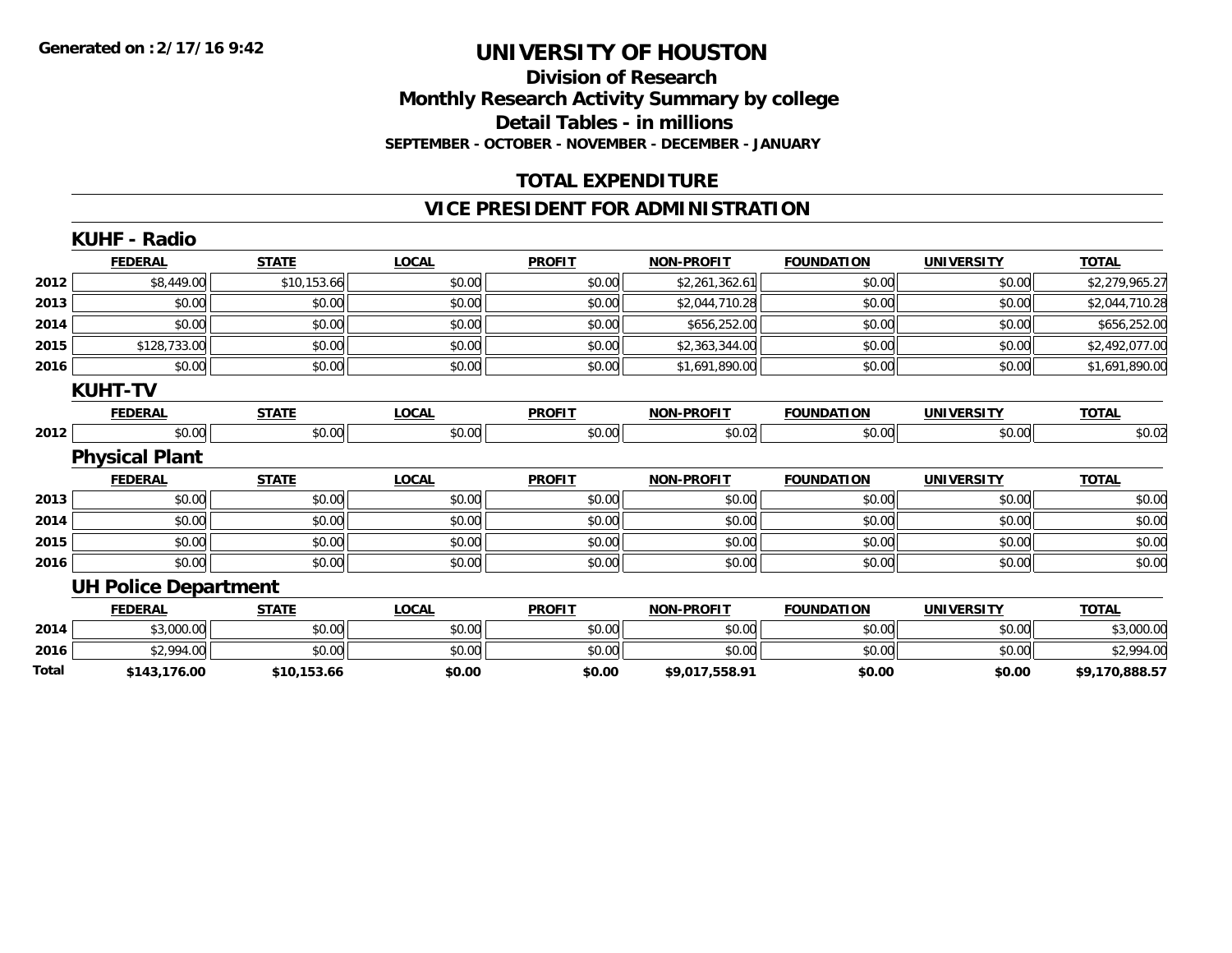### **Division of ResearchMonthly Research Activity Summary by college Detail Tables - in millionsSEPTEMBER - OCTOBER - NOVEMBER - DECEMBER - JANUARY**

# **TOTAL EXPENDITURE**

#### **VICE PRESIDENT FOR STUDENT AFFAIRS**

### **Childrens Learning Centers**

|      | <b>FEDERAL</b> | <b>STATE</b>   | <u>LOCAL</u>                                | <b>PROFIT</b> | <b>NON-PROFIT</b> | <b>FOUNDATION</b> | <b>UNIVERSITY</b> | <u>TOTAL</u> |
|------|----------------|----------------|---------------------------------------------|---------------|-------------------|-------------------|-------------------|--------------|
| 2014 | \$18,796.62    | 40.00<br>JU.UU | \$0.00                                      | \$0.00        | \$0.00            | \$0.00            | \$0.00            | \$18,796.62  |
| 2015 | \$79,573.90    | ⊄∩ ∩∩<br>DU.UU | $\mathfrak{c}\cap\mathfrak{a}\cap$<br>DU.U¢ | \$0.00        | \$0.00            | \$0.00            | \$0.00            | \$79,573.90  |
| 2016 | \$108,972.     | \$0.00         | \$0.00                                      | \$0.00        | \$0.00            | \$0.00            | \$0.00            | DIUO.        |

#### **Dean, Student Affairs**

|      | <b>EENEDA</b> | <b>CTATE</b>  | 001<br>uuni          | <b>PROFIT</b> | <b>-PROFIT</b><br>NON | ΓΙΩΝ<br><b>EOLINI</b> | <b>IINIVERSITY</b> | $T^{\prime}$ |
|------|---------------|---------------|----------------------|---------------|-----------------------|-----------------------|--------------------|--------------|
| 2012 | 189.71        | 0000<br>PU.UU | 0000<br><b>JU.UU</b> | 0000<br>vu.u  | 0000<br>vv.vv         | 0000<br>vu.uu         | 0.00<br>JU.UU      |              |
| 2013 | .<br>721.51   | 0000<br>JU.UU | 0000<br><b>JU.UU</b> | 0000<br>JU.U  | $\sim$ 00<br>JU.UU    | 0000<br>ಾ∪.∪⊍         | $\sim$ 00<br>JU.UU |              |

### **Vice President, Student Affairs**

|              | <b>FEDERAL</b> | <b>STATE</b> | <u>LOCAL</u> | <b>PROFIT</b> | <b>NON-PROFIT</b> | <b>FOUNDATION</b> | <b>UNIVERSITY</b> | <b>TOTAL</b> |
|--------------|----------------|--------------|--------------|---------------|-------------------|-------------------|-------------------|--------------|
| 2012         | \$7,866.04     | \$0.00       | \$0.00       | \$0.00        | \$0.00            | \$0.00            | \$0.00            | \$7,866.04   |
| 2013         | \$32,176.65    | \$0.00       | \$0.00       | \$0.00        | \$0.00            | \$0.00            | \$0.00            | \$32,176.65  |
| 2014         | \$11,109.39    | \$0.00       | \$0.00       | \$0.00        | \$0.00            | \$0.00            | \$0.00            | \$11,109.39  |
| 2015         | \$0.00         | \$0.00       | \$0.00       | \$0.00        | \$0.00            | \$10,000.03       | \$0.00            | \$10,000.03  |
| <b>Total</b> | \$288,405.93   | \$0.00       | \$0.00       | \$0.00        | \$0.00            | \$10,000.03       | \$0.00            | \$298,405.96 |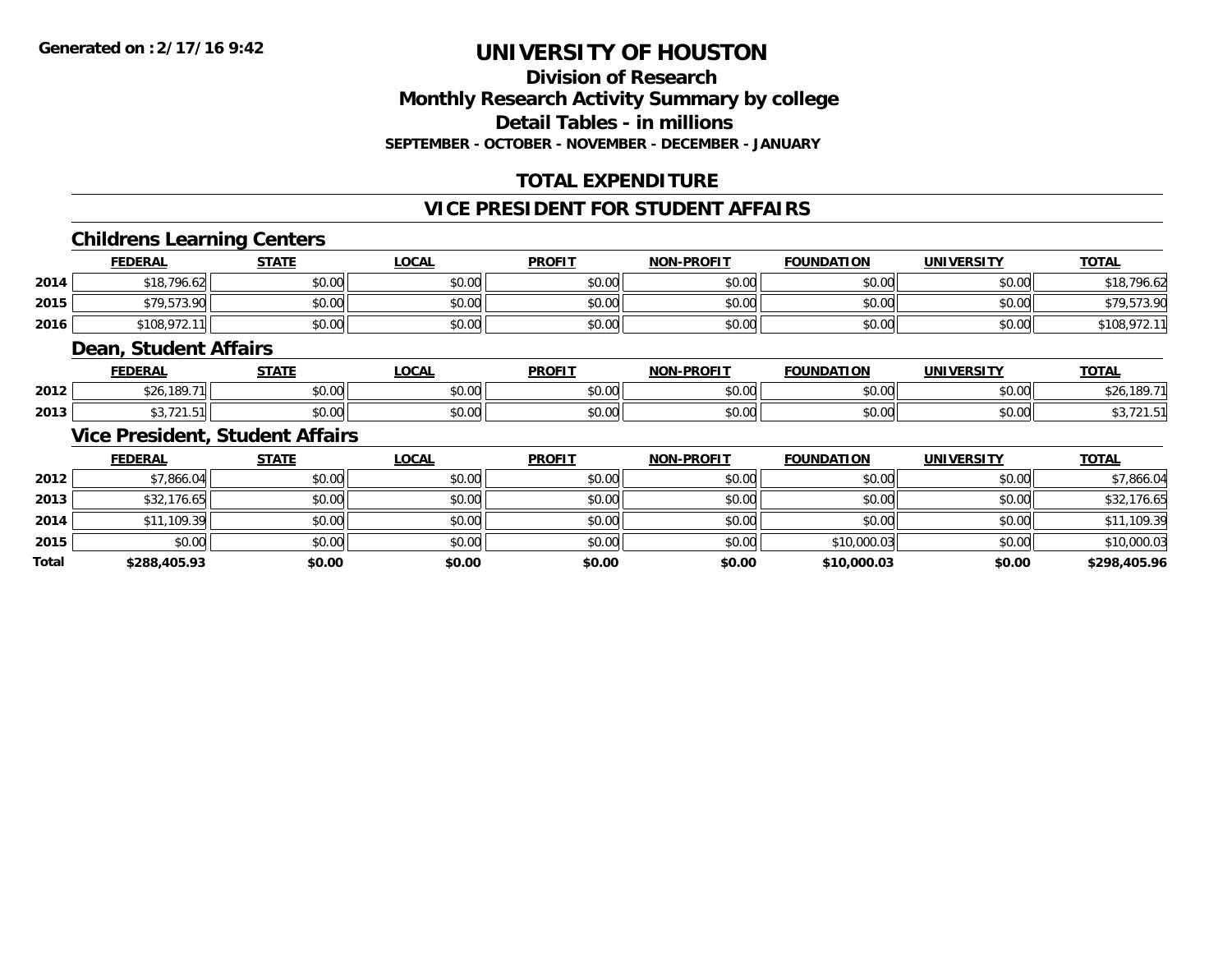# **Division of ResearchMonthly Research Activity Summary by college Detail Tables - in millions SEPTEMBER - OCTOBER - NOVEMBER - DECEMBER - JANUARY**

# **IDC RECOVERY**

#### **C.T. BAUER COLLEGE OF BUSINESS**

|      | <b>Accountancy &amp; Taxation</b>        |              |              |               |                   |                   |                   |              |
|------|------------------------------------------|--------------|--------------|---------------|-------------------|-------------------|-------------------|--------------|
|      | <b>FEDERAL</b>                           | <b>STATE</b> | <b>LOCAL</b> | <b>PROFIT</b> | <b>NON-PROFIT</b> | <b>FOUNDATION</b> | <b>UNIVERSITY</b> | <b>TOTAL</b> |
| 2014 | \$0.00                                   | \$0.00       | \$0.00       | \$0.00        | \$0.00            | \$0.00            | \$0.00            | \$0.00       |
| 2015 | \$0.00                                   | \$0.00       | \$0.00       | \$0.00        | \$0.00            | \$0.00            | \$0.00            | \$0.00       |
|      | Dean, Business Administration            |              |              |               |                   |                   |                   |              |
|      | <b>FEDERAL</b>                           | <b>STATE</b> | <b>LOCAL</b> | <b>PROFIT</b> | <b>NON-PROFIT</b> | <b>FOUNDATION</b> | <b>UNIVERSITY</b> | <b>TOTAL</b> |
| 2012 | \$0.00                                   | \$0.00       | \$0.00       | \$0.00        | \$0.00            | \$0.00            | \$0.00            | \$0.00       |
|      | <b>Finance</b>                           |              |              |               |                   |                   |                   |              |
|      | <b>FEDERAL</b>                           | <b>STATE</b> | <b>LOCAL</b> | <b>PROFIT</b> | <b>NON-PROFIT</b> | <b>FOUNDATION</b> | <b>UNIVERSITY</b> | <b>TOTAL</b> |
| 2012 | \$0.00                                   | \$0.00       | \$0.00       | \$0.00        | \$0.00            | \$0.00            | \$0.00            | \$0.00       |
| 2013 | \$0.00                                   | \$0.00       | \$0.00       | \$0.00        | \$0.00            | \$0.00            | \$0.00            | \$0.00       |
| 2014 | \$0.00                                   | \$0.00       | \$0.00       | \$0.00        | \$0.00            | \$0.00            | \$0.00            | \$0.00       |
| 2015 | \$0.00                                   | \$0.00       | \$0.00       | \$0.00        | \$0.00            | \$0.00            | \$0.00            | \$0.00       |
|      | Management                               |              |              |               |                   |                   |                   |              |
|      | <b>FEDERAL</b>                           | <b>STATE</b> | <b>LOCAL</b> | <b>PROFIT</b> | <b>NON-PROFIT</b> | <b>FOUNDATION</b> | <b>UNIVERSITY</b> | <b>TOTAL</b> |
| 2012 | (\$1,980.84)                             | \$0.00       | \$0.00       | \$0.00        | \$0.00            | \$0.00            | \$0.00            | (\$1,980.84) |
| 2013 | \$1,200.00                               | \$0.00       | \$0.00       | \$0.00        | \$0.00            | \$0.00            | \$0.00            | \$1,200.00   |
| 2014 | \$1,260.00                               | \$0.00       | \$0.00       | \$0.00        | \$0.00            | \$0.00            | \$0.00            | \$1,260.00   |
| 2015 | \$3,600.00                               | \$0.00       | \$0.00       | \$0.00        | \$0.00            | \$0.00            | \$0.00            | \$3,600.00   |
|      | <b>Marketing</b>                         |              |              |               |                   |                   |                   |              |
|      | <b>FEDERAL</b>                           | <b>STATE</b> | <b>LOCAL</b> | <b>PROFIT</b> | <b>NON-PROFIT</b> | <b>FOUNDATION</b> | <b>UNIVERSITY</b> | <b>TOTAL</b> |
| 2012 | \$0.00                                   | \$0.00       | \$0.00       | \$0.00        | \$0.00            | \$0.00            | \$0.00            | \$0.00       |
| 2013 | \$0.00                                   | \$0.00       | \$0.00       | \$0.00        | \$0.00            | \$0.00            | \$0.00            | \$0.00       |
| 2014 | \$0.00                                   | \$0.00       | \$0.00       | \$0.00        | \$0.00            | \$0.00            | \$0.00            | \$0.00       |
| 2015 | \$0.00                                   | \$0.00       | \$0.00       | \$0.00        | \$0.00            | \$0.00            | \$0.00            | \$0.00       |
| 2016 | \$0.00                                   | \$0.00       | \$0.00       | \$0.00        | \$0.00            | \$0.00            | \$0.00            | \$0.00       |
|      | <b>Small Business Development Center</b> |              |              |               |                   |                   |                   |              |
|      | <b>FEDERAL</b>                           | <b>STATE</b> | <b>LOCAL</b> | <b>PROFIT</b> | <b>NON-PROFIT</b> | <b>FOUNDATION</b> | <b>UNIVERSITY</b> | <b>TOTAL</b> |
| 2012 | \$49,628.41                              | \$0.00       | \$0.00       | \$0.00        | \$0.00            | \$0.00            | \$0.00            | \$49,628.41  |
| 2013 | \$249,674.63                             | \$0.00       | \$0.00       | \$0.00        | \$0.00            | (\$1,395.00)      | \$0.00            | \$248,279.63 |
| 2014 | \$101,558.55                             | \$0.00       | \$0.00       | \$0.00        | \$0.00            | \$4,426.26        | \$0.00            | \$105,984.81 |
| 2015 | \$59,870.46                              | \$0.00       | \$0.00       | \$0.00        | \$0.00            | \$139.05          | \$0.00            | \$60,009.51  |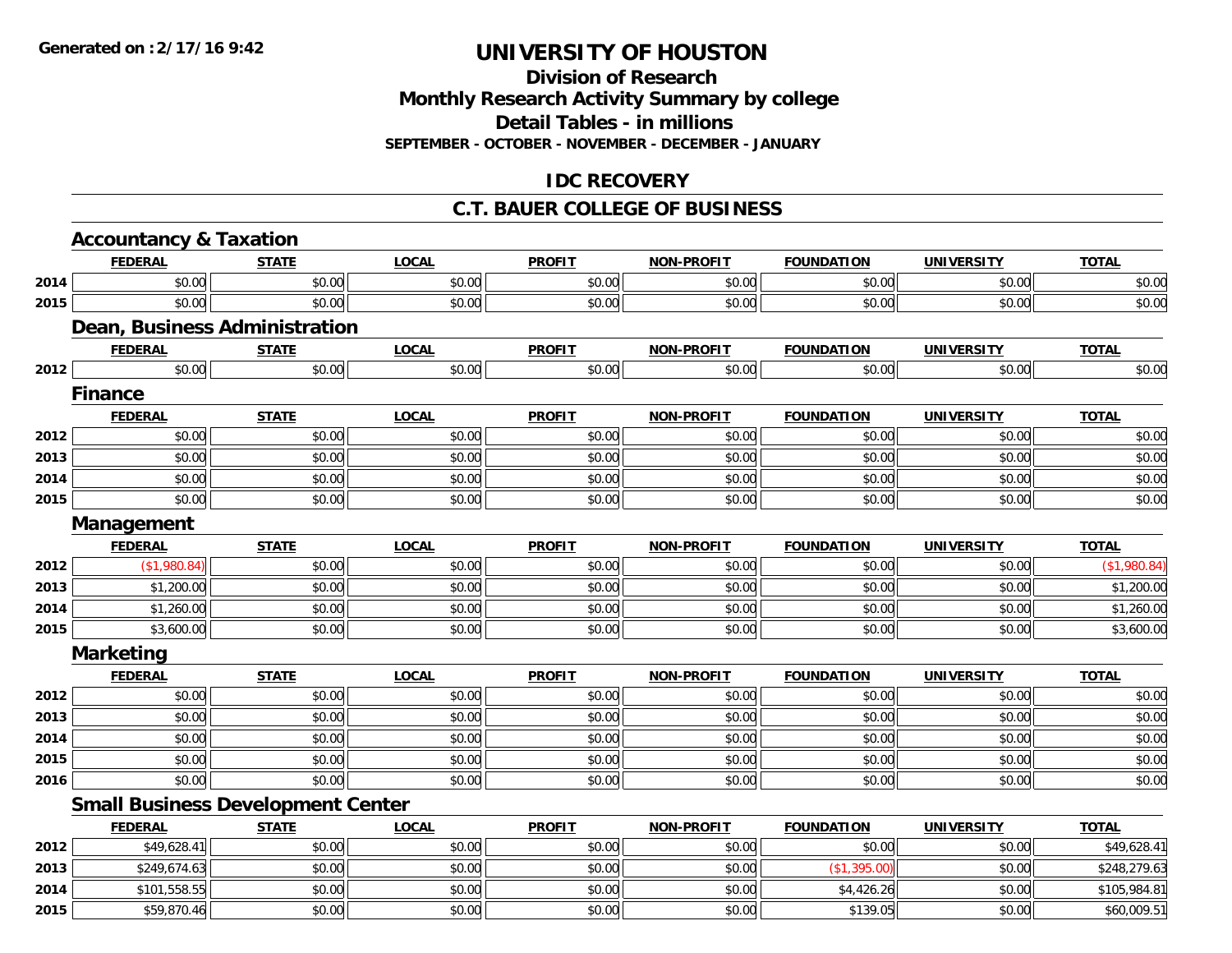**Division of Research**

**Monthly Research Activity Summary by college**

**Detail Tables - in millions**

**SEPTEMBER - OCTOBER - NOVEMBER - DECEMBER - JANUARY**

# **IDC RECOVERY**

### **C.T. BAUER COLLEGE OF BUSINESS**

### **Small Business Development Center**

|       | <b>FEDERAL</b>                      | <b>STATE</b>  | <b>.OCAL</b> | <b>PROFIT</b> | -PROFIT<br>810 B   | <b>FOUNDATION</b> | UNIVERSITY | <b>TOTAL</b>                     |
|-------|-------------------------------------|---------------|--------------|---------------|--------------------|-------------------|------------|----------------------------------|
| 2016  | \$58,708.                           | 0000<br>JU.UU | \$0.00       | \$0.00        | $\sim$ 00<br>DU.UU | \$0.00            | \$0.00     | 708.5                            |
| Total | 510.63<br>$-0.2$<br>19.03<br>,,,,,, | \$0.00        | \$0.00       | \$0.00        | \$0.00             | \$3,170.31        | \$0.00     | 89.94.626, 526,<br>こうしょうしん こうしょう |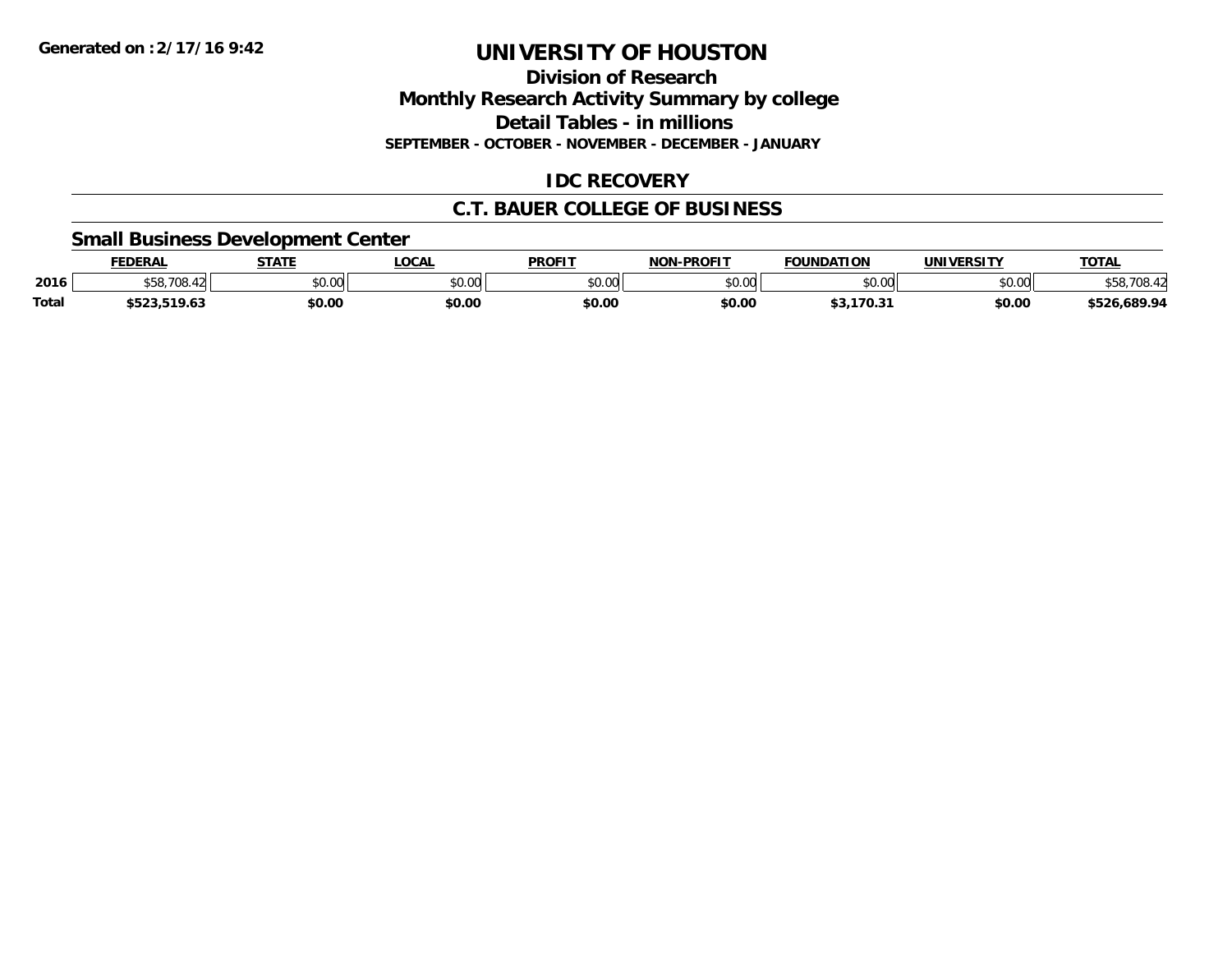### **Division of Research Monthly Research Activity Summary by college Detail Tables - in millions SEPTEMBER - OCTOBER - NOVEMBER - DECEMBER - JANUARY**

### **IDC RECOVERY**

#### **COLLEGE OF ARCHITECTURE**

|      | <b>FEDERAL</b> | <b>STATE</b> | <b>LOCAL</b> | <b>PROFIT</b> | <b>NON-PROFIT</b> | <b>FOUNDATION</b> | <b>UNIVERSITY</b> | <b>TOTAL</b> |
|------|----------------|--------------|--------------|---------------|-------------------|-------------------|-------------------|--------------|
| 2012 | \$0.00         | \$0.00       | \$0.00       | \$0.00        | \$0.00            | \$0.00            | \$0.00            | \$0.00       |
| 2013 | \$0.00         | \$0.00       | \$0.00       | \$0.00        | \$0.00            | \$0.00            | \$0.00            | \$0.00       |
| 2014 | \$0.00         | \$0.00       | \$0.00       | \$0.00        | \$0.00            | \$0.00            | \$0.00            | \$0.00       |
| 2015 | \$0.00         | \$0.00       | \$0.00       | \$0.00        | \$0.00            | \$0.00            | \$0.00            | \$0.00       |
| 2016 | \$0.00         | \$0.00       | \$0.00       | \$0.00        | \$0.00            | \$0.00            | \$0.00            | \$0.00       |

|       | <b>FEDERAI</b> | <b>STATE</b>  | 00N<br>UUNI | <b>PROFIT</b> | <b>DDOEIT</b><br><b>MON</b> | <b>FOUNDATION</b>  | UNIVERSITY<br>:R.31 I | <b>TOTAL</b>             |
|-------|----------------|---------------|-------------|---------------|-----------------------------|--------------------|-----------------------|--------------------------|
| 2015  | ሶስ ሰሰ<br>DU.UU | 0.00<br>DU.UU | JU.UU       | 0000<br>JU.UU | $\sim$ 00<br>DU.UU          | 0.11<br>$\sqrt{2}$ | \$0.00                | ***<br>$\sim$<br>. 10.44 |
| Total | \$0.00         | \$0.00        | \$0.00      | \$0.00        | \$0.00                      |                    | \$0.00                | 10.4.                    |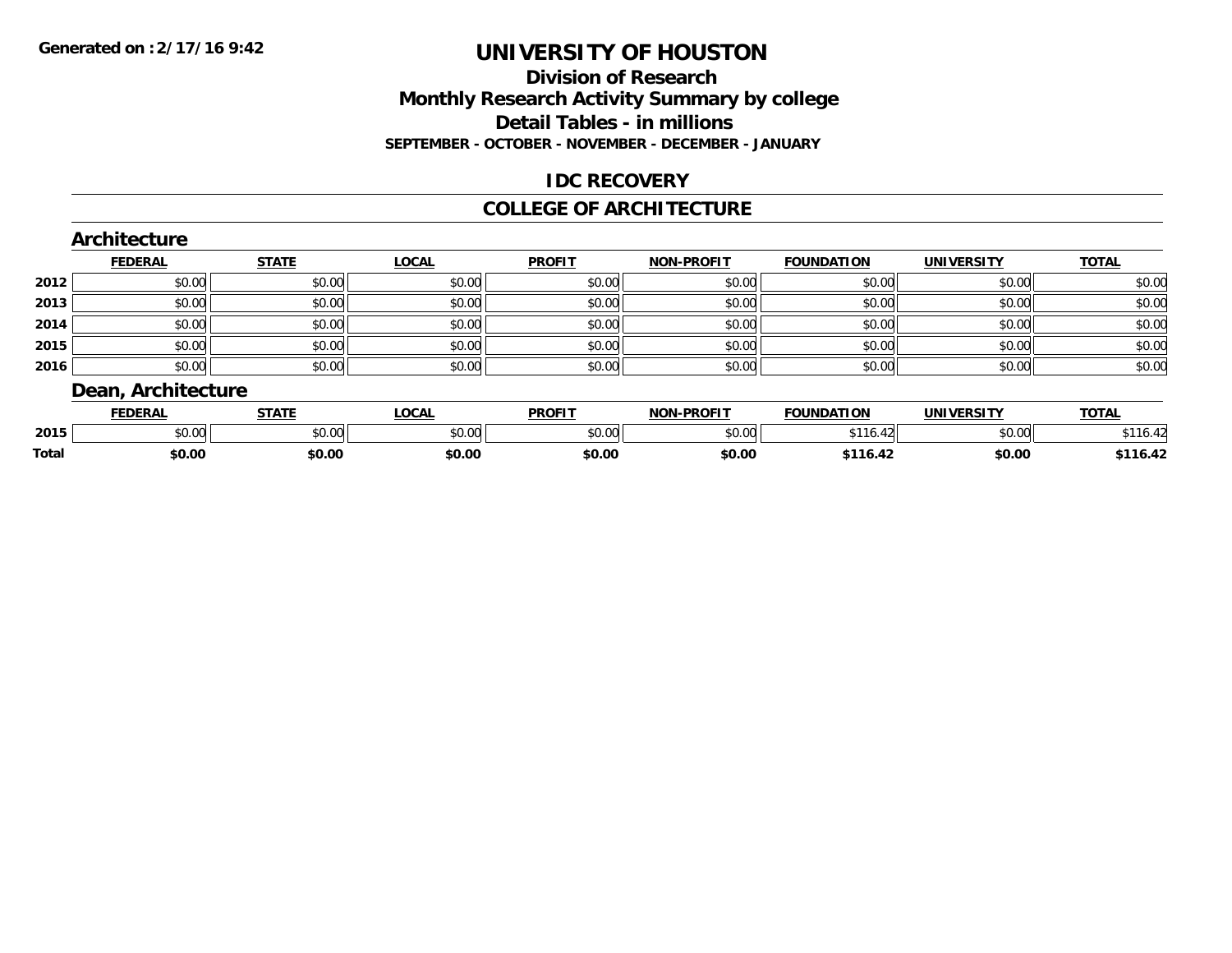### **Division of ResearchMonthly Research Activity Summary by college Detail Tables - in millionsSEPTEMBER - OCTOBER - NOVEMBER - DECEMBER - JANUARY**

### **IDC RECOVERY**

# **COLLEGE OF EDUCATION**

# **Consistency Mgmt and Coop Disc**

|      | <u>FEDERAL</u> | <b>STATE</b> | <u>LOCAL</u> | <b>PROFIT</b> | <b>NON-PROFIT</b> | <b>FOUNDATION</b> | <b>UNIVERSITY</b> | <b>TOTAL</b> |
|------|----------------|--------------|--------------|---------------|-------------------|-------------------|-------------------|--------------|
| 2012 | \$0.00         | \$0.00       | \$0.00       | \$0.00        | \$5,193.25        | \$0.00            | \$0.00            | \$5,193.25   |
| 2013 | \$0.00         | \$0.00       | \$0.00       | \$0.00        | \$604.52          | \$0.00            | \$0.00            | \$604.52     |
| 2014 | \$0.00         | \$0.00       | \$67.00      | \$0.00        | \$246.15          | \$0.00            | \$0.00            | \$313.15     |
| 2015 | \$18,465.90    | \$0.00       | \$5,460.72   | \$0.00        | \$0.00            | \$0.00            | \$0.00            | \$23,926.62  |
| 2016 | \$39,957.51    | \$0.00       | \$3,687.73   | \$0.00        | \$0.00            | \$0.00            | \$0.00            | \$43,645.24  |

#### **Curriculum and Instruction**

|      | <u>FEDERAL</u> | <b>STATE</b> | <b>LOCAL</b> | <b>PROFIT</b> | <b>NON-PROFIT</b> | <b>FOUNDATION</b> | <b>UNIVERSITY</b> | <b>TOTAL</b> |
|------|----------------|--------------|--------------|---------------|-------------------|-------------------|-------------------|--------------|
| 2012 | \$25,693.60    | \$14,334.63  | \$0.00       | \$0.00        | \$0.00            | \$1,660.08        | \$0.00            | \$41,688.31  |
| 2013 | \$20,326.46    | \$6,807.21   | \$0.00       | \$0.00        | \$0.00            | \$1,589.10        | \$0.00            | \$28,722.77  |
| 2014 | \$30,449.56    | \$0.00       | \$0.00       | \$0.00        | \$0.00            | \$5,487.26        | \$0.00            | \$35,936.82  |
| 2015 | \$26,539.01    | \$0.00       | \$0.00       | \$0.00        | \$0.00            | \$4,610.74        | \$0.00            | \$31,149.75  |
| 2016 | \$44,421.93    | \$0.00       | \$0.00       | \$0.00        | \$0.00            | \$1,160.91        | \$0.00            | \$45,582.85  |

### **Dean, Education**

|      | <b>FEDERAL</b> | <b>STATE</b> | <u>LOCAL</u> | <b>PROFIT</b> | <b>NON-PROFIT</b> | <b>FOUNDATION</b> | <b>UNIVERSITY</b> | <b>TOTAL</b> |
|------|----------------|--------------|--------------|---------------|-------------------|-------------------|-------------------|--------------|
| 2012 | \$0.00         | \$0.00       | \$0.00       | \$0.00        | \$0.00            | \$0.00            | \$0.00            | \$0.00       |
| 2013 | \$0.00         | \$0.00       | \$0.00       | \$0.00        | \$0.00            | \$0.00            | \$0.00            | \$0.00       |
| 2014 | \$0.00         | \$0.00       | \$0.00       | \$0.00        | \$0.00            | \$0.00            | \$0.00            | \$0.00       |
| 2015 | \$0.00         | \$0.00       | \$0.00       | \$0.00        | \$0.00            | \$0.00            | \$0.00            | \$0.00       |
| 2016 | \$0.00         | \$0.00       | \$0.00       | \$0.00        | \$0.00            | \$0.00            | \$0.00            | \$0.00       |

#### **Educational Leadership & Policy Studies**

|      | <b>FEDERAL</b> | <b>STATE</b> | <u>LOCAL</u> | <b>PROFIT</b> | <b>NON-PROFIT</b> | <b>FOUNDATION</b> | <b>UNIVERSITY</b> | <b>TOTAL</b> |
|------|----------------|--------------|--------------|---------------|-------------------|-------------------|-------------------|--------------|
| 2012 | \$24.74        | \$0.00       | \$0.00       | \$0.00        | \$0.00            | \$6,640.31        | \$0.00            | \$6,665.05   |
| 2013 | \$0.01         | \$0.00       | \$0.00       | \$0.00        | \$0.00            | \$6,356.39        | \$0.00            | \$6,356.38   |
| 2014 | \$2,296.35     | \$0.00       | \$0.00       | \$0.00        | \$410.91          | \$1,274.97        | \$0.00            | \$3,982.23   |
| 2015 | \$6,826.04     | \$0.00       | \$0.00       | \$0.00        | \$0.00            | \$1,152.68        | \$0.00            | \$7,978.72   |
| 2016 | \$7,234.34     | \$0.00       | \$0.00       | \$0.00        | \$0.00            | \$1,538.19        | \$0.00            | \$8,772.53   |

# **Institute for Urban Education**

|      | <b>FEDERAL</b>                               | <b>STATE</b>  | <b>LOCAL</b>  | <b>PROFIT</b> | <b>J-PROFIT</b><br><b>AION'</b> | <b>FOUNDATION</b> | <b>UNIVERSITY</b>     | <b>TOTAL</b>         |
|------|----------------------------------------------|---------------|---------------|---------------|---------------------------------|-------------------|-----------------------|----------------------|
| 2012 | $\sim$ $\sim$ $\sim$ $\sim$<br>، ن<br>ַ טט ש | 0000<br>DU.UU | 0.00<br>vv.vv | 0000<br>JU.UU | 0.00<br>vv.vv                   | \$0.00            | \$0.00                | 0.00727<br>\$6,UU7.3 |
| 2013 | 404<br>.000                                  | 0000<br>DU.UU | 0.00<br>vu.vu | 0000<br>งบ.บบ | 0.00<br>PO.OO                   | \$0.00            | 0.001<br><b>JU.UU</b> | , 1,686. To          |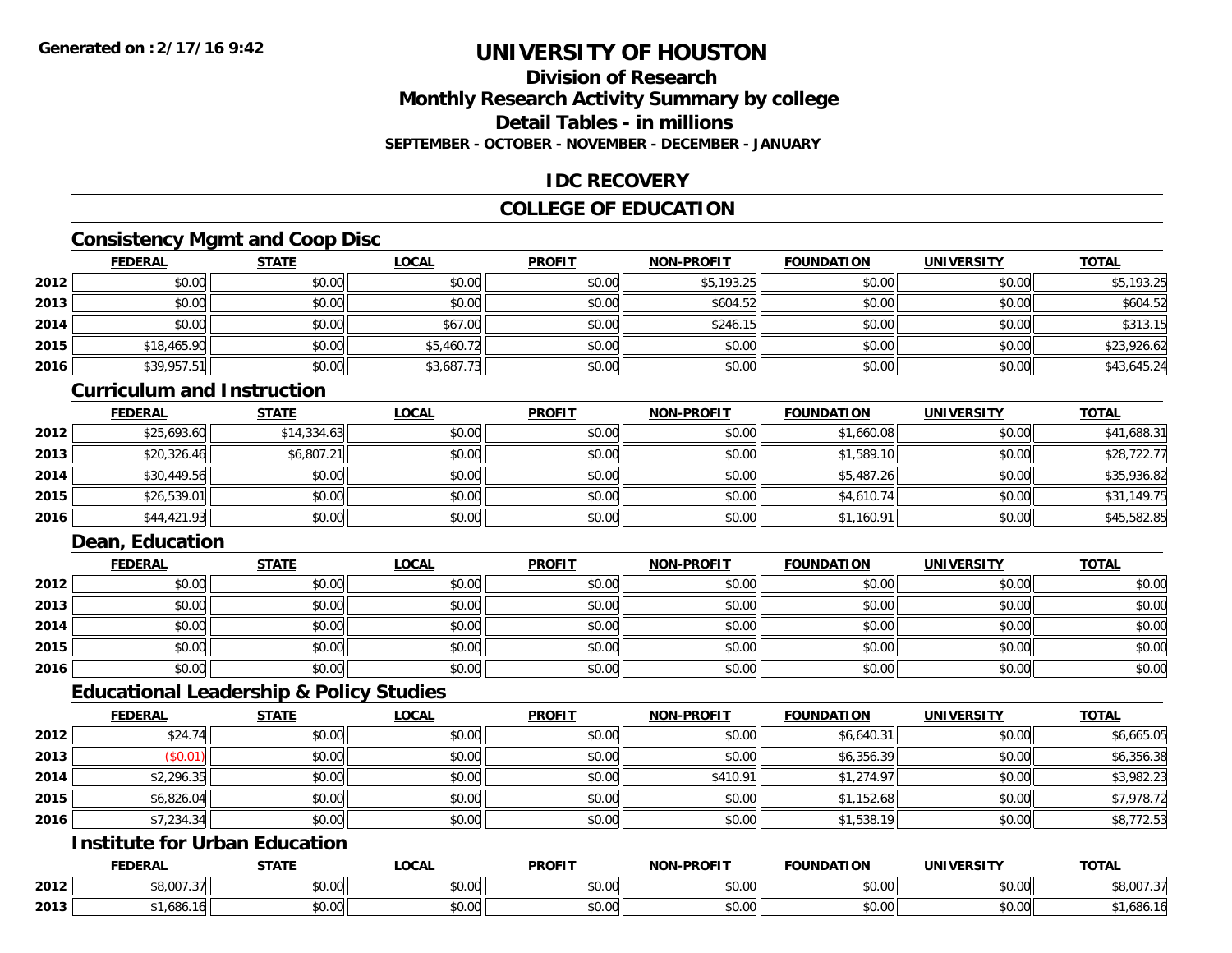**Division of Research**

**Monthly Research Activity Summary by college**

**Detail Tables - in millions**

**SEPTEMBER - OCTOBER - NOVEMBER - DECEMBER - JANUARY**

### **IDC RECOVERY**

#### **COLLEGE OF EDUCATION**

|       |                          | <b>Institute for Urban Education</b>                |              |               |                   |                   |                   |              |
|-------|--------------------------|-----------------------------------------------------|--------------|---------------|-------------------|-------------------|-------------------|--------------|
|       | <b>FEDERAL</b>           | <b>STATE</b>                                        | <b>LOCAL</b> | <b>PROFIT</b> | <b>NON-PROFIT</b> | <b>FOUNDATION</b> | <b>UNIVERSITY</b> | <b>TOTAL</b> |
| 2014  | \$1,019.59               | \$0.00                                              | \$0.00       | \$0.00        | \$0.00            | \$0.00            | \$0.00            | \$1,019.59   |
|       |                          | <b>Psychological, Health, and Learning Sciences</b> |              |               |                   |                   |                   |              |
|       | <b>FEDERAL</b>           | <b>STATE</b>                                        | <b>LOCAL</b> | <b>PROFIT</b> | <b>NON-PROFIT</b> | <b>FOUNDATION</b> | <b>UNIVERSITY</b> | <b>TOTAL</b> |
| 2012  | \$17,013.16              | \$0.00                                              | \$0.00       | \$0.00        | \$0.00            | \$0.00            | \$0.00            | \$17,013.16  |
| 2013  | \$10,246.38              | \$0.00                                              | \$0.00       | \$0.00        | \$0.00            | (\$23.00)         | \$0.00            | \$10,223.38  |
| 2014  | \$78,540.27              | \$0.00                                              | \$0.00       | \$0.00        | \$349.28          | (\$3,294.60)      | \$0.00            | \$75,594.95  |
| 2015  | \$115,012.82             | \$0.00                                              | \$0.00       | \$0.00        | \$39.00           | \$0.00            | \$0.00            | \$115,051.82 |
| 2016  | \$195,420.60             | \$1,664.40                                          | \$0.00       | \$0.00        | \$2,510.85        | \$107.42          | \$0.00            | \$199,703.27 |
|       | <b>UH Charter School</b> |                                                     |              |               |                   |                   |                   |              |
|       | <b>FEDERAL</b>           | <b>STATE</b>                                        | <b>LOCAL</b> | <b>PROFIT</b> | <b>NON-PROFIT</b> | <b>FOUNDATION</b> | <b>UNIVERSITY</b> | <b>TOTAL</b> |
| 2015  | \$0.00                   | \$0.00                                              | \$0.00       | \$0.00        | \$0.00            | \$0.00            | \$0.00            | \$0.00       |
| Total | \$649,181.77             | \$22,806.24                                         | \$9,215.45   | \$0.00        | \$9,353.96        | \$28,260.45       | \$0.00            | \$718,817.87 |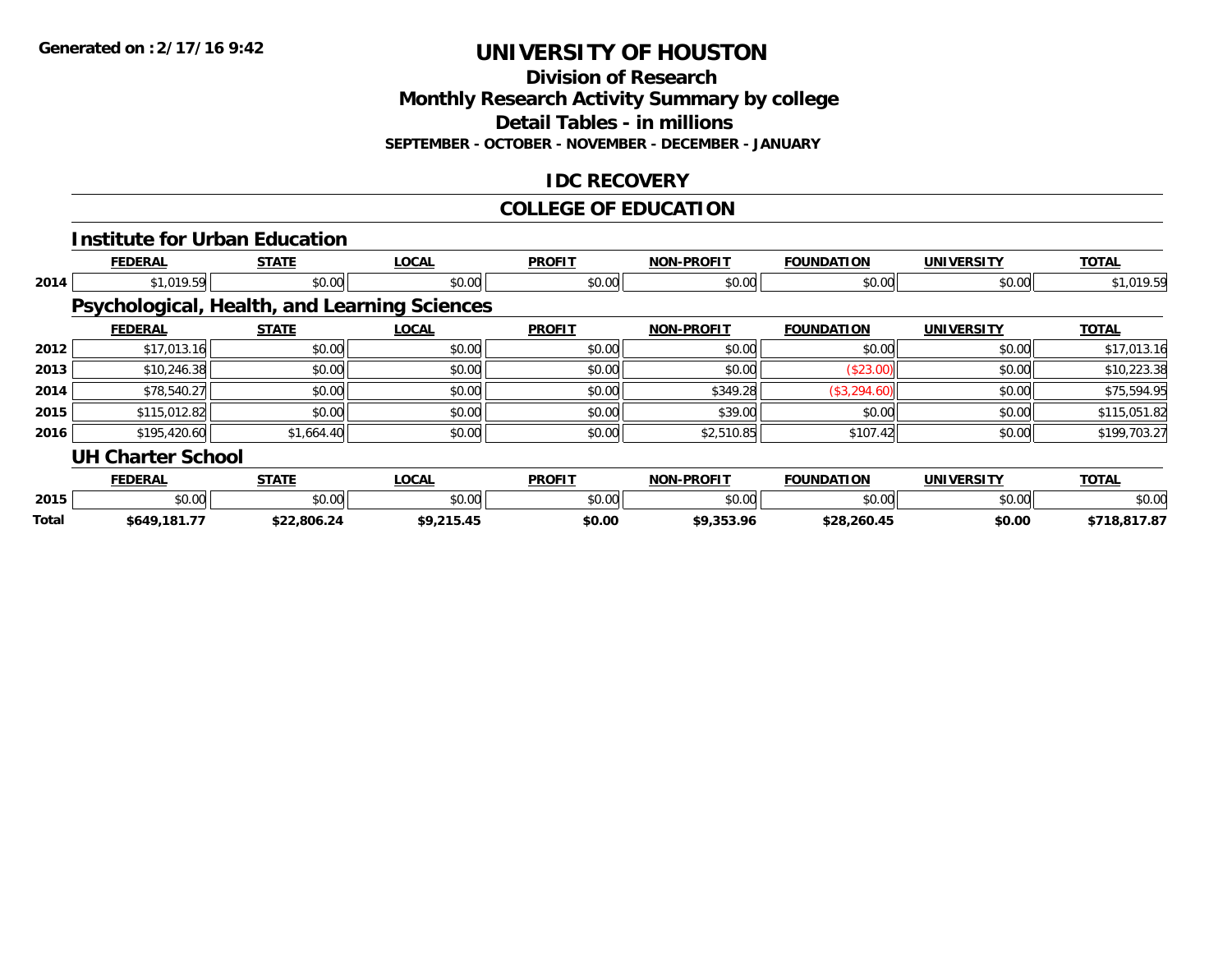#### **Division of Research Monthly Research Activity Summary by college Detail Tables - in millions SEPTEMBER - OCTOBER - NOVEMBER - DECEMBER - JANUARY**

# **IDC RECOVERY**

#### **COLLEGE OF LIBERAL ARTS AND SOCIAL SCIENCES**

|      | Art                              |                                             |              |               |                   |                   |                   |              |
|------|----------------------------------|---------------------------------------------|--------------|---------------|-------------------|-------------------|-------------------|--------------|
|      | <b>FEDERAL</b>                   | <b>STATE</b>                                | <b>LOCAL</b> | <b>PROFIT</b> | <b>NON-PROFIT</b> | <b>FOUNDATION</b> | <b>UNIVERSITY</b> | <b>TOTAL</b> |
| 2012 | \$157.34                         | \$0.00                                      | \$0.00       | \$0.00        | \$0.00            | \$0.00            | \$0.00            | \$157.34     |
| 2013 | \$1,809.98                       | \$0.00                                      | \$0.00       | \$0.00        | \$0.00            | \$0.00            | \$0.00            | \$1,809.98   |
| 2014 | \$382.39                         | \$0.00                                      | \$0.00       | \$0.00        | \$0.00            | \$0.00            | \$0.00            | \$382.39     |
|      | <b>Arte Publico Press</b>        |                                             |              |               |                   |                   |                   |              |
|      | <b>FEDERAL</b>                   | <b>STATE</b>                                | <b>LOCAL</b> | <b>PROFIT</b> | <b>NON-PROFIT</b> | <b>FOUNDATION</b> | <b>UNIVERSITY</b> | <b>TOTAL</b> |
| 2013 | \$0.00                           | \$0.00                                      | \$0.00       | \$0.00        | \$0.00            | \$7,062.40        | \$0.00            | \$7,062.40   |
| 2014 | \$0.00                           | \$0.00                                      | \$0.00       | \$0.00        | \$0.00            | (\$1,427.95)      | \$0.00            | (\$1,427.95) |
| 2015 | \$4,807.27                       | \$0.00                                      | \$0.00       | \$0.00        | \$0.00            | \$1,839.49        | \$0.00            | \$6,646.76   |
| 2016 | \$0.00                           | \$0.00                                      | \$0.00       | \$0.00        | \$0.00            | \$3,759.53        | \$0.00            | \$3,759.53   |
|      | <b>Blaffer Gallery</b>           |                                             |              |               |                   |                   |                   |              |
|      | <b>FEDERAL</b>                   | <b>STATE</b>                                | <b>LOCAL</b> | <b>PROFIT</b> | <b>NON-PROFIT</b> | <b>FOUNDATION</b> | <b>UNIVERSITY</b> | <b>TOTAL</b> |
| 2014 | \$10,317.58                      | \$0.00                                      | \$0.00       | \$0.00        | \$0.00            | \$0.00            | \$0.00            | \$10,317.58  |
| 2016 | \$2,566.78                       | \$0.00                                      | \$0.00       | \$0.00        | \$0.00            | \$0.00            | \$0.00            | \$2,566.78   |
|      | <b>Center for Public History</b> |                                             |              |               |                   |                   |                   |              |
|      | <b>FEDERAL</b>                   | <b>STATE</b>                                | <b>LOCAL</b> | <b>PROFIT</b> | <b>NON-PROFIT</b> | <b>FOUNDATION</b> | <b>UNIVERSITY</b> | <b>TOTAL</b> |
| 2012 | \$96.55                          | \$0.00                                      | \$0.00       | \$0.00        | \$0.00            | \$0.00            | \$0.00            | \$96.55      |
| 2013 | \$3,772.00                       | \$0.00                                      | \$0.00       | \$0.00        | \$0.00            | \$0.00            | \$0.00            | \$3,772.00   |
| 2014 | \$223.45                         | \$0.00                                      | \$0.00       | \$0.00        | \$0.00            | \$0.00            | \$0.00            | \$223.45     |
| 2015 | \$166.80                         | \$0.00                                      | \$0.00       | \$0.00        | \$0.00            | \$0.00            | \$0.00            | \$166.80     |
|      | Communication                    |                                             |              |               |                   |                   |                   |              |
|      | <b>FEDERAL</b>                   | <b>STATE</b>                                | <b>LOCAL</b> | <b>PROFIT</b> | <b>NON-PROFIT</b> | <b>FOUNDATION</b> | <b>UNIVERSITY</b> | <b>TOTAL</b> |
| 2012 | \$0.00                           | \$0.00                                      | \$0.00       | \$0.00        | \$0.00            | \$0.00            | \$0.00            | \$0.00       |
| 2013 | \$0.00                           | \$0.00                                      | \$0.00       | \$0.00        | \$0.00            | \$0.00            | \$0.00            | \$0.00       |
| 2015 | \$0.00                           | \$3,706.70                                  | \$0.00       | \$0.00        | \$0.00            | \$0.00            | \$0.00            | \$3,706.70   |
| 2016 | \$0.00                           | \$0.00                                      | \$0.00       | \$0.00        | \$0.00            | \$0.00            | \$0.00            | \$0.00       |
|      |                                  | <b>Communication Sciences and Disorders</b> |              |               |                   |                   |                   |              |
|      | <b>FEDERAL</b>                   | <b>STATE</b>                                | <b>LOCAL</b> | <b>PROFIT</b> | <b>NON-PROFIT</b> | <b>FOUNDATION</b> | <b>UNIVERSITY</b> | <b>TOTAL</b> |
| 2012 | \$1,166.59                       | \$0.00                                      | \$0.00       | \$0.00        | \$0.00            | \$0.00            | \$0.00            | \$1,166.59   |
| 2013 | (\$0.01)                         | \$0.00                                      | \$0.00       | \$0.00        | \$0.00            | \$0.00            | \$0.00            | (\$0.01)     |
| 2014 | \$10,520.14                      | \$0.00                                      | \$0.00       | \$0.00        | \$0.00            | \$0.00            | \$0.00            | \$10,520.14  |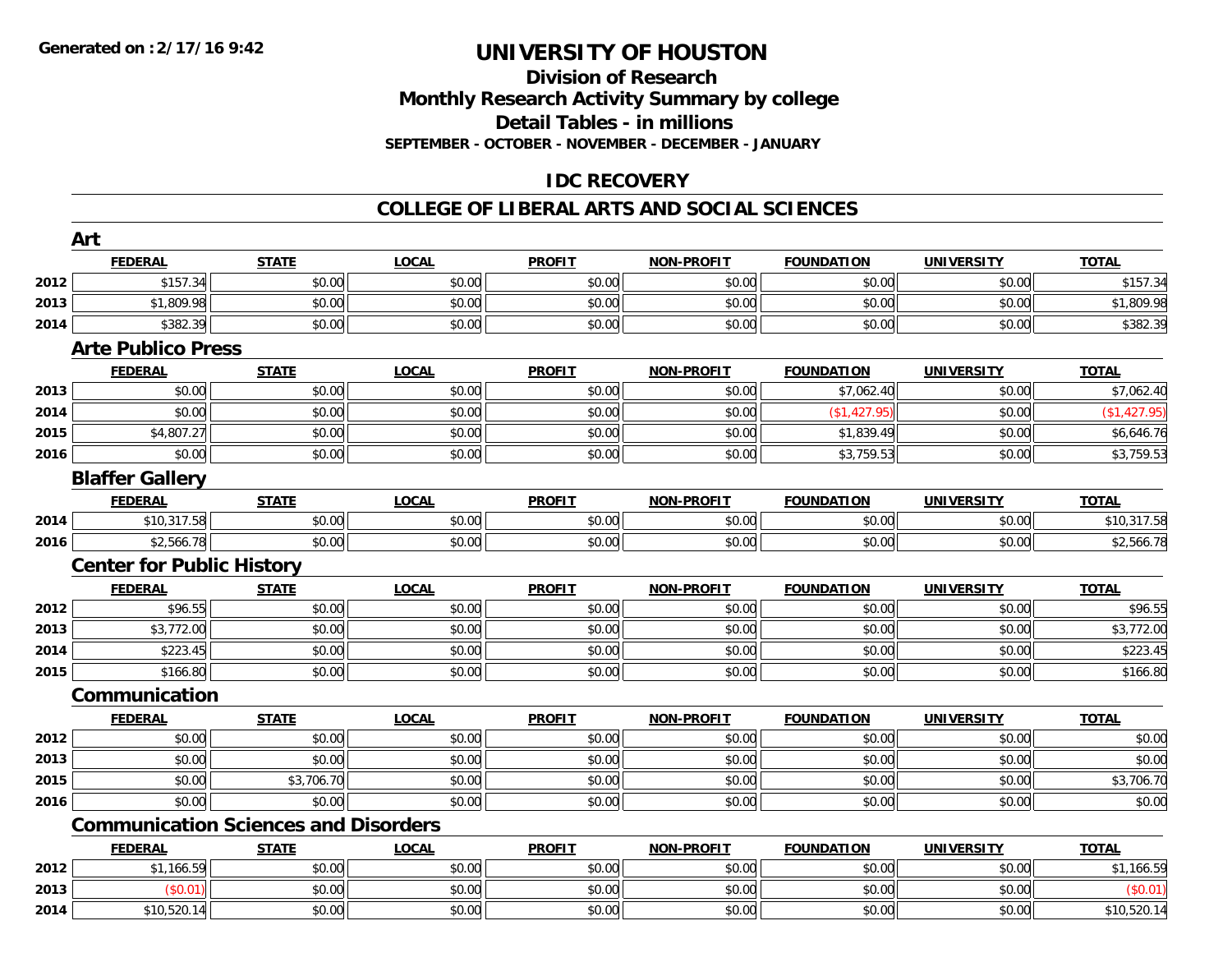**Division of Research**

**Monthly Research Activity Summary by college**

**Detail Tables - in millions**

**SEPTEMBER - OCTOBER - NOVEMBER - DECEMBER - JANUARY**

# **IDC RECOVERY**

# **COLLEGE OF LIBERAL ARTS AND SOCIAL SCIENCES**

|      |                                                   |              |              |               | <u>COLLEGE OF LIBERAL ARTS AND SOCIAL SCIENCES</u> |                   |                   |              |
|------|---------------------------------------------------|--------------|--------------|---------------|----------------------------------------------------|-------------------|-------------------|--------------|
|      | <b>Communication Sciences and Disorders</b>       |              |              |               |                                                    |                   |                   |              |
|      | <b>FEDERAL</b>                                    | <b>STATE</b> | <b>LOCAL</b> | <b>PROFIT</b> | <b>NON-PROFIT</b>                                  | <b>FOUNDATION</b> | <b>UNIVERSITY</b> | <b>TOTAL</b> |
| 2015 | \$13,707.66                                       | \$0.00       | \$0.00       | \$0.00        | \$0.00                                             | \$0.00            | \$0.00            | \$13,707.66  |
| 2016 | \$14,575.13                                       | \$0.00       | \$0.00       | \$0.00        | \$0.00                                             | \$0.00            | \$0.00            | \$14,575.13  |
|      | <b>Cynthia Woods Mitchell Center for the Arts</b> |              |              |               |                                                    |                   |                   |              |
|      | <b>FEDERAL</b>                                    | <b>STATE</b> | <b>LOCAL</b> | <b>PROFIT</b> | <b>NON-PROFIT</b>                                  | <b>FOUNDATION</b> | <b>UNIVERSITY</b> | <b>TOTAL</b> |
| 2015 | \$0.00                                            | \$0.00       | \$0.00       | \$979.70      | \$0.00                                             | \$0.00            | \$0.00            | \$979.70     |
| 2016 | \$0.00                                            | \$0.00       | \$0.00       | \$2,946.42    | \$0.00                                             | \$0.00            | \$0.00            | \$2,946.42   |
|      | Dean, Liberal Arts and Social Sciences            |              |              |               |                                                    |                   |                   |              |
|      | <b>FEDERAL</b>                                    | <b>STATE</b> | <b>LOCAL</b> | <b>PROFIT</b> | <b>NON-PROFIT</b>                                  | <b>FOUNDATION</b> | <b>UNIVERSITY</b> | <b>TOTAL</b> |
| 2013 | \$0.00                                            | \$0.00       | \$0.00       | \$0.00        | \$0.00                                             | \$0.00            | \$0.00            | \$0.00       |
| 2014 | \$0.00                                            | \$0.00       | \$0.00       | \$0.00        | \$0.00                                             | \$0.00            | \$0.00            | \$0.00       |
| 2015 | \$0.00                                            | \$0.00       | \$0.00       | \$0.00        | \$0.00                                             | \$0.00            | \$0.00            | \$0.00       |
| 2016 | \$0.00                                            | \$0.00       | \$0.00       | \$0.00        | \$0.00                                             | \$0.00            | \$0.00            | \$0.00       |
|      | <b>Economics</b>                                  |              |              |               |                                                    |                   |                   |              |
|      | <b>FEDERAL</b>                                    | <b>STATE</b> | <b>LOCAL</b> | <b>PROFIT</b> | <b>NON-PROFIT</b>                                  | <b>FOUNDATION</b> | <b>UNIVERSITY</b> | <b>TOTAL</b> |
| 2012 | \$0.00                                            | \$0.00       | \$0.00       | \$1,541.36    | \$0.00                                             | \$0.00            | \$0.00            | \$1,541.36   |
| 2013 | \$0.00                                            | \$0.00       | \$0.00       | \$0.00        | \$5,900.00                                         | \$0.00            | \$0.00            | \$5,900.00   |
| 2014 | \$0.00                                            | \$0.00       | \$0.00       | \$0.00        | \$0.00                                             | \$0.00            | \$0.00            | \$0.00       |
| 2015 | \$568.61                                          | \$0.00       | \$0.00       | \$0.00        | \$1,366.53                                         | \$0.00            | \$0.00            | \$1,935.14   |
| 2016 | \$0.00                                            | \$0.00       | \$0.00       | \$0.00        | \$0.00                                             | \$0.00            | \$0.00            | \$0.00       |
|      | <b>English</b>                                    |              |              |               |                                                    |                   |                   |              |
|      | <b>FEDERAL</b>                                    | <b>STATE</b> | <b>LOCAL</b> | <b>PROFIT</b> | <b>NON-PROFIT</b>                                  | <b>FOUNDATION</b> | <b>UNIVERSITY</b> | <b>TOTAL</b> |
| 2012 | \$0.00                                            | \$0.00       | \$0.00       | \$0.00        | \$0.00                                             | \$0.00            | \$0.00            | \$0.00       |
| 2013 | \$5,816.26                                        | \$0.00       | \$0.00       | \$0.00        | \$0.00                                             | \$0.00            | \$0.00            | \$5,816.26   |
| 2014 | \$4,950.00                                        | \$0.00       | \$0.00       | \$0.00        | \$0.00                                             | \$0.00            | \$0.00            | \$4,950.00   |
| 2015 | \$3,178.89                                        | \$0.00       | \$0.00       | \$0.00        | \$0.00                                             | \$0.00            | \$0.00            | \$3,178.89   |
| 2016 | \$5,820.95                                        | \$0.00       | \$0.00       | \$0.00        | \$0.00                                             | \$0.00            | \$0.00            | \$5,820.95   |
|      | <b>Health and Human Performance</b>               |              |              |               |                                                    |                   |                   |              |
|      | <b>FEDERAL</b>                                    | <b>STATE</b> | <b>LOCAL</b> | <b>PROFIT</b> | <b>NON-PROFIT</b>                                  | <b>FOUNDATION</b> | <b>UNIVERSITY</b> | <b>TOTAL</b> |
| 2012 | \$89,265.43                                       | \$0.00       | \$0.00       | \$35,105.70   | \$0.00                                             | \$0.00            | \$0.00            | \$124,371.13 |
| 2013 | \$322,667.48                                      | \$0.00       | \$0.00       | \$12,338.60   | \$0.00                                             | (\$7.67)          | \$0.00            | \$334,998.40 |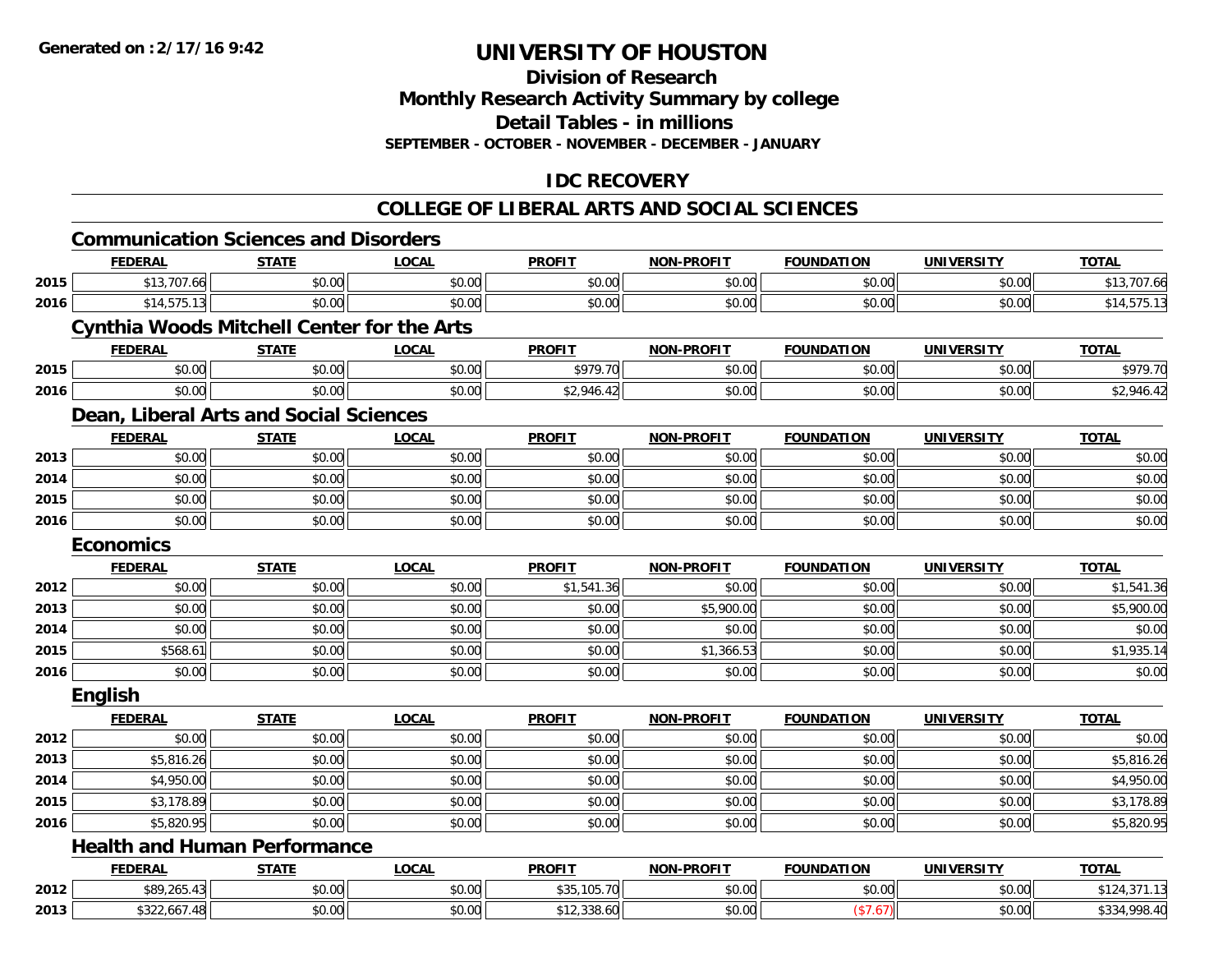# **Division of ResearchMonthly Research Activity Summary by college Detail Tables - in millions SEPTEMBER - OCTOBER - NOVEMBER - DECEMBER - JANUARY**

# **IDC RECOVERY**

#### **COLLEGE OF LIBERAL ARTS AND SOCIAL SCIENCES**

#### **Health and Human Performance**

|      | <b>FEDERAL</b>                        | <b>STATE</b> | <b>LOCAL</b> | <b>PROFIT</b> | <b>NON-PROFIT</b> | <b>FOUNDATION</b> | <b>UNIVERSITY</b> | <b>TOTAL</b>  |
|------|---------------------------------------|--------------|--------------|---------------|-------------------|-------------------|-------------------|---------------|
| 2014 | \$252,257.56                          | \$0.00       | \$0.00       | \$11,993.81   | \$0.00            | \$0.00            | \$0.00            | \$264,251.37  |
| 2015 | \$234,052.40                          | \$0.00       | \$0.00       | \$19,082.70   | \$716.66          | \$1,790.59        | \$0.00            | \$255,642.35  |
| 2016 | \$163,439.35                          | \$0.00       | \$0.00       | \$18,835.21   | \$0.00            | \$1,068.27        | \$0.00            | \$183,342.83  |
|      | <b>Hispanic Studies</b>               |              |              |               |                   |                   |                   |               |
|      | <b>FEDERAL</b>                        | <b>STATE</b> | <b>LOCAL</b> | <b>PROFIT</b> | <b>NON-PROFIT</b> | <b>FOUNDATION</b> | <b>UNIVERSITY</b> | <b>TOTAL</b>  |
| 2013 | \$0.00                                | \$0.00       | \$0.00       | \$0.00        | \$0.00            | \$0.00            | \$0.00            | \$0.00        |
| 2014 | \$0.00                                | \$0.00       | \$0.00       | \$0.00        | \$0.00            | \$0.00            | \$0.00            | \$0.00        |
| 2015 | \$0.00                                | \$0.00       | \$0.00       | \$0.00        | \$0.00            | \$0.00            | \$0.00            | \$0.00        |
| 2016 | \$0.00                                | \$0.00       | \$0.00       | \$0.00        | \$0.00            | \$0.00            | \$0.00            | \$0.00        |
|      | <b>History</b>                        |              |              |               |                   |                   |                   |               |
|      | <b>FEDERAL</b>                        | <b>STATE</b> | <b>LOCAL</b> | <b>PROFIT</b> | <b>NON-PROFIT</b> | <b>FOUNDATION</b> | <b>UNIVERSITY</b> | <b>TOTAL</b>  |
| 2013 | (\$2,206.75)                          | \$0.00       | \$0.00       | \$0.00        | (\$2,574.70)      | \$0.00            | \$0.00            | ( \$4,781.45) |
| 2015 | \$1,580.67                            | \$0.00       | \$0.00       | \$0.00        | \$0.00            | \$0.00            | \$0.00            | \$1,580.67    |
| 2016 | \$1,447.66                            | \$0.00       | \$0.00       | \$0.00        | \$0.00            | \$0.00            | \$0.00            | \$1,447.66    |
|      | <b>Hobby Center for Public Policy</b> |              |              |               |                   |                   |                   |               |
|      | <b>FEDERAL</b>                        | <b>STATE</b> | <b>LOCAL</b> | <b>PROFIT</b> | <b>NON-PROFIT</b> | <b>FOUNDATION</b> | <b>UNIVERSITY</b> | <b>TOTAL</b>  |
| 2014 | \$0.00                                | \$1,776.68   | \$0.00       | \$0.00        | \$0.00            | \$0.00            | \$0.00            | \$1,776.68    |
| 2015 | \$504.29                              | (\$30.80)    | \$0.00       | \$0.00        | \$0.00            | \$1,500.00        | \$0.00            | \$1,973.49    |
| 2016 | \$8,938.42                            | \$0.00       | \$0.00       | \$0.00        | \$0.00            | \$479.56          | \$0.00            | \$9,417.98    |
|      | <b>Modern/Classical Languages</b>     |              |              |               |                   |                   |                   |               |
|      | <b>FEDERAL</b>                        | <b>STATE</b> | <b>LOCAL</b> | <b>PROFIT</b> | <b>NON-PROFIT</b> | <b>FOUNDATION</b> | <b>UNIVERSITY</b> | <b>TOTAL</b>  |
| 2013 | (\$4,641.60)                          | \$0.00       | \$0.00       | \$0.00        | \$0.00            | \$0.00            | \$0.00            | (\$4,641.60)  |
| 2014 | \$18,966.92                           | \$0.00       | \$0.00       | \$0.00        | \$0.00            | \$0.00            | \$0.00            | \$18,966.92   |
| 2015 | \$19,194.50                           | \$0.00       | \$0.00       | \$0.00        | \$0.00            | \$0.00            | \$0.00            | \$19,194.50   |
| 2016 | \$4,540.87                            | \$0.00       | \$0.00       | \$0.00        | \$0.00            | \$0.00            | \$0.00            | \$4,540.87    |
|      | Philosophy                            |              |              |               |                   |                   |                   |               |
|      | <b>FEDERAL</b>                        | <b>STATE</b> | <b>LOCAL</b> | <b>PROFIT</b> | <b>NON-PROFIT</b> | <b>FOUNDATION</b> | <b>UNIVERSITY</b> | <b>TOTAL</b>  |
| 2012 | \$969.78                              | \$0.00       | \$0.00       | \$0.00        | \$0.00            | \$0.00            | \$0.00            | \$969.78      |
| 2013 | \$1,477.67                            | \$0.00       | \$0.00       | \$0.00        | \$0.00            | \$0.00            | \$0.00            | \$1,477.67    |
| 2014 | \$1,804.42                            | \$0.00       | \$0.00       | \$0.00        | \$0.00            | \$0.00            | \$0.00            | \$1,804.42    |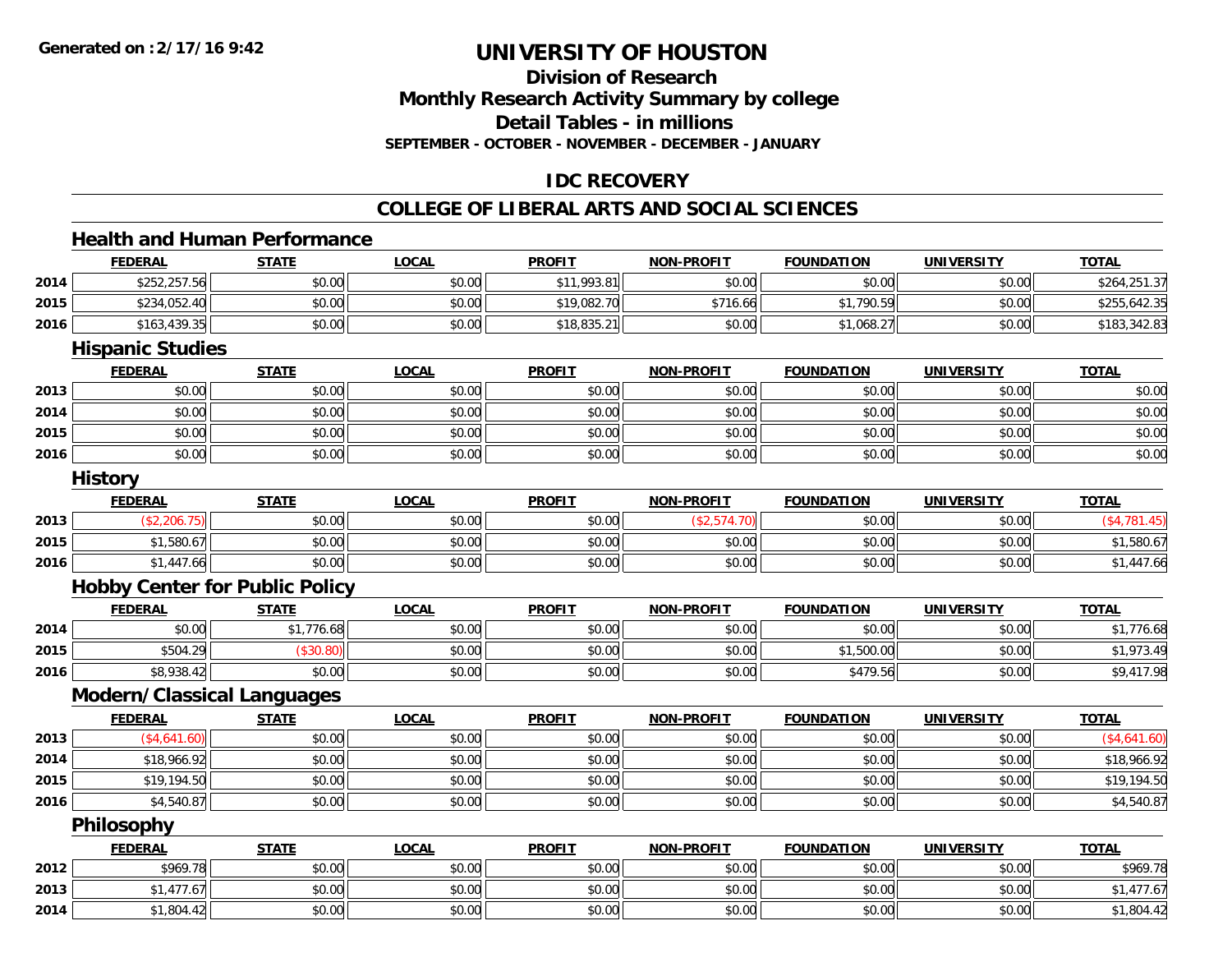#### **Division of Research Monthly Research Activity Summary by college Detail Tables - in millions SEPTEMBER - OCTOBER - NOVEMBER - DECEMBER - JANUARY**

# **IDC RECOVERY**

#### **COLLEGE OF LIBERAL ARTS AND SOCIAL SCIENCES**

|       | Philosophy               |              |              |               |                   |                   |                   |                |
|-------|--------------------------|--------------|--------------|---------------|-------------------|-------------------|-------------------|----------------|
|       | <b>FEDERAL</b>           | <b>STATE</b> | <b>LOCAL</b> | <b>PROFIT</b> | <b>NON-PROFIT</b> | <b>FOUNDATION</b> | <b>UNIVERSITY</b> | <b>TOTAL</b>   |
| 2015  | \$560.30                 | \$0.00       | \$0.00       | \$0.00        | \$0.00            | \$0.00            | \$0.00            | \$560.30       |
| 2016  | \$30.38                  | \$0.00       | \$0.00       | \$0.00        | \$0.00            | \$0.00            | \$0.00            | \$30.38        |
|       | <b>Political Science</b> |              |              |               |                   |                   |                   |                |
|       | <b>FEDERAL</b>           | <b>STATE</b> | <b>LOCAL</b> | <b>PROFIT</b> | <b>NON-PROFIT</b> | <b>FOUNDATION</b> | <b>UNIVERSITY</b> | <b>TOTAL</b>   |
| 2012  | \$0.00                   | \$0.00       | \$0.00       | \$0.00        | \$0.00            | \$0.00            | \$0.00            | \$0.00         |
| 2013  | \$2,756.01               | \$0.00       | \$0.00       | \$0.00        | \$0.00            | \$0.00            | \$0.00            | \$2,756.01     |
| 2014  | \$0.00                   | \$0.00       | \$0.00       | \$0.00        | \$0.00            | \$0.00            | \$0.00            | \$0.00         |
| 2015  | \$11,165.77              | \$0.00       | \$0.00       | \$0.00        | \$0.00            | \$0.00            | \$0.00            | \$11,165.77    |
| 2016  | \$7,938.52               | \$0.00       | \$0.00       | \$0.00        | \$641.94          | \$0.00            | \$0.00            | \$8,580.46     |
|       | <b>Psychology</b>        |              |              |               |                   |                   |                   |                |
|       | <b>FEDERAL</b>           | <b>STATE</b> | <b>LOCAL</b> | <b>PROFIT</b> | <b>NON-PROFIT</b> | <b>FOUNDATION</b> | <b>UNIVERSITY</b> | <b>TOTAL</b>   |
| 2012  | \$479,231.08             | \$615.89     | \$0.00       | \$1,290.87    | \$6,726.71        | \$10,598.20       | (\$3,117.51)      | \$495,345.24   |
| 2013  | \$538,957.56             | \$17,550.20  | \$0.00       | \$0.00        | \$4,156.35        | \$4,165.61        | \$0.00            | \$564,829.72   |
| 2014  | \$373,522.94             | \$9.71       | \$0.00       | (\$20.20)     | \$8,499.31        | (\$4.57)          | \$0.00            | \$382,007.19   |
| 2015  | \$466,145.52             | \$3,532.55   | \$0.00       | \$0.00        | \$14,725.67       | \$0.00            | \$0.00            | \$484,403.74   |
| 2016  | \$469,939.43             | \$890.74     | \$0.00       | \$0.00        | \$15,121.37       | \$0.00            | \$0.00            | \$485,951.54   |
|       | <b>Sociology</b>         |              |              |               |                   |                   |                   |                |
|       | <b>FEDERAL</b>           | <b>STATE</b> | <b>LOCAL</b> | <b>PROFIT</b> | <b>NON-PROFIT</b> | <b>FOUNDATION</b> | <b>UNIVERSITY</b> | <b>TOTAL</b>   |
| 2012  | \$1,416.17               | \$0.00       | \$0.00       | \$0.00        | \$0.00            | \$0.00            | \$0.00            | \$1,416.17     |
| 2013  | \$406.42                 | \$0.00       | \$0.00       | \$0.00        | \$0.00            | \$0.00            | \$0.00            | \$406.42       |
| 2014  | \$2,026.59               | \$0.00       | \$0.00       | \$0.00        | \$0.00            | \$0.00            | \$0.00            | \$2,026.59     |
| 2015  | \$3.39                   | \$0.00       | \$0.00       | \$0.00        | \$0.00            | \$0.00            | \$0.00            | \$3.39         |
| Total | \$3,552,963.50           | \$28,051.67  | \$0.00       | \$104,094.17  | \$55,279.84       | \$30,823.46       | (\$3,117.51)      | \$3,768,095.13 |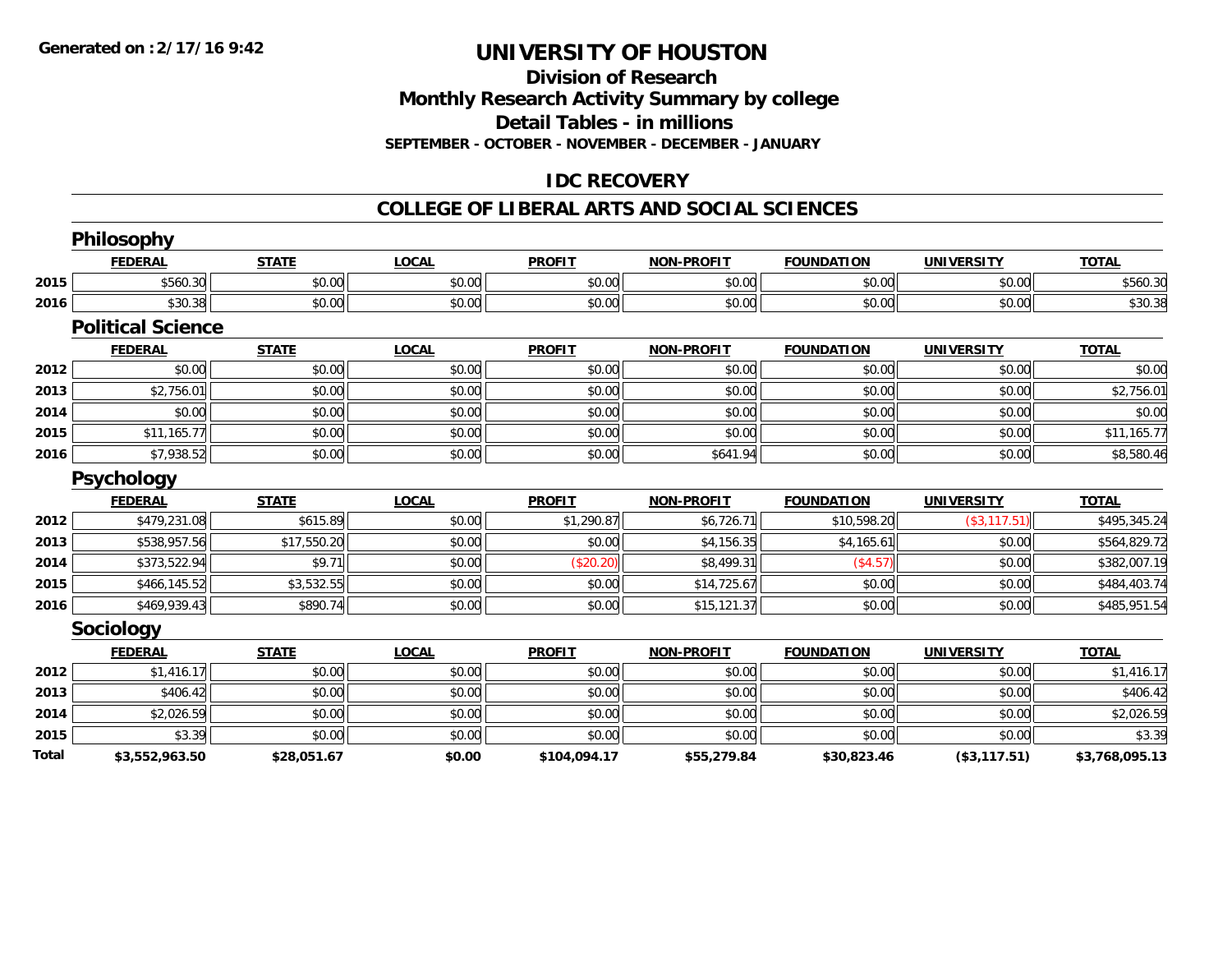### **Division of ResearchMonthly Research Activity Summary by college Detail Tables - in millions SEPTEMBER - OCTOBER - NOVEMBER - DECEMBER - JANUARY**

# **IDC RECOVERY**

# **COLLEGE OF NATURAL SCIENCES AND MATHEMATICS**

# **Biology/Biochemistry**

|      | <b>FEDERAL</b> | <b>STATE</b> | <u>LOCAL</u> | <b>PROFIT</b> | <b>NON-PROFIT</b> | <b>FOUNDATION</b> | <b>UNIVERSITY</b> | <b>TOTAL</b> |
|------|----------------|--------------|--------------|---------------|-------------------|-------------------|-------------------|--------------|
| 2012 | \$371,742.10   | \$12,121.66  | \$0.00       | \$0.01        | \$21,658.43       | \$0.00            | \$0.00            | \$405,522.19 |
| 2013 | \$267,733.25   | \$13,706.17  | \$0.00       | \$3,509.78    | \$19,515.98       | \$5,491.96        | \$0.00            | \$309,957.14 |
| 2014 | \$219,334.46   | \$16,707.75  | \$0.00       | \$13,551.71   | \$10,935.23       | \$1,266.18        | \$0.00            | \$261,795.33 |
| 2015 | \$332,622.59   | \$6,982.89   | \$0.00       | \$5,501.74    | \$9,007.76        | \$12,643.31       | \$0.00            | \$366,758.29 |
| 2016 | \$298,588.32   | \$7,121.16   | \$0.00       | \$4,087.41    | \$1,712.13        | \$8,767.41        | \$0.00            | \$320,276.43 |

# **Center for Applied Geoscience Excellence**

|      | <b>FEDERAL</b>               | <b>STATE</b> | <u>LOCAL</u>         | <b>PROFIT</b> | <b>NON-PROFIT</b> | <b>FOUNDATION</b> | UNIVERSITY | <b>TOTAL</b> |
|------|------------------------------|--------------|----------------------|---------------|-------------------|-------------------|------------|--------------|
| 2014 | $*$ $\cap$ $\cap$<br>JU.UU   | \$0.00       | 0000<br><b>DU.UG</b> | \$0.00        | \$0.00            | \$0.00            | \$0.00     | \$0.00       |
| 2015 | $\sim$ $\sim$<br>DU.UU       | \$0.00       | \$0.00               | \$0.00        | \$0.00            | \$0.00            | \$0.00     | \$0.00       |
| 2016 | <b>00</b><br>$\sim$<br>DU.UG | \$0.00       | \$0.00               | \$0.00        | \$0.00            | \$0.00            | \$0.00     | \$0.00       |

# **Center for Nuclear Receptors and Cell Signaling**

|      | <b>FEDERAL</b> | <u>STATE</u>         | <u>LOCAL</u> | <b>PROFIT</b> | <b>NON-PROFIT</b> | <b>FOUNDATION</b> | <b>UNIVERSITY</b> | <b>TOTAL</b> |
|------|----------------|----------------------|--------------|---------------|-------------------|-------------------|-------------------|--------------|
| 2012 | \$153,975.00   | \$10,675.70          | \$0.00       | \$23,571.80   | \$0.00            | \$0.00            | \$0.00            | \$188,222.50 |
| 2013 | \$141,531.60   | \$6,399.43           | \$0.00       | \$1,208.88    | \$0.00            | \$0.00            | \$0.00            | \$149,139.91 |
| 2014 | \$187,937.14   | $($ \$17,863.47) $ $ | \$0.00       | \$0.00        | \$0.00            | \$0.00            | \$0.00            | \$170,073.67 |
| 2015 | \$44,094.27    | \$25,875.47          | \$0.00       | \$0.00        | \$0.00            | \$0.00            | \$0.00            | \$69,969.74  |
| 2016 | \$162,303.11   | \$13,190.82          | \$0.00       | \$0.00        | \$0.00            | \$0.00            | \$0.00            | \$175,493.93 |

#### **Chemistry**

|      | <b>FEDERAL</b> | <b>STATE</b> | <u>LOCAL</u> | <b>PROFIT</b> | <b>NON-PROFIT</b> | <b>FOUNDATION</b> | <b>UNIVERSITY</b> | <b>TOTAL</b> |
|------|----------------|--------------|--------------|---------------|-------------------|-------------------|-------------------|--------------|
| 2012 | \$275,547.91   | \$674.78     | \$0.00       | \$227.94      | \$0.00            | \$0.00            | \$6,767.79        | \$283,218.41 |
| 2013 | \$244,070.92   | (\$64.32)    | \$0.00       | \$9,577.83    | \$0.00            | \$0.00            | (\$14,596.82)     | \$238,987.61 |
| 2014 | \$261,018.29   | \$0.00       | \$0.00       | \$43.65       | \$0.00            | \$0.00            | \$0.00            | \$261,061.94 |
| 2015 | \$245,963.87   | \$0.00       | \$0.00       | \$0.00        | \$0.00            | \$0.00            | \$0.00            | \$245,963.87 |
| 2016 | \$290,764.52   | \$1,515.57   | \$0.00       | \$185.51      | \$0.00            | \$0.00            | \$0.00            | \$292,465.60 |

#### **Computer Science**

|      | <b>FEDERAL</b> | <u>STATE</u> | <u>LOCAL</u> | <b>PROFIT</b> | <b>NON-PROFIT</b> | <b>FOUNDATION</b> | <b>UNIVERSITY</b> | <b>TOTAL</b> |
|------|----------------|--------------|--------------|---------------|-------------------|-------------------|-------------------|--------------|
| 2012 | \$210,975.52   | \$416.17     | \$0.00       | \$34,340.20   | \$7,370.00        | \$0.00            | \$0.00            | \$253,101.88 |
| 2013 | \$247,336.06   | \$2,590.06   | \$0.00       | \$31,808.88   | \$4,663.02        | \$0.00            | \$0.00            | \$286,398.01 |
| 2014 | \$150,546.87   | \$0.00       | \$0.00       | \$37,829.01   | \$67,698.40       | \$0.00            | \$0.00            | \$256,074.28 |
| 2015 | \$264,041.77   | \$26,863.20  | \$0.00       | \$18,327.62   | \$35,461.94       | \$962.58          | \$0.00            | \$345,657.11 |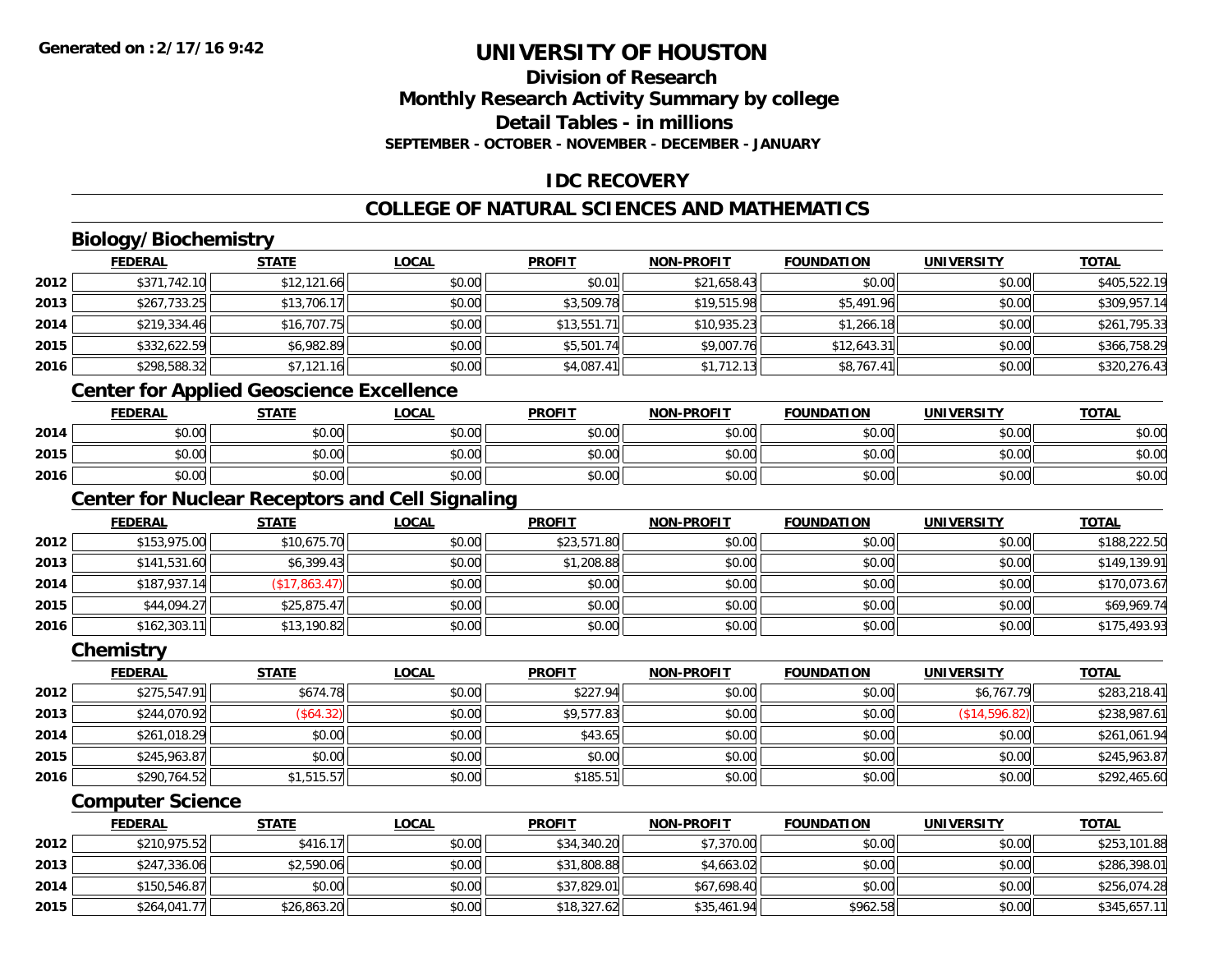**2015**

**2016**

# **UNIVERSITY OF HOUSTON**

**Division of Research**

**Monthly Research Activity Summary by college**

**Detail Tables - in millions**

**SEPTEMBER - OCTOBER - NOVEMBER - DECEMBER - JANUARY**

### **IDC RECOVERY**

#### **COLLEGE OF NATURAL SCIENCES AND MATHEMATICS**

|      | <b>Computer Science</b>                              |              |              |               |                   |                   |                   |              |
|------|------------------------------------------------------|--------------|--------------|---------------|-------------------|-------------------|-------------------|--------------|
|      | <b>FEDERAL</b>                                       | <b>STATE</b> | <b>LOCAL</b> | <b>PROFIT</b> | <b>NON-PROFIT</b> | <b>FOUNDATION</b> | <b>UNIVERSITY</b> | <b>TOTAL</b> |
| 2016 | \$297,036.47                                         | \$10,259.79  | \$0.00       | \$14.95       | \$10,108.66       | \$0.00            | \$4,913.02        | \$322,332.88 |
|      | Dean, Natural Sciences and Mathematics               |              |              |               |                   |                   |                   |              |
|      | <b>FEDERAL</b>                                       | <b>STATE</b> | <b>LOCAL</b> | <b>PROFIT</b> | <b>NON-PROFIT</b> | <b>FOUNDATION</b> | <b>UNIVERSITY</b> | <b>TOTAL</b> |
| 2012 | \$0.00                                               | \$0.00       | \$0.00       | \$0.00        | \$0.00            | \$0.00            | \$0.00            | \$0.00       |
| 2013 | \$18,355.95                                          | \$0.00       | \$0.00       | \$0.00        | \$0.00            | \$0.00            | \$0.00            | \$18,355.95  |
| 2014 | (\$32.04)                                            | \$0.00       | \$0.00       | \$0.00        | \$0.00            | \$0.00            | \$0.00            | (\$32.04)    |
| 2015 | \$0.00                                               | \$0.00       | \$0.00       | \$0.00        | \$0.00            | \$0.00            | \$0.00            | \$0.00       |
| 2016 | \$0.00                                               | \$0.00       | \$0.00       | \$91.55       | \$0.00            | \$0.00            | \$0.00            | \$91.55      |
|      | <b>Earth &amp; Atmospheric Sciences</b>              |              |              |               |                   |                   |                   |              |
|      | <b>FEDERAL</b>                                       | <b>STATE</b> | <b>LOCAL</b> | <b>PROFIT</b> | <b>NON-PROFIT</b> | <b>FOUNDATION</b> | <b>UNIVERSITY</b> | <b>TOTAL</b> |
| 2012 | \$170,714.25                                         | \$42,376.92  | \$0.00       | \$117,332.57  | \$16,280.32       | \$0.00            | \$0.00            | \$346,704.06 |
| 2013 | \$134,947.69                                         | \$5,440.38   | \$0.00       | \$170,032.19  | \$15,706.66       | \$0.00            | \$0.00            | \$326,126.92 |
| 2014 | \$102,426.57                                         | \$19,342.16  | \$0.00       | \$126,669.26  | \$26,405.55       | \$894.84          | \$0.00            | \$275,738.38 |
| 2015 | \$94,213.71                                          | \$22,240.90  | \$0.00       | \$112,281.51  | \$20,565.82       | \$475.77          | \$0.00            | \$249,777.71 |
| 2016 | \$64,866.11                                          | \$37,640.34  | \$0.00       | \$62,166.90   | \$10,338.18       | \$307.89          | \$9,800.74        | \$185,120.17 |
|      | <b>Institute for Climate and Atmospheric Science</b> |              |              |               |                   |                   |                   |              |
|      | <b>FEDERAL</b>                                       | <b>STATE</b> | <b>LOCAL</b> | <b>PROFIT</b> | <b>NON-PROFIT</b> | <b>FOUNDATION</b> | <b>UNIVERSITY</b> | <b>TOTAL</b> |
| 2012 | \$0.00                                               | \$0.00       | \$0.00       | \$0.00        | \$0.00            | \$0.00            | \$0.00            | \$0.00       |
| 2013 | \$0.00                                               | \$0.00       | \$0.00       | \$0.00        | \$0.00            | \$0.00            | \$0.00            | \$0.00       |
| 2014 | \$0.00                                               | \$0.00       | \$0.00       | \$0.00        | \$0.00            | \$0.00            | \$0.00            | \$0.00       |
| 2015 | \$0.00                                               | \$0.00       | \$0.00       | \$0.00        | \$0.00            | \$0.00            | \$0.00            | \$0.00       |
| 2016 | \$0.00                                               | \$0.00       | \$0.00       | \$0.00        | \$0.00            | \$0.00            | \$0.00            | \$0.00       |
|      | <b>Institute for Nanoenergy</b>                      |              |              |               |                   |                   |                   |              |
|      | <b>FEDERAL</b>                                       | <b>STATE</b> | <b>LOCAL</b> | <b>PROFIT</b> | <b>NON-PROFIT</b> | <b>FOUNDATION</b> | <b>UNIVERSITY</b> | <b>TOTAL</b> |
| 2012 | \$0.00                                               | \$0.00       | \$0.00       | \$0.00        | \$0.00            | \$0.00            | \$0.00            | \$0.00       |
| 2013 | \$0.00                                               | \$0.00       | \$0.00       | \$0.00        | \$0.00            | \$0.00            | \$0.00            | \$0.00       |
| 2014 | \$0.00                                               | \$0.00       | \$0.00       | \$0.00        | \$0.00            | \$0.00            | \$0.00            | \$0.00       |

\$0.00 \$0.00 \$0.00 \$0.00 \$0.00 \$0.00 \$0.00 \$0.00

6 \$0.00 \$0.00 \$0.00 \$0.00 \$0.00 \$0.00 \$0.00 \$0.00 \$0.00 \$0.00 \$0.00 \$0.00 \$0.00 \$0.00 \$0.00 \$0.00 \$0.00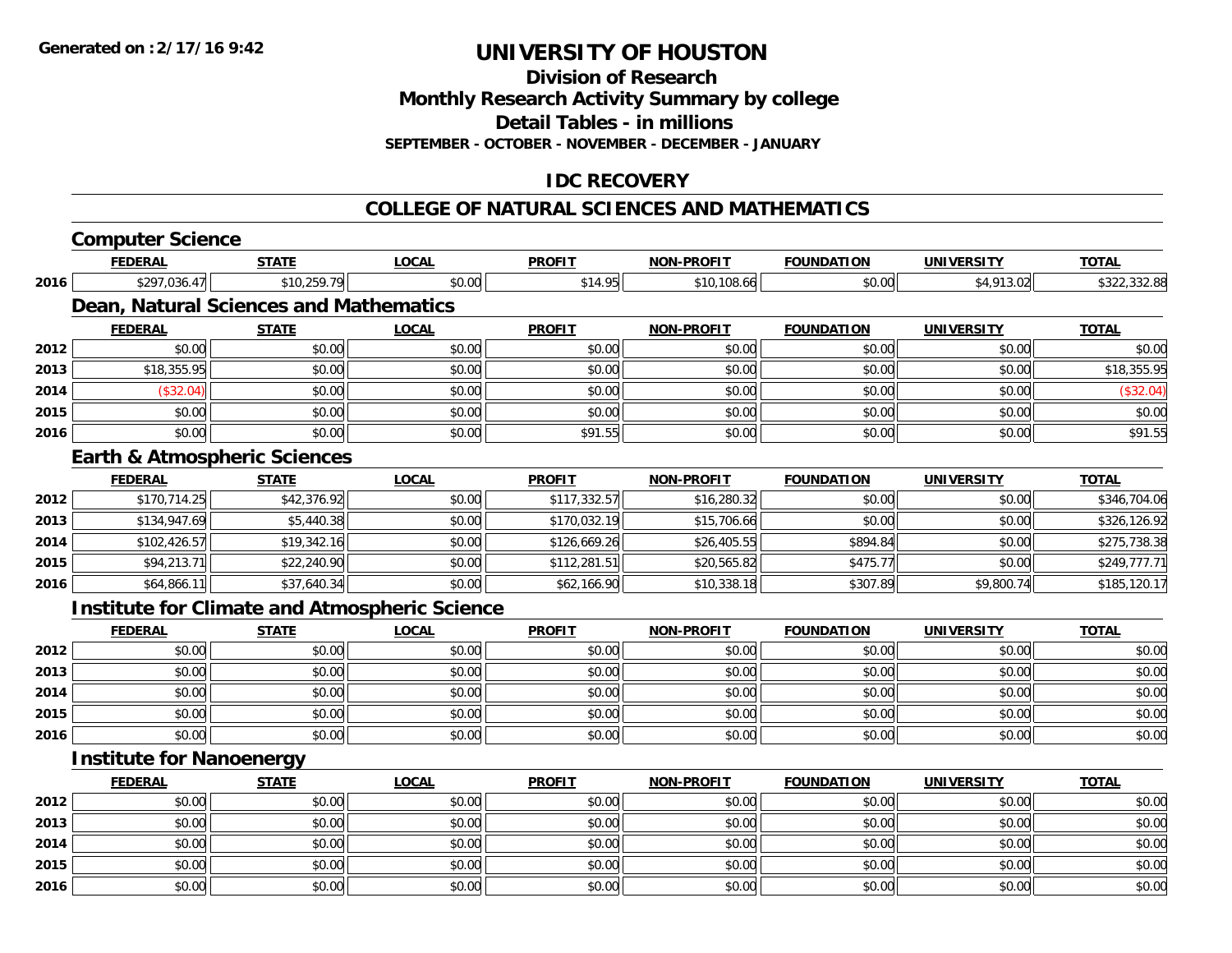#### **Division of Research Monthly Research Activity Summary by college Detail Tables - in millions SEPTEMBER - OCTOBER - NOVEMBER - DECEMBER - JANUARY**

#### **IDC RECOVERY**

#### **COLLEGE OF NATURAL SCIENCES AND MATHEMATICS**

|       | <b>Mathematics</b> |              |              |                |                   |                   |                   |                |
|-------|--------------------|--------------|--------------|----------------|-------------------|-------------------|-------------------|----------------|
|       | <b>FEDERAL</b>     | <b>STATE</b> | <b>LOCAL</b> | <b>PROFIT</b>  | <b>NON-PROFIT</b> | <b>FOUNDATION</b> | <b>UNIVERSITY</b> | <b>TOTAL</b>   |
| 2012  | \$78,088.11        | \$6,848.88   | \$0.00       | \$21,714.68    | \$9,667.41        | (\$252.50)        | \$0.00            | \$116,066.57   |
| 2013  | \$115,824.30       | \$0.00       | \$0.00       | \$18,691.12    | \$0.00            | \$653.69          | \$0.00            | \$135,169.11   |
| 2014  | \$175,418.46       | \$0.00       | \$0.00       | \$5,483.71     | \$0.00            | \$1,165.91        | \$0.00            | \$182,068.08   |
| 2015  | \$145,535.30       | \$0.00       | \$0.00       | \$3,763.90     | \$0.00            | \$738.66          | \$0.00            | \$150,037.86   |
| 2016  | \$145,419.09       | \$0.00       | \$0.00       | \$16,987.93    | \$0.00            | \$1,519.74        | \$0.00            | \$163,926.76   |
|       | <b>Physics</b>     |              |              |                |                   |                   |                   |                |
|       | <b>FEDERAL</b>     | <b>STATE</b> | <b>LOCAL</b> | <b>PROFIT</b>  | <b>NON-PROFIT</b> | <b>FOUNDATION</b> | <b>UNIVERSITY</b> | <b>TOTAL</b>   |
| 2012  | \$322,394.53       | (\$61.33)    | \$0.00       | \$860.48       | \$394.22          | \$0.00            | \$0.00            | \$323,587.90   |
| 2013  | \$274,726.72       | \$0.00       | \$0.00       | \$85,725.70    | \$0.00            | \$0.00            | \$0.00            | \$360,452.42   |
| 2014  | \$472,444.59       | \$0.00       | \$0.00       | \$125,021.65   | \$0.00            | \$0.00            | \$0.00            | \$597,466.24   |
| 2015  | \$395,394.96       | \$0.00       | \$0.00       | \$129,378.09   | \$3,339.73        | \$0.00            | \$0.00            | \$528,112.78   |
| 2016  | \$375,569.99       | \$0.00       | \$0.00       | \$93,345.60    | \$0.00            | \$0.00            | \$0.00            | \$468,915.58   |
| Total | \$7,753,472.32     | \$271,001.05 | \$0.00       | \$1,273,333.74 | \$290,829.44      | \$34,635.44       | \$6,884.73        | \$9,630,156.71 |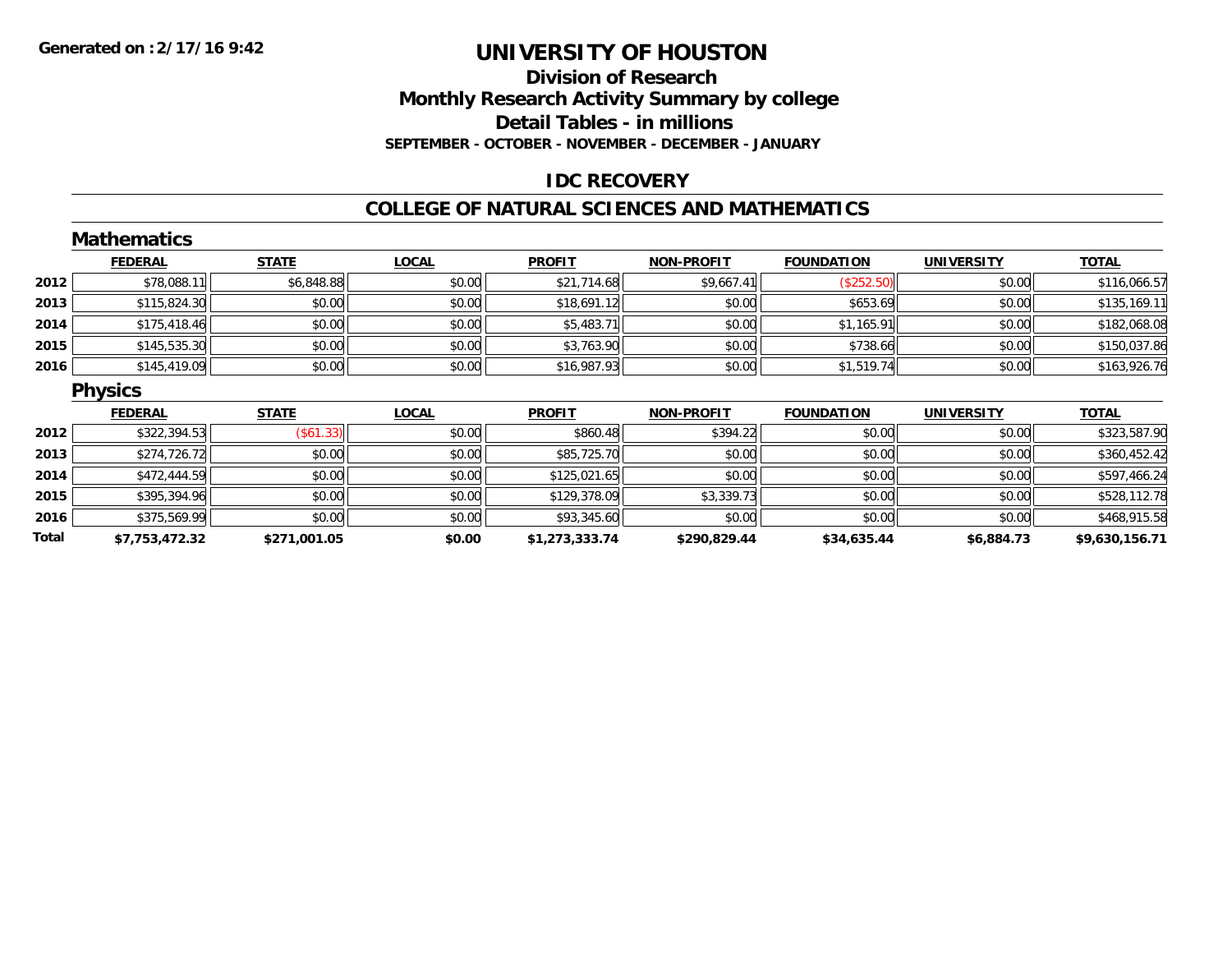#### **Division of Research Monthly Research Activity Summary by college Detail Tables - in millions SEPTEMBER - OCTOBER - NOVEMBER - DECEMBER - JANUARY**

#### **IDC RECOVERY**

#### **COLLEGE OF OPTOMETRY**

### **Optometry Vision Sciences**

|       | <b>FEDERAL</b> | <b>STATE</b> | <b>LOCAL</b> | <b>PROFIT</b> | <b>NON-PROFIT</b> | <b>FOUNDATION</b> | <b>UNIVERSITY</b> | <b>TOTAL</b>   |
|-------|----------------|--------------|--------------|---------------|-------------------|-------------------|-------------------|----------------|
| 2012  | \$406,633.11   | \$0.00       | \$0.00       | \$32,948.92   | \$0.00            | \$0.00            | \$26,915.71       | \$466,497.74   |
| 2013  | \$485,938.75   | \$0.00       | \$0.00       | \$76,071.06   | \$0.00            | \$0.00            | \$16,137.61       | \$578,147.42   |
| 2014  | \$527,903.87   | \$0.00       | \$0.00       | \$94,124.24   | \$0.00            | \$0.00            | \$26,552.22       | \$648,580.33   |
| 2015  | \$487,360.94   | \$0.00       | \$0.00       | \$42,725.61   | \$0.00            | \$0.00            | \$41,335.18       | \$571,421.73   |
| 2016  | \$579,603.54   | \$0.00       | \$0.00       | \$27,391.27   | \$0.00            | \$0.00            | \$24,896.40       | \$631,891.21   |
| Total | \$2,487,440.21 | \$0.00       | \$0.00       | \$273,261.10  | \$0.00            | \$0.00            | \$135,837.12      | \$2,896,538.43 |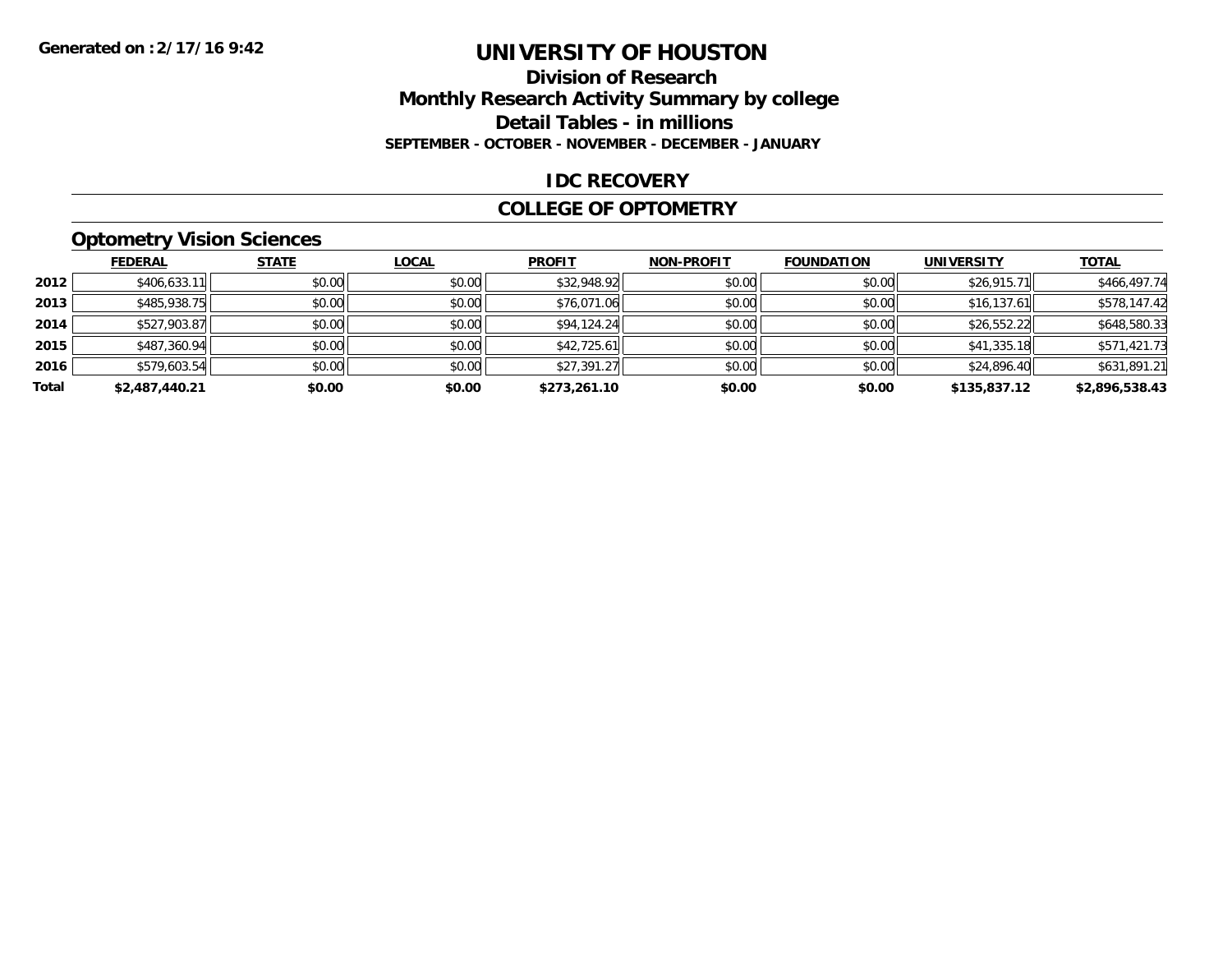### **Division of ResearchMonthly Research Activity Summary by college Detail Tables - in millionsSEPTEMBER - OCTOBER - NOVEMBER - DECEMBER - JANUARY**

### **IDC RECOVERY**

### **COLLEGE OF PHARMACY**

# **Center for Experimental Therapeutics and Pharmacoi**

|      | <b>FEDERAL</b> | <b>STATE</b> | <u>LOCAL</u> | <b>PROFIT</b> | <b>NON-PROFIT</b> | <b>FOUNDATION</b> | <b>UNIVERSITY</b> | <b>TOTAL</b> |
|------|----------------|--------------|--------------|---------------|-------------------|-------------------|-------------------|--------------|
| 2012 | \$0.00         | \$0.00       | \$0.00       | \$0.00        | \$0.00            | \$0.00            | \$0.00            | \$0.00       |
| 2013 | \$0.00         | \$0.00       | \$0.00       | \$0.00        | \$0.00            | \$0.00            | \$0.00            | \$0.00       |
| 2014 | \$0.00         | \$0.00       | \$0.00       | \$0.00        | \$0.00            | \$0.00            | \$0.00            | \$0.00       |
| 2015 | \$0.00         | \$0.00       | \$0.00       | \$0.00        | \$0.00            | \$0.00            | \$0.00            | \$0.00       |
| 2016 | \$0.00         | \$0.00       | \$0.00       | \$0.00        | \$0.00            | \$0.00            | \$0.00            | \$0.00       |

### **Clinical Pharmacy & Administration**

|      | <b>FEDERAL</b> | <b>STATE</b> | <u>LOCAL</u> | <b>PROFIT</b> | <b>NON-PROFIT</b> | <b>FOUNDATION</b> | <b>UNIVERSITY</b> | <b>TOTAL</b> |
|------|----------------|--------------|--------------|---------------|-------------------|-------------------|-------------------|--------------|
| 2012 | \$15,230.48    | \$0.00       | \$0.00       | \$23,473.68   | \$11.27           | \$0.00            | \$0.00            | \$38,692.89  |
| 2013 | \$38,844.82    | \$0.00       | \$0.00       | \$29,551.12   | \$0.00            | \$0.00            | \$0.00            | \$68,395.94  |
| 2014 | \$2,635.97     | \$0.00       | \$0.00       | \$41,172.40   | \$12.04)          | \$0.00            | \$0.00            | \$43,796.33  |
| 2015 | \$13,502.61    | \$29,816.66  | \$0.00       | \$22,616.13   | (\$923.07)        | \$0.00            | \$0.00            | \$65,012.33  |
| 2016 | \$46,002.87    | \$23,210.85  | \$0.00       | \$27,009.75   | \$7,465.56        | \$0.00            | \$0.00            | \$103,689.04 |

### **Dean, Pharmacy**

|      | <b>FEDERAL</b> | <b>STATE</b> | <u>LOCAL</u> | <b>PROFIT</b> | <b>NON-PROFIT</b> | <b>FOUNDATION</b> | <b>UNIVERSITY</b> | <b>TOTAL</b> |
|------|----------------|--------------|--------------|---------------|-------------------|-------------------|-------------------|--------------|
| 2012 | \$0.00         | \$0.00       | \$0.00       | \$0.00        | \$0.00            | \$0.00            | \$0.00            | \$0.00       |
| 2013 | \$0.00         | \$0.00       | \$0.00       | \$0.00        | \$0.00            | \$0.00            | \$0.00            | \$0.00       |
| 2014 | \$0.00         | \$0.00       | \$0.00       | \$0.00        | \$0.00            | \$0.00            | \$0.00            | \$0.00       |
| 2015 | \$0.00         | \$0.00       | \$0.00       | \$0.00        | \$0.00            | \$0.00            | \$0.00            | \$0.00       |
| 2016 | \$0.00         | \$0.00       | \$0.00       | \$0.00        | \$0.00            | \$0.00            | \$0.00            | \$0.00       |

#### **Pharm Health Outcomes & Policy**

|      | <b>FEDERAL</b> | <b>STATE</b> | <b>LOCAL</b> | <b>PROFIT</b> | <b>NON-PROFIT</b> | <b>FOUNDATION</b> | <b>UNIVERSITY</b> | <b>TOTAL</b> |
|------|----------------|--------------|--------------|---------------|-------------------|-------------------|-------------------|--------------|
| 2012 | \$7,666.90     | \$0.00       | \$0.00       | \$0.00        | \$0.00            | \$0.00            | \$0.00            | \$7,666.90   |
| 2013 | \$4,386.04     | \$0.00       | \$0.00       | \$0.00        | \$0.00            | \$0.00            | \$0.00            | \$4,386.04   |
| 2014 | \$13,456.81    | \$0.00       | \$0.00       | \$0.00        | \$0.00            | \$0.00            | \$0.00            | \$13,456.81  |
| 2015 | \$16,378.67    | \$229.76     | \$0.00       | \$993.13      | \$0.00            | \$0.00            | \$0.00            | \$17,601.56  |
| 2016 | \$8,183.86     | \$215.83]    | \$0.00       | \$2,024.60    | \$0.00            | \$0.00            | \$0.00            | \$9,992.62   |

### **Pharmacological and Pharmaceutical Sciences**

|      | <b>FEDERAL</b>                                                       | STATI              | _OCAL                               | <b>PROFIT</b>      | <b>J-PROFIT</b><br><b>MANI</b> | <b>FOUNDATION</b>   | UNIVERSITY | <b>TOTA</b>                   |
|------|----------------------------------------------------------------------|--------------------|-------------------------------------|--------------------|--------------------------------|---------------------|------------|-------------------------------|
| 2012 | <b>conc</b><br>$\overline{\phantom{a}}$<br>. റ<br><u>າ∠ບ8.643. .</u> | \$0.01             | $\uparrow$ $\land$ $\land$<br>vu.vu | 0000<br>JU.UU      | $\sim$ .                       | $A - T - A$<br>70.0 | \$0.00     | $\sim$ $\sim$ $\sim$<br>72.JU |
| 2013 | $$210.01$ $$$                                                        | $\sim$ 00<br>JU.UU | $\sim$<br>$\sim$<br>vv.vv           | $\sim$ 00<br>JU.UU |                                | \$942.2<br>ററ       | \$0.00     | '،22U<br>70 I .OZ             |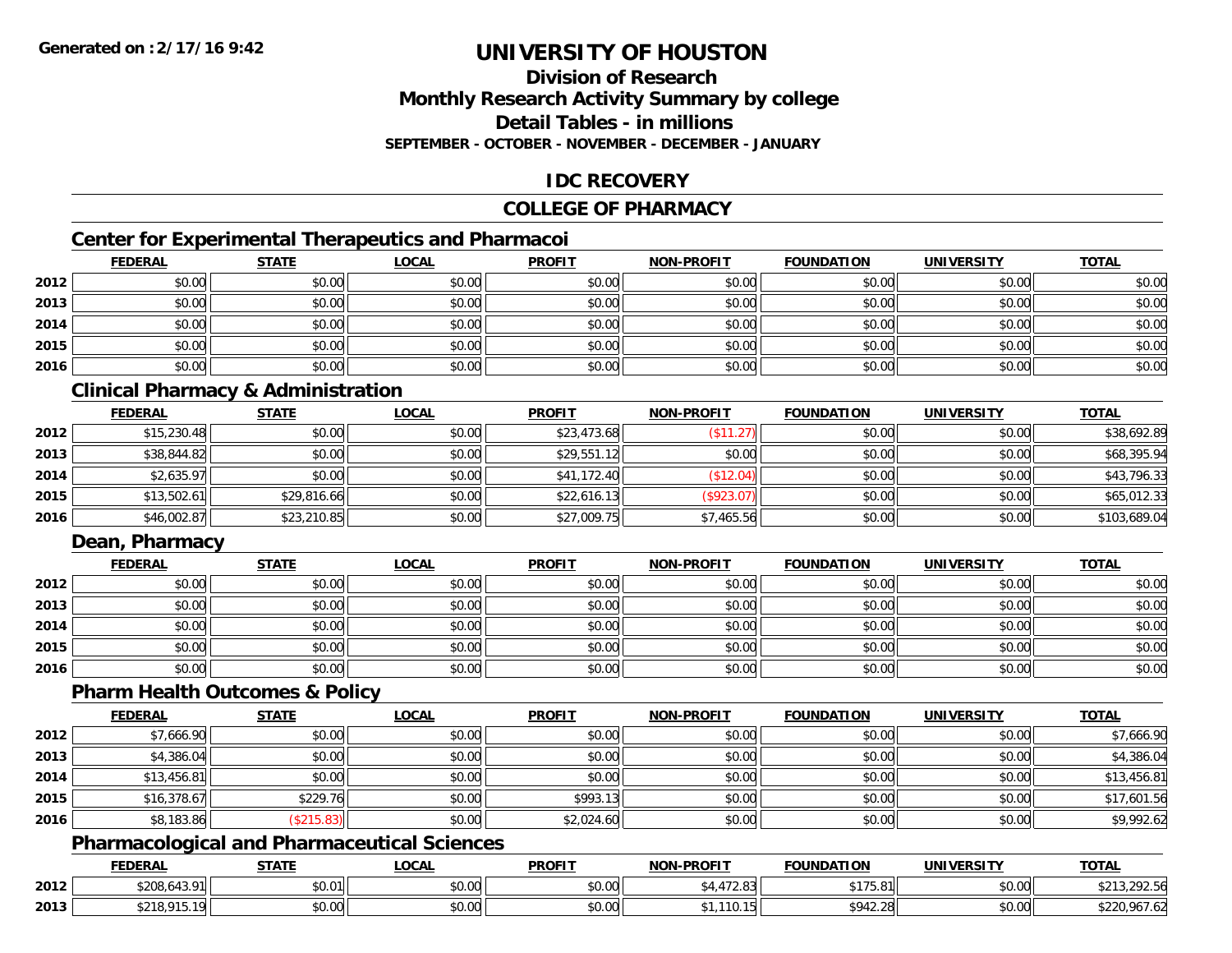### **Division of ResearchMonthly Research Activity Summary by college Detail Tables - in millions SEPTEMBER - OCTOBER - NOVEMBER - DECEMBER - JANUARY**

#### **IDC RECOVERY**

#### **COLLEGE OF PHARMACY**

# **Pharmacological and Pharmaceutical Sciences**

|       | <u>FEDERAL</u> | <u>STATE</u> | <u>LOCAL</u> | <b>PROFIT</b> | <b>NON-PROFIT</b> | <b>FOUNDATION</b> | <b>UNIVERSITY</b> | <b>TOTAL</b>   |
|-------|----------------|--------------|--------------|---------------|-------------------|-------------------|-------------------|----------------|
| 2014  | \$231,581.97   | \$0.00       | \$0.00       | \$0.00        | \$0.00            | \$1,383.61        | \$0.00            | \$232,965.58   |
| 2015  | \$233,194.84   | \$0.00       | \$0.00       | \$2,765.00    | \$245.97          | \$0.00            | \$0.00            | \$236,205.81   |
| 2016  | \$396,923.27   | \$4,335.90   | \$0.00       | \$0.00        | \$2.211.15        | \$0.00            | \$0.00            | \$403,470.32   |
| Total | \$1,455,548.21 | \$57,377.35  | \$0.00       | \$149,605.81  | \$14,559.28       | \$2,501.70        | \$0.00            | \$1,679,592.35 |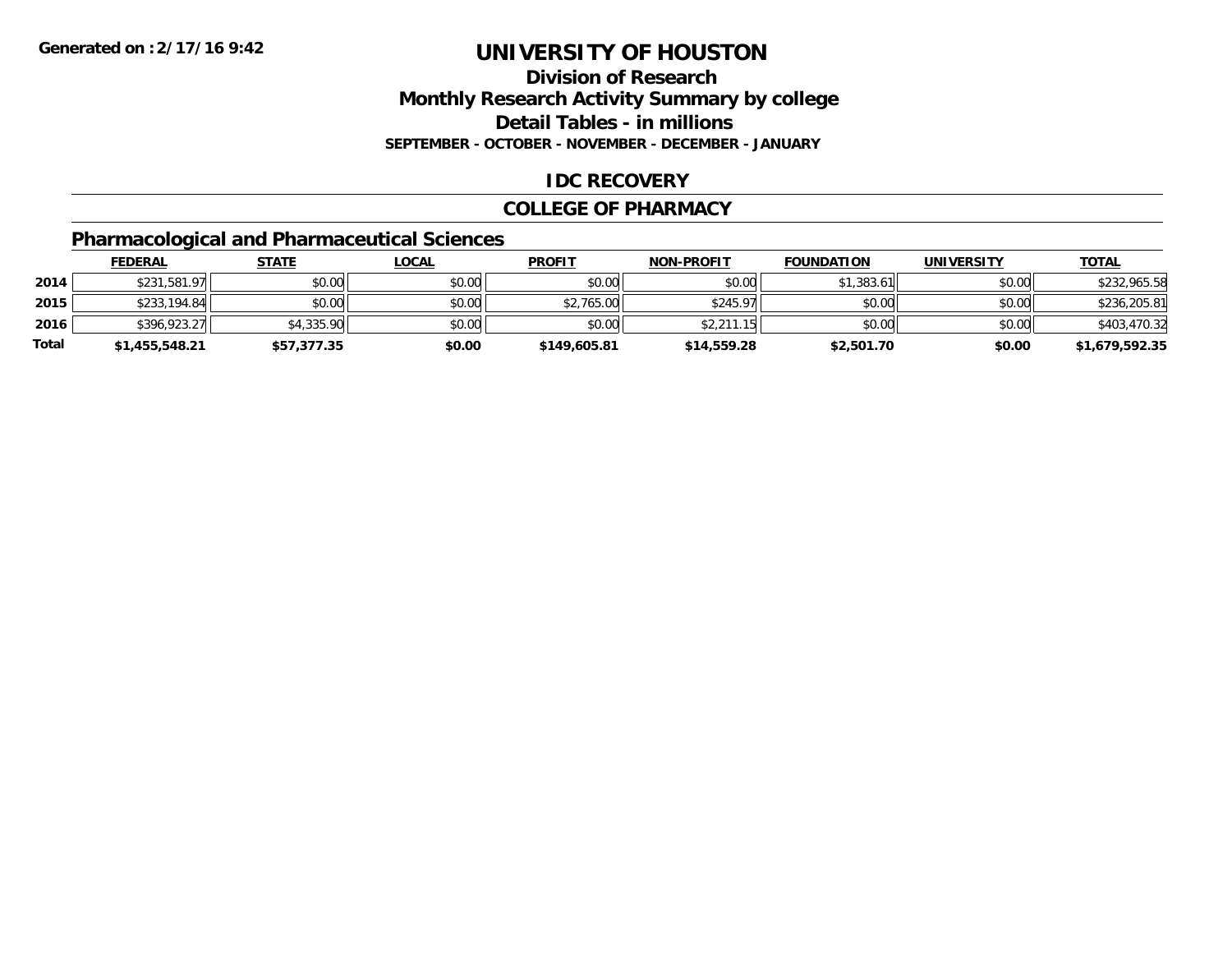### **Division of ResearchMonthly Research Activity Summary by college Detail Tables - in millions SEPTEMBER - OCTOBER - NOVEMBER - DECEMBER - JANUARY**

#### **IDC RECOVERY**

#### **COLLEGE OF TECHNOLOGY**

# **Center for Technology Literacy**

|      | <b>FEDERAL</b>                 | <b>STATE</b> | <b>LOCAL</b> | <b>PROFIT</b> | <b>NON-PROFIT</b> | <b>FOUNDATION</b> | <b>UNIVERSITY</b> | <b>TOTAL</b> |
|------|--------------------------------|--------------|--------------|---------------|-------------------|-------------------|-------------------|--------------|
| 2012 | \$77,572.08                    | \$0.00       | \$0.00       | \$0.00        | \$0.00            | \$0.00            | \$0.00            | \$77,572.08  |
| 2013 | \$13,194.56                    | \$0.00       | \$0.00       | \$0.00        | \$0.00            | \$0.00            | \$0.00            | \$13,194.56  |
| 2014 | \$19,781.80                    | \$0.00       | \$0.00       | \$0.00        | \$0.00            | \$0.00            | \$0.00            | \$19,781.80  |
| 2015 | \$31,302.35                    | \$0.00       | \$0.00       | \$0.00        | \$0.00            | \$0.00            | \$0.00            | \$31,302.35  |
| 2016 | \$5,503.27                     | \$0.00       | \$0.00       | \$0.00        | \$0.00            | \$0.00            | \$0.00            | \$5,503.27   |
|      | <b>Construction Management</b> |              |              |               |                   |                   |                   |              |
|      | <b>FEDERAL</b>                 | <b>STATE</b> | <b>LOCAL</b> | <b>PROFIT</b> | <b>NON-PROFIT</b> | <b>FOUNDATION</b> | <b>UNIVERSITY</b> | <b>TOTAL</b> |
| 2013 | \$0.00                         | \$776.29     | \$0.00       | \$0.00        | \$0.00            | \$827.03          | \$0.00            | \$1,603.32   |
| 2014 | \$0.00                         | \$1,864.72   | \$0.00       | \$0.00        | \$0.00            | \$813.26          | \$0.00            | \$2,677.98   |
| 2015 | \$0.00                         | \$76.78      | \$0.00       | \$0.00        | \$0.00            | \$0.00            | \$0.00            | \$76.78      |
| 2016 | \$0.00                         | \$3,581.52   | \$0.00       | \$0.00        | \$0.00            | \$0.00            | \$0.00            | \$3,581.52   |
|      | Dean, Technology               |              |              |               |                   |                   |                   |              |
|      | <b>FEDERAL</b>                 | <b>STATE</b> | <b>LOCAL</b> | <b>PROFIT</b> | <b>NON-PROFIT</b> | <b>FOUNDATION</b> | <b>UNIVERSITY</b> | <b>TOTAL</b> |
| 2012 | \$17,294.25                    | \$0.00       | \$0.00       | \$0.00        | \$0.00            | \$0.00            | \$0.00            | \$17,294.25  |
| 2013 | \$25,550.62                    | \$0.00       | \$0.00       | \$0.00        | \$0.00            | \$0.00            | \$0.00            | \$25,550.62  |
| 2014 | \$0.00                         | \$0.00       | \$0.00       | \$0.00        | \$0.00            | \$0.00            | \$0.00            | \$0.00       |
| 2015 | \$0.00                         | \$0.00       | \$0.00       | \$0.00        | \$0.00            | \$0.00            | \$0.00            | \$0.00       |
| 2016 | \$0.00                         | \$0.00       | \$0.00       | \$0.00        | \$0.00            | \$0.00            | \$0.00            | \$0.00       |
|      | <b>Engineering Technology</b>  |              |              |               |                   |                   |                   |              |
|      | <b>FEDERAL</b>                 | <b>STATE</b> | <b>LOCAL</b> | <b>PROFIT</b> | <b>NON-PROFIT</b> | <b>FOUNDATION</b> | <b>UNIVERSITY</b> | <b>TOTAL</b> |
| 2012 | \$39,770.91                    | \$0.00       | \$0.00       | \$3,254.27    | \$0.00            | \$0.00            | \$0.00            | \$43,025.18  |
| 2013 | \$71,130.49                    | \$0.00       | \$0.00       | \$7,835.35    | \$0.00            | \$95.43           | \$0.00            | \$79,061.27  |
| 2014 | \$28,237.02                    | \$0.00       | \$0.00       | \$12,540.43   | \$0.00            | \$0.00            | \$0.00            | \$40,777.45  |
| 2015 | \$65,741.19                    | \$0.00       | \$0.00       | \$10,419.76   | \$0.00            | \$0.00            | \$0.00            | \$76,160.95  |
| 2016 | \$116,125.56                   | \$0.00       | \$0.00       | \$0.00        | \$0.00            | \$0.00            | \$0.00            | \$116,125.56 |

# **Human Development and Consumer Science**

|      | <b>FEDERAL</b> | <b>STATE</b> | <u>LOCAL</u> | <b>PROFIT</b> | <b>NON-PROFIT</b> | <b>FOUNDATION</b> | UNIVERSITY | <b>TOTAL</b>       |
|------|----------------|--------------|--------------|---------------|-------------------|-------------------|------------|--------------------|
| 2012 | A 1 2 7<br>.81 | \$0.00       | \$0.00       | \$0.00        | \$0.00            | \$0.00            | \$0.00     | 012701<br>JIZI.0   |
| 2013 | \$153.56       | \$0.00       | \$0.00       | \$0.00        | \$0.00            | \$0.00            | \$0.00     | \$153.56           |
| 2014 | \$2.572.87     | \$0.00       | \$0.00       | \$0.00        | \$0.00            | \$0.00            | \$0.00     | 0.570<br>92,312.01 |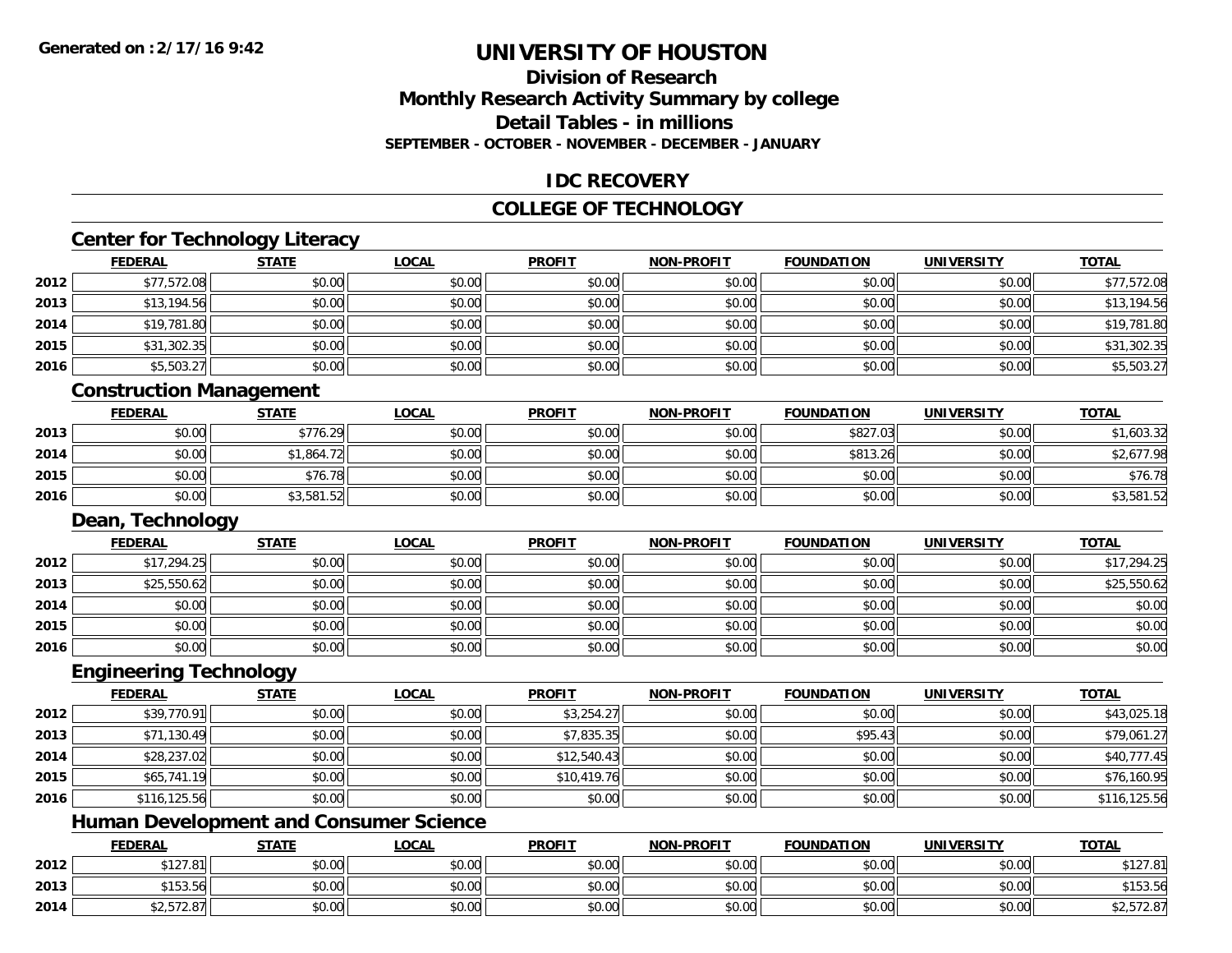# **Division of Research**

**Monthly Research Activity Summary by college**

**Detail Tables - in millions**

**SEPTEMBER - OCTOBER - NOVEMBER - DECEMBER - JANUARY**

### **IDC RECOVERY**

#### **COLLEGE OF TECHNOLOGY**

<u> 1980 - Johann Barbara, martxa alemaniar argametra (h. 1980).</u>

### **Human Development and Consumer Science**

|      | <b>FEDERAI</b>                                               | <b>CTATE</b>               | .OCAL         | <b>PROFIT</b>                  | <b>-PROFIT</b><br>NON | <b>FOUNDATION</b> | <b>UNIVERSITY</b> | <b>TOTAL</b> |
|------|--------------------------------------------------------------|----------------------------|---------------|--------------------------------|-----------------------|-------------------|-------------------|--------------|
| 2015 | $\uparrow$ $\uparrow$ $\uparrow$ $\uparrow$<br>ົດດ<br>טט, טי | nn nn<br>JU.UU             | 0000<br>JU.UU | 0 <sub>n</sub><br><b>JU.UU</b> | $\sim$ 00<br>pu.uu    | \$854<br>$\sim$   | 0000<br>JU.UU     |              |
| 2016 | , , , , , , , , , , ,                                        | $\sim$ 0.0 $\sim$<br>JU.UU | 0000<br>JU.UU | 0000<br>JU.UU                  | nn nn<br>pu.uu        | . ٽل ٿي ت         | 0000<br>JU.UU     |              |

# **Information & Logistics Technology**

|      | <b>FEDERAL</b> | <u>STATE</u> | <b>LOCAL</b> | <b>PROFIT</b> | <b>NON-PROFIT</b> | <b>FOUNDATION</b> | <b>UNIVERSITY</b> | <b>TOTAL</b> |
|------|----------------|--------------|--------------|---------------|-------------------|-------------------|-------------------|--------------|
| 2012 | \$7,373.96     | \$0.00       | \$0.00       | \$0.00        | \$0.00            | \$0.00            | \$0.00            | \$7,373.96   |
| 2013 | \$0.00         | \$0.00       | \$0.00       | \$0.00        | \$0.00            | \$0.00            | \$0.00            | \$0.00       |
| 2014 | \$0.00         | \$0.00       | \$0.00       | \$0.00        | \$0.00            | \$0.00            | \$0.00            | \$0.00       |
| 2015 | \$284.21       | \$0.00       | \$0.00       | \$0.00        | \$0.00            | \$0.00            | \$0.00            | \$284.21     |
| 2016 | \$11,488.11    | \$0.00       | \$0.00       | \$0.00        | \$0.00            | \$0.00            | \$0.00            | \$11,488.11  |

### **Texas Manufacturing Assistance Center**

|       | <b>FEDERAL</b> | <b>STATE</b> | <u>LOCAL</u> | <b>PROFIT</b> | <b>NON-PROFIT</b> | <b>FOUNDATION</b> | <b>UNIVERSITY</b> | <b>TOTAL</b> |
|-------|----------------|--------------|--------------|---------------|-------------------|-------------------|-------------------|--------------|
| 2012  | \$0.00         | \$0.00       | \$0.00       | \$0.00        | \$0.00            | \$0.00            | \$0.00            | \$0.00       |
| 2013  | \$0.00         | \$0.00       | \$0.00       | \$0.00        | \$0.00            | \$0.00            | \$0.00            | \$0.00       |
| 2014  | \$0.00         | \$0.00       | \$0.00       | \$0.00        | \$0.00            | \$0.00            | \$0.00            | \$0.00       |
| Total | \$555,119.97   | \$6,299.31   | \$0.00       | \$34,049.81   | \$0.00            | \$4,923.55        | \$0.00            | \$600,392.64 |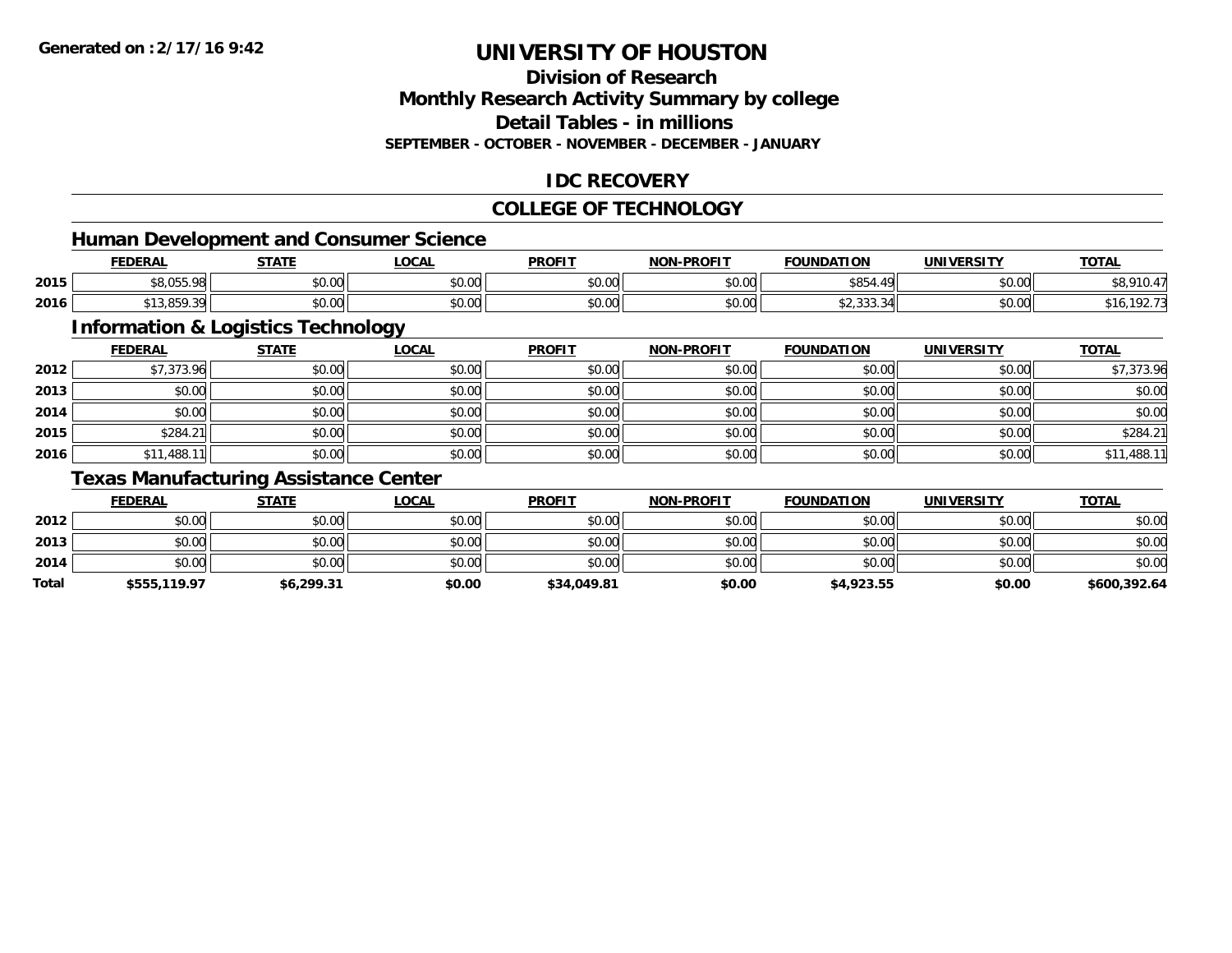### **Division of ResearchMonthly Research Activity Summary by college Detail Tables - in millionsSEPTEMBER - OCTOBER - NOVEMBER - DECEMBER - JANUARY**

### **IDC RECOVERY**

# **CULLEN COLLEGE OF ENGINEERING**

### **Biomedical Engineering**

|      | <b>FEDERAL</b> | <b>STATE</b> | <b>LOCAL</b> | <b>PROFIT</b> | <b>NON-PROFIT</b> | <b>FOUNDATION</b> | <b>UNIVERSITY</b> | <b>TOTAL</b> |
|------|----------------|--------------|--------------|---------------|-------------------|-------------------|-------------------|--------------|
| 2012 | \$44,053.58    | \$0.00       | \$0.00       | \$0.00        | \$0.00            | \$0.00            | \$0.00            | \$44,053.58  |
| 2013 | \$92,892.78    | \$0.00       | \$0.00       | \$0.00        | \$0.00            | \$0.00            | \$0.00            | \$92,892.78  |
| 2014 | \$214,807.03   | \$0.00       | \$0.00       | \$0.00        | \$0.00            | \$0.00            | \$0.00            | \$214,807.03 |
| 2015 | \$321,940.18   | \$0.00       | \$0.00       | \$0.00        | \$6,775.36        | \$0.00            | \$0.00            | \$328,715.54 |
| 2016 | \$169,072.67   | \$0.00       | \$0.00       | \$0.00        | \$1,506.91        | \$0.00            | \$0.00            | \$170,579.58 |

# **Center for Innovative Grouting Materials and Tech**

|      | <b>FEDERAL</b> | <b>STATE</b> | <u>LOCAL</u> | <b>PROFIT</b> | <b>NON-PROFIT</b> | <b>FOUNDATION</b> | <b>UNIVERSITY</b> | <b>TOTAL</b> |
|------|----------------|--------------|--------------|---------------|-------------------|-------------------|-------------------|--------------|
| 2012 | \$0.00         | \$0.00       | \$0.00       | \$0.00        | \$0.00            | \$0.00            | \$0.00            | \$0.00       |
| 2013 | \$0.00         | \$0.00       | \$0.00       | \$0.00        | \$0.00            | \$0.00            | \$0.00            | \$0.00       |
| 2014 | \$0.00         | \$0.00       | \$0.00       | \$0.00        | \$0.00            | \$0.00            | \$0.00            | \$0.00       |
| 2015 | \$0.00         | \$0.00       | \$0.00       | \$0.00        | \$0.00            | \$0.00            | \$0.00            | \$0.00       |
| 2016 | \$0.00         | \$0.00       | \$0.00       | \$0.00        | \$0.00            | \$0.00            | \$0.00            | \$0.00       |

### **Chemical Engineering**

|      | <b>FEDERAL</b> | <b>STATE</b> | <b>LOCAL</b> | <b>PROFIT</b> | <b>NON-PROFIT</b> | <b>FOUNDATION</b> | <b>UNIVERSITY</b> | <b>TOTAL</b> |
|------|----------------|--------------|--------------|---------------|-------------------|-------------------|-------------------|--------------|
| 2012 | \$355,248.37   | \$2,702.14   | \$0.00       | \$122,831.40  | \$0.00            | \$0.00            | \$0.02            | \$480,781.93 |
| 2013 | \$303,354.68   | \$694.99     | \$0.00       | \$84,398.60   | \$0.00            | \$15.16           | (\$5,652.00)      | \$382,781.11 |
| 2014 | \$346,556.45   | \$1,488.22   | \$0.00       | \$143,923.60  | \$0.00            | \$271.14          | \$4,699.13        | \$496,938.54 |
| 2015 | \$303,711.14   | \$4,875.36   | \$0.00       | \$191,511.90  | \$0.00            | \$1,883.94        | \$3,624.94        | \$505,607.28 |
| 2016 | \$316,384.36   | \$18,698.28  | \$0.00       | \$248,412.52  | \$0.00            | \$2,379.12        | (\$89.06)         | \$585,785.22 |

#### **Civil Engineering**

|      | <b>FEDERAL</b> | <b>STATE</b> | <u>LOCAL</u> | <b>PROFIT</b> | <b>NON-PROFIT</b> | <b>FOUNDATION</b> | <b>UNIVERSITY</b> | <b>TOTAL</b> |
|------|----------------|--------------|--------------|---------------|-------------------|-------------------|-------------------|--------------|
| 2012 | \$78,570.20    | \$9,170.52   | \$21,209.84  | \$11,543.75   | \$5,537.84        | \$0.00            | \$0.00            | \$126,032.15 |
| 2013 | \$171,103.64   | \$10,675.97  | \$3,214.74   | \$20,164.61   | \$7,615.03        | \$0.00            | \$1,694.48        | \$214,468.46 |
| 2014 | \$308,580.12   | \$3,712.31   | \$0.00       | \$12,848.68   | \$9,678.45        | \$3,997.32        | \$0.00            | \$338,816.89 |
| 2015 | \$319,003.83   | \$7,511.36   | \$0.00       | \$19,351.38   | \$1,869.18        | \$8,017.47        | \$0.00            | \$355,753.22 |
| 2016 | \$279,932.63   | \$12,230.40  | \$0.00       | \$23,872.77   | \$6,437.44        | \$1,586.68        | \$2,814.68        | \$326,874.60 |

# **Composites Engineering and Applications Center**

|      | <b>DERAL</b>                     | <b>CTATI</b>          | $\bigcap$<br>.OCAI     | <b>PROFIT</b>                               | <b>DDAEIT</b><br><b>NION</b> | .<br>ב נוחו<br>LION | - R.J.         | <b>TOTAL</b>   |
|------|----------------------------------|-----------------------|------------------------|---------------------------------------------|------------------------------|---------------------|----------------|----------------|
| 2012 | $\sim$<br>$. \cup . \cup \cup$   | $\overline{ }$<br>ט.ט | $\sim$ 00<br>pu.uu     | $\sim$ 00<br>ັ⊎ບ.ບບ,                        | 0.00<br>PO.OO                | vv.vv               | 0.001<br>vv.vv | 0000<br>\$U.UU |
| 2013 | $\sim$ $\sim$<br>$\sim$<br>,u.uu | しいい                   | $\sim$ $\sim$<br>vu.uu | $\sim$ 00<br>$\vee$ . Use the set of $\vee$ | 0.00<br>PO.OO                | JU.UU               | 0.00<br>PO.OO  | ስ ለሰ<br>JU.UU  |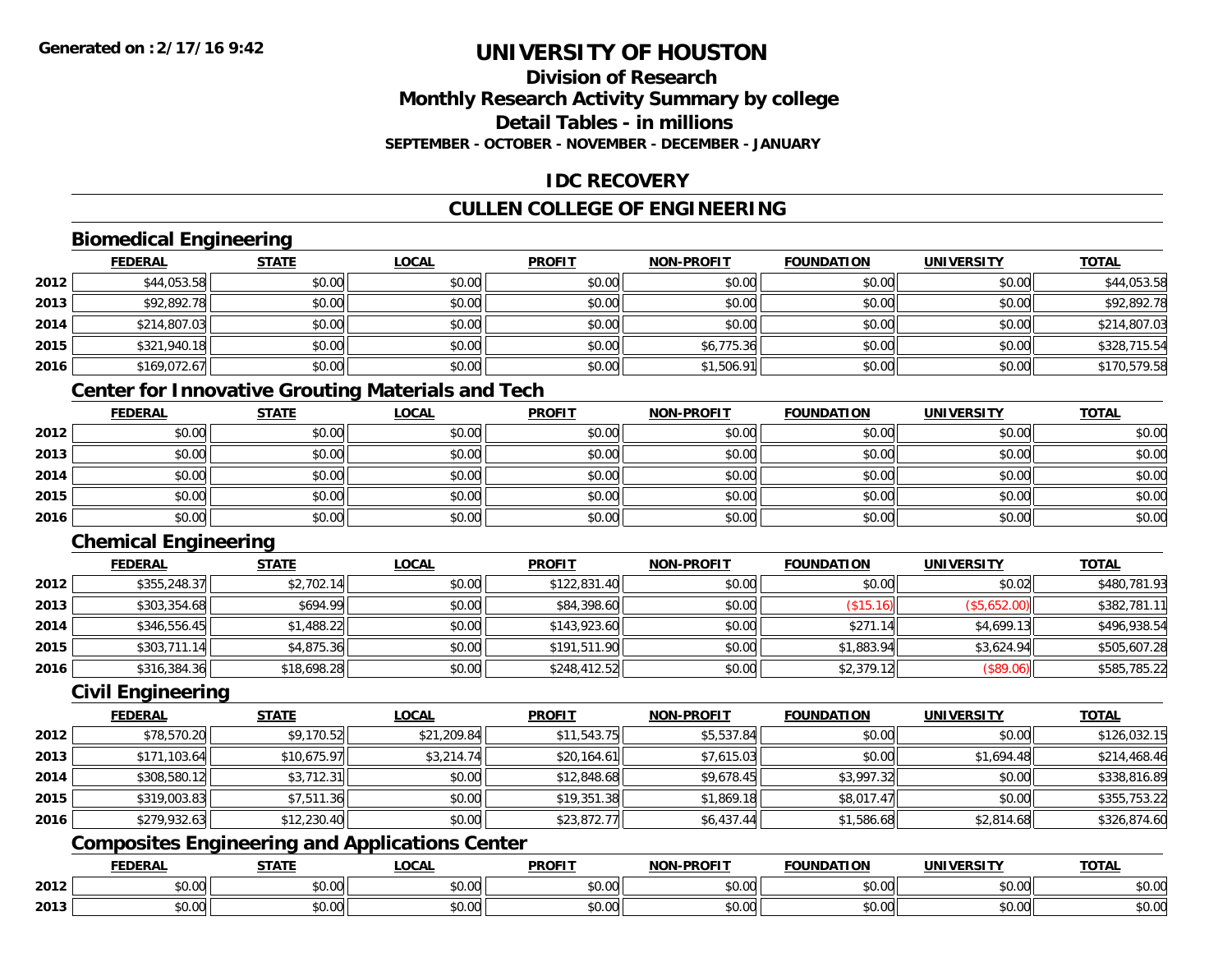# **Division of Research**

**Monthly Research Activity Summary by college**

**Detail Tables - in millions**

**SEPTEMBER - OCTOBER - NOVEMBER - DECEMBER - JANUARY**

# **IDC RECOVERY**

### **CULLEN COLLEGE OF ENGINEERING**

### **Composites Engineering and Applications Center**

|      | Composites Engineering and Applications Center |              |              |               |                   |                   |            |              |  |  |
|------|------------------------------------------------|--------------|--------------|---------------|-------------------|-------------------|------------|--------------|--|--|
|      | <b>FEDERAL</b>                                 | <u>STATE</u> | <u>LOCAL</u> | <b>PROFIT</b> | <b>NON-PROFIT</b> | <b>FOUNDATION</b> | UNIVERSITY | <b>TOTAL</b> |  |  |
| 2014 | \$0.00                                         | \$0.00       | \$0.00       | \$0.00        | \$0.00            | \$0.00            | \$0.00     | \$0.00       |  |  |
| 2015 | \$0.00                                         | \$0.00       | \$0.00       | \$0.00        | \$0.00            | \$0.00            | \$0.00     | \$0.00       |  |  |
|      |                                                |              |              |               |                   |                   |            |              |  |  |

<u> 1989 - Johann Stoff, deutscher Stoff, der Stoff, der Stoff, der Stoff, der Stoff, der Stoff, der Stoff, der S</u>

#### **Dean, Engineering**

|      | <u>FEDERAL</u> | <b>STATE</b> | <b>LOCAL</b> | <b>PROFIT</b> | <b>NON-PROFIT</b> | <b>FOUNDATION</b> | <b>UNIVERSITY</b> | <b>TOTAL</b> |
|------|----------------|--------------|--------------|---------------|-------------------|-------------------|-------------------|--------------|
| 2012 | \$1,799.96     | \$0.00       | \$0.00       | \$0.00        | \$0.00            | \$0.00            | \$0.00            | \$1,799.96   |
| 2013 | \$2,060.36     | \$0.00       | \$0.00       | \$0.00        | \$0.00            | \$0.00            | \$0.00            | \$2,060.36   |
| 2014 | \$1,998.76     | \$0.00       | \$0.00       | \$0.00        | \$0.00            | \$0.00            | \$0.00            | \$1,998.76   |
| 2015 | \$1,491.63     | \$0.00       | \$0.00       | \$0.00        | \$0.00            | \$0.00            | \$0.00            | \$1,491.63   |
| 2016 | \$1,176.79     | \$0.00       | \$0.00       | \$0.00        | \$0.00            | \$0.00            | \$0.00            | \$1,176.79   |

### **Electrical & Computer Engineering**

|      | <b>FEDERAL</b> | <b>STATE</b> | <b>LOCAL</b> | <b>PROFIT</b> | <b>NON-PROFIT</b> | <b>FOUNDATION</b> | <b>UNIVERSITY</b> | <b>TOTAL</b> |
|------|----------------|--------------|--------------|---------------|-------------------|-------------------|-------------------|--------------|
| 2012 | \$300,476.50   | \$804.78     | \$0.00       | \$40,978.90   | \$1,262.73        | (\$16, 163.66)    | \$0.21            | \$327,359.45 |
| 2013 | \$304,771.80   | \$139.27     | \$0.00       | \$26,419.60   | \$1,291.66        | \$0.00            | \$0.00            | \$332,622.33 |
| 2014 | \$226,506.60   | \$289.53     | \$0.00       | \$62,789.88   | \$16,420.31       | \$3,790.57        | \$0.00            | \$309,796.89 |
| 2015 | \$395,760.22   | \$462.09     | \$0.00       | \$58,792.22   | \$1,299.91        | \$3,026.63        | \$0.00            | \$459,341.06 |
| 2016 | \$330,440.53   | \$28,729.69  | \$0.00       | \$29,193.54   | \$34,860.96       | \$0.00            | \$0.00            | \$423,224.71 |

#### **Industrial Engineering**

|      | <u>FEDERAL</u> | <b>STATE</b> | <u>LOCAL</u> | <b>PROFIT</b> | <b>NON-PROFIT</b> | <b>FOUNDATION</b> | <b>UNIVERSITY</b> | <b>TOTAL</b> |
|------|----------------|--------------|--------------|---------------|-------------------|-------------------|-------------------|--------------|
| 2012 | \$11,695.24    | \$0.00       | \$8,089.52   | \$0.00        | \$0.00            | \$0.00            | \$0.00            | \$19,784.76  |
| 2013 | \$11,493.21    | \$3,516.60   | \$1,747.50   | \$0.00        | \$0.00            | \$1,298.88        | \$0.00            | \$18,056.19  |
| 2014 | \$16,206.57    | \$2,359.06   | \$6,539.52   | \$0.00        | \$0.00            | \$3,533.62        | \$0.00            | \$28,638.77  |
| 2015 | \$16,439.55    | \$2,951.33   | \$5,910.47   | \$2,213.43    | \$0.00            | \$6,489.46        | \$0.00            | \$34,004.24  |
| 2016 | \$12,153.97    | \$3,091.63   | \$32.00      | \$476.08      | \$0.00            | \$5,911.93        | \$0.00            | \$21,665.61  |

### **Mechanical Engineering**

|      | <b>FEDERAL</b> | <u>STATE</u>      | <b>LOCAL</b> | <b>PROFIT</b> | <b>NON-PROFIT</b> | <b>FOUNDATION</b> | <b>UNIVERSITY</b> | <u>TOTAL</u> |
|------|----------------|-------------------|--------------|---------------|-------------------|-------------------|-------------------|--------------|
| 2012 | \$230.672.67   | \$8,702.87        | \$0.00       | \$35,591.06   | \$10,223.93       | \$5,252.74        | \$0.00            | \$290,443.27 |
| 2013 | \$305,559.59   | \$336.60          | \$0.00       | \$35,678.55   | \$0.00            | \$8,968.37        | \$0.00            | \$350,543.12 |
| 2014 | \$375,940.20   | \$10,169.56       | \$0.00       | \$65,793.73   | \$0.00            | \$22,047.47       | \$0.00            | \$473,950.95 |
| 2015 | \$359,666.25   | $($ \$411.83) $ $ | \$0.00       | \$127,759.63  | \$0.00            | \$2,516.84        | \$0.00            | \$489,530.89 |
| 2016 | \$203,953.75   | (\$10,310.03)     | \$0.00       | \$105,244.40  | \$0.00            | \$17,641.23       | \$0.00            | \$316,529.35 |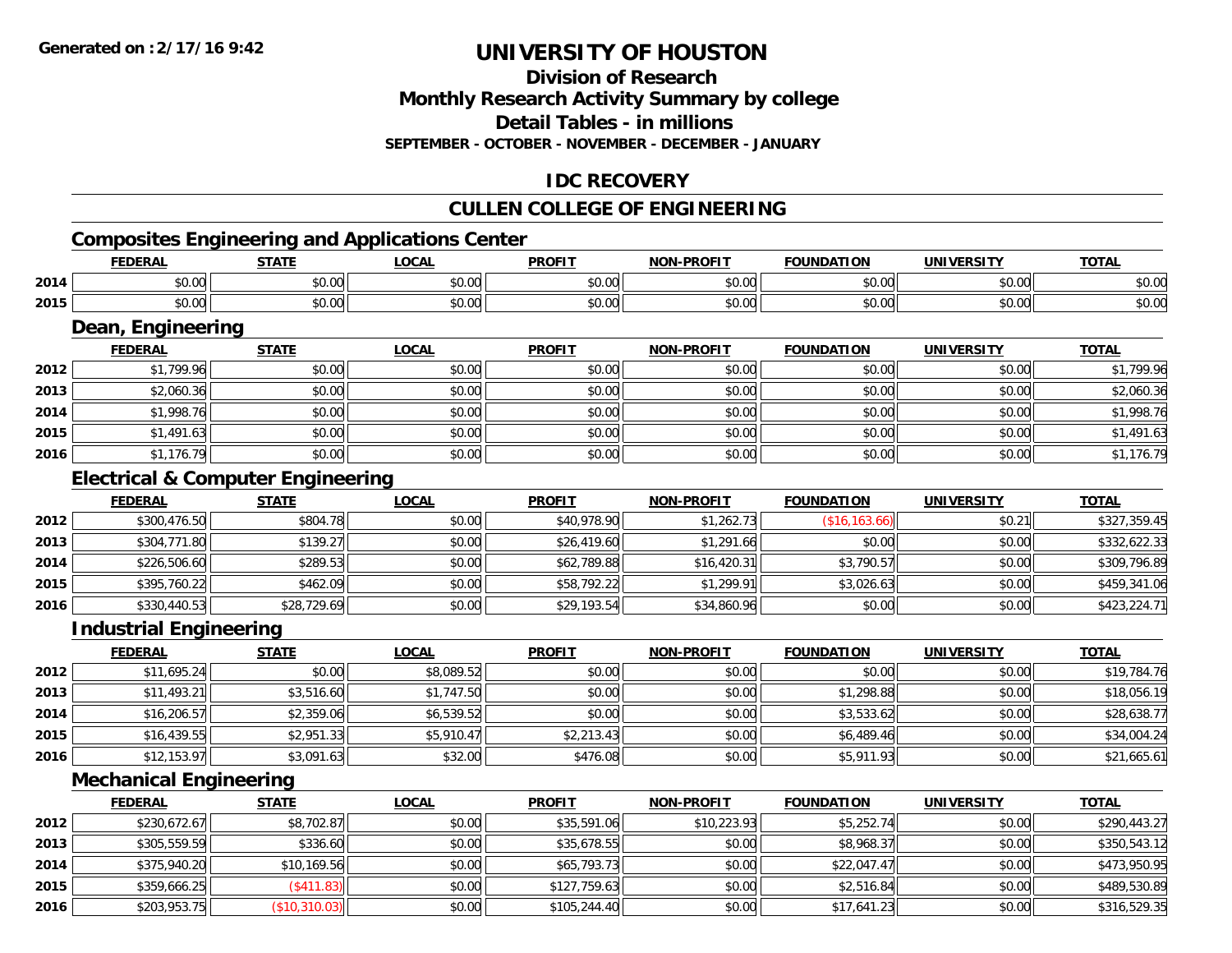### **Division of ResearchMonthly Research Activity Summary by college Detail Tables - in millions SEPTEMBER - OCTOBER - NOVEMBER - DECEMBER - JANUARY**

#### **IDC RECOVERY**

### **CULLEN COLLEGE OF ENGINEERING**

# **National Center for Airborne Laser Mapping**

|      | <b>FEDERAL</b> | <b>STATE</b> | <b>LOCAL</b> | <b>PROFIT</b> | <b>NON-PROFIT</b> | <b>FOUNDATION</b> | <b>UNIVERSITY</b> | <b>TOTAL</b> |
|------|----------------|--------------|--------------|---------------|-------------------|-------------------|-------------------|--------------|
| 2012 | \$18,133.75    | \$0.00       | \$0.00       | \$0.00        | \$0.00            | \$0.00            | \$0.00            | \$18,133.75  |
| 2013 | \$4,813.47     | \$0.00       | \$0.00       | \$0.00        | \$0.00            | \$0.00            | \$0.00            | \$4,813.47   |
| 2014 | \$68,239.79    | \$0.00       | \$0.00       | \$0.00        | \$0.00            | \$5,995.99        | \$0.00            | \$74,235.78  |
| 2015 | \$35,687.28    | \$0.00       | \$0.00       | \$0.00        | \$0.00            | \$0.00            | \$0.00            | \$35,687.28  |
| 2016 | \$131,683.22   | \$0.00       | \$0.00       | \$0.00        | \$91,772.27       | \$0.00            | \$0.00            | \$223,455.49 |

# **Wind Energy Center**

|       | <b>FEDERAL</b> | <b>STATE</b> | <b>LOCAL</b> | <b>PROFIT</b>  | <b>NON-PROFIT</b> | <b>FOUNDATION</b> | <b>UNIVERSITY</b> | <b>TOTAL</b>   |
|-------|----------------|--------------|--------------|----------------|-------------------|-------------------|-------------------|----------------|
| 2012  | \$0.00         | \$0.00       | \$0.00       | \$0.00         | \$0.00            | \$0.00            | \$0.00            | \$0.00         |
| 2013  | \$0.00         | \$0.00       | \$0.00       | \$0.00         | \$0.00            | \$0.00            | \$0.00            | \$0.00         |
| 2014  | \$0.00         | \$0.00       | \$0.00       | \$0.00         | \$0.00            | \$0.00            | \$0.00            | \$0.00         |
| 2015  | \$0.00         | \$0.00       | \$0.00       | \$0.00         | \$0.00            | \$0.00            | \$0.00            | \$0.00         |
| 2016  | \$0.00         | \$0.00       | \$0.00       | \$0.00         | \$0.00            | \$0.00            | \$0.00            | \$0.00         |
| Total | \$6,994,033.30 | \$122,590.69 | \$46,743.59  | \$1,469,790.23 | \$196,551.97      | \$88,430.58       | \$7,092.40        | \$8,925,232.76 |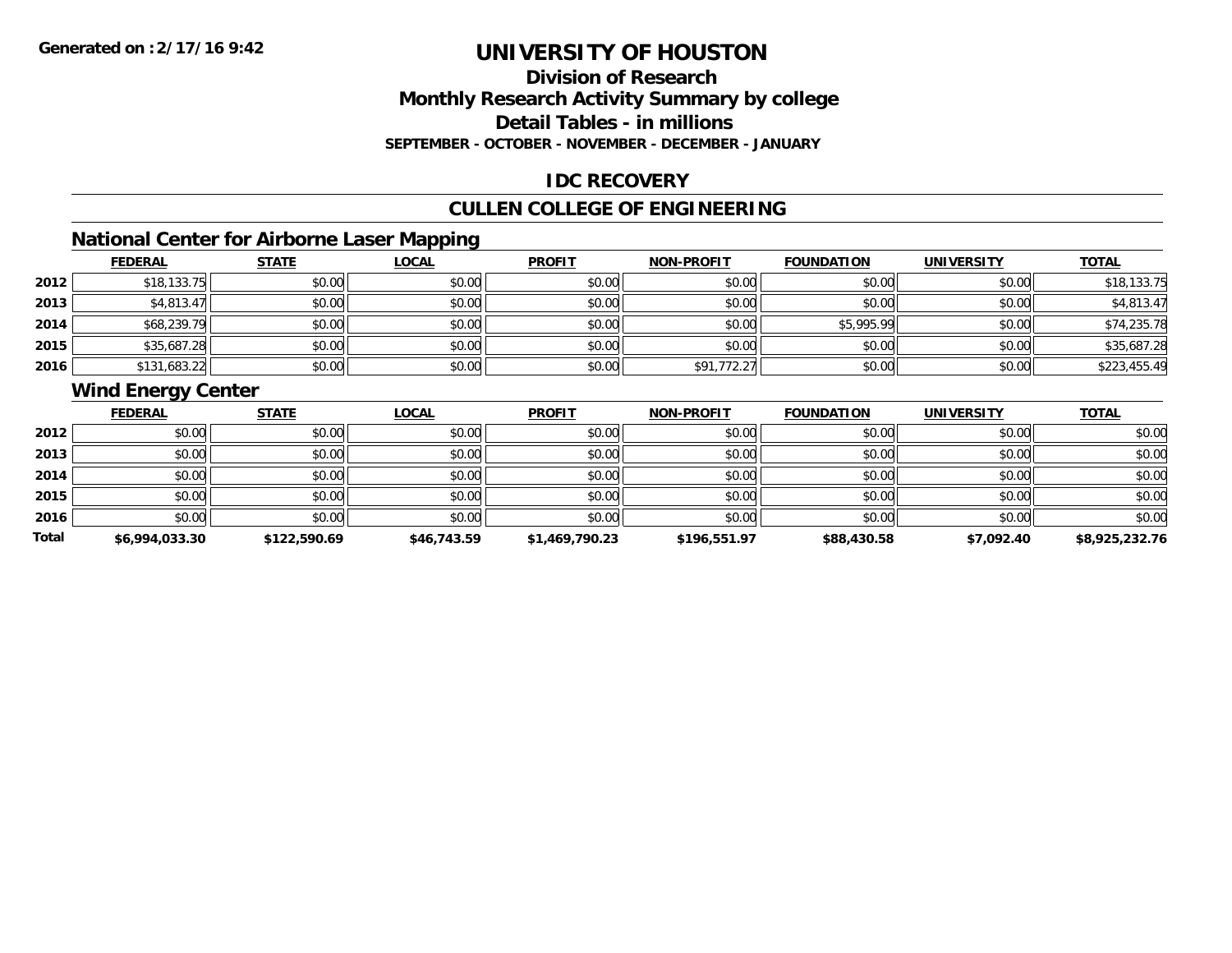**2016**

# **UNIVERSITY OF HOUSTON**

### **Division of ResearchMonthly Research Activity Summary by college Detail Tables - in millions SEPTEMBER - OCTOBER - NOVEMBER - DECEMBER - JANUARY**

#### **IDC RECOVERY**

### **DIVISION OF RESEARCH**

|      | <b>Allied Geophysical Laboratories</b>                    |              |              |               |                   |                   |                   |              |
|------|-----------------------------------------------------------|--------------|--------------|---------------|-------------------|-------------------|-------------------|--------------|
|      | <b>FEDERAL</b>                                            | <b>STATE</b> | <b>LOCAL</b> | <b>PROFIT</b> | <b>NON-PROFIT</b> | <b>FOUNDATION</b> | <b>UNIVERSITY</b> | <b>TOTAL</b> |
| 2012 | \$0.00                                                    | \$0.00       | \$0.00       | \$3,375.88    | \$0.00            | \$0.00            | \$0.00            | \$3,375.88   |
| 2013 | \$0.00                                                    | \$0.00       | \$0.00       | \$2,678.00    | \$0.00            | \$0.00            | \$0.00            | \$2,678.00   |
|      | <b>Center for Advanced Computing and Data Systems</b>     |              |              |               |                   |                   |                   |              |
|      | <b>FEDERAL</b>                                            | <b>STATE</b> | <b>LOCAL</b> | <b>PROFIT</b> | <b>NON-PROFIT</b> | <b>FOUNDATION</b> | <b>UNIVERSITY</b> | <b>TOTAL</b> |
| 2012 | \$70,786.17                                               | \$0.00       | \$0.00       | \$22,337.22   | \$0.00            | \$0.00            | \$0.00            | \$93,123.39  |
| 2013 | \$21,670.34                                               | \$0.00       | \$0.00       | \$4,178.38    | \$0.00            | \$0.00            | \$0.00            | \$25,848.72  |
| 2014 | ( \$4,452.31)                                             | \$0.00       | \$0.00       | \$0.00        | \$0.00            | \$0.00            | \$0.00            | (\$4,452.31) |
| 2015 | \$0.00                                                    | \$0.00       | \$0.00       | \$0.00        | \$0.00            | \$0.00            | \$0.00            | \$0.00       |
| 2016 | \$592.78                                                  | \$0.00       | \$0.00       | \$0.00        | \$0.00            | \$0.00            | \$0.00            | \$592.78     |
|      | <b>Center for Advanced Materials</b>                      |              |              |               |                   |                   |                   |              |
|      | <b>FEDERAL</b>                                            | <b>STATE</b> | <b>LOCAL</b> | <b>PROFIT</b> | <b>NON-PROFIT</b> | <b>FOUNDATION</b> | <b>UNIVERSITY</b> | <b>TOTAL</b> |
| 2012 | (\$160.97)                                                | \$0.00       | \$0.00       | \$0.00        | \$0.00            | \$0.00            | \$0.00            | (\$160.97)   |
| 2013 | \$0.00                                                    | \$0.00       | \$0.00       | \$0.00        | \$0.00            | \$0.00            | \$0.00            | \$0.00       |
| 2014 | \$0.00                                                    | \$0.00       | \$0.00       | \$0.00        | \$0.00            | \$0.00            | \$0.00            | \$0.00       |
| 2015 | \$0.00                                                    | \$0.00       | \$0.00       | \$7,470.15    | \$0.00            | \$0.00            | \$0.00            | \$7,470.15   |
| 2016 | \$0.00                                                    | \$0.00       | \$0.00       | \$0.00        | \$0.00            | \$0.00            | \$0.00            | \$0.00       |
|      | <b>Center for Biomedical &amp; Environmental Genomics</b> |              |              |               |                   |                   |                   |              |
|      | <b>FEDERAL</b>                                            | <b>STATE</b> | <b>LOCAL</b> | <b>PROFIT</b> | <b>NON-PROFIT</b> | <b>FOUNDATION</b> | <b>UNIVERSITY</b> | <b>TOTAL</b> |
| 2012 | \$0.00                                                    | \$0.00       | \$0.00       | \$0.00        | \$0.00            | \$0.00            | \$0.00            | \$0.00       |
| 2013 | \$0.00                                                    | \$0.00       | \$0.00       | \$0.00        | \$0.00            | \$0.00            | \$0.00            | \$0.00       |
| 2014 | \$0.00                                                    | \$0.00       | \$0.00       | \$0.00        | \$0.00            | \$0.00            | \$0.00            | \$0.00       |
| 2015 | \$0.00                                                    | \$0.00       | \$0.00       | \$0.00        | \$0.00            | \$0.00            | \$0.00            | \$0.00       |
| 2016 | \$0.00                                                    | \$0.00       | \$0.00       | \$0.00        | \$0.00            | \$0.00            | \$0.00            | \$0.00       |
|      | <b>Center for Industrial Partnerships</b>                 |              |              |               |                   |                   |                   |              |
|      | <b>FEDERAL</b>                                            | <b>STATE</b> | <b>LOCAL</b> | <b>PROFIT</b> | <b>NON-PROFIT</b> | <b>FOUNDATION</b> | <b>UNIVERSITY</b> | <b>TOTAL</b> |
| 2012 | \$6,865.42                                                | \$0.00       | \$0.00       | \$5,757.70    | \$0.00            | \$0.00            | \$0.00            | \$12,623.12  |
| 2013 | \$825.76                                                  | \$0.00       | \$0.00       | \$4,112.87    | \$0.00            | \$0.00            | \$0.00            | \$4,938.63   |
| 2014 | \$1,164.20                                                | \$0.00       | \$0.00       | \$4,030.98    | \$0.00            | \$0.00            | \$0.00            | \$5,195.18   |
| 2015 | \$697.19                                                  | \$0.00       | \$0.00       | \$3,409.54    | \$0.00            | \$0.00            | \$0.00            | \$4,106.73   |

\$738.49 \$0.00 \$0.00 \$0.00 \$0.00 \$0.00 \$0.00 \$738.49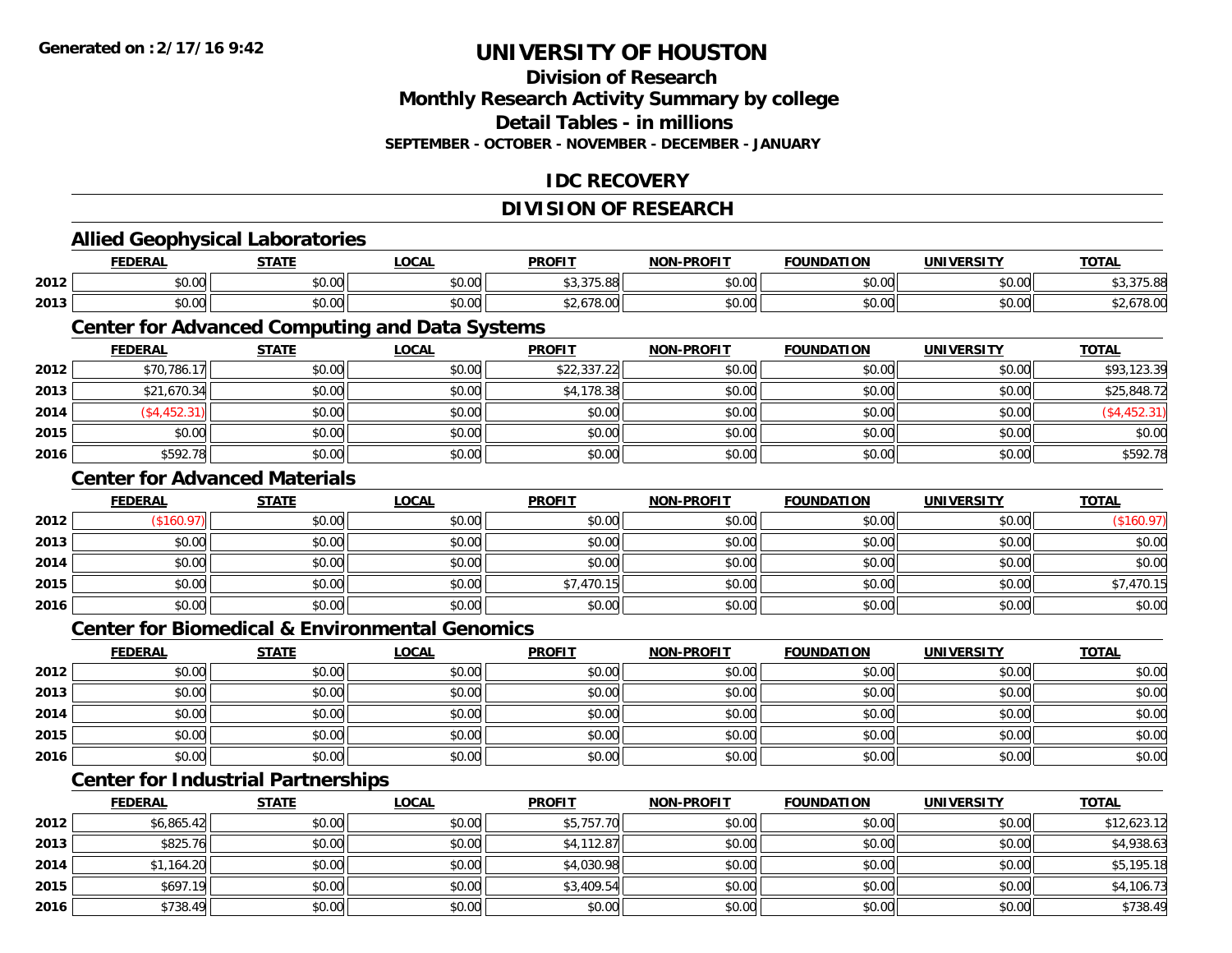### **Division of ResearchMonthly Research Activity Summary by college Detail Tables - in millions SEPTEMBER - OCTOBER - NOVEMBER - DECEMBER - JANUARY**

#### **IDC RECOVERY**

### **DIVISION OF RESEARCH**

|      | <b>Division of Research</b>           |              |              |               |                   |                   |                   |              |
|------|---------------------------------------|--------------|--------------|---------------|-------------------|-------------------|-------------------|--------------|
|      | <b>FEDERAL</b>                        | <b>STATE</b> | <b>LOCAL</b> | <b>PROFIT</b> | <b>NON-PROFIT</b> | <b>FOUNDATION</b> | <b>UNIVERSITY</b> | <b>TOTAL</b> |
| 2012 | (\$0.00)                              | \$0.00       | \$0.00       | \$0.00        | \$0.00            | \$0.00            | \$0.00            | (\$0.00)     |
| 2013 | \$0.00                                | \$0.00       | \$0.00       | \$0.00        | \$0.00            | \$0.00            | \$0.00            | \$0.00       |
| 2014 | \$0.00                                | \$0.00       | \$0.00       | \$0.00        | \$0.00            | \$0.00            | \$0.00            | \$0.00       |
| 2015 | \$0.00                                | \$0.00       | \$0.00       | \$0.00        | \$0.00            | \$0.00            | \$0.00            | \$0.00       |
| 2016 | \$0.00                                | \$0.00       | \$0.00       | \$0.00        | \$0.00            | \$0.00            | \$0.00            | \$0.00       |
|      | <b>Office of Contracts and Grants</b> |              |              |               |                   |                   |                   |              |
|      | <b>FEDERAL</b>                        | <b>STATE</b> | <b>LOCAL</b> | <b>PROFIT</b> | <b>NON-PROFIT</b> | <b>FOUNDATION</b> | <b>UNIVERSITY</b> | <b>TOTAL</b> |
| 2012 | \$0.00                                | \$0.00       | \$0.00       | \$0.00        | \$0.00            | \$0.00            | \$0.00            | \$0.00       |
| 2013 | \$0.00                                | \$0.00       | \$0.00       | \$0.00        | \$0.00            | \$0.00            | \$0.00            | \$0.00       |
| 2014 | \$0.00                                | \$0.00       | \$0.00       | \$0.00        | \$0.00            | \$0.00            | \$0.00            | \$0.00       |
|      | <b>TcSUH</b>                          |              |              |               |                   |                   |                   |              |
|      | <b>FEDERAL</b>                        | <b>STATE</b> | <b>LOCAL</b> | <b>PROFIT</b> | <b>NON-PROFIT</b> | <b>FOUNDATION</b> | <b>UNIVERSITY</b> | <b>TOTAL</b> |
| 2012 | \$7,774.63                            | \$1,207.17   | \$0.00       | \$18,616.40   | \$0.00            | \$0.00            | \$0.00            | \$27,598.20  |
| 2013 | \$5,516.84                            | \$208.91     | \$0.00       | \$8,869.68    | \$0.00            | \$0.00            | \$0.00            | \$14,595.43  |
| 2014 | \$28,615.81                           | \$434.30     | \$0.00       | \$9,163.80    | \$0.00            | \$0.00            | \$0.00            | \$38,213.91  |
| 2015 | \$9,612.28                            | \$0.00       | \$0.00       | \$4,752.45    | \$0.00            | \$0.00            | \$0.00            | \$14,364.73  |
| 2016 | \$37,151.35                           | \$0.00       | \$0.00       | \$10,243.72   | \$0.00            | \$0.00            | \$0.00            | \$47,395.07  |
|      | <b>Texas Obesity Research Center</b>  |              |              |               |                   |                   |                   |              |
|      | <b>FEDERAL</b>                        | <b>STATE</b> | <b>LOCAL</b> | <b>PROFIT</b> | <b>NON-PROFIT</b> | <b>FOUNDATION</b> | <b>UNIVERSITY</b> | <b>TOTAL</b> |
| 2012 | \$0.00                                | \$0.00       | \$0.00       | \$0.00        | \$0.00            | \$0.00            | \$0.00            | \$0.00       |
| 2013 | \$0.00                                | \$0.00       | \$0.00       | \$0.00        | \$0.00            | \$0.00            | \$0.00            | \$0.00       |
| 2014 | \$0.00                                | \$0.00       | \$0.00       | \$0.00        | \$0.00            | \$0.00            | \$0.00            | \$0.00       |
| 2015 | \$0.00                                | \$0.00       | \$0.00       | \$0.00        | \$0.00            | \$0.00            | \$0.00            | \$0.00       |
| 2016 | \$0.00                                | \$0.00       | \$0.00       | \$0.00        | \$10,735.89       | \$0.00            | \$0.00            | \$10,735.89  |
|      | <b>TIMES</b>                          |              |              |               |                   |                   |                   |              |
|      | <b>FEDERAL</b>                        | <b>STATE</b> | <b>LOCAL</b> | <b>PROFIT</b> | <b>NON-PROFIT</b> | <b>FOUNDATION</b> | <b>UNIVERSITY</b> | <b>TOTAL</b> |
| 2012 | \$164,893.24                          | \$0.01       | \$0.00       | \$0.00        | \$0.00            | \$0.00            | \$0.00            | \$164,893.25 |
| 2013 | \$247,377.25                          | (\$99.10)    | \$0.00       | \$0.00        | \$0.00            | \$0.00            | \$0.00            | \$247,278.15 |
| 2014 | \$162,594.13                          | (\$205.96)   | \$0.00       | \$0.00        | \$0.00            | \$0.00            | \$0.00            | \$162,388.17 |
| 2015 | \$149,880.63                          | \$0.00       | \$0.00       | \$0.00        | \$1,115.65        | \$0.00            | \$0.00            | \$150,996.28 |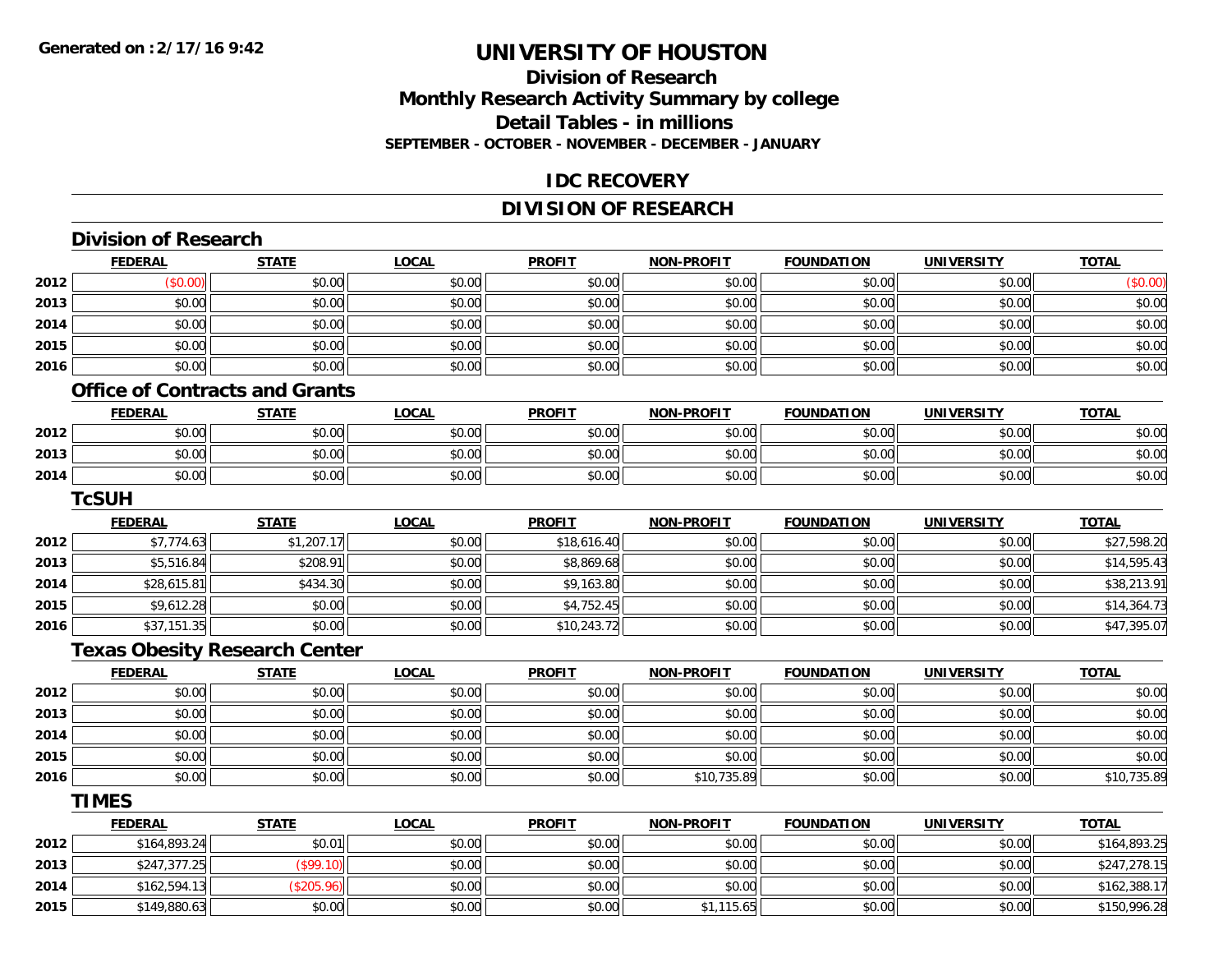**Division of Research Monthly Research Activity Summary by college Detail Tables - in millions**

**SEPTEMBER - OCTOBER - NOVEMBER - DECEMBER - JANUARY**

#### **IDC RECOVERY**

### **DIVISION OF RESEARCH**

|              | <b>TIMES</b>     |              |        |               |                   |                   |                   |                |  |  |  |  |
|--------------|------------------|--------------|--------|---------------|-------------------|-------------------|-------------------|----------------|--|--|--|--|
|              | <b>FEDERAL</b>   | <b>STATE</b> | LOCAL  | <b>PROFIT</b> | <b>NON-PROFIT</b> | <b>FOUNDATION</b> | <b>UNIVERSITY</b> | <u>TOTAL</u>   |  |  |  |  |
| 2016         | \$140.757<br>10. |              | \$0.00 | \$0.00        | \$0.00            | \$0.00            | \$0.00            | 140.678.08     |  |  |  |  |
| <b>Total</b> | \$1,052,900.32   | \$1,466.31   | \$0.00 | \$108,996.77  | \$11,851.54       | \$0.00            | \$0.00            | \$1,175,214.93 |  |  |  |  |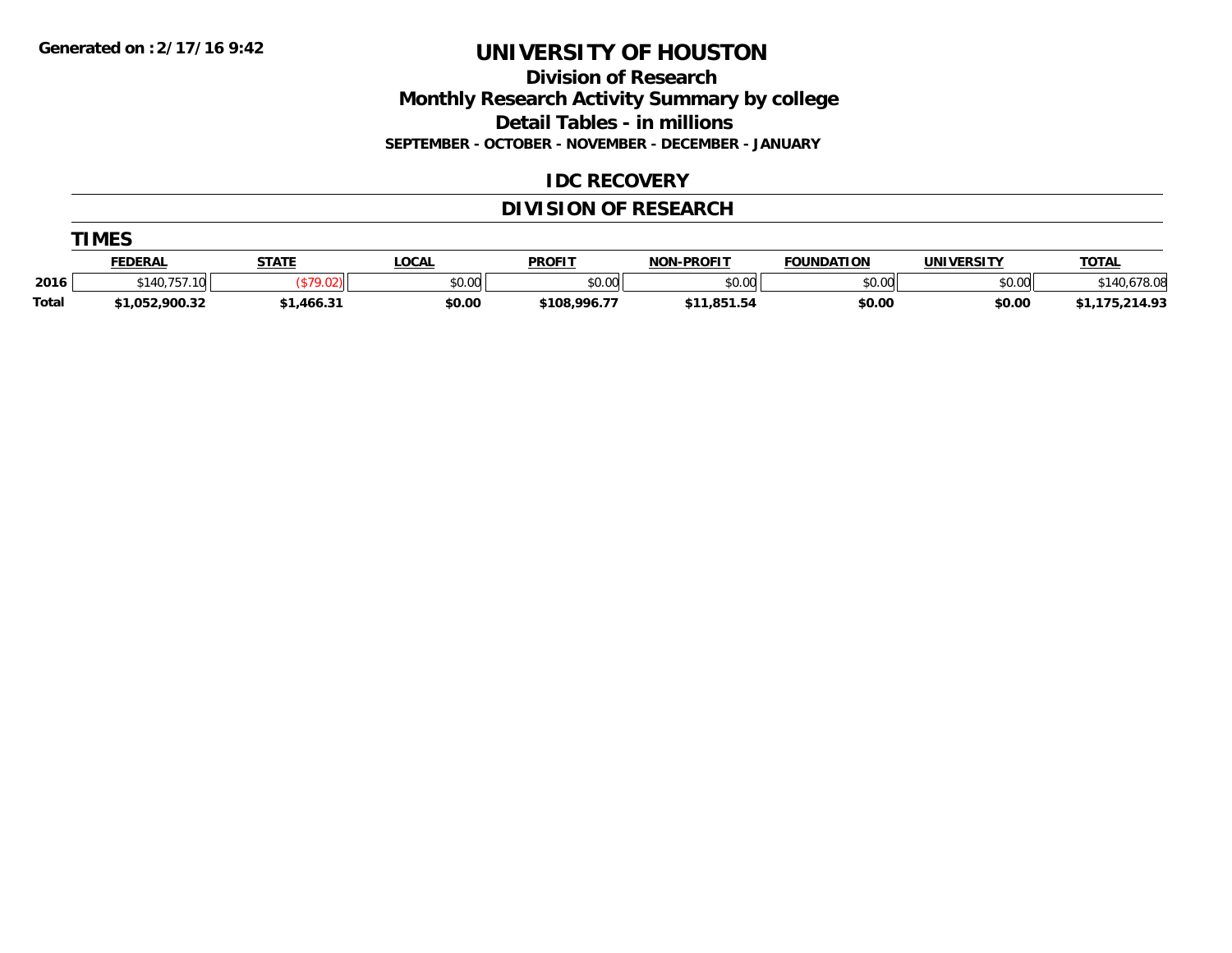#### **Division of ResearchMonthly Research Activity Summary by college Detail Tables - in millions SEPTEMBER - OCTOBER - NOVEMBER - DECEMBER - JANUARY**

### **IDC RECOVERY**

### **GRADUATE COLLEGE OF SOCIAL WORK**

# **Center for Drug and Social Policy Research**

|      | <b>FEDERAL</b> | <b>STATE</b> | <b>LOCAL</b> | <b>PROFIT</b> | <b>NON-PROFIT</b> | <b>FOUNDATION</b> | <b>UNIVERSITY</b> | <b>TOTAL</b> |
|------|----------------|--------------|--------------|---------------|-------------------|-------------------|-------------------|--------------|
| 2012 | \$3,348.64     | \$0.00       | \$0.00       | \$0.00        | \$0.00            | \$0.00            | \$0.00            | \$3,348.64   |
| 2013 | \$1,156.43     | \$0.00       | \$0.00       | \$0.00        | \$0.00            | \$0.00            | \$0.00            | \$1,156.43   |
| 2014 | \$0.00         | \$0.00       | \$0.00       | \$0.00        | \$0.00            | \$0.00            | \$0.00            | \$0.00       |
| 2015 | \$24,912.05    | \$0.00       | \$0.00       | \$0.00        | \$0.00            | \$0.00            | \$0.00            | \$24,912.05  |
| 2016 | \$35,939.32    | \$0.00       | \$0.00       | \$0.00        | \$0.00            | \$0.00            | \$0.00            | \$35,939.32  |

# **Center for Health Equities & Evaluation Research**

|      | <u>FEDERAL</u> | <b>STATE</b> | <b>LOCAL</b> | <b>PROFIT</b> | <b>NON-PROFIT</b> | <b>FOUNDATION</b> | <b>UNIVERSITY</b> | <b>TOTAL</b> |
|------|----------------|--------------|--------------|---------------|-------------------|-------------------|-------------------|--------------|
| 2012 | \$8,330.05     | \$0.00       | \$0.00       | \$0.00        | \$0.00            | \$0.00            | \$0.00            | \$8,330.05   |
| 2013 | \$6,515.27     | \$0.00       | \$0.00       | \$0.00        | \$0.00            | \$0.00            | \$0.00            | \$6,515.27   |
| 2014 | \$3,230.70     | \$0.00       | \$0.00       | \$0.00        | \$0.00            | \$0.00            | \$0.00            | \$3,230.70   |
| 2015 | \$3,672.51     | \$0.00       | \$0.00       | \$0.00        | \$0.00            | \$0.00            | \$0.00            | \$3,672.51   |
| 2016 | \$1,708.78     | \$0.00       | \$0.00       | \$0.00        | \$0.00            | \$0.00            | \$0.00            | \$1,708.78   |

### **Child & Family for Innovative Research**

|      | <b>FEDERAL</b> | <b>STATE</b> | <u>LOCAL</u> | <b>PROFIT</b> | <b>NON-PROFIT</b> | <b>FOUNDATION</b> | <b>UNIVERSITY</b> | <b>TOTAL</b> |
|------|----------------|--------------|--------------|---------------|-------------------|-------------------|-------------------|--------------|
| 2012 | \$99,911.61    | \$0.00       | \$0.00       | \$4,409.48    | \$0.00            | \$0.00            | \$0.00            | \$104,321.09 |
| 2013 | \$73,654.50    | \$532.66     | \$2,471.39   | (\$367.56)    | \$0.83            | \$0.00            | \$0.00            | \$76,291.82  |
| 2014 | \$20,624.90    | \$398.03     | \$573.16     | \$0.00        | \$0.00            | \$566.57          | \$0.00            | \$22,162.66  |
| 2015 | \$55,389.12    | \$445.20     | \$0.00       | \$0.00        | \$0.00            | \$5,247.91        | \$0.00            | \$61,082.23  |
| 2016 | \$1,892.03     | \$0.00       | \$0.00       | \$0.00        | \$0.00            | \$4,277.32        | \$0.00            | \$6,169.35   |

#### **Community Projects - Social Work**

|      | EENEDA<br>. | C T A T T              | <b>OCAL</b>   | <b>PROFIT</b>         | <b>-PROFIT</b><br>NON. | <b>FOUNDATION</b>      | UNIVERSITY                   | <b>TOTAL</b> |
|------|-------------|------------------------|---------------|-----------------------|------------------------|------------------------|------------------------------|--------------|
| 2012 | $$2A$ $7A$  | $\sim$ $\sim$<br>DU.UU | 0.00<br>vv.vv | $\sim$ $\sim$<br>υυ., | 0000<br>vv.vv          | 0 <sub>n</sub><br>u.uu | $\uparrow$ $\wedge$ $\wedge$ | .            |
| 2013 |             | $\sim$ 00<br>JU.UU     | 0.00<br>JU.UU | JU.                   | 0000<br>JU.UU          | 0000<br>u.uu           | 0000<br>JU.UU                |              |

#### **Dean, Social Work**

|      | <u>FEDERAL</u> | <b>STATE</b> | <b>LOCAL</b> | <b>PROFIT</b> | <b>NON-PROFIT</b> | <b>FOUNDATION</b> | <b>UNIVERSITY</b> | <b>TOTAL</b>        |
|------|----------------|--------------|--------------|---------------|-------------------|-------------------|-------------------|---------------------|
| 2012 | \$1,018.30     | \$0.00       | \$0.00       | \$0.00        | \$0.00            | \$0.00            | \$0.00            | $($ \$1,018.30) $ $ |
| 2013 | \$5,849.75     | \$0.00       | \$0.00       | \$0.00        | \$0.00            | \$0.00            | \$0.00            | \$5,849.75          |
| 2014 | \$0.00         | \$0.00       | \$0.00       | \$0.00        | \$0.00            | \$0.00            | \$0.00            | \$0.00              |
| 2015 | \$1,477.12     | \$0.00       | \$0.00       | \$0.00        | \$0.00            | \$0.00            | \$0.00            | \$1,477.12          |
| 2016 | \$9,375.25     | \$0.00       | \$0.00       | \$2,620.94    | \$970.23          | \$0.00            | \$0.00            | \$12,966.42         |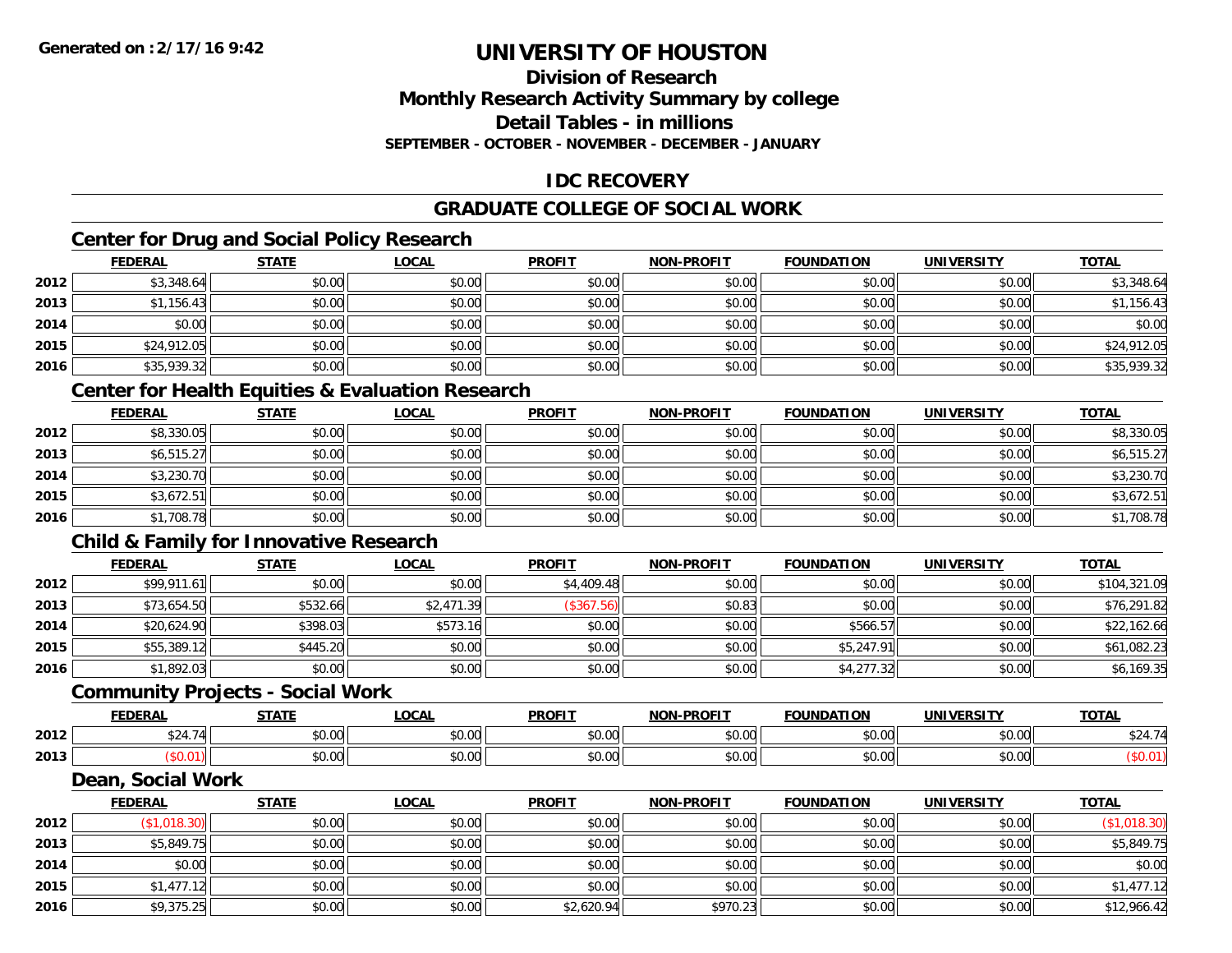#### **Division of Research Monthly Research Activity Summary by college Detail Tables - in millions SEPTEMBER - OCTOBER - NOVEMBER - DECEMBER - JANUARY**

#### **IDC RECOVERY**

#### **GRADUATE COLLEGE OF SOCIAL WORK**

# **Office for Drug SPR**

|              | <b>FEDERAL</b> | <b>STATE</b> | <u>LOCAL</u> | <b>PROFIT</b> | <b>NON-PROFIT</b> | <b>FOUNDATION</b> | <b>UNIVERSITY</b> | <b>TOTAL</b> |
|--------------|----------------|--------------|--------------|---------------|-------------------|-------------------|-------------------|--------------|
| 2012         | \$0.00         | \$0.00       | \$0.00       | \$0.00        | \$0.00            | \$0.00            | \$0.00            | \$0.00       |
| 2013         | \$0.00         | \$0.00       | \$0.00       | \$0.00        | \$0.00            | \$0.00            | \$0.00            | \$0.00       |
| 2015         | \$0.00         | \$0.00       | \$0.00       | \$0.00        | \$0.00            | \$0.00            | \$0.00            | \$0.00       |
| <b>Total</b> | \$355,994.46   | \$1,375.89   | \$3,044.55   | \$6,662.86    | \$971.06          | \$10,091.80       | \$0.00            | \$378,140.62 |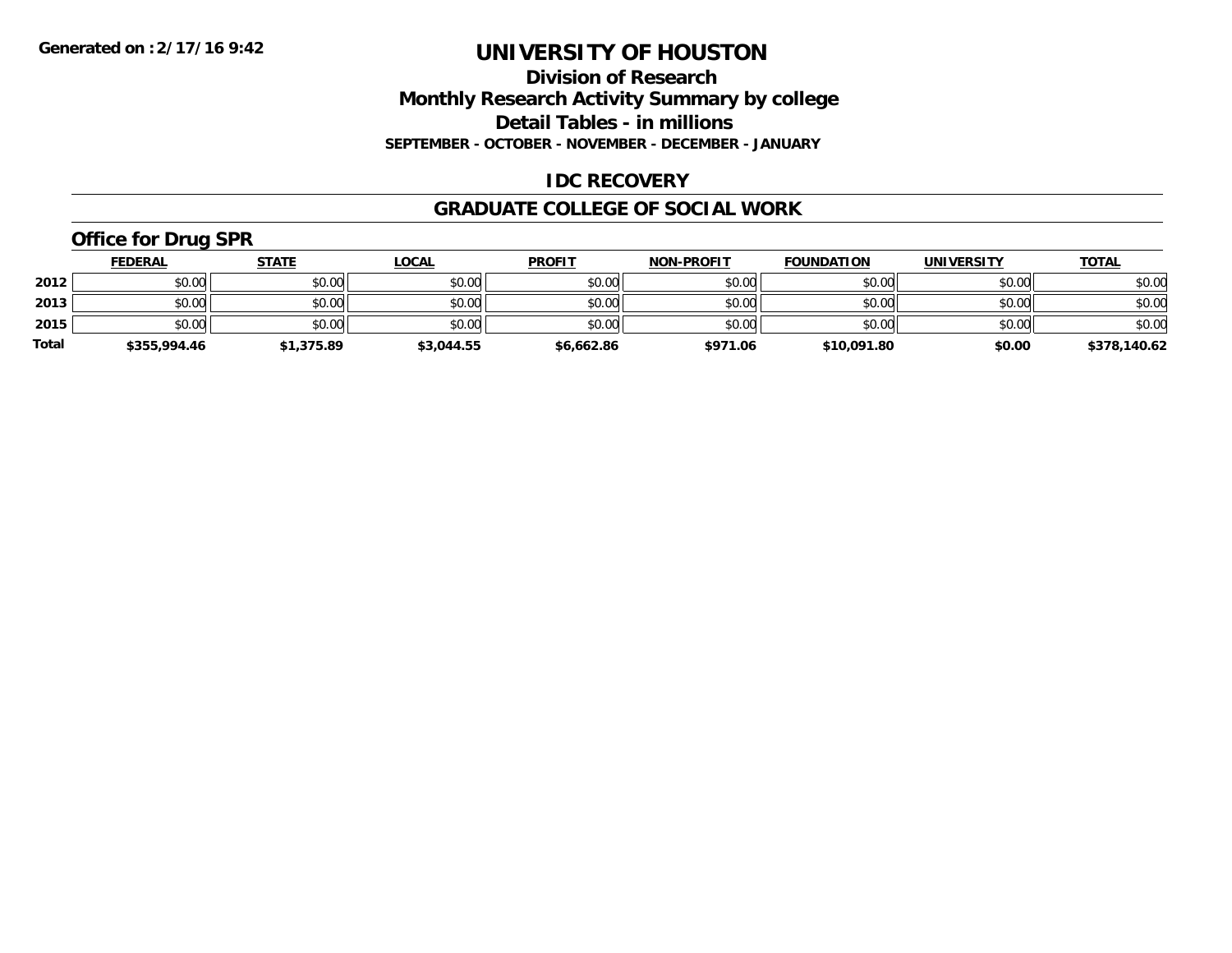**Division of Research**

**Monthly Research Activity Summary by college**

**Detail Tables - in millions**

**SEPTEMBER - OCTOBER - NOVEMBER - DECEMBER - JANUARY**

# **IDC RECOVERY**

#### **HILTON COLLEGE OF HOTEL AND RESTAURANT MANAGEMENT**

#### **Hotel and Restaurant Management**

|       | <b>FEDERAL</b> | <b>STATE</b> | <b>LOCAL</b> | <b>PROFIT</b> | <b>NON-PROFIT</b> | <b>FOUNDATION</b> | <b>UNIVERSITY</b> | <b>TOTAL</b> |
|-------|----------------|--------------|--------------|---------------|-------------------|-------------------|-------------------|--------------|
| 2012  | \$2,013.13     | \$3,197.64   | \$0.00       | \$8.59        | \$2,072.37        | \$0.00            | \$0.00            | \$7,291.73   |
| 2013  | \$1,707.71     | \$804.38     | \$0.00       | \$0.00        | \$0.00            | \$0.00            | \$0.00            | \$2,512.09   |
| 2014  | \$5,997.56     | \$28.7       | \$0.00       | \$0.00        | \$0.00            | \$986.66          | \$0.00            | \$6,955.51   |
| 2015  | \$16,869.51    | \$0.00       | \$0.00       | \$0.00        | \$0.00            | \$1,717.80        | \$0.00            | \$18,587.31  |
| 2016  | \$19,666.37    | \$0.00       | \$0.00       | \$0.00        | \$0.00            | \$0.00            | \$0.00            | \$19,666.37  |
| Total | \$46,254.28    | \$3,973.31   | \$0.00       | \$8.59        | \$2,072.37        | \$2,704.46        | \$0.00            | \$55,013.01  |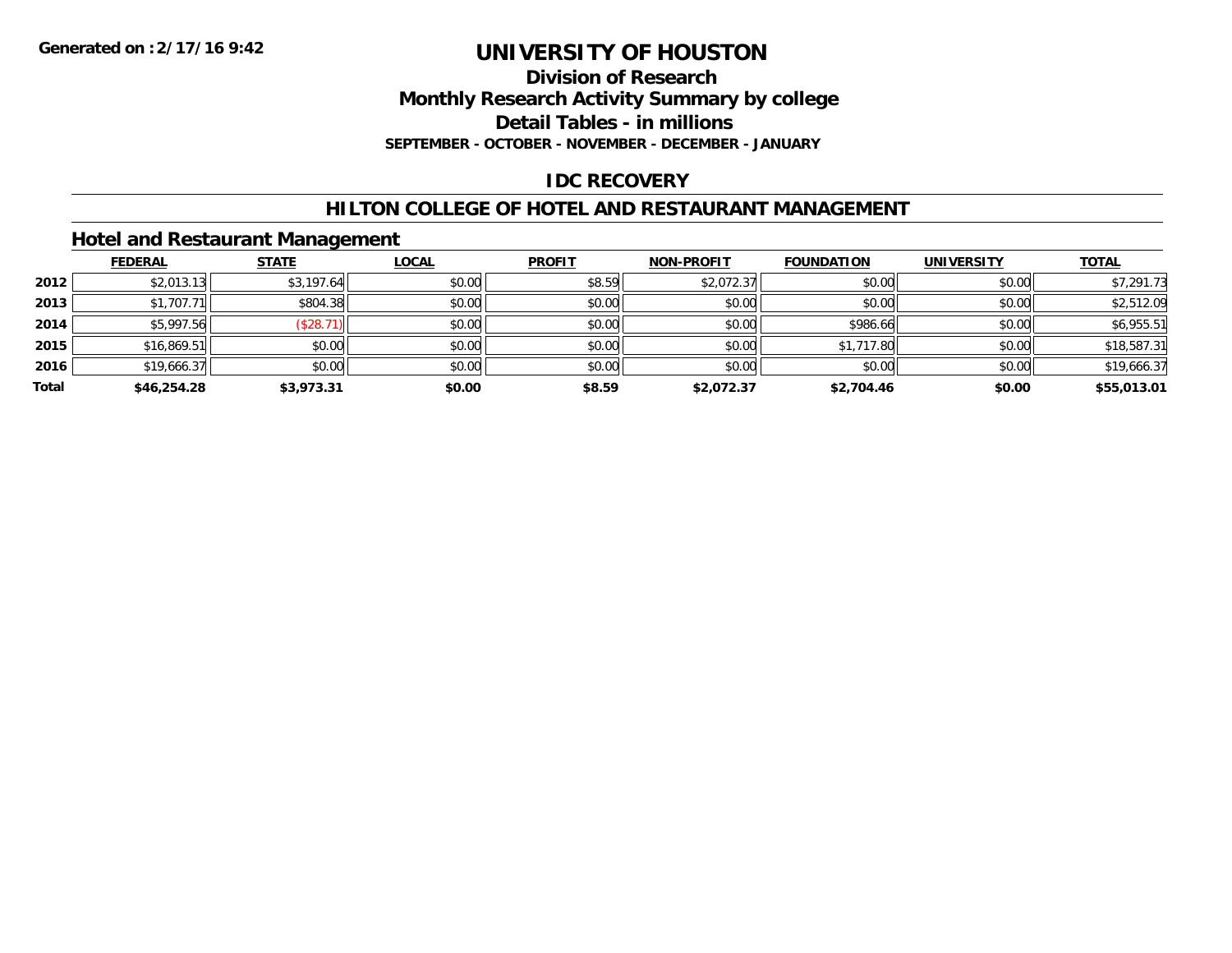#### **Division of Research Monthly Research Activity Summary by college Detail Tables - in millions SEPTEMBER - OCTOBER - NOVEMBER - DECEMBER - JANUARY**

#### **IDC RECOVERY**

#### **HONORS COLLEGE**

# **Dean, Honors College**

|       |                | $\sim$       |              |               |                   |                   |                   |              |
|-------|----------------|--------------|--------------|---------------|-------------------|-------------------|-------------------|--------------|
|       | <b>FEDERAL</b> | <b>STATE</b> | <b>LOCAL</b> | <b>PROFIT</b> | <b>NON-PROFIT</b> | <b>FOUNDATION</b> | <b>UNIVERSITY</b> | <b>TOTAL</b> |
| 2012  | \$3,979.51     | \$0.00       | \$0.00       | \$0.00        | \$2,178.1         | \$0.00            | \$0.00            | \$6,157.61   |
| 2013  | \$4,165.60     | \$0.00       | \$0.00       | \$0.00        | \$2,797.81        | \$0.00            | \$0.00            | \$6,963.41   |
| 2014  | \$892.24       | \$0.00       | \$0.00       | \$0.00        | \$2,790.35        | \$37.28           | \$0.00            | \$3,719.88   |
| 2015  | \$0.00         | \$0.00       | \$0.00       | \$0.00        | (\$5.90)          | \$19.82           | \$0.00            | \$13.92      |
| 2016  | \$0.00         | \$0.00       | \$0.00       | \$0.00        | \$0.00            | \$12.57           | \$0.00            | \$12.57      |
| Total | \$9,037.34     | \$0.00       | \$0.00       | \$0.00        | \$7,760.36        | \$69.67           | \$0.00            | \$16,867.38  |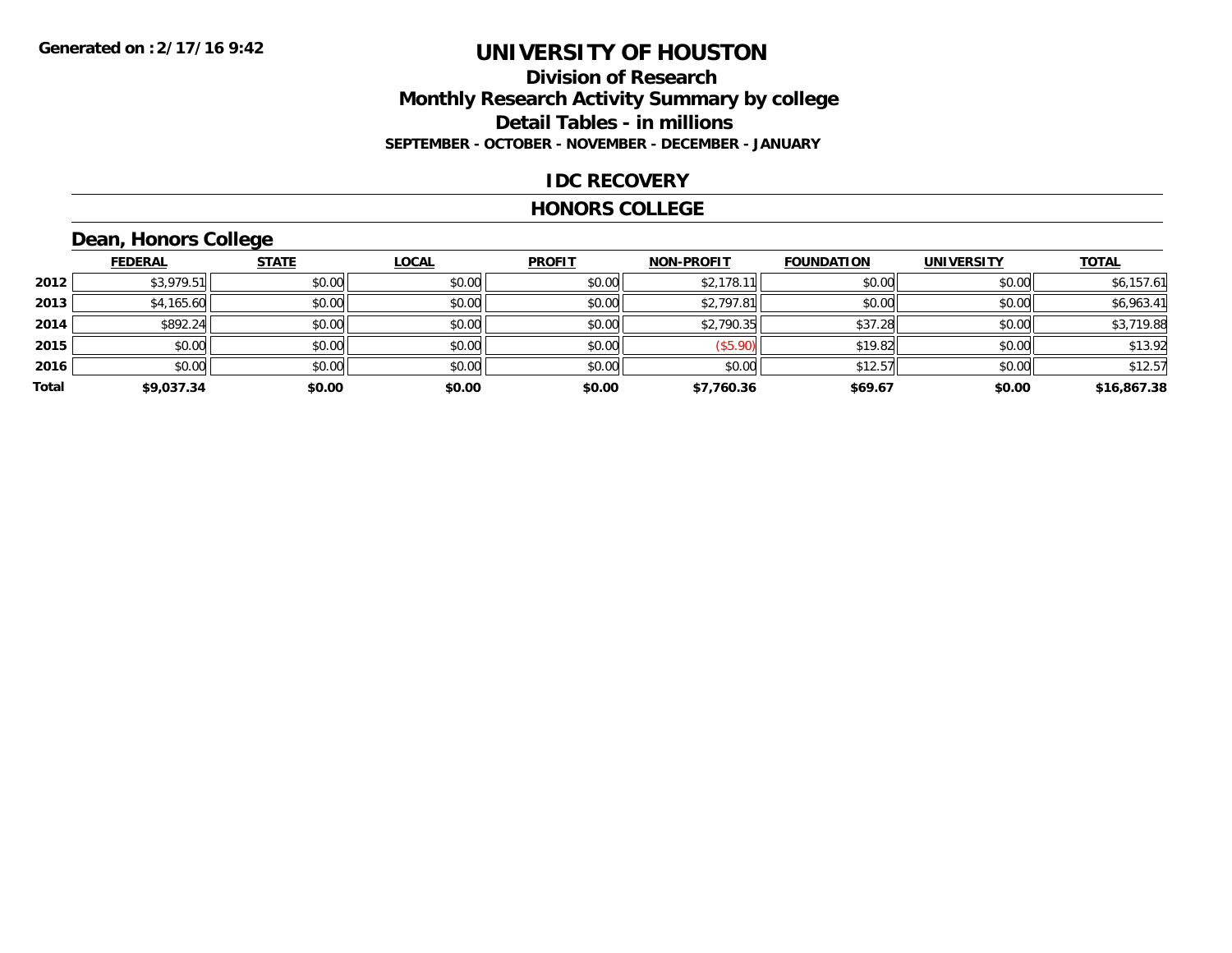#### **Division of Research Monthly Research Activity Summary by college Detail Tables - in millions SEPTEMBER - OCTOBER - NOVEMBER - DECEMBER - JANUARY**

#### **IDC RECOVERY**

#### **LIBRARY**

#### **Administration, Library**

|       | <b>FEDERAL</b> | <b>STATE</b> | <u>LOCAL</u> | <b>PROFIT</b> | <b>NON-PROFIT</b> | <b>FOUNDATION</b> | <b>UNIVERSITY</b> | <b>TOTAL</b> |
|-------|----------------|--------------|--------------|---------------|-------------------|-------------------|-------------------|--------------|
| 2012  | \$0.00         | \$0.00       | \$0.00       | \$0.00        | \$0.00            | \$0.00            | \$0.00            | \$0.00       |
| 2013  | \$0.00         | \$0.00       | \$0.00       | \$0.00        | \$0.00            | \$0.00            | \$0.00            | \$0.00       |
| 2014  | \$0.00         | \$0.00       | \$0.00       | \$0.00        | \$0.00            | \$0.00            | \$0.00            | \$0.00       |
| Total | \$0.00         | \$0.00       | \$0.00       | \$0.00        | \$0.00            | \$0.00            | \$0.00            | \$0.00       |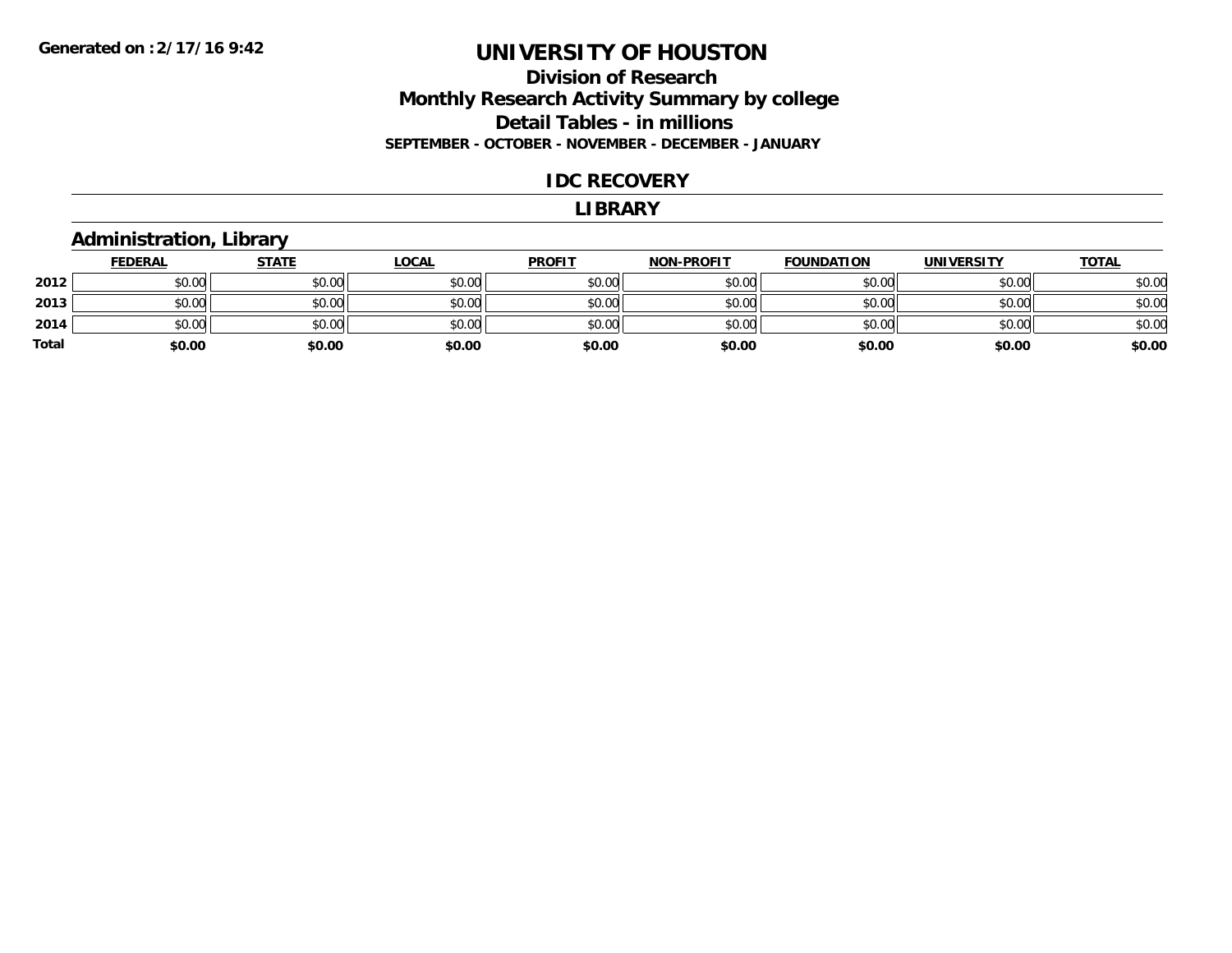#### **Division of Research Monthly Research Activity Summary by college Detail Tables - in millions SEPTEMBER - OCTOBER - NOVEMBER - DECEMBER - JANUARY**

#### **IDC RECOVERY**

#### **PRESIDENT**

#### **Office of the President**

|              | <b>FEDERAL</b> | STATE  | <u>LOCAL</u> | <b>PROFIT</b> | <b>NON-PROFIT</b> | <b>FOUNDATION</b> | <b>UNIVERSITY</b> | <b>TOTAL</b> |
|--------------|----------------|--------|--------------|---------------|-------------------|-------------------|-------------------|--------------|
| 2015         | \$0.00         | \$0.00 | \$0.00       | \$0.00        | \$0.00            | \$0.00            | \$0.00            | \$0.00       |
| 2016         | \$0.00         | \$0.00 | \$0.00       | \$0.00        | \$0.00            | \$0.00            | \$0.00            | \$0.00       |
| <b>Total</b> | \$0.00         | \$0.00 | \$0.00       | \$0.00        | \$0.00            | \$0.00            | \$0.00            | \$0.00       |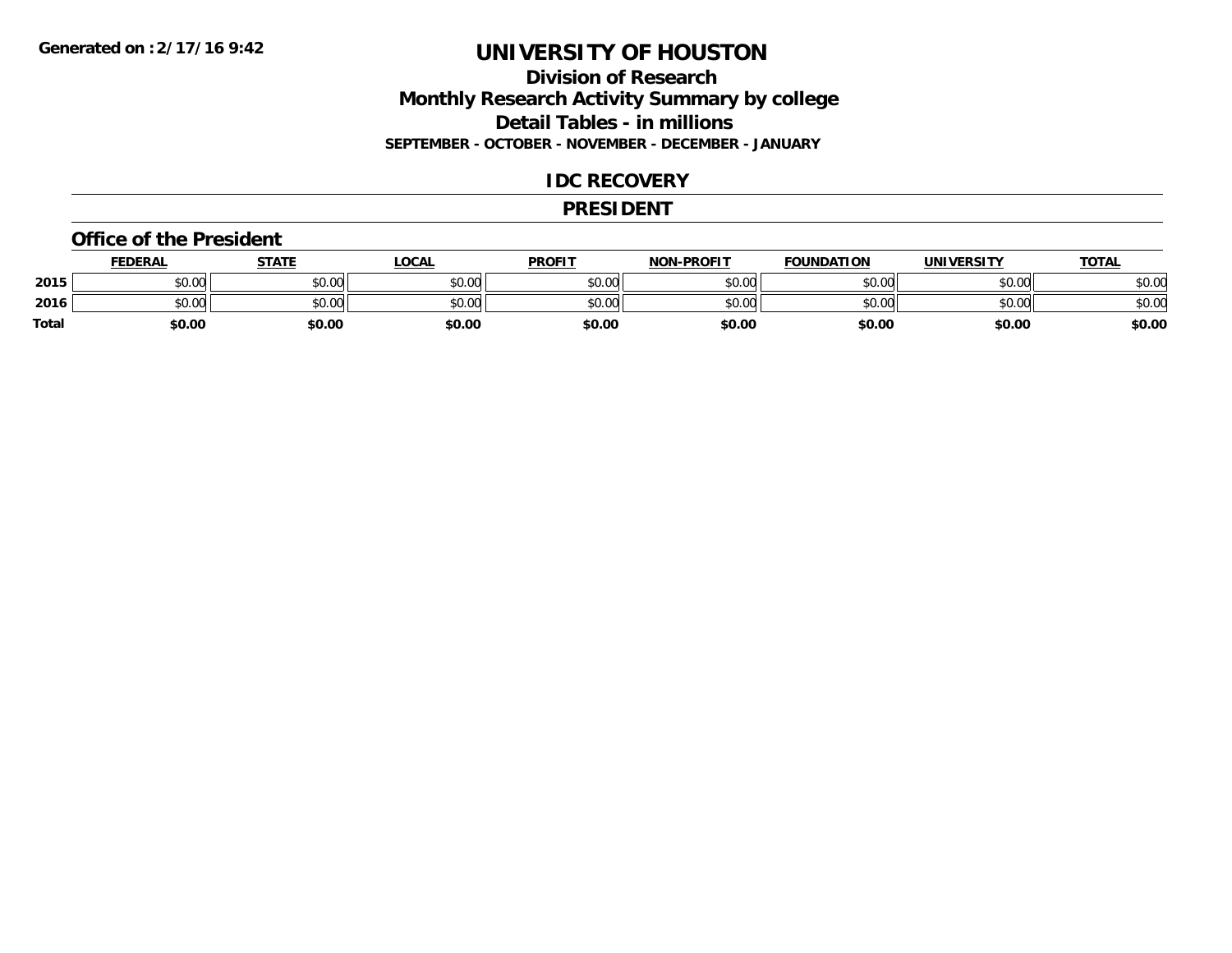#### **Division of Research Monthly Research Activity Summary by college Detail Tables - in millions SEPTEMBER - OCTOBER - NOVEMBER - DECEMBER - JANUARY**

#### **IDC RECOVERY**

#### **SENIOR V.P. FOR ACADEMIC AFFAIRS AND PROVOST**

|      | <b>Challenger Program</b>                           |              |              |               |                   |                   |                   |              |
|------|-----------------------------------------------------|--------------|--------------|---------------|-------------------|-------------------|-------------------|--------------|
|      | <b>FEDERAL</b>                                      | <b>STATE</b> | <b>LOCAL</b> | <b>PROFIT</b> | <b>NON-PROFIT</b> | <b>FOUNDATION</b> | <b>UNIVERSITY</b> | <b>TOTAL</b> |
| 2012 | \$0.00                                              | \$0.00       | \$0.00       | \$0.00        | \$0.00            | \$0.00            | \$0.00            | \$0.00       |
| 2013 | \$0.00                                              | \$0.00       | \$0.00       | \$0.00        | \$0.00            | \$0.00            | \$0.00            | \$0.00       |
| 2014 | \$0.00                                              | \$0.00       | \$0.00       | \$0.00        | \$0.00            | \$0.00            | \$0.00            | \$0.00       |
| 2015 | \$0.00                                              | \$0.00       | \$0.00       | \$0.00        | \$0.00            | \$0.00            | \$0.00            | \$0.00       |
| 2016 | \$0.00                                              | \$0.00       | \$0.00       | \$0.00        | \$0.00            | \$0.00            | \$0.00            | \$0.00       |
|      | <b>Learning Support Services</b>                    |              |              |               |                   |                   |                   |              |
|      | <b>FEDERAL</b>                                      | <b>STATE</b> | <b>LOCAL</b> | <b>PROFIT</b> | <b>NON-PROFIT</b> | <b>FOUNDATION</b> | <b>UNIVERSITY</b> | <b>TOTAL</b> |
| 2012 | \$0.00                                              | \$0.00       | \$0.00       | \$0.00        | \$0.00            | \$0.00            | \$0.00            | \$0.00       |
| 2013 | \$0.00                                              | \$0.00       | \$0.00       | \$0.00        | \$0.00            | \$0.00            | \$0.00            | \$0.00       |
|      | <b>Senior V.P. for Academic Affairs and Provost</b> |              |              |               |                   |                   |                   |              |
|      | <b>FEDERAL</b>                                      | <b>STATE</b> | <b>LOCAL</b> | <b>PROFIT</b> | <b>NON-PROFIT</b> | <b>FOUNDATION</b> | <b>UNIVERSITY</b> | <b>TOTAL</b> |
| 2015 | \$0.00                                              | \$0.00       | \$0.00       | \$0.00        | \$0.00            | \$0.00            | \$0.00            | \$0.00       |
| 2016 | \$0.00                                              | \$0.00       | \$0.00       | \$0.00        | \$0.00            | \$0.00            | \$0.00            | \$0.00       |
|      | <b>Student Support Services</b>                     |              |              |               |                   |                   |                   |              |
|      | <b>FEDERAL</b>                                      | <b>STATE</b> | <b>LOCAL</b> | <b>PROFIT</b> | <b>NON-PROFIT</b> | <b>FOUNDATION</b> | <b>UNIVERSITY</b> | <b>TOTAL</b> |
| 2014 | \$0.00                                              | \$0.00       | \$0.00       | \$0.00        | \$0.00            | \$0.00            | \$0.00            | \$0.00       |
| 2015 | \$0.00                                              | \$0.00       | \$0.00       | \$0.00        | \$0.00            | \$0.00            | \$0.00            | \$0.00       |
| 2016 | \$0.00                                              | \$0.00       | \$0.00       | \$0.00        | \$0.00            | \$0.00            | \$0.00            | \$0.00       |
|      | <b>UH Energy</b>                                    |              |              |               |                   |                   |                   |              |
|      | <b>FEDERAL</b>                                      | <b>STATE</b> | <b>LOCAL</b> | <b>PROFIT</b> | <b>NON-PROFIT</b> | <b>FOUNDATION</b> | <b>UNIVERSITY</b> | <b>TOTAL</b> |
| 2015 | \$0.00                                              | \$0.00       | \$0.00       | \$0.00        | \$0.00            | \$0.00            | \$0.00            | \$0.00       |
| 2016 | \$0.00                                              | \$0.00       | \$0.00       | \$0.00        | \$0.00            | \$0.00            | \$0.00            | \$0.00       |
|      | <b>Undergraduate Student Success</b>                |              |              |               |                   |                   |                   |              |
|      | <b>FEDERAL</b>                                      | <b>STATE</b> | <b>LOCAL</b> | <b>PROFIT</b> | <b>NON-PROFIT</b> | <b>FOUNDATION</b> | <b>UNIVERSITY</b> | <b>TOTAL</b> |
| 2014 | \$0.00                                              | \$0.00       | \$0.00       | \$0.00        | \$0.00            | \$0.00            | \$0.00            | \$0.00       |
| 2015 | \$8,455.65                                          | \$0.00       | \$0.00       | \$0.00        | \$0.00            | \$0.00            | \$0.00            | \$8,455.65   |
| 2016 | \$1,306.56                                          | \$0.00       | \$0.00       | \$0.00        | \$0.00            | \$0.00            | \$0.00            | \$1,306.56   |
|      | <b>Undergraduate Student Success Center</b>         |              |              |               |                   |                   |                   |              |
|      | <b>FEDERAL</b>                                      | <b>STATE</b> | <b>LOCAL</b> | <b>PROFIT</b> | <b>NON-PROFIT</b> | <b>FOUNDATION</b> | <b>UNIVERSITY</b> | <b>TOTAL</b> |
| 2012 | \$10,031.22                                         | (\$121.33)   | \$0.00       | \$0.00        | \$0.00            | \$0.00            | \$0.00            | \$9,909.89   |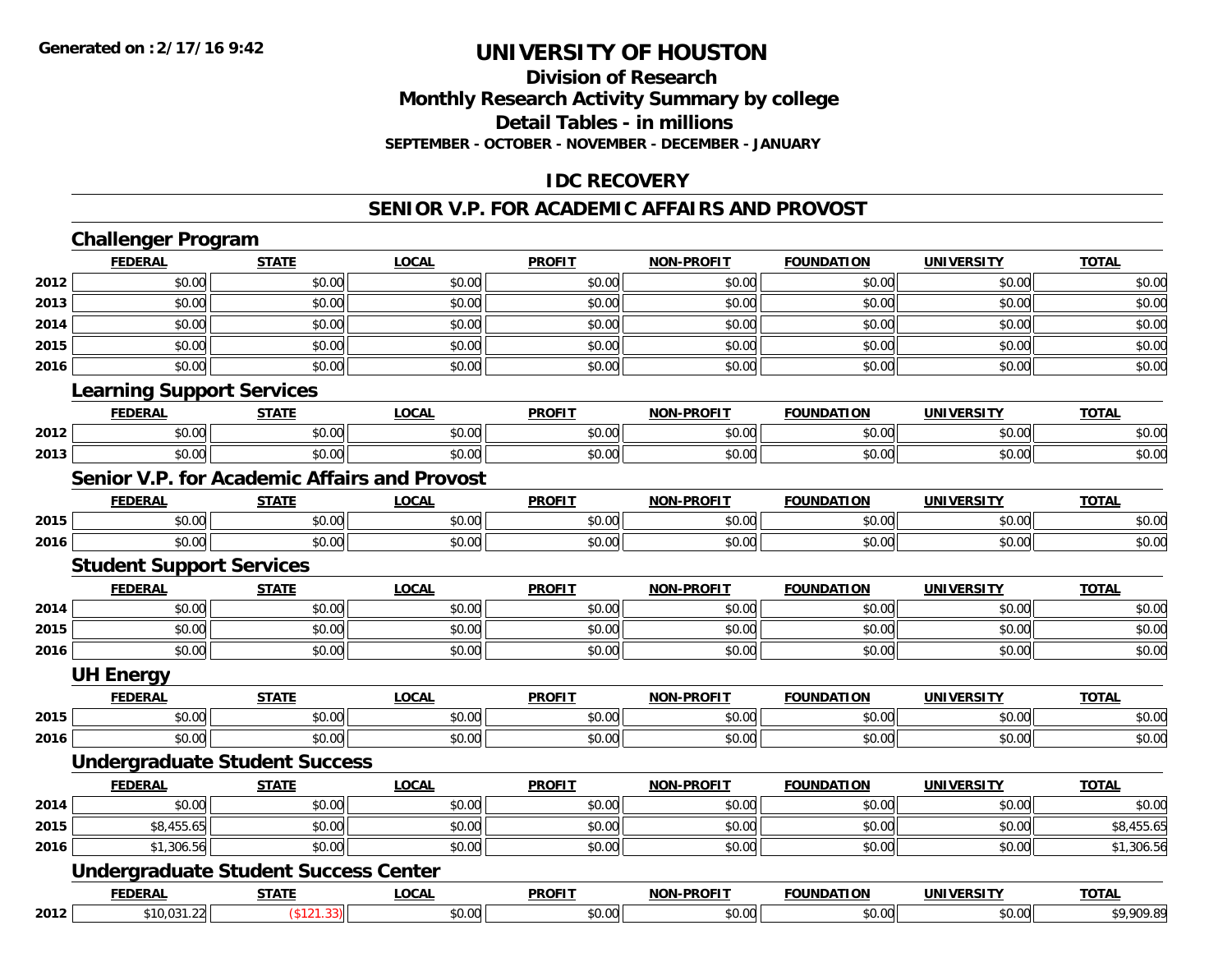### **Division of ResearchMonthly Research Activity Summary by college Detail Tables - in millions SEPTEMBER - OCTOBER - NOVEMBER - DECEMBER - JANUARY**

### **IDC RECOVERY**

#### **SENIOR V.P. FOR ACADEMIC AFFAIRS AND PROVOST**

#### **Undergraduate Student Success Center**

|       | <b>FEDERAL</b> | <u>STATE</u> | <b>LOCAL</b> | <b>PROFIT</b> | <b>NON-PROFIT</b> | <b>FOUNDATION</b> | <b>UNIVERSITY</b> | <b>TOTAL</b> |
|-------|----------------|--------------|--------------|---------------|-------------------|-------------------|-------------------|--------------|
| 2013  | \$9,659.86     | \$3,973.06   | \$0.00       | \$0.00        | \$0.00            | \$0.00            | \$0.00            | \$13,632.92  |
| 2014  | \$10,231.61    | \$3,652.38   | \$0.00       | \$0.00        | \$0.00            | \$0.00            | \$0.00            | \$13,883.99  |
| 2015  | \$0.00         | \$4,101.16   | \$0.00       | \$0.00        | \$0.00            | \$0.00            | \$0.00            | \$4,101.16   |
| 2016  | \$0.00         | \$3,392.67   | \$0.00       | \$0.00        | \$0.00            | \$0.00            | \$0.00            | \$3,392.67   |
| Total | \$39,684.90    | \$14,997.94  | \$0.00       | \$0.00        | \$0.00            | \$0.00            | \$0.00            | \$54,682.84  |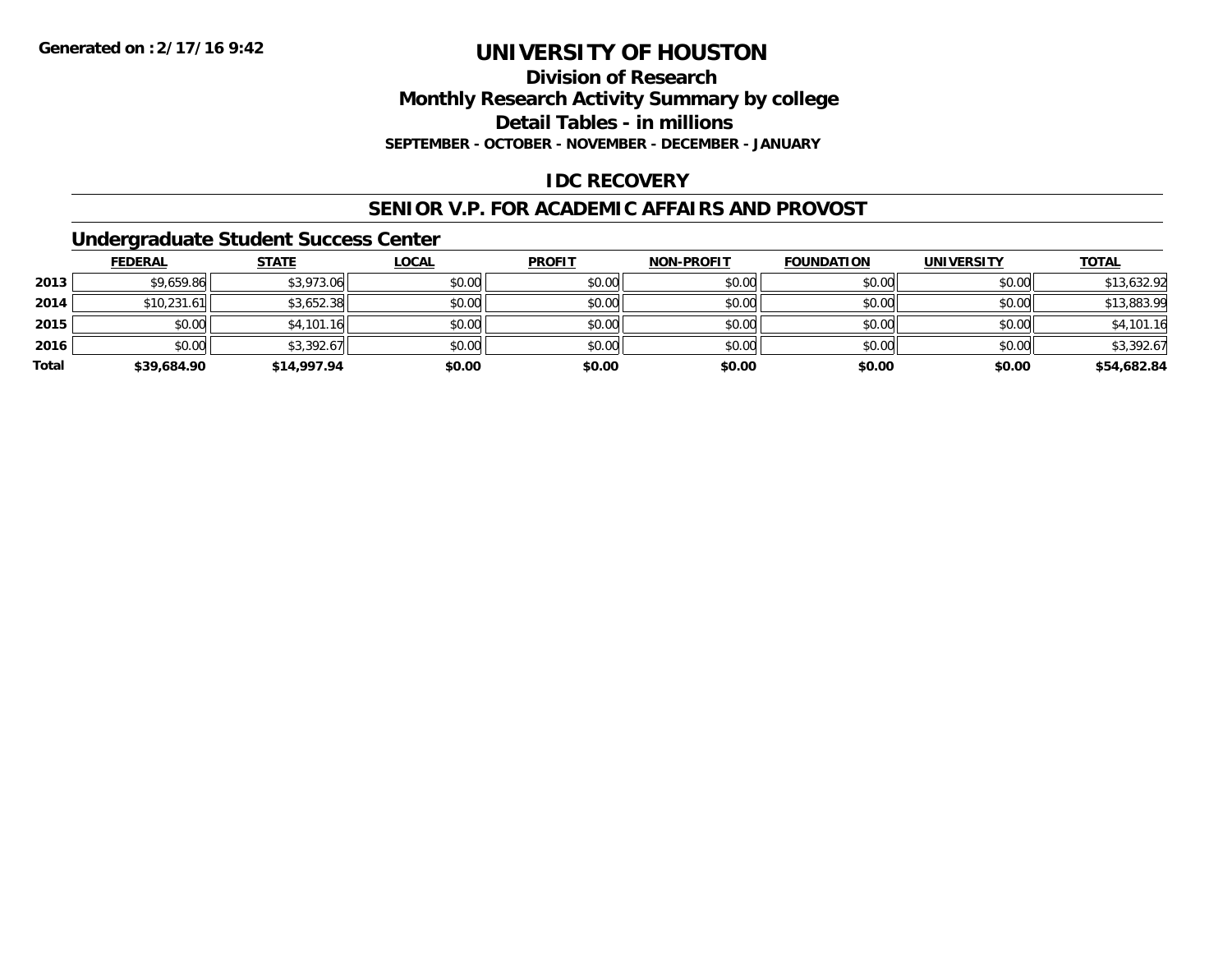### **Division of ResearchMonthly Research Activity Summary by college Detail Tables - in millions SEPTEMBER - OCTOBER - NOVEMBER - DECEMBER - JANUARY**

#### **IDC RECOVERY**

#### **UH LAW CENTER**

|       | Dean, Law      |              |              |               |                   |                   |                   |               |
|-------|----------------|--------------|--------------|---------------|-------------------|-------------------|-------------------|---------------|
|       | <b>FEDERAL</b> | <b>STATE</b> | <b>LOCAL</b> | <b>PROFIT</b> | <b>NON-PROFIT</b> | <b>FOUNDATION</b> | <b>UNIVERSITY</b> | <b>TOTAL</b>  |
| 2012  | (\$69,334.79)  | \$0.00       | \$0.00       | \$0.00        | \$0.00            | \$0.00            | \$0.00            | (\$69,334.79) |
| 2013  | \$0.00         | \$0.00       | \$0.00       | \$0.00        | \$0.00            | \$0.00            | \$0.00            | \$0.00        |
| 2016  | \$0.00         | \$7,844.81   | \$0.00       | \$0.00        | \$0.00            | \$0.00            | \$0.00            | \$7,844.81    |
|       | Law-UH         |              |              |               |                   |                   |                   |               |
|       | <b>FEDERAL</b> | <b>STATE</b> | <b>LOCAL</b> | <b>PROFIT</b> | <b>NON-PROFIT</b> | <b>FOUNDATION</b> | <b>UNIVERSITY</b> | <b>TOTAL</b>  |
| 2012  | \$1,226.03     | \$0.00       | \$0.00       | \$0.00        | \$0.00            | \$2,040.68        | \$0.00            | \$3,266.71    |
| 2013  | \$38,623.38    | \$6,987.87   | \$0.00       | \$0.00        | \$0.00            | \$2,475.41        | \$0.00            | \$48,086.66   |
| 2014  | \$5,629.40     | \$9,471.64   | \$0.00       | \$0.00        | \$0.00            | \$0.00            | \$0.00            | \$15,101.04   |
| 2015  | \$10,711.54    | \$11,546.12  | \$0.00       | \$0.00        | \$0.00            | \$0.00            | \$0.00            | \$22,257.66   |
| 2016  | \$1,236.35     | \$3,030.00   | \$0.00       | \$0.00        | \$0.00            | \$88.43           | \$0.00            | \$4,354.78    |
| Total | (\$11,908.10)  | \$38,880.44  | \$0.00       | \$0.00        | \$0.00            | \$4,604.52        | \$0.00            | \$31,576.86   |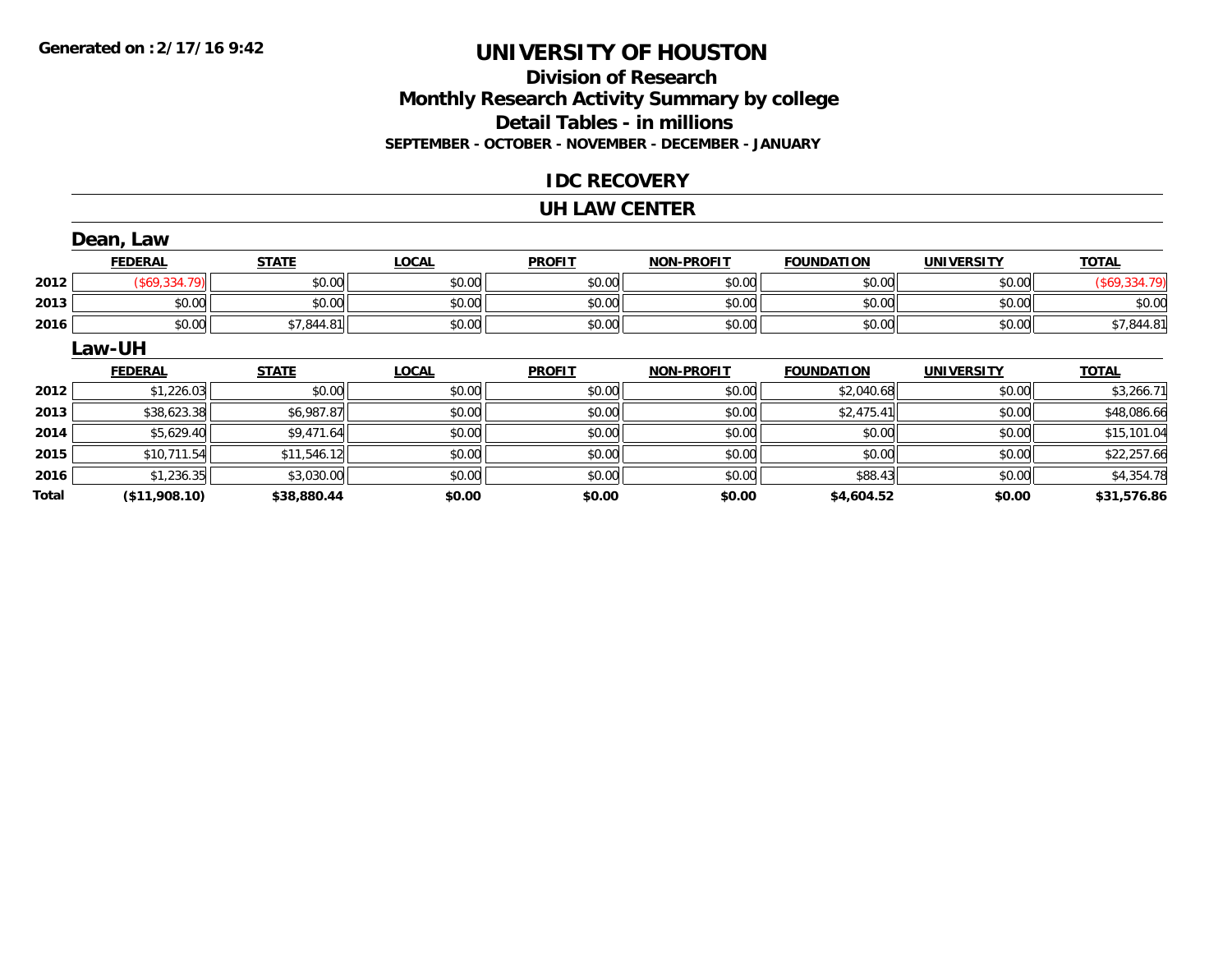### **Division of ResearchMonthly Research Activity Summary by college Detail Tables - in millions SEPTEMBER - OCTOBER - NOVEMBER - DECEMBER - JANUARY**

### **IDC RECOVERY**

#### **UKNOWN COLLEGE**

#### **Unknown Department**

|      | <b>FEDERAL</b>                        | $   -$                 | <b>_OCAI</b> | <b>DDOFIT</b>            | <b>DRAFIT</b><br>יממ | וסו<br>IΊΔ             |                    | $T^{\prime}$<br>101r    |
|------|---------------------------------------|------------------------|--------------|--------------------------|----------------------|------------------------|--------------------|-------------------------|
| 2015 | $\sim$<br>ት ヘ<br>יש.ש                 | $\sim$ $\sim$<br>JU.UU | \$0.00       | $\epsilon$ n nr<br>JU.UV | $\sim$ 00<br>וטטוע   | $\sim$ $\sim$<br>טט.טע | 0.000<br>DU.UG     | $\sim$ $\sim$<br>50.UC  |
| 2016 | $\sim$ $\sim$<br>$\triangle$<br>JU.UU | $\sim$ $\sim$<br>JU.UU | \$0.00       | \$0.00                   | $\sim$ 00<br>וטטוע   | $\sim$ 00<br>JU.UU     | $\sim$ 00<br>JU.UU | $\sim$ $\sim$<br>\$U.UC |

# **Wrong Department - Please Dont Select It**

|              | <b>FEDERAL</b> | <b>STATE</b> | <u>LOCAL</u> | <b>PROFIT</b> | <b>NON-PROFIT</b> | <b>FOUNDATION</b> | <b>UNIVERSITY</b> | <b>TOTAL</b> |
|--------------|----------------|--------------|--------------|---------------|-------------------|-------------------|-------------------|--------------|
| 2012         | \$0.00         | \$0.00       | \$0.00       | \$0.00        | \$0.00            | \$0.00            | \$0.00            | \$0.00       |
| 2014         | \$0.00         | \$0.00       | \$0.00       | \$0.00        | \$0.00            | \$0.00            | \$0.00            | \$0.00       |
| 2016         | \$0.00         | \$0.00       | \$0.00       | \$0.00        | \$0.00            | \$0.00            | \$0.00            | \$0.00       |
| <b>Total</b> | \$0.00         | \$0.00       | \$0.00       | \$0.00        | \$0.00            | \$0.00            | \$0.00            | \$0.00       |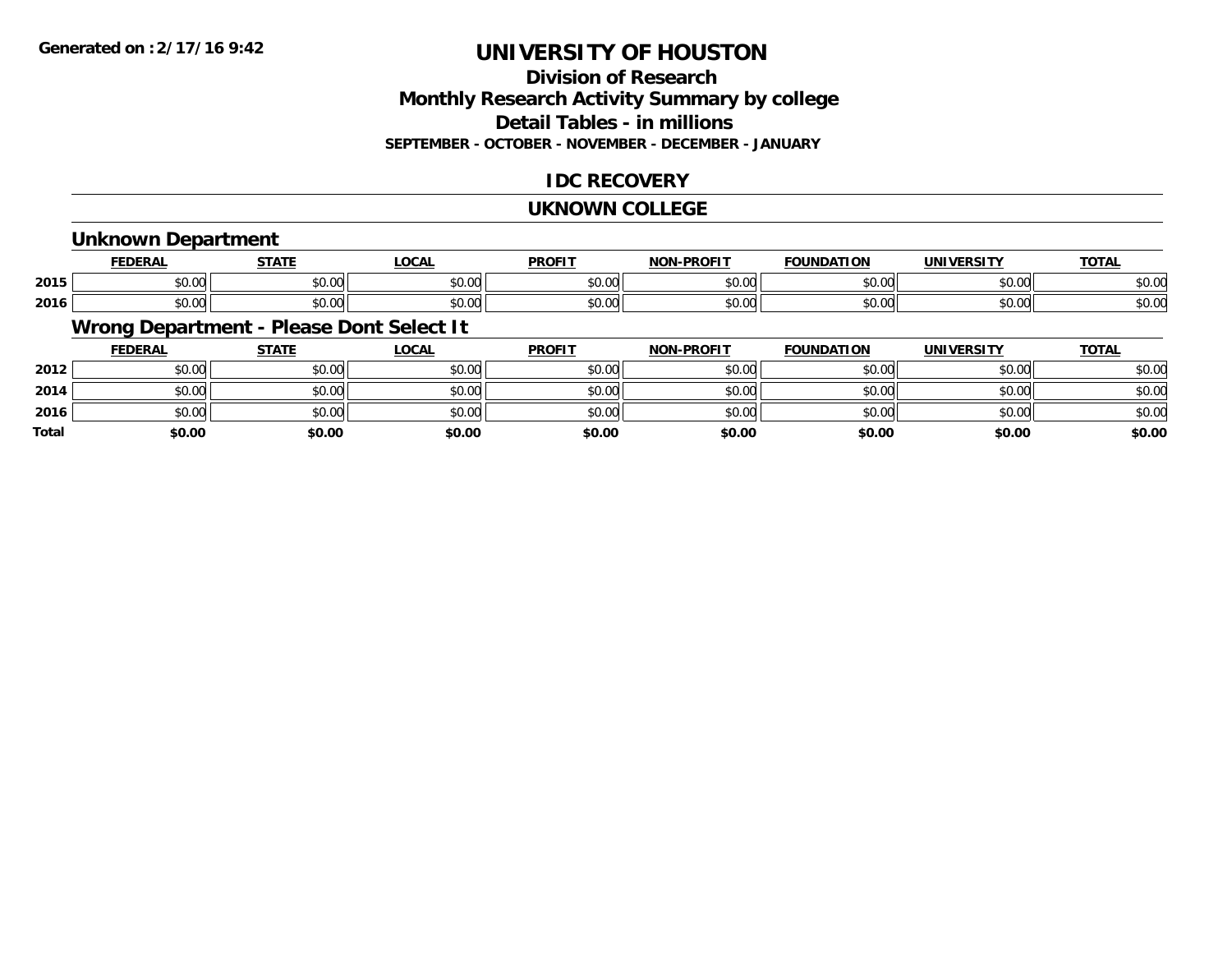### **Division of ResearchMonthly Research Activity Summary by college Detail Tables - in millionsSEPTEMBER - OCTOBER - NOVEMBER - DECEMBER - JANUARY**

#### **IDC RECOVERY**

# **VICE PRESIDENT FOR ADMINISTRATION**

#### **Physical Plant FEDERAL STATE LOCAL PROFIT NON-PROFIT FOUNDATION UNIVERSITY TOTALTOTAL 2013** \$0.00 \$0.00 \$0.00 \$0.00 \$0.00 \$0.00 \$0.00 \$0.00 **2014**4 \$0.00 \$0.00 \$0.00 \$0.00 \$0.00 \$0.00 \$0.00 \$0.00 \$0.00 \$0.00 \$0.00 \$0.00 \$0.00 \$0.00 \$0.00 \$0.00 \$0.00 **2015** \$0.00 \$0.00 \$0.00 \$0.00 \$0.00 \$0.00 \$0.00 \$0.00 **2016** \$0.00 \$0.00 \$0.00 \$0.00 \$0.00 \$0.00 \$0.00 \$0.00 **Total \$0.00\$0.00 \$0.00 \$0.00 \$0.00 \$0.00 \$0.00 \$0.00**